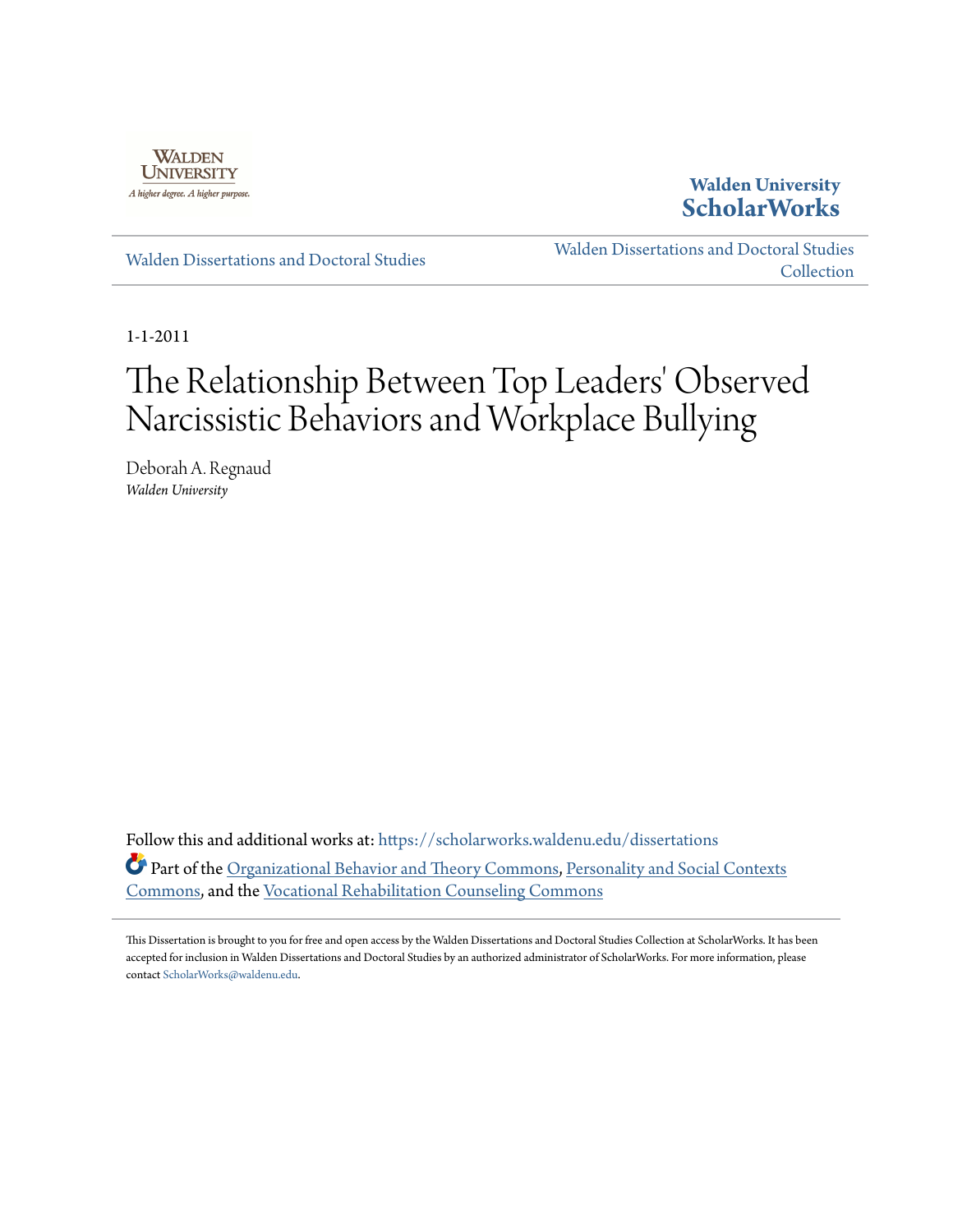## **Walden University**

College of Social and Behavioral Sciences

This is to certify that the doctoral dissertation by

Deborah Regnaud

has been found to be complete and satisfactory in all respects, and that any and all revisions required by the review committee have been made.

Review Committee Dr. Jason Etchegaray, Committee Chairperson, Psychology Faculty Dr. Amanda Evans, Committee Member, Psychology Faculty Dr. Rodney Ford, University Reviewer, Psychology Faculty

> Chief Academic Officer Eric Riedel, Ph.D.

> > Walden University 2014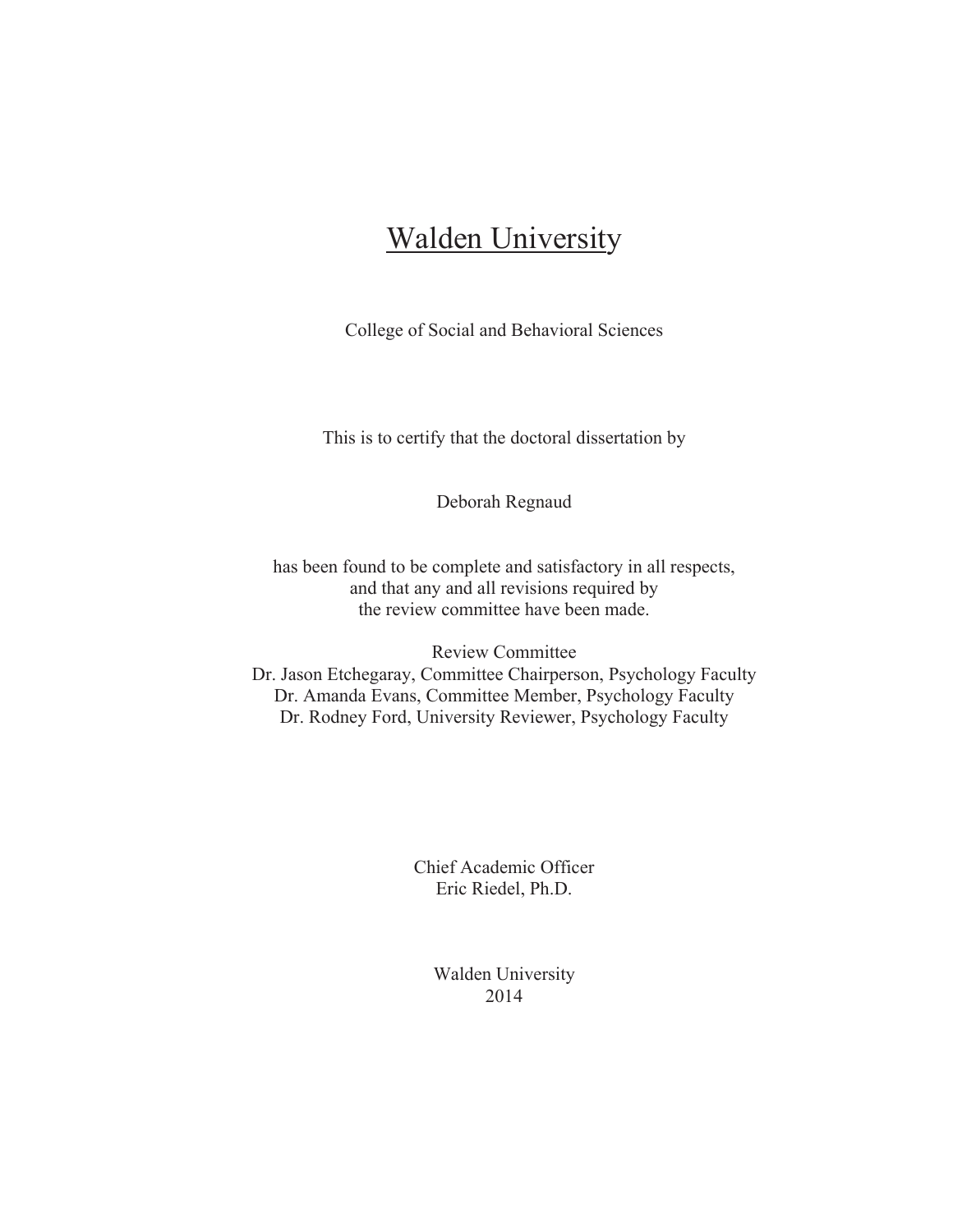Abstract

The Relationship Between Top Leaders' Observed Narcissistic Behaviors and Workplace

Bullying

by

Deborah A. Regnaud

MBA, Lindenwood University, 1996

BS, Lindenwood University, 1999

Dissertation Submitted in Partial Fulfillment

of the Requirements for the Degree of

Doctor of Philosophy

Psychology

Walden University

August 2014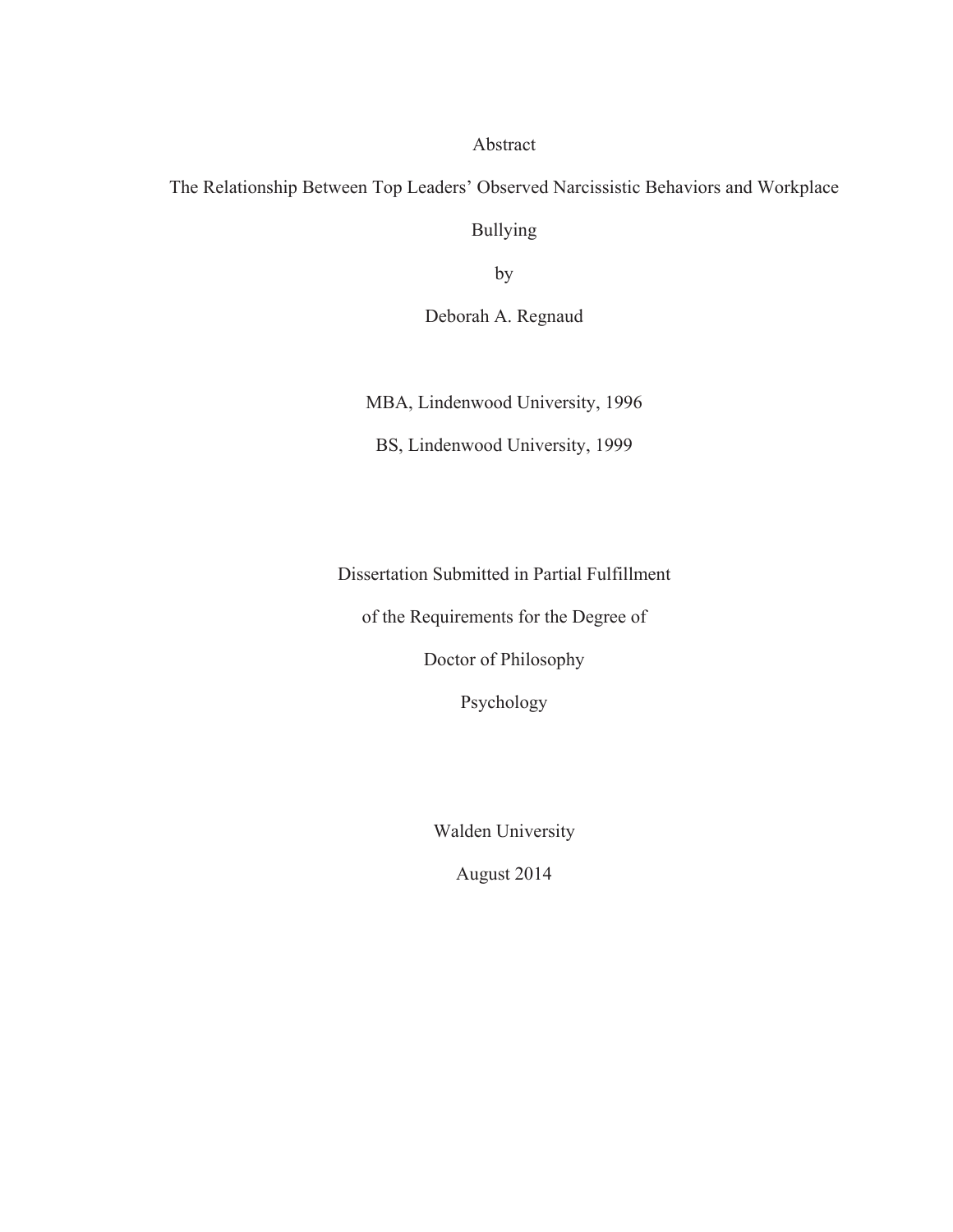Abstract

Workplace bullying is a global problem that leaves workers emotionally harmed and organizations financially strapped; yet in many cases, business leaders fail to adequately address the problem. The purpose of this research was to determine if the top leader had a direct impact on the presence of bullying within the workplace. Based on personality trait theory as a theoretical foundation, the key issue this study explored was the relationship between the presence of workplace bullying and observed narcissistic behaviors exhibited by the top leader. Participants consisted of 84 human resources professionals reporting directly to the CEO/president of companies located in the United States. Observer-rated assessments were used to measure the leader's observed narcissistic behaviors along with the prevalence of bullying within the workplace. Logistic regression and Pearson correlation were used to analyze assessment data. Results revealed a strong and positive relationship between top leaders' observed narcissistic behaviors and the presence of bullying within the organization. These results suggest the top leader may not only directly impact the presence of workplace bullying, but may actually create the problem. This study contributes to social change by providing support for the need to use personality assessments when hiring or promoting top leaders. By identifying those who contribute to the sustainability of bullying, these individuals can be excluded from the selection process and workplace bullying will therefore be minimized, improving the well-being of employees and the financial performance of organizations, world-wide.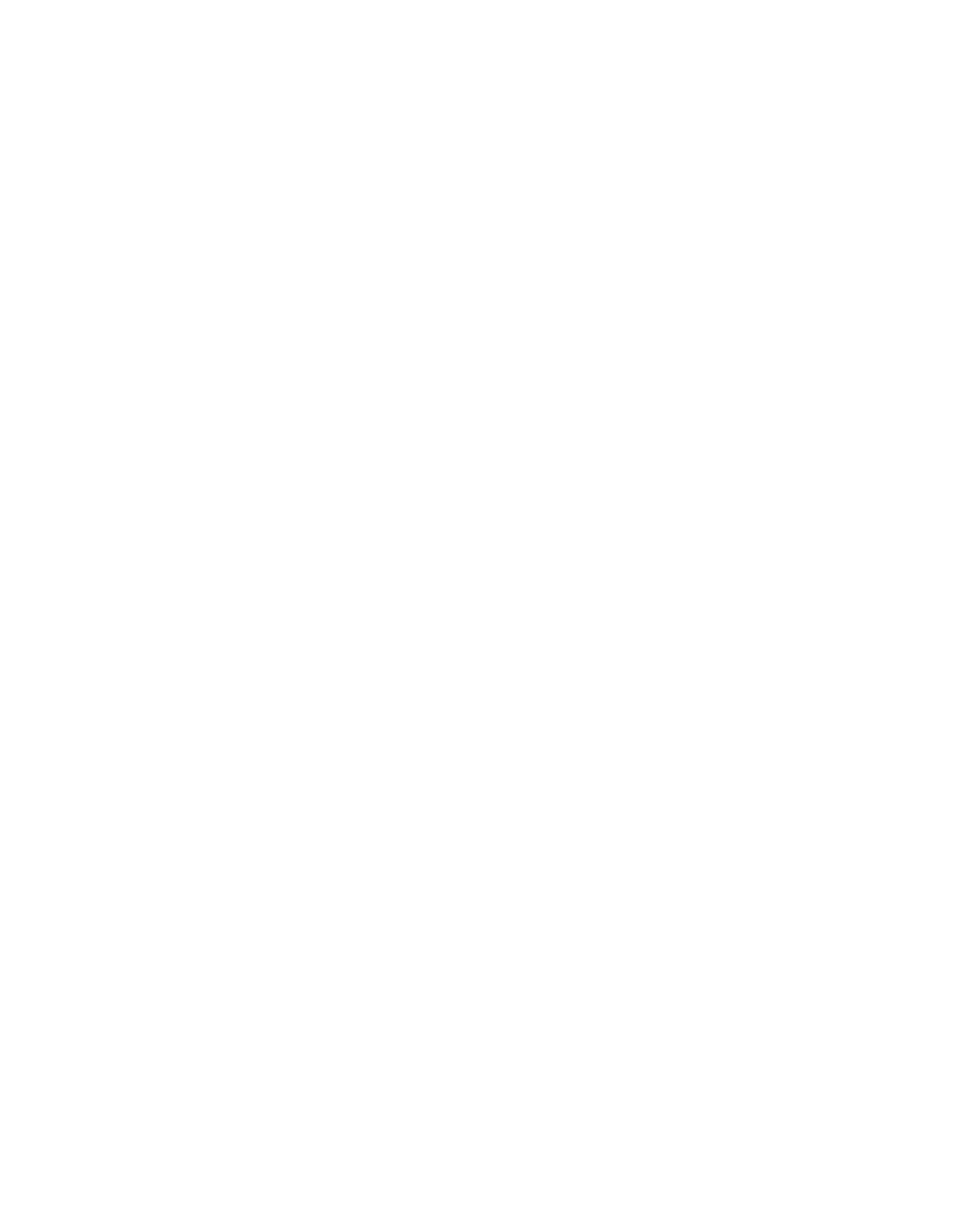### The Relationship Between Top Leaders' Observed Narcissistic Behaviors and Workplace

Bullying

by

Deborah A. Regnaud

MA, Lindenwood University, 1996

BS, Lindenwood University, 1999

Dissertation Submitted in Partial Fulfillment

of the Requirements for the Degree of

Doctor of Philosophy

Psychology

Walden University

August 2014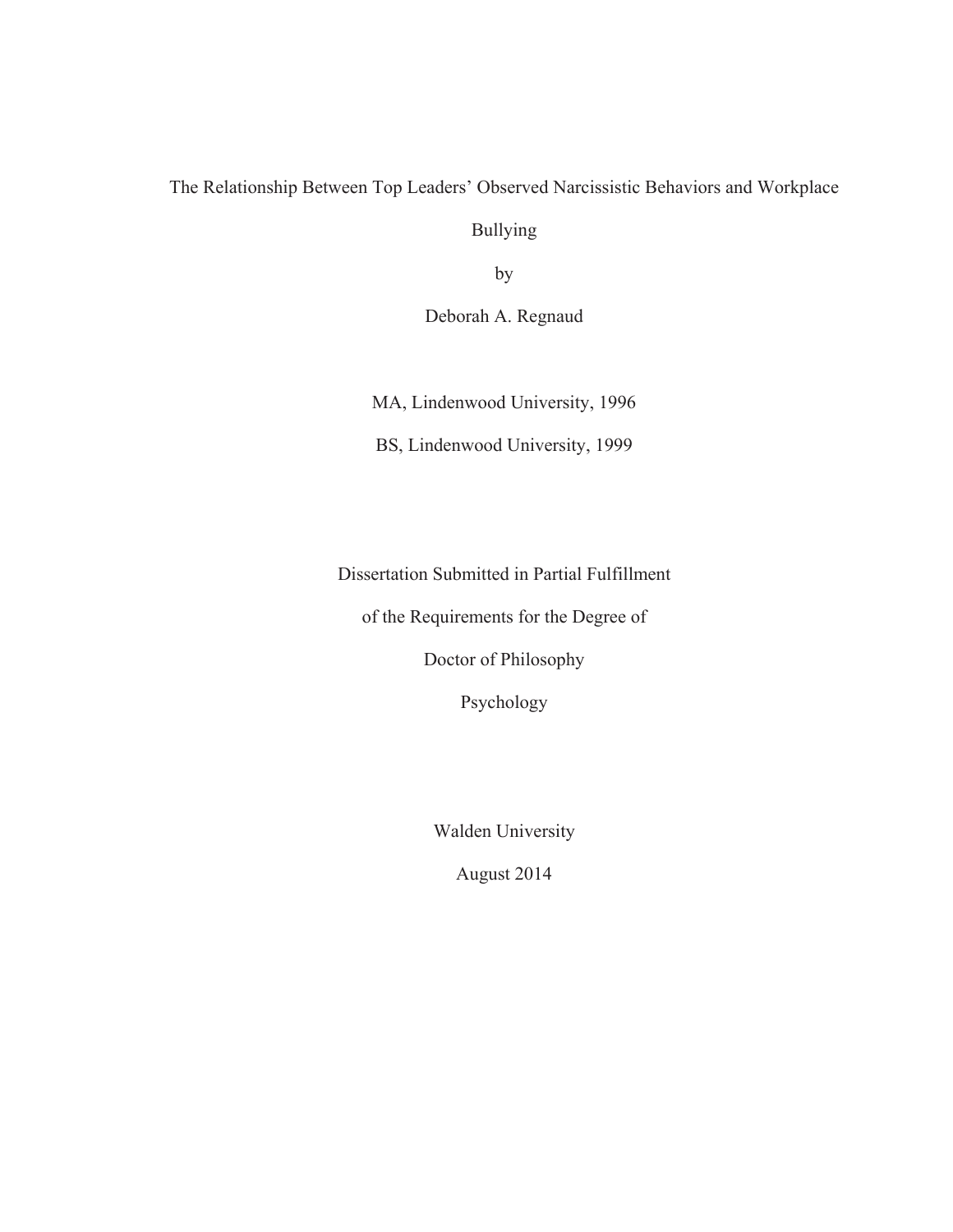UMI Number: 3633423

All rights reserved

INFORMATION TO ALL USERS The quality of this reproduction is dependent upon the quality of the copy submitted.

In the unlikely event that the author did not send a complete manuscript and there are missing pages, these will be noted. Also, if material had to be removed, a note will indicate the deletion.



UMI 3633423

Published by ProQuest LLC (2014). Copyright in the Dissertation held by the Author.

Microform Edition © ProQuest LLC. All rights reserved. This work is protected against unauthorized copying under Title 17, United States Code



ProQuest LLC. 789 East Eisenhower Parkway P.O. Box 1346 Ann Arbor, MI 48106 - 1346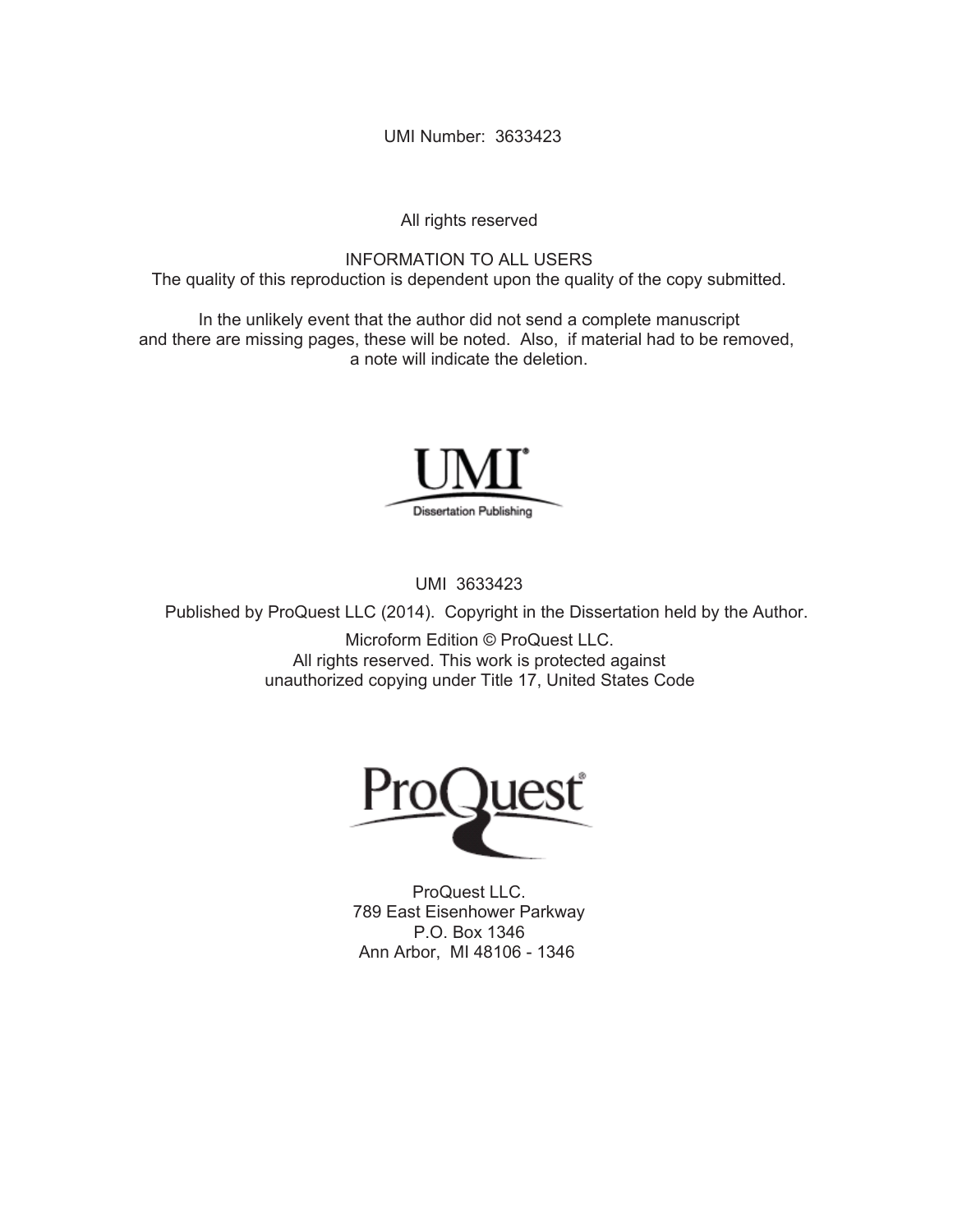#### Dedication

This dissertation is dedicated to my husband Angus (Gus) Louis Leigh Regnaud, who provided much needed encouragement and support throughout this long journey while selflessly sacrificing personal needs and precious family time. I would also like to thank my father (Charles F. Sobolewski) for his natural curiosity, intelligence, and logical view of the world along with my mother (Mary Sobolewski) for her exceptional tenacity, drive, and spirit; without them I would not be the person I am.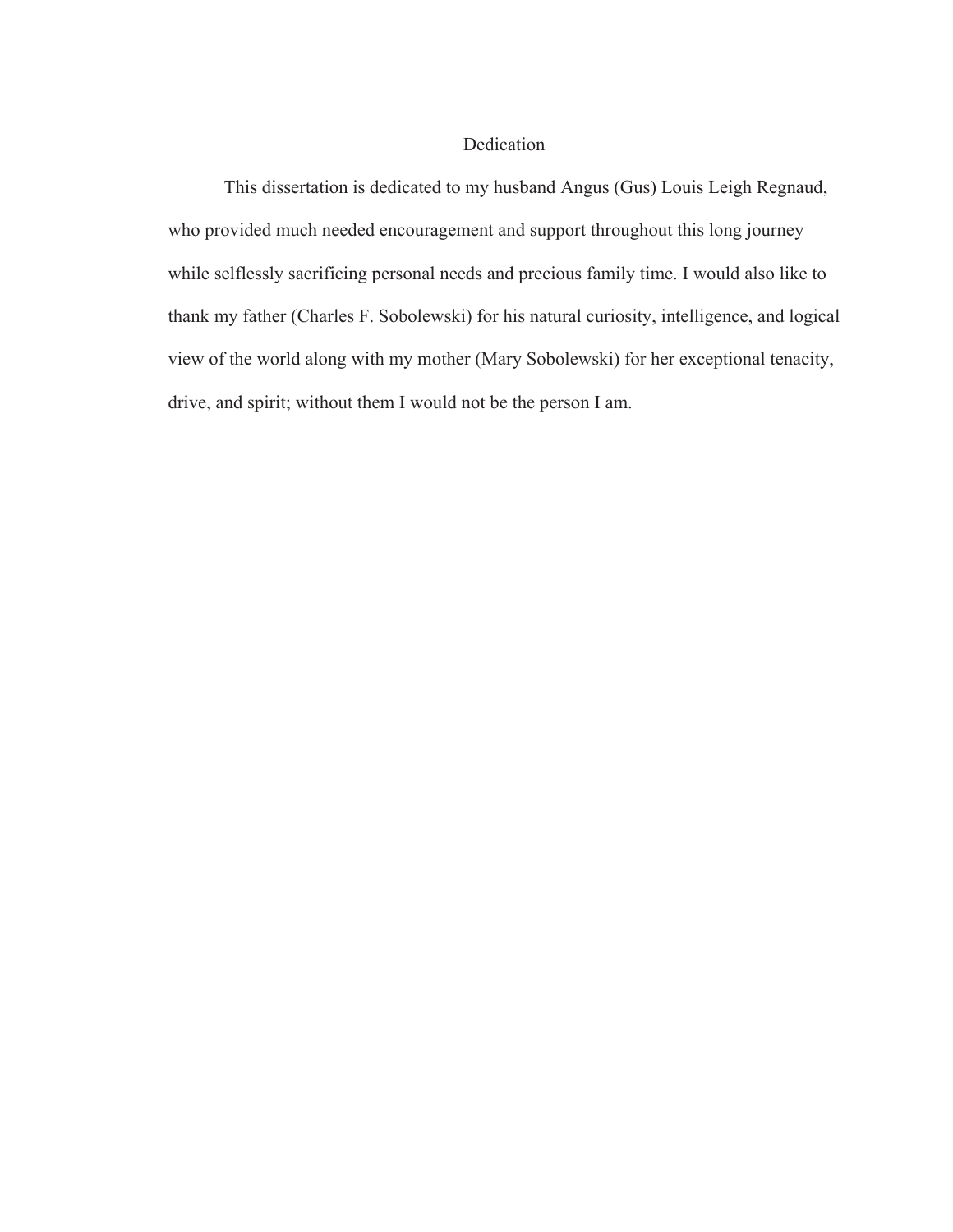#### Acknowledgments

I would like to acknowledge Dr. Jason Etchegaray who kindly accepted the role of Committee Chair despite having no previous interactions with me. His responsiveness, guidance, and advice have been crucial to the successful completion of this project. I would also like to acknowledge Dr. Amanda Evans who provided valuable feedback as my methods expert. Additionally, I would like to thank Dr. Richard Thompson from the Psychology department at Walden University for his mentorship and willingness to read and respond to my many emails. His honest feedback, belief in my abilities, and kind words were invaluable to getting me to this point and for this I will always be grateful. Finally, a special thanks to Dr. Patricia Griffin for listening to my rants and sharing her knowledge. We started on this journey together and although she finished first, her success provided me the motivation to continue and belief it could be done.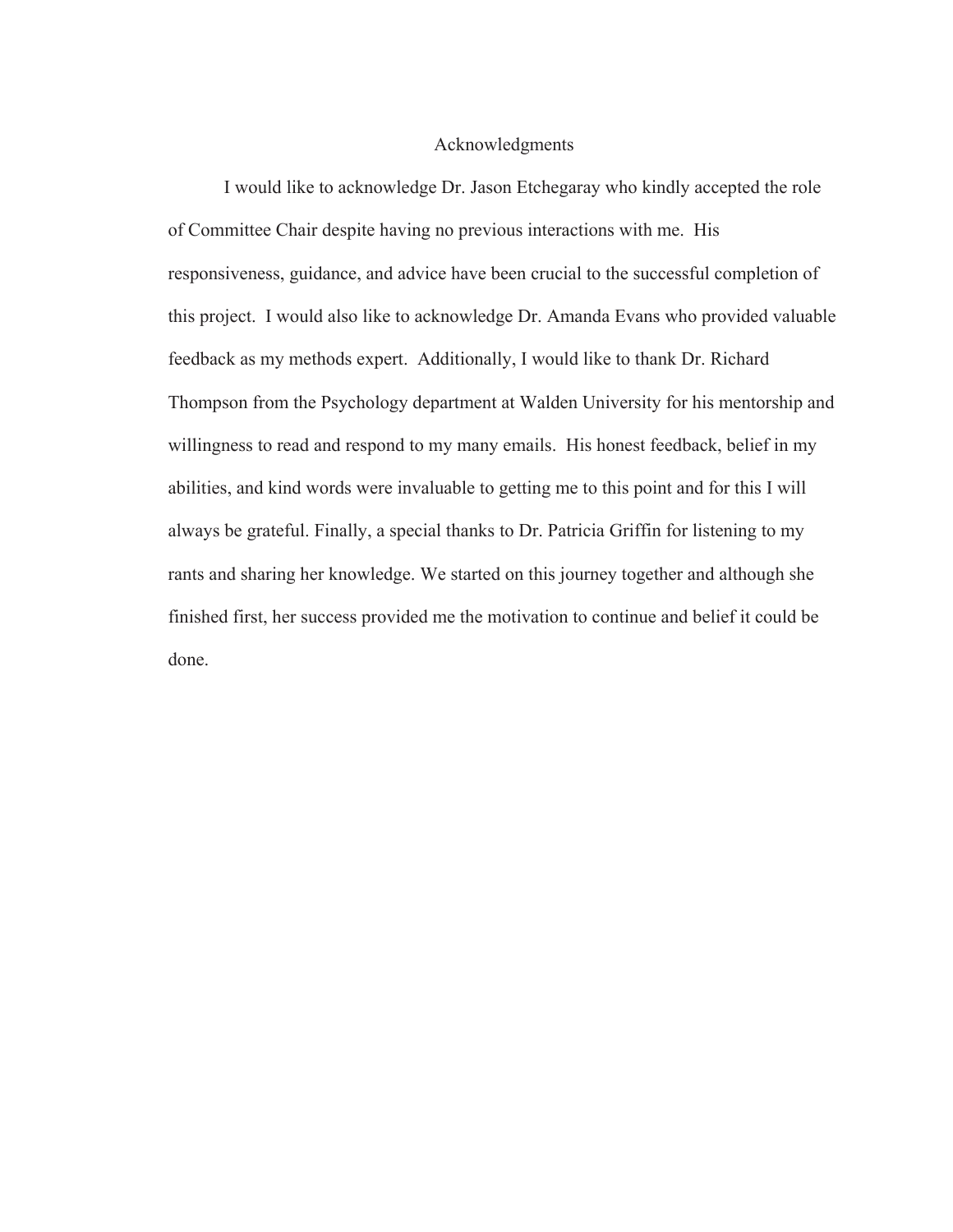## Table of Contents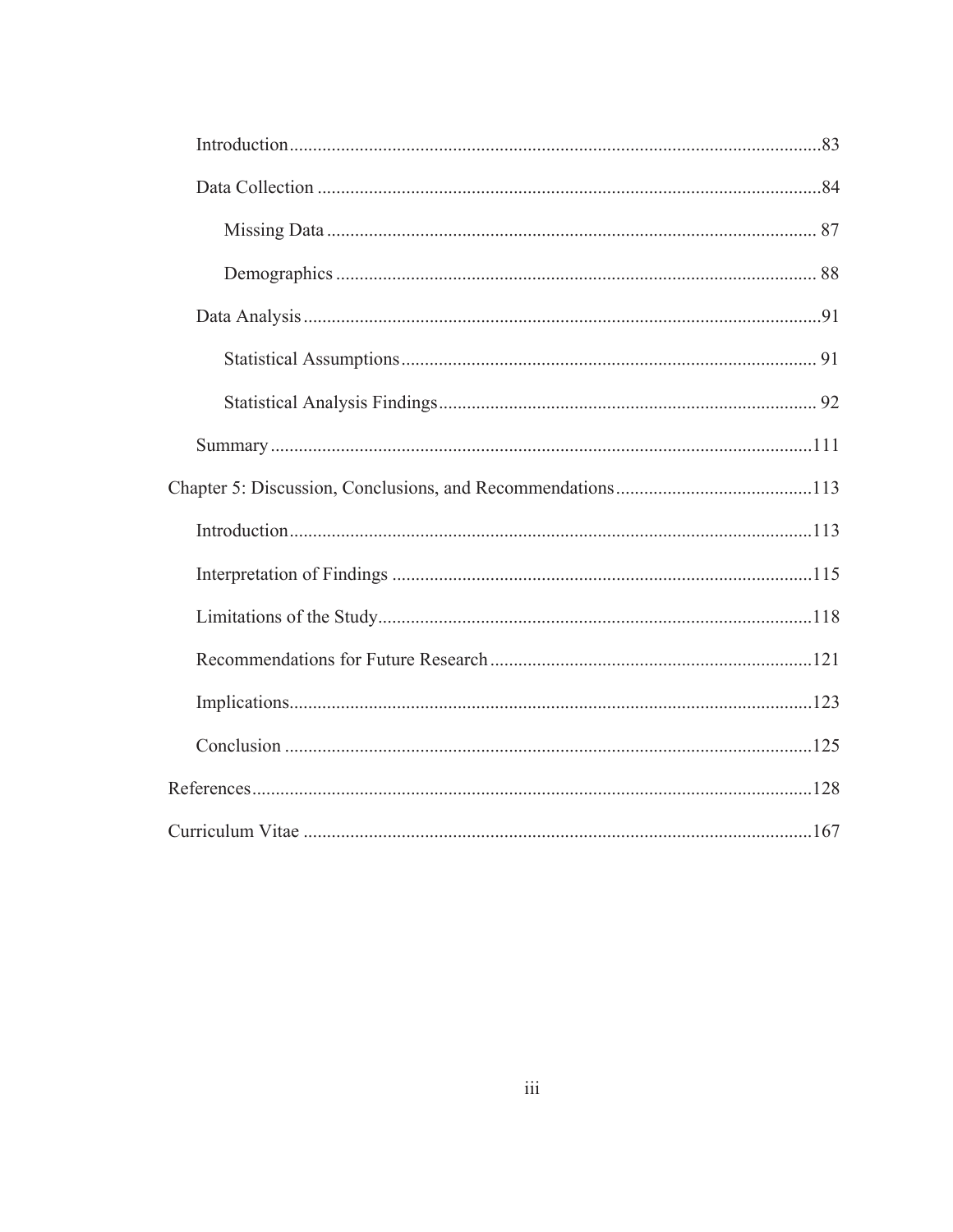## List of Tables

| Table 5. Logistic Regression: Observed Narcissistic Behaviors and Leader's Bullying    |  |
|----------------------------------------------------------------------------------------|--|
|                                                                                        |  |
| Table 6. Cross-tabulation: Observed Narcissistic Behaviors and Leader's Bullying       |  |
|                                                                                        |  |
| Table 7. Logistic Regression: Observed Narcissistic Behaviors and Leader's Bullying    |  |
|                                                                                        |  |
| Table 8. Cross-tabulation: Observed Narcissistic Behaviors and Leader's Bullying       |  |
|                                                                                        |  |
| Table 9. Logistic Regression: Observed Narcissistic Behaviors and Others Bullying      |  |
|                                                                                        |  |
| Table 10. Cross-tabulation: Observed Narcissistic Behaviors and Others Bullying Toward |  |
|                                                                                        |  |
| Table 11. Pearson Correlation: Observed Narcissistic Behaviors and Bullying  101       |  |
| Table 12. Logistic Regression: Tenure and Leader's Bullying Toward Participant 103     |  |
| Table 13. Logistic Regression: Tenure and Leader's Bullying Toward Others  103         |  |
| Table 14. Logistic Regression: Tenure and Others' Bullying Toward Others  105          |  |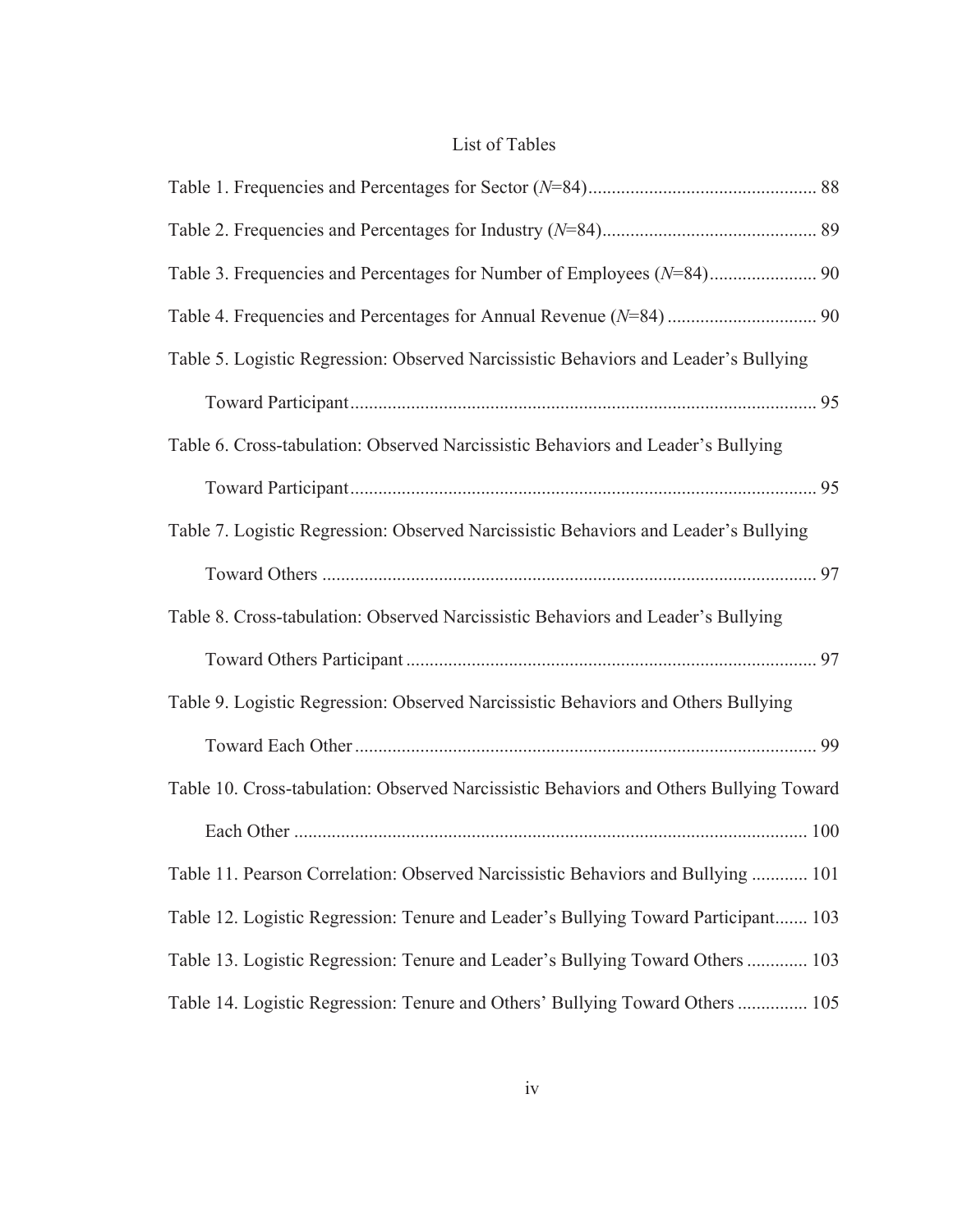| Table 15. Logistic Regression: Antibullying Organizational Policies and Leader's       |  |
|----------------------------------------------------------------------------------------|--|
|                                                                                        |  |
| Table 16. Cross-tabulation: Antibullying Organizational Policies and Leader's Bullying |  |
|                                                                                        |  |
| Table 17. Logistic Regression: Antibullying Organizational Policies and Leaders'       |  |
|                                                                                        |  |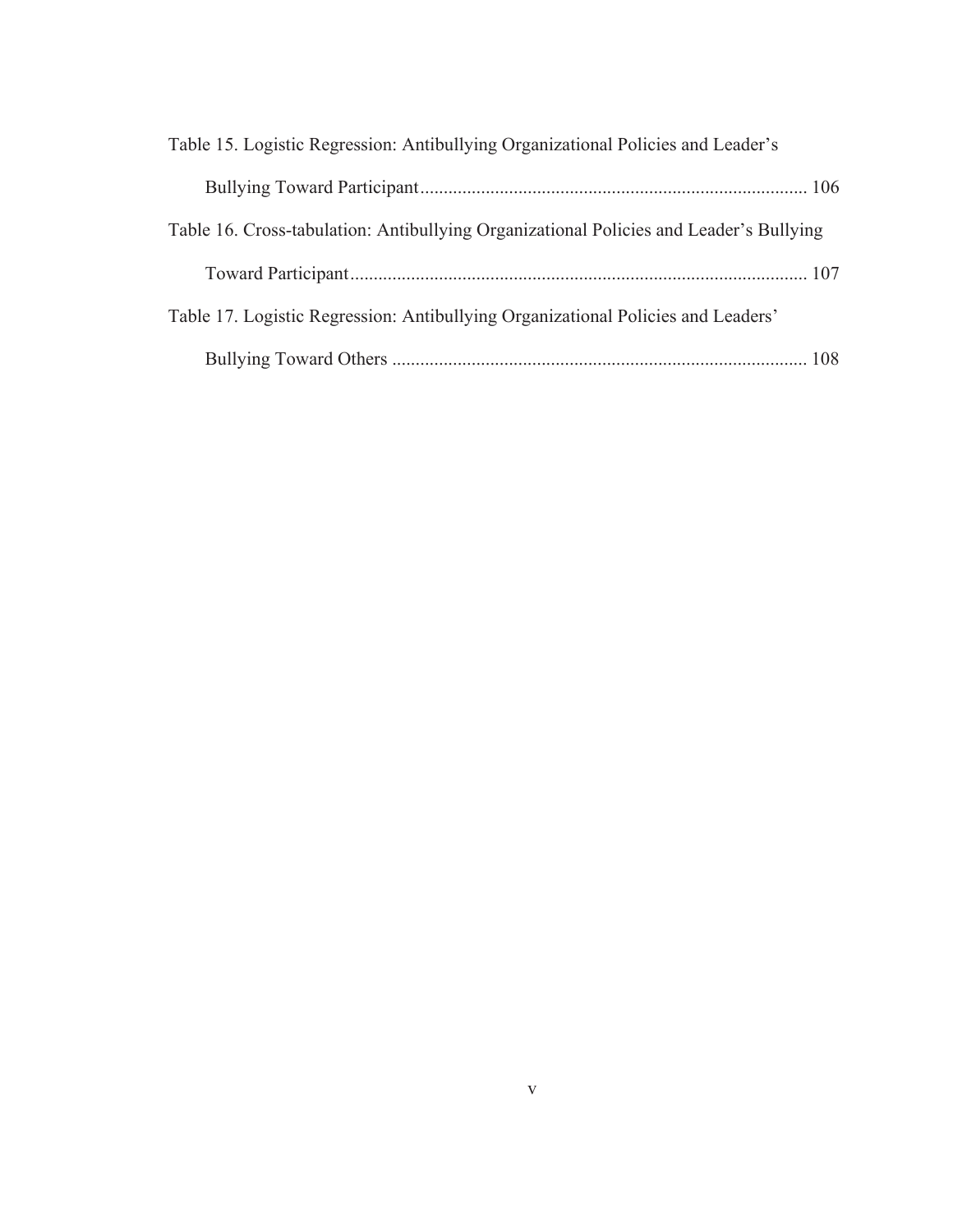#### Chapter 1: Introduction to the Study

The topic of this study is workplace bullying and the top leader's role in the process. Workplace bullying, particularly among managers, is a social issue that impacts workers and businesses in almost every country including England, Ireland, Germany, Spain, France, Japan, China, Malaysia, South Africa, Australia, and Kuwait, among many others (International Labour Organization, 2006). A study of workplace bullying conducted in Iceland found 8.3% of workers reported being victims of bullying within the previous six months while 23.4% reported having witnessed bullying within the same time frame (Jóhannsdóttir & Ólafsson, 2004). A more recent study conducted in Madrid, Spain revealed 26% of those surveyed had been bullied within the previous 12 months; of that group 52.5% were bullied solely by superiors, 18.4% were bullied solely by coworkers, and 7.1% were bullied by both (Moreno-Jiménez, Rodríguez-Muñoz, Salin, & Morante, 2008). It is believed the problem is so severe in some regions it has reached epidemic levels (International Labour Organization, 2006). Like the rest of the world, the United States is not immune to this social problem. It has been estimated half of American workers are now or have been affected by workplace bullying either through direct victimization, witnessing the act, or both (Namie, 2007). A recent national survey revealed 8.8% of U.S. workers are currently victims of workplace bullying, 25.7% had previously been victims of bullying, 22.4% are currently witnesses to bullying, and 19.6% had previously been witnesses to bullying (Namie, 2010). These research results highlight the prevalence of bullying throughout the world, and particularly the United States.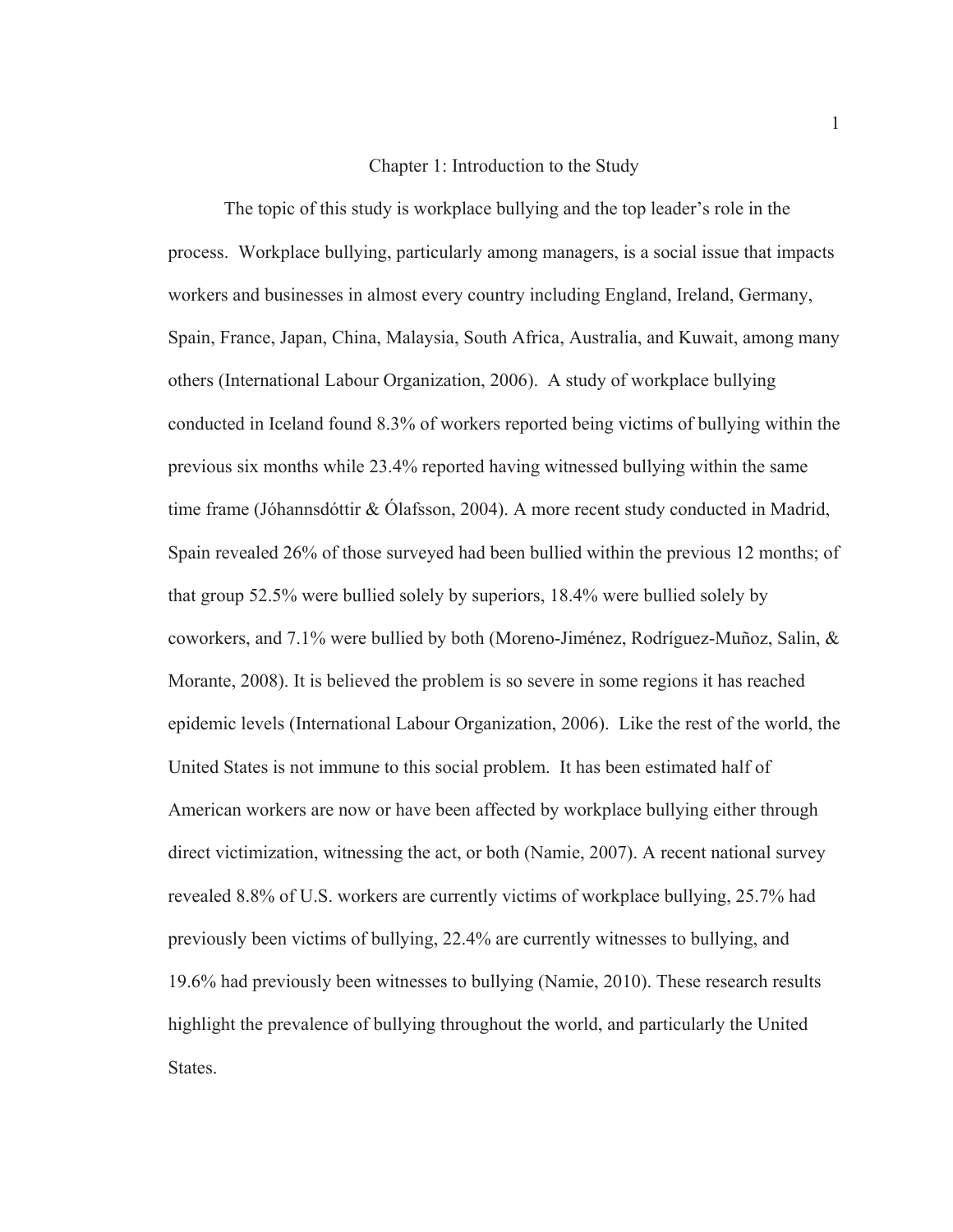This study was needed because although there has been significant research conducted on the topic of workplace bullying, researchers have failed to empirically explore why many employers fail to resolve the problem of bullying when made aware of its presence in the organization (Harvey, Heames, Richey, & Leonard, 2006). A better understanding of the leader's role in the bullying process can lead to more effective intervention strategies which ultimately will result in positive social change as the minimization of bullying can improve the well-being of both employees and employers.

This chapter provides background information on the topic of workplace bullying which includes the various definitions of bullying, the consequences associated with bullying, and how employers respond to bullying. A statement of the problem being addressed is also presented based on prior research and a specific gap within that research. Next, the theoretical framework driving the research will be discussed along with the purpose, including the type of study conducted. Research questions and hypotheses are defined along with assumptions being made, limitations of the study, delimitations of the study, and key term definitions. The chapter ends with a summary of information presented along with an overview of the remaining chapters.

#### **Background**

Workplace bullying has been defined as intentional and harmful mistreatment such as verbal abuse, humiliation, intimidation, threats, and sabotage, used to harm or control the victim (Lutgen-Sandvik & Sypher, 2009), but it is also synonymous with a number of other terms and definitions including psychological terror, which is hostile or aggressive communication resulting in the victim feeling defenseless and helpless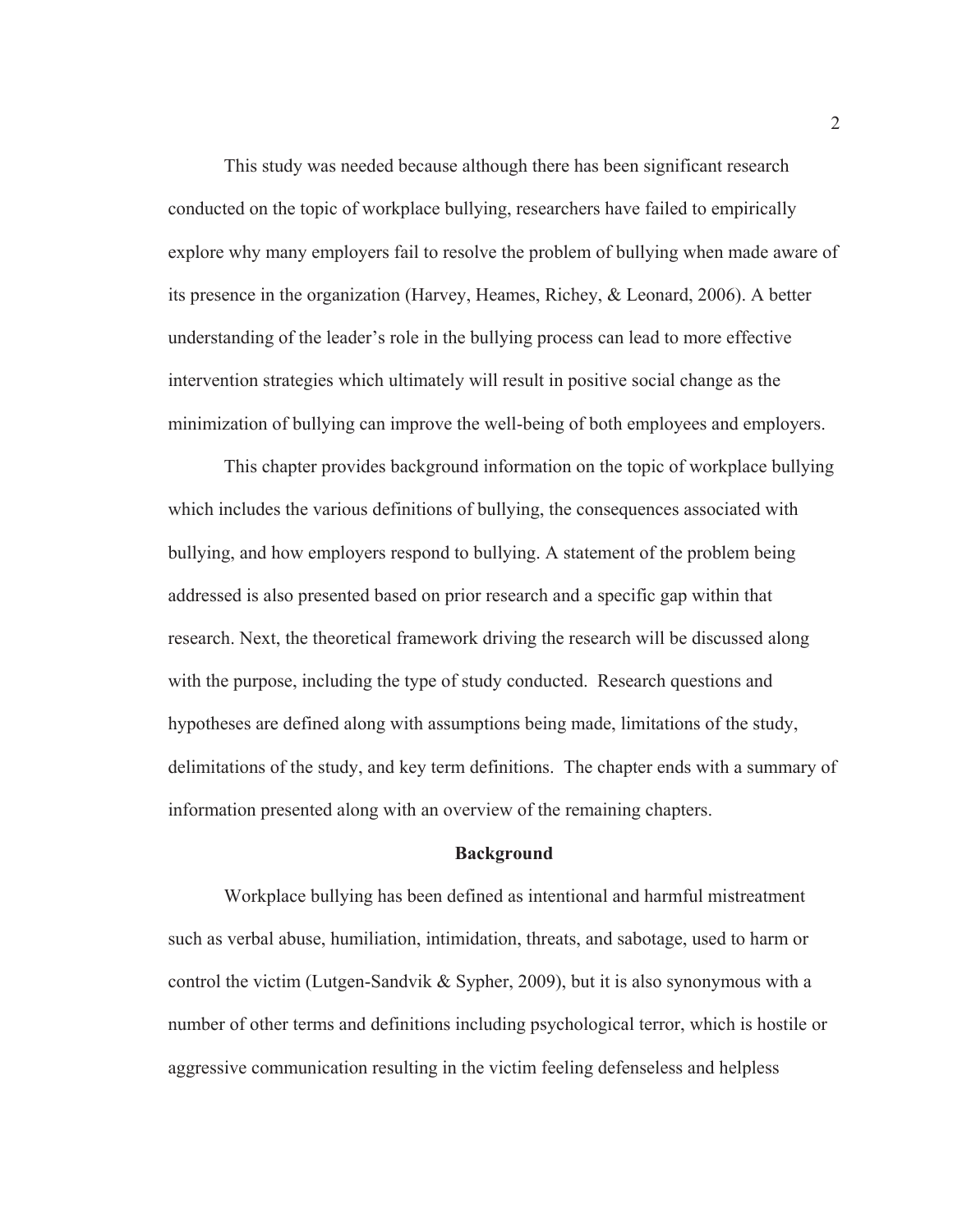(Leymann, 1996); petty tyranny, which is the use of power in a cruel, spiteful, and malicious manner resulting in the target feeling confused and vulnerable (Ashforth, 1997); emotional abuse, which is the use of intimidation, antagonism, and aggression (nonphysical) resulting in the victim feeling incompetent (Keashly, 1998); workplace incivility, which is behaving in a disrespectful and offensive manner with a complete lack of regard for others (Andersson & Pearson, 1999); abusive supervision, which is the continued use of aggressive and antagonistic verbal and/or nonverbal behaviors on the part of the supervisor, leaving the employee feeling weak and feeble (Tepper, 2000); and mobbing, which is the use of negative behaviors designed to disgrace, embarrass, and invoke shame on another with the intent of removing the individual from a group (Sperry, 2009). Despite the term used, there is a general consensus among researchers that bullying is characterized by four features: (a) frequent and repeated unwanted negative acts, (b) acts happen over an extended period of time, (c) a power disparity between the parties exists, and (d) there is an intent to cause harm or distress (Bartlett  $\&$  Bartlett, 2011; Cowen, 2005; Ferris, 2009; Lutgen-Sandwick, Tracy, & Alberts, 2006; Parzefall & Salin, 2010).

Workplace bullying can be accomplished through a number of tactics including verbal, nonverbal, and physical (Tracy, Lutgen-Sandvik, & Alberts, 2006), and can also be work-related or personal (Bartlett & Bartlett, 2011; Beswick, Gore, & Palferman, 2006). Work-related behaviors can be categorized as (a) work-load, which includes work overload, removing responsibilities, assigning meaningless tasks, and setting unrealistic goals; (b) work-process, which includes overruling decisions, controlling resources,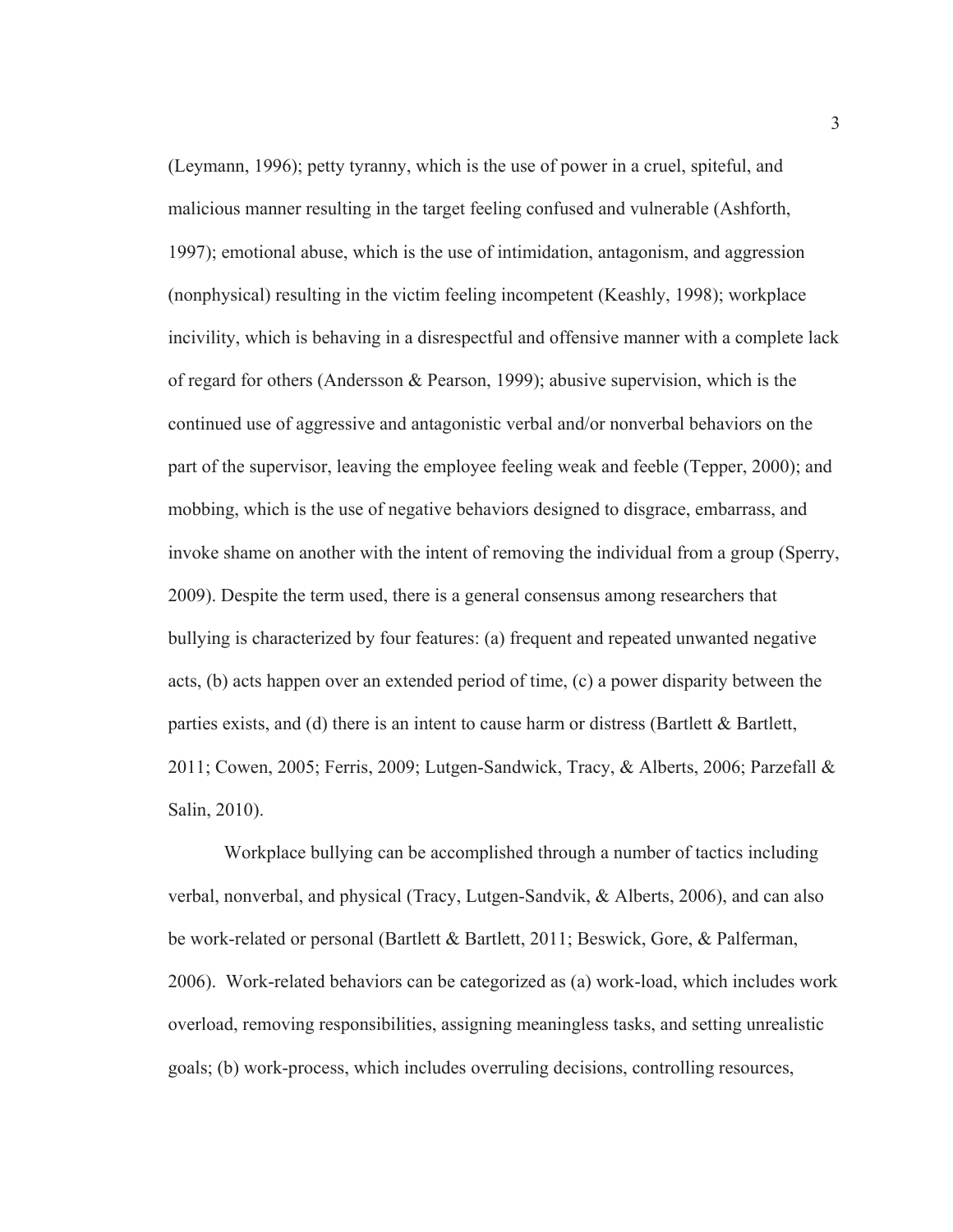withholding information, and flaunting status or power; and (c) evaluation, which includes micromanaging, unfair criticism, judging work inaccurately, and blocking promotions (Bartlett & Bartlett, 2011). Based on a literature review conducted on workplace bullying, Beswick et al. (2006) estimated 45% of bullying behaviors are work-related. Personal behaviors can be categorized as (a) indirect, which includes isolation, ignoring, excluding, failure to communicate, gossip, false accusations, and undermining, or (b) direct, which includes verbal attacks, belittling remarks, yelling, humiliation, intentional demeaning, intimidation, personal jokes, negative eye contact/staring, manipulation, and threats (Bartlett & Bartlett, 2011). Beswick et al. (2006) estimated 55% of bullying behaviors are personal. Upon review of the definition of bullying and the types of behaviors exhibited, it is easy to understand why this phenomenon can have such an impact on all parties.

#### **Consequences**

A cross-level assessment of bullying reveals a complex system which can have both direct and indirect impact on the victim (dyadic level), the work group (meso level), and the organization (macro level); it is believed once one level feels the wrath of bullying, it can quickly spread to the other levels (Heames & Harvey, 2006). As a result, bullying negatively affects not only victims, but witnesses and organizations as well (Namie & Namie, 2009).

Bullying impacts victims in a variety of ways and can include both psychological and physical ailments (Cleary, Hunt, Walter, & Robertson, 2009). Psychological harms include higher levels of anger and fear (Ayoko, Callan, & Hartel, 2003), reduced levels of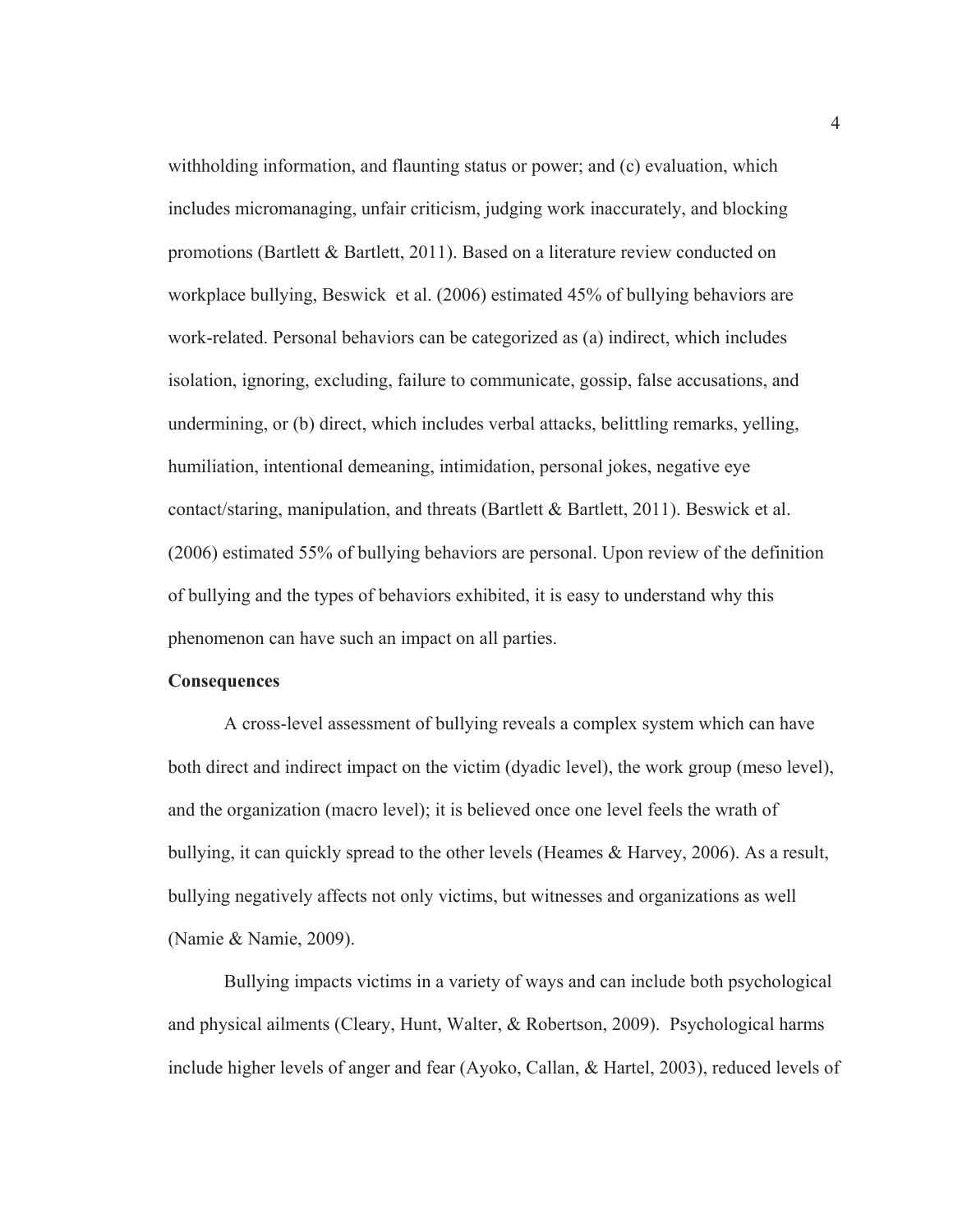self-esteem (Burton & Hoobler, 2006), increased levels of stress (Keashly & Harvey, 2005), reduced self-confidence (MacIntosh, 2005), damaged personal relationships (Tracy et al., 2006), reports of depression and anxiety (Tepper, 2000), educed selfefficacy (Duffy, Ganster, & Pagon, 2002), symptoms of posttraumatic stress disorder (Namie, 2003a), and in the most serious cases, thoughts of suicide (Leymann, 1990; Yilderim & Yilderim, 2007). Physical harms include high blood pressure, migraines, body aches, and sound sensitivity (Hallberg, & Strandmark, 2006); additionally, higher levels of heart disease (De Vogli, Ferrie, Chandola, Kivimäki, & Marmot, 2007), digestive problems (D'Cruz & Noronha, 2010b), chronic disease, higher body mass, and decrease in overall health (Kivimäki, Elovainio, & Vahtera, 2000) have all been discovered among targets. Victims also experience work-related consequences such as job burnout (Einarsen, Matthiesen, & Skogstad, 1998), increased absenteeism (Hoel & Cooper, 2000), loss of organizational commitment (Tepper, 2000), lower job satisfaction (Loh, Restubog, & Zagenczyk, 2010), preoccupation with thoughts of quitting (Quine, 2001), poor morale (Yilderim, 2009), decreased performance (Paice & Smith, 2009), increased time off (Vartia, 2001), and loss of income due to medical expenses or job loss (Gardner & Johnson, 2001).

Witnesses and observers of bullying often suffer consequences similar to those targeted. Increased anxiety and stress (Vartia, 2001), preoccupation with thoughts of quitting (Quine, 2001), decreased job satisfaction, and increased health problems (Hoel  $\&$ Cooper, 2000), have all been reported by witnesses.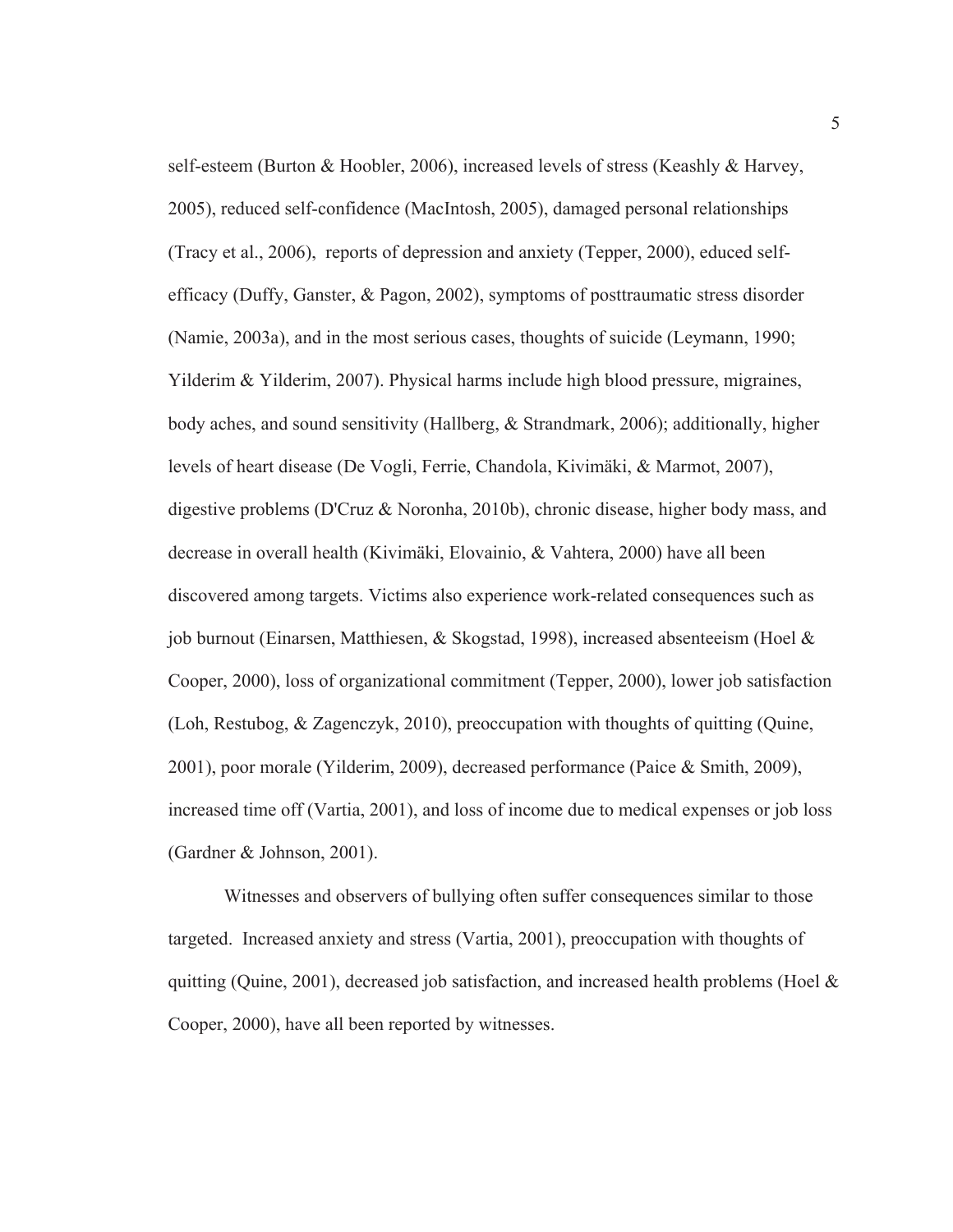Additionally, organizations are negatively impacted by bullying. Negative effects include loss of productivity (Peneberg, 2008), increased turnover (Keashly, Trott, & MacLean, 1994), decreased organizational citizenship behaviors (Zellars, Tepper, & Duffy, 2002), increased workers' compensation and medical insurance costs (as cited in Lutgen-Sandvik & Sypher, 2009), higher levels of absenteeism (Namie, 2003b), decreased quality (Paice & Smith, 2009), increased employee counter-productive behaviors (Mitchell & Ambrose, 2007), weaker customer relationships (Johnson, 2009), increased legal costs and incidents of employee theft, along with lower creativity (Glendinning, 2001). All of these issues can result in significant financial costs to businesses. A study conducted by Giga, Hoel, and Lewis (2008) revealed bullying costs businesses in the United Kingdom more than £28 billion per year. It has been estimated workplace bullying costs businesses in the United States over \$23 billion each year (Tepper, Duffy, Henle, & Lambert, 2006).

#### **Employer Response**

Despite the significant costs and negative consequences associated with workplace bullying, many employers seem uninterested or unwilling to effectively deal with the problem and in fact often condone bullying after being made aware of its existence (Harvey et al., 2006). This is supported by results of a study which discovered when bullying was reported, 44% of employers failed to do anything about it and 18% made conditions worse for the victim; only 32% successfully ended bullying (Namie, 2007). Findings from another study are even more alarming. Participants reported after telling their employer about being bullied, 71% were retaliated against and of that group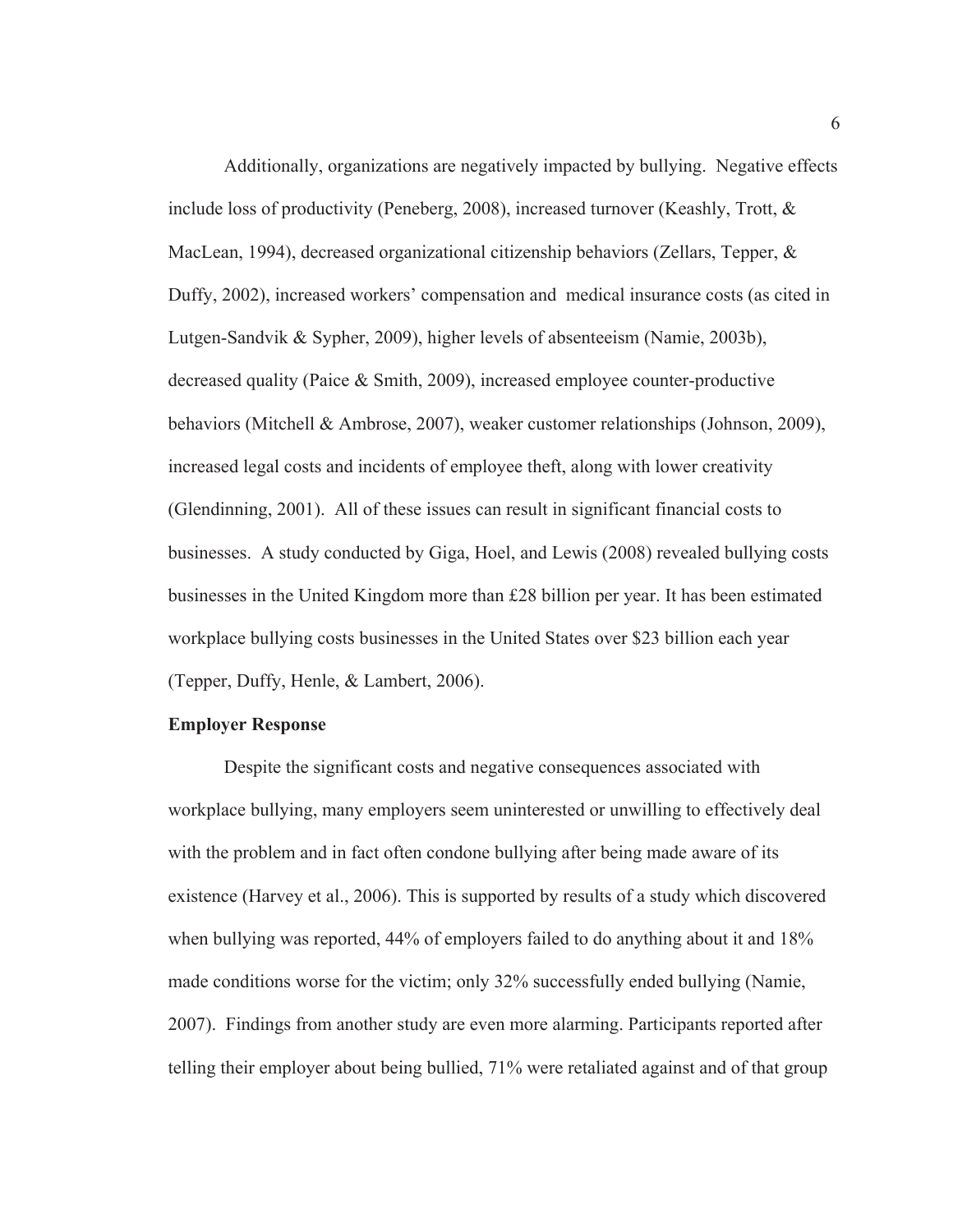24% were terminated; only 6% reported the employer punished the bully while merely 2% reported their employer completely resolved the situation to full satisfaction (Namie, 2008).

For organizations with human resources (HR) departments, the results are just as dismal. A recent poll conducted by the Workplace Bullying Institute revealed HR representatives typically fail to resolve the problem. Of those polled 11.5% chose not to report the bullying to HR, 30.9% indicated HR took no action, and 37.3% stated HR was not helpful and retaliation occurred; 18.2% reported HR was not helpful and job loss occurred, and only 1.9% indicated HR was helpful resulting in justice and complete satisfaction (Namie, 2012a). According to Hoel and Beal (2006), one reason HR often fails is because HR representatives are not in a position to help victims because their allegiance must be to the organization; they simply cannot be neutral.

Research on the reasons employers allow bullying in the workplace is scarce with most being propositional rather than empirical. Lutgen-Sandvik and McDermott (2008) argued many organizations ascribe to a classical management perspective which adheres to a strict chain of command; in these companies upper management does not get involved with decisions made at lower levels. Others have suggested executives, managers, and HR representatives are simply not educated and do not understand what bullying is and how to address it (Namie & Namie, 2004). Strandmark and Hallberg (2007) proposed top level executives may not be aware bullying is present because lower level managers are in a position to hide the problem. Ferris (2004) suggested some employers find bullying acceptable behavior and view the target as being weak; often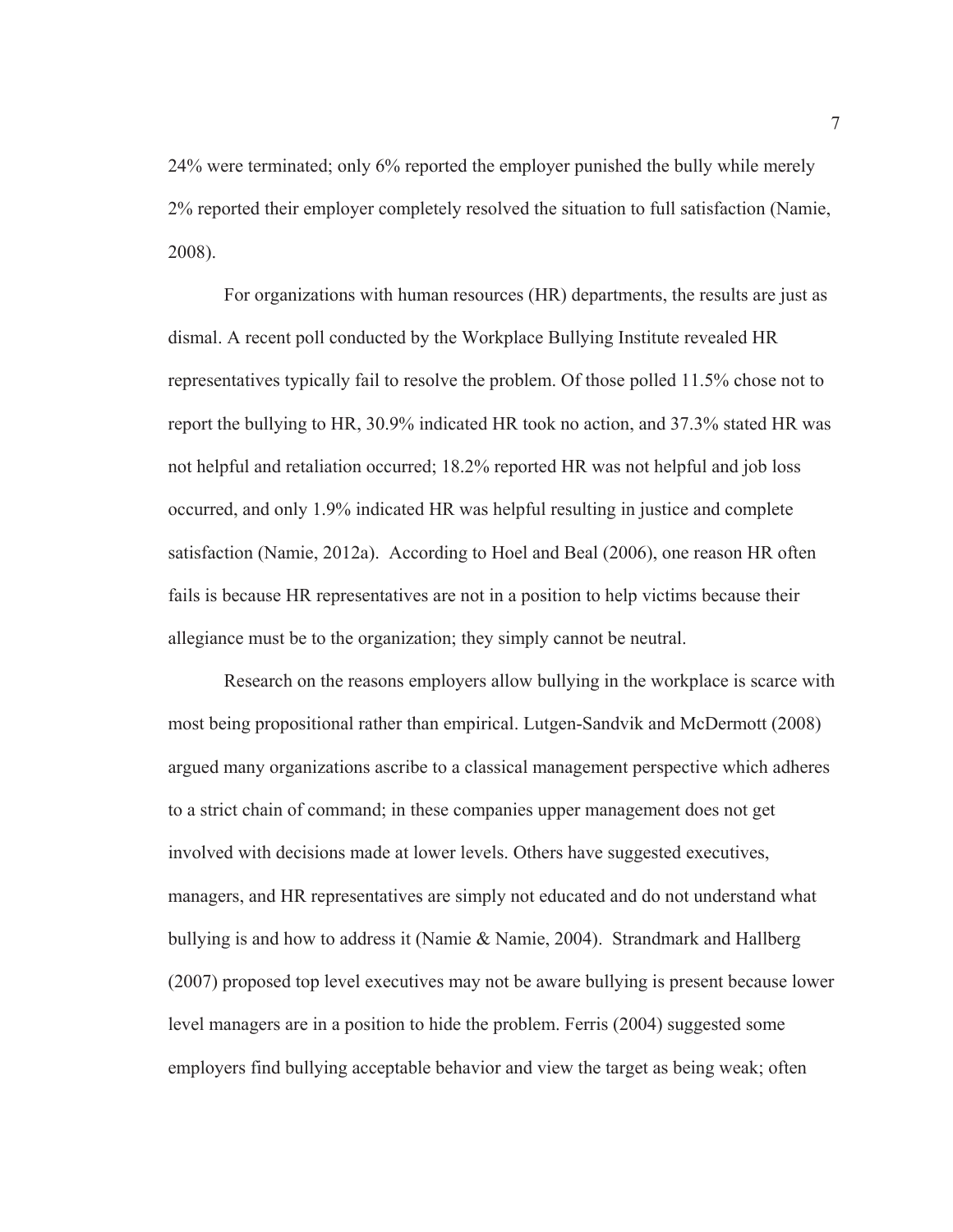these organizations are in competitive industries, are fast paced, and focus primarily on financial performance. Similarly, Boddy (2006) argued many organizations are so focused on achieving financial goals they are willing to overlook negative behaviors and in many instances embrace them if they contribute to high performance.

There is a general consensus among researchers that workplace bullying is a multifaceted problem involving a number of contributors including the bully, the target, and the organization (Bartlett & Bartlett, 2011; Beswick et al., 2006; Namie, 2003b). Andersson and Pearson (1999) looked deeper into the cause of bullying and posited individual temperament, social identity, and the organizational environment all interact and under the right conditions may result in bullying. Researchers in the United States argued the key to understanding why bullying exists is to study the interactions and relationships between three core players: the environment (organization), the bully, and the target; they proposed bullying evolves as a result of these interactions (Harvey et al., 2006). Others believe the environment (organization) is the key to bullying and suggest it only occurs in organizations that view bullying behaviors as acceptable; they look to organizational culture as the driver behind the sustainability of bullying (Harvey et al., 2007; Hodson, Roscigno, & Lopez, 2006; Liefooghe, & Davey, 2001). Missing from the literature is research focused on why employers fail to address the problem when it is revealed within in an organization and is the reason this study is needed.

#### **Problem Statement**

Workplace bullying is a widespread social problem that results in considerable negative consequences for both employees and organizations (Heames & Harvey, 2006).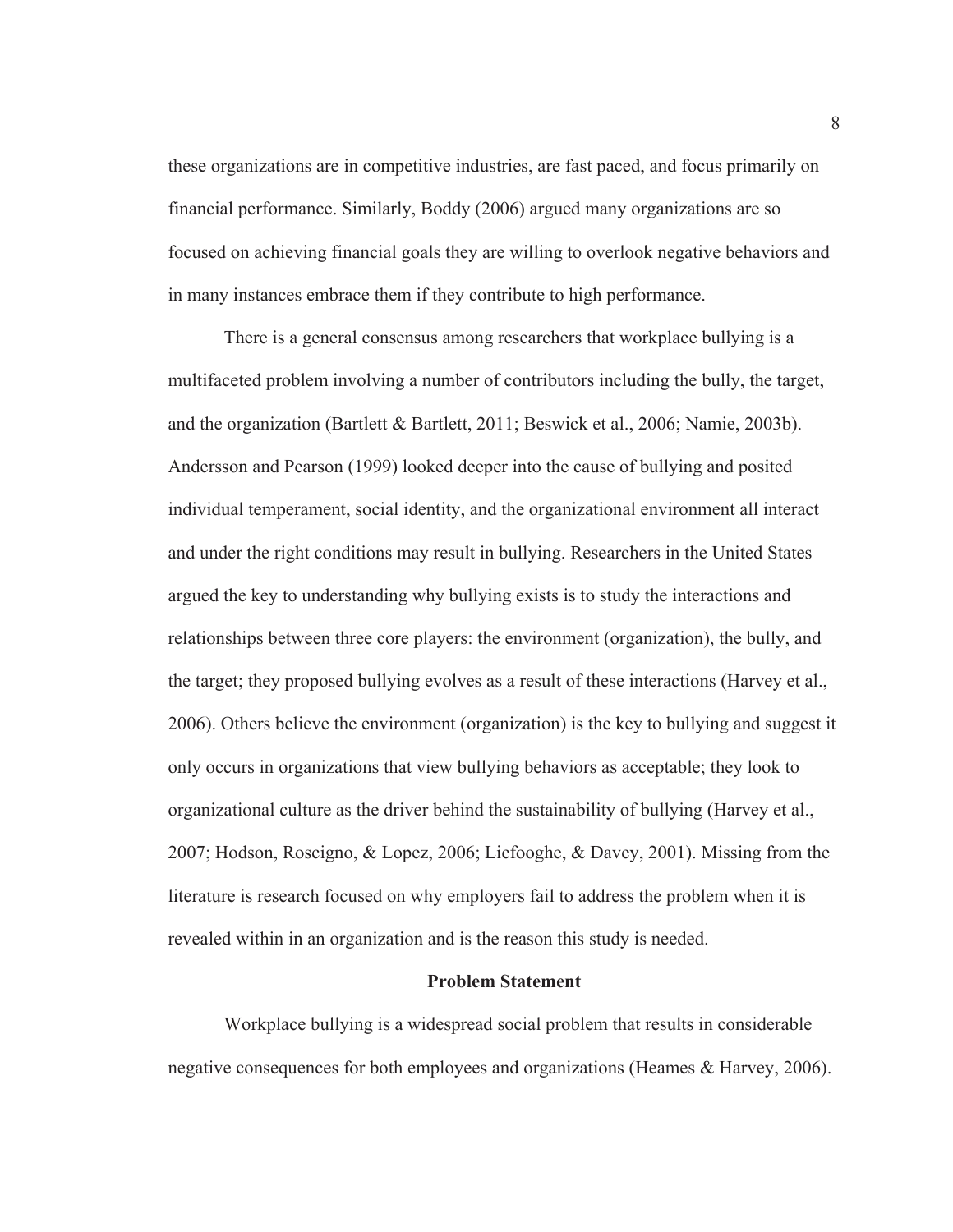Researchers have discovered bullying is a multidimensional problem that develops from a number of factors (Andersson & Pearson, 1999; Bartlett & Bartlett, 2011; Beswick et al., 2006; Namie, 2003b), bullying can only thrive in organizational settings that condone it (Harvey et al., 2007; Hodson et al., 2006; Liefooghe, & Davey, 2001), and more often than not employers fail to stop bullying when it is reported (Harvey et al., 2006; Namie, 2007, 2008). Due to the numerous factors associated with bullying, it can be concluded its emergence within an organization is inevitable, but its sustainability is dependent on organizational or employer reactions. The root of the problem is not that bullying happens, but that employers allow it to continue; this points to the top leader as a highly influential force in the development and sustainability of bullying.

 One explanation for organizations' failing to stop bullying is the culture created by the top leader (president or CEO). Several studies have shown the significant impact leadership behavior can have on the organization (Ashforth, 1997; Harvey et al., 2007; Hauge, Skogstad, & Einarsen, 2007), but none have looked specifically at the top leader and the role he or she may play in allowing bullying to take place. While a number of factors contribute to the culture of the organization, it has been argued that culture starts with the top leader (Tsui, Zhang, Want, Xin, & Wu, 2006) and researchers have shown a strong relationship between top leader personality and organizational culture (Giberson et al., 2009). Narcissism is one personality trait which may result in leader behaviors that directly impact organizational culture. Nonpathological or "healthy" narcissism has been associated with high self-esteem and psychological health (Sedikides, Rudich, Gregg, Kumashiro,  $\&$  Rusbult, 2004), but it has also been proposed that high levels of narcissism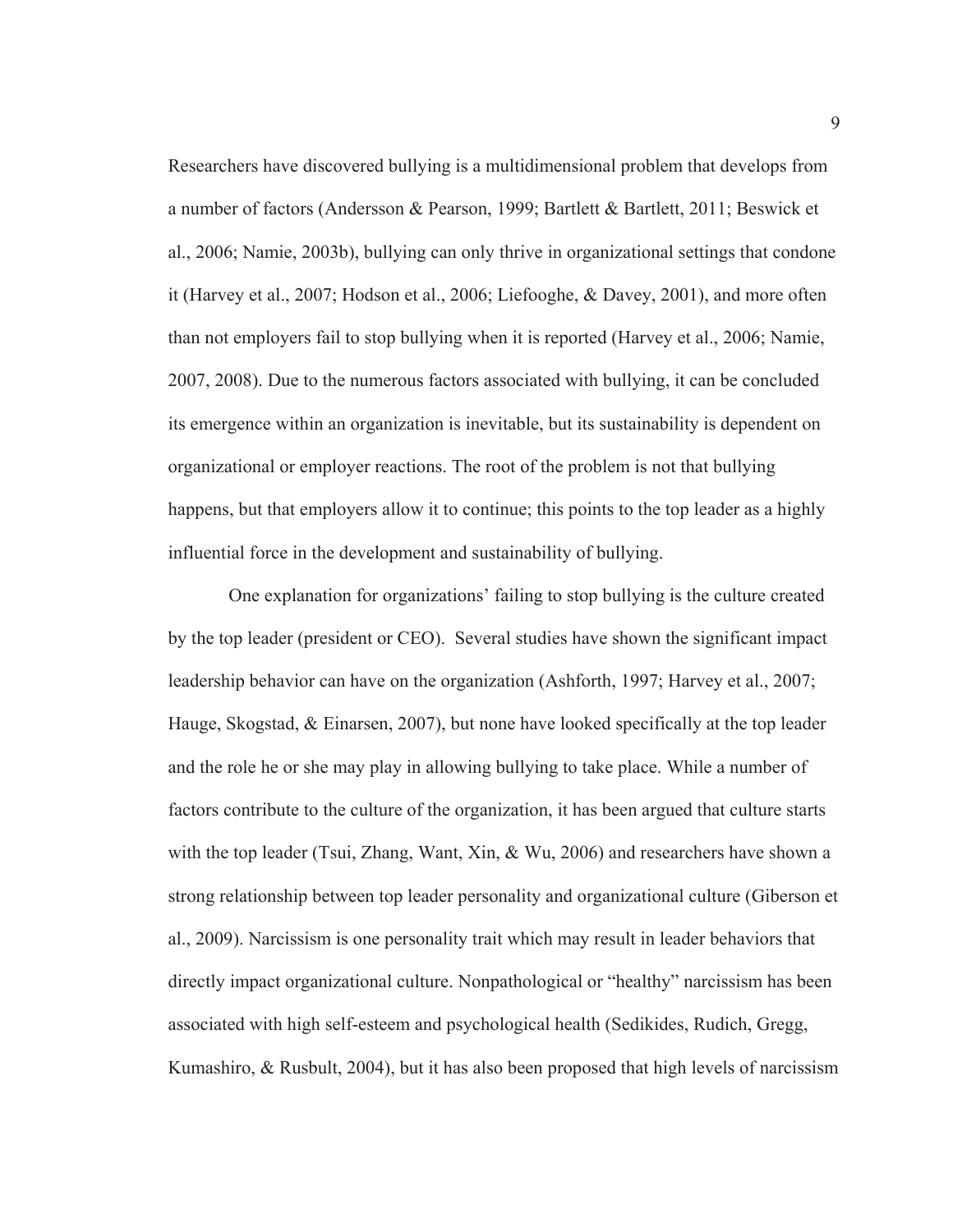are negatively correlated with consideration for others (Resick, Whitman, Weingarden, & Hiller, 2009). When leaders accept bullying as part of the organizational culture they are essentially showing a lack of consideration for their workers and therefore may be a possible contributor to workplace bullying. This is congruent with the toxic triangle of destructive leadership model proposed by Padilla, Hogan, and Kaiser (2007); they suggested leader characteristics can result in negative organizational outcomes such as bullying.

This research has contributed to the understanding of why or how a top leader may condone bullying by looking at the relationship between the leader's narcissistic behaviors and the prevalence of bullying behaviors within the organization. If a correlation is found, this could result in assessment tools which can be used to prescreen leadership candidates and weed out those which may contribute to the sustainability of bullying.

#### **Theoretical Framework**

The theoretical framework that drove this study was personality trait theory, specifically the trait of narcissism, which proposes that individuals are born with inherit personality traits that result in predictable behaviors and motivations (Miller & Campbell, 2008); further explanation is provided in Chapter 2. This is consistent with other studies which have used trait theory as a basis for understanding workplace bullying (Boddy, 2011; Mathisen, Einarsen, & Mykletun, 2011; Seigner, Coyne, Randell, & Parker, 2007). Additionally, Padilla, Hogan, and Kaiser's (2007) toxic triangle of destructive leadership model was used as a basis for key assumptions. This model is composed of three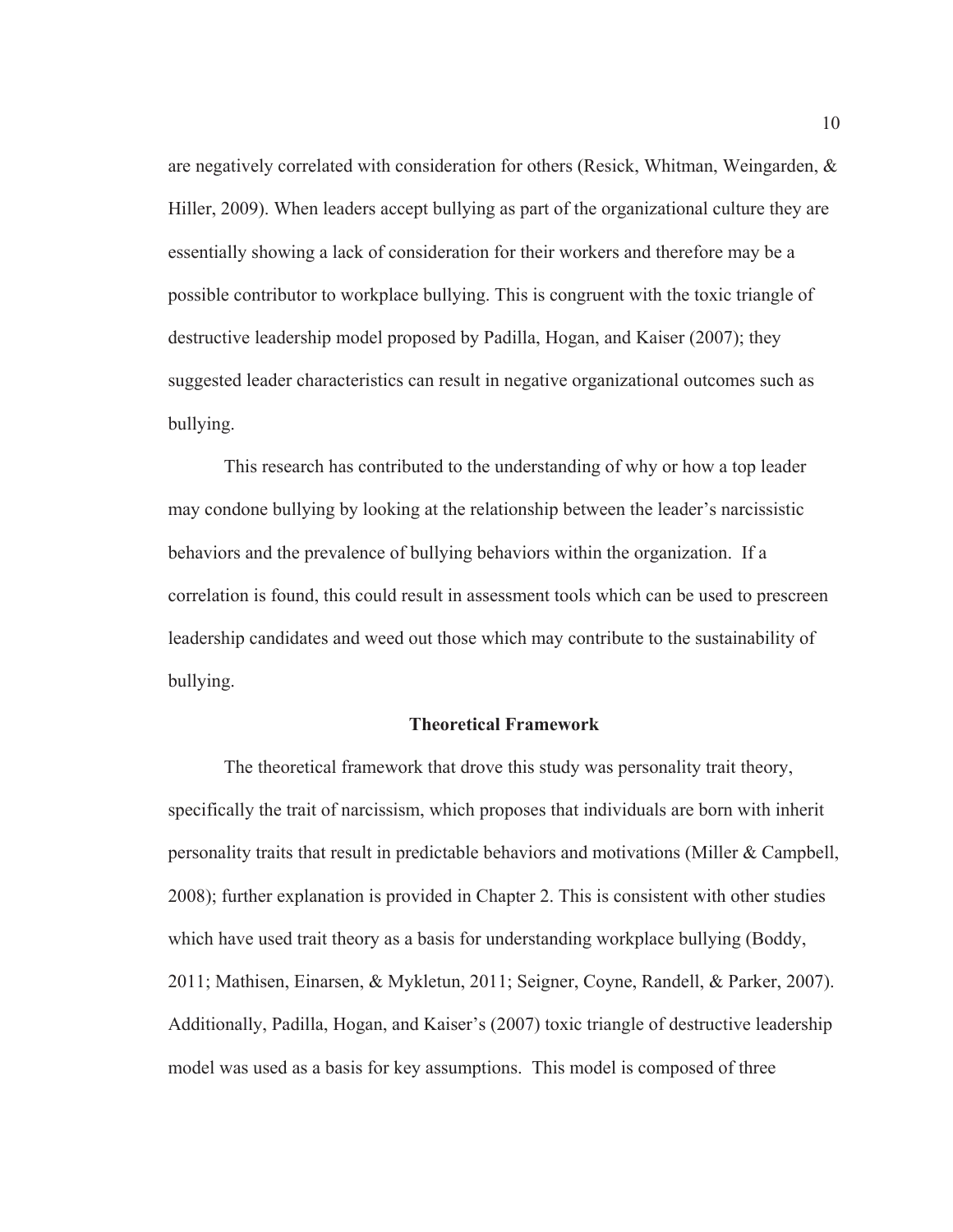elements: (a) the leader, (b) the followers, and (c) the environment; the authors asserted destructive leaders make decisions based on selfishness and fulfillment of personal needs (characteristics of highly narcissistic individuals), which result in environmental conditions such as cultural values that negatively impact followers (Padilla et al., 2007); it is proposed workplace bullying fits within this model.

#### **Purpose of the Study**

Workplace bullying is a problem that has plagued businesses and employees for many decades (Fevre, Robinson, Jones, & Lewis, 2010). Despite the number of research studies conducted on the topic, little progress has been made on solving this significant social problem (Beswick et al., 2006). Of the literature addressing the prevention of workplace bullying, most propose mild intervention strategies geared toward organizational culture. Glendinning (2001) recommended the adoption of a strict antibullying policy along with the implementation of a process by which employees can file complaints without fear of retaliation as a solution. Yamada (2008) proposed the answer to workplace bullying was putting a leadership team in place that strongly opposes bullying and exhibits this through antibullying policies, processes which quickly address bullying when it is reported, and training of all personnel. Fox and Stallworth (2009) suggested implementing an alternate-dispute resolution process in conjunction with training all staff in the definition of workplace bullying as a solution. Similarly, Namie and Namie (2009) argued implementing a conflict resolution system, providing coaching to supervisors, managers, and top leaders, along with the implementation of antibullying policies is the way to stop bullying. While these intervention strategies may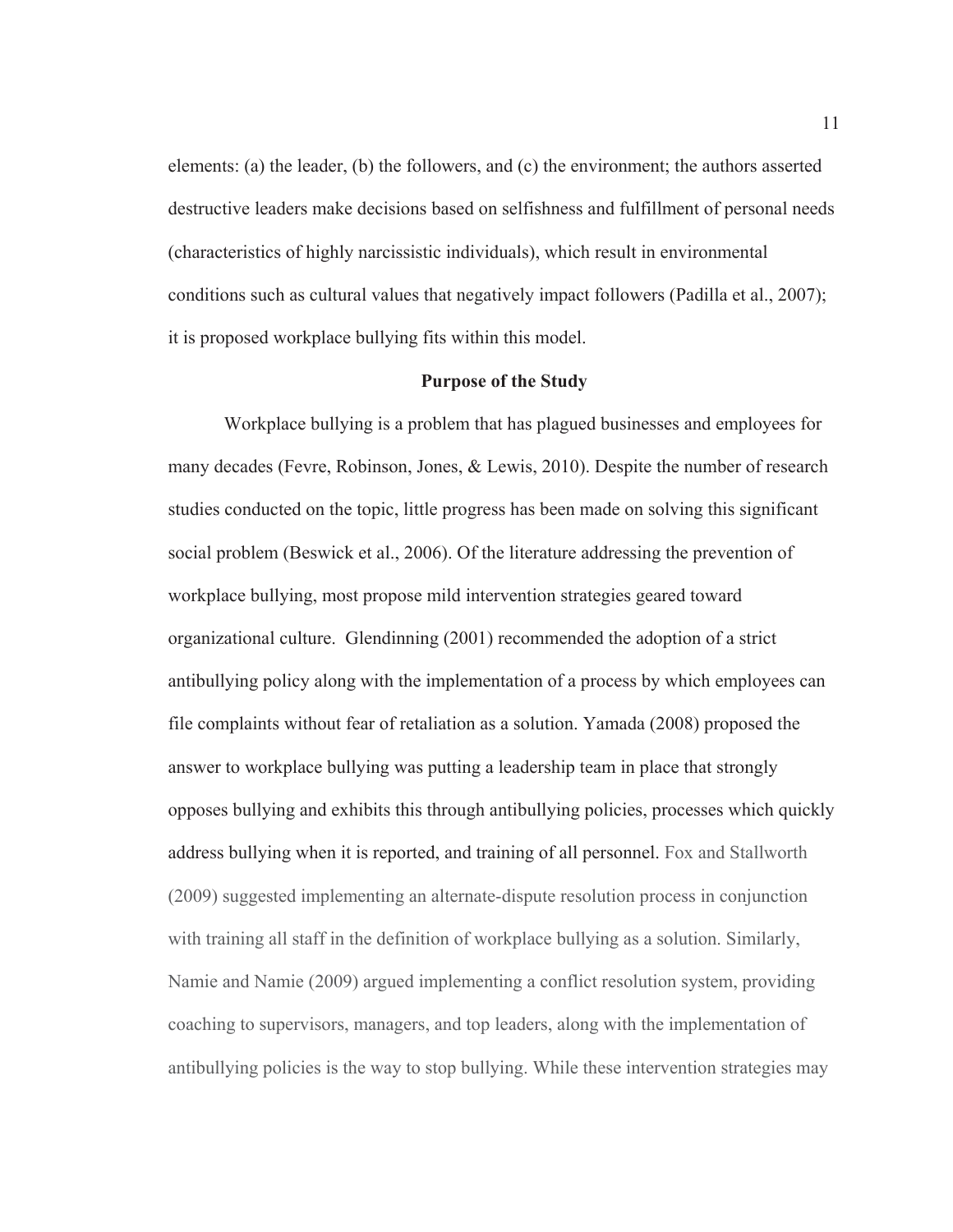be effective in organizations where the top leader views bullying behaviors as unacceptable, the literature presented in Chapter 2 shows in many cases top leadership may not only fail to see bullying as a problem but may actually contribute to the problem.

This quantitative study has filled a gap in the literature by focusing on the influence the top leader has in creating and condoning a culture of bullying; it explored the relationship between top leaders' observed narcissistic behaviors and the presence of workplace bullying. The current literature on workplace bullying is heavily focused on the characteristics associated with the victim, the environment, and the bully (Bartlett  $\&$ Bartlett, 2011; Bowling & Beehr, 2006; Harvey et al., 2006). Most do not look specifically at the role of the top leader and the two that have indicate this is an area that needs further investigation (Cemaloglu, 2001; Thornton, 2004). With the strong link between destructive leadership and bullying incidents (Aasland, Skogstad, Notelaers, Nielsen, & Einarsen, 2010; Hoel, Glasø, Hetland, Cooper, & Einarsen, 2010; O'Moore & Lynch, 2007), along with the proven relationship between narcissism and destructive leadership (Bushman & Baumeister, 1998; Goldman, 2006), it is plausible that narcissistic behaviors exhibited by leaders may be the reason the problem of workplace bullying remains unsolved. The purpose of this study was to quantitatively explore the relationship between observed narcissistic behaviors among organizational top leaders and the prevalence of workplace bullying.

#### **Nature of the Study**

The nature of the study was predictive using quantitative data collected from surveys and assessments; as detailed in Chapter 2, this is a popular approach used in the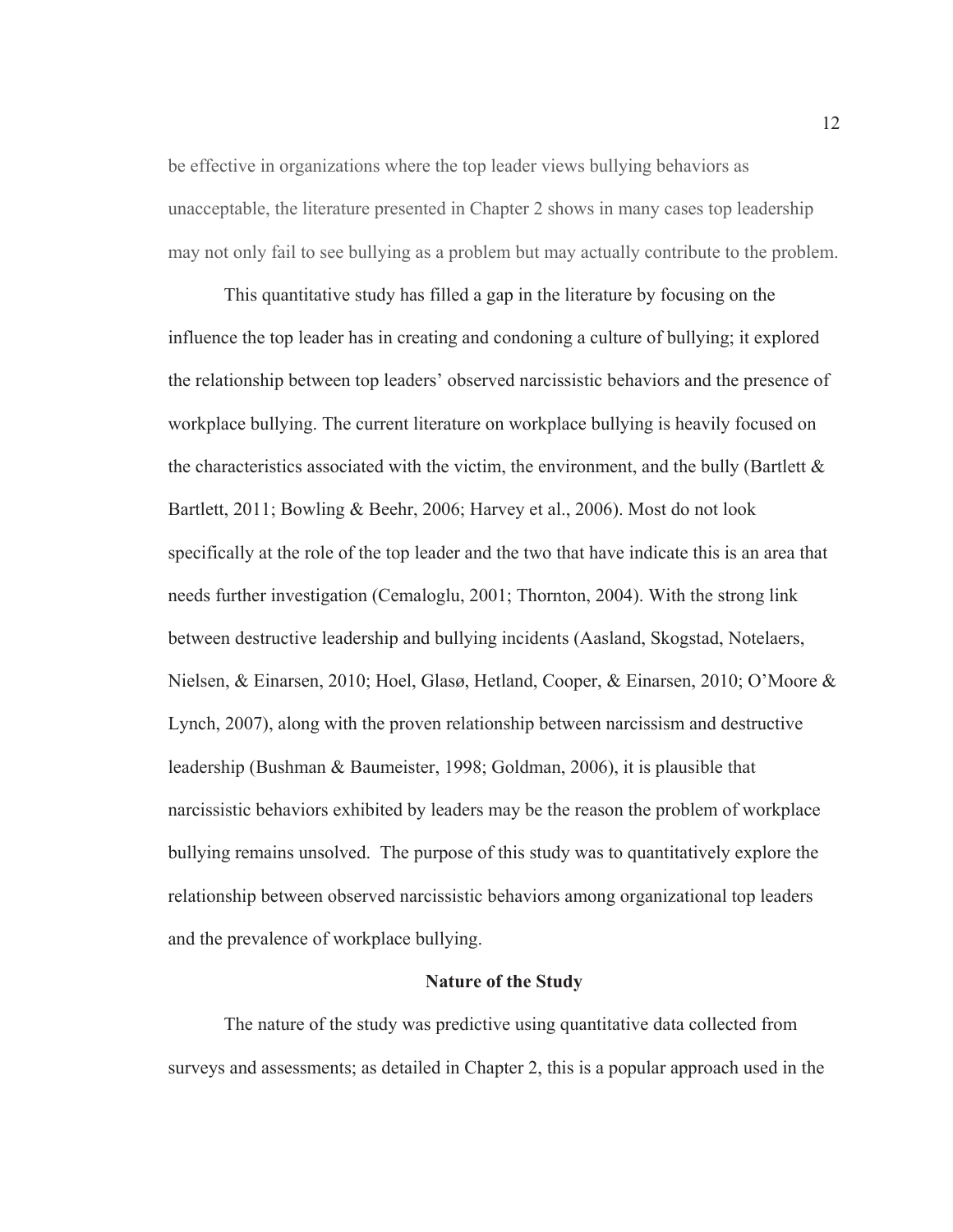study of workplace bullying. It examined the relationship between a CEO/president's level of narcissistic behaviors and incidents of workplace bullying; additional facets explored include the leader's personal participation in bullying, the leader's tenure, and the presence of antibullying organizational policies. The study was based on narcissism as a personality trait resulting in predictable behaviors; these behaviors were the focus of the study. Narcissistic behaviors were measured using the Narcissism Measure developed by Resick et al. (2009). This tool was specifically designed for observer ratings of narcissism and has shown convergent validity with both the Hypersensitive Narcissistic Scale and the Narcissistic Personality Inventory (Resick et al., 2009).

Workplace bullying was measured using a modified version of the Bullying Behaviors Scale (Brotheridge & Lee, 2006a). This scale was used to determine the level of bullying exhibited by the top leader and the level of bullying each participant has personally experienced and/or witnessed within the organization.

A random sample of the target population was used for data collection and consisted of high level HR professionals reporting directly to the top leader (CEO/president). Participants were randomly selected using the social media site LinkedIn. This was an effective source of participants because LinkedIn consists of over 147 million members from all over the world; 58.5 million members are from the United States; 39% have the title of manager or higher; 3% are HR professionals; and 17 industries are represented (LinkedIn, 2012).

The relationships between the predictor and criterion variables were analyzed using logistic regression and the Pearson correlation. The logistic regression analysis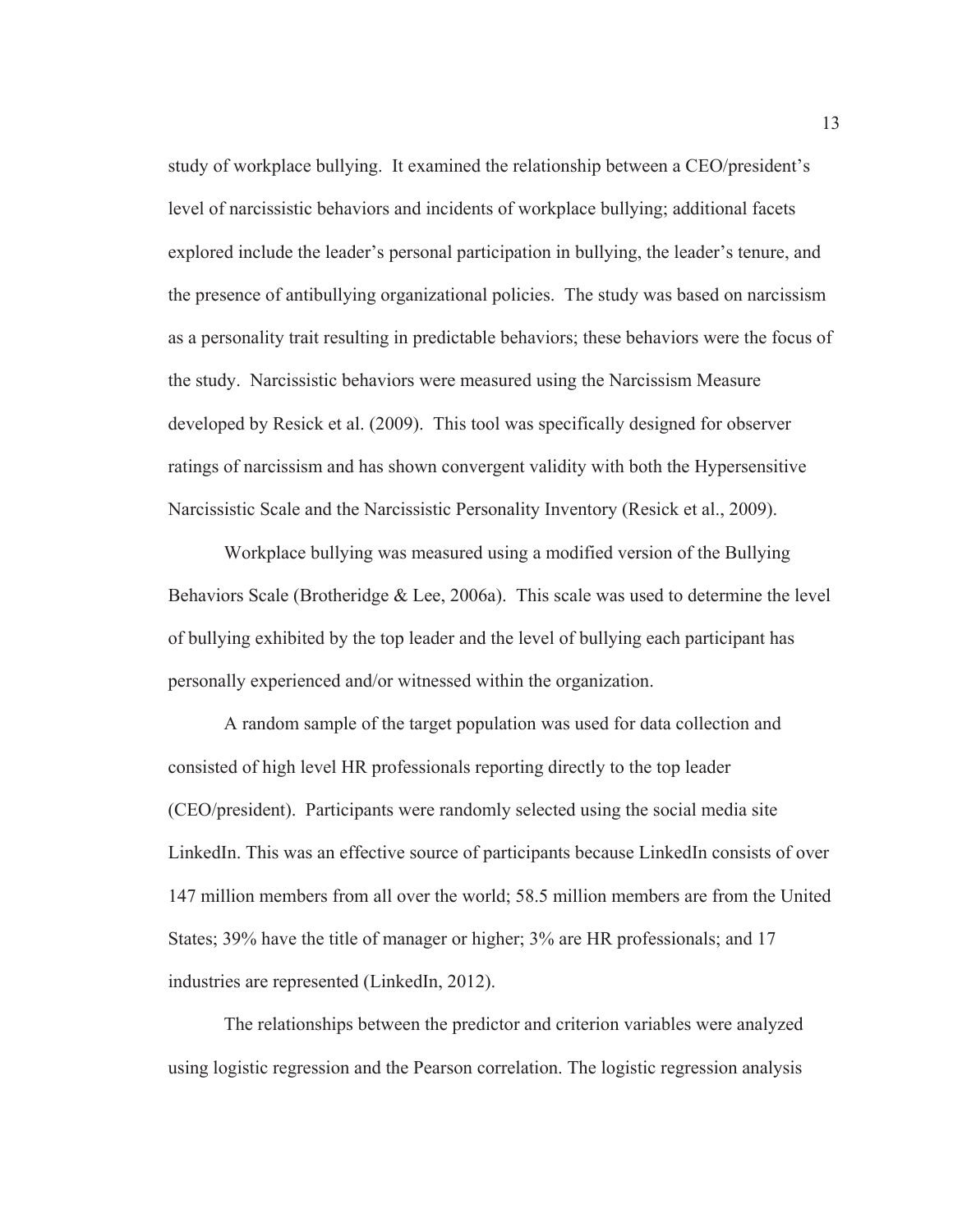determined first if there was a correlation between any of the variables and second which variables were the strongest predictors. The Pearson correlation determined the degree and direction of the relationship between the dependent and independent variables. Further explanation of the methodology, population selection, data collection, data analysis, and assessment selection is provided in Chapter 3.

#### **Research Questions and Hypotheses**

The literature review presented in Chapter 2 resulted in three key topics which were explored in this study: (a) the leader's observed narcissistic behaviors, (b) the leader's tenure, (c) the presence of antibullying organizational policies, and if each of those are related to the leader's personal participation in workplace bullying and/or bullying by others within the organization. In addition to the three core variables, four company demographic factors were also included in the data analysis as independent variables: company size, company revenue, industry, and sector.

**Narcissism.** There are a number of theories which attempt to explain how narcissism evolves (Meissner, 2008), but from a business perspective the most important issue is how it impacts people's behavior, particularly the top leader. Holtzman et al.'s (2010) study of the behaviors of narcissists in everyday life confirmed narcissists exhibit specific behaviors which are congruent with theories of narcissism. Because it is believed some level of narcissism is required in leadership positions (Kets de Vries, 2004; Lubit, 2002), it can be assumed this is a common personality trait among organizational top leaders. As the level of narcissism moves toward the pathological side, behaviors become more pronounced and detrimental to the organization; because the leader is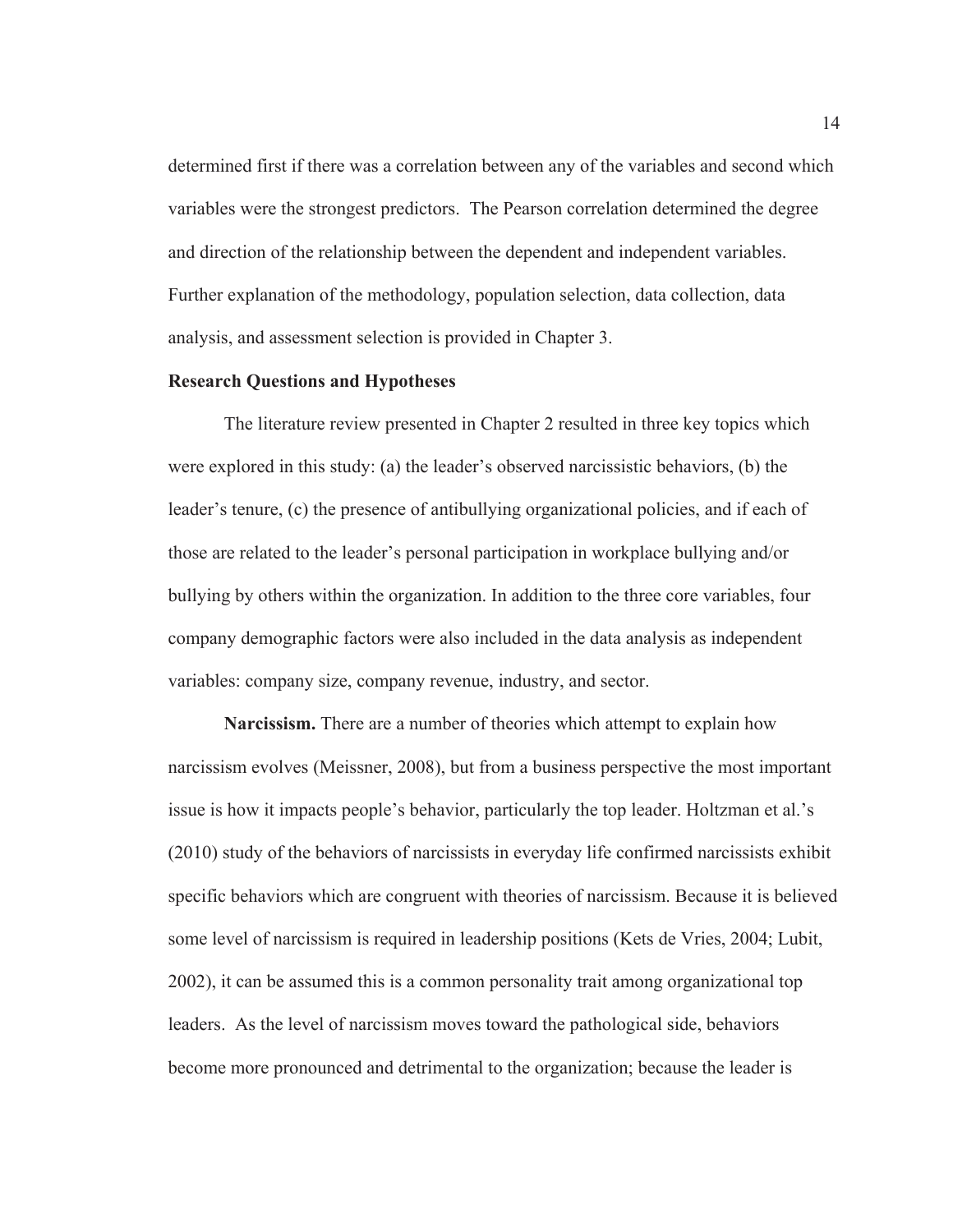desperate to fulfill personal needs of power, prestige, and superiority, he or she will take whatever steps are necessary to make it happen (Kets de Vries, 2004; Lubit, 2002). A small body of research exists which established a connection between narcissism and bullying (Ang, Ong, Lim & Lim, 2010; Baughman, Dearing, Giammarco & Vernon, 2012; Crick & Dodge, 1999; Parkings, Fishbein & Ritchey, 2006; Seigner et al., 2007); this, in conjunction with the assumption that narcissism is a common trait among top leaders and the strong correlation between top leader personality and organizational culture (Miller & Dröge, 1986; Schneider & Smith, 2004; Tsui et al., 2005; Whetstone, 2006), led to the first topic explored.

**Research Question 1.** Is there a relationship between the leader's level of observed narcissistic behaviors and his or her observed participation in workplace bullying?

*Null Hypothesis (H10).* There is no statistically significant relationship between the leader's level of observed narcissistic behaviors and his or her personal engagement in workplace bullying behaviors

*Alternate Hypothesis (H1a).* There is a statistically significant positive relationship between the leader's level of observed narcissistic behaviors and his or her personal engagement in workplace bullying behaviors.

**Research Question 2.** Is there a relationship between leader's level of observed narcissistic behaviors and observed workplace bullying within the organization?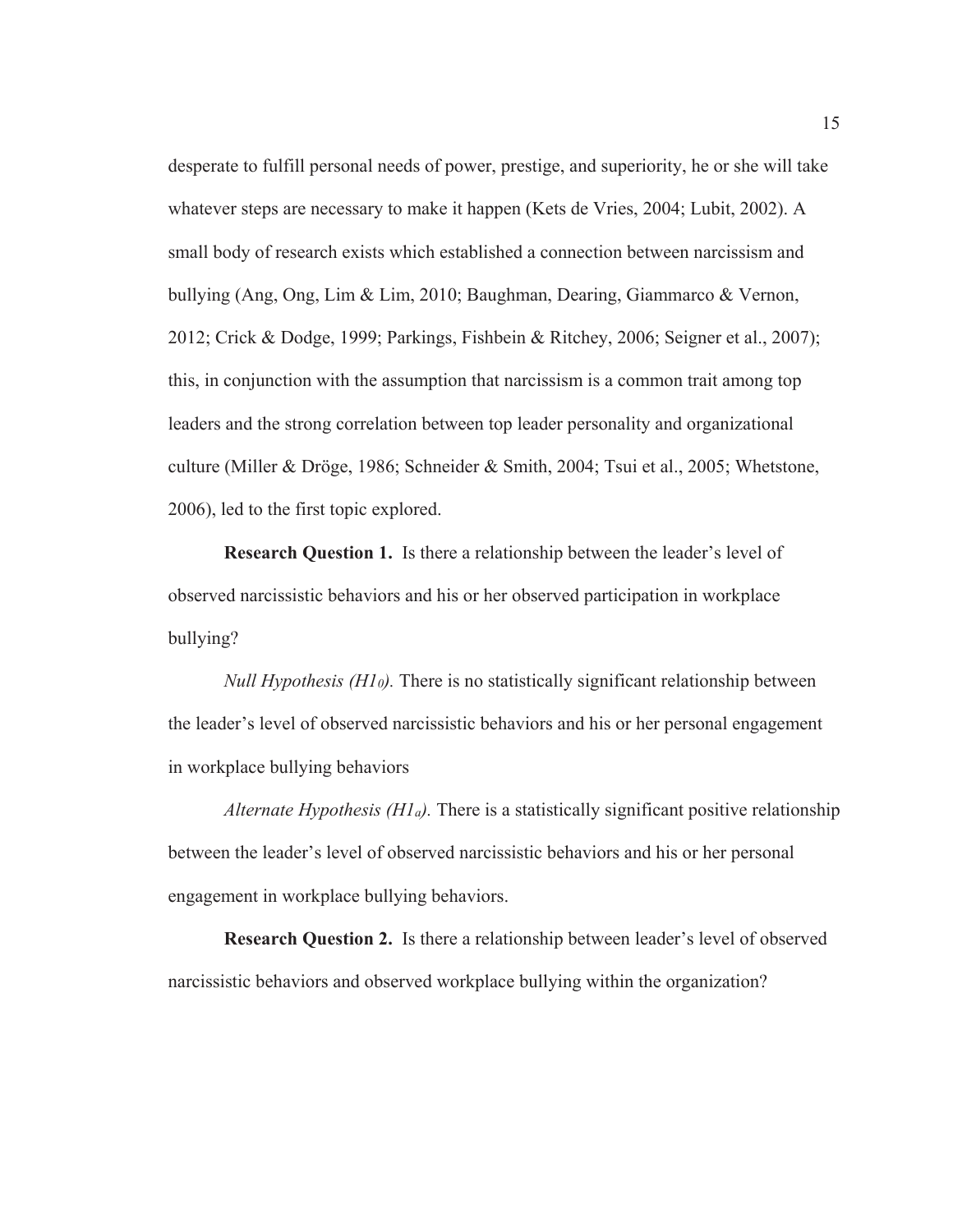*Null Hypothesis (H20).* There is no statistically significant relationship between observed workplace bullying within the organization and the leaders level of observed narcissistic behaviors.

*Alternate Hypothesis (H2a).* There is a statistically significant positive relationship between observed workplace bullying within the organization and the leaders level of observed narcissistic behaviors.

**Tenure.** It has been argued narcissism can be broken down into two zones; the time spent in each zone varies depending on the situation (Campbell & Campbell, 2009). The emerging zone evolves at the beginning of situations involving unacquainted individuals and early relationships while the enduring zone evolves as the relationship continues and becomes more familiar (Campbell & Campbell, 2009). Research has confirmed that when in the emerging zone, narcissists are perceived as exceptionally likeable; however, when they enter the enduring zone, they become more and more disliked (Paulhus, 1998). During the emerging zone, the narcissist exhibits desirable behaviors such as a positive self-view, enthusiasm, resilience, and interest in others, but over time these behaviors change to aggression, compulsion, emotional distance, over confidence, and volatility (Campbell & Campbell, 2009). Based on these findings, it is possible leaders scoring high in narcissism may exhibit more positive and effective behaviors at the beginning of their tenure but as they become more comfortable, they may start exhibiting negative and ineffective behaviors which was the basis for the next topic of exploration.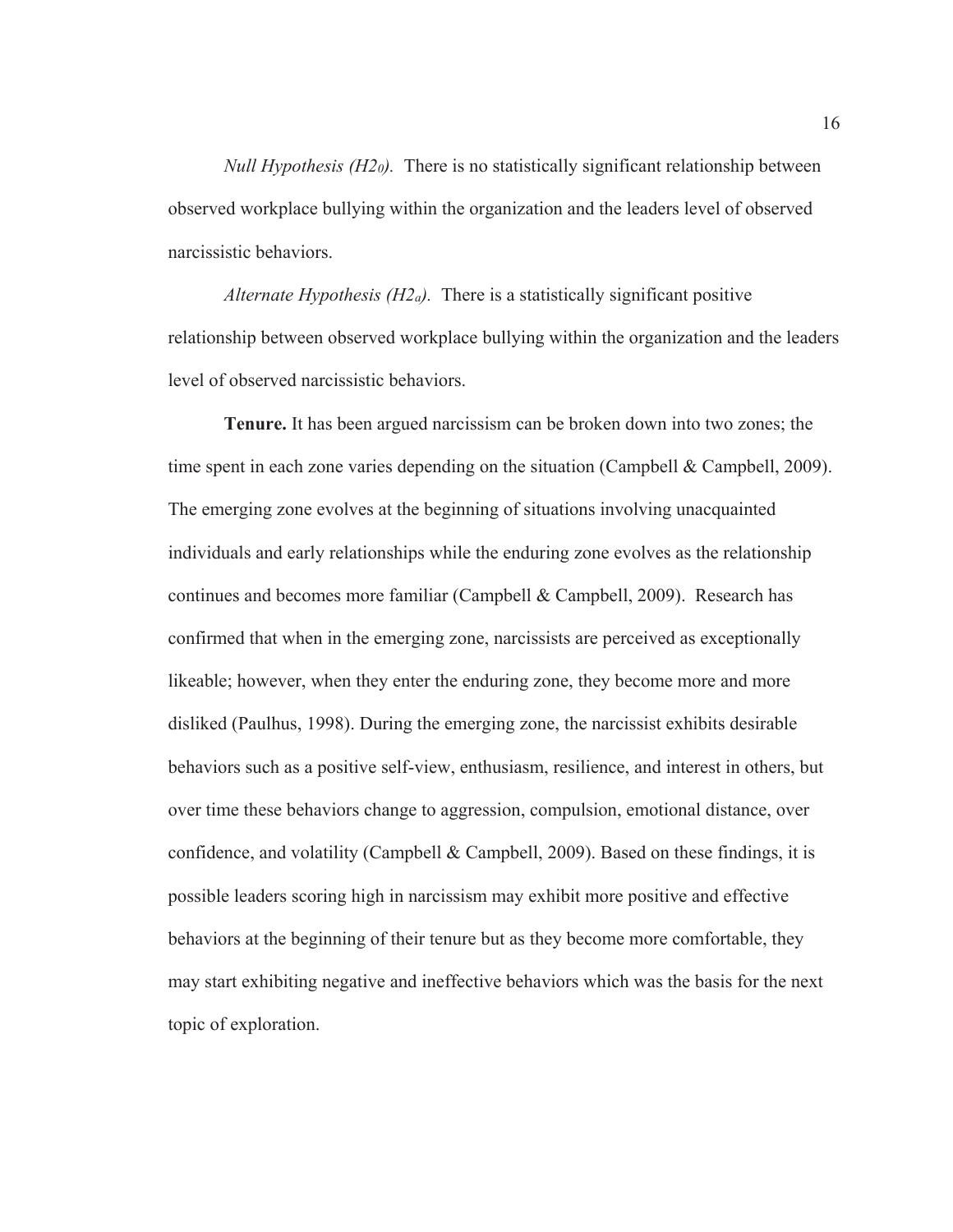**Research Question 3**. Is there a relationship between the leader's tenure and his or her observed participation in workplace bullying?

*Null Hypothesis (H30).* There is no statistically significant relationship between the leader's tenure and the leader's observed participation in workplace bullying.

*Alternate Hypothesis (H3a).* There is a statistically significant positive relationship between the leader's tenure and the leader's observed participation in workplace bullying.

**Research Questions 4.** Is there a relationship between the leader's tenure and observed workplace bullying within the organization?

*Null Hypothesis (H40).* There is no statistically significant relationship between the leader's tenure and observed workplace bullying within the organization.

*Alternate Hypothesis (H4a).* There is a statistically significant positive relationship between the leader's tenure and observed workplace bullying within the organization.

**Antibullying Policies.** The final topic explored involved organizational defined policies. Many believe the source of workplace bullying lies within the culture of the organization and the most basic forms of expression are the formal policies which are published and enforced (Namie & Namie, 2009). Researchers have confirmed higher prevalence rates of bullying in organizations that fail to adequately address it (Einarsen, 1999; Salin, 2003); the presence of antibullying organizational policies is one way a company shows it will not condone bullying within the workplace (Vega  $\&$  Coiner, 2005). Since narcissism has been associated with an interpersonal characteristic of "moving away from people" which is a complete lack of concern for others (Hogan &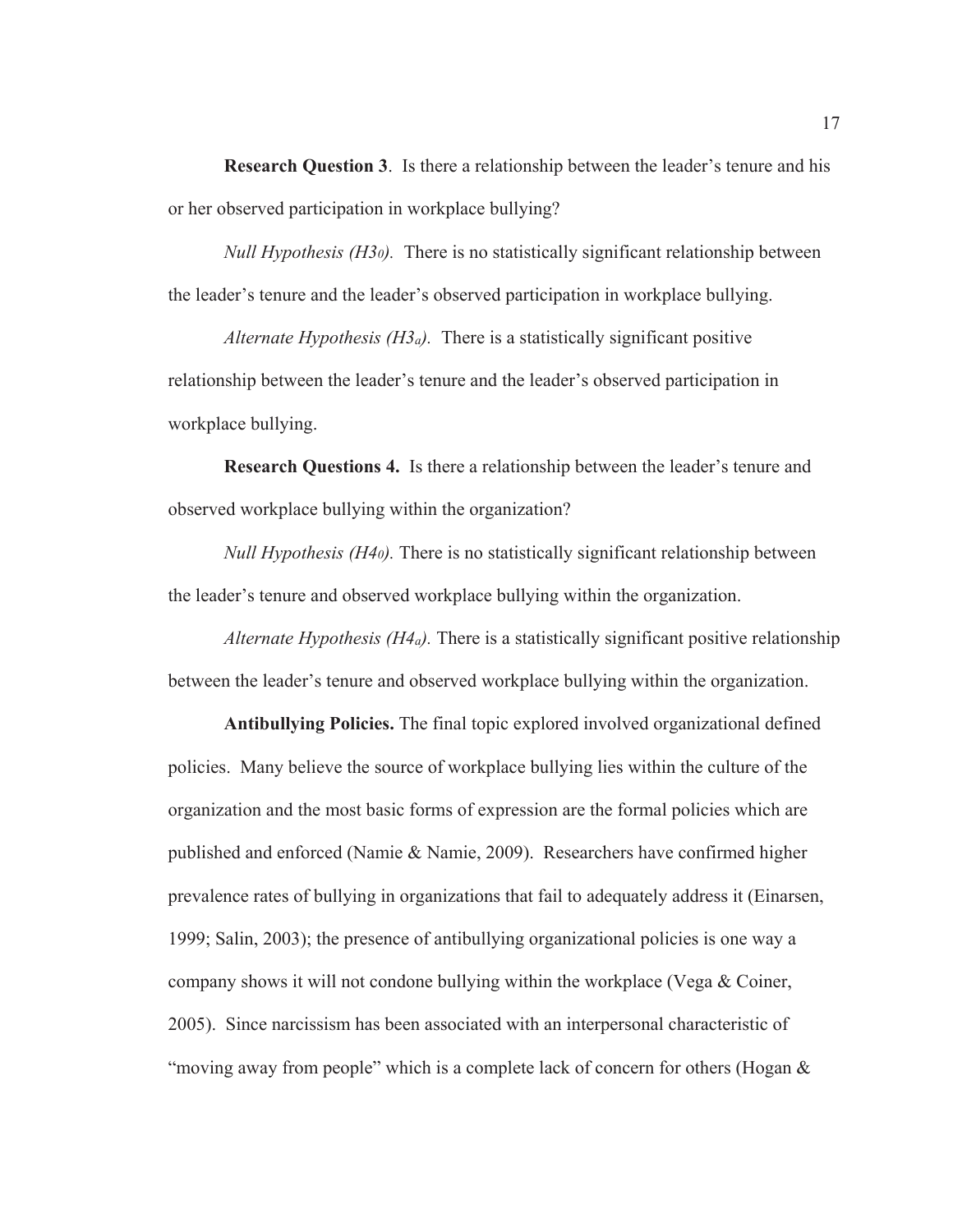Hogan, 2001), it can be argued that organizations run by leaders who are highly narcissistic will not have policies in place designed to protect employees from bullying.

**Research Question 5.** Is there a relationship between the presence of antibullying organizational policies and the leader's observed participation in workplace bullying?

*Null Hypothesis (H50).* There is no statistically significant relationship between the leader's observed participation in workplace bullying and the presence of antibullying organizational policies.

*Alternate Hypothesis (H5a).* There is a statistically significant negative relationship between the leader's observed participation in workplace bullying and the presence of antibullying organizational policies.

**Research Question 6.** Is there a relationship between the presence of antibullying organizational policies and observed workplace bullying within the organization?

*Null Hypothesis (H60)*. There is no statistically significant relationship between observed workplace bullying within the organization and the presence of antibullying organizational policies.

*Alternate Hypothesis (H6a)*. There is a statistically significant negative relationship between observed workplace bullying within the organization and the presence of antibullying organizational policies.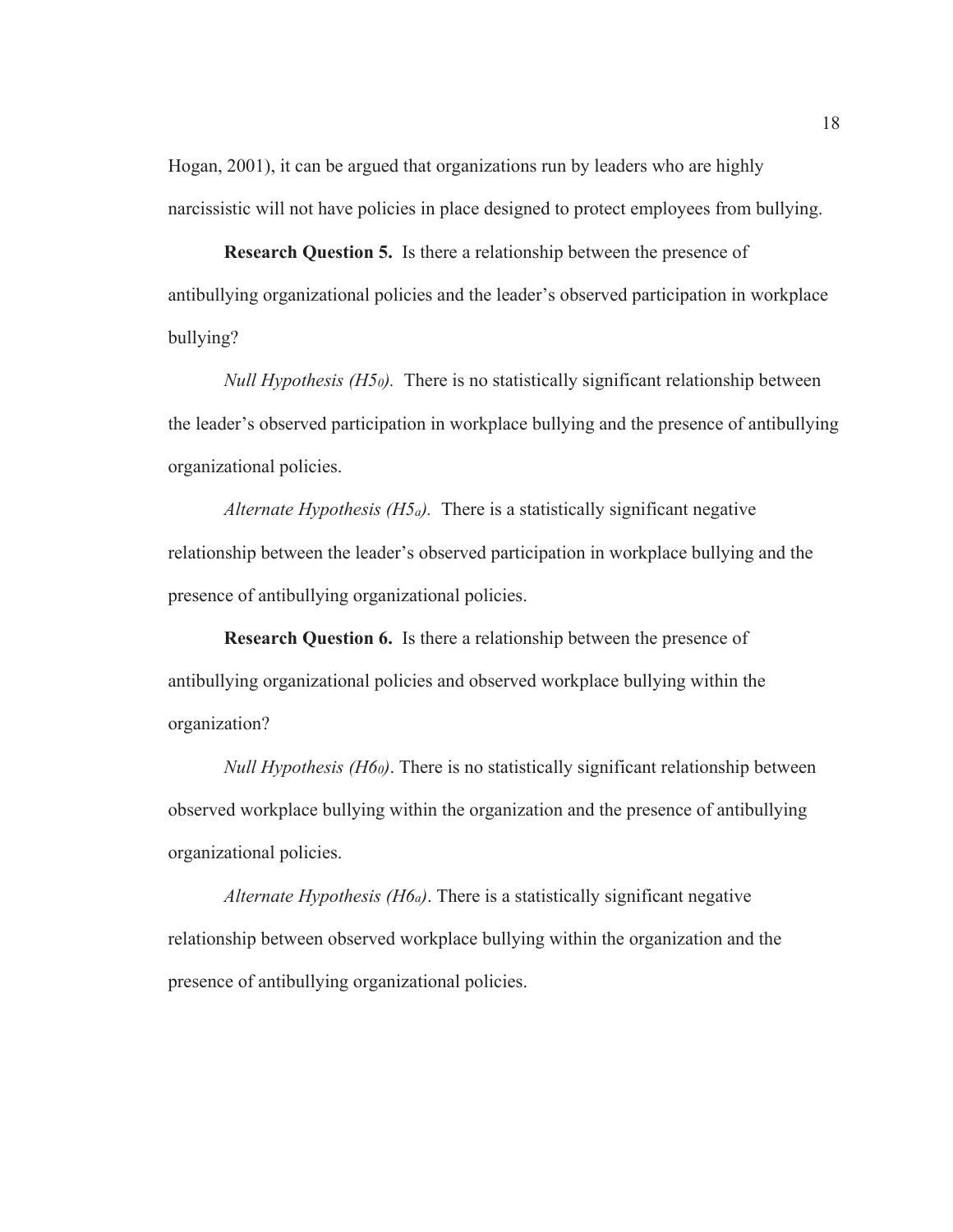#### **Significance**

This project is unique because it explored a key nonparticipant's influence (the top leader) on the bullying process rather than the actual participants (the bully and the victim), which is where previous researchers have devoted their energies. This type of study was greatly needed because solving the problem of workplace bullying requires a more thorough understanding of the causes; since the leader has a significant impact on the culture of the organization and organizational culture defines acceptable behaviors (Tsai, 2011), additional information regarding the leader's role was desperately needed. The results of this study lead to a deeper comprehension of the relationship between a leader's personality and its effect on acceptable behaviors throughout the organization, specifically workplace bullying. This information can lead to positive social change by contributing to intervention strategies designed to eliminate workplace bullying and the introduction of assessments that can help identify future leaders which may be prone to condoning bullying behaviors.

#### **Scope and Delimitations**

The problem addressed in this study pertained to the leader's personality and its influence on workplace bullying. While there are a number of personality traits which could be explored, the decision to focus solely on the trait of narcissism was a result of the vast body of research connecting narcissism and destructive leadership in conjunction with the strong evidence that narcissists are drawn to leadership roles and therefore is a common trait among leaders (specific studies are presented in Chapter 2). Using leadership theories as a foundation is another direction this study could have taken; there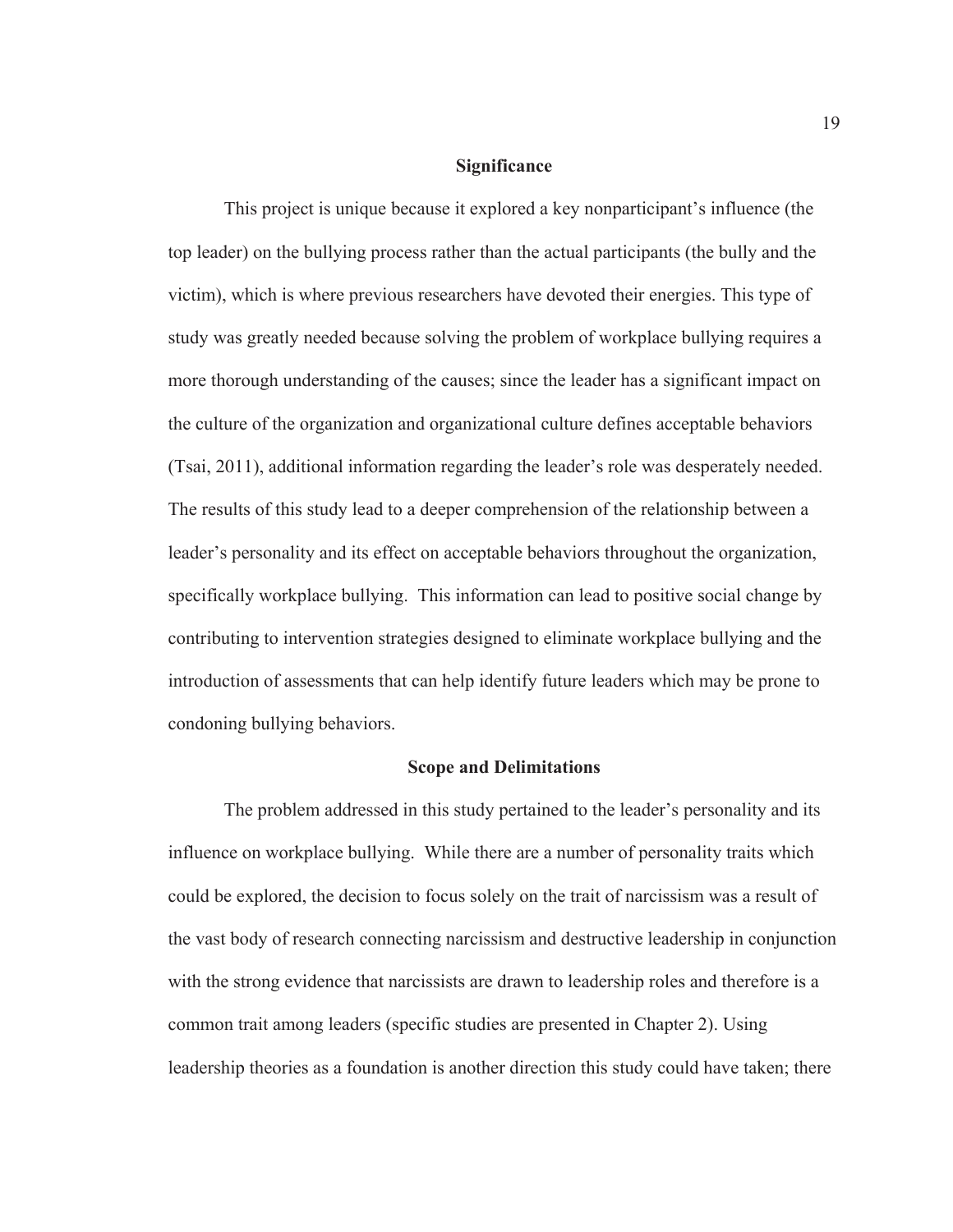is significant research on this topic, some of which involves its relationship with workplace bullying. Leadership behavior theories were not the focus of this research because it was assumed personality influences leadership style and therefore personality would be a more effective variable to investigate.

Because this study looked at leadership in general, no organizations were excluded from the population. The population included companies of all sizes, from all industries and sectors. The only type of company that may have unknowingly been excluded from the participant pool was smaller organizations that do not employ an HR professional since HR professionals were the target participants. The decision to include all companies of varying size, industry, and sector was due to the limited research exploring relationships between company characteristics and bullying; it is thought this study may expose relationships between specific company characteristics and bullying which could form the basis of future studies.

#### **Assumptions and Limitations**

There were a number of assumptions that drove this research. Because selfassessments of narcissism were not used in this study, it was assumed personality traits actually result in predictable behaviors and the observer-rated instrument selected to measure narcissistic behaviors was a valid and reliable predictor of this trait. It was also assumed the tool used to measure workplace bullying was a valid and reliable predictor of the construct being assessed. Additionally, it was assumed the predictor variables were linearly independent and all independent variables were linearly related to the dependent variable, workplace bullying. Assumptions regarding the population were not only that it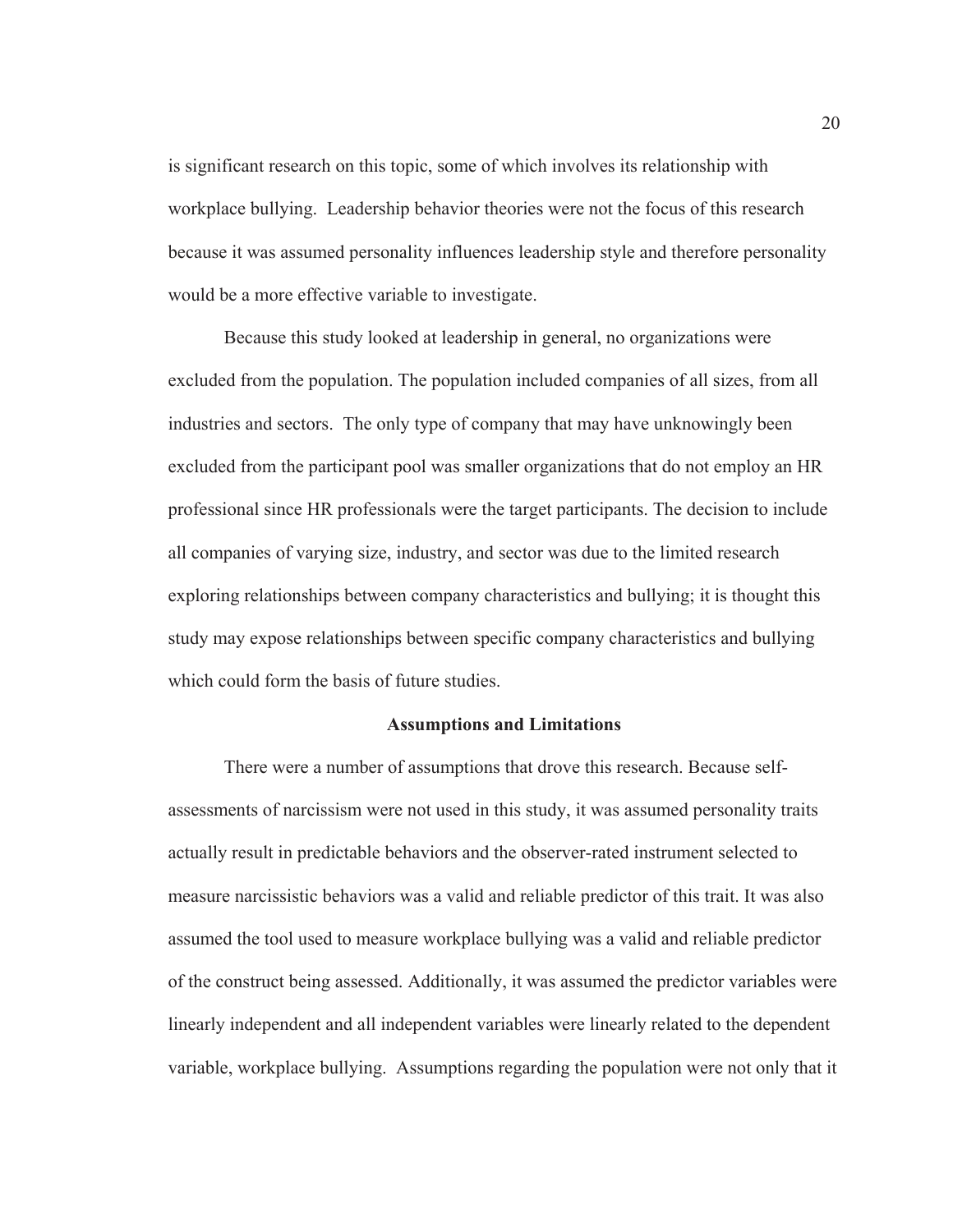was normally distributed, but also that it was adequately represented in the participant pool selected. Furthermore, it was assumed the participants were truthful, honest, and unbiased in all of their responses. This is of particular concern since the participants were being asked to describe their leader's behavior; this relationship could have unknowingly skewed their responses. However, drawing upon research on subordinates' ability to effectively evaluate their bosses performance, it was expected participant ratings would accurately reflect the leader's behavior (McEvoy & Beatty, 1989; Shipper & Wilson, 1991). Finally, it was assumed the methodology selected was sound and the statistical analysis was conducted properly without bias.

There were also a number of limitations to this study. One key issue was the participant pool consisted of only HR representatives which may have influenced the reliability of responses as it has been suggested HR's role is to protect the organization (Lewis & Rayner, 2003). If participants felt the need to protect their leader and the company, they may not have responded honestly to the survey questions. Another limitation was that the instrument used to measure narcissism did not have the level of proven validity and reliability as a number of other self-rater assessments; however, this was one of only a few observer-rater assessments available that does not require trained professionals to interpret and since it has been used in previous research it was the best option. This leads to the next limitation which was relying on observer perspectives to assess narcissism; although it has been argued observer ratings of leadership personality are more accurate than self-ratings (Hogan  $\&$  Hogan, 2001), personal bias may still have skewed the data. Another limitation was the low response rate. Although the targeted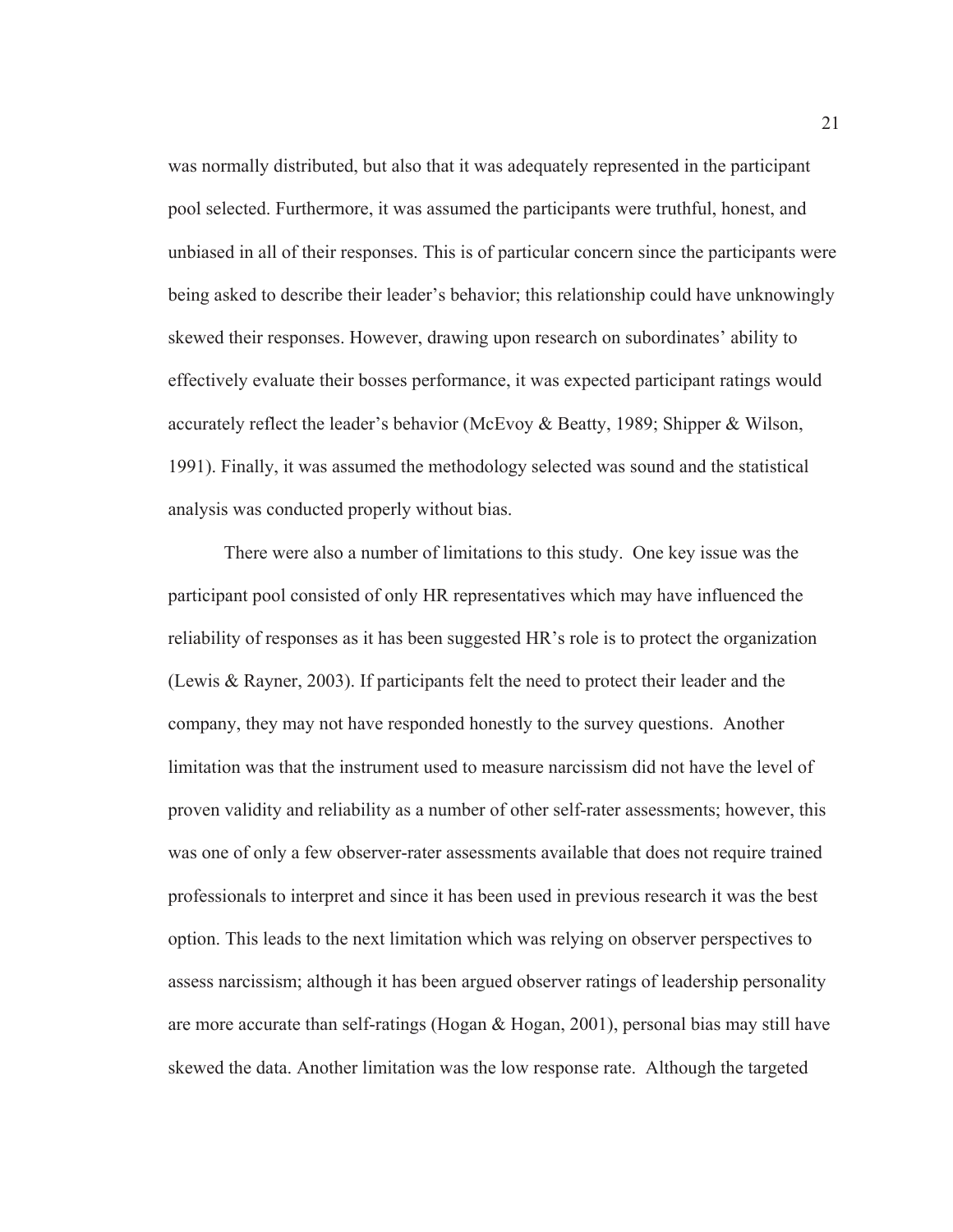number of participants was acquired, only a portion successfully and fully completed the survey and assessments. This may be confirmation that HR professionals were reluctant to participate due to the nature of the study. Finally, because the study was looking for correlations between variables, determining the cause of any relationships was not within the scope of this project.

#### **Definition of Key Terms**

- *Dark Triad:* Three personality constructs, Machiavellianism, psychopathy, and narcissism, which are associated with characteristics of self-promotion, aggressiveness, and emotional detachment (Paulhus & Williams, 2002).
- *Destructive leadership:* Direct and indirect behaviors exhibited by leaders which are harmful towards followers and/or the organization (Thoroughgood, Tate, Sawyer, & Jacobs, 2012).
- *Leadership:* Influencing others through a number of tactics including persuasion, power, and social interactions (Bass, 2007, p.16).
- *Leadership style:* A pattern of behaviors used to influence others (Bass & Bass, 2008, p. 41).
- *Narcissism:* A personality trait involving characteristics of extraversion, aggressiveness, self-assuredness, and the need to be admired (Wink, 1991).
- *Organizational culture:* Shared assumptions used by group members to solve problems, adapt to internal and external forces, and guide ways of thinking, acting, and feeling (Schein, 2010, p. 18).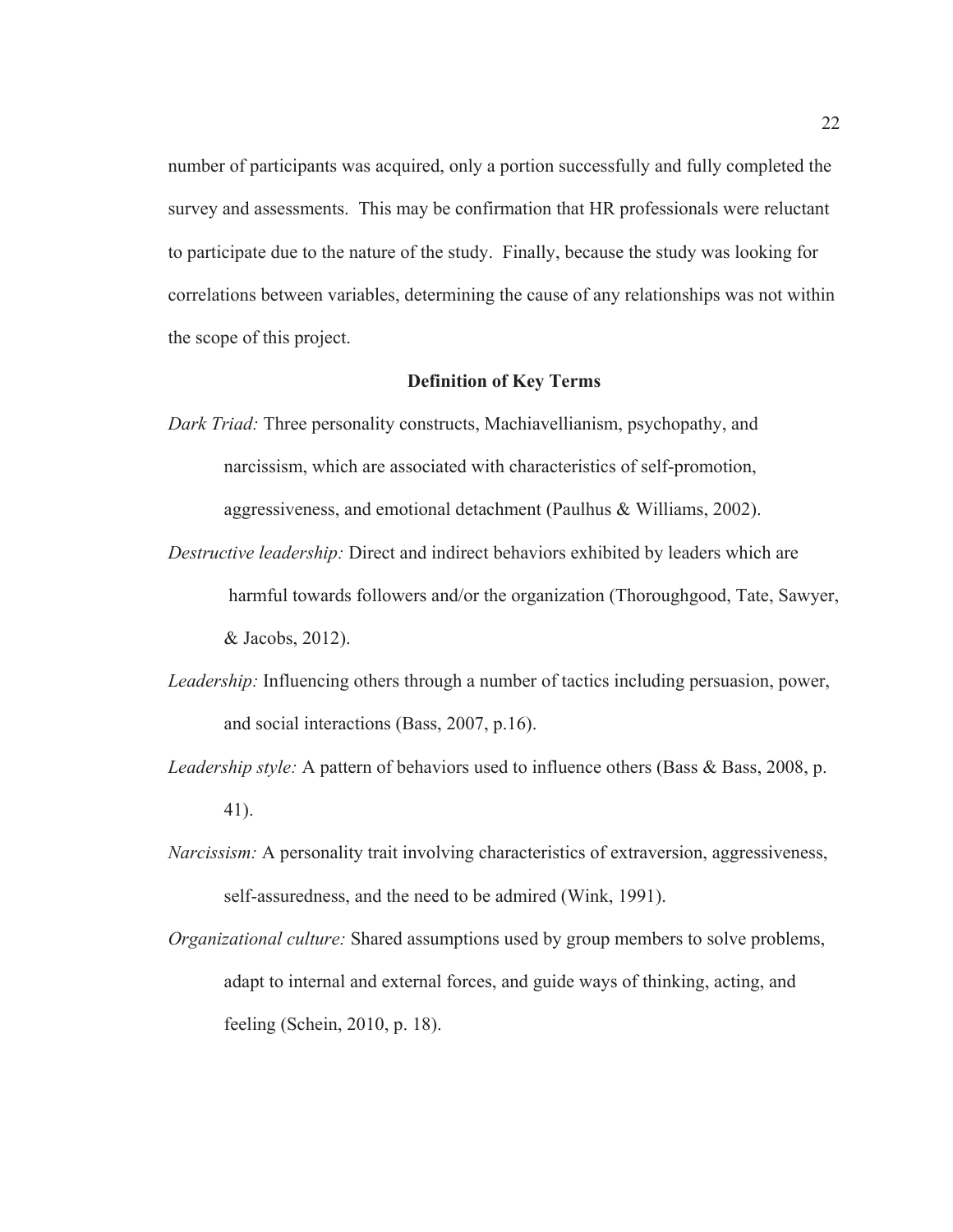- *Organizational policies:* Written definitions of employment standards relating to various employee/employment activities (SHRM, n.d).
- *Personality trait theory:* The belief that individuals are born with inherit personality traits that result in predictable behaviors and motivations (Miller & Campbell, 2008).
- *Toxic triangle:* A leadership model which proposes destructive leaders make decisions based on selfishness and fulfillment of personal needs, which result in conditions that negatively impact followers (Padilla et al., 2007).
- *Workplace bullying:* Frequent and repeated unwanted negative acts which happen over an extended period of time between two or more individuals with the intent to cause harm or distress (Lutgen-Sandwick, et al., 2006).

### **Summary**

The intent of this chapter was to provide a sound foundation supporting the need for additional research on the topic of workplace bullying. Information regarding the magnitude of the problem was presented including the negative impact bullying has on victims, witnesses, and organizations. It was revealed, despite the terrible consequences associated with bullying, many employers fail to deal with the problem effectively and understanding why this happens is a missing link in resolving this social problem. The theoretical framework guiding this study was discussed along with the logic used when developing research questions and hypotheses. The purpose of the study explained the literature gap this paper is intended to address and important information such as assumptions, limitations, and definition of key terms was also presented.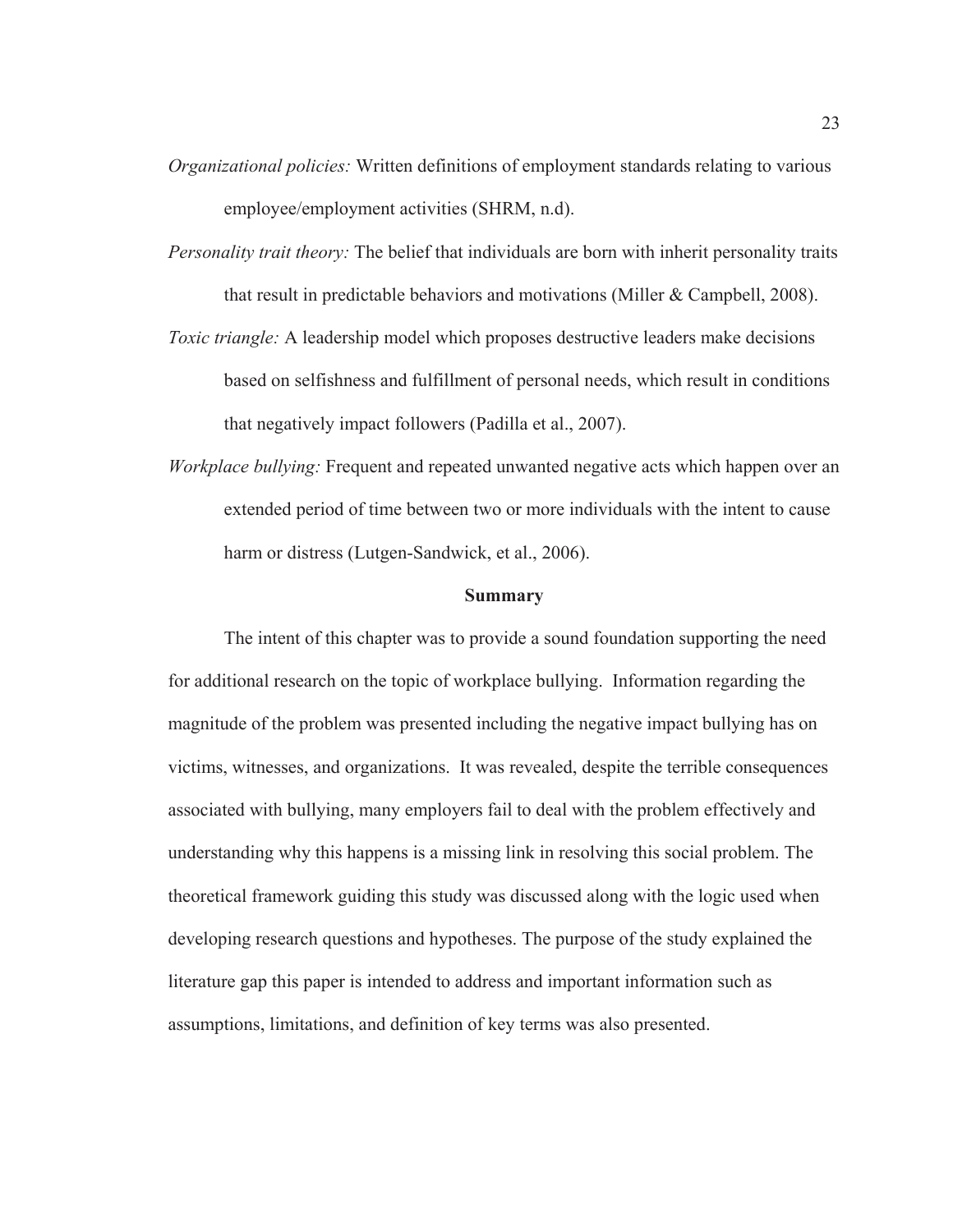Chapter 2 will provide a thorough review of the most current literature relevant to this study. In some cases older articles may be cited if the findings were ground-breaking or of particular importance to the topic being discussed. A summary of the sources used to find literature pertinent to the topic being explored will be presented in the introduction. The remainder of the chapter will explore three key topics: (a) organizational culture, (b) leadership, and (c) narcissism. These topics will be broken down into several subtopics including organizational culture and bullying, destructive leadership, leadership style and bullying, leadership and personality, narcissism and leadership, and finally, narcissism and bullying. This chapter will end with a brief summary of the literature findings.

Chapter 3 will summarize the overall methodology used. It will recap the research questions and hypotheses explored and will identify specific variables included (both independent and dependent). It will explain how the sample size was determined along with how participants were solicited. A thorough explanation regarding the selected instrumentation will be provided which will include reliability and validity data. The statistical method used to analyze data will be discussed and defended; tools used to compile and analyze data will also be reviewed. A discussion regarding threats to validity and ethical concerns will be included. This chapter will end with a brief summary of the overall methodology.

Chapter 4 will summarize the process used for data collection including who the participant pool was, why they were selected, and how they were secured. It will also present data regarding the demographics of the sample pool. Statistical assumptions will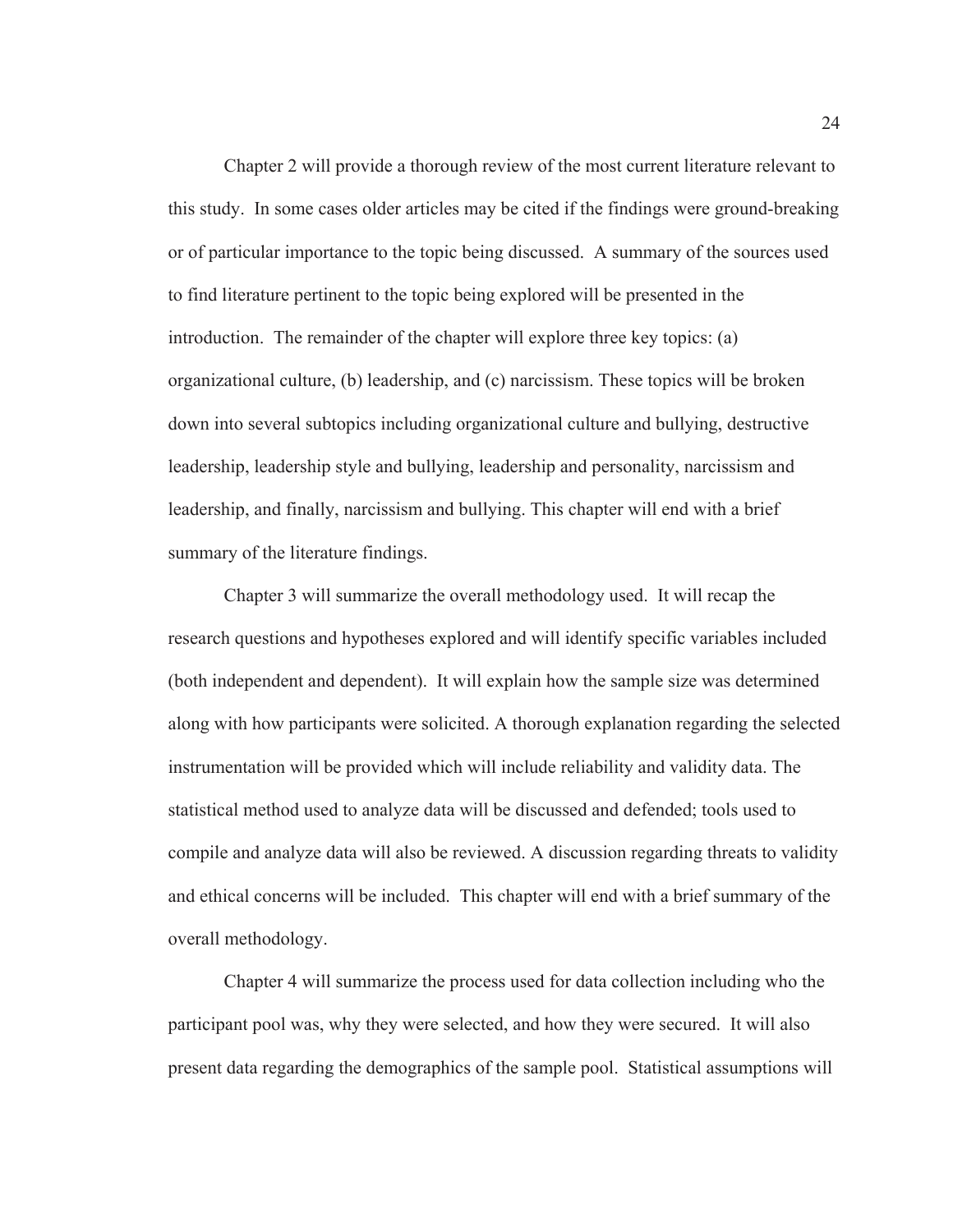be discussed and a thorough statistical analysis will be presented for each research question and hypothesis. This will lead to a final decision regarding the acceptance or rejection of each null hypothesis. Supplemental statistics calculated, but not directly related to any of the original hypothesis, will also be presented and summarized. The chapter will end with a summary of the overall results.

Chapter 5 will begin with a reminder of the purpose of the study and a concise summary of the findings. A thorough comparison will then be made between the findings of this study and results from other studies which will be presented in Chapter 2. Results will then be analyzed in the context of the theoretical foundation used for the basis of this study. This will lead to an overview of the limitations associated with this study. Next, recommendations for future research will be suggested and the impact this study will have on positive social change will also be discussed. The chapter will end with final conclusions regarding the relevance of the study.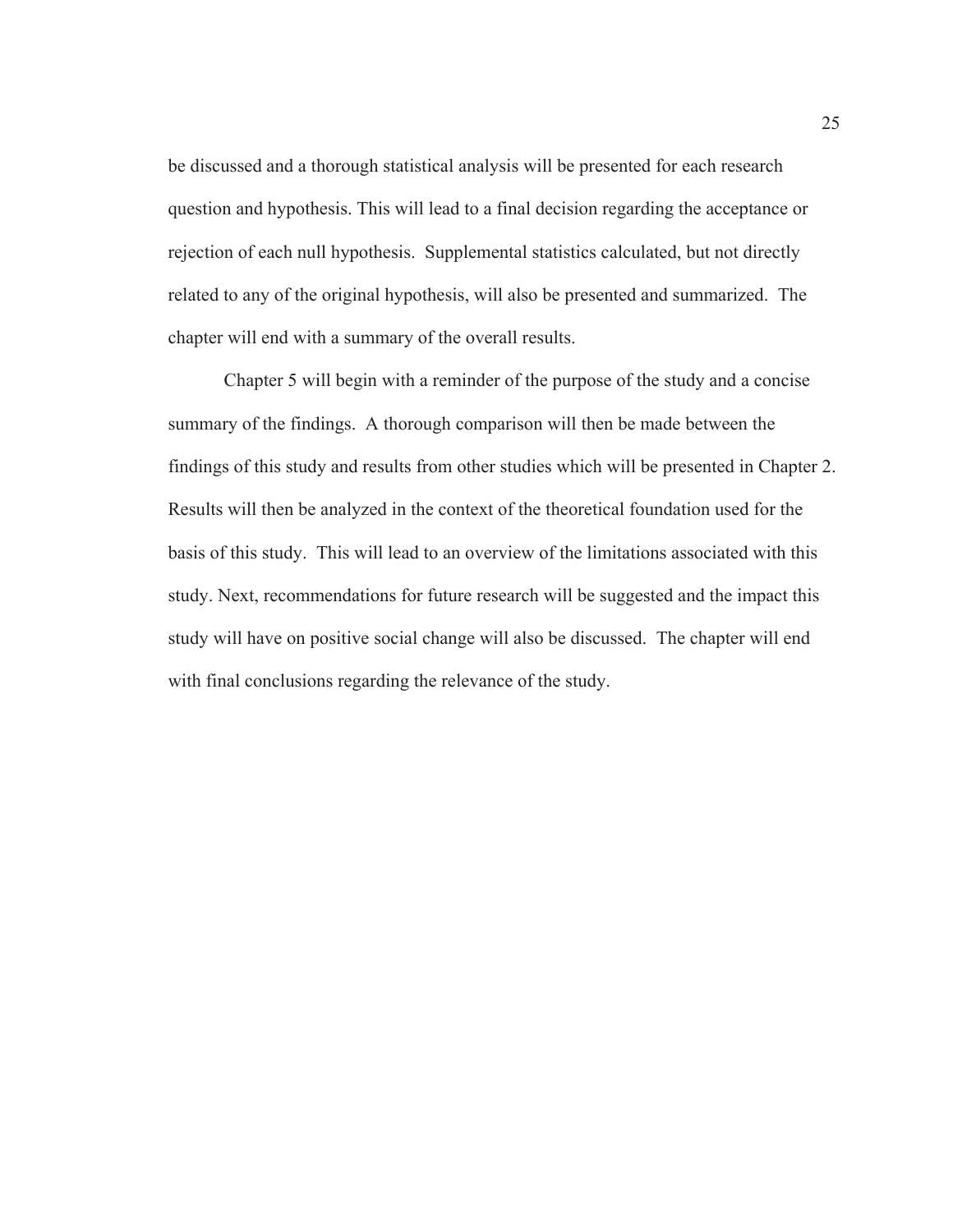## Chapter 2: Literature Review

## **Introduction**

The problem explored in this study was the relationship between the top leader's observed narcissistic behaviors and its relationship with bullying within the organization. This is a global problem which impacts employees and businesses from around the world (International Labour Organization, 2006). In the United States alone, it is estimated approximately half of workers have either been victims of or witnesses to bullying (Namie, 2010). The negative consequences associated with bullying can be devastating to both employees and employers. Victims of bullying can experience a number of physical and psychological ailments including increased stress (Keashley & Harvey, 2005), depression (Tepper, 2000), reduced levels of self-esteem (Burton & Hoobler, 2006), high blood pressure (Hallberg & Strandmark, 2006), higher levels of heart disease (De vogli et al., 2007), and digestive problems (Moayed, Daraiseh, Shell, & Salem, 2006), to name just a few. It is estimated bullying costs U.S. employers over \$23 billion each year (Tepper et al., 2006).

The purpose of this chapter is to present a summary of literature relevant to the topic addressed which is the top leader's influence on workplace bullying. The theoretical foundation is explained and it is proposed that leaders exhibiting narcissistic behaviors will create a culture which condones workplace bullying. The information presented will exemplify the relationship between organizational culture, leader personality (through observed behaviors), and workplace bullying. The first section defines organizational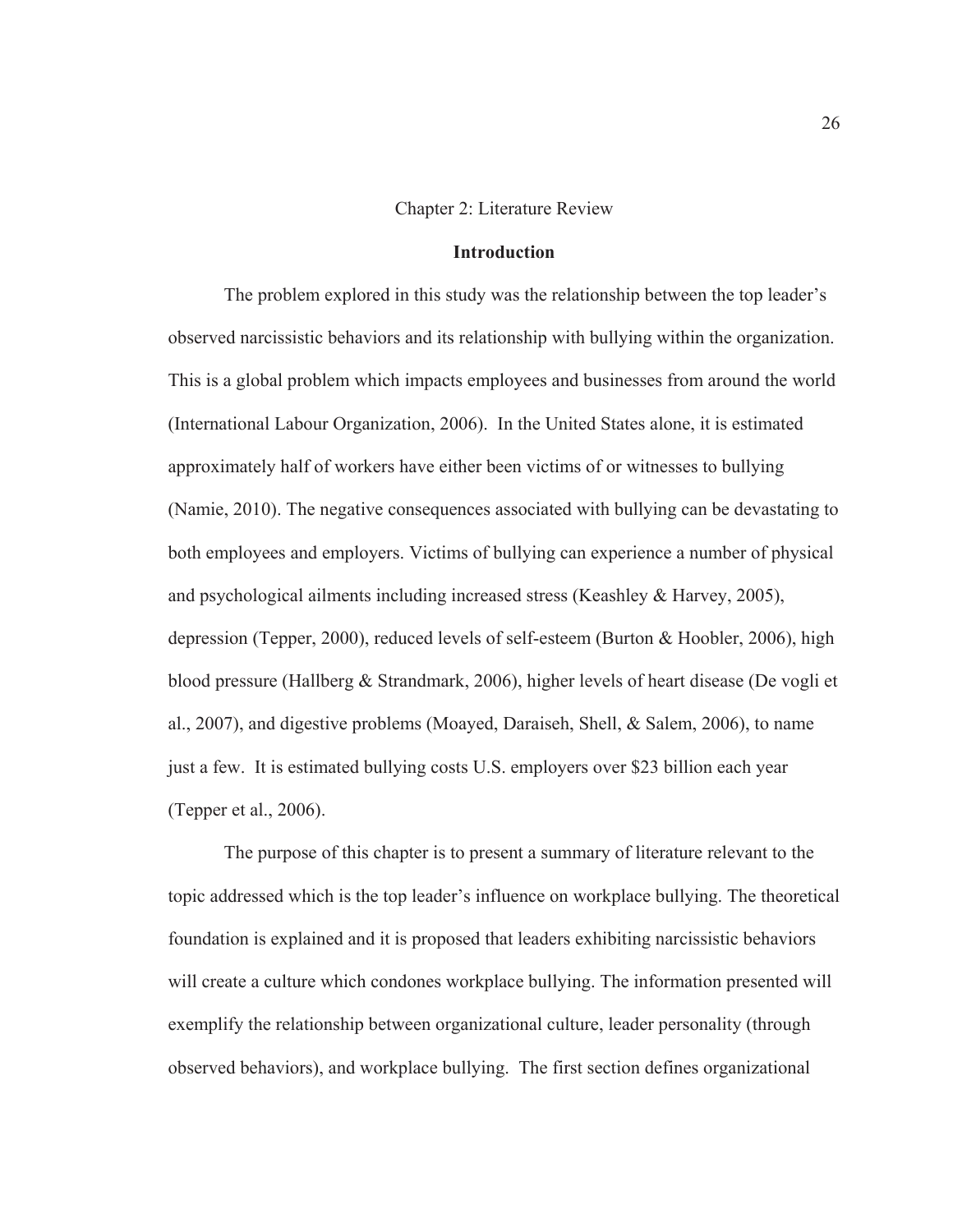culture and summarizes a number of studies which have connected workplace bullying to this construct; it ends with research linking the top leader's behavior with organizational culture. This leads to the next section, which presents an in-depth review of research on the topic of leadership. Specifically, destructive leadership is defined along with its role in bullying; the section ends with an examination of the relationship between leadership personality and leadership style. The final section defines the personality trait narcissism and reviews literature pertaining to narcissistic leadership along with studies connecting narcissism with workplace bullying.

The intent of this literature assessment was to include only the most recent and applicable studies; however, it was necessary to include some older studies which were groundbreaking or relevant to the purpose of this paper. To ensure a thorough review was conducted, a number of databases were included from both the fields of psychology and business including PsychINFO, SocINDEX, PsycARTICLES, SAGE Journals, Business Source Complete, ABI/INFORM Complete, Science Direct, SAGE Premier, and Emerald Management Journals. Several word searches were conducted among the various databases including *workplace bullying, bullying and leadership, bullying and organizational culture, leadership and organizational culture, leadership and narcissism,*  and *narcissism and bullying.* Additional research was conducted on the topics of *narcissism, the Dark Triad,* and *upper echelon theory*. Results revealed well over 5,000 peer reviewed articles which were selected based on the relevance to the topic. Additional information and statistics were retrieved from a number of sources including the Society for Human Resource Management website at www.shrm.org, the Workplace Bullying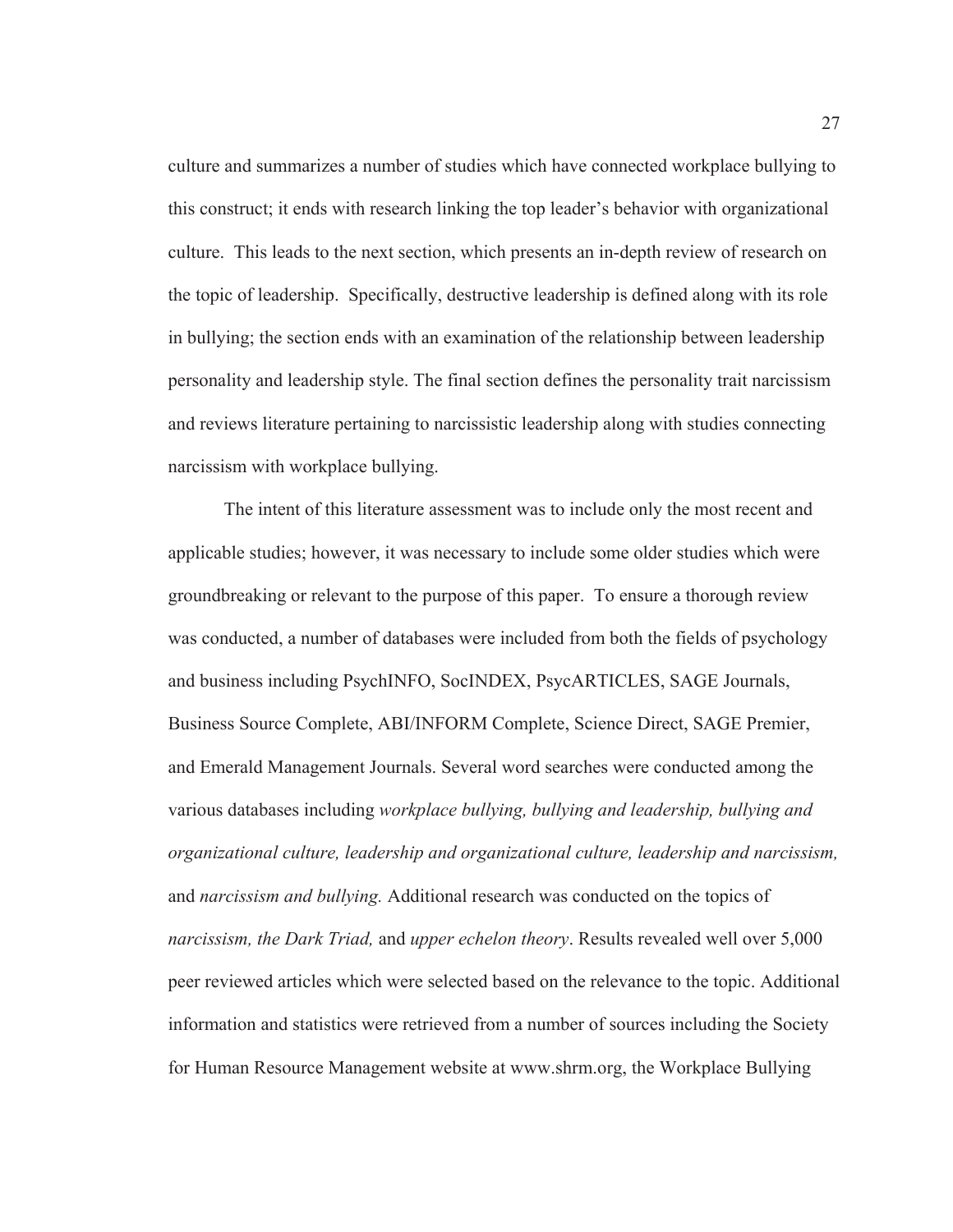Institute website at www.workplacebullying.org, Unite the Union website at www.unitetheunion.org, the International Labour Organization website at www.ilo.org, and Bully on Line website at www.bullyonline.org.

## **Theoretical Foundation**

The theoretical foundation used for this study was personality trait theory. The leading pioneer of this theory was Allport; he posited every person has a set of unique qualities which determine behavior and thought (1961). Trait theorists believe people are born with personality traits which result in foreseeable behaviors and motivations (Miller & Campbell, 2008). While there are a number of different personality traits, this research focuses exclusively on the trait narcissism as exhibited through observed behaviors. It is argued narcissism is a specific personality trait which results in unique, observable behaviors (Paulhus, 2001), and these consistent behaviors may result in organizational cultures which condone bullying within the workplace. It is important to clarify the difference between trait narcissism and narcissistic personality disorder (NPD). NPD is an axis II mental disorder which is believed to emerge during early adulthood (APA, 2000). Trait narcissism is a nonpathological view of narcissistic behaviors which are derived from the pathological definition (Widiger, 2010). The intent of this study was not to determine a relationship between NPD and bullying; it was solely looking at relationships between trait narcissism (as exhibited through observed behaviors) and bullying.

Currently there are no known studies which have looked specifically at relationships between the top leader's narcissistic behaviors and workplace bullying;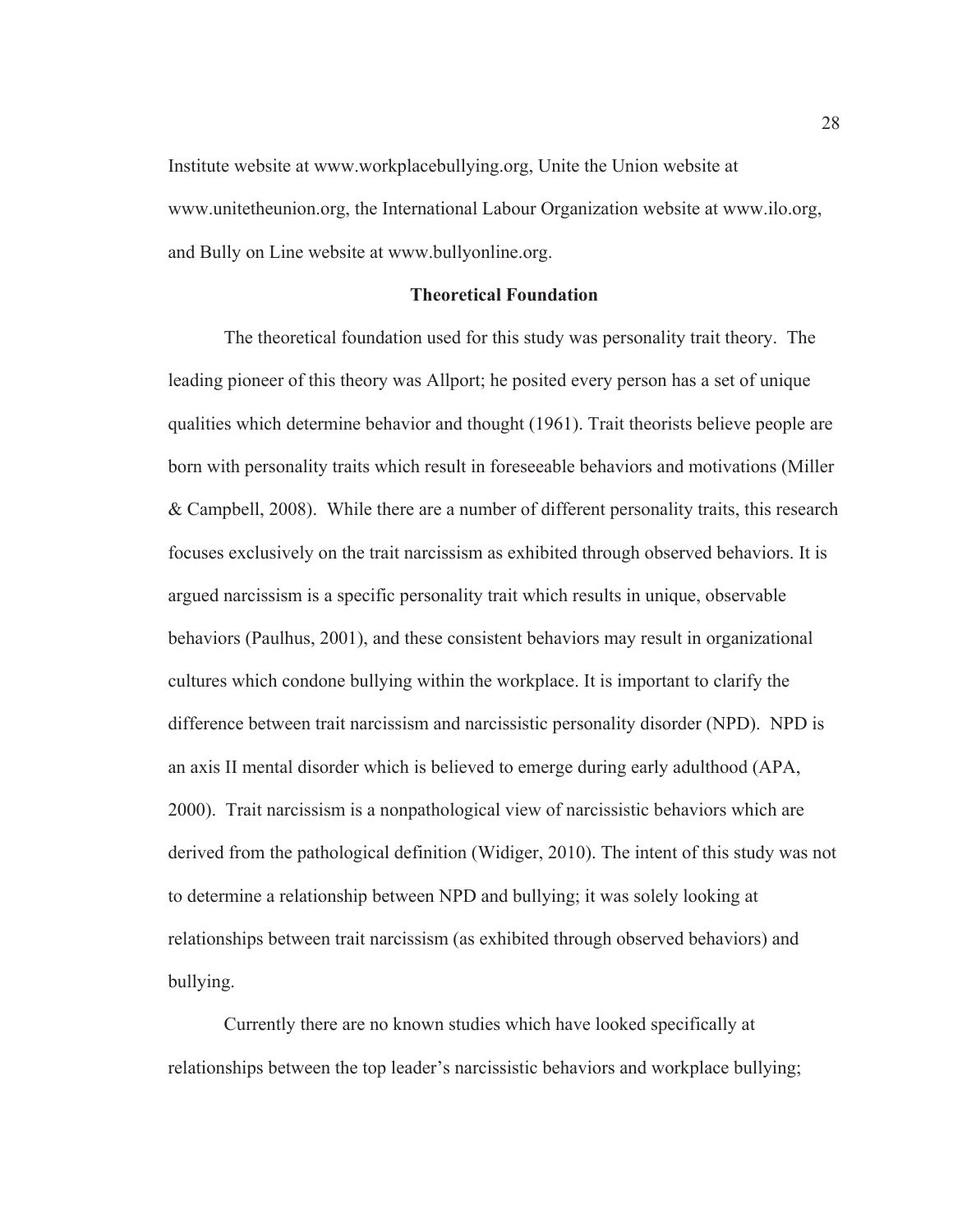however, there are a number of studies which have used personality trait theory in ways that are relevant to this research. Several researchers used personality trait theory as a basis for explaining leadership style and have shown relationships between specific leader traits and personality traits (Brown & Reilly, 2009; Hautala, 2006; Judge & Bono, 2000; Kaiser & Hogan, 2011). Additionally, a number of studies have confirmed bullies often exhibit behaviors associated with the trait of narcissism (Baughman et al., 2012; Crick & Dodge, 1999; Seigner et al., 2007). Personality trait theory, specifically narcissism, was selected as the foundation for this research because there is evidence narcissism is associated with bullies (Baughman et al., 2012; Crick & Dodge, 1999; Seigner et al., 2007) and there is also evidence narcissism is a trait often found in top leaders (Kets de Vries, 2004; Lubit, 2002). Current research on workplace bullying has failed to focus on the reason why most employers neglect the problem when made aware of its existence. This study was based on the presumption a top leader's personality, as exhibited through specific behaviors, will influence the culture of the organization; if the leader exhibits narcissistic behaviors and those behaviors result in a focus on success at any cost, it is possible this may result in the acceptance of bullying behaviors within the organization.

Additionally, the foundation of this research was guided by Padilla, Hogan, and Kaiser's (2007) toxic triangle of destructive leadership model. According to this model, destructive organizational outcomes are a result of the interactions between destructive leaders, susceptible followers, and conductive environments (Padilla et al., 2007). They proposed destructive leadership evolves when leaders are charismatic, have a need for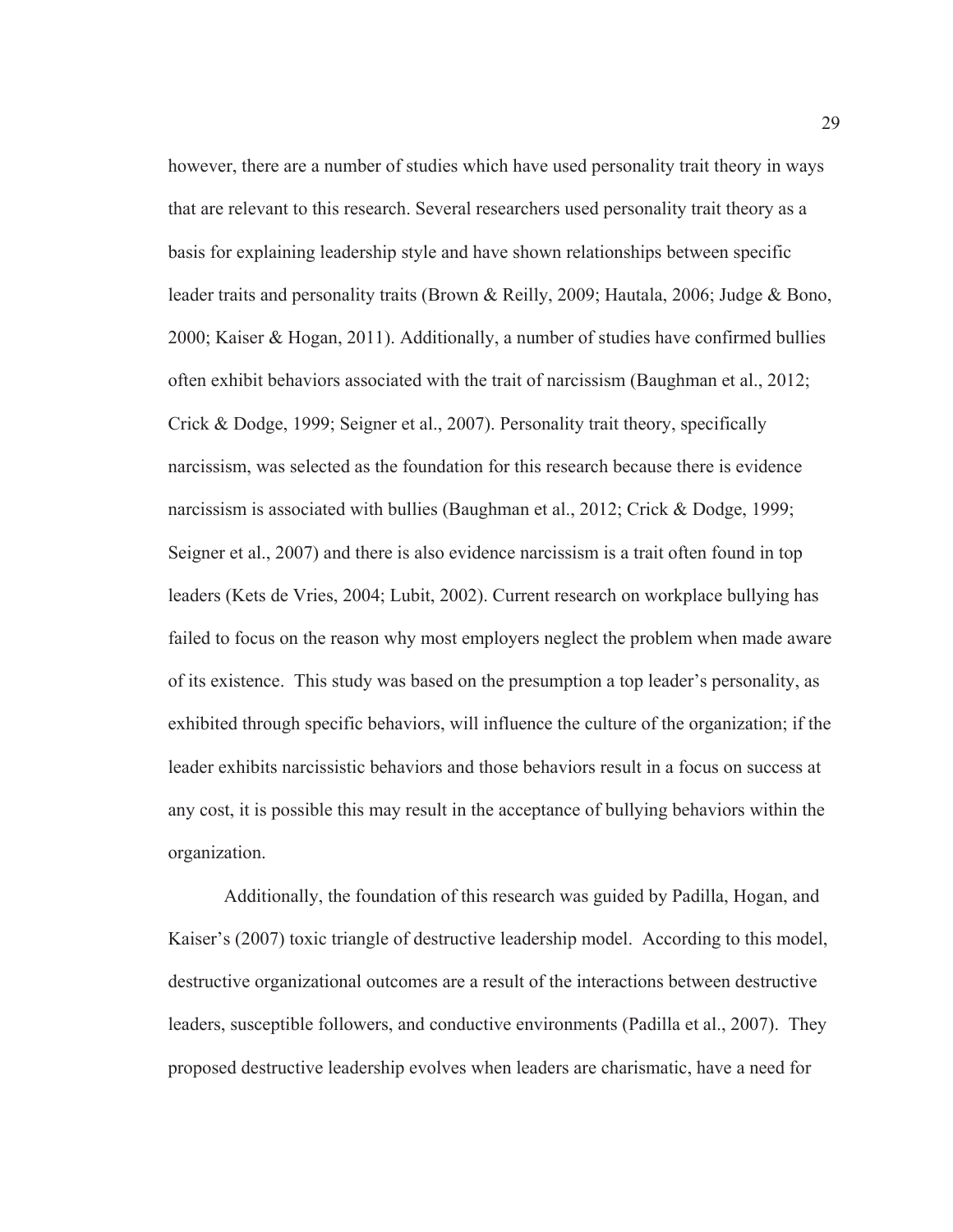personal power, are narcissistic, have negative life themes, or adopt an ideology of hate; susceptible followers evolve due to unmet needs, low core self-evaluations, low maturity, high ambition, or bad values; and conducive environments evolve as a result of instability, perceived threats, cultural values, or lack of checks and balances (Padilla et al., 2007). This research proposed workplace bullying is a destructive organizational outcome resulting from leaders who exhibit narcissistic behaviors and create organizational cultures accepting of bullying; the by product is followers who are either too afraid to make a change or have personal values congruent with the destructive leader.

### **Organizational Culture**

Organizational culture is defined as shared assumptions used by group members to solve problems, adapt to internal and external forces, and guide ways of thinking, acting, and feeling (Schein, 2010); it sets the stage for various organizational and employee behaviors (Chatman & Cha, 2003). Bond (2004) referred to culture as a system of constraints and affordances which molds members' behaviors into similar patterns. Under the right conditions, a culture of bullying can develop and is dependent on several factors including standard operating procedures, norms, rules of conduct, values, symbols of importance, taboos, key personalities, and the level of civility (Harvey et al., 2006).

# **Organizational Culture and Bullying**

Research has revealed a direct link between certain organizational conditions and bullying behaviors (Hoel & Salin, 2003); many of these conditions are products of organizational culture and subcultures (Harvey et al., 2006). Duffy (2009) and Cilliers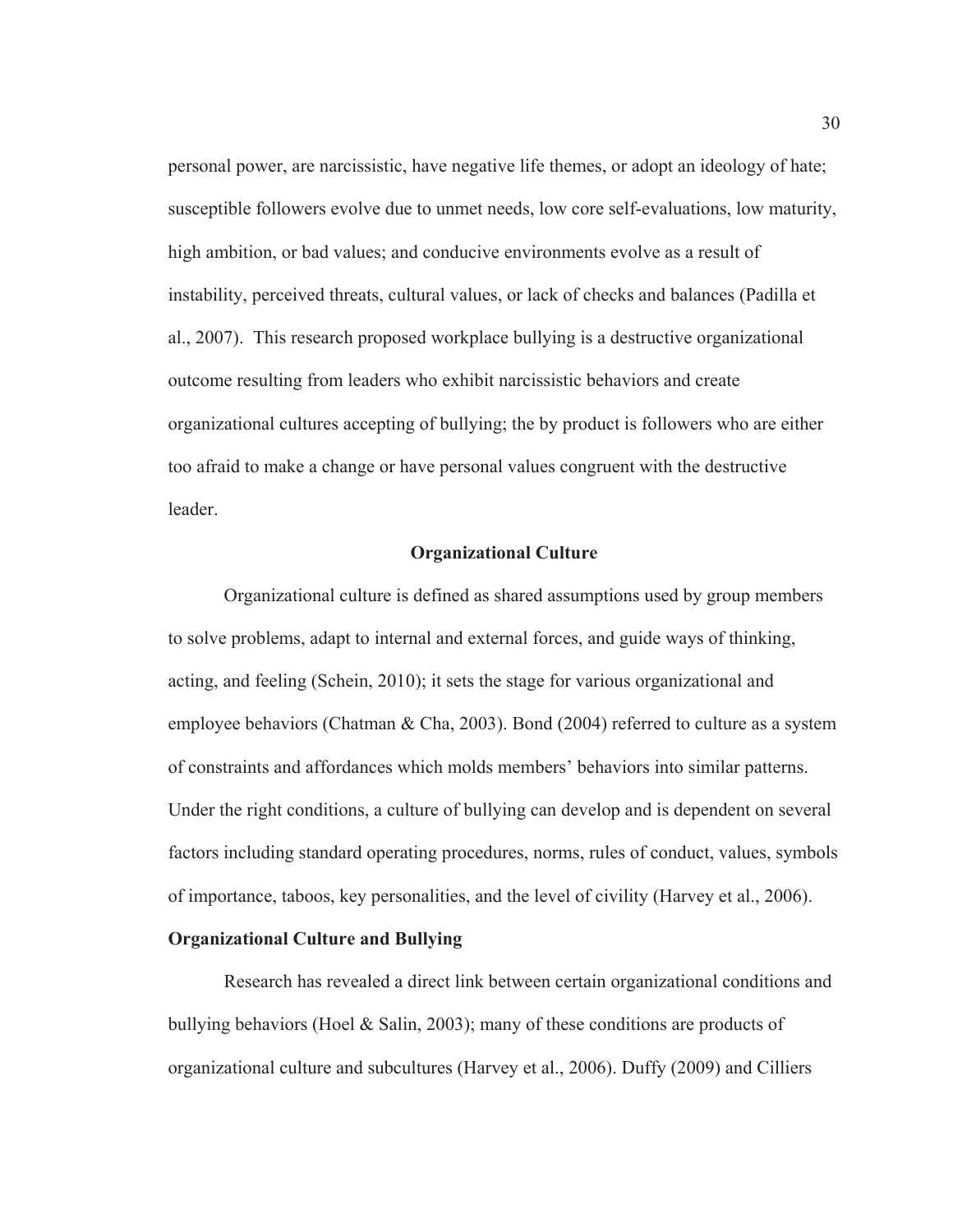(2012) argued bullying can be institutionalized and must be viewed as a by-product of organizational culture. As an example, Bloisi and Hoel (2008) have proposed bullying is expected in certain industries such as luxury end restaurants where historical and social structures support the emotional outbursts, high demands, and use of intimidation by head chefs. Aquino and Lamertz (2004) proposed two types of cultural norms that can result in bullying: the first is a perception that coercion and aggression are effective strategies for motivating employees; the second is the acceptance of bullying behaviors. One sign an organization may condone bullying is the absence of antibullying policies (Namie & Namie, 2009). Policies define the rules of conduct and outline unacceptable behaviors which are core elements of the culture and directly influence employee behavior (Harvey et al., 2006). Researchers have confirmed the prevalence of bullying is higher among organizations that allow it and fail to protect employees from bullying (Einarsen, 1999; Salin, 2003). The presence of antibullying policies is one way a company shows bullying will not be tolerated (Vega & Comer, 2005). According to Richard and Daley (2003), an antibullying policy opens the door for employees to raise issues regarding bullying; without such policy, it is unclear if bullying behaviors are unacceptable. Similarly, Hubert (2003) claimed without an antibullying policy, managers have no foundation to intervene on behalf of employees. There is limited research in the field of workplace bullying regarding the impact of antibullying policies (Cowan, 2011); however, there are studies in the field of school bullying that show a relationship between antibullying policies and bullying incidents. For example, researchers in the United Kingdom discovered schools that implemented antibullying policies reported 8% less incidents of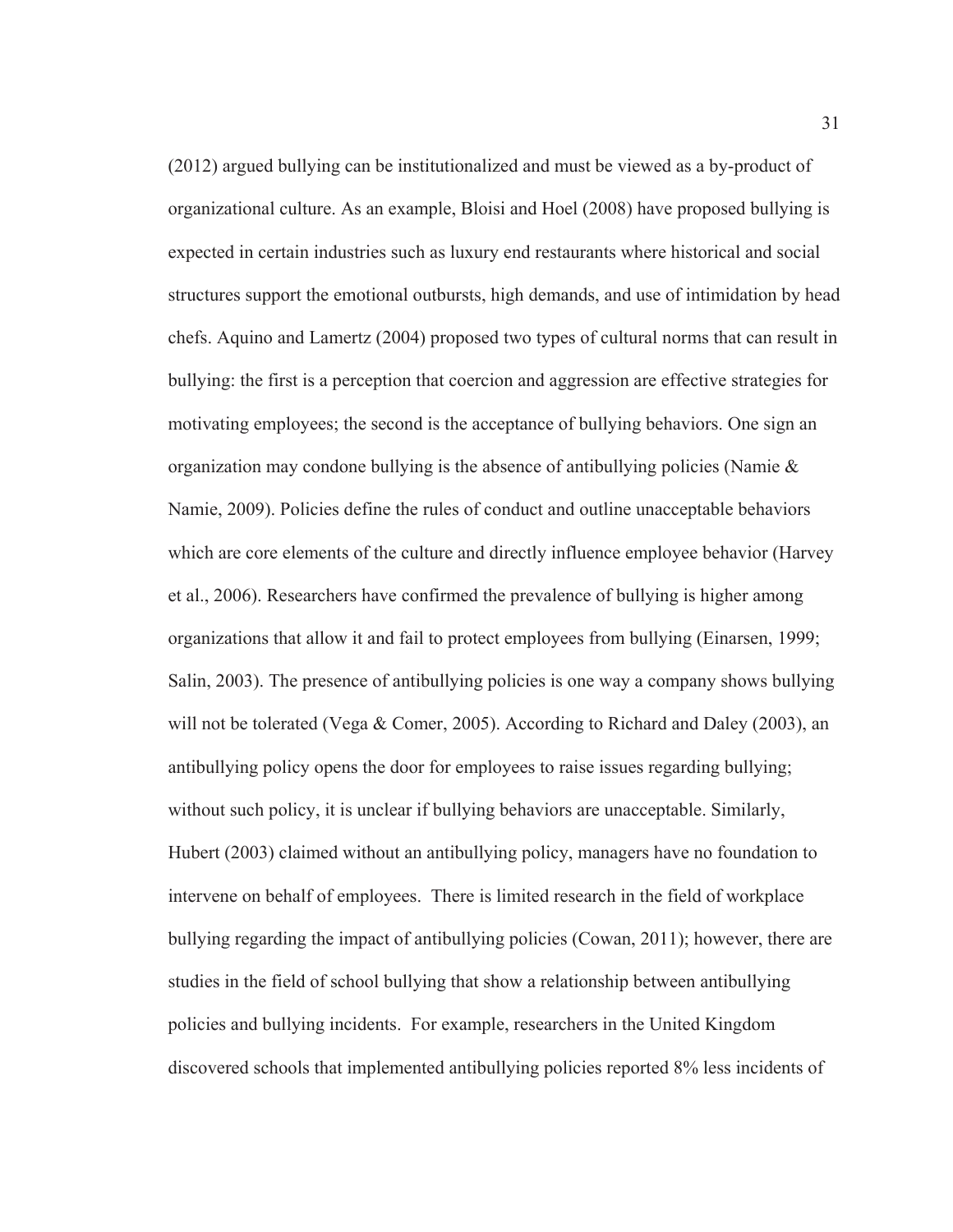physical harassment, 8% less incidents of theft, and 8% less incidents of verbal taunting than those without policies (Glover, Cartwritght, Gough, & Johnson, 1998). Similar results have been found when studying sexual harassment. Gruber (1998) found when antisexual harassment policies are present, women respond more assertively to unwanted sexual attention and men modify their behaviors resulting in reduced incidents. When it comes to workplace bullying, many businesses appear to be void of antibullying organizational policies. In a recent survey conducted by the Workplace Bullying Institute, 62% of participants stated their company did not have an antibullying policy (Namie, 2012a). Results from a qualitative study conducted by Cowen (2011) were similar; 36 HR professionals were interviewed; only one indicated his or her company had an antibullying organizational policy that specifically used the word bullying, 14 indicated their company did not have an antibullying policy, five indicated they were unsure if their company had an antibullying policy, and the remainder indicated their company had a generic harassment policy but nothing specific to bullying. While simply having an antibullying policy does not guarantee bullying will be minimized, failure to have one is a direct reflection of the cultural norms existing within the organization and imply bullying is an acceptable behavior (Vega & Comer, 2005).

A number of researchers ascribe to the work environment hypothesis which suggests workplace bullying is triggered by stressful organizational and work characteristics (Hauge et al., 2007; Leymann, 1996; Skogstad, Torsheim, Einarsen, & Hauge, 2011). In support of this theory, numerous studies have shown correlations with workplace bullying and a variety of job-related factors such as role conflict (Baillien  $\&$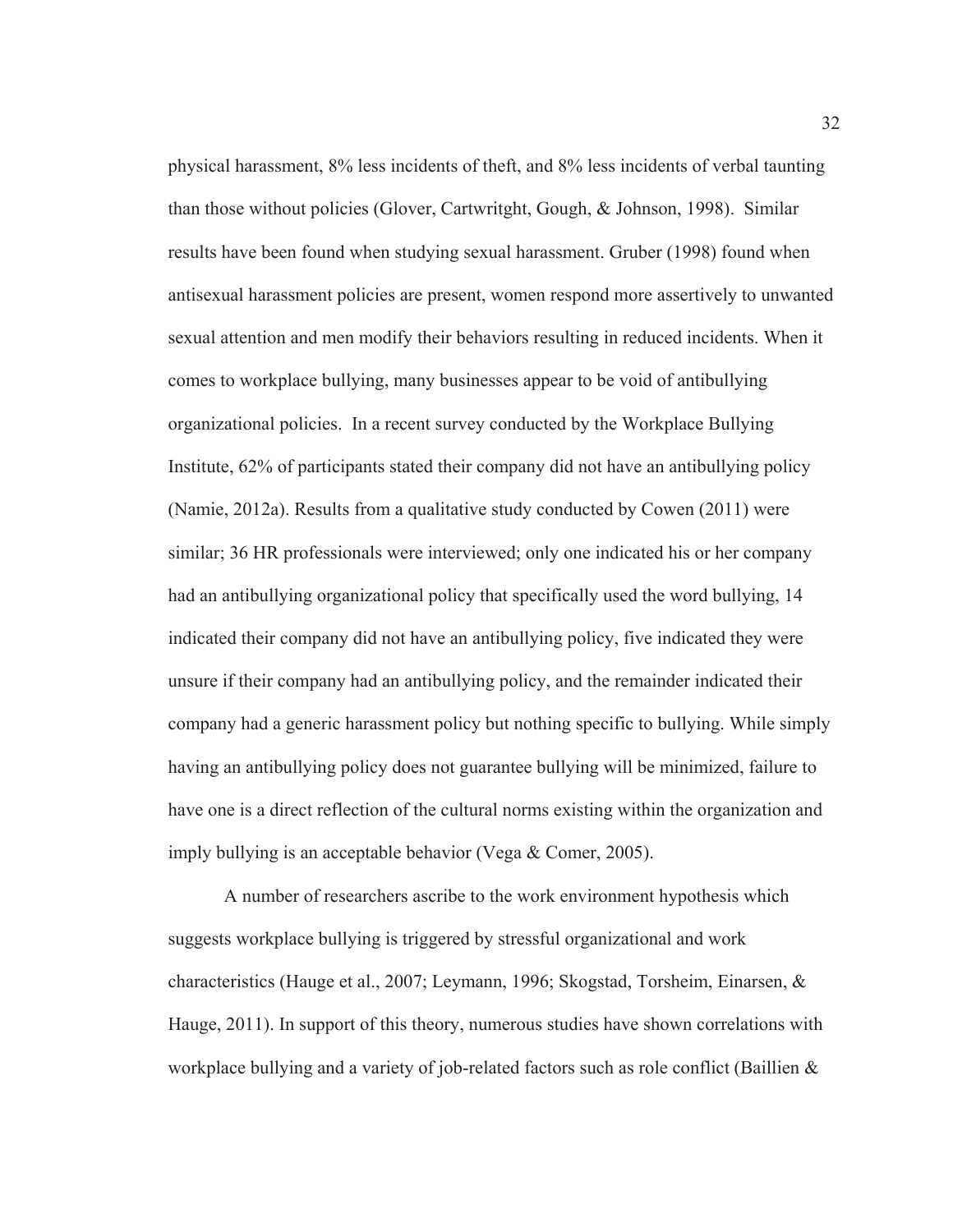De Witte, 2009; Einarsen, Raknes, & Matthiesen, 1994; Hauge et al., 2011; Notelaers, De Witte, & Einarsen, 2010; Skogstad et al., 2011), role ambiguity (Baillien & De Witte, 2009; Bowling & Beehr, 2006; Skogstad et al., 2011; Vartia, 1996), monotonous tasks (Einarsen & Raknes, 1997; Vartia, 1996), low autonomy (O'Moore, Lynch, & Daéid, 2003), job insecurity (Hodson et al., 2006), and workload (Agervold, & Mikkelsen, 2004; Baillien & De Witte, 2009; Bowling & Beehr, 2006; Hauge et al., 2007; Zapf, 1999). Results from one study revealed a three way interaction effect between job demands, job control, and job resources; it was discovered bullying was most prevalent in conditions when job demands were high but job control and job resources were low (Tuckey, Dollard, Hosking, & Winefield, 2009). More recently, researchers used the Jobs Demands-Resources model (JD-R model) as a basis for exploring the relationship between organizational factors and bullying (Baillien, Rodriguez-Muñoz, Van den Broeck, & De Witte, 2011). According to this model, work characteristics can be separated into two classifications: (a) job demands, which are aspects of the job requiring sustained cognitive and/or emotional effort such as work load and role conflict, and (b) job resources, which are aspects of the job that impact a workers' ability to learn and achieve goals such as skill utilization and task autonomy (Bakker & Demerouti, 2007). Results from this quantitative study revealed bullying was most prevalent in conditions of high job demands and low job resources; it was suggested this is a result of employees' energy being depleted from high job demands and then withdrawing from work due to low job resources, making them vulnerable to bullying (Baillien et al., 2011).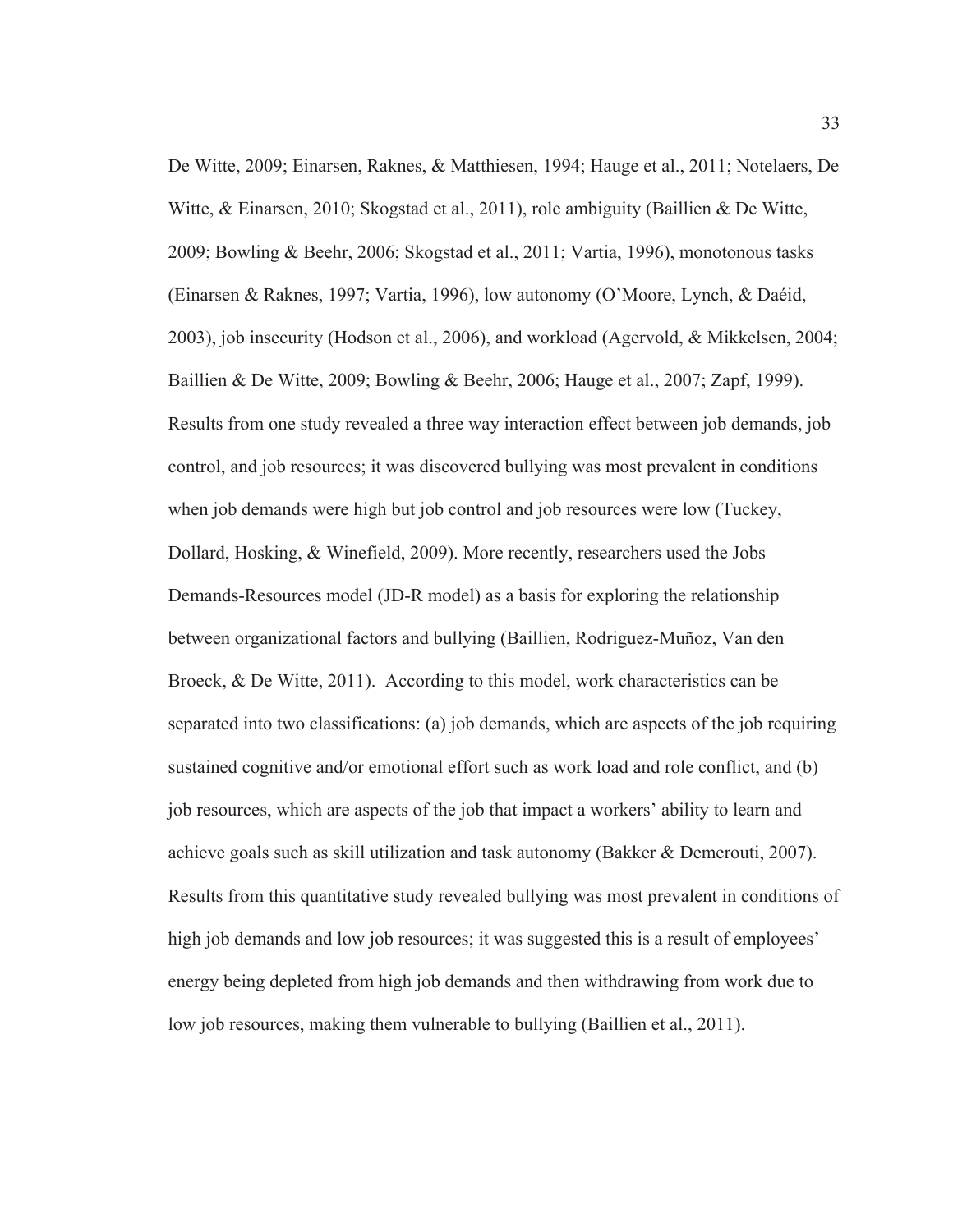It has been proposed the likelihood of bullying occurring within an organization is dependent on three organizational antecedents: (a) informal alliances, (b) misuse of authority, and (c) tolerance for bullying (Baillien, Neyens, De Witte, & De Cuyper, 2009; Hutchinson, Jackson, Wilkes, & Vickers, 2008). According to this model informal organizational subcultures develop which may foster a bullying attitude among workers or managers; this may result in the misuse of power resulting in unreasonable job demands and withholding resources as seen in Baillien et al. (2011) and Hutchinson et al. (2008). It has also been established that managers and supervisors who are exposed to bullying are more likely to become a bully themselves (Hauge, Skogstad, & Einarsen, 2009). Additionally, in organizations that are focused on self-interest or are highly competitive, bullying may not only be accepted but may also be rewarded as well; both of which result in the perpetuation of the problem (Hutchinson et al., 2008; Vartia, 1996). Results from a study conducted in Finland showed a strong correlation between organizational politics and workplace bullying (Salin, 2003). Organizational politics is defined as the intentional use of influence geared toward enhancing or protecting an individual or group of individuals (Allen Madison, Porter, Renwick, & Mayes, 1979). According to Salin (2003) many tactics used by individuals involved in organizational politics are considered bullying including attacking others, blaming others, and withholding information. She argued organizational politics flourish in competitive and hectic work environments and research has confirmed a relationship between these environments and bullying (Appelberg, Romanov, Honkasalo, & Koskenvuo, 1991; Cilliers, 2012; Einersan et al., 1994; Vartia, 1996). This is exemplified in a qualitative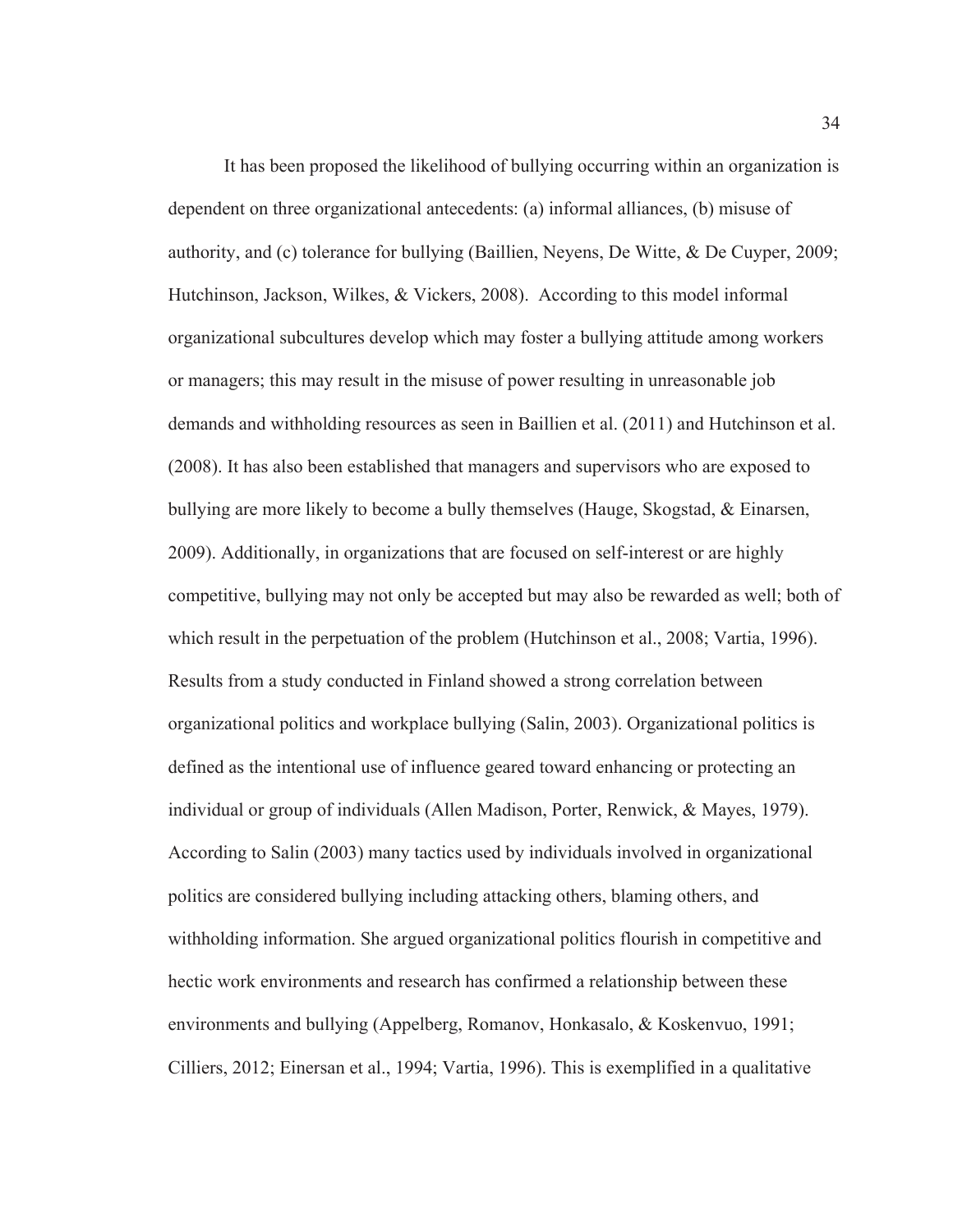study conducted by Kelly and Waddington (2006); semistructured interviews of current and previous professional soccer players in the United Kingdom and Ireland uncovered a highly competitive environment controlled by abusive, intimidating, and sometimes violent management behaviors.

Glendinning (2001) argued bullying may be more prevalent in organizations with traditional top-down hierarchies because there is greater power distance between topleadership and lower level staff; he suggested this power disparity may result in leaders experiencing a greater sense of superiority which could be manifested in bullying behaviors. This is supported by a qualitative study conducted by a researcher in the United Kingdom. He looked at bullying in a Fire Service organization which exemplified the manner in which organizational culture can influence behaviors that result in bullying; participants explained how managers' aggressive and abusive actions were not only accepted, but expected and encouraged (Archer, 1999). The managerial structure consisted of a strong hierarchy with significant power differences resulting in a chain of command similar to the military; when told about perceived bullying among lower staff members, those higher in the chain explained how they had similar experiences when they were at that level and expressed how newcomers were pressured to conform and accept the culture (Archer, 1999).

# **Leadership and Organizational Culture**

Ultimately it may be the top leader that has the greatest influence on organizational behaviors, systems, and designs. Proponents of upper echelon theory have argued that characteristics of the top leadership team are the most influential factors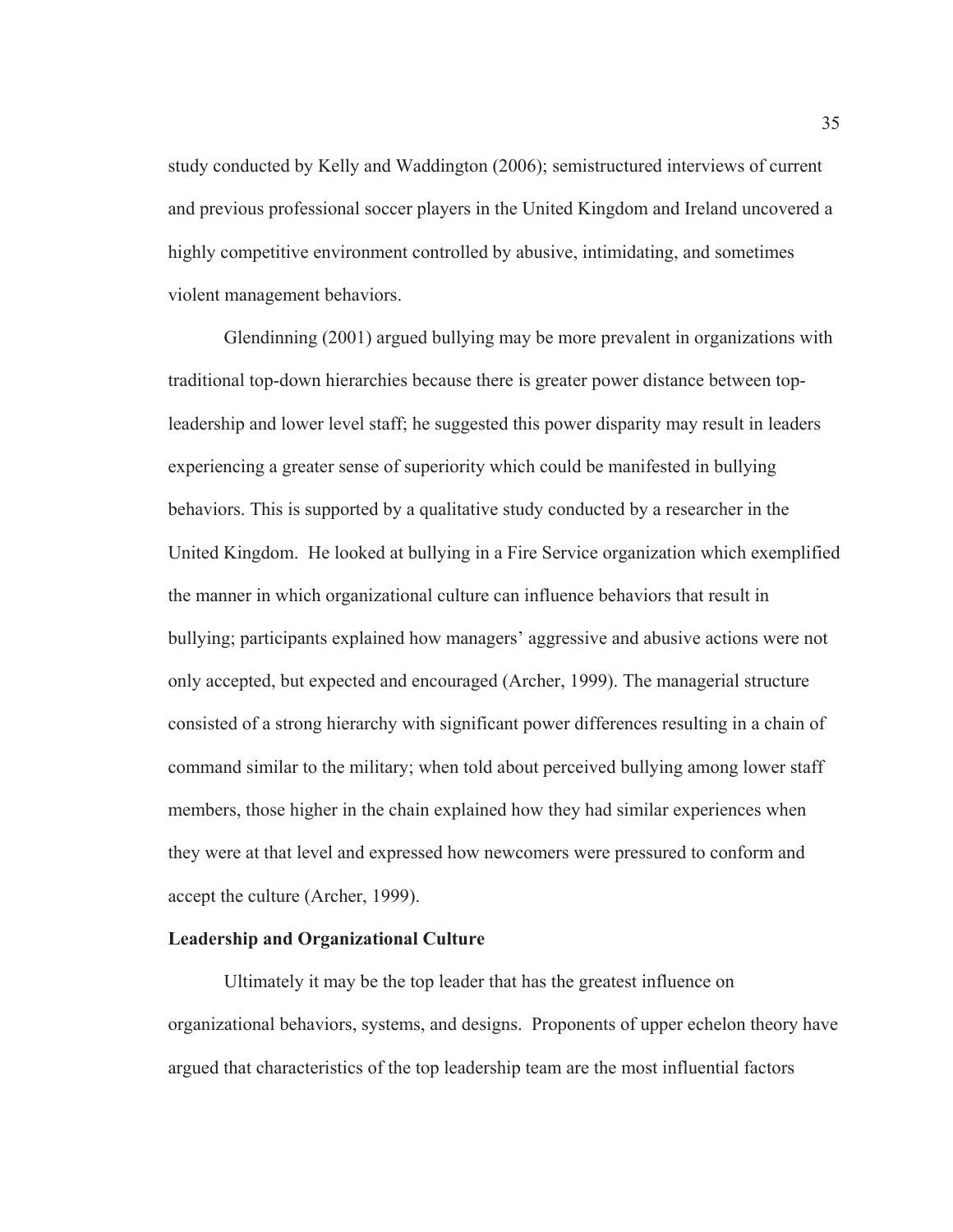involved in developing the work environment and determining organizational performance; factors such as cognitive ability, age, experience, education, and socioeconomic status, combine to create predictable behaviors (Hambrick, 2007; Hambrick & Mason, 1984). Others have argued this theory is incomplete and must include psychological factors such as personality traits (Carpenter, Geletkanycz, & Sanders, 2004). In support of the importance of personality traits, there are a number of studies showing a correlation between organizational culture and the top leader's behavior and personality (Miller & Dröge, 1986; Schneider & Smith, 2004; Tsui et al., 2005; Whetstone, 2006). While Schneider (1987) argued upper echelon leaders have the greatest influence on the development and evolution of organizational culture, others have suggested the goals of the organization are a manifestation of the top leader's personality (Schneider, Goldstein, & Smith, 1995). According to Schein (2010), there are six ways in which a leader can influence culture:

- 1. What the leader pays attention to and measures,
- 2. How the leader reacts to crisis,
- 3. How the leader allocates resources,
- 4. How the leader teaches and coaches,
- 5. What behaviors the leader chooses to reward, and
- 6. The methods and personalities the leader chooses to recruit and promote; the essence of these mechanisms reside in the organizational structure, along with organizational systems and procedures.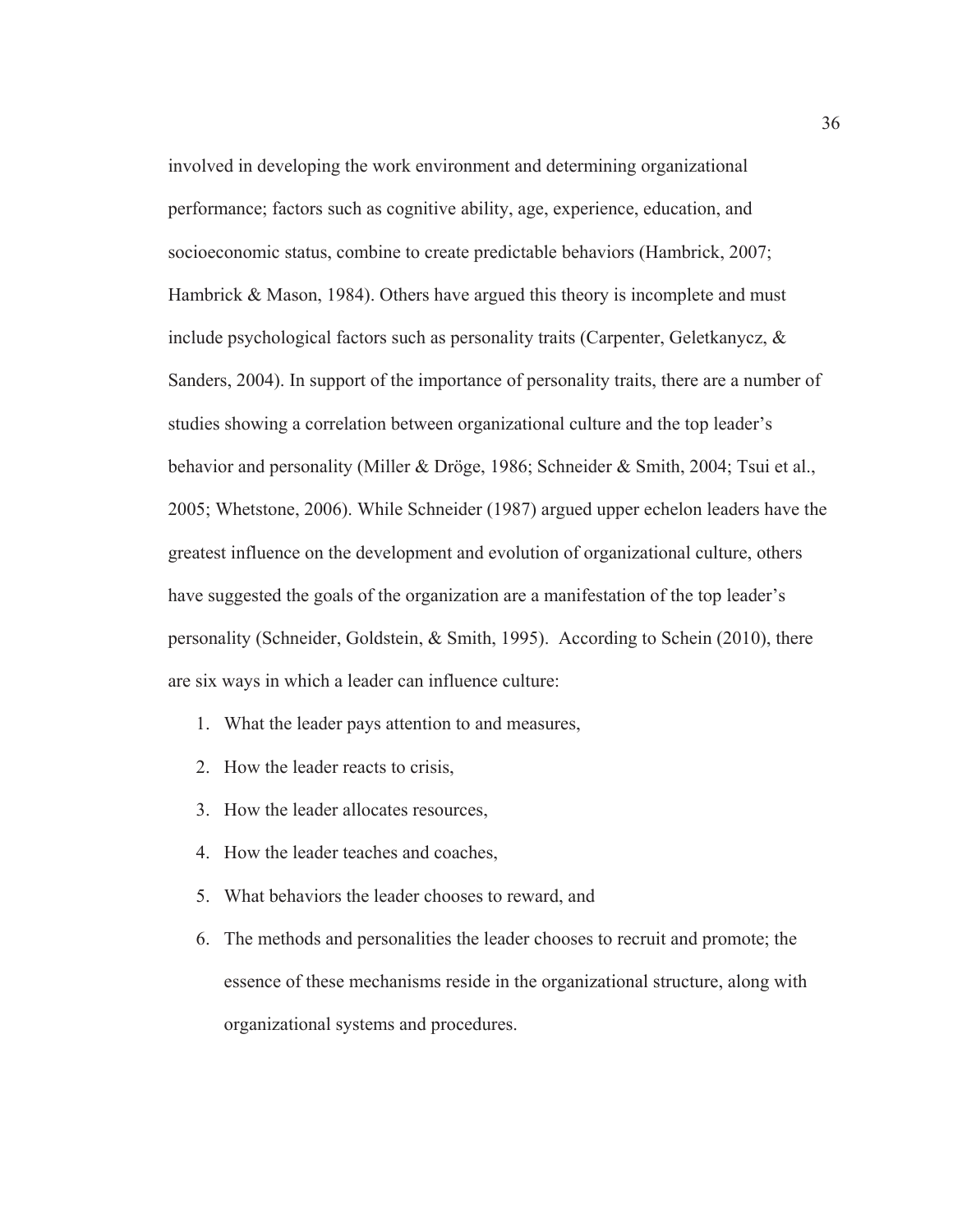It can thus be concluded the structure of organizational culture does not just appear; it is a direct product of the top leader's personality and characteristics (Giberson et al., 2009).

These assumptions have been confirmed in several research efforts. One study revealed chief executive personality had a significant influence on the decision making of the executive team which ultimately impacted organizational performance (Peterson, Smith, Martorana, & Owens, 2003). Another quantitative study looked at employee personality traits along with personal values and their congruence with top leader and organizational personality traits and personal values; findings supported the theory that organizations' modal personality and value profiles were consistent with the leaders' profiles (Giberson, Resick, & Dickson, 2005). Another study focused specifically on the link between leader personality traits and organizational culture (Giberson et al., 2009). Using a sample of 32 chief executive officers, and 467 employees, researchers used Goldberg's 50-item Big-five personality inventory to evaluate personality and the Competing Values Instrument to assess organizational culture; results revealed a strong relationship between certain leader personality traits and organizational culture values (Giberson et al., 2009). The authors proposed leaders scoring low on agreeableness were more likely to create cultures of competitiveness with a focus on performance rather than human relations (Giberson et al., 2009). Additionally, it has been argued the top leader can have the most significant impact on organizational performance (Hogan  $\&$  Kaiser, 2005).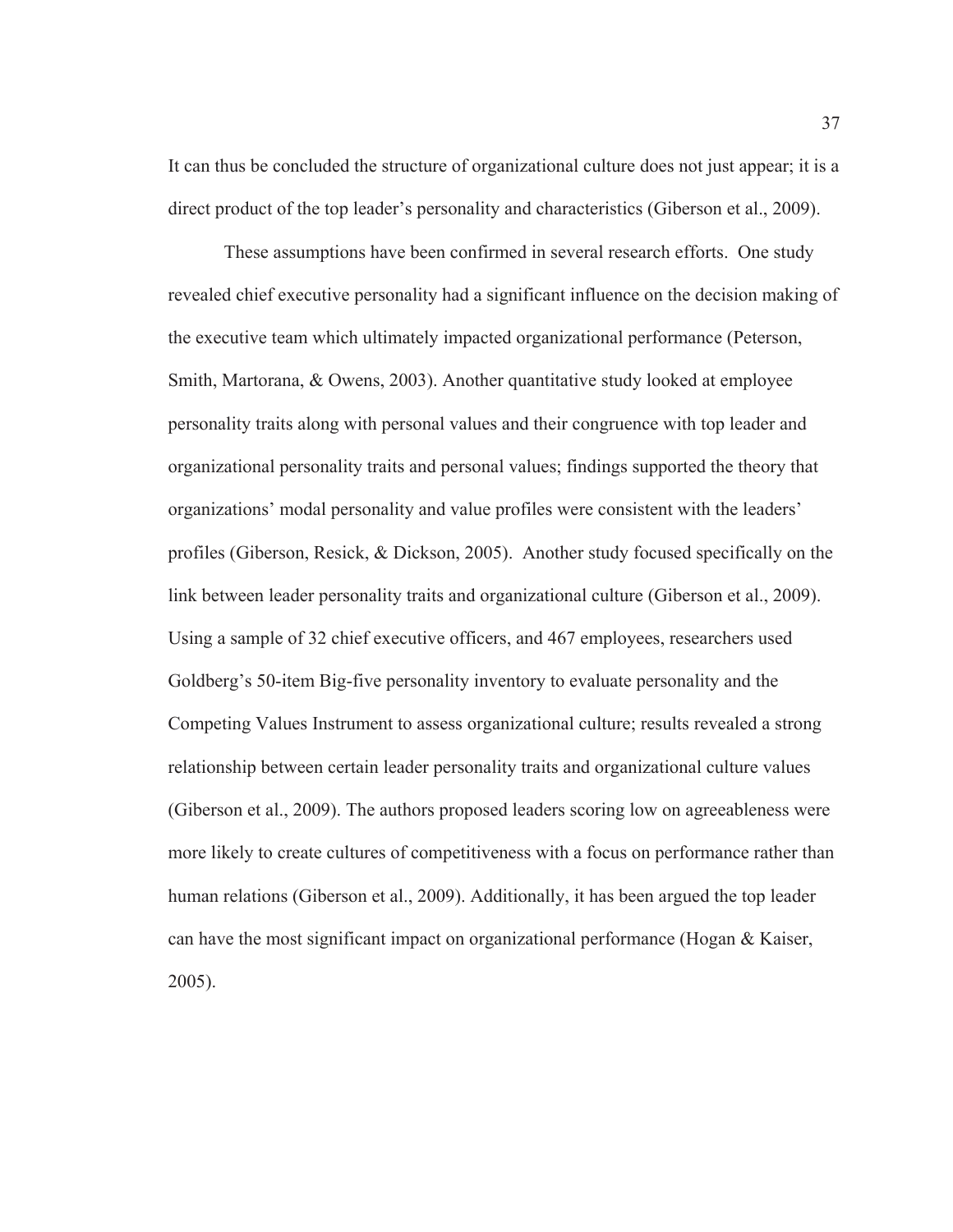### **Leadership**

Leadership within an organizational setting is about dealing with change and involves developing a vision, aligning resources, then motivating and inspiring people to follow the vision (Kotter, 2007). It has been the subject of numerous studies over the past several decades; however, the definition of leadership has changed over the years and to this day researchers fail to agree on one meaning (Bass  $\&$  Bass, 2008). Leadership has been perceived from a number of angles including group performance, personality traits, exertion of influence, patterns of behavior, forms of persuasion, interactions with followers, goal achievement, and power relations; resulting in the emergence of a variety of specific leadership theories (Bass, 2007). Some have argued that true leadership only involves ethical and positive behaviors (Yukl, 2006) and any individual who uses coercion, intimidation, or manipulation is not really leading (Schilling, 2009). This view has been the driving force for much of the current research where the focus is on positive leadership behaviors and effects (Schyns & Schilling, 2012); this is exemplified in recent developing theories of ethical (Brown, Trevino, & Harrison, 2005) and authentic (Walumbwa, Avolio, Gardner, Wemsing, & Peterson,, 2008) leadership. Others disagree and believe leadership is about bringing people together to achieve a goal and the underlying motives, strategic tactics, and end goals may not be based on ethics and morals; they believe some leaders have a dark side and choose to use manipulation and coercion to fulfill personal agendas (Hogan  $\&$  Hogan, 2001). Support for this dual perception of leadership can be found in a metaanalysis conducted by Kilburg and Donohue (2011); they discovered leadership is a multifaceted process of interactions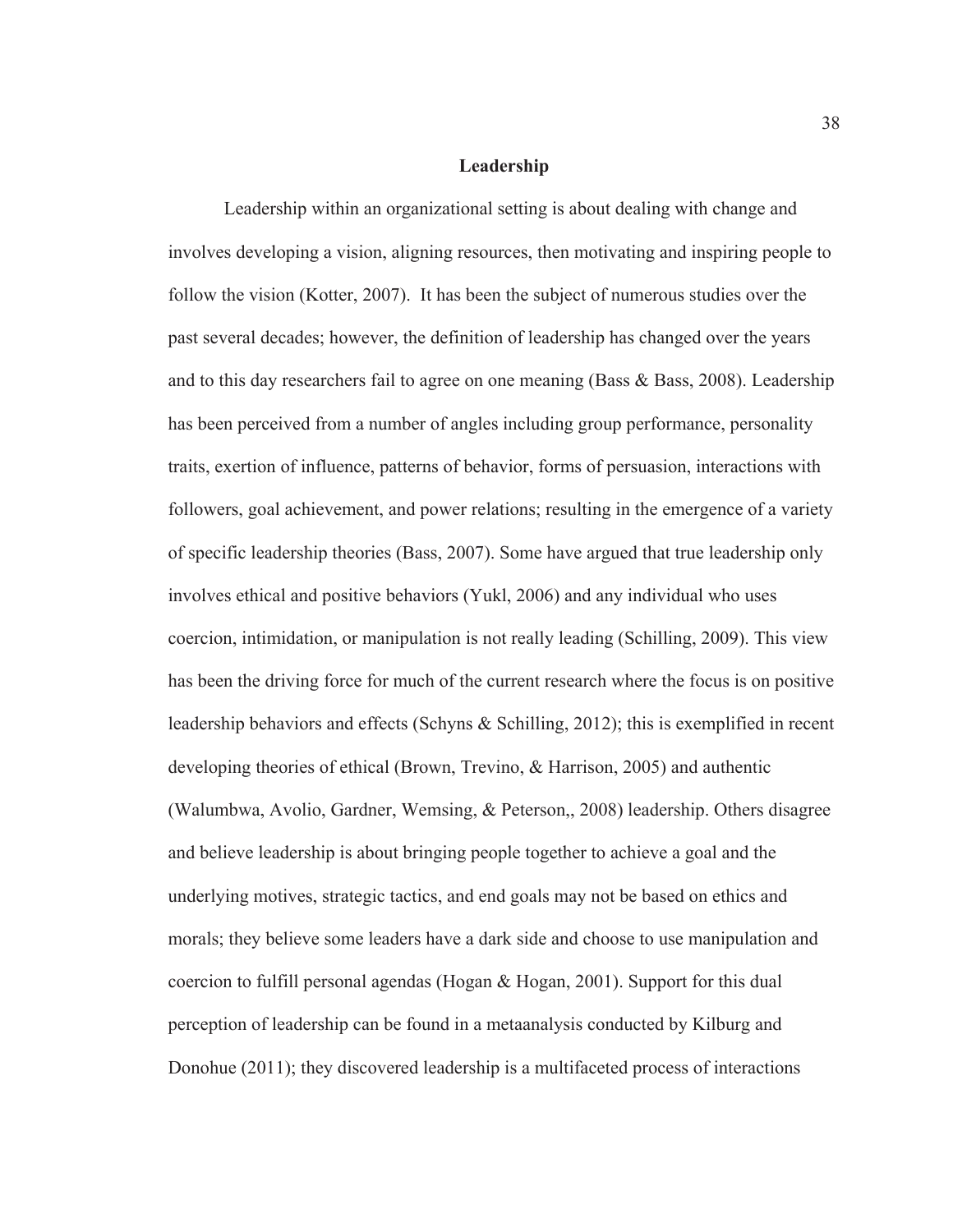between three participants: (a) the leader, (b) the followers, and (c) the environment, which influence behaviors, processes, structures, tactics, directions, and strategies. They proposed these interactions can result in either positive or negative organizational outcomes.

# **Destructive Leadership**

Due to the increase of corporate leaders who have been publicly exposed as leaders that have made decisions resulting in significant negative consequences to both shareholders and employees, a growing interest in understanding the dark side of leadership has emerged (Conger, 2007; Schyns & Schilling, 2012). According to Hogan and Hogan (2001), the dark side of leadership pertains to leadership behaviors which become destructive to the organization and result in poor organizational outcomes; it has been suggested there are three elements related to the problem: the leader's strategic vision, the leader's communication and impression-management approach, and the leader's general management practices (Conger, 2007). According to Conger (2007), leaders who develop visions based on personal needs, use false information when communicating the vision (exaggerate claims or withhold information), and are autocratic or controlling in their management style, are relying on their dark side to lead and are more likely to fail.

According to Schilling (2009), leadership can be constructive (positive) or destructive (negative) and determining which a leader is depends on several factors including the leader's behaviors, the leader's intentions, and the end consequences or outcomes. Similar to the dark side, destructive leadership has been defined as active,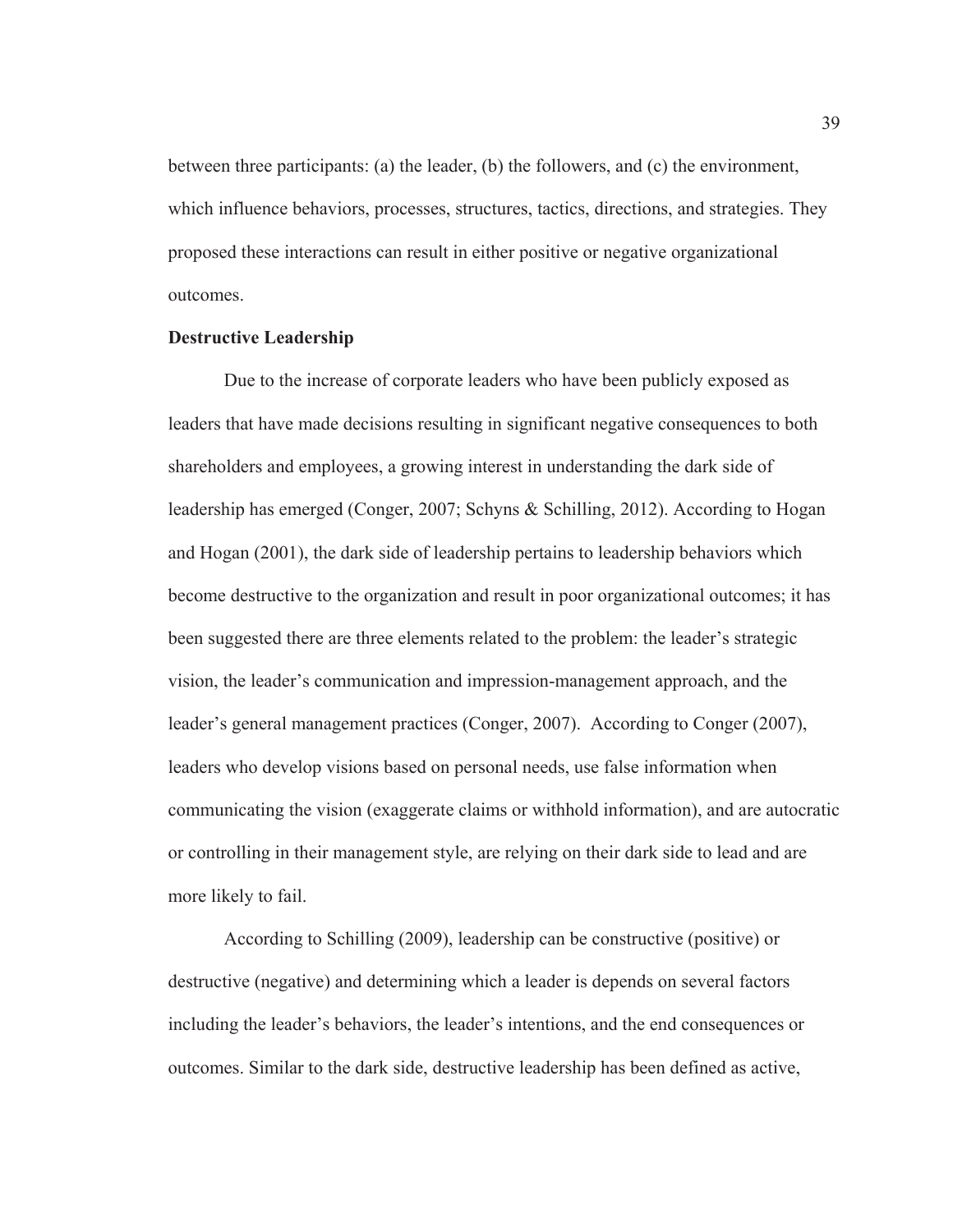passive, direct, or indirect behaviors exhibited by leaders which most would perceive as negative and harmful towards followers and/or the organization (Thoroughgood et al., 2012). Padilla, Hogan, and Kaiser (2007) have suggested destructive leadership can result in significant negative consequences for a business and its employees. Their model of destructive leadership (the toxic triangle) is composed of three elements: (a) susceptible followers which are those with low self-esteem, unmet needs, and low maturity; (b) a conducive environment which is an organizational culture of instability, perceived threats, and poor values; and (c) destructive leadership which involves leaders who are focused on personal gain and adopt a negative life theme (Padilla, Hogan, & Kaiser, 2007). The authors argued destructive leadership evolves as a result of interactions between the leader, followers, and the environment; as conditions which are conducive to destructive leadership increase, so do negative consequences (Padilla et al., 2007). Information from a recent metaanalysis revealed destructive leadership resulted in a number of negative outcomes including: poor productivity, employee resistance, poor job satisfaction among workers, turnover, counter productive work behaviors, and poor organizational performance (Schyns, & Schilling, 2012).

 It can be argued that workplace bullying may be one of the negative consequences associated with destructive leadership as seen in a qualitative study which looked at the behaviors exhibited by toxic or destructive leaders; participants were asked if they had ever witnessed their leader act in a harmful manner and if so were then asked to explain the behavior (Pelletier, 2010). Based on data collected, the author identified eight behaviors defined as toxic or destructive: (a) attacking follower's self-esteem, (b)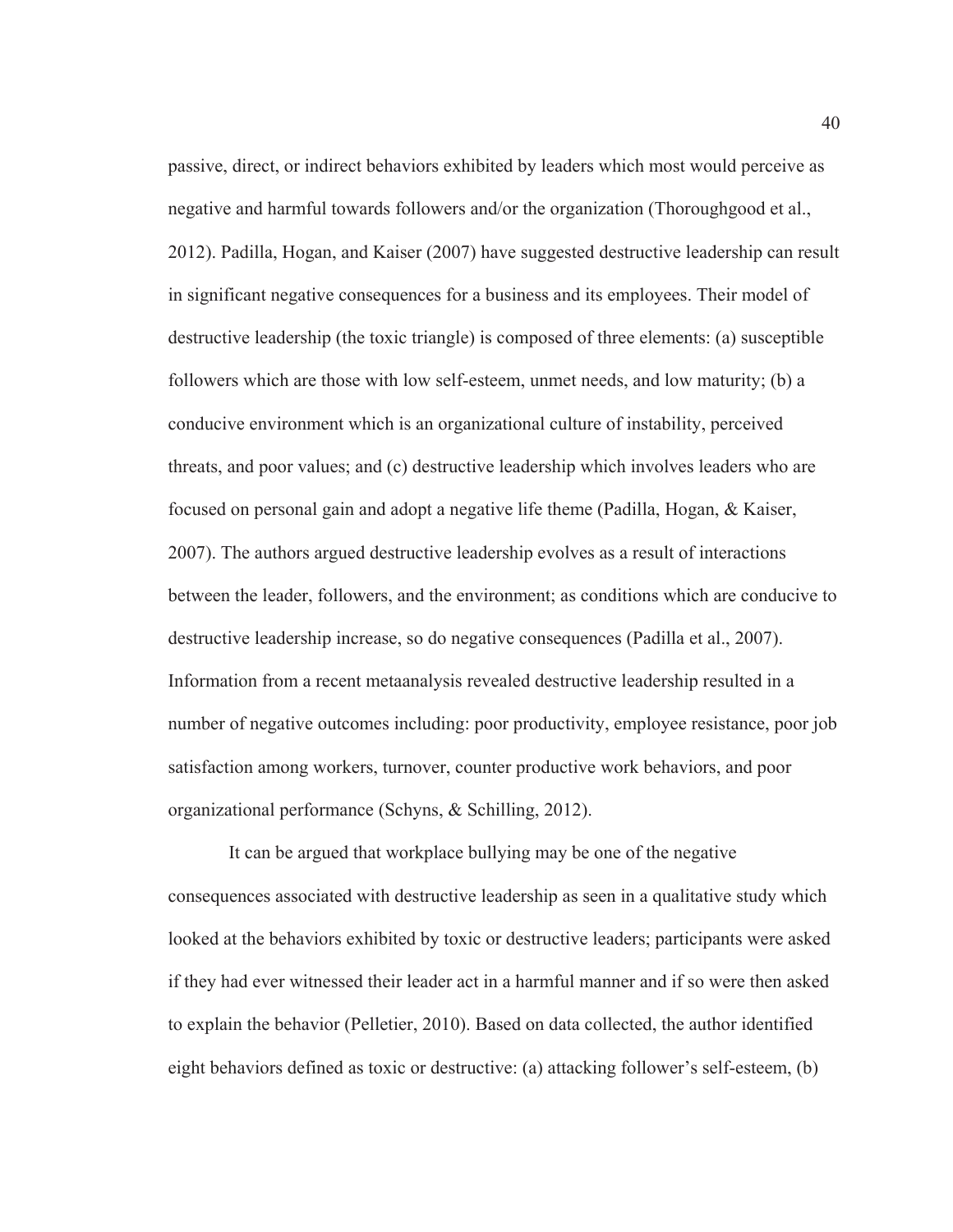pitting group members against each other, (c) excluding individuals, (d) showing favoritism or promoting inequalities, (e) angry outbursts and yelling at workers, (f) threats to job security, (g) taking credit for other's work, and (h) indifference or failure to make decisions; each of these behaviors, excluding indifference, are behaviors associated with bullies (Pelletier, 2010). These results are similar to those found in a previous study where behaviors such as use of threats, withholding information, excluding followers, and outward aggression where all identified as behaviors associated with negative or destructive leadership (Schilling, 2009).

Some researchers have proposed bullying is a form of destructive leadership that negatively impacts the organization on three levels: (a) individual, (b) group, and (c) organizational (Harvey et al., 2007). In line with the toxic triangle, it has been posited that leaders concerned with personal gain and acquiring power will use bullying as a tactic to fulfill their needs; this becomes more probable as they exert greater influence on the organization by condoning bullying behaviors in others; the workforce then begins to feel anxiety, fear, and dissatisfaction with the organization (Harvey et al., 2007). According to some, bullying can be a strategic tactic used as a political maneuver by top leaders or a conscious choice to improve performance of low-maturity workers (Ferris, Zinko, Brouer, Buckley, & Harvey, 2007).

## **Leadership Style and Bullying**

A number of studies have looked at the relationship between leadership style and bullying. Researchers in Norway evaluated the prevalence of four types of destructive leadership styles: (a) tyrannical, (b) derailed, (c) supportive-disloyal, and (d) laissez-faire;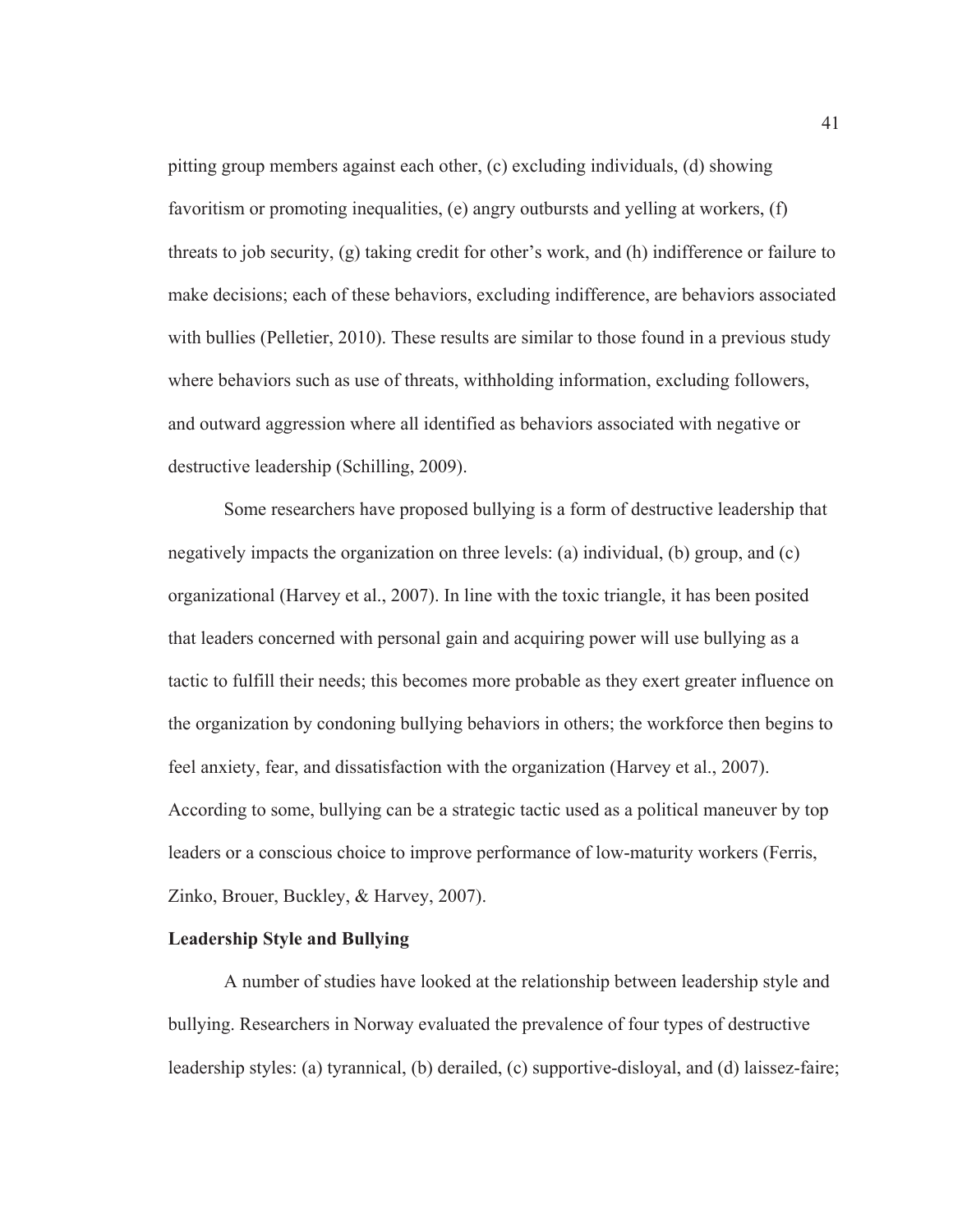three of which are known to exhibit behaviors often associated with bullying: tyrannical, derailed, and laissez-faire (Aasland et al., 2010). Tyrannical leadership was defined as pro-organization and anti-subordinate behaviors resulting in successful performance (in terms of meeting organizational goals) through tactics which may involve the humiliation, manipulation, and belittlement of employees; the prevalence rate for this style was 3.4% (Aasland et al., 2010). Derailed leadership was defined as antiorganization and anti-subordinate behaviors resulting in the abuse and intimidation of employees in conjunction with counter-productive work behaviors such as absenteeism and fraud; the prevalence rate for this style was 8.8% (Aasland et al., 2010). Laissez-faire leadership was defined as indifference and avoidance behaviors; the prevalence rate for this style was 21.2% (Aasland et al., 2010). These prevalence rates are similar to reports of bullying victimization (Jóhannsdóttir & Ólafsson, 2004; Keelan, 2000; Namie, 2007; Namie, 2010), indicating there may be a relationship between bullying and leadership style.

In support of this argument, researchers looked specifically at the relationship between workplace bullying and four leadership styles: (a) noncontingent punishment (NCP), (b) autocratic (or tyrannical), (c) laissez-faire, and (d) participative (Hoel et al., 2010). NCP was defined as administering punishment and rewards arbitrarily or in situations where noncompliance with unreasonable demands occurred; autocratic was defined as failure to involve employees in decision making and erratic outbursts of rage and aggression; laissez-faire was defined as indifference, passivity, and failure to take action; and participative was defined as valuing employees and involving them in the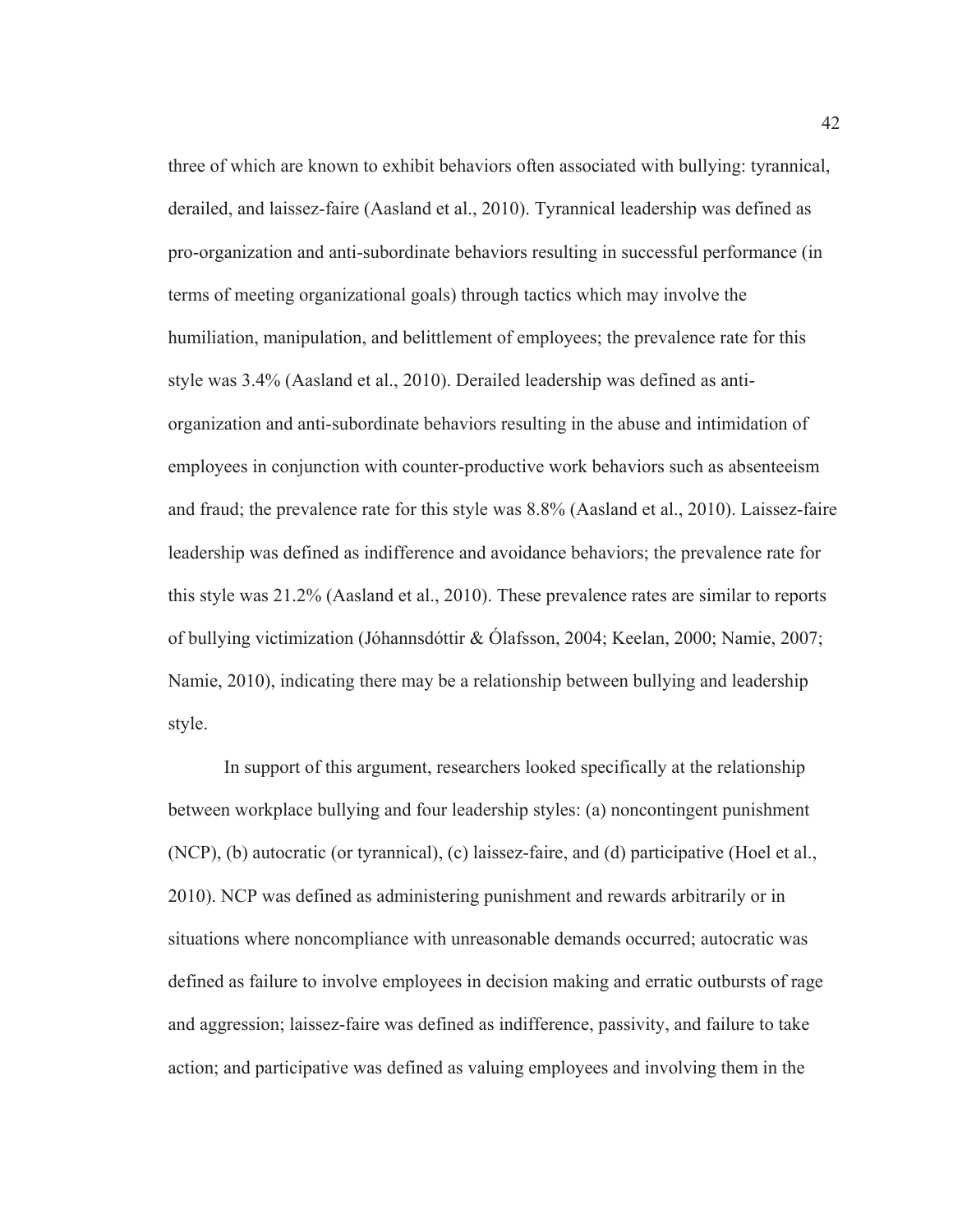decision making process (Hoel et al., 2010). Results revealed NCP, autocratic, and laissez-faire leadership styles were all positively correlated with both self-labeled and observed bullying with NCP leadership being the strongest predictor of self-labeled bullying and autocratic leadership being the strongest predictor of observed bullying; participative leadership showed a negative correlation with bullying (Hoel et al., 2010). Another study investigated the relationship between workplace bullying and two leadership styles: autocratic and laissez-faire; 67.1% of those bullied reported their leader being autocratic while only 18.4% reported their leader being laissez-faire (O'Moore, & Lynch, 2007). A similar study looked at the relationship between leadership and workplace bullying and discovered a strong negative correlation between fair and supportive leadership and bullying (Hauge et al., 2011). More recently, researchers in Iran evaluated the relationship between workplace bullying and three leadership styles: transformational, transactional, and laissez-fair; results revealed a significant positive correlation between both transactional and laissez-fair leadership styles and bullying while a significant negative correlation was found between transformational leadership and bullying (Gholamzadeh & Khazaneh, 2012). Like the studies conducted by Hoel et al. (2010), O'Moore and Lynch (2007), and Hauge et al. (2011), this study focused specifically on leaders at the department level rather than the executive level.

Research on the topic of the top leader and his or her relationship with bullying is surprisingly lacking but a sampling of studies have addressed the issue and shown similar results. Thornton (2004) used data collected from a number of Australian universities geared toward understanding various changes in academic work cultures to identify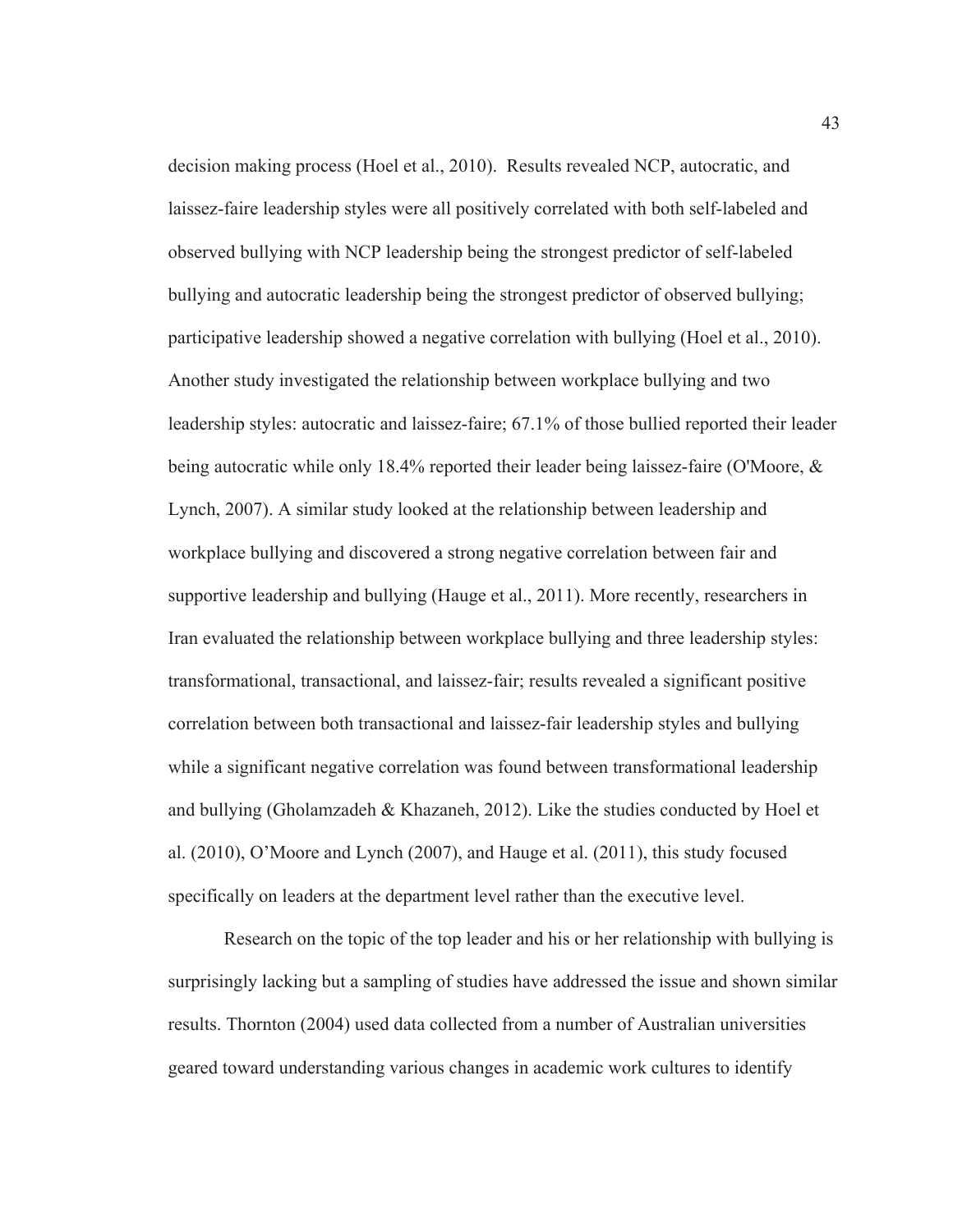corrosive leadership as a factor associated with bullying; she found those who complained about being a target of or witness to bullying also reported top leaders who were aggressive, competitive, and exhibited bullying behaviors. Similarly, a researcher in Turkey surveyed 500 teachers in 25 primary and secondary schools to determine if there was a relationship between the school principal's leadership style and workplace bullying (Cemaloglu, 2011). The author found a strong negative correlation between transformational leadership and reports of bullying among teachers; as transformational leadership behaviors increased, incidents of bullying decreased which supports the theory that the top leader can directly impact the prevalence of workplace bullying (Cemaloglu, 2011).

# **Leadership and Personality**

Leadership style is the product of behavior patterns and therefore can be explained, at least in part, by personality (Brown & Reilly, 2009; Lord, de Vader, & Alliger, 1986; van Eeden, Cilliers, & van Deventer, 2008; Zaccaro, 2007). Leader traits can be defined as consistent patterns of personal characteristics which reflect individual differences that result in coherent leadership effectiveness or ineffectiveness (Zaccaro, Kemp, & Bader, 2004). According to Zaccaro (2007), leader traits act collectively and include factors such as motives, values, and cognitive skills; the end result is behaviors which vary from situation to situation but become relatively predictable. A number of studies have investigated the relationship between leadership style and personality (Hautala, 2006). Researchers from the business discipline commonly use the Myers-Briggs type indicator (MBTI) as an assessment of personality, particularly when looking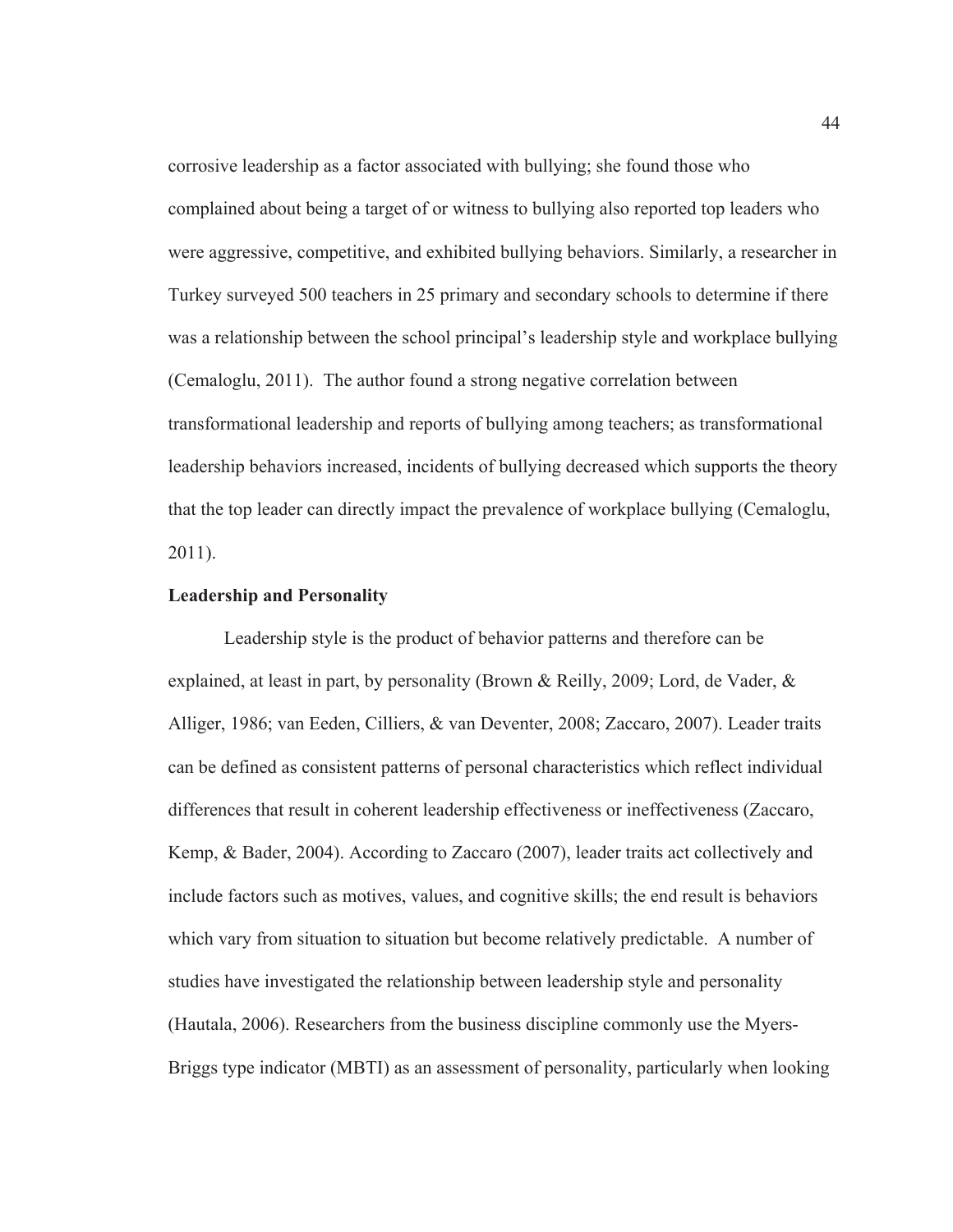at leadership (Hautala, 2006). The MBTI measures a person's preference within four dimensions: (a) focus of attention, extroversion (inner world) versus introversion (outer world), (b) how information is taken in, sensing (through use of five senses) versus intuition (through patterns), (c) how decisions are made, thinking (logic and reasoning) versus feeling (values and gut reaction), and (d) dealing with the outer world, judging (planned and organized approach) versus perceiving (flexible and spontaneous approach); these dimensions result in 16 different personality types (Brown & Reilly, 2009). Using the MBTI as a measure of personality, Hautala (2006) looked at the relationship between transformational leadership and personality; the study included both leader self-ratings along with follower perceived-ratings. Results revealed leaders who rated themselves as extraverted, intuitive, and perceiving, also rated themselves as highly transformational whereas followers who rated their leaders as high in sensing perceived them to be the most transformational (Hautala, 2006). While the results between leaders and followers were different, this study showed there is a relationship between personality and leadership style (Hautala, 2006). Similarly, Brown and Reilly (2009) discovered a correlation between leaders who perceived themselves as extroverted and intuitive with transformational leadership; however they found no relationship between leader personality and leadership style when evaluating follower perceptions. A more recent study focused on personality type and task versus people oriented leadership styles; results confirmed both extroversion and intuition were highly correlated with a peopleoriented leadership style, while sensing was highly correlated with a task-oriented leadership style (Bahreinian, Ahi, & Soltani, 2012).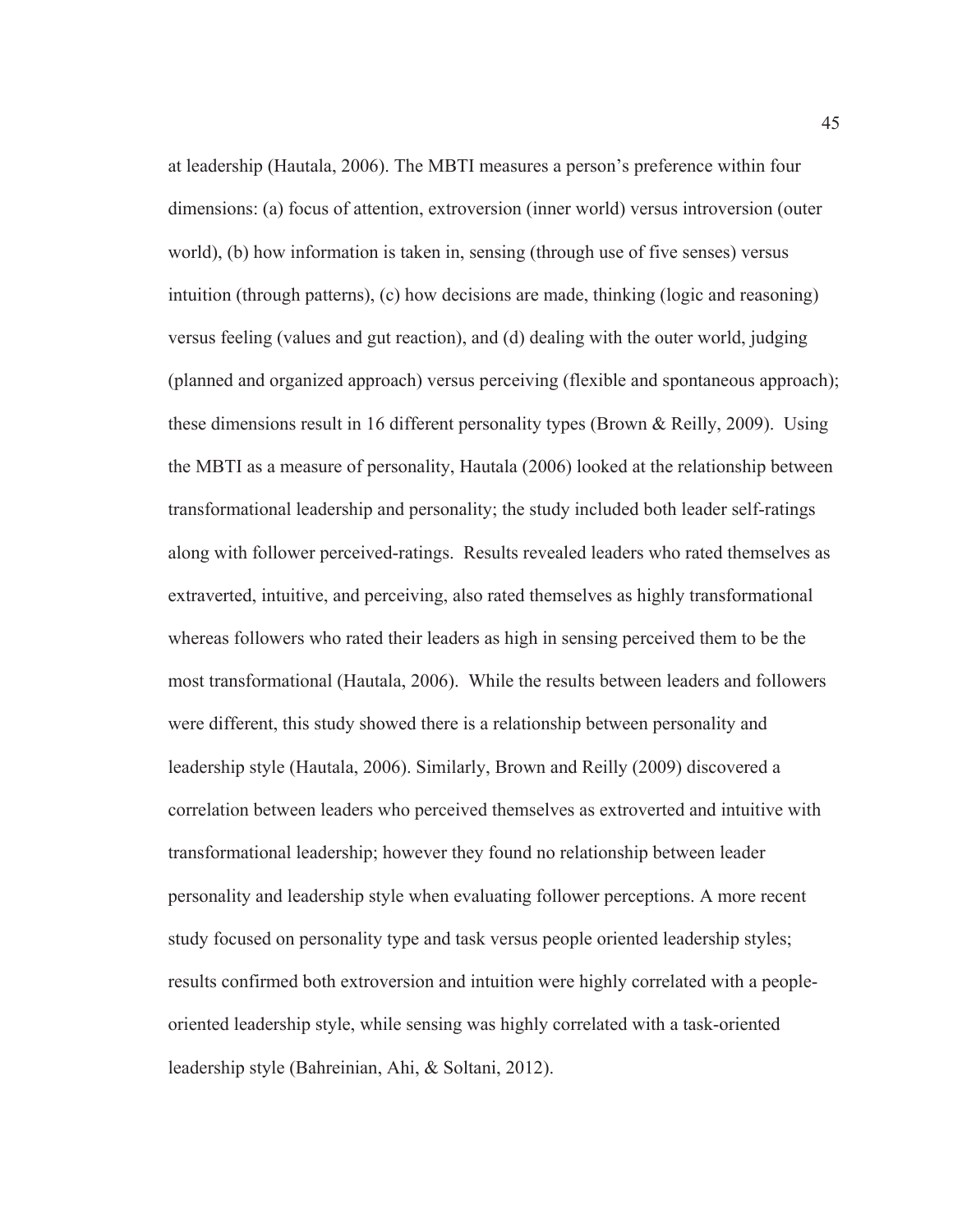A more widely accepted tool for assessing personality among the social sciences is the five factor model (FFM) which has shown reliability, stability, and validity (Johnson & Hill, 2009); furthermore, trait psychologists concur it provides a comprehensive representation of the human personality (Hartmann, 2006). The FFM is comprised of five broad personality dimensions with each being further broken down into six facets (Costa & McCrae, 2000). Neuroticism measures a person's level of emotional stability and consists of the facets anxiety, hostility, depression, self-consciousness, impulsiveness and vulnerability; people scoring high on this trait tend to be selfconscious, anger quickly, and act impulsively (Costa & McCrae, 2000). Extraversion measures a person's level of sociability and consists of the facets warm, gregariousness, assertiveness, activity, excitement seeking, and positive emotions; people scoring high on this trait tend to be socially assertive, have high energy, and thrive on being around others (Costa & McCrae, 2000). Openness to experience measures a person's level of intellectual curiosity and consists of the facets fantasy, aesthetics, feelings, actions, ideas, and values; people scoring high on this trait tend to be adventuresome, have creative imaginations, and crave new experiences (Costa  $\&$  McCrae, 2000). Agreeableness measures a person's level of cooperation with others and consists of the facets trust, straightforwardness, altruism, compliance, modesty, and tender-mindedness; people scoring high on this trait tend to have a high level of concern for others, be compassionate towards others, and easily trust others (Costa  $\&$  McCrae, 2000). Conscientiousness measures a person's level of self-discipline and consists of the facets competence, order, dutifulness, achievement striving, self-discipline, and deliberation;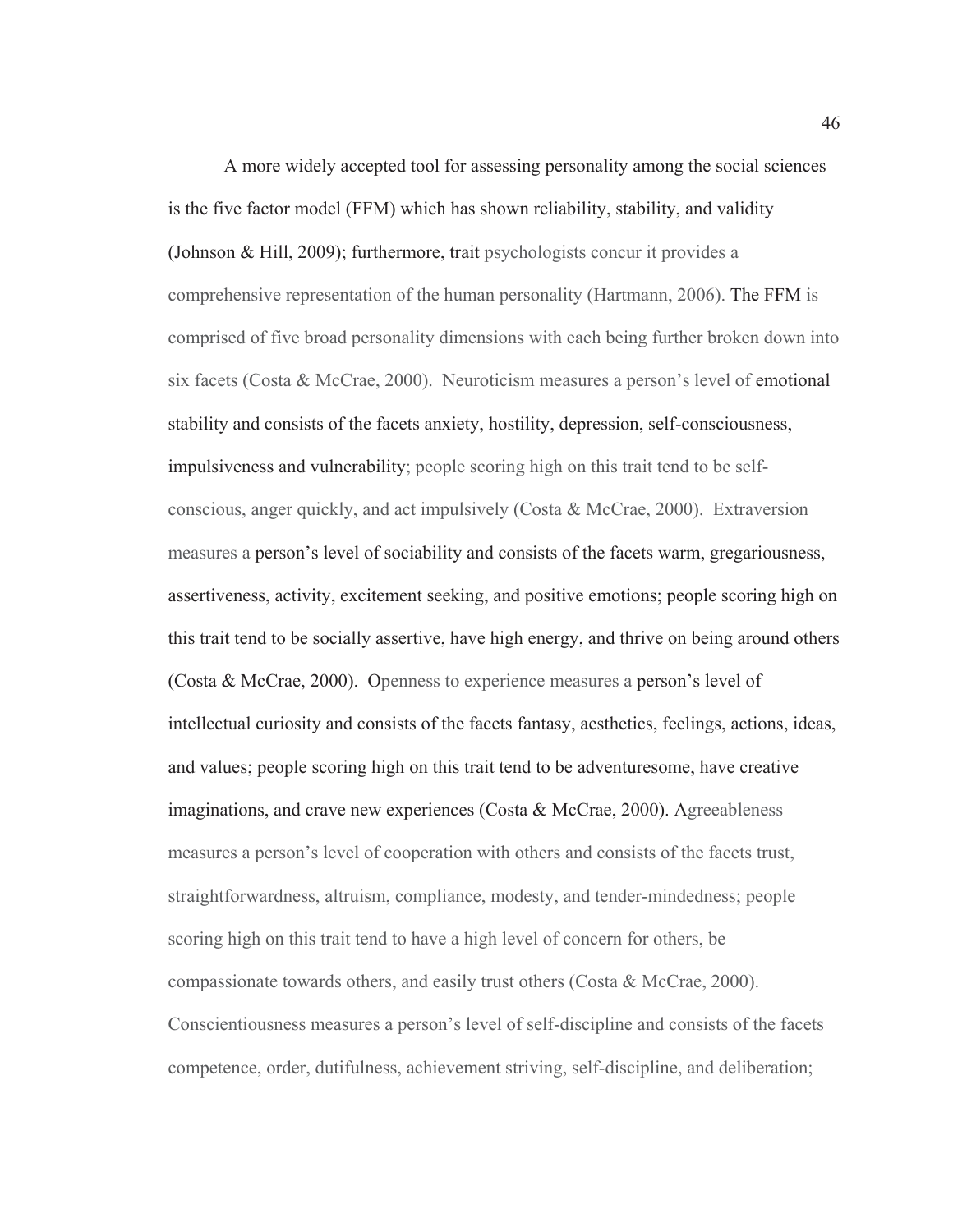people scoring high on this trait tend to be organized, dependable, and goal-oriented (Costa & McCrae, 2000).

Like the MBTI, this model has been the basis for a number of studies on the topic of leadership style and personality (Johnson & Hill, 2009). Using the FFM as a foundation, Judge and Bono (2000) found the personality traits of extraversion and agreeableness were both positively related to transformational leadership. Similarly, a group of researchers conducted a metaanalysis concentrating on studies based on the FFM; they discovered extraversion, conscientiousness, and openness to experience, were all strongly correlated with leadership (Judge, Bono, Ilies, & Gerhardt, 2002). In line with previous findings, Johnson and Hill (2009) discovered military leaders who were best able to motivate and influence people in a manner that resulted in accomplishment of goals scored highest in conscientiousness, extraversion, agreeableness and openness to experience while scoring low in neuroticism. Others have discovered that extraversion and conscientiousness are the most important leader traits when looking at the relationship between leader effectiveness and interpersonal attributes (DeRue, Nahrgang, Wellan, & Huphrey, 2011); and extraversion, agreeableness, and conscientiousness are the only traits related to both task and people oriented leadership styles (Ali, Nisar,  $\&$ Raza, 2011). More recently, Kaiser and Hogan (2011) evaluated the relationship between leadership style and personality; they focused on four leadership dimensions as measured in the Leadership Versatility Index: (a) forceful which involves taking charge, being decisive, and demanding results; (b) enabling which involves empowering, including, and supporting, people; (c) strategic which involves determining a direction, expanding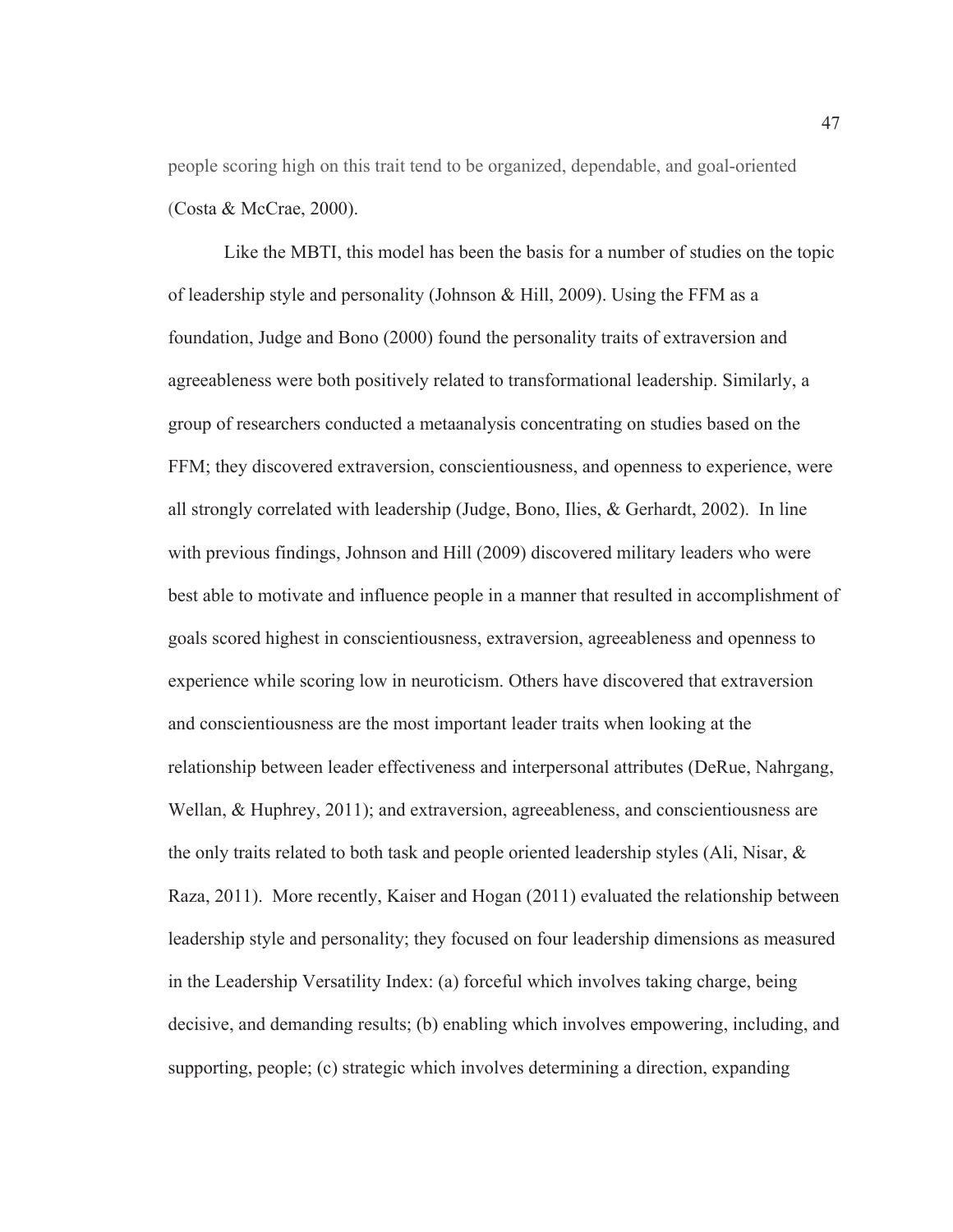capabilities, and investing in new ideas; and (d) operational which involves executing, utilizing resources, and following plans in order to complete projects. Results revealed extraversion, agreeableness, and neuroticism were all positively related to forceful and enabling leadership styles, conscientiousness was positively related to an operational leadership style, and openness to experience was positively related to a strategic leadership style (Kaiser & Hogan, 2011).

Based on the expansive body of research supporting the relationship between personality and leadership behaviors, it could be argued that personality would play a key role in destructive or toxic leadership. It has been proposed when personality scores are too extreme, either exceptionally high or exceptionally low, ineffective leadership is the result (Ames & Flynn, 2007; Kaiser & Hogan, 2011; Le et al., 2011). Narcissism may be an example of extreme personality scores resulting in negative leadership behaviors (Maccoby, 2000).

### **Narcissism**

Narcissism is a term often used to describe any individual with behaviors or traits of self-importance, over confidence, arrogance, and preoccupation or obsession with the self (Miller et al., 2010); while in some cases these are simple personality traits, in other cases it is a sign the individual has a serious pathological disorder (Sperry  $\&$  Sperry, 2011).

Research on the topic of narcissism comes from two primary perspectives. The psychiatric discipline uses a classification approach based on psychodynamic theory and clinical case reports to define pathological narcissism or narcissistic personality disorder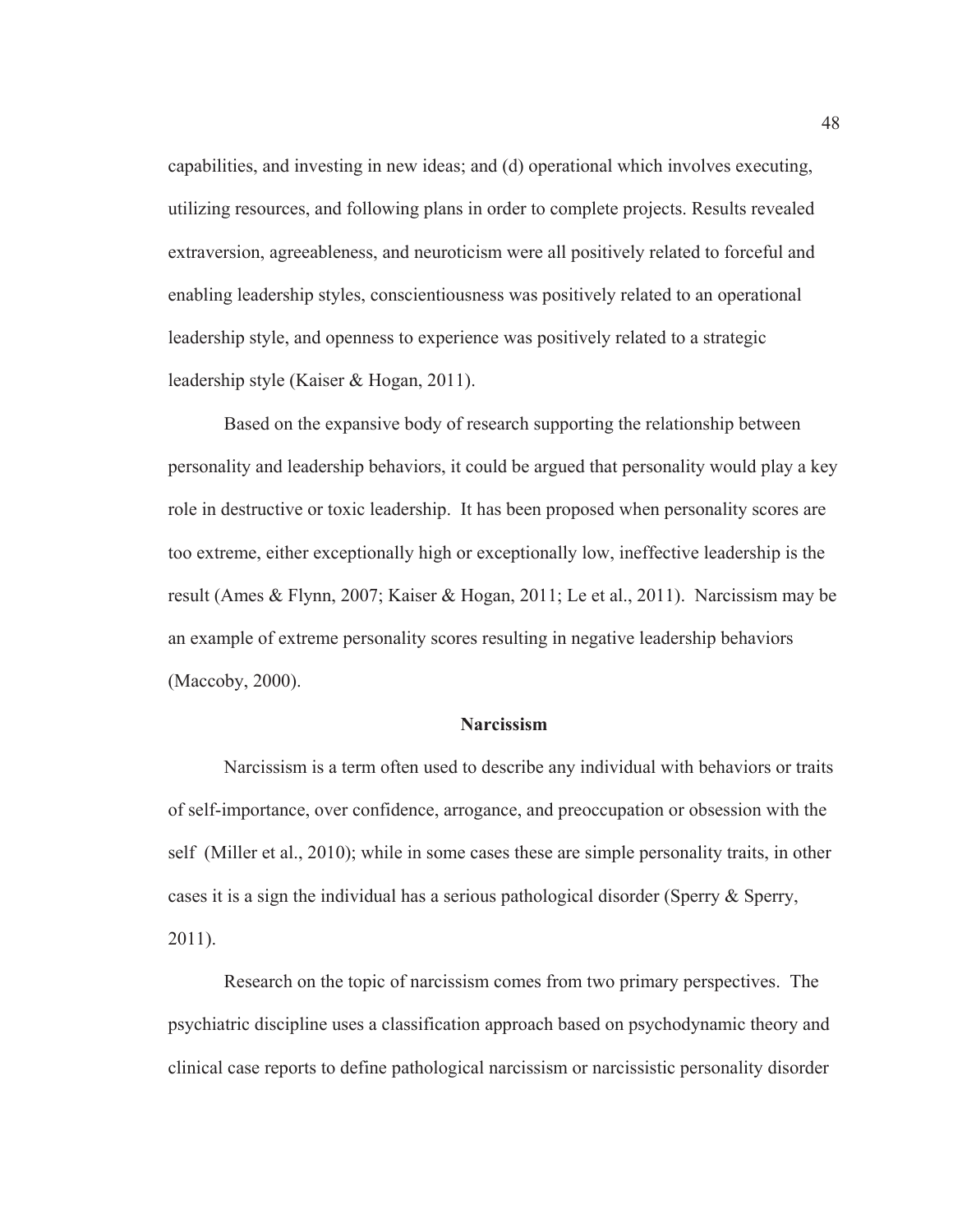(NPD); while the psychological discipline uses a dimensional approach based on empirical research methods to define nonpathological narcissistic traits (Blais & Little, 2010). These two approaches can sometimes overlap resulting in confusion regarding the true state of the individual. For example, according to the fourth revision of the Diagnostic and Statistical Manual of Mental Disorders (DSM-IV), a diagnosis of NPD occurs when five or more of the following traits and behaviors are consistently present: grandiose sense of self-importance, preoccupation with thoughts of success and power, belief of superiority over others, need for admiration, sense of entitlement, willingness to exploit others to meet personal needs, failure to empathize with others, arrogant and condescending attitudes, and envious of others (APA, 2000); however, if only four of the traits and behaviors are exhibited, the individual is viewed as simply having traits associated with the disorder (McNeal, 2007). According to trait theorists, people's behaviors vary from situation to situation but there is a core consistency that exists; it is this consistency or stability which separates mood-related behaviors from personality trait behaviors (Matthews, Deary, & Whiteman, 2003). However, traits have also been described as a propensity to act in a particular way; therefore, the trait may only be manifested under certain conditions; as a result, an individual may score low on a particular trait but may exhibit that trait strongly in some situations (Tett  $\&$  Guterman, 2000). This applies to the trait narcissism.

 In line with Kernberg's overt and covert theory of narcissism, Wink (1991) argued there are two distinct sides to narcissism: the grandiose/exhibitionist side and the vulnerable/sensitive side. According to Wink (1991), both shared some characteristics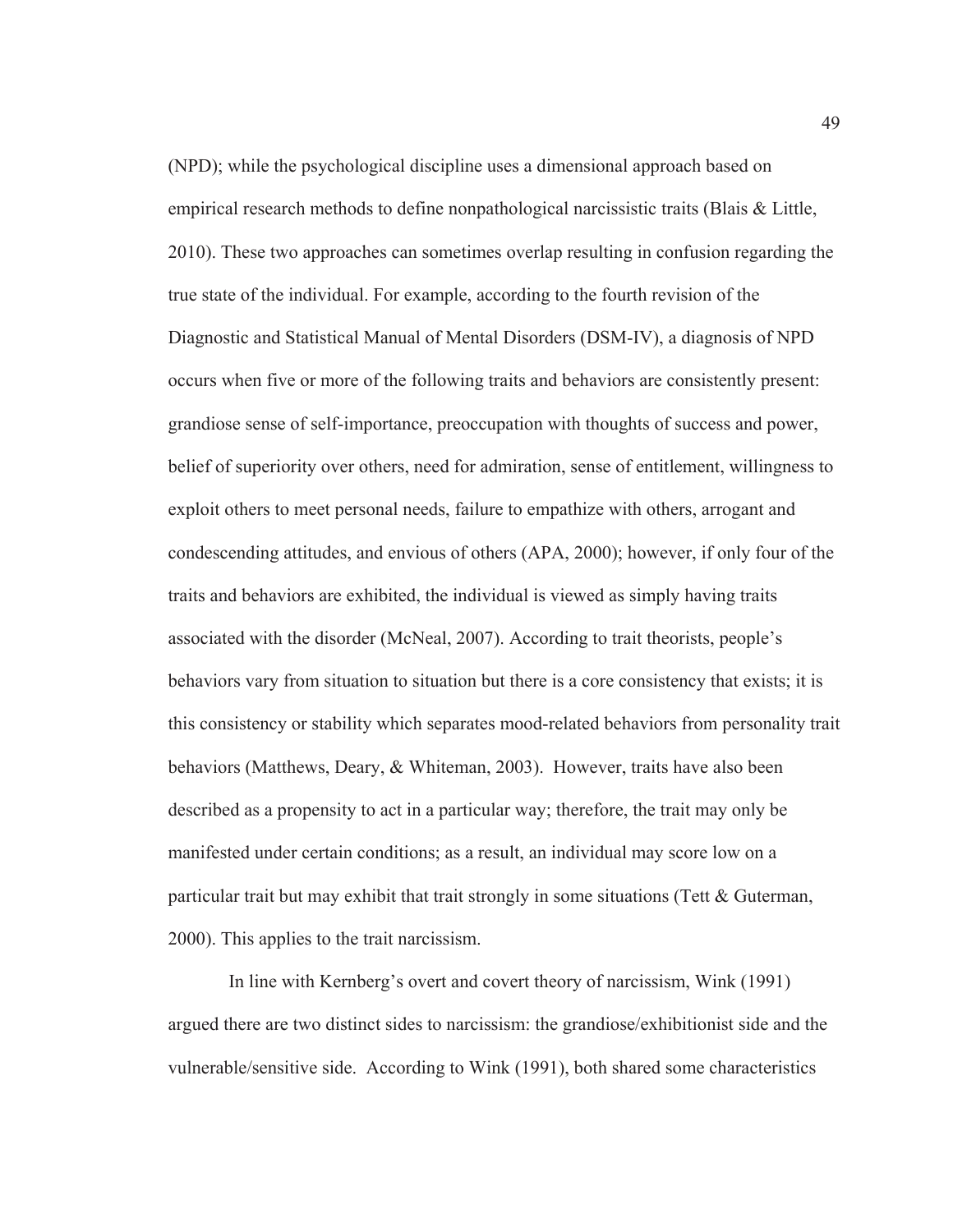including: preoccupation with the self, conceit, and lack of concern for others but they differed in a number of ways; the grandiose/exhibitionist side included characteristics of self-confidence, sociability, assertiveness, aggression, and the need for admiration, whereas the vulnerable/sensitive side also included characteristics such as helplessness, anxiousness, bashfulness, defensiveness (Wink, 1991). This argument was confirmed in a study of 641 outpatients conducted by Fossati et al. (2005); they discovered two distinct types of narcissistic symptoms which were congruent with Kernberg's overt and covert theory and Wink's grandiose/exhibitionist and vulnerable/sensitive theory. Other research has provided further support including Dickinson and Pincus (2003) along with Miller and Campbell (2008). Many individuals that exhibit narcissistic traits lead perfectly normal lives and show no signs of pathology; however, extreme scores an assessments such as the Narcissistic Personality Inventory (NPI) can be an indication that narcissistic personality (NPD) is present (Miller et al., 2010).

Ronningstam (2005) has proposed there are four dimensions of narcissism which can range from healthy to pathological and anywhere in between: (a) self-esteem, (b) affect regulation, (c) interpersonal, and (d) super-ego regulation. On the healthy extreme of self-esteem, highly extravagant fantasies become motivators and drive the individual to achievement and success, but on the pathological extreme, these fantasies result in over-confidence and inflated self-esteem (Ronningstam, 2005). On the healthy extreme of affect regulation, the individual is aware of and can tolerate feelings of jealousy, embarrassment, arrogance, and inferiority; but on the pathological extreme, the individual is not aware of these feelings and often expresses them through anger, aggression, and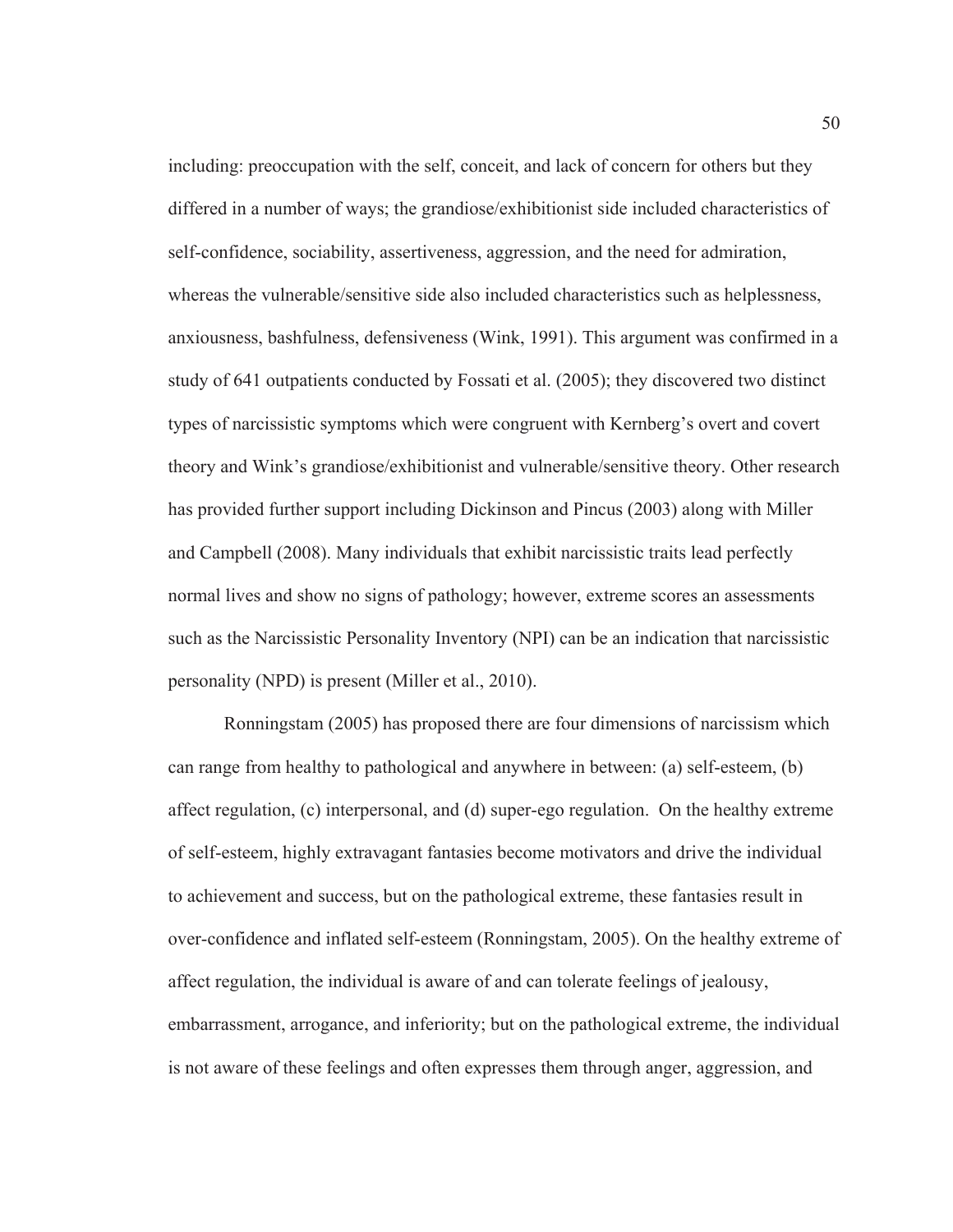assertiveness (Ronningstam, 2005). On the healthy extreme of interpersonal the individual feels empathy and concern for others and is able to have meaningful relationships but on the pathological extreme the individual is incapable of feeling compassion for others and uses interpersonal relationships solely for the purpose of fulfilling personal needs (Ronningstam, 2005). Finally, on the healthy extreme of superego regulation the individual can effectively balance principles, needs, and talents, but on the pathological extreme the individual exhibits erratic ideals which can vary from excessive perfectionism to deviant behaviors including criminal activity and violence (Ronningstam, 2005). Due to the overlap between pathological and nonpathological narcissism, research covering both topics will be presented in this literature review although the study to be conducted will only deal with narcissism as a personality trait. **Narcissism and Leadership** 

A leader can be described as narcissistic when his or her actions are based on fulfilling personal needs (grandiosity, success, power, admiration) at the expense of the organization (Rosenthal & Pittinsky, 2006). It has been suggested some level of narcissism is a prerequisite to obtain a position as a top leader of an organization (Kets de Vries, 2004; Lubit, 2002; Resick, Whitman, Weingarden, & Hiller, 2009); this is supported by a study that revealed narcissism was a consistent predictor of leader emergence (Brunell et al., 2008). It has also been argued narcissists are naturally drawn to leadership positions (Campbell  $&$  Campbell, 2009). This is supported by research which assessed levels of narcissism among university students; results confirmed business majors exhibited the highest levels of narcissistic traits (Sautter, Brown, Littvay,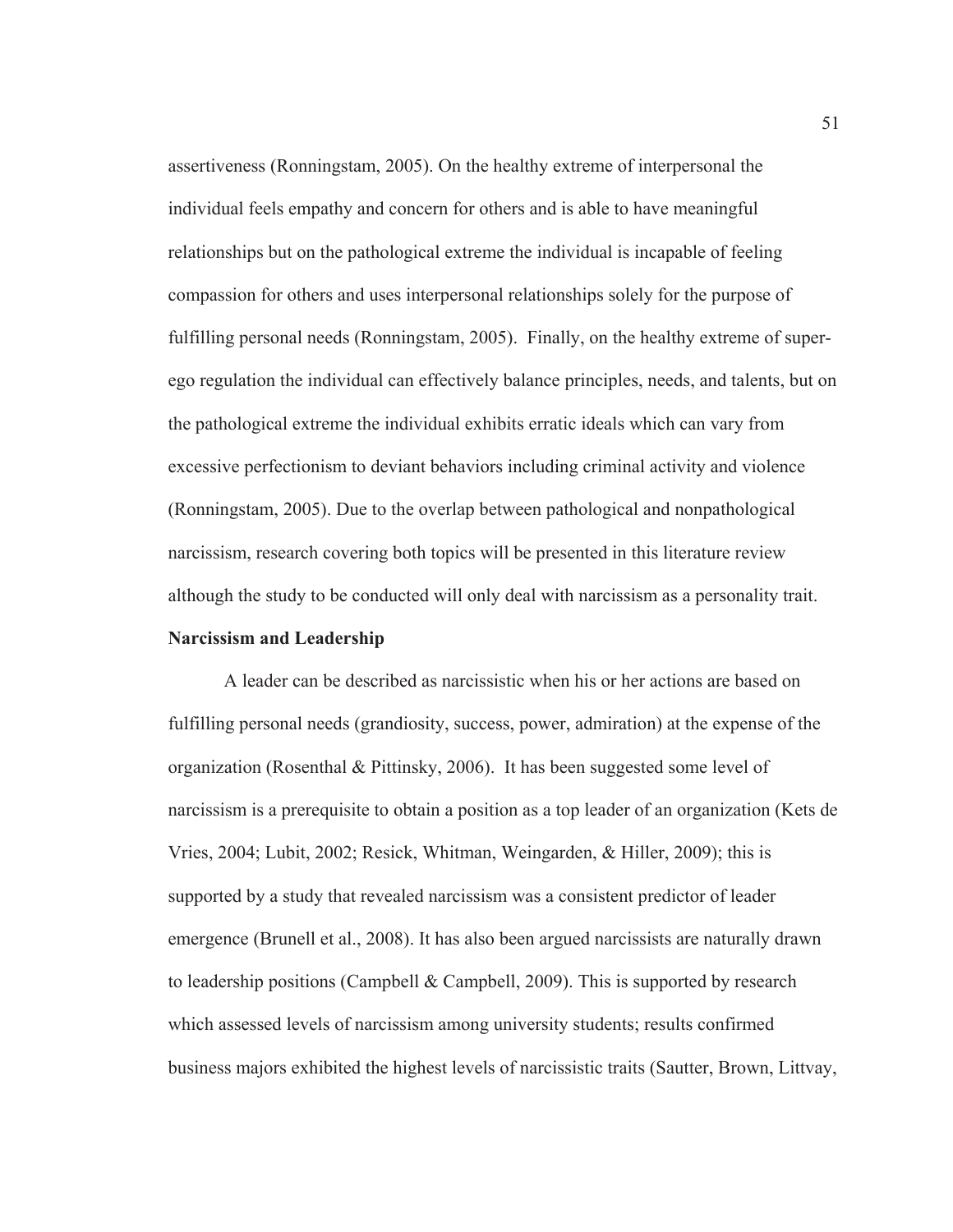Sautter, & Bearnes, 2008). Problems occur when the leader's level of narcissism leans more toward the pathological side versus the healthy side (Kets de Vries, 2004; Lubit, 2002). Healthy or constructive narcissistic leaders have a drive and vision for organizational success and work collectively with others to achieve goals; there is no need for distorting the truth because they have high levels of self-esteem and are confident in their ability to succeed (Amernic & Craig, 2010; Kets de Vries, 2004). Pathological or destructive narcissistic leaders also have drive and vision, but their focus is on obtaining personal power, status, and success; when faced with challenges or potential failures these leaders turn to abusive and unethical behaviors which become toxic to the organization (Anernic & Craig, 2010; Glad, 2002; Kets de Vries, 2004). The end result is narcissistic leaders are not always bad; those with strong egos and high self esteem are often perceived as effective and desirable while those with low self esteem, and inflated egos are perceived as ineffective and toxic (Paunonen, Lönnqvist, Verkasalo, Leikas, & Nissinen, 2006). According to Ouimet (2010), there are five components to narcissistic leadership: (a) charisma, which is the use of expressive and nonverbal communication used in a manner to seduce followers; (b) self-interested influence, which is the need for self-enhancement and fulfillment of egocentric preoccupations; (c) deceptive motivation, which is the use of bold actions and sensationalism to motivate staff; (d) intellectual inhibition, which is the inability to except criticism which results in aggressive outbursts; and (e) simulated consideration, which is the use of manipulation and exploitation of employees in order to meet personal needs. Supporting Ouimet's claims are a number of studies revealing negative characteristics associated with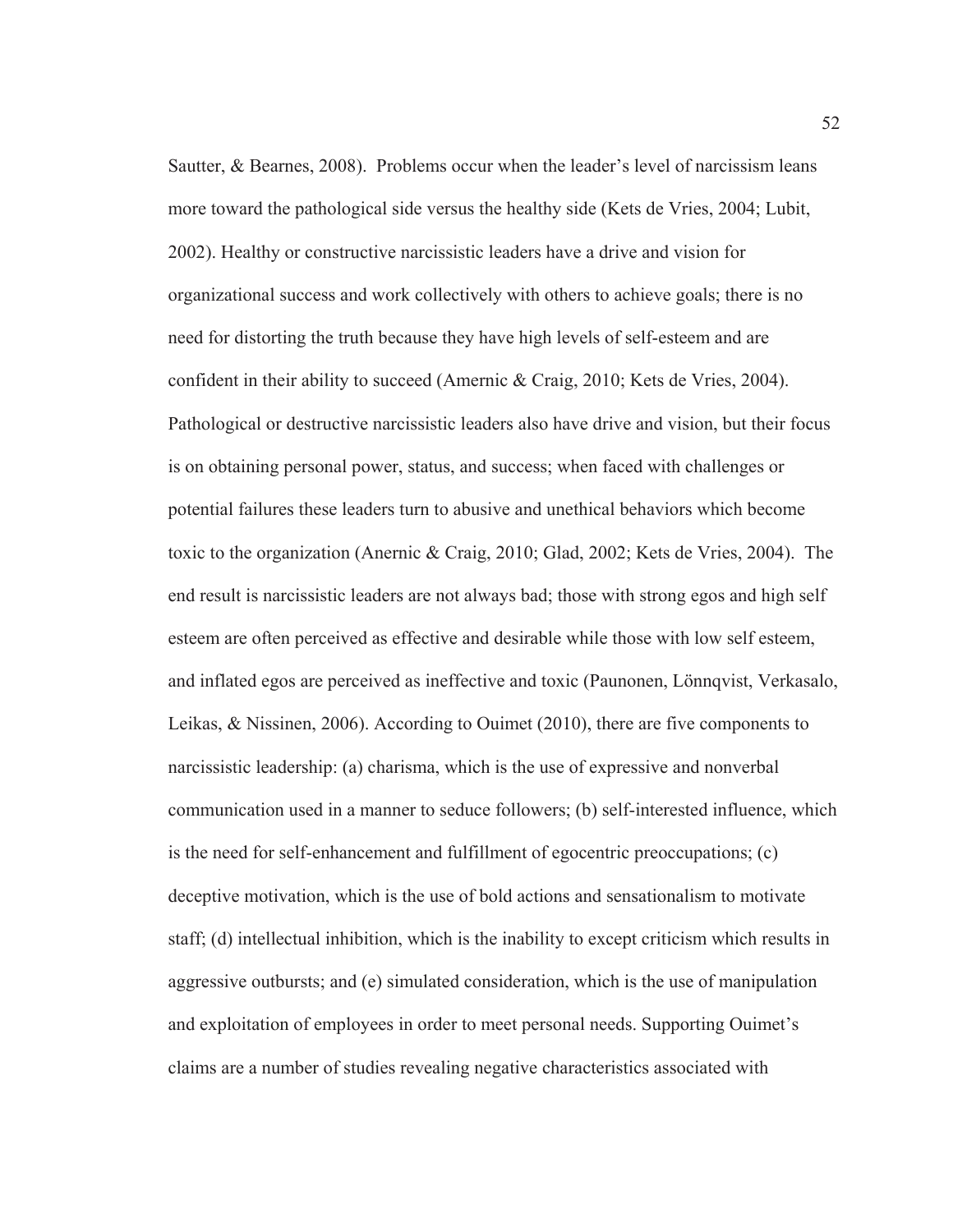narcissism including aggression (Barry, Pickartd, & Ansel, 2009), sense of entitlement (Reidy, Zeichner, Foster, & Martinez, 2008), impulsivity (Vazire & Funder, 2006), obsessive need for achievement (Foster, Campbell, & Twenge, 2003), need for power (Kets de Vries,  $\&$  Miller, 1997), unwillingness to compromise (Campbell, Goodie,  $\&$ Foster, 2004), lack of empathy (Clements, & Washbush, 1999), poor listening skills (Maccoby, 2000), sense of grandiosity (Rosenthal, & Pittinsky, 2006), arrogance (Maccaby, 2000), inflated self-view (Campbell et al., 2004), negative social exchanges (Resick et al., 2009), focus on personal goals (Schmidt, 2008), and use of selfenhancement strategies at the expense of others (Campbell, Reeder, Sedikides, & Elliot, 2000). One particularly damaging characteristic of a narcissistic leader occurs when he or she is in a situation that may result in embarrassment or a threat to his or her ego occurs; this often leads to bouts of narcissistic rage leaving employees confused, threatened, and in many instances submissive (Horowitz  $\&$  Arthur, 1988). There are three potential outcomes resulting from persistent episodes of leader rage: (a) ruination, the organization succumbs to the narcissistic leader, (b) blood bath; the leader removes existing staff and replaces them with individuals of his or her own selection, or (c) mutiny, the leader is removed as a result of employees' refusal to follow (Horowitz & Arthur, 1988). More recent research confirmed narcissistic leaders are likely to act aggressively when threats to the ego are present (Jones & Paulhus, 2010). Narcissists are also more apt to participate in counterproductive work behaviors such as theft, sabotage, and organizational politicking (O'Boyle, Forsyth, Banks, & McDaniel, 2012). According to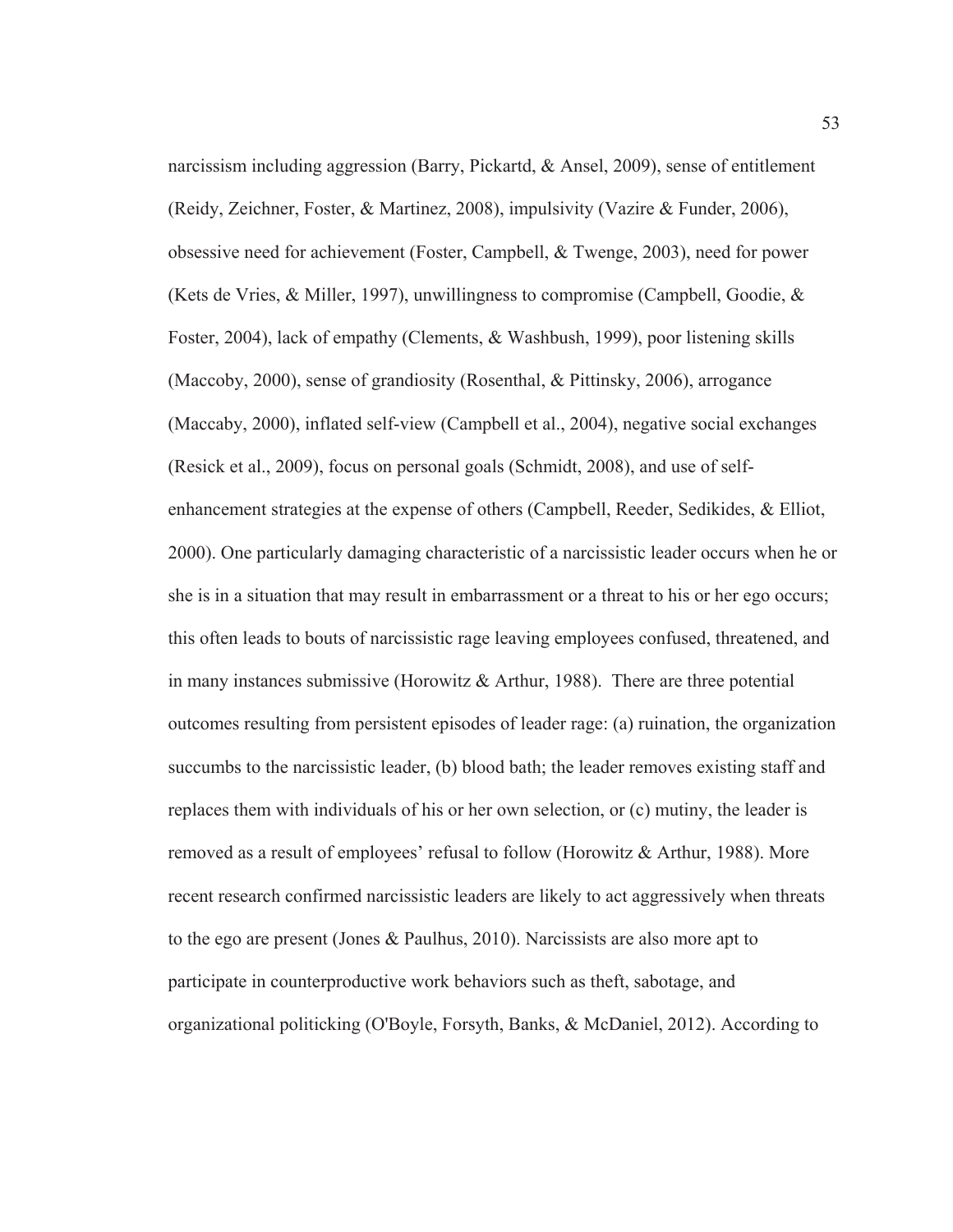Maccoby (2004), narcissistic leaders destroy the organizational culture and inevitably leave a trail of damaged relationships and systems.

Research exploring the relationship between narcissism and leadership behaviors goes back as far as Freud (Campbell, Hoffman, Campbell, & Marchisio, 2011), with the bulk occurring within the last 20 years (Higgs, 2009). An early study revealed a positive correlation between narcissism and aggression (Bushman & Baumeister, 1998). Participants were placed in a situation where they were insulted and those scoring highest in narcissism exhibited the greatest aggression towards the insulter (Bushman & Baumeister, 1998). Similarly, Penney and Spector (2002) proposed when faced with threats to the ego, individuals scoring high in narcissism experience negative emotions and express this through acts of aggression. Researchers in Germany confirmed a relationship exists between narcissism and crime; they surveyed a number of high level executives who were convicted of white collar crime and discovered a higher level of narcissism was present in criminal leaders versus non-criminal leaders (Blickle, Schlegel, Fassbender, & Klein, 2006). Narcissism has also been associated with poor manager ratings of interpersonal skills such as team building, sensitivity, confrontation effectiveness, and integrity (Blair, Hoffman, & Helland, 2008). Goldman (2006) proposed narcissistic leaders create a toxic work environment due to cold, distant social interactions and an inability to empathize with workers. It has also been shown that dimensions associated with narcissism were positively correlated with poor leadership performance (Benson & Campbell, 2007). More recently Chatterjee and Hambrick (2011) discovered social praise was positively correlated with a CEO's level of risk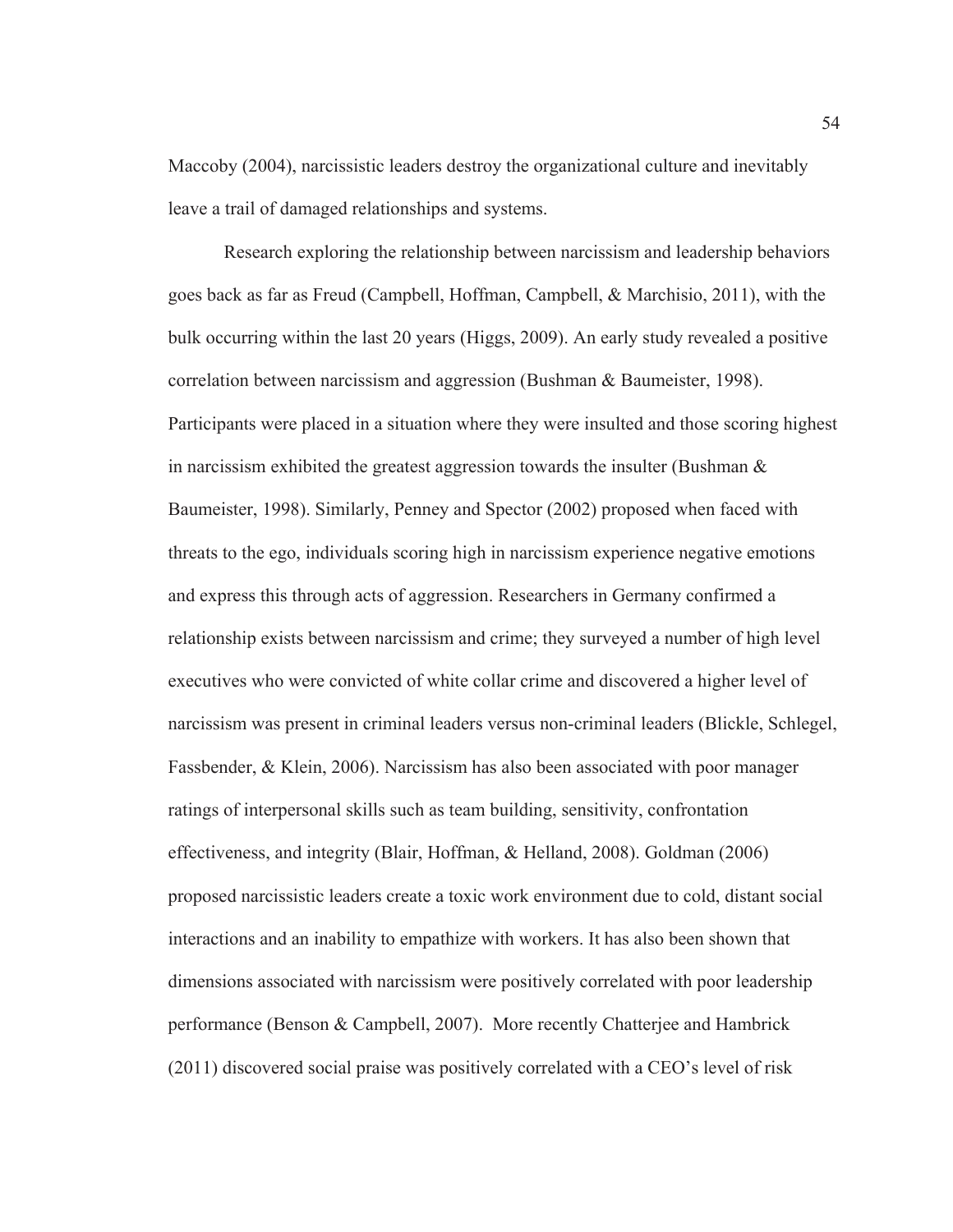taking; as the level of narcissism increased, so did the level of risk taking. This is consistent with an earlier study conducted by the same researchers which confirmed narcissistic CEOs favored making bold decisions that were visible and resulted in either extreme wins or extreme losses; the consequences being erratic organizational performance (Chatterjee & Hambrick, 2007). Others have evaluated the impact narcissistic leaders have on group performance and concluded even though these leaders are perceived to be effective, they in fact inhibit communication and interactions in group settings resulting in decreased group performance (Nevicka, Ten Velden, De Hoogh, & Van Vianen, 2011). Due to their high competitiveness and need for achievement, narcissistic leaders often appear to have socially desirable traits such as self-awareness and clear vision but their intrinsic motivation to obtain attention and admiration from others results in goal outcomes which may not be the most desirable (Furtner, Rauthmann, & Sachse, 2011).

### **Narcissism and Bullying**

Workplace bullying is much more prevalent in organizations with cultures that are not supportive or concerned with the well-being of workers (Baillien, Neyens, De Witte, 2011); a characteristic associated with narcissistic leaders (Blair et al., 2008; Clements, & Washbush, 1999; Goldman, 2006). Additionally, a positive relationship has been established between individuals holding management positions and narcissism, indicating narcissistic behaviors exist at a number of levels within an organization and are likely to be exhibited by individuals in authoritative positions (Andreassen, Ursin, Eriksen, & Pallesen, 2012). Cilliers (2012) proposed workplace bullying can be institutionalized and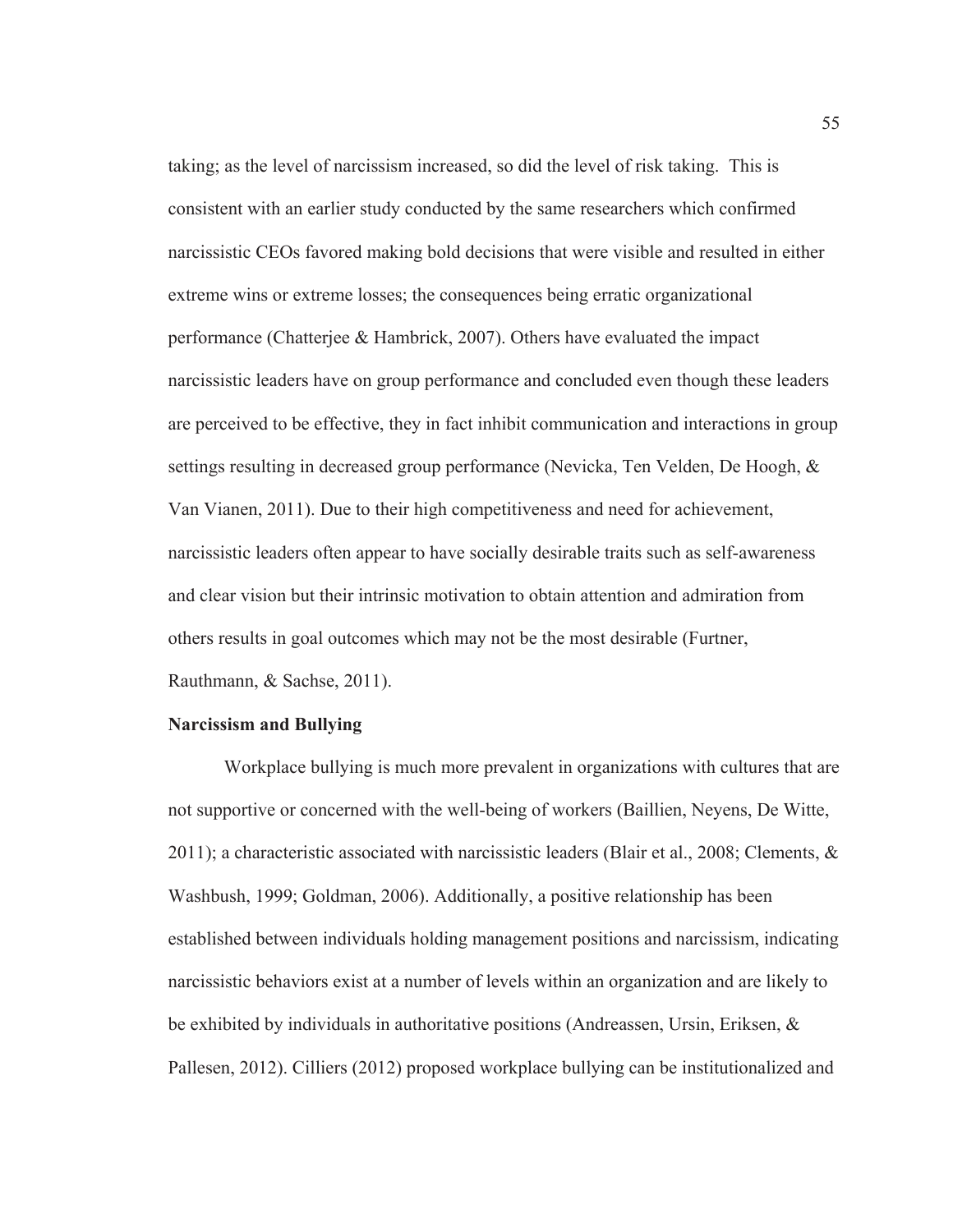begins with the bullies' narcissistic need for recognition and success while ending with a toxic and demoralizing work environment.

Research directly linking narcissism and bullying is limited, with only a handful of empirical studies available. One specific trait of narcissism, lack of empathy, has been identified as a trait present in both school yard and adult bullies (Crick & Dodge, 1999; Parkins et al., 2006). In one study a group of researchers surveyed over 300 Irish workers and learned that bullies were more competitive, assertive, concerned with their own success, and aggressive, than non-bullies (Seigner et al., 2007); all characteristics associated with narcissism (Kets de Vries, 2004). A study in Singapore revealed a positive correlation between narcissism and bullying among school children; the authors argued bullying is a form of proactive aggression initiated by the narcissist's exploitativeness (Ang et al, 2010). In a more recent study, researchers sampled the general adult population in Canada looking at the relationship between narcissism and different types of bullying including direct, and indirect; results confirmed a positive correlation between narcissism and bullying with indirect bullying tactics, such as taking credit for work, withholding information, feeding misinformation, and sabotage, being the most common (Baughman et al., 2012).

Research focused on the Dark Triad of personality traits is also relevant to the topic of narcissism and bullying. The Dark Triad refers to three nonpathological personality characteristics which exhibit very similar behaviors and overlap on many dimensions, yet still remain distinct constructs (Paulhus & Williams, 2002). The three traits are: (a) Machiavellianism which involves manipulating and deceiving others in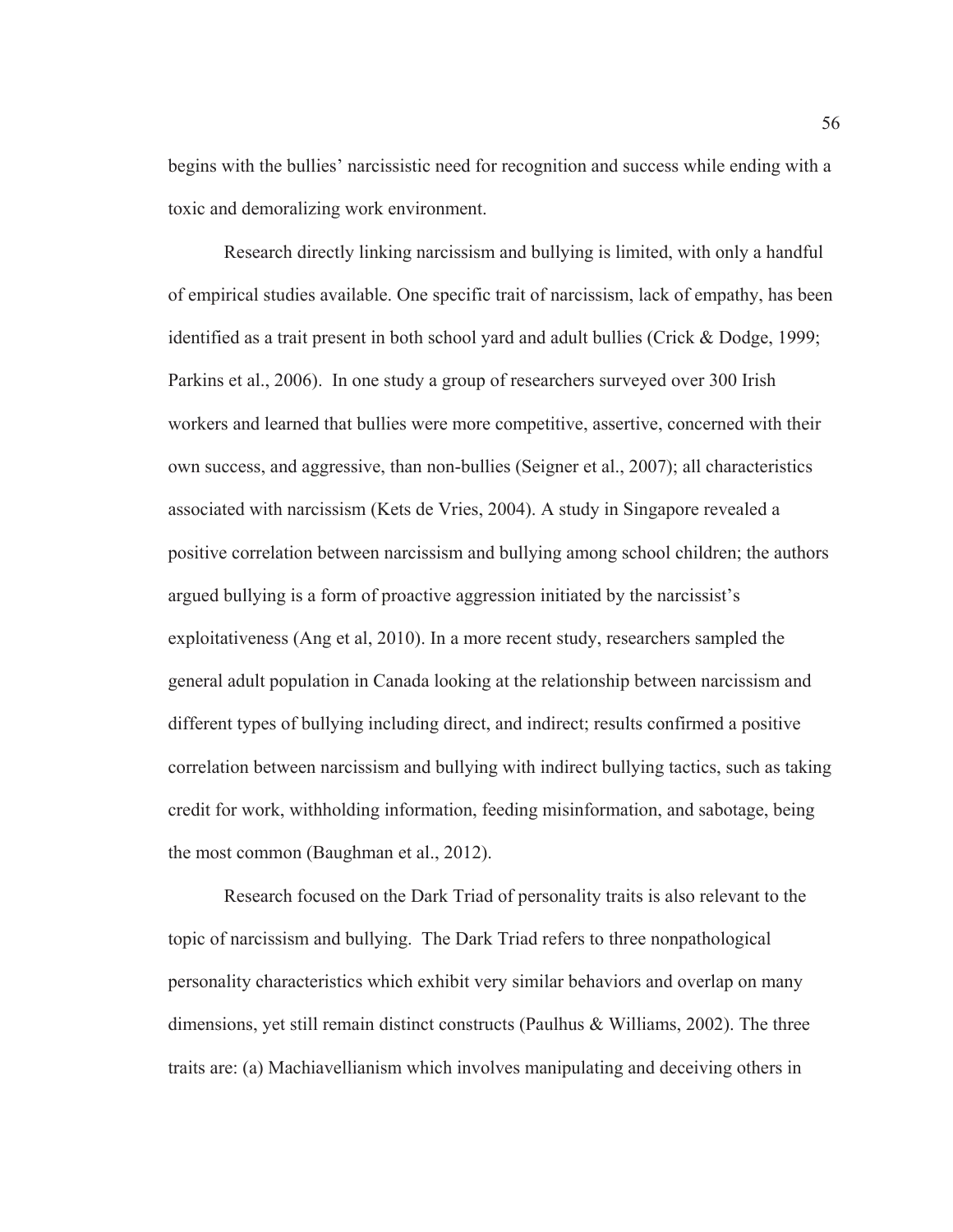social situations for personal gain, (b) narcissism, and (c) psychopathy which involves impulsivity and the inability to empathize with others (Baughman et al., 2012). Prior research has confirmed a direct relationship between narcissism and both Machiavellianism (McHoskey, 1995) and psychopathy (Gustafson & Ritzer, 1995), with the strongest correlation occurring between narcissism and psychopathy (Paulhus  $\&$ Williams, 2002). In line with the study conducted by Baughman et al. (2012), researchers concluded children scoring high in Machiavellianism were more likely to exhibit indirect bullying behaviors than those scoring low (Peeters, Cillessen, & Scholte, 2010). Similarly, researchers found children scoring high in callous and un-emotional traits (key characteristics of psychopaths) exhibited both direct and indirect bullying behaviors (Viding, Simmonds, Petrides, & Frederickson, 2009). Another important study focused specifically on corporate psychopaths and workplace bullying (Boddy, 2010). Participants, which included 346 managers from various Australian organizations, were asked to complete the Psychopathy Measure-Management Research Version (PM-MRV); and were then broken down into three groups based on assessment scores: (a) normal managers which exhibited no signs of psychopathy, (b) dysfunctional managers which exhibited moderate levels of psychopathy and (c) corporate psychopaths which were classified as psychopaths (Boddy, 2010). They also answered a series of questions to determine their exposure to bullying; results revealed when corporate psychopaths are present the incidents of bullying are significantly higher than when corporate psychopaths are not present (Boddy, 2010). This is in line with the findings that 29% of corporate psychopaths are bullies (Babiak & Hare, 2006). Additionally, in organizations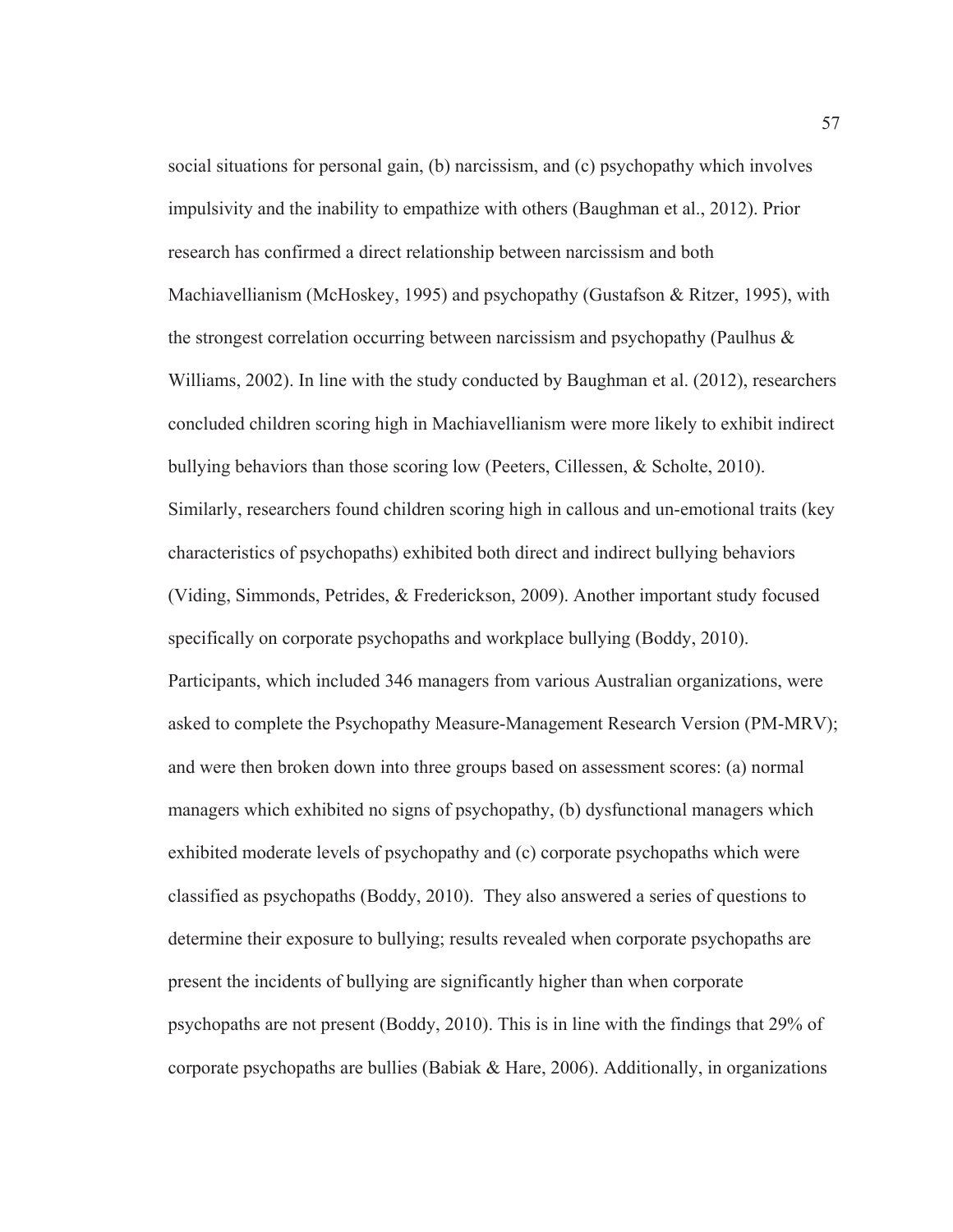lead by a corporate psychopath, employees have reported significant levels of dissatisfaction with the company's treatment of and concern for its employees (Boddy, Ladyshewsky, & Galvin, 2010). One controversial issue still persists which is the overuse of the term psychopath when describing bullies. Researchers have found victims of bullies are more likely to use the term psychopath when describing their perpetrator; however, when selecting from a list of behaviors and terms associated with psychopaths, there is consistency in results indicating victims may be witness to the true behaviors of the psychopath whereas non-victims are simply not exposed to that part of the psychopath's personality (Caponecchia, Sun, & Wyatt, 2012).

It has been argued any one of the dark triad personalities can result in workplace bullying because each is concerned with the fulfillment of personal needs over the needs of others; this leads to destructive goal setting and toxic social interactions (Krasikova, Green, & LeBreton, 2013). Due to the strong correlation between narcissism with psychopathy (Paulhus & Williams, 2002) and Machiavellianism (McHoskey, 1995) along with the fact many traits associated with narcissism are exhibited by bullies (Harvey et al., 2007), it can be posited there is a relationship between narcissism and bullying.

## **Conclusion**

The literature pertaining to the topic of workplace bullying provides support for the argument that organizational culture and leadership are both important contributors to the existence and perpetuation of the problem (Padilla et al., 2007); what is not known is why leaders would allow or condone bullying. Environmental factors previously associated with workplace bullying such as job ambiguity, work load, role conflict, task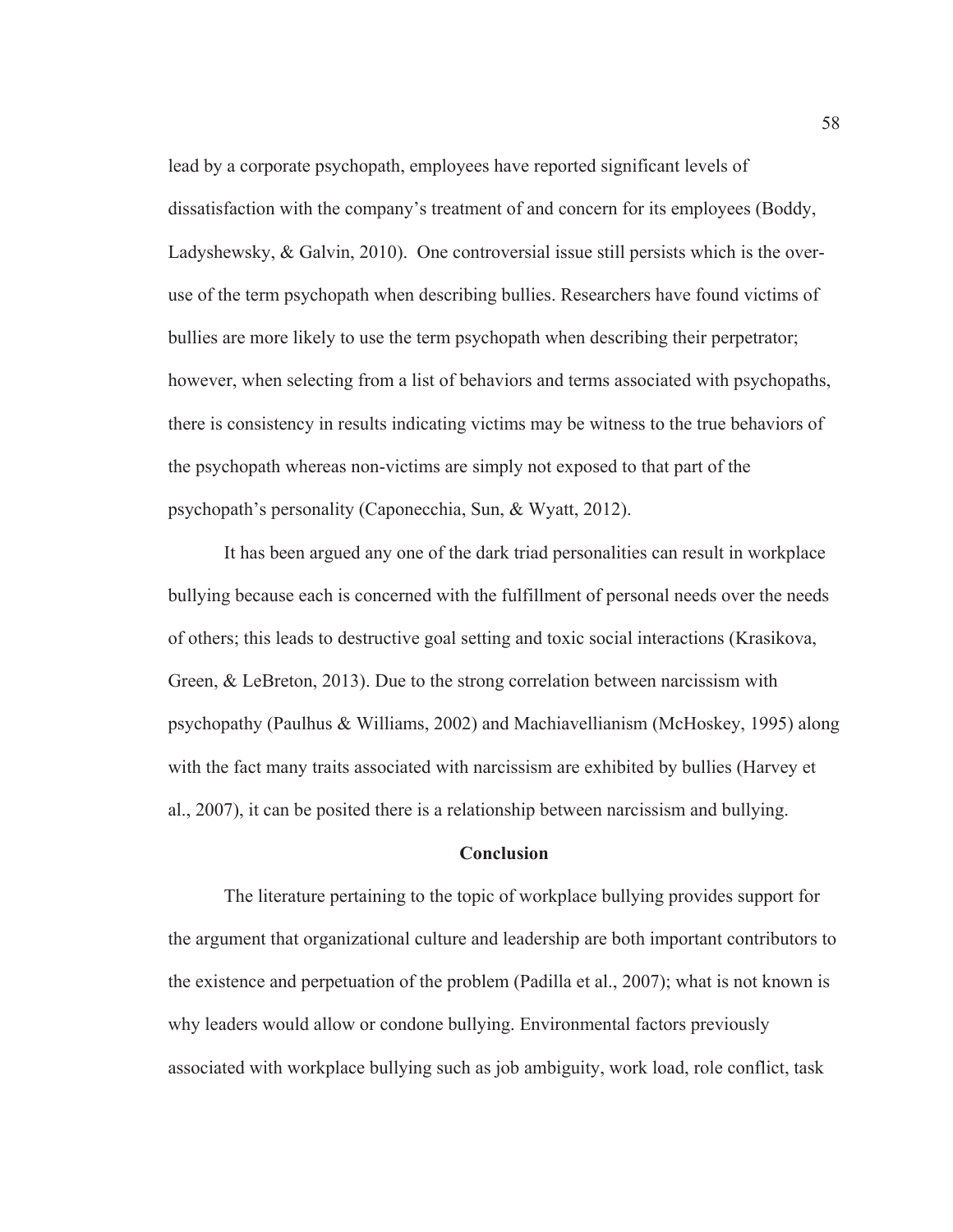complexity, and autonomy, are all a reflection of the company's culture (Baillien et al., 2011). Similarly, manager and supervisor behaviors which have been associated with bullying such as intimidation, withholding information, unreasonable job demands, and unfair criticism, may also be a reflection of the organization's culture (Hutchinson et al., 2008). Just as culture can have a positive impact on the organization in terms of positive work attitudes, lower turnover, and enhanced performance (Glisson, & James, 2002), it can also have a negative impact in terms of poor employee attitudes, weak operational performance, and dismal financial effectiveness (Hartnell, Ou, & Kinicki, 2011). Researchers have identified a number of organizational values (a dimension of organizational culture) which are of particular interest when exploring the relationship between culture and bullying: respect for people and aggressiveness (O'Reilly, Chatman, & Caldwell, 1991), employee involvement (Dinison & Mishra, 1995), employee job orientation, and level of control (Hofstede, Neuijen, Ohayv, & Sanders, 1990); all of which are directly influenced by the top leader (Jaskyte, 2010). The fact the majority of employers fail to effectively address bullying when it is reported (Namie, 2007) indicates it may be an accepted practice that is imbedded within the organization's culture; but it is not known why.

Empirical research has verified the personality and behaviors of an organization's top leader are instrumental in defining the company's culture (Giberson et al., 2005; Giberson et al., 2009). The end result can be either positive, with exceptional financial performance and high employee satisfaction, or negative, with dismal financial performance and low employee satisfaction (Hogan & Kaiser, 2005). Studies have not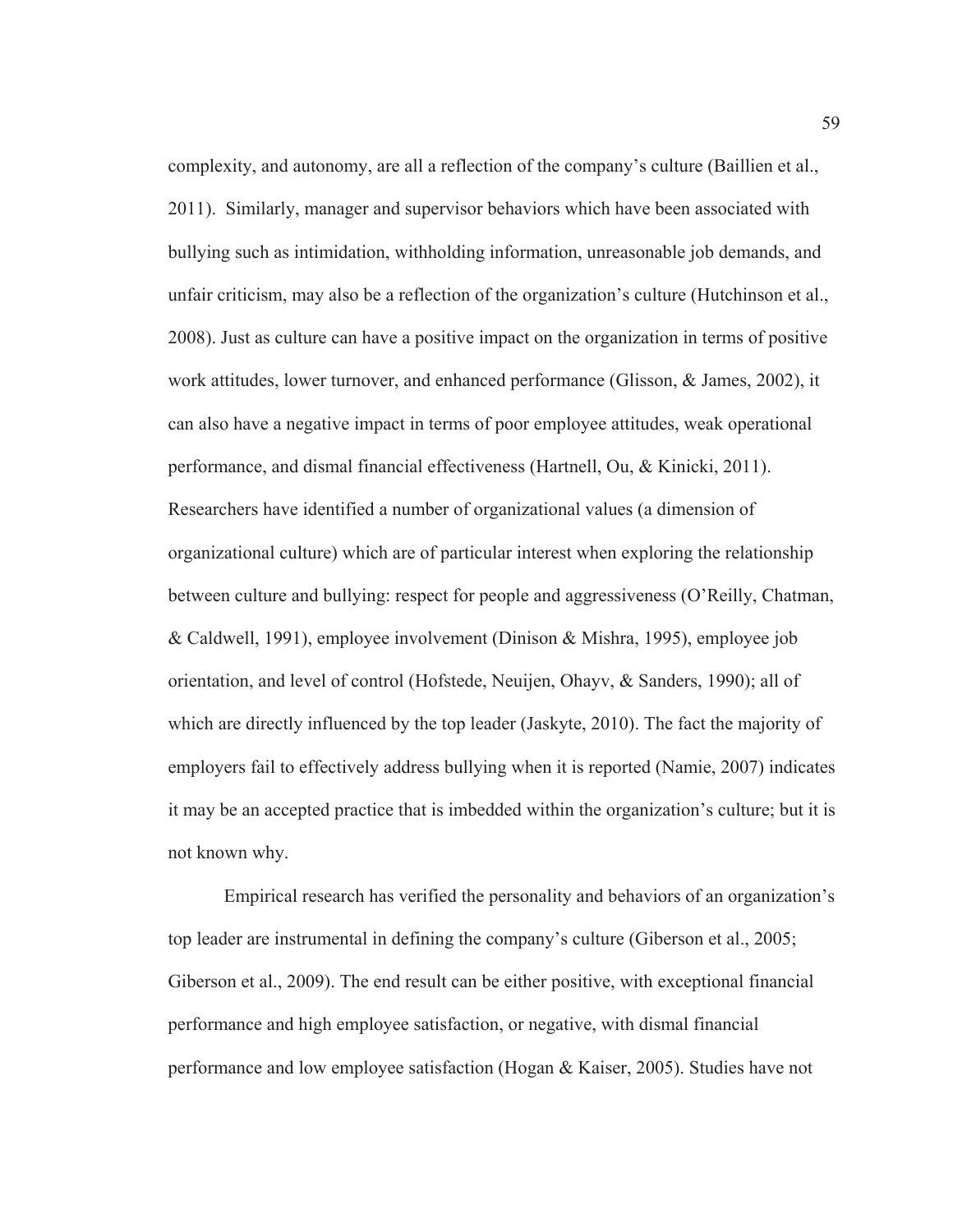only shown a correlation between toxic or destructive behaviors and workplace bullying at the supervisory and management levels (Aasland et al., 2010; Hoel et al., 2010; Pelletier, 2010; Schilling, 2009), but have also shown a relationship when looking specifically at the top leader (Cemaloglu, 2011; Thorton, 2004). These negative behaviors include bullying tactics such as aggressive acts towards others, threatening employees with the loss of employment, purposefully creating conflict among group members, taking credit for other employees' work, showing favoritism, and excluding others (Pelletier, 2010).

It has been argued leader personality drives leadership behaviors (Bahreinian et al., 2012; Hautala, 2006; Johnson & Hill, 2009; Judge & Bono, 2000; Judge et al., 2009; Kaiser  $\&$  Hogan, 2011) and several studies have revealed high scores on the personality trait narcissism result in undesirable leadership behaviors (Blickle et al., 2006; Chatterjee & Hambrick, 2007; Goldman, 2006; Hogan & Hogan, 2001). Narcissism is comprised of several components including autonomy, entitlement, exhibitionism, exploitation, selfsufficiency, superiority, and vanity (Raskin & Terry, 1988). Individuals scoring high in narcissism love themselves much more than they love others (Sedikides, et al., 2004). They perceive themselves as more attractive and intelligent than they really are (Gabriel, Critelli, & Ee, 1994), act aggressively toward others when threatened or criticized (Stucke, & Sporer, 2002), overestimate their contributions to group tasks (John,  $\&$ Robins, 1994), take credit for successes without giving credit to others' input but blame others for failures (Sedikides, Campbell, Reeder, & Elliot, 2002), and like to be in direct competition with others (Morf, Wier, & Davidov, 2000). This translates to leadership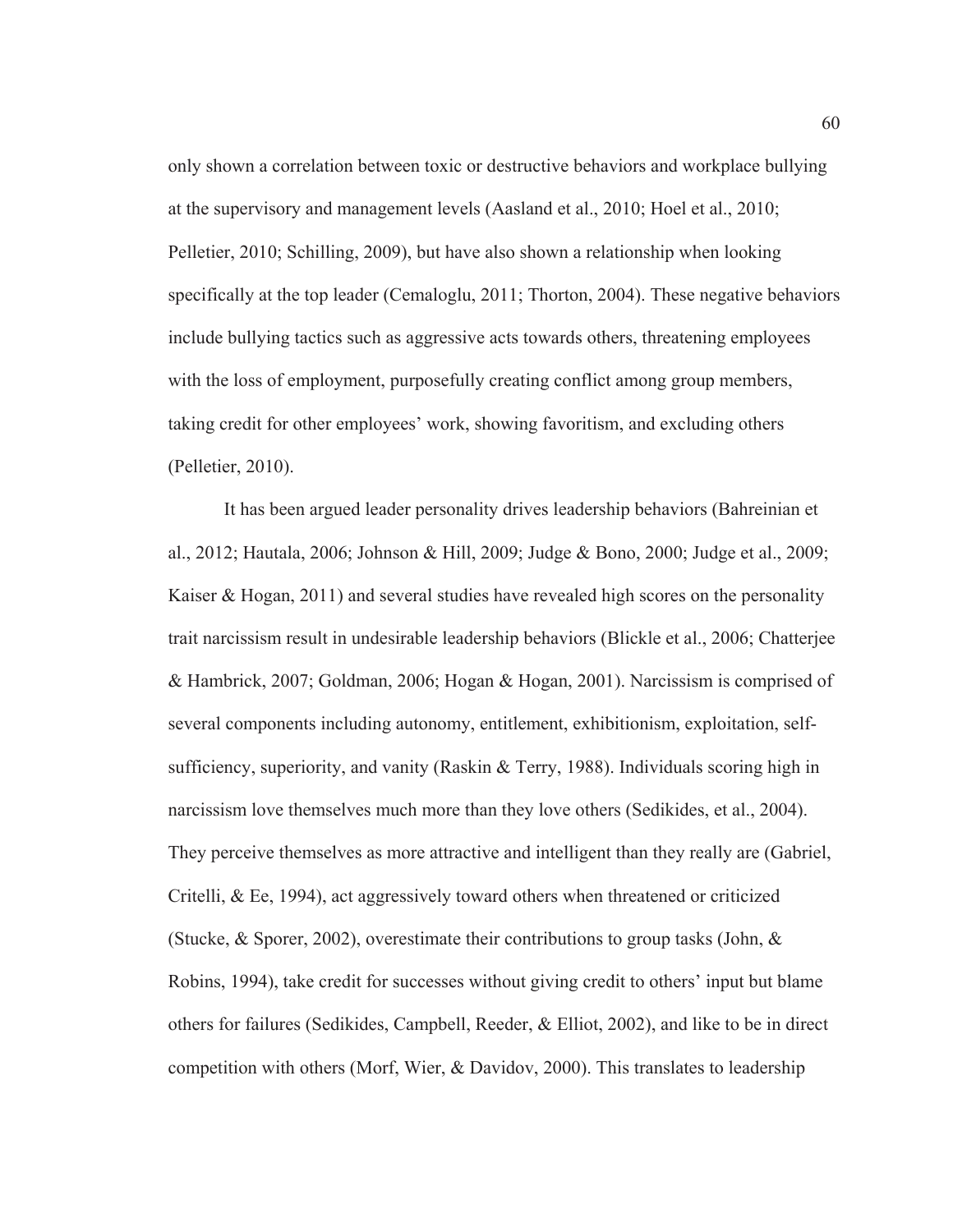behaviors which emphasize the fulfillment of personal needs with no regard to the impact on others or the organization (Rosenthal & Pittinsky, 2006). What is not known is if these behaviors can result in an organizational culture which condones bullying behaviors.

This research is the first of its kind by exploring the relationship between top leader narcissistic behaviors and the acceptance of bullying within the organization. Current research has failed to explore why employers allow bullying to take place, this gap will be narrowed as a result of this study. It is argued, due to their selfish focus, toplevel leaders who exhibit narcissistic behaviors have little concern for the well-being of others and therefore create organizational cultures that condone and even encourage workplace bullying; it is also argued these leaders engage personally in bullying behaviors. Because narcissists are attracted to leadership positions (Campbell  $\&$ Campbell, 2009) along with the fact this trait is often a requirement for success at the upper echelon level (Kets de Vries, 2004), it can be reasoned more organizations than not will have a narcissist at the top and this may explain why so many companies refuse to effectively address bullying when it is reported (Harvey et al., 2006). The next chapter summarizes the methodological approach used to conduct this quantitative study.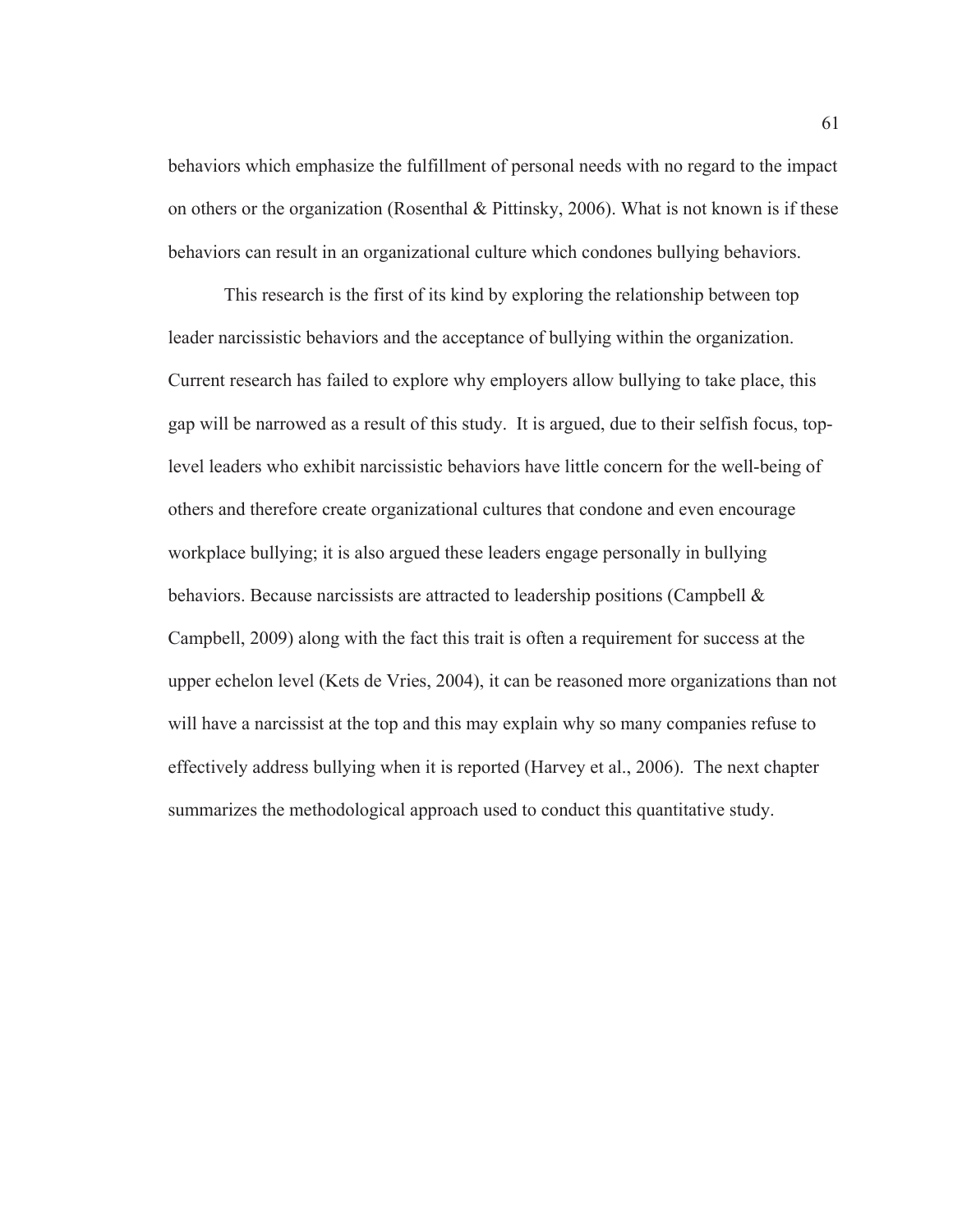## Chapter 3: Methodology

## **Introduction**

The purpose of this study was to determine if there is a relationship between leaders who exhibit narcissistic behaviors and bullying within the organization. It also explored any relationship between leaders' years of service and bullying within the organization. Finally, it investigated any relationship between the presence of antibullying organizational policies and bullying within the organization. This was accomplished by having key HR representatives from a number of organizations assess the level to which the top leader of their organization exhibits narcissistic behaviors. They then assessed their top leader's personal involvement in bullying and also the level of bullying that exists within the organization (excluding the leader).

This chapter provides a summary of the research design and methodology. It starts with an overview of the design including independent and dependent variables, assessment tools, consistency with other studies, and an explanation why it was decided to use observers to assess narcissistic behaviors and bullying rather than using selfratings. Key research questions are presented along with six null and alternative hypotheses. Next, the methodology is explained which includes a description of the population and participant pool, the sample size including rationalization, the process used to obtain participants, instruments used to assess three key variables (narcissistic behaviors, the leader's bullying behaviors, and bullying within the organization), the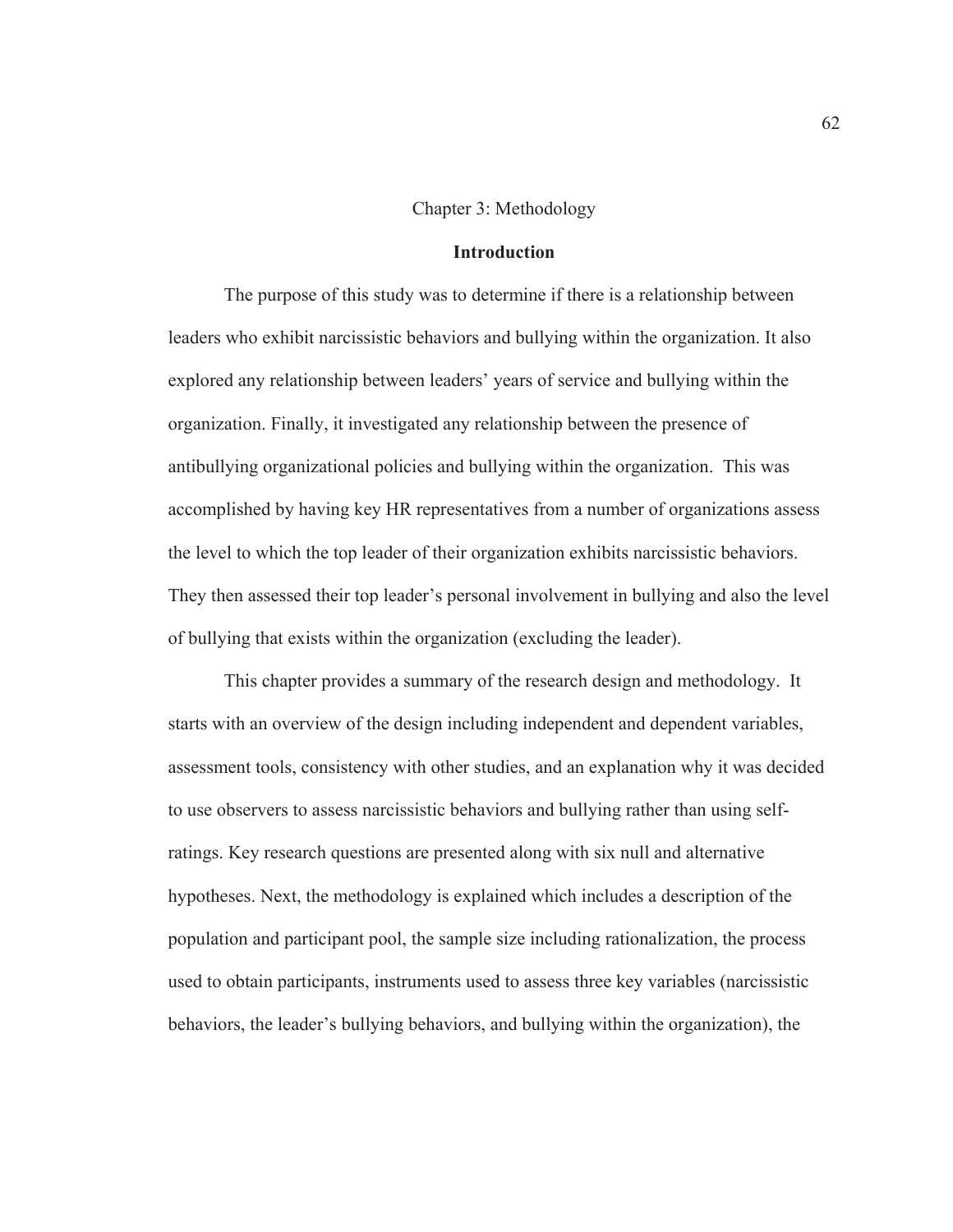statistical method selected to analyze data, threats to internal and external validity, and an overview of ethical concerns.

## **Research Design**

This quantitative study examined if leader observed narcissistic behaviors, leader tenure, and antibullying organizational policies, relate to the leader's participation in workplace bullying along with the prevalence of bullying within the organization. It determined if a correlation exists between three independent variables: (a) narcissistic behaviors exhibited by the top leader, (b) leader tenure, and (c) the presence or absence of antibullying organizational policies, along with two dependent variables: the leader's participation in workplace bullying and the prevalence of bullying within the organization. Observed narcissistic behaviors was measured through an observer-rated instrument which contains a list of behaviors known to be associated with narcissism; using a Likert scale, the participant determined the applicability of each behavior when evaluating his or her boss's behaviors. Tenure was defined as the total number of full years the leader has worked for the company and was categorized as (a) *1 year or less,* (b) *2 to 5 years,* (c) *6 to 10 years,* (d) *11 to 15 years,* (e) *16 to 20 years,* and (f) *21 years or more*; additionally, using the same categories, the total number of years the leader has held the top position was defined. The presence of antibullying organizational policies was defined as either *yes* or *no*. The leader's personal engagement in bullying behaviors and the presence of bullying within the organization were both assessed using an observer-rated instrument which contains a list of behaviors known to be associated with workplace bullying; using a Likert scale, the participant identified how often he or she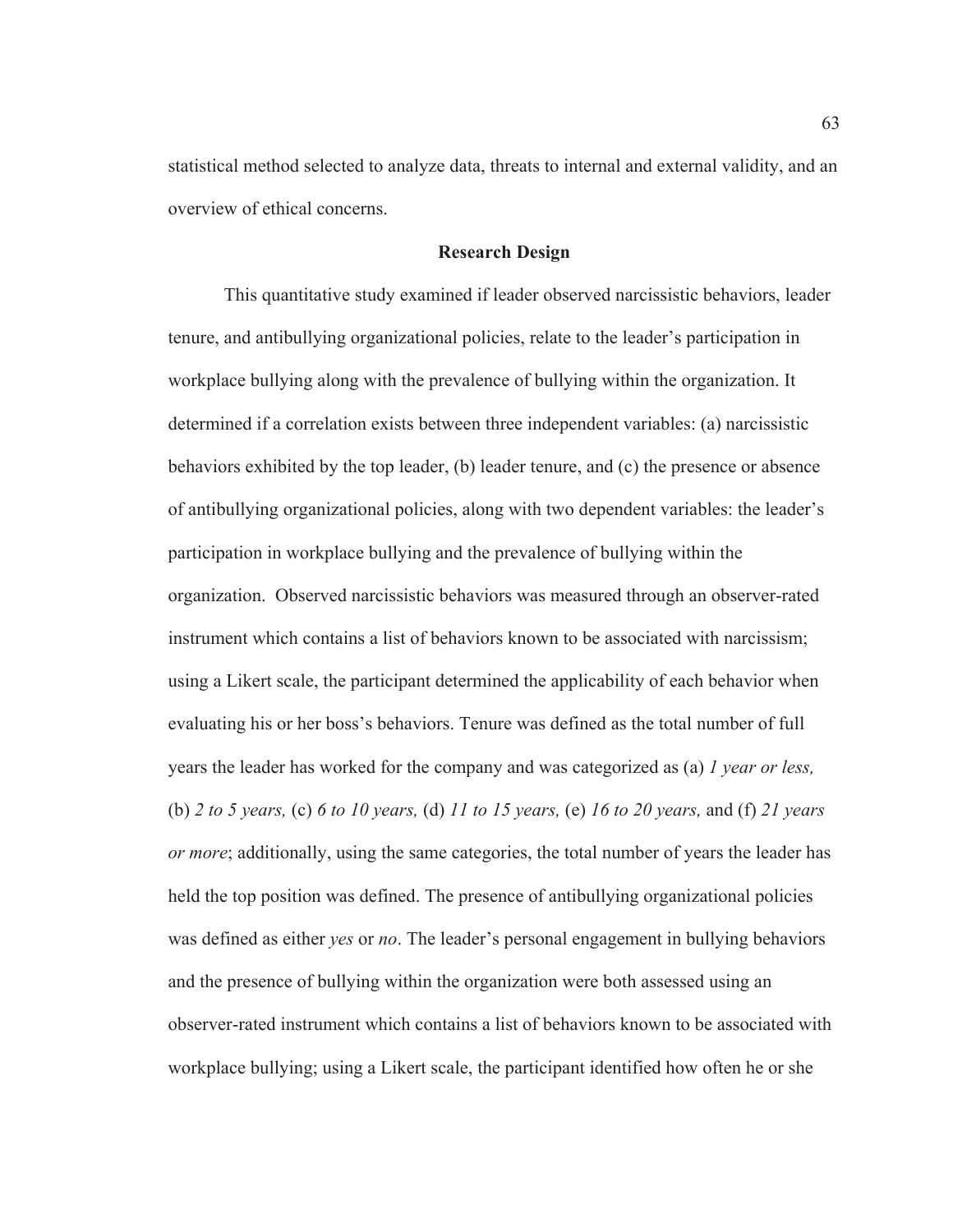has witnessed the top leader exhibit each behavior and also identified how often he or she has witnessed others (excluding the top leader) exhibit each behavior.

The approach used in this study deviates slightly from others conducted in the field of workplace bullying. Specifically, the use of observer-ratings has not been a popular method because most researchers have looked at bullying from the target's perspective (Rayner & Keashly, 2005). There are several studies which have used either observer ratings or observer perceptions as a basis of identifying both leader behaviors and workplace bullying. One study used an observer-rater assessment of narcissism to explore the effects of perceived supervisor narcissism and employee enactment behaviors (Hochwarter & Thompson, 2012). A similar study asked employees to complete an observer-rater assessment to identify his or her manager's leadership style (Aasland et al., 2010). Another study used semistructured interviews to understand employees' perceptions of their work environment and discovered a common theme of corrosive leadership and bullying (Thornton, 2004). Archer (1999) used an observer rating of bullying to identify individuals who have witnessed bullying and followed up with a semistructured interview to solicit data regarding the participant's perceptions of the bully's personality.

The decision to use of observer-rated assessments was made for several reasons. First, it has been argued that top leaders are reluctant to personally participate in research studies (Cycyota  $\&$  Harrison, 2006); because the top leader was a key subject of this study, there was concern enough participants would not be solicited. Additionally, because this study was looking at narcissistic behaviors among leaders and workplace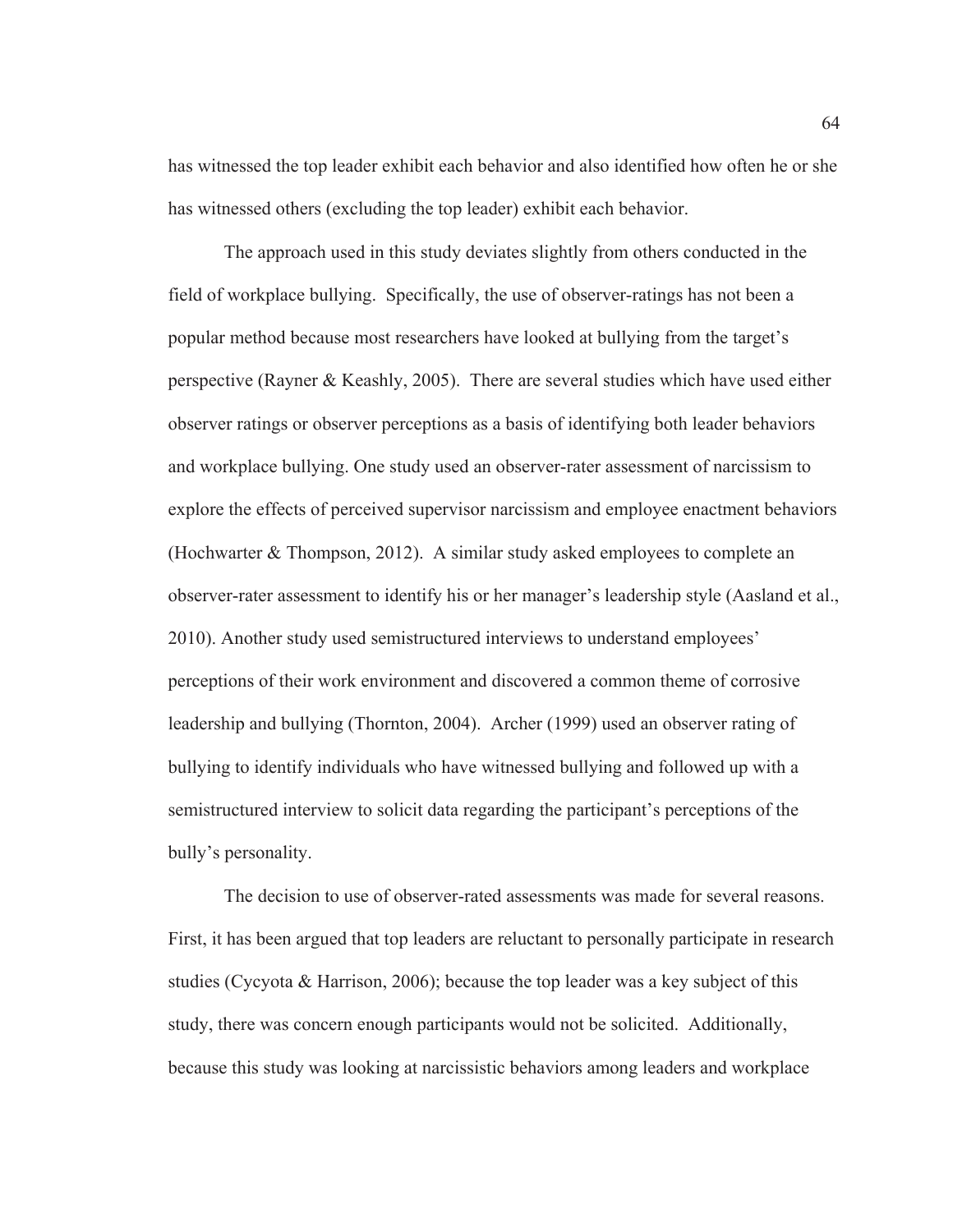bullying, it was believed leaders would not be willing to participate because the subject matter may be considered too controversial. Of concern was leaders not wanting to label themselves as narcissistic and therefore being untruthful in their responses. Furthermore, because so many employers fail to address bullying when made aware of its presence (Namie, 2008), it was speculated leaders would not be interested in contributing to a study on the topic. It was therefore concluded in order to have a large enough participant pool to effectively look at the relationship between narcissistic behaviors among leaders and bullying, witnesses and observers needed to be the target population. In support of the observer approach for measuring narcissism, it has been suggested observed leader behaviors are more relevant in a work setting than self-perceived behaviors (Hogan, 1991); in support of the observer approach for measuring workplace bullying, it has been argued prevalence is best established through witness observations (Agervold, 2007). By using HR professionals that report directly to the CEO/president, an ample population of participants was available that were in a position to effectively assess the top leader's narcissistic behaviors, had information regarding the leader's tenure, were familiar with the presence of antibullying organizational policies, and were knowledgeable about the leader's personal participation in bullying and the prevalence of bullying within the organization.

## **Research Questions and Hypotheses**

After a critical review of the literature presented in Chapter 2, there was strong reason to believe that leaders who exhibit narcissistic behaviors may contribute to both the leader personally engaging in workplace bullying (Andreassen et al., 2012; Ang et al.,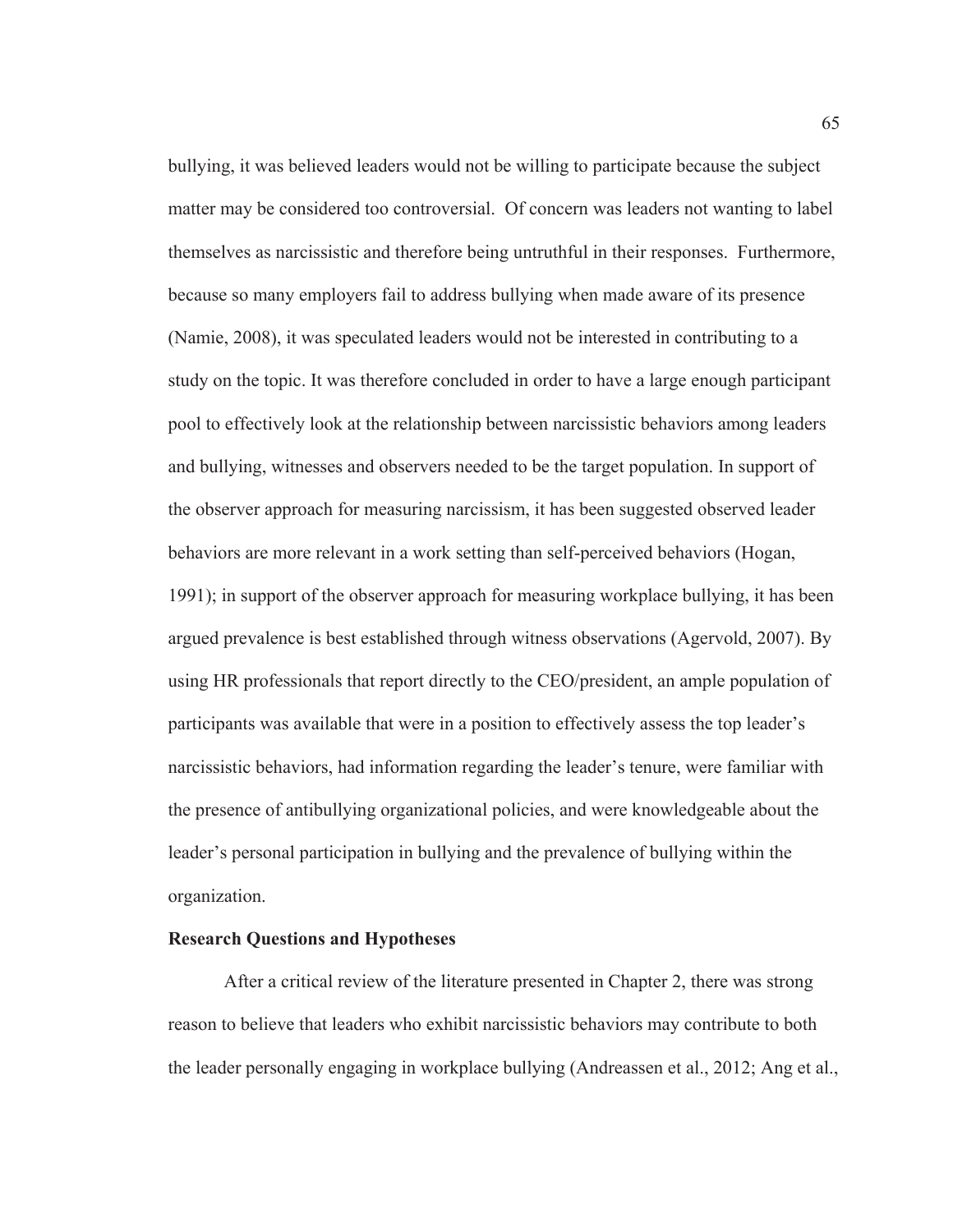2010, Baughman et al., 2012; Parkings et al., 2006; Seigner et al., 2007) and workplace bullying behaviors being accepted or condoned in the workplace (Cemaloglu, 2011; Schneider & Smith, 2004; Tsui et al., 2005, Wetstone, 2006). Additionally, there was support that narcissists may not exhibit negative behaviors early in their relationships and therefore tenure (years of service) may be related to bullying prevalence (Campbell  $\&$ Campbell, 2009; Paulhus, 1998). Furthermore, it was believed the presence or absence of antibullying organizational policies may be linked to workplace bullying (Einarsen, 1999; Salin, 2003). As a result, the following research questions and hypotheses evolved and formed the basis of this study.

**Research Question 1.** Is there a relationship between the leader's level of observed narcissistic behaviors and his or her observed participation in workplace bullying?

*Null Hypothesis (H10).* There is no statistically significant relationship between the leader's level of observed narcissistic behaviors and his or her personal engagement in workplace bullying behaviors.

*Alternate Hypothesis (H1a).* There is a statistically significant positive relationship between the leader's level of observed narcissistic behaviors and his or her personal engagement in workplace bullying behaviors

**Research Question 2.** Is there a relationship between the leader's level of observed narcissistic behaviors and observed workplace bullying within the organization?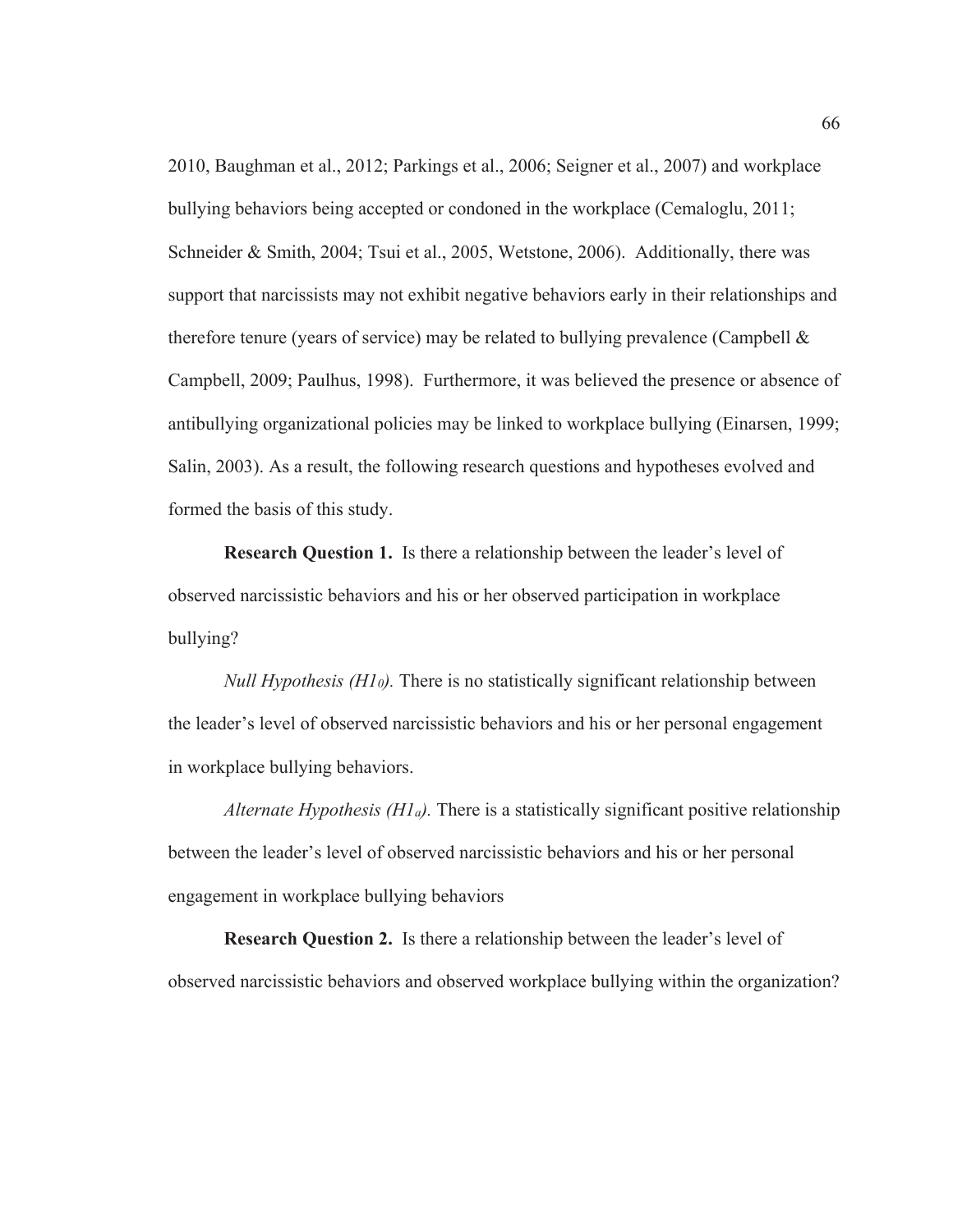*Null Hypothesis (H20).* There is no statistically significant relationship between observed workplace bullying within the organization and the leaders level of observed narcissistic behaviors.

*Alternate Hypothesis (H2a).* There is a statistically significant positive relationship between observed workplace bullying within the organization and the leaders level of observed narcissistic behaviors.

**Research Question 3**. Is there a relationship between the leader's tenure and his or her observed participation in workplace bullying?

*Null Hypothesis (H30).* There is no statistically significant relationship between the leader's tenure and the leader's observed participation in workplace bullying.

*Alternate Hypothesis (H3a).* There is a statistically significant positive relationship between the leader's tenure and the leader's observed participation in workplace bullying.

**Research Questions 4.** Is there a relationship between the leader's tenure and observed workplace bullying within the organization?

*Null Hypothesis (H40).* There is no statistically significant relationship between the leader's tenure and observed workplace bullying within the organization.

*Alternate Hypothesis (H4a).* There is a statistically significant positive relationship between the leader's tenure and observed workplace bullying within the organization.

**Research Question 5.** Is there a relationship between the presence of antibullying organizational policies and the leader's observed participation in workplace bullying?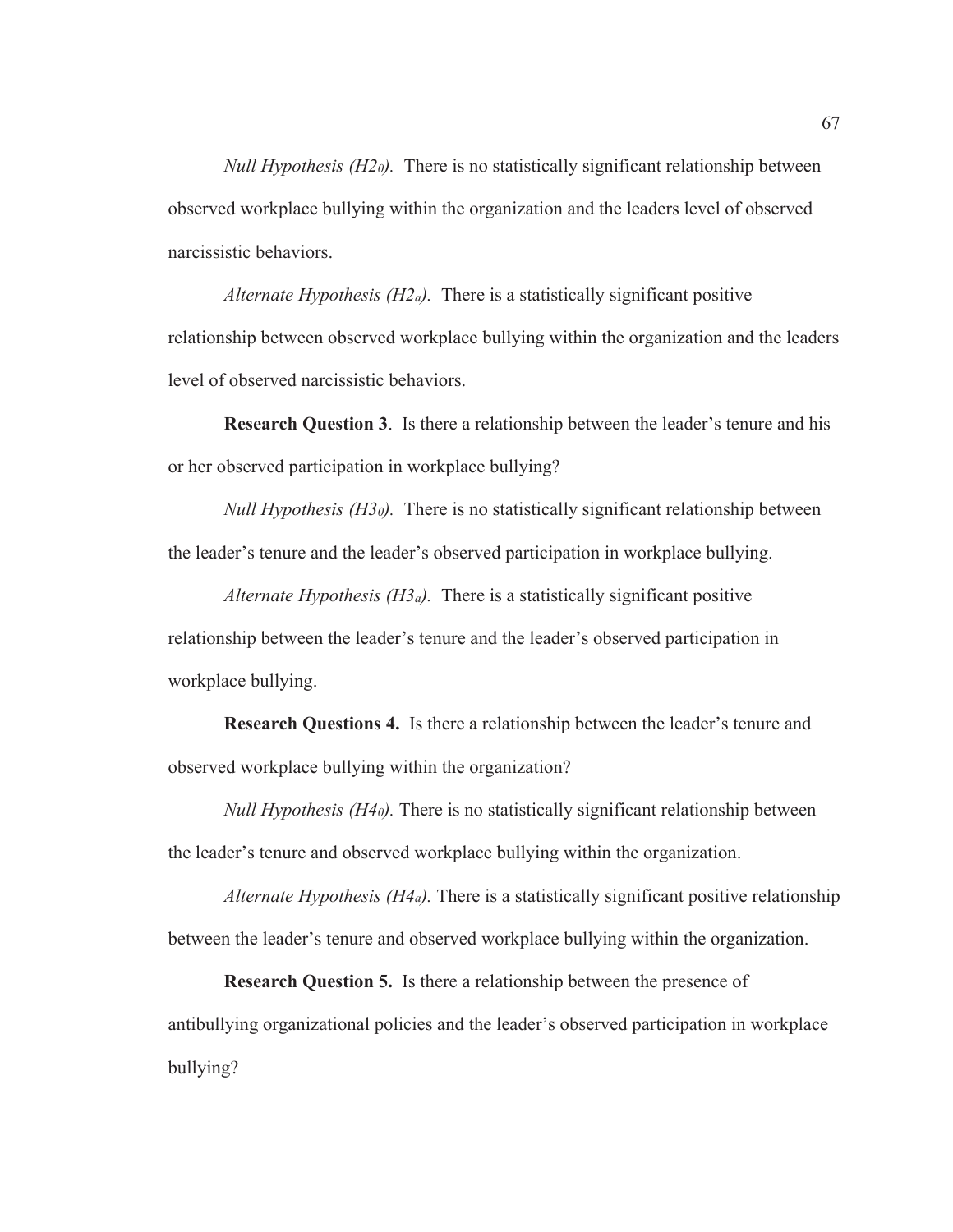*Null Hypothesis (H50).* There is no statistically significant relationship between the leader's observed participation in workplace bullying and the presence of antibullying organizational policies.

*Alternate Hypothesis (H5a).* There is a statistically significant negative relationship between the leader's observed participation in workplace bullying and the presence of antibullying organizational policies.

**Research Question 6.** Is there a relationship between the presence of antibullying organizational policies and observed workplace bullying within the organization?

*Null Hypothesis (H60)*. There is no statistically significant relationship between observed workplace bullying within the organization and the presence of antibullying organizational policies.

*Alternate Hypothesis (H6a)*. There is a statistically significant negative relationship between observed workplace bullying within the organization and the presence of antibullying organizational policies.

**Demographics.** Additional company demographic information was collected including company size defined as number of employees and categorized as follows: (a) *under 500*, (b) *500 to 2,499*, (c) *2,500 to 5,000*, and (d) *5,000 or more*; company revenue, defined as annual sales and categorized as follows: (a) *under \$5 million*, (b) *\$5 to \$10 million*, (c) *\$11 to \$50 million*, (d) *\$51 to 200 million*, (e) *\$201 to \$500 million*, (f) *\$501 million to \$1 billion*, and (g) *over \$1 billion*; sector, defined as (a) *public*, (b) *private*, (c) *non-profit*, (d) *government*; and industry, defined as (a) *aerospace and defense*, (b)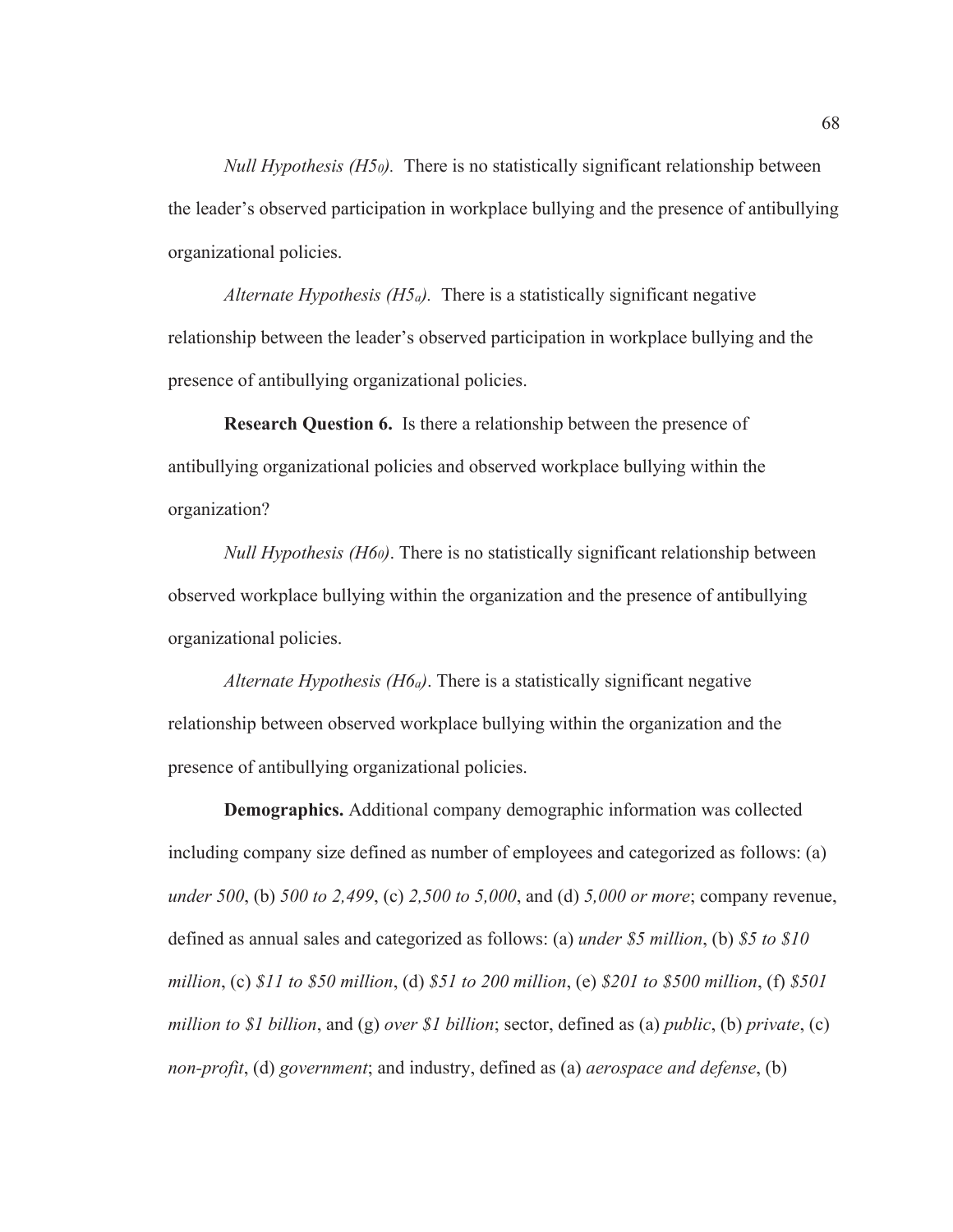*biotechnology*, (c) *business services*, (d) *chemicals*, (e) *construction*, (f) *education*, (g) *energy and utilities*, (h) *financial services*, (i) *healthcare*, (j) *hospitality and leisure*, (k) *insurance*, (l) *internet business*, (m) *media* (n) *manufacturing*, (o) *military*, (p) *pharmaceuticals*, (q) *retail*, (r) *wholesale*, (s) *software and networking*, (t) *telecommunication*, (u) *transportation*, and (v) *other*. Each of these variables was included in the regression analysis.

## **Methodology**

## **Sample Population**

Participants for this quantitative study consisted of HR representatives from U.S. companies reporting directly to the CEO/president of the company. The target population of over 7.4 million company top leaders within the United States (United States Census Bureau, 2012) consisted of a variety of business sectors (private, public, nonprofit), industries, and company size (number of people and revenue); they will were represented by a participant pool of HR professionals. The only restriction placed on the organization which the HR person was representing was it had to be headquartered in the United States. HR representatives were selected as the target participant pool because it was believed this group was most likely to have the greatest involvement with workplace bullying (Lews & Rayner, 2003). It is common for targets of bullying to file complaints with HR (D'Cruz  $\&$  Noronha, 2010), plus they are often assigned the task of conducting investigations when bullying is reported and are also responsible for enforcing organizational policies (Glendinning, 2001; Lewis & Rayner, 2003; Salin, 2008). According to Cowan (2009), due to their position within the organization, HR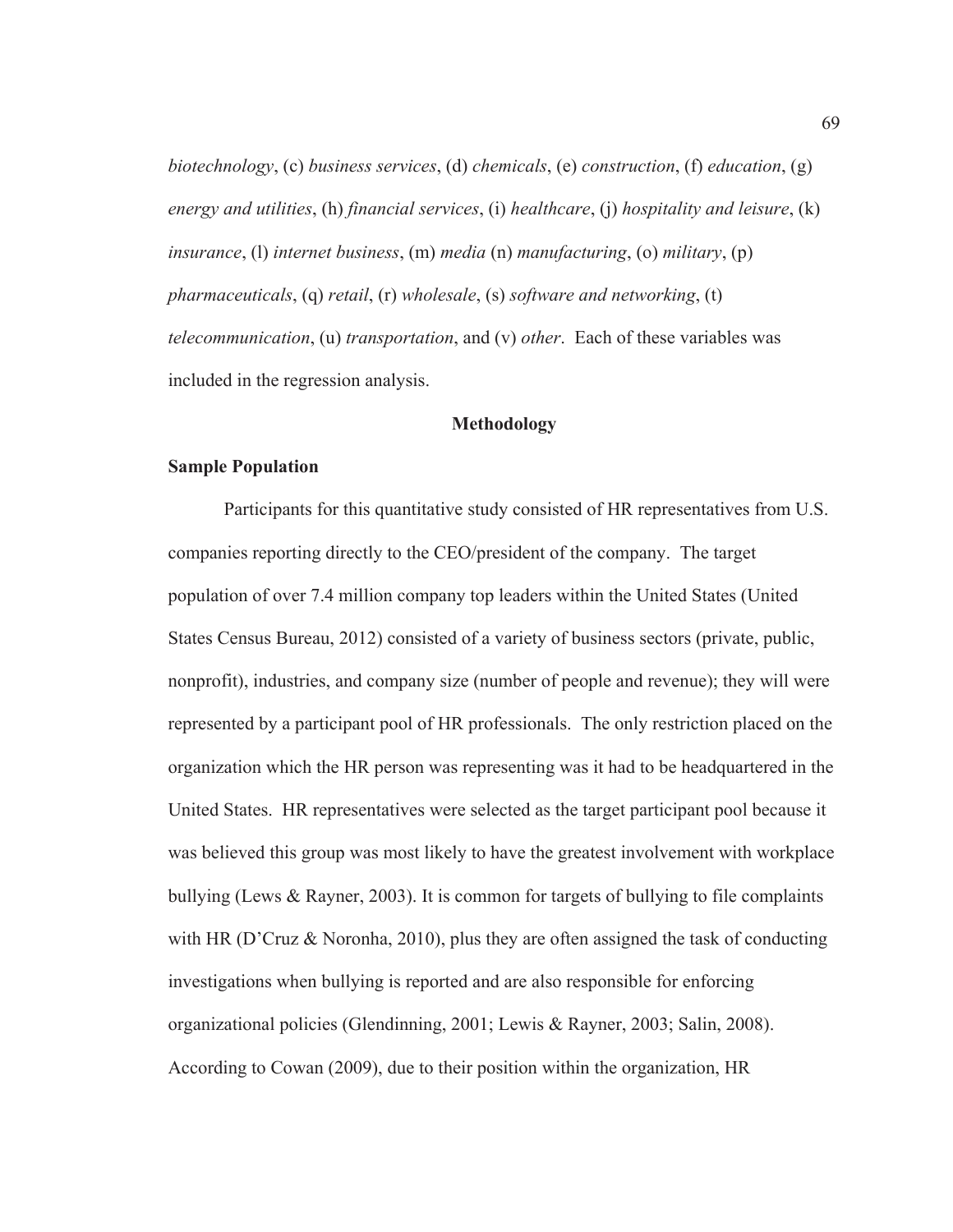professionals can provide a unique perspective on workplace bullying and should be included more often in research. A recent study evaluated HR professionals' perspective of workplace bullying and concluded there is great congruence between what HR people define as bullying and what traditional targets have defined as bullying (Cowan, 2012). This same study revealed 100% of HR professionals interviewed indicated they generally believe bullying takes place within the workplace and 80% of respondents reported bullying within their current or previous workplaces (Cowan, 2012). This, in conjunction with the fact that HR will be knowledgeable about formal complaints of bullying within the organization and the presence of antibullying organizational policies, made them a viable source of information. By including only representatives reporting directly to the CEO/president, the participants were in a strong position to effectively evaluate the leader's behaviors, including those considered narcissistic; in addition to having information regarding the organizational culture as it pertains to the acceptance of workplace bullying.

## **Sample Size**

The purpose of this study was to identify potential correlations between three predictor variables: (a) top leader level of perceived narcissistic behaviors, (b) leader tenure, (c) the presence of antibullying policies and two criterion variables: (a) observed leader bullying behavior and (b) observed bullying within the workplace. Identifying the sample size was crucial in order to ensure it adequately represented the population and was able to detect any relationships that existed (Taborsky, 2010). Determining the appropriate size required three elements: (a) statistical power, (b) alpha, and (c) effect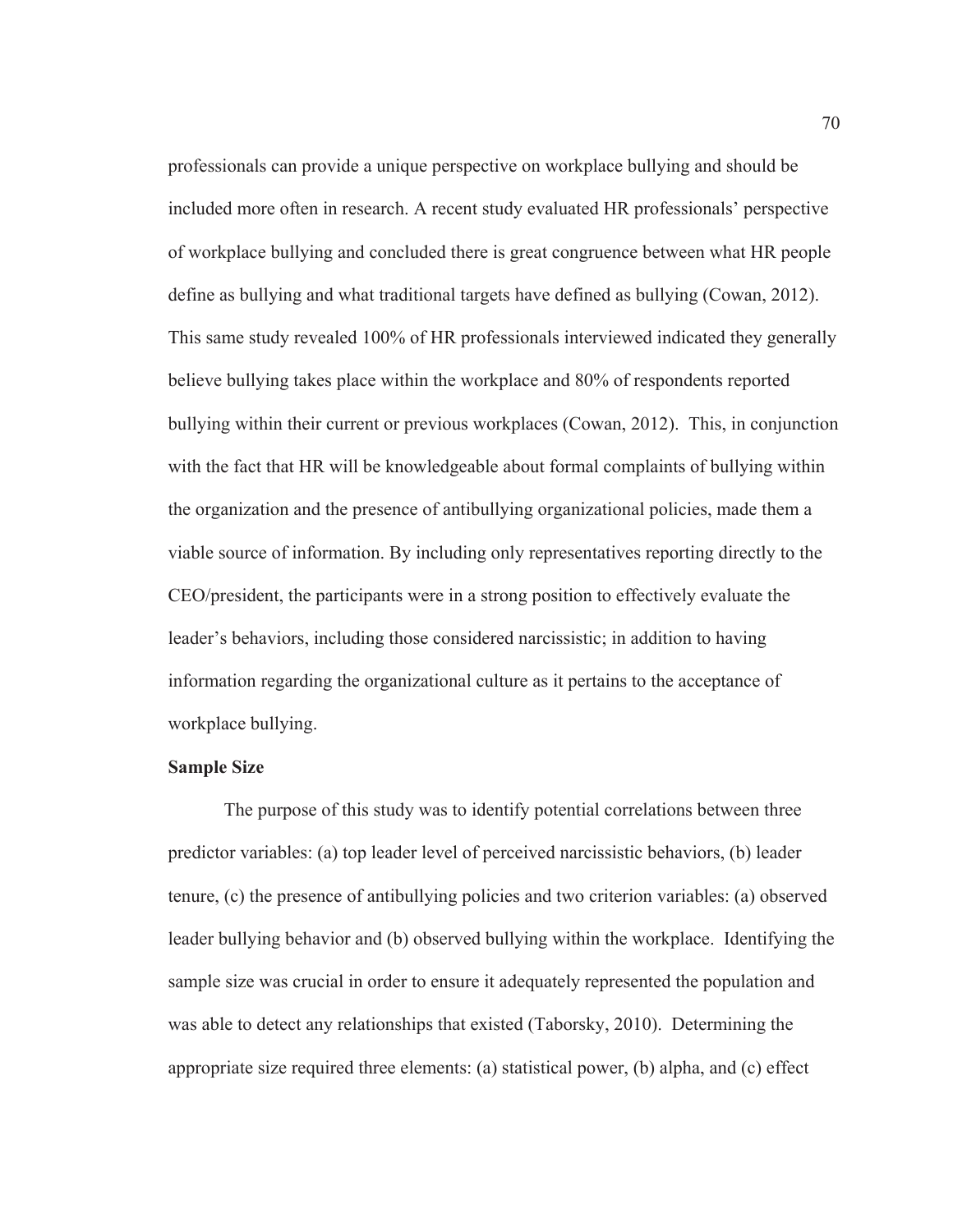size. Statistical power  $(1-\beta)$  is the probability that the study will accurately identify any true relationship between the variables; an acceptable level in behavioral research is .80 which means 80% of the time a real effect will be found (Cohen, 1992). Alpha  $(\alpha)$ determines the rejection region, a smaller alpha increases the chances of rejecting the null hypothesis resulting in greater power; an alpha level of .05 is commonly used in behavioral research which means there is a 95% chance the correct conclusion will be drawn (Gravetter & Wallnau, 2010). Unlike power and alpha, the effect size (how strong a relationship is) must be calculated and is derived by dividing the mean difference by the standard deviation; a review of previous literature can be used when making this calculation or if this information is not available a standardized effect size class can be used (Taborsky, 2010).

For this study, power and alpha levels were set at the standard acceptable levels for behavioral research:  $1-\beta = .80$  and  $\alpha = .05$  (Cohen, 1992). While there was limited research pertaining to a direct relationship between leadership personality and workplace bullying incidents, there were some studies which looked at the relationship between leadership and environmental factors associated with bullying (Hauge et al., 2011; Hauge et al., 2007; Hoel et al., 2010). The correlation coefficient for these studies ranged from *r*  $= 0.35$  (Hoel et al., 2010) to  $r = 0.60$  (Hauge et al., 2011) with the average being  $r = 0.46$ ; to ensure adequate strength, the smallest correlation coefficient of  $r = 0.35$  was used in this study. An effect size calculator for regression was used to determine the effect size  $(f^2)$  based on a correlation coefficient of .35; the result was an effect size of 0.14 (Statistics Calculators *a*, n.d.). Next, a regression sample size program was used to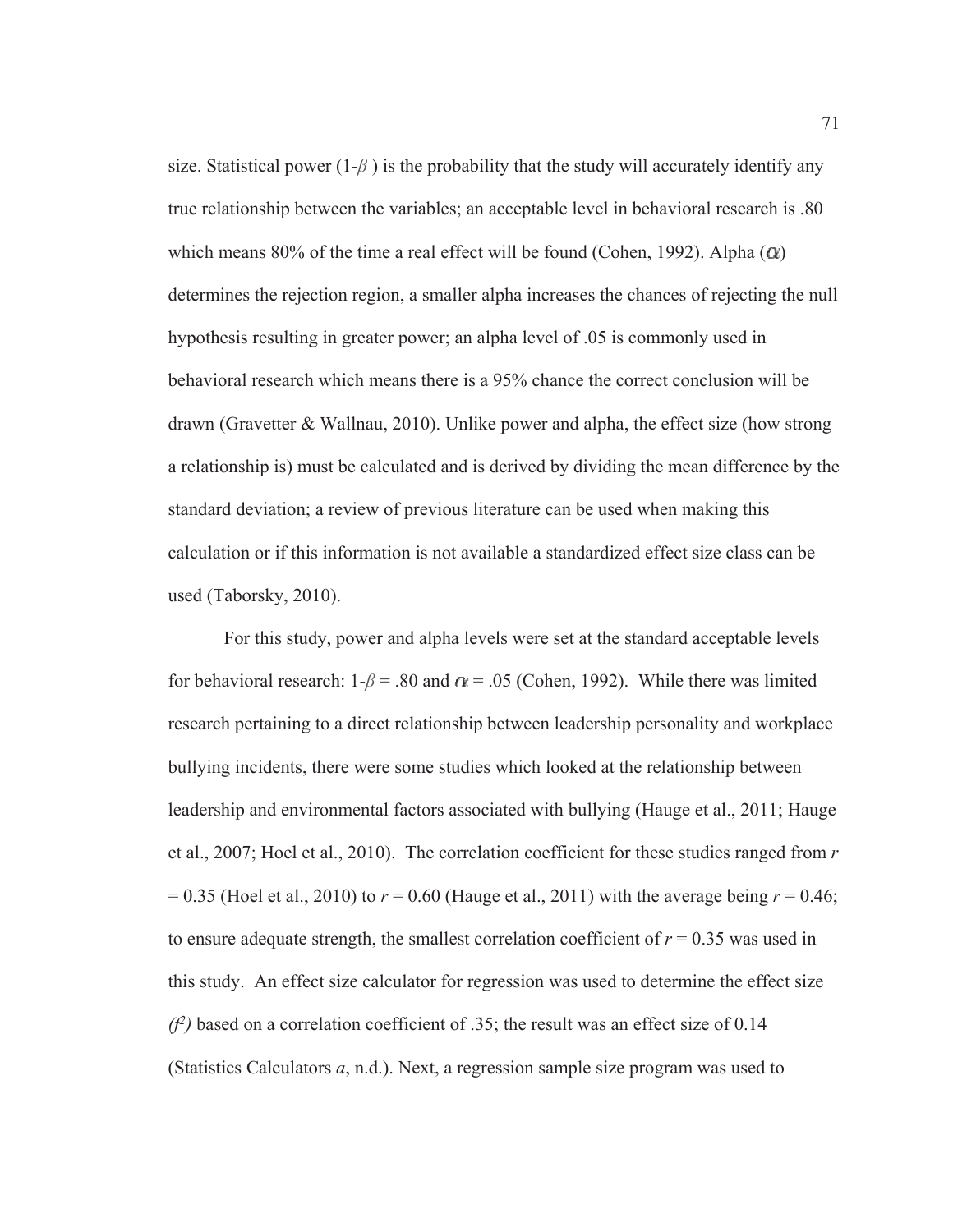determine a desirable sample size using an effect size of 0.14, an alpha level of 0.05, a power level of 0.80, and number of independent variables of seven (narcissism, tenure, antibullying policies, company size, company revenue, sector and industry); a sample size of 110 was recommended (Statistics Calculators b, n.d.). To ensure an adequate sample size was selected, a second approach was undertaken. According to some, a general rule of thumb consisting of ten participants for every independent variable plus one can be applied when determining sample sizes for regression analysis (Bartlett, Kotrlik, & Higgins, 2001; Halinski & Feldt, 1970; Miller & Kuncel, 1973); based on this logic, a sample size of 80 would be appropriate. While this approach has been a commonly used method, it has been argued it almost always underestimates the sample size needed (Maxwell, 2000); as a result, the samples size of 110 derived from the original calculation based on power, alpha, and effect size was used.

#### **Sampling Procedures**

Access to the total population of over 500,000 HR professionals in the United States (Leonard, 2011) was not possible therefore, a cluster sampling was used. The professional social media website LinkedIn was used to solicit participants. Information regarding the survey was posted in in three LinkedIn groups which targeted high level human resources executives: (a) VPs of HR, (b) VP of Human Resources, Director of Human Resources, and Chief People Officer Network; and (c) STL HR Executives. Permission to post the survey in each group was granted by the group owner. The post included a message requesting participation in a dissertation study exploring the relationship between top leader behaviors and behaviors within the organization along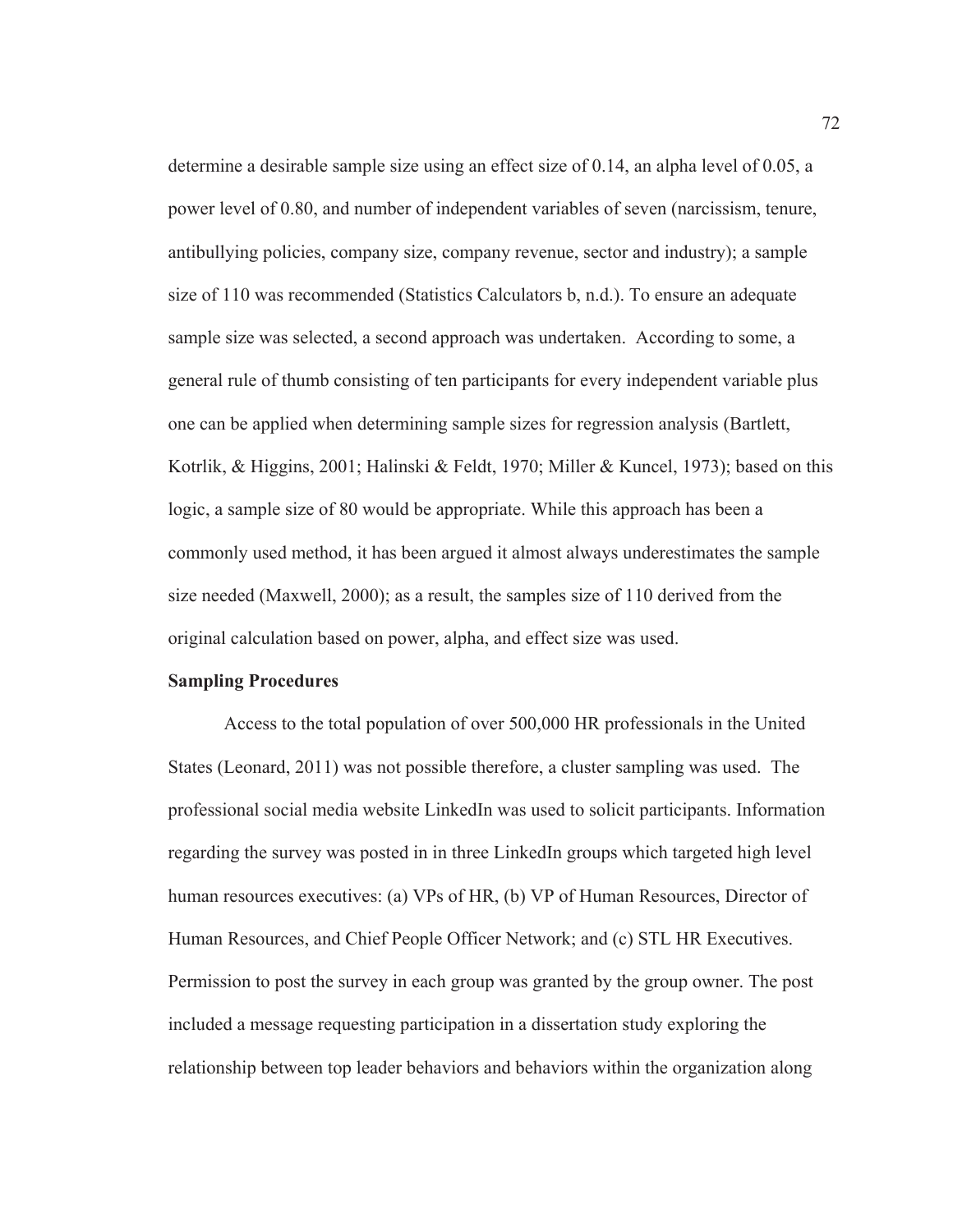with a link to the survey; the terms *narcissism* was not used in order to avoid any bias that may be associated with that word. To ensure results from individuals who do not report directly to the top leader were excluded from this study, the following question was included in the survey: Do you report directly to the top leader of your organization? Results from participants who answered *no* were not included in the data analysis. Participants were asked for informed consent; once consent was received (by clicking on "I consent"), they were brought to an on-line survey which asked for basic demographic information about their organization along with the two instruments being used to measure narcissism and bullying. Included in the consent was a disclaimer regarding the sensitive nature of the study and the potential risk associated with employers' learning of their participation was included and participants were urged to refrain from accessing the survey or communicating with the survey author from their work computer or other electronic devices. At the end of the survey they were thanked for their participation and asked to click on "submit" to complete the survey and have the information captured in the survey instrument. Survey results were converted to a file which was imported into the statistical program which was used to analyze the data. No follow up was conducted.

The required 110 participants was not secured after one week, therefore the survey was posted on two additional LinkedIn human resources groups: (a) SHRM Networking group, and (b) HR.com. Enough participants were not secured from these additional groups after two weeks, so individuals with titles that contained director, vice president, executive vice president, chief human resources officer, or any similar title indicating the individual may be the top HR person in the organization, was identified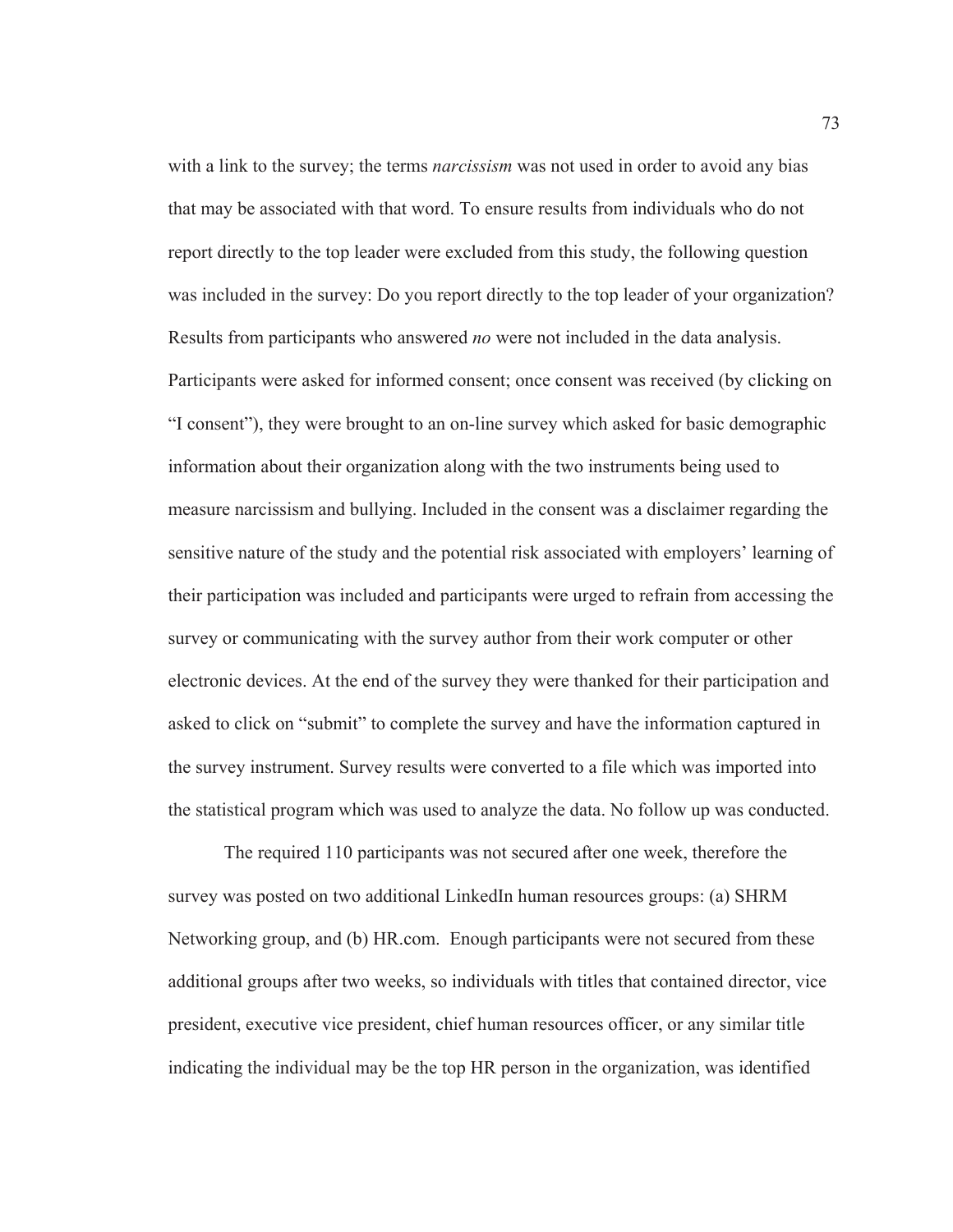from the author's personal LinkedIn connections and contacted. It has been confirmed that contacting personal connections for participation in a dissertation study was not a violation of the LinkedIn User Agreement. Titles and email addresses were entered into a spreadsheet. In order to ensure the required sample size of 110 was obtained, 250 individuals were contacted initially. Enough participants were not achieved therefore additional individuals were contacted until the minimum number of responses, 110, was received.

## **Instrumentation**

This study had two key variables which were measured: narcissism, and bullying; bullying was assessed both as the leader's observed participation in bullying and observed bullying within the organization. Information was collected by creating an online survey using Surveymonkey.com; all questions contained in each instrument, along with some additional demographic information, was included in the survey.

Due to the topic of this study, it was designed specifically to use observer-rated assessments rather than self-report assessments for both narcissism and observed bullying within the organization. This is because the primary subject of this research project is the top leader of an organization and it has been argued this population is often reluctant to participate in external studies (Cycyota & Harrison, 2006). Results from a metaanalysis conducted by Cycyota and Harrison (2006) revealed a median response rate of only 32% from upper echelon leaders which raises concerns there may be significant differences between those who respond and those who do not; possibly resulting in response bias. Adding to this problem, it has also been discovered that traditional techniques used to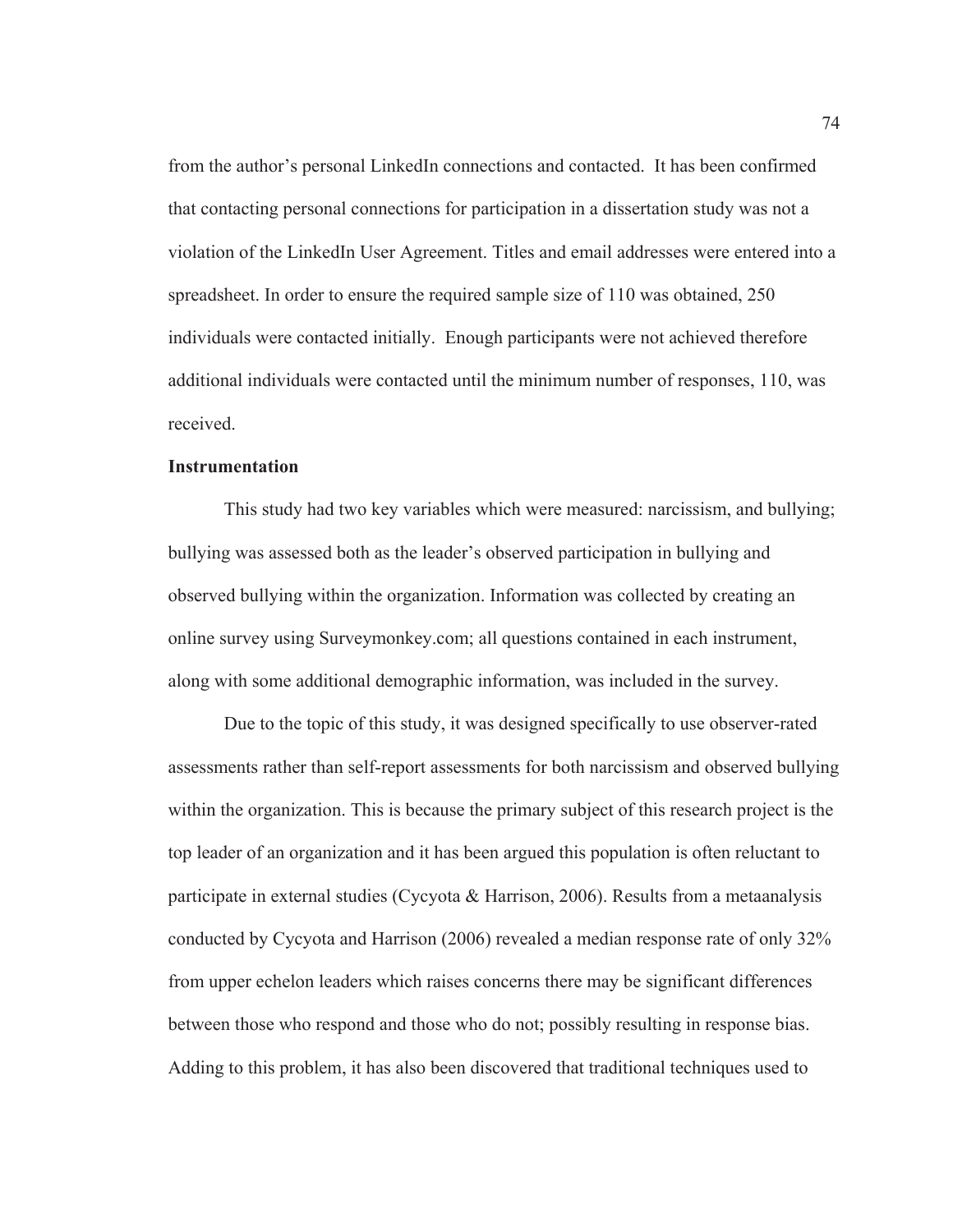increase response rates (such as incentives, personalization, advance notice, and follow up) are not effective when the top leader is the target participant (Cycyota  $\&$  Harrison, 2002). Furthermore, there is support that observer-ratings are acceptable when assessing both narcissism and bullying (Hogan & Hogan, 2001)

**Narcissism.** While self-assessments are the most common type of tool used when measuring narcissism, there is evidence that individuals who over or under rate themselves on one personality trait will do so consistently (Nilesen  $\&$  Campbell, 1993); because narcissists are known to have an over-inflated view of themselves, it could be argued their self-view may not be as accurate as an observer perspective (John & Robins, 1994). It has also been suggested observed behavior is more relevant then self-perceived behavior when applied to a work setting (Hogan, 1991). This is supported by a quantitative study which compared self-report and observer-rated assessments of the Big-Five personality factors; Mount, Barrick, and Strauss (1994) discovered observer-rated assessments of manager personality were not only equal to self-ratings but also revealed some differences which were more accurate predictors of manager performance. More recently, researchers used observer ratings of narcissism as the basis for identifying leader emergence; the authors argued those who work intimately with the leader are more apt to identify narcissistic behaviors which may be masked to others (Paunonen et al., 2006). Similarly, Hochwarter and Thompson (2012) developed an assessment tool to measure perceived supervisor narcissism for their study of the interactions between enactment behavior and supervisor narcissism on four different work outcomes.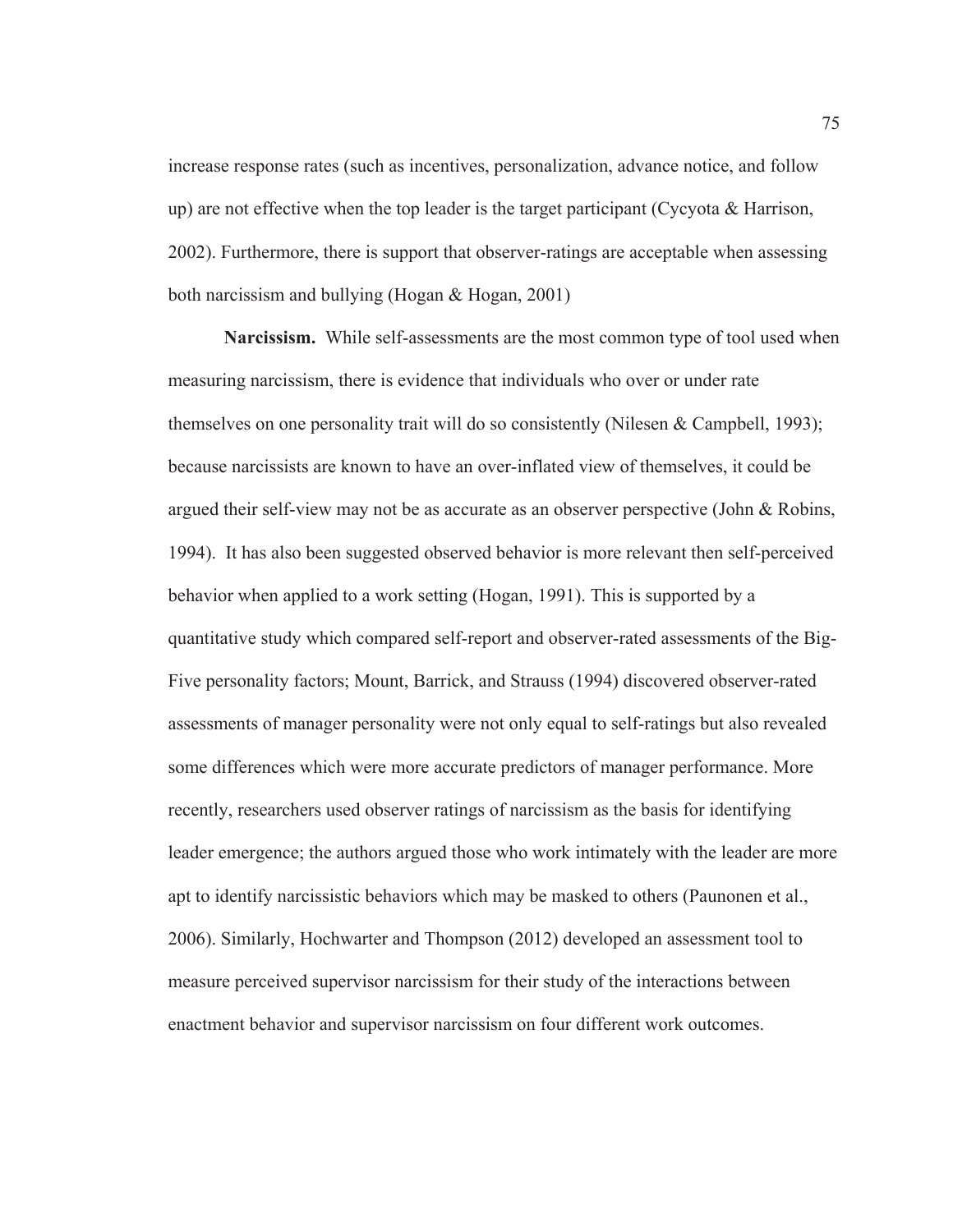Narcissism was measured using a modified version of the Narcissism Measure which is an observer-rated measure of perceived narcissism developed by Resick, Whitman, Weingarden, and Hiller (2009); emanating from the Gough Adjective Checklist. The tool was used in their study of the relationship between CEO personality, leadership style, and strategic outcomes. Permission to use this assessment was received by the lead author on April 20, 2013. In developing this tool the authors selected a number of adjectives previously associated with the construct narcissism from other published measures; their focus was on the grandiose or overt side of narcissism (Resick et al., 2009). To ensure construct and convergent validity, the authors used a staff of industrial psychology professionals (two with PhD degrees) to validate selected adjectives and compare scores with two other known measures of narcissism: the Hypersensitivity Narcissism Scale and the Narcissistic Personality Inventory; evidence supported both construct and convergent validity and internal reliability of  $\alpha$  = .90 was also confirmed (Resick et al., 2009). The tool consisted of eight adjectives: arrogant, assertive, boastful, conceited, egotistical, self-centered, show-off, and temperamental; participants were asked to rate the degree to which each term described his or her CEO's behavior using a 7-point scale: (1) *definitely not applicable*, (2) *not applicable*, (3) *somewhat not applicable*, (4) *not distinctive on this trait*, (5) *somewhat applicable*, (6) *applicable* and (7) *definitely applicable* (Resick et al., 2009). In this study, the scale was reduced to a 5-point scale eliminating the selection of *not applicable* and *applicable* resulting in the following selections: (1) *definitely not applicable*, (2) *somewhat not*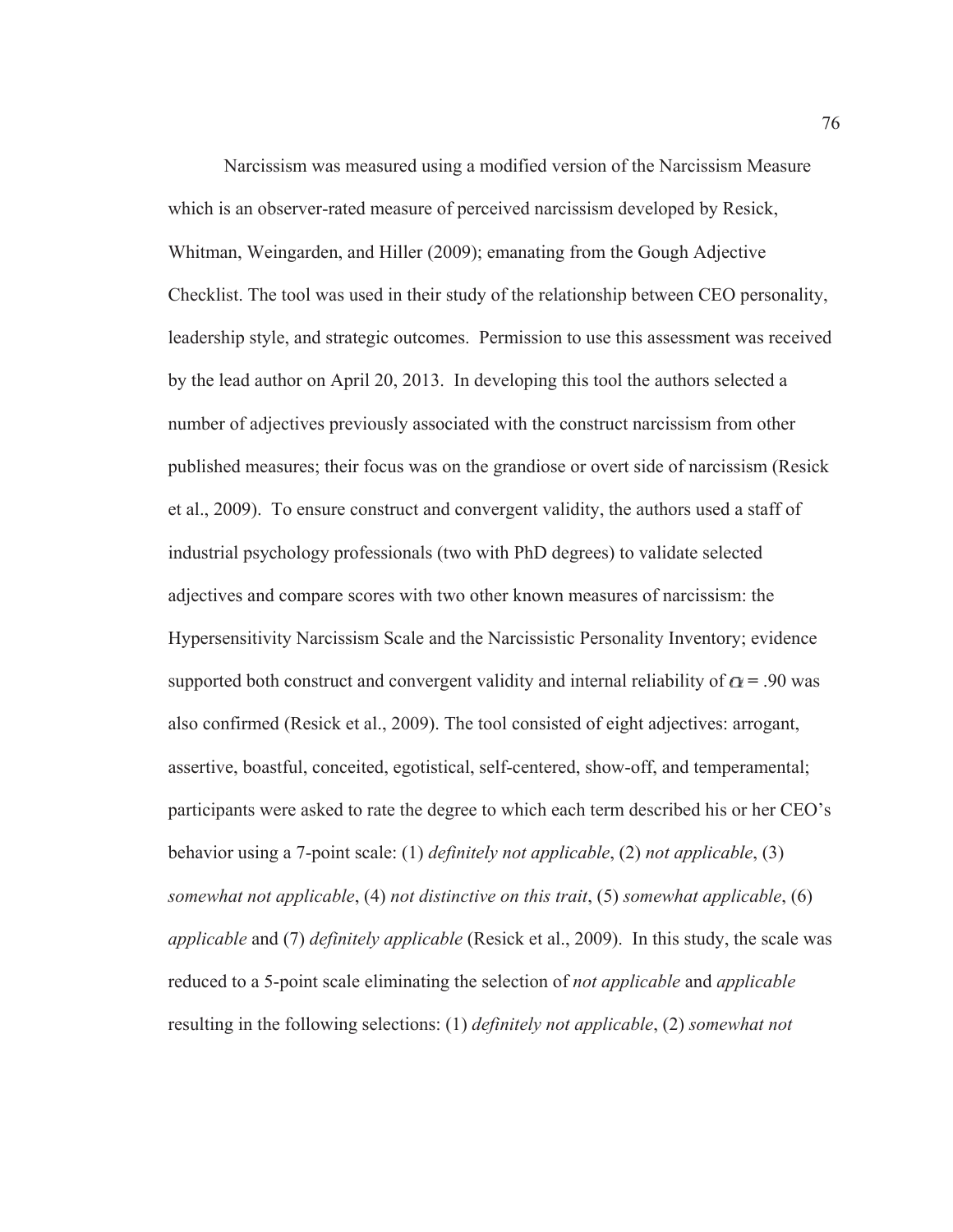*applicable*, (3) *not distinctive on this trait*, (4) *somewhat applicable*, and (5) *definitely applicable*.

**Bullying.** The majority of studies conducted on workplace bullying use data gathered directly from the target to measure bullying; but this often includes information regarding witnessing bullying as well (Rayner & Keashly, 2005). It has been suggested measuring witnesses' observations of bullying is the most objective way to establish prevalence (Agervold, 2007). There are generally two approaches used when assessing bullying: a subjective measurement (self-labeling) which focuses on a person's perceived victimization from workplace bullying and is measured by providing participants a definition of bullying and asking if they perceive themselves to be a victim; or an objective measurement (behavioral experience) which focuses on perceived exposure to various bullying behaviors and is measured by providing participants a list of different bullying behaviors and asking them to rate the frequency to which they have been exposed to those behaviors (Notelaers, Einarsen, De Witte, & Vermunt, 2006). Also referred to as an operational classification method, the objective measurement is believed to be more reliable than the subjective measurement because the researcher makes the determination of the presence of bullying rather than the participant (Einarsen, 2000). This study used behavioral experience assessment to measure bullying. This approach has become a widely accepted method to measuring workplace bullying and has been used in a number of bullying studies including: Baillien et al. (2001), Caponecchia et al. (2012), Gholamzadeh and Khazaneh (2012), Hoel et al. (2010), Mathisen et al. (2011), and Salin (2001), among many others.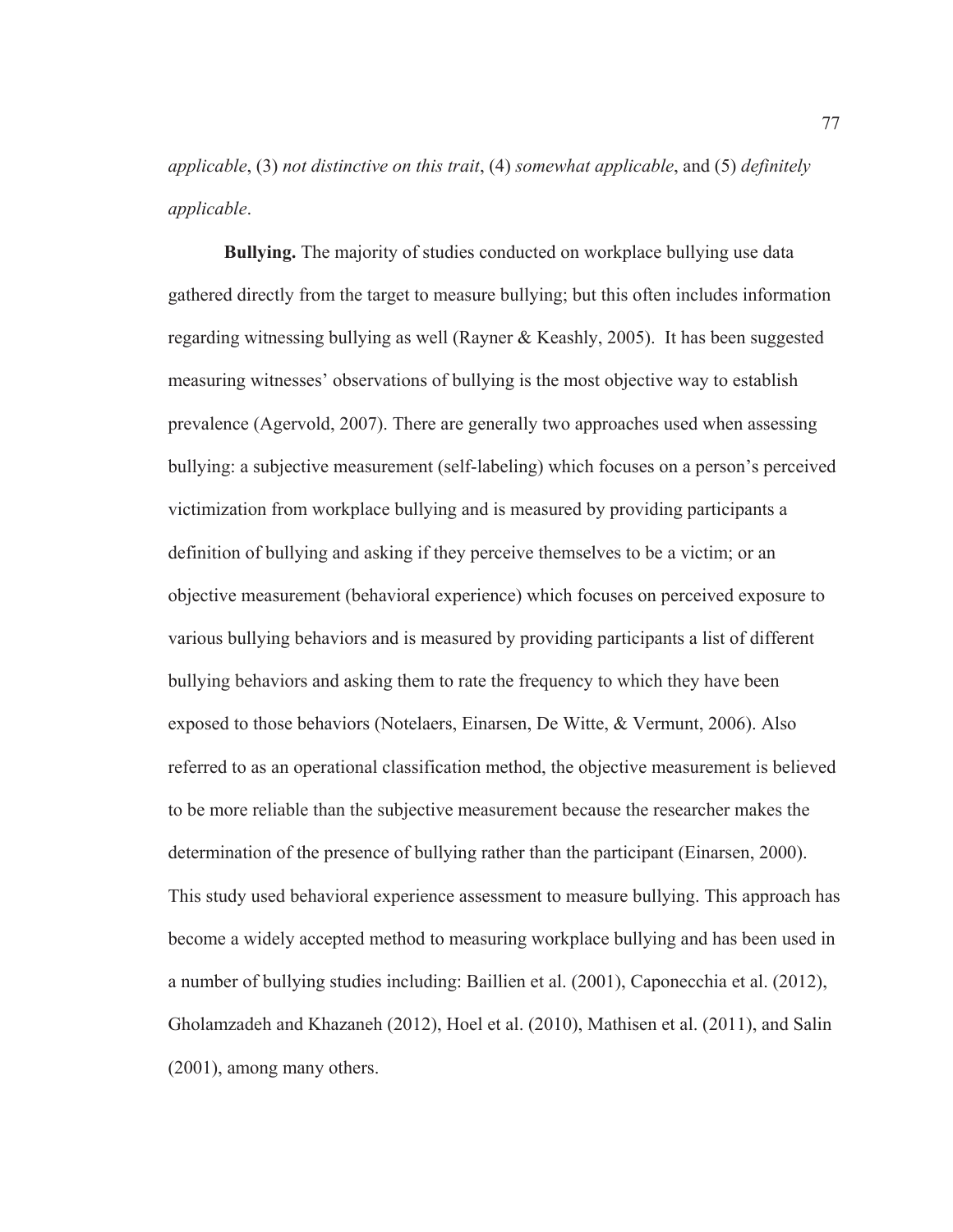The leader's observed participation in bullying and observed bullying within the organization was measured using a modified version of the Bullying Behaviors Scale developed by Brotheridge and Lee (2006a). This tool was used in two studies conducted by the authors; the first looked at the relationship between perceived work environment and workplace bullying (Brotheridge  $&$  Lee, 2006b) and the second looked at types of bullying and coping strategies (Lee & Brotheridge, 2006). While permission to use this tool is not required, permission to use it in a modified format was received from Dr. Lee on April 29, 2013. This assessment contains an inventory of bullying behaviors which the participants record the frequency to which they have observed the behaviors occurring within a six month period using a 5-point scale: (1) *not at all,* (2) *once or twice,* (3) *now and then,* (4) *about once a week,* and (5) *many times* (Brotheridge & Lee, 2006a). The inventory was derived from several existing scales: Keashley et al. (1994), Quine (1999), and Rayner (1997); it was selected to ensure all aspects of bullying behaviors were captured including indirect personal attacks such as isolation, direct personal attacks such as threats, and work-related attacks such as work overload, withholding information, and inaccurate evaluations (Bartlett  $&$  Bartlett, 2001).

The method developed by Leymann (1990) was used to determine if exposure to bullying behaviors met the criteria of bullying; reports of exposure to a bullying act or behavior occurring *about once a week* or *many times a week* were coded as "1\_act" and all other frequencies were coded as "0 no act;" when the sum of exposure is greater than 0, bullying is present, when the sum of exposure is equal to 0, bullying is not present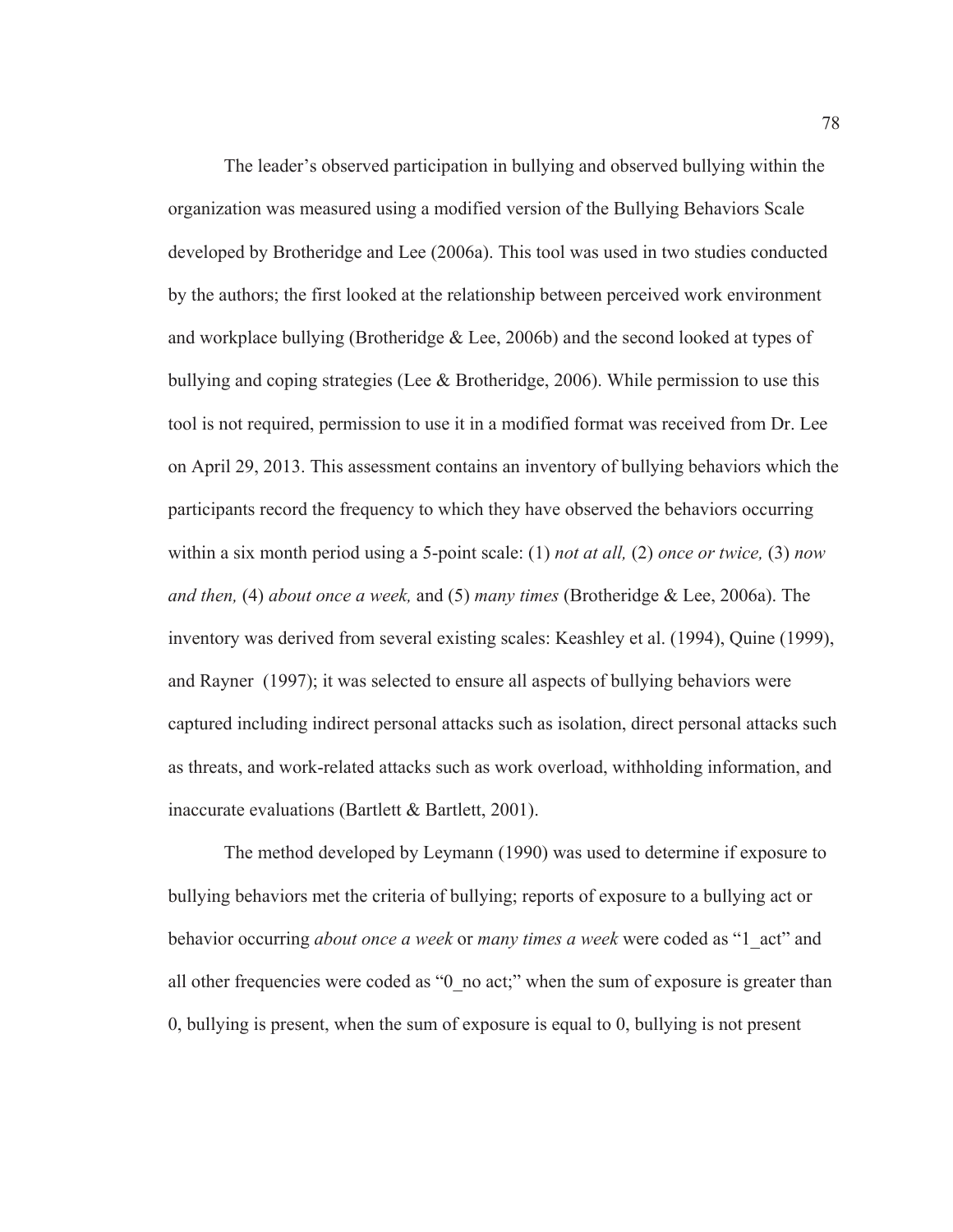(Leyman, as cited in Notelaers et al., 2006). This approach was used for both the leader's observed participation in bullying and observed bullying within the organization.

Additional demographic information regarding the organization was also collected including: company size (number of employees categorized as *less than 100*, *100 to 250*, *250 to 500*, *500 to 1000*, and *1,000 or more*), company type (categorized as *private, public, nonprofit*), and industry (categorized as *manufacturing, chemical production, hospitality, health care, government, retail, food service, financial service, engineering services, other*).

## **Data Analysis**

This quantitative study looked at the relationship between three predictor variables: (a) top leader narcissistic behaviors, (b) leader tenure, the (c) presence of antibullying policies, and two criterion variables: (a) observed leader bullying behavior and (b) observed bullying within the workplace. Additional analysis was conducted to explore any relationships between four demographic factors: company size, company revenue, industry, sector, and the two criterion variables: observed leaders bullying behavior and observed bullying within the workplace. Because the criterion variables both consisted of only two values (bully or non-bully), a logistic regression analysis was conducted separately on each dependent variable. Data was analyzed using the statistical program, Statistical Packages for the Social Sciences (SPSS). Information received from the on-line survey was imported into SPSS. First, logistic regression was used to determine if there was a relationship between any of the three independent variables and the dependent variable, observed leaders bullying behavior. Pearson correlations were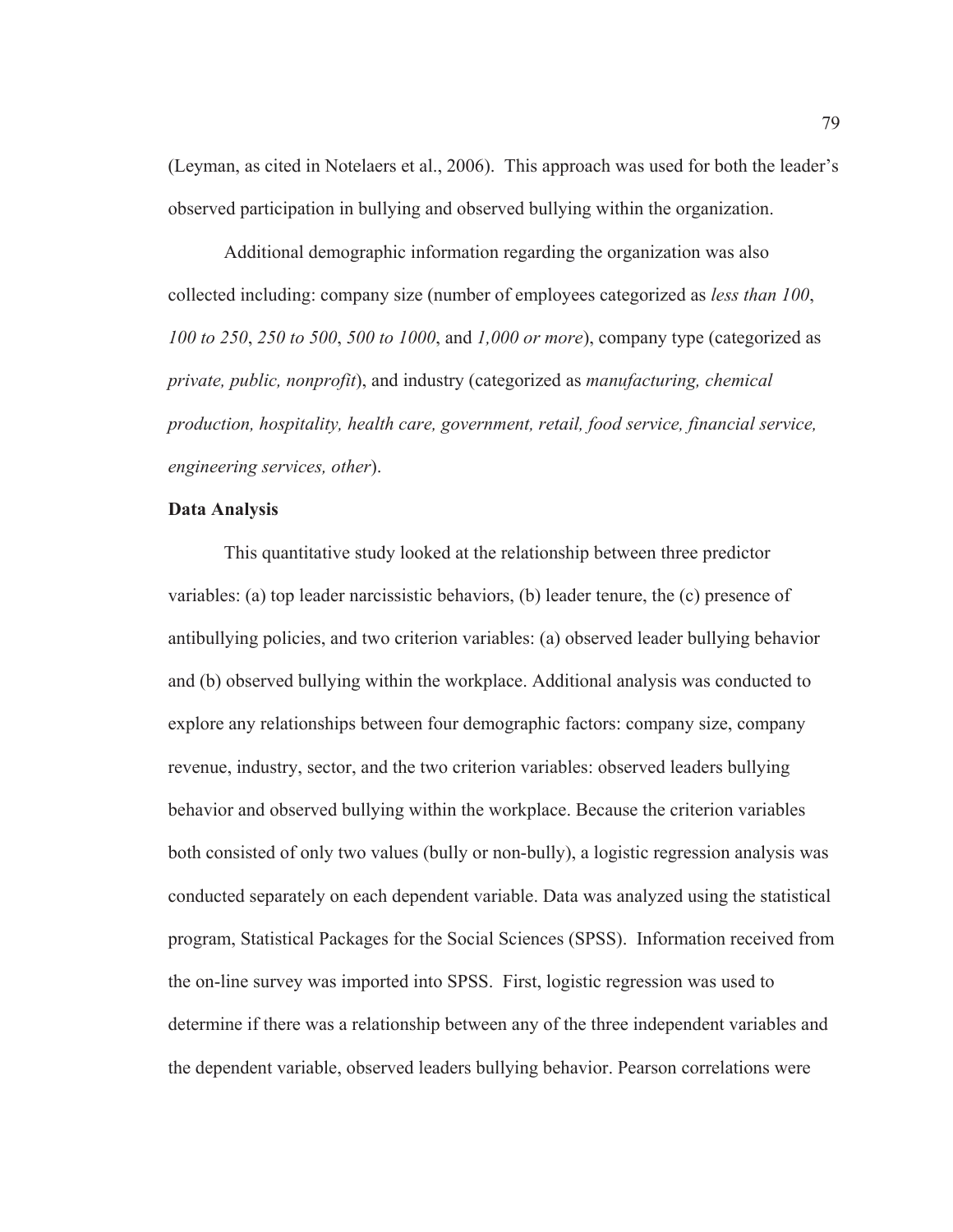used to determine the direction of any relationship. Next, a logistic regression was used to determine if there was a relationship between any of the three independent variables and the dependent variable, observed bullying within the workplace. Again, Pearson correlations was used to determine the direction of any relationship. This approach was appropriate because logistic regression was used when studying the relationship between multiple predictor variables and a dichotomous criterion variable (George & Mallery, 2010); additionally, the Pearson correlation was needed in order to determine if the predictor variables have positive or negative influences on the criterion variable (George & Mallery, 2010).

#### **Threats to Validity**

This study was focused on determining if there was a statistically significant correlation between three predictor variables and two criterion variables. The intent was not to identify or hypothesize the cause of any significant relationship, it was simply to establish if a relationship existed; therefore, there were no known threats to internal validity in this study. One possible threat to external validity was the actual study, participants may not be truly representative of the population. This issue should be minimized by randomly selecting participants from a cluster of the population rather than a using a convenience sample.

## **Ethical Concerns**

Participants for this study were solicited through professional social media groups and direct email; they all volunteered to participate. There was no treatment methods or interventions used therefore institutional permissions were not required and there were no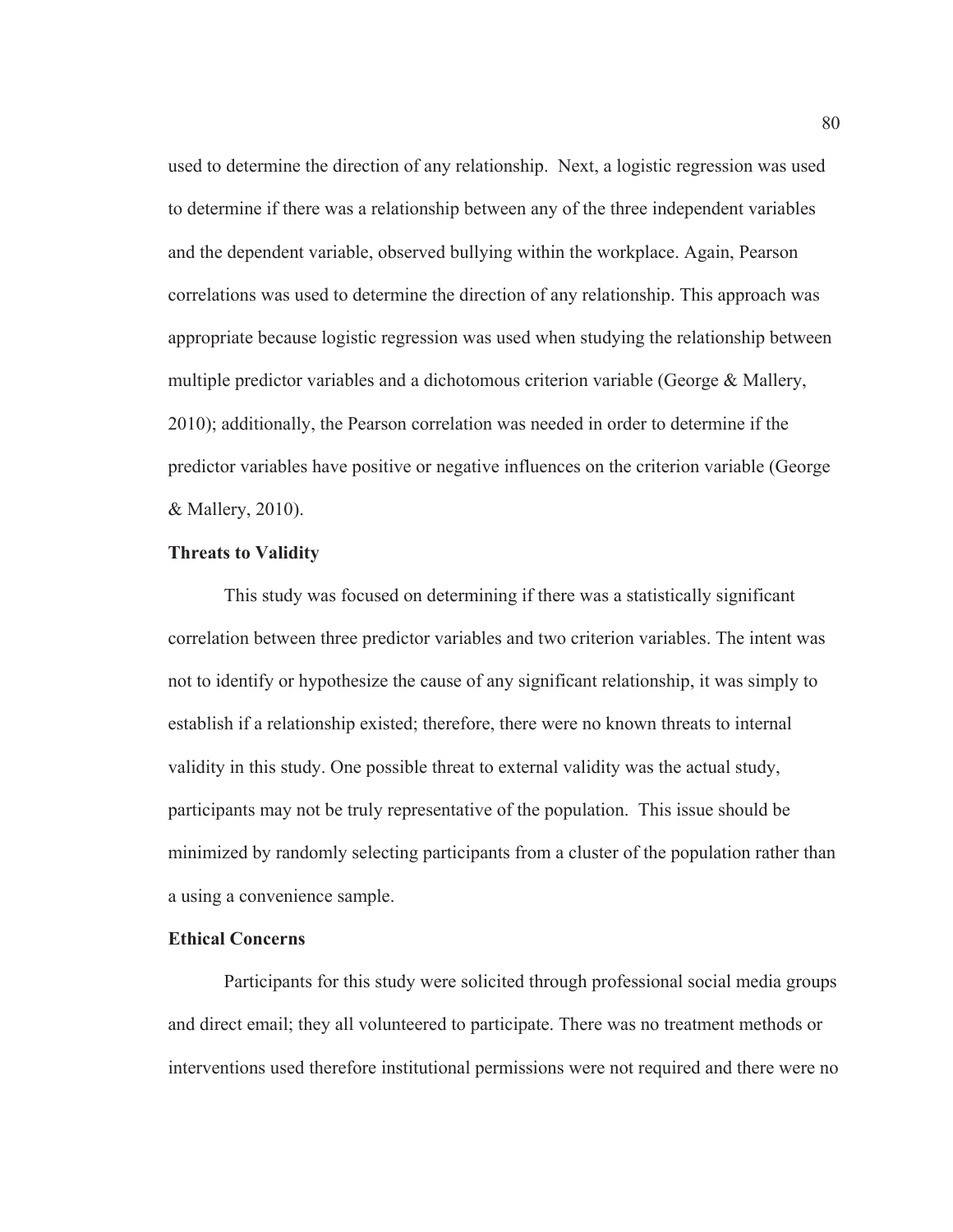ethical concerns regarding recruitment or data collection. The greatest ethical concern for this study was protecting participants' privacy and confidentiality. Participants accessed the survey through a link posted in several social media groups or in a direct email. Because the survey was accessed through a link, the author had no way of knowing the identity of participants. To protect participants from employers' discovering their identity, participants were highly urged to refrain from using work-related computers or other electronic devices when accessing the survey. They were reminded of the sensitive subject matter associated with the study along with the risk associated with employers discovering their participation. Participants were not allowed access to the survey questions unless they provided informed consent by reading the informed consent statement and clicking on "agree." The statement included an overview of the study, a list of risks and benefits associated with participation, information regarding confidentiality, agreement participation is on a voluntary basis and they can withdraw at any point for any reason without any repercussions or penalties. Additionally, participants were not able to access survey questions if they did not meet the eligibility requirements: (a) highest ranking human resources professional in the company, (b) report directly to the top leader of the organization, (c) be 18 years of age or older, (d) been employed at their company for six months or longer, (e) the company is headquartered in the United States, and (f) did not report directly to the researcher conducting the study. All responses were obtained anonymously and kept secure. Survey data was maintained in a password protected database that only I can access; the database resides on a computer that is password protected that only I can access. Additionally, all guidelines established by the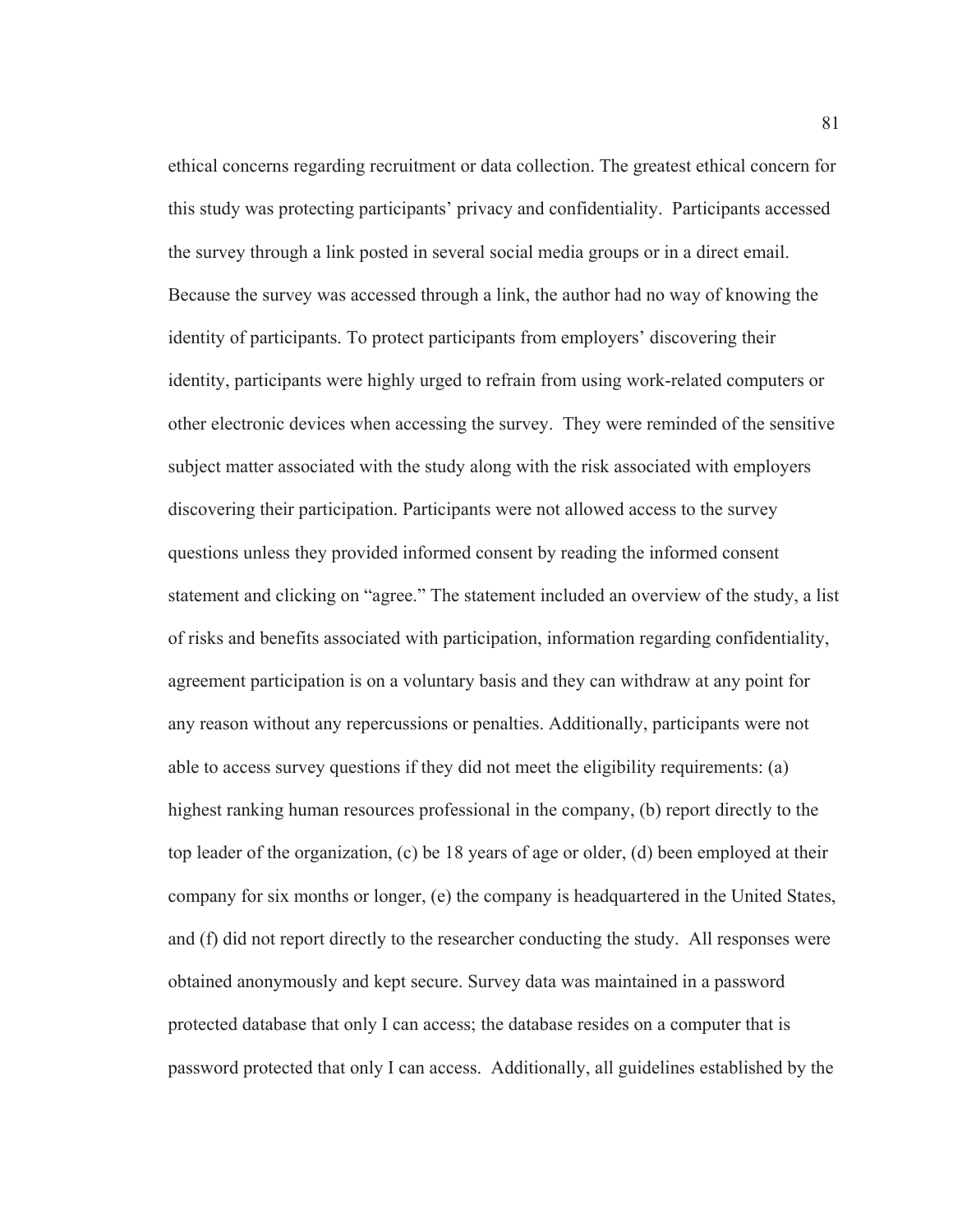Walden University Internal Review Board (IRB) were strictly followed. IRB approval (# 01-29-14-0171596) was received on January 28, 2014.

## **Summary**

As indicated throughout this paper, workplace bullying is a social problem which is wide spread and negatively impacts employees and organizations. While researchers have done a thorough job at providing information regarding the impact bullying has on those involved, there has been limited research exploring the reason bullying is allowed to persist within organizations. Establishing a relationship between the top leader's behavior and workplace bullying, through the use of observer-rated assessments, can result in further research which may broaden our knowledge on this complex topic. It will also provide empirical evidence of the need for organizations to utilize assessments in the selection process when hiring or promoting top leaders. By using HR representatives as the participants, this study avoided the challenges associated with obtaining top leaders' participation in a controversial survey yet still provided valuable insight from a key member of the organization who had special knowledge regarding bullying. Analyzing data through logistic regression and the Pearson correlation determined not only if there were relationships between the independent and dependent variables, but also the directions of any relationships. This information can later be used as a basis for determining cause. The next chapter will present the final results of the study.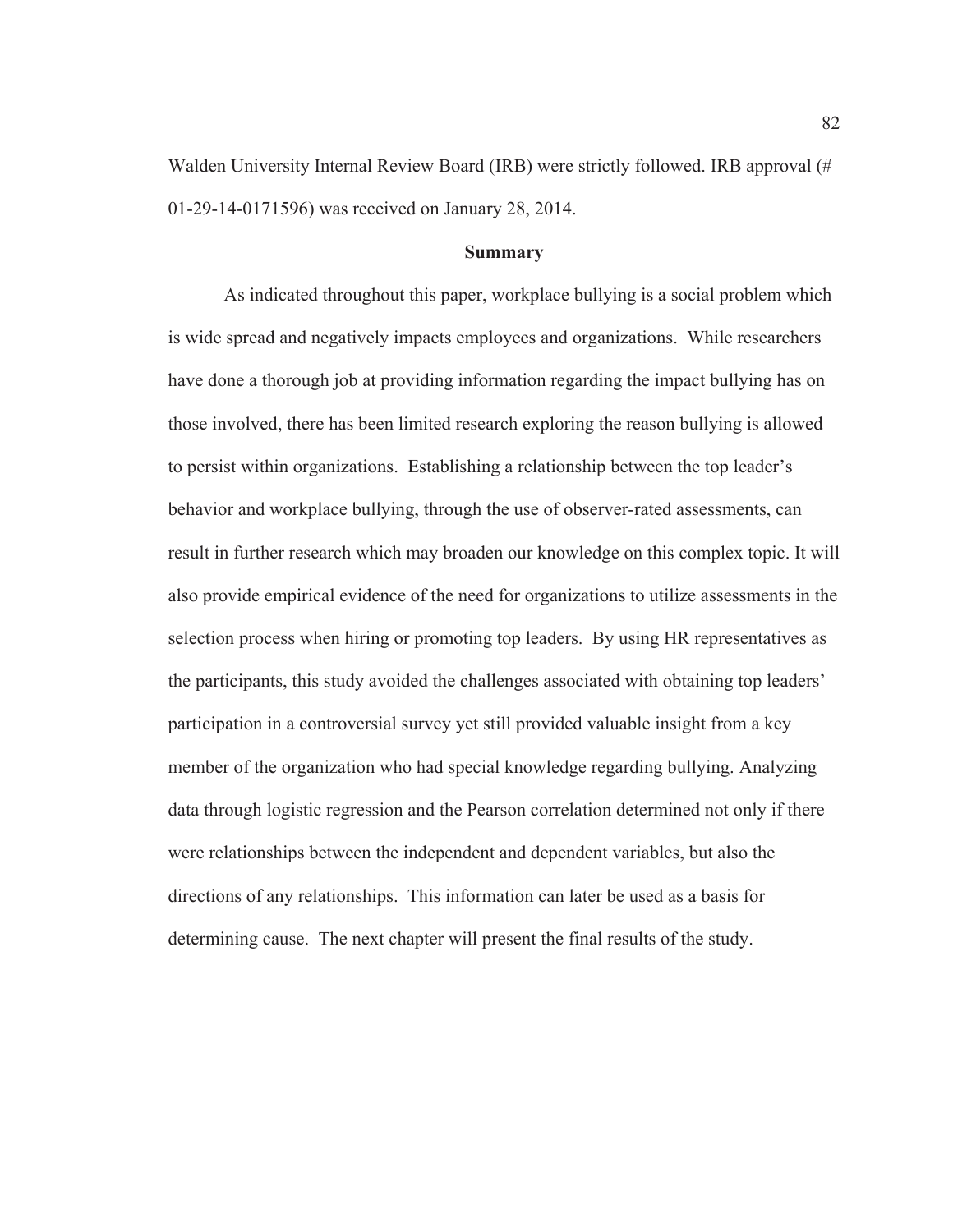#### Chapter 4: Results

## **Introduction**

The purpose of this study was to determine if a relationship exists between a leader's observed narcissistic behaviors and the prevalence of bullying within the workplace. The existing body of research associated with workplace bullying primarily focusses on the victim, the environment, and the bully (Bartlett  $\&$  Bartlett, 2011; Bowling & Beer, 2006; Harvey et al., 2006). This study is different because it looks at the leader's role in creating a bullying environment. There are six research questions proposed in this study:

- 1. Is there a relationship between the leader's level of observed narcissistic behaviors and his or her observed participation in workplace bullying? It was hypothesized a positive relationship would exist.
- 2. Is there a relationship between the leader's level of observed narcissistic behaviors and observed workplace bullying within the organization? It was hypothesized a positive relationship would exist.
- 3. Is there a relationship between the leader's tenure and his or her observed participation in workplace bullying? It was hypothesized a positive relationship would exist.
- 4. Is there a relationship between the leader's tenure and observed workplace bullying within the organization? It was hypothesized a positive relationship would exist.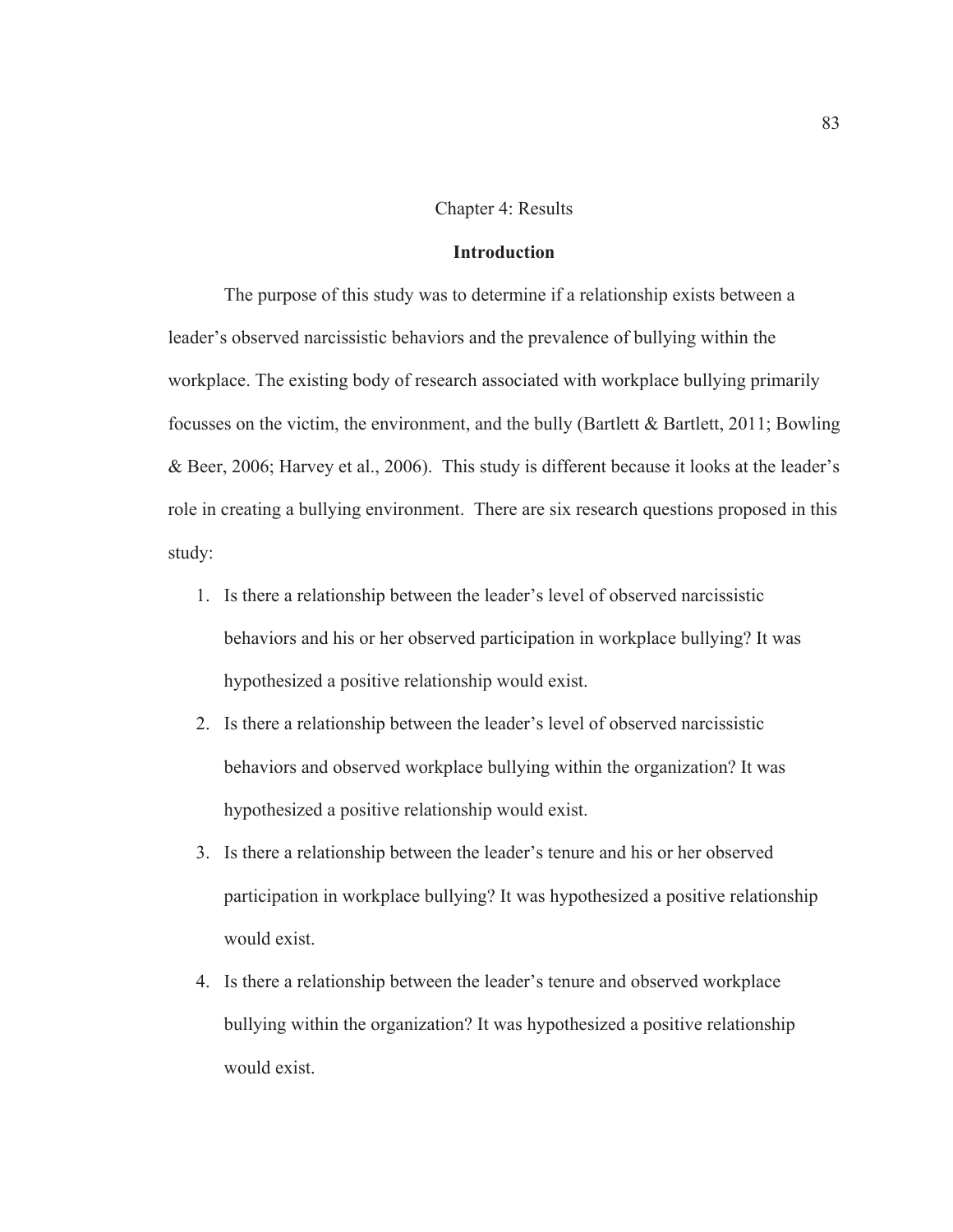- 5. Is there a relationship between the presence of antibullying organizational policies and the leader's observed participation in workplace bullying? It was hypothesized a negative relationship would exist. And,
- 6. Is there a relationship between the presence of antibullying organizational policies and observed workplace bullying within the organization? It was hypothesized a negative relationship would exist.

The chapter will begin with a description of the methods used for data collection including recruitment processes and any discrepancies in the process described in Chapter 3. A summary of the participant pool will also be presented including descriptive demographic characteristics and the level to which the participant pool represented the total population. Next, statistical results will be presented which include a statistical analysis for each hypothesis with associated probability values and effect sizes. The chapter will end with a summary of the research question findings.

## **Data Collection**

Data collection for this research took place over a 6-week period. On January 27, 2014, a summary of the dissertation topic along with a link to the survey was posted in three LinkedIn groups targeting high level human resources professionals: (a) VPs of HR; (b) VP of Human Resources, Director of Human Resources, and Chief People Officer Network; and (c) STL HR Executives. After 1week, only 12 participants responded so the same information was posted in two additional LinkedIn groups which targeted a broader HR audience: the SHRM Networking group and HR.com. After another week, only 23 participants had responded. I then emailed a number of personal contacts in the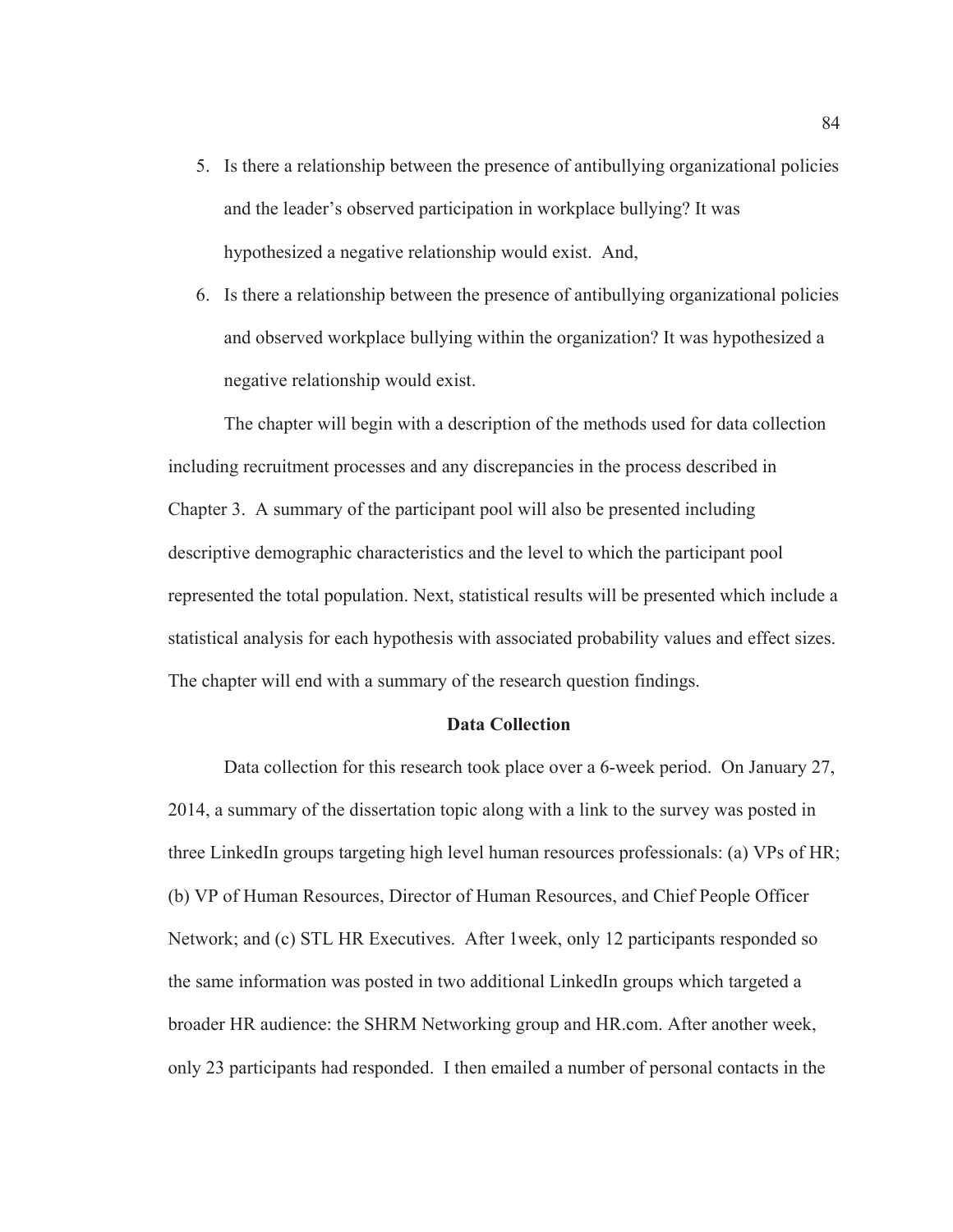field of HR and solicited their participation; the email included a summary of the dissertation topic and a link to the survey. I also asked each contact to forward the email to anyone they felt might meet the participation requirements. Additionally, I downloaded my personal connections from LinkedIn and selected anyone with a title indicating he or she may be the top HR professional at his or her company; these contacts were emailed a summary of the research along with a link to the survey. Approximately 500 emails were sent each day until the required number of participants was achieved; over 7,000 emails were sent (including personal and LinkedIn contacts). I also reposted the dissertation summary and survey link in each of the five LinkedIn groups on February 10, 2014 and again on February 17, 2014. The required number of participants was 110; this number was achieved and slightly exceeded on March 10, 2014. The final number of participants that entered the survey was 113. The only deviation from the process stated in Chapter 3 was that I solicited personal contacts (outside of LinkedIn connections) and also asked these contacts to forward the survey email to anyone they felt might be valid participants; these steps were not included in the original collection process.

Due to the structure of the survey, it is almost impossible to determine the overall response rate. It is not known how many LinkedIn group members actually viewed the post and decided not to participate either because they did not meet the criteria or were simply not interested. It is only known how many members there were in each group: 7,057 in VPs of HR; 27,882 in VP of Human Resources, Director of Human Resources, and Chief People Officer Network; 1,126 in STL HR Executives, 73,998 in the SHRM Networking group, and 135,335 in HR.com for a total of 245,398 group members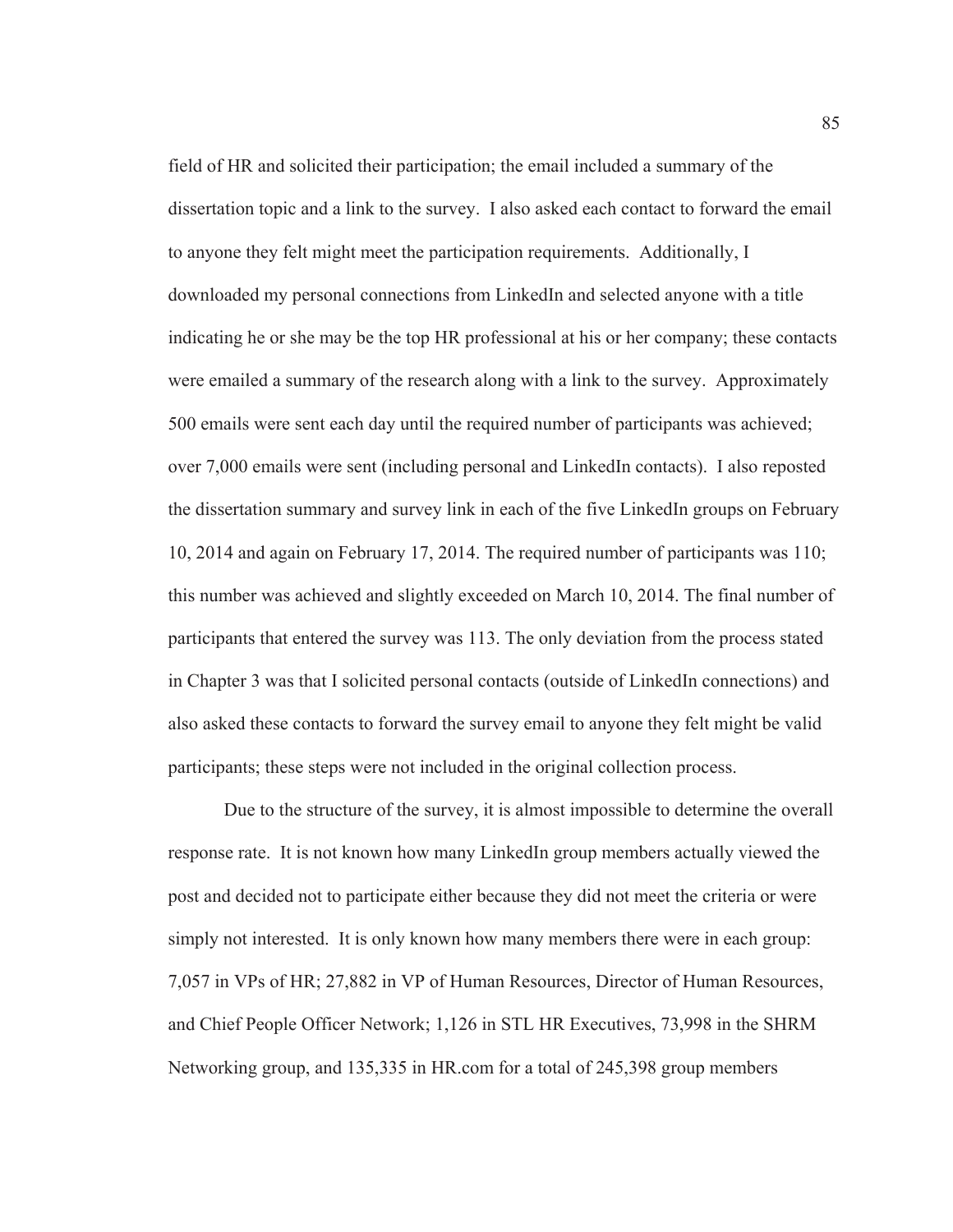(LinkedIn.com). The low response rate of only 23 after 2 weeks was disappointing and a bit surprising due to the number of members in each group. Again, it is not possible to determine how many people actually saw the post; some participants may have their account set up so an email is sent to them when a new post is made to a group they are a member of, making it more likely they will see the post, while other members may only view posts if they happen to log into LinkedIn and go into the specific group. It cannot be assumed that every member in each group saw the survey. It is also likely that individuals are members of more than one group. Additionally, the two groups with the greatest number of members, the SHRM Networking group and HR.com, are more likely to include individuals that were not top level HR executives and therefore did not meet the study eligibility requirements. Also, based on LinkedIn's overall demographics, only 54% of LinkedIn members are in the United States (LinkedIn, 2012), indicating a high number of LinkedIn group participants are likely to be located in another country and therefore ineligible to participate in this study.

Just as it was not possible to determine how many responses were a result of the LinkedIn group posts, it was also not possible to know how many responses resulted from the direct emails. The fact over 7,000 emails were sent out and only an estimated 90 people responded (based on a total of 113 participants with a minimum of 23 derived from LinkedIn groups), the response rate comes out to less than 1%. There are a number of possible explanations for the low response rate. First, because the survey was sent to recipients' work emails and in many cases the recipient may not know the author (often LinkedIn connections do not actually know each other they simply connect because they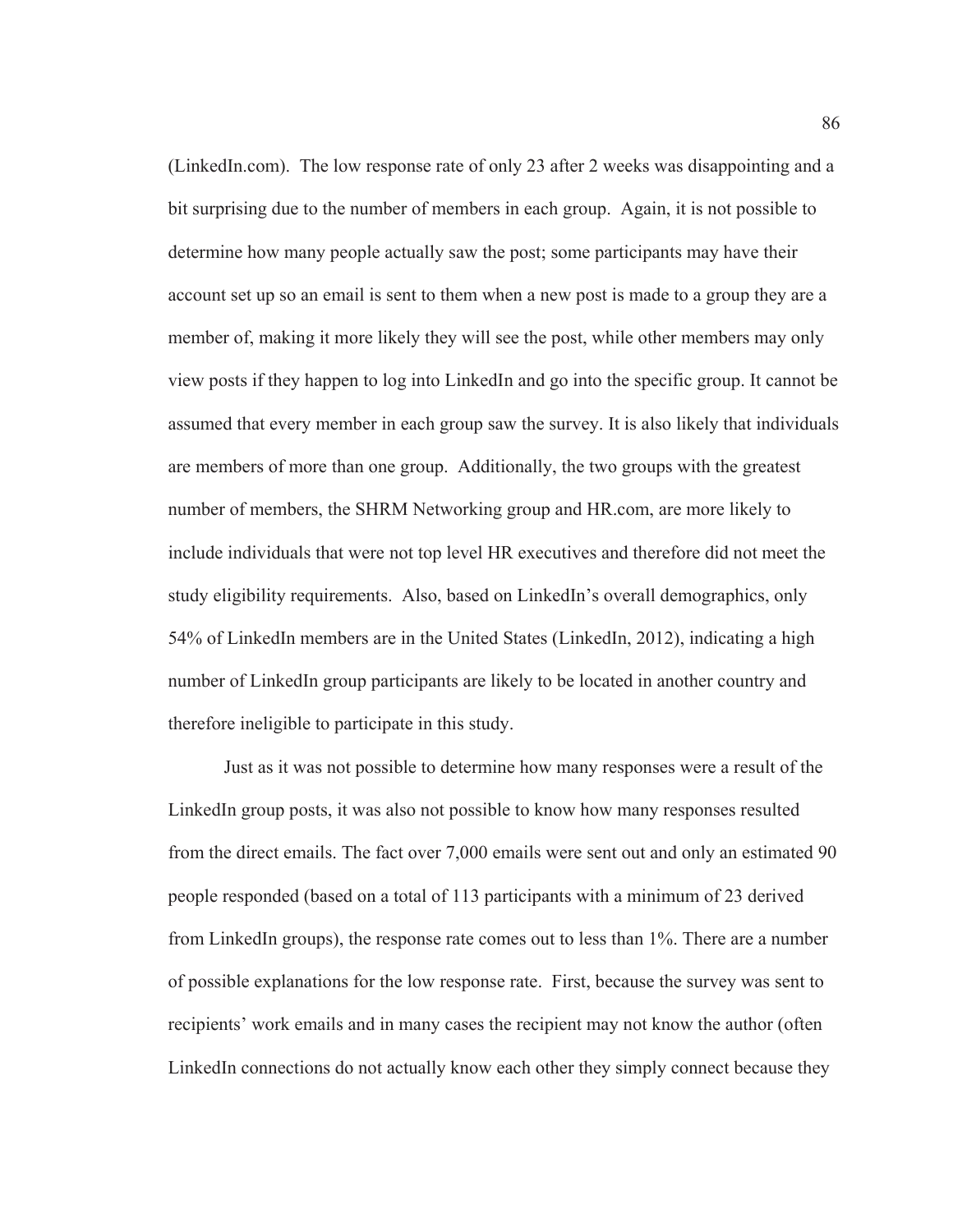are in a common discipline), many people may have either deleted the email right away or it may have been caught up in their spam filter. Second, as in the case of the LinkedIn groups, because the study eligibility requirements were very specific, some of the recipients may not have met the criteria. Finally, some may have not been interested in participating in the study due to the nature of the study; specifically, looking at top leader behaviors or bullying within the workplace.

#### **Missing Data**

Of the 113 participants, five failed to give consent and were therefore excluded. Additionally, after being asked six questions confirming the participant met the eligibility requirements, only 84 valid participants remained; 17 were not the highest ranking HR professional, 13 did not report directly to the top leader of the organization, and four were not headquartered in the United States.

 The problem of missing data is an issue sometimes overlooked by behavioral researchers (Sterner, 2011) and was a concern because it can impact both internal and external validity (Acock, 2005). This issue was addressed in the design of the study. Once a participant provided informed consent and confirmed he or she met the eligibility requirements, every question had to be answered in order to complete the survey. If a questions was skipped, the participant was not allowed to continue with the survey until the question was answered. Unfortunately, despite building this feature into the survey, several participants were able to complete the survey while skipping some questions; this resulted in some missing data. In cases where data was missing, pairwise deletion was used which uses all available data versus listwise deletion which excludes all data from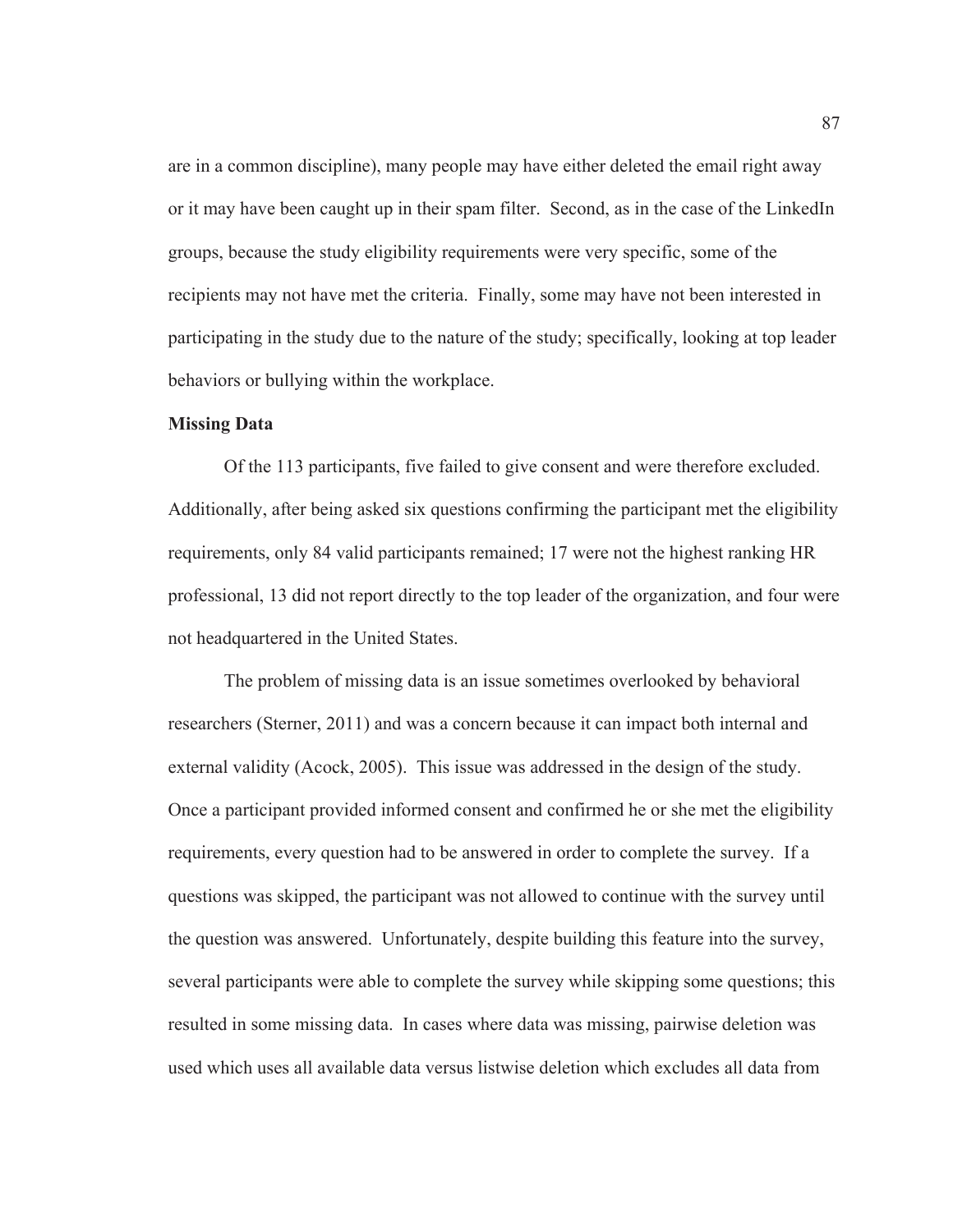the participant missing data (Acock, 2005). When dealing with small samples, as in this study, pairwise deletion is the preferred method because it maximizes valid data (Sterner, 2011).

# **Demographics**

Valid participants came from a wide range of organizations both in terms of industry and size. Table 1 displays frequency data for sector with the greatest percentage coming from private firms (53.6%) and the lowest percentage coming from the government sector (0%).

Table 1

*Frequencies and Percentages for Sector (N=84)* 

| Variable   | Frequency | Percent | Cumulative percent |
|------------|-----------|---------|--------------------|
| Public     | 26        | 30.9    | 30.9               |
| Private    | 45        | 53.6    | 84.5               |
| NonProfit  | 13        | 15.5    | 100.0              |
| Government |           |         |                    |

Table 2 displays frequency data for various industries with manufacturing being the most common (44%) followed by healthcare (11%); the remaining 17 industries were less represented ranging from 4.7% to 1.2%.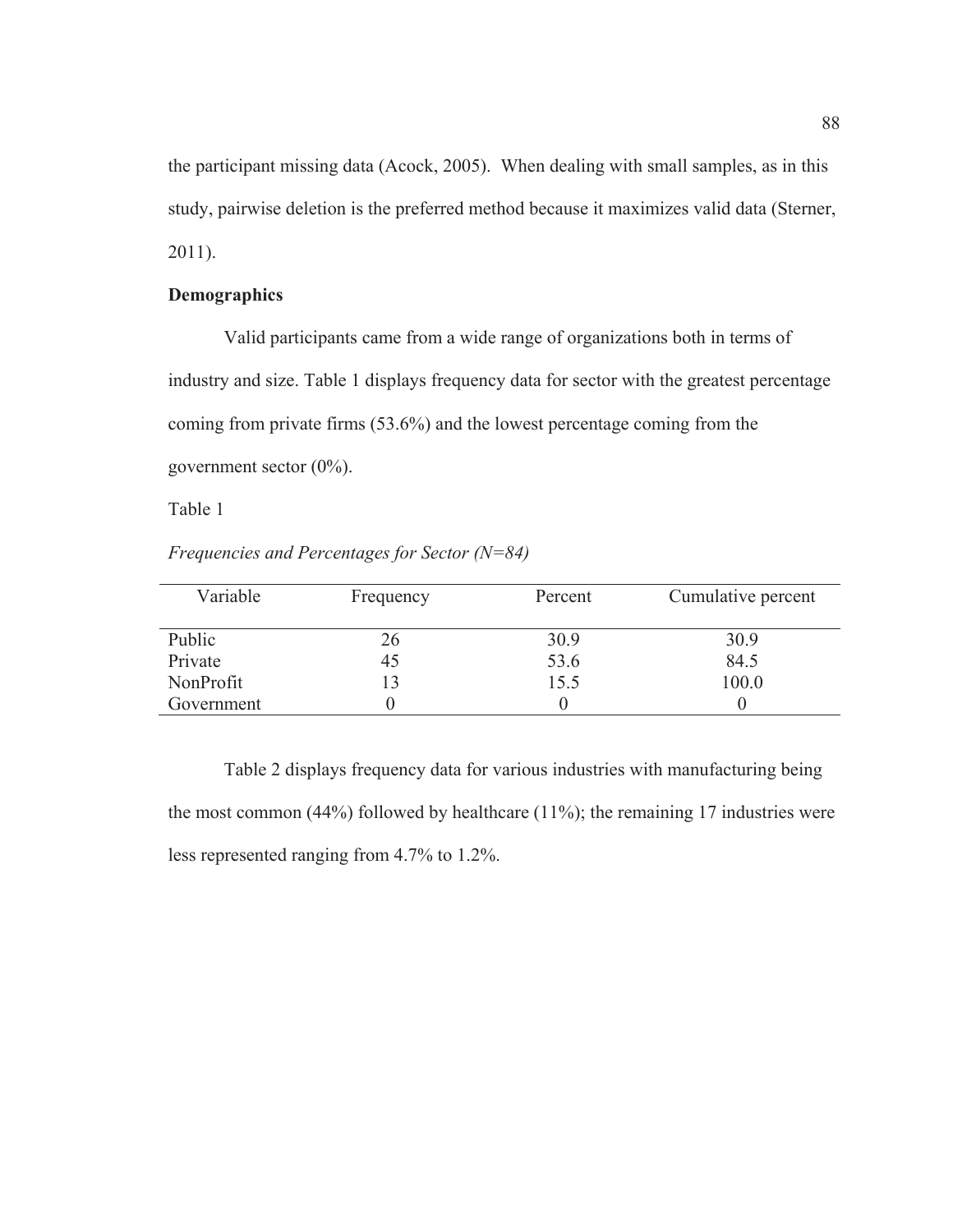# Table 2

| Variable                 | Frequency      | Percent | Cumulative percent |
|--------------------------|----------------|---------|--------------------|
| Manufacturing            | 37             | 44.0    | 44.0               |
| Healthcare               | 11             | 13.0    | 57.0               |
| Software & networking    | 4              | 4.7     | 61.7               |
| Chemicals                | 4              | 4.7     | 66.4               |
| Education                | 3              | 3.6     | 70.0               |
| Energy & utilities       | 3              | 3.6     | 73.6               |
| Retail                   | 3              | 3.6     | 77.2               |
| Wholesale                | 3              | 3.6     | 80.8               |
| Transportation           | 3              | 3.6     | 84.4               |
| <b>Business services</b> | 2              | 2.4     | 86.8               |
| Hospitality & leisure    | 2              | 2.4     | 89.2               |
| Construction             | $\overline{2}$ | 2.4     | 91.6               |
| Media                    |                | 1.2     | 92.8               |
| Operation research       |                | 1.2     | 94.0               |
| Human services           |                | 1.2     | 95.2               |
| Electronics              |                | 1.2     | 96.4               |
| Engineering              |                | 1.2     | 97.6               |
| Charity                  |                | 1.2     | 98.8               |
| Social services          |                | 1.2     | 100.0              |

*Frequencies and Percentages for Industry (N=84)* 

Medium sized organizations were best represented both in terms of number of employees and annual revenue, as shown in Tables 3 and 4. Just under half of participants worked for companies with 500 to 2,499 employees. Annual revenue ranged from 27% between \$201 and \$500 million, to 6% between \$5 and \$10 million, and over \$1 billion.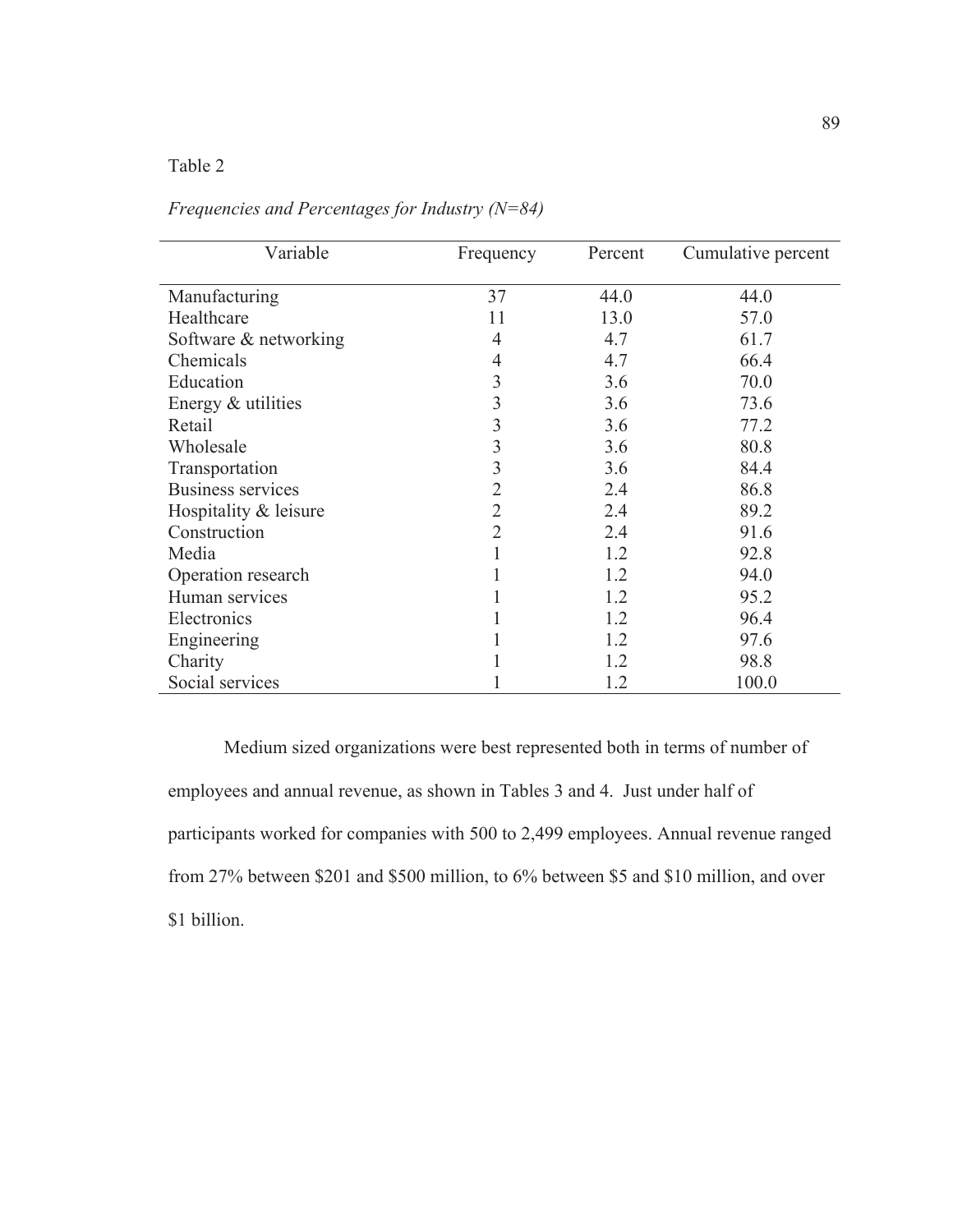# Table 3

| Variable        | Frequency | Percent | Cumulative percent |
|-----------------|-----------|---------|--------------------|
| Under 500       | 30        | 35.7    | 35.7               |
| $500 - 2,499$   | 38        | 45.2    | 81.0               |
| $2,500 - 4,999$ |           | 6.0     | 86.9               |
| $5,000$ or more |           | 13 1    | 100.0              |

*Frequencies and Percentages for Number of Employees (N=84)* 

## Table 4

*Frequencies and Percentages for Annual Revenue (N=84)* 

| Variable                     | Frequency | Percent | Cumulative percent |
|------------------------------|-----------|---------|--------------------|
| Under \$5 million            |           | 10.7    | 10.7               |
| \$5 to \$10 million          |           | 6.0     | 16.7               |
| \$11 to \$50 million         | 13        | 15.5    | 32.1               |
| \$51 to \$200 million        | 19        | 22.6    | 54.8               |
| \$201 to \$500 million       | 23        | 27.4    | 82.1               |
| \$501 million to \$1 billion | 10        | 11.9    | 94                 |
| Over \$1 billion             |           | 6.0     | 100.0              |

The vast range of participants is an indication the total population was well represented. Considering the total population consisted of any business headquartered within the United States, it would be expected to have a mix of business sectors; the only sector not represented in this study was government. Company size was also well represented with total number of employees ranging from under 500 to 5,000 or more and annual revenue ranging from under \$5 million to over \$1 billion. Finally, participants came from 20 different industries; missing were participants from aerospace,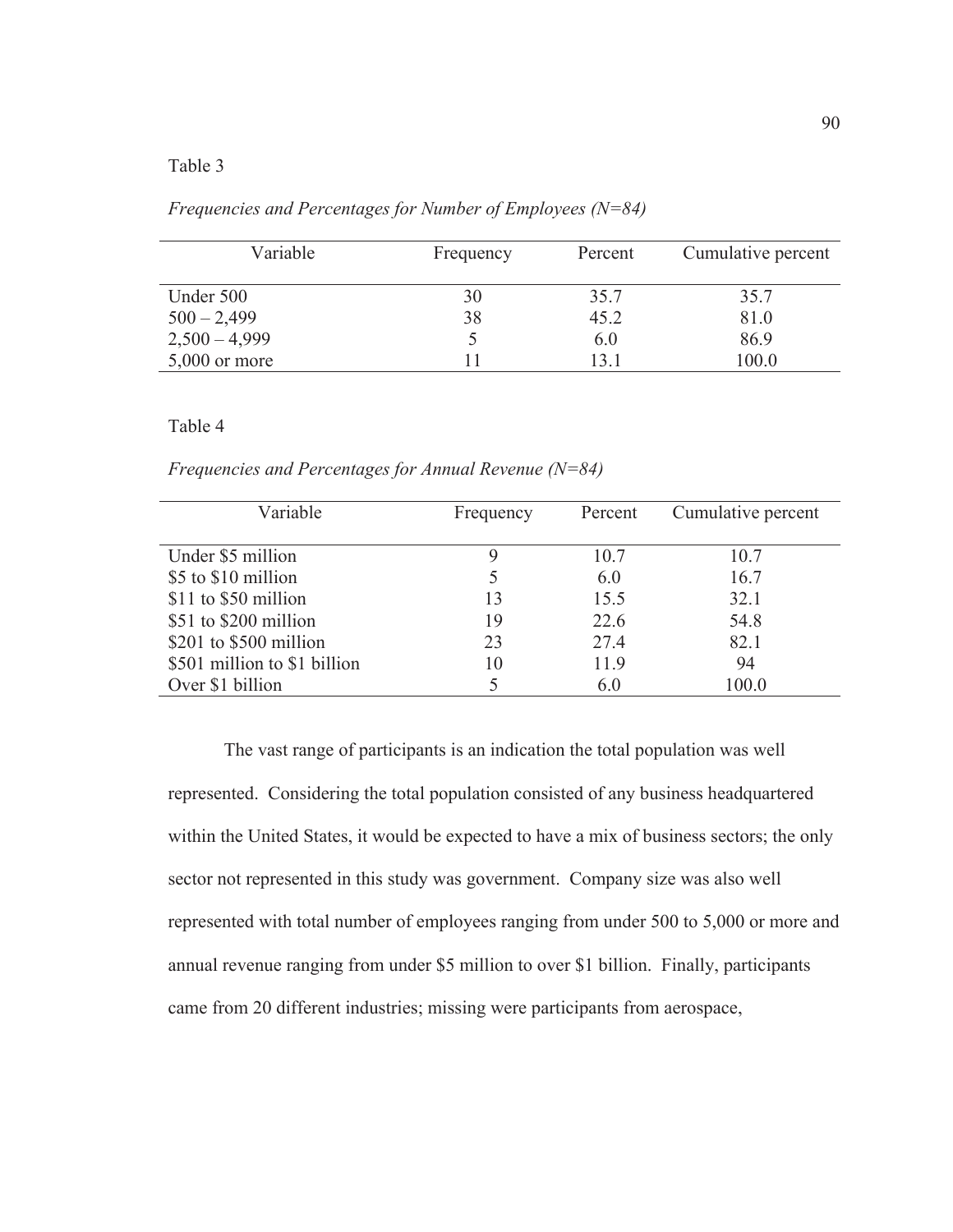biotechnology, financial services, insurance, internet business, military, pharmaceuticals, and telecommunication.

## **Data Analysis**

Results from the on-line survey were exported to the analytical software package Statistical Packages for the Social Sciences (SPSS). Frequencies and percentages on demographics were calculated then three new variables were created to determine if bullying was present under three conditions: leader to participant, leader to others, and others to others. Responses to the Bullying Behaviors Scale were converted as follows: incidents occurring *about once a week* or *many times a week* were coded as "1\_act" and all other frequencies were coded as "0\_no act;" when totaled, scores greater than 0 were coded as bullying being present and scores equal to 0 were coded as bullying not present. These new variables became the dependent variables of the study.

#### **Statistical Assumptions**

Binary logistic regression was the method used to analyze data. This approach does not assume predictor variables are normally distributed with equal covariance; it also makes no assumptions regarding linearity between the independent and dependent variables (Peng, Lee, & Ingersoll, 2002). When using binary logistic regression it is assumed the dependent variable will be binary (Statistic Solutions, n.d.). In this study, each of the dependent variables were binary and coded as "0\_no act of bullying" and "1 = act of bullying." Also, logistic regression assumes the probability of the event occurring is  $Y=1$ ; therefore, the predicted event should be coded as 1 (Statistic Solutions, n.d.). In this study, the intent was to predict the act of bullying so the bullying group was coded as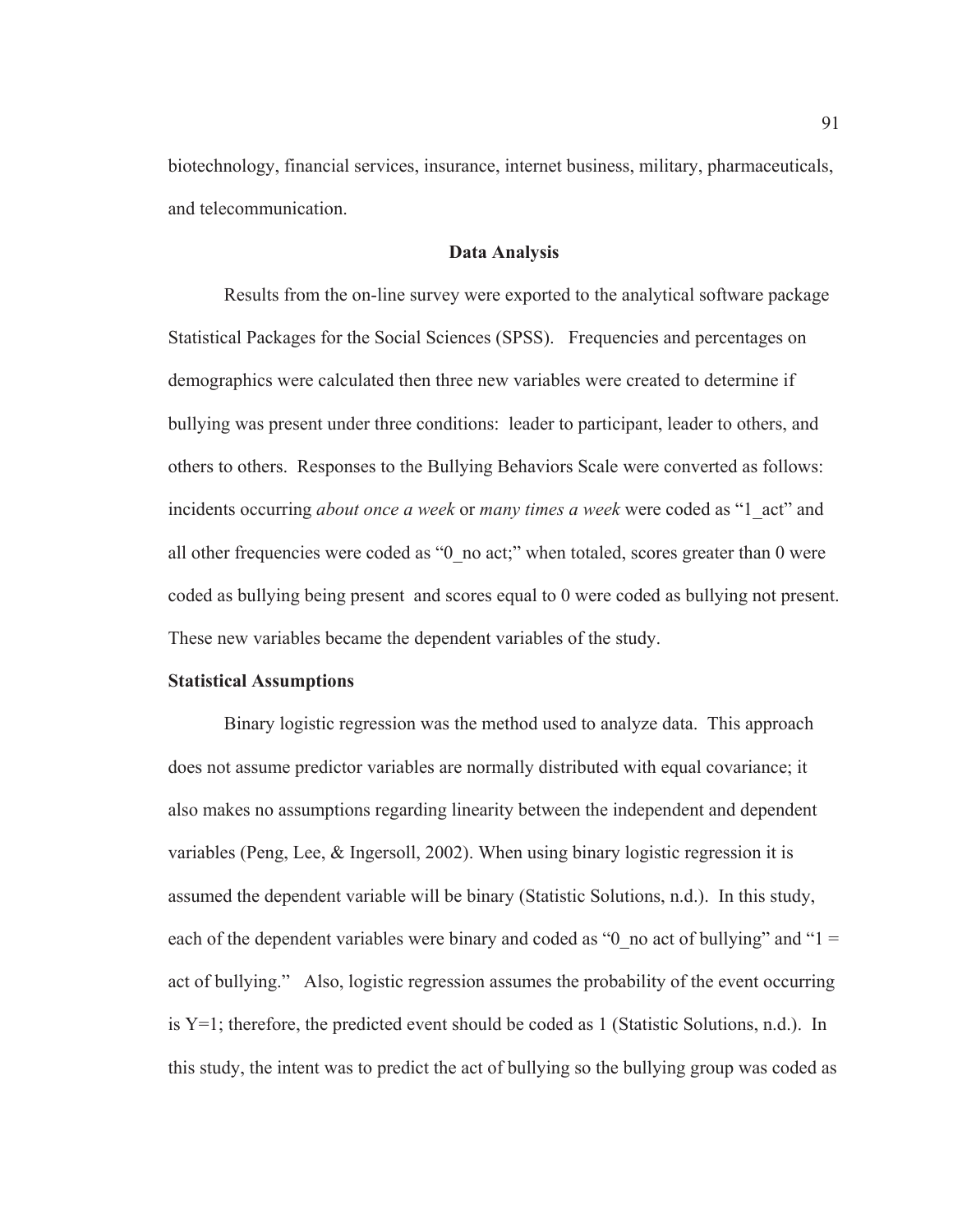1. Finally, it is assumed observations are independent and not based on dependent sample designs (Nimon, 2011).

## **Statistical Analysis Findings**

Binary logistic regression analysis was conducted for each predictor variable and three dependent variables. The dependent variables were all derived from the same instrument but worded differently based on the construct being assessed. The first dependent variable (DV) was the leader's bullying behavior toward the participant, the second DV was the leader's bullying behavior toward others in the organization (excluding the participant), and the third DV was others bullying behavior towards each other (excluding the leader).

The instrument used to measure the prevalence of bullying was a modified version of the Bullying Behaviors Scale which is an observer rated scale of 43 known bullying behaviors (Brotheridge & Lee, 2006a). Participants were first asked to rate how often their boss exhibited each bullying behavior toward the participant (excluding others); they were then asked to rate how often their boss exhibited the same behaviors towards others in the organization (excluding the participant); finally, they were asked to rate how often others within the organization exhibit the same bullying behaviors towards each other (excluding the leader). Responses of *not at all, once or twice,* and *now and then* were coded as "0\_no act;" responses of *about once a week* and *many times a week* were coded as "1 act." The sum of responses was then calculated. When the sum was greater than 0, the act of bullying occurred; when the sum was equal to 0, the act of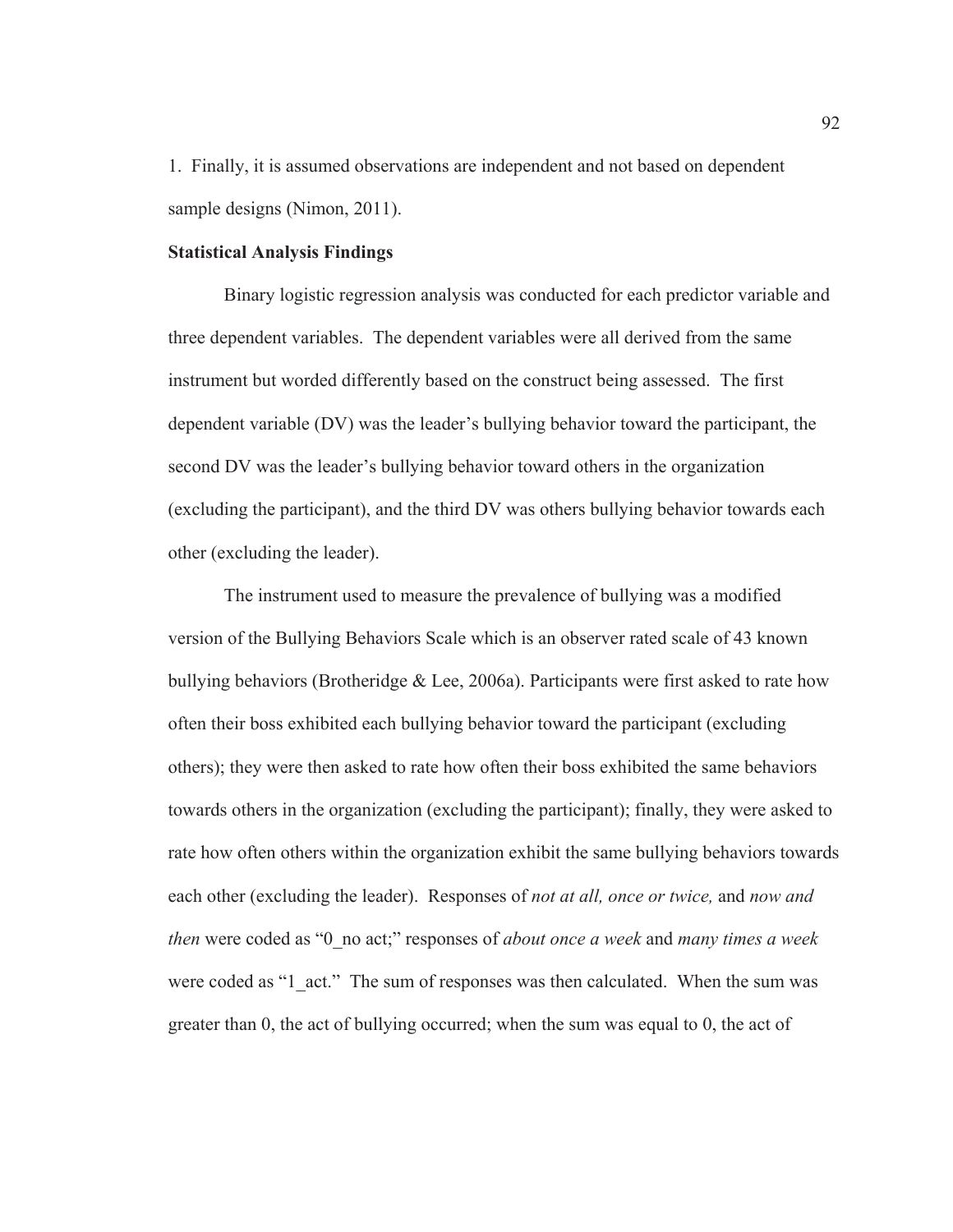bullying did not occur. This approach was used to create each binary DV: "0\_no act of bullying" and "1 act of bullying."

**Narcissism.** The first two research questions pertained to the predictability of the leader's level of observed narcissistic behaviors and the presence of bullying within the workplace. Narcissism was measured using a modified version of the Narcissism Measure which is an observer-rated measure of perceived narcissism (Resick et al., 2009). Participants were asked to rate how often they witness their leader exhibit eight narcissistic behaviors, being: arrogant, assertive, boastful, conceited, egotistical, selfcentered, show-off, and temperamental (Resick et al., 2009). A 5-point Likert scale was used to measure how often the leader exhibited these narcissistic traits: (1) *not applicable*, (2) *somewhat not applicable*, (3) *not distinctive on this trait*, (4) *somewhat applicable*, (5) *applicable*. To get an overall variable measuring the presence of narcissistic behaviors, the sum of the eight responses was calculated and those with a total of 0 to 31 were coded as "0\_narcissism not present" and those with a total of 32 to 40 were coded as "1\_narcissim present." This new dichotomous variable was used as the independent variable.

**Research Question 1.** The first research question asked if there was a relationship between the leader's observed narcissistic behaviors and his or her observed participation in workplace bullying. The null hypotheses stated there was no statistically significant relationship between the leader's observed narcissistic behaviors and his or her personal engagement in workplace bullying behaviors while the alternate hypotheses stated there was a statistically significant positive relationship between the leader's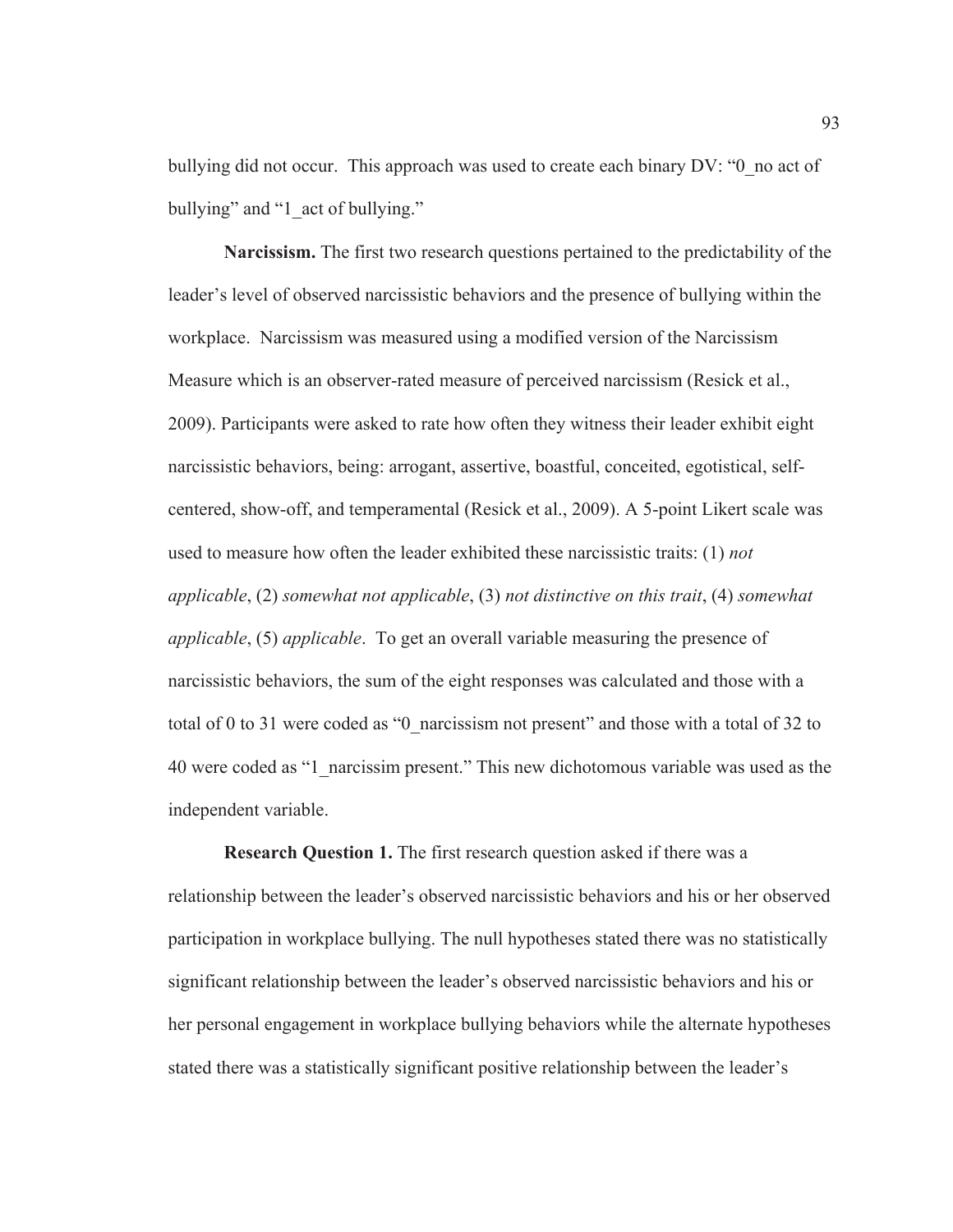observed narcissistic behaviors and his or her personal engagement in workplace bullying behaviors.

To test this hypothesis, the leader's personal participation in bullying was looked at in two ways: (a) the leader's bullying toward the participant, and (b) the leader's bullying toward others. First, binary logistic regression analysis was conducted to predict the probability that the leader would exhibit bullying behaviors toward the participant. The model chi-square was statistically significant,  $\chi^2(1, N = 80) = 38.47, p < .001$ ; indicating a relationship exists between the independent variable, observed narcissistic behaviors, and the dependent variable, the leader's bullying behaviors toward the participant. The sensitivity of predication (the percentage of occurrences correctly predicted, that is, the leader would bully the participant) was 74.1% and the specificity of prediction (the percentage of nonoccurrences correctly predicted, that is, the leader would not bully the participant) was 92.5% (Wuensch, 2014). The overall accuracy for the model was 86.3%.

Table 5 shows the logistic regression coefficient, Wald test, odds ratio and confidence intervals for the predictor variable observed narcissistic behaviors. The probability of the Wald statistic is statistically significant,  $p < .001$ , indicating leaders who exhibit observed narcissistic behaviors are more likely to exhibit bullying behaviors towards the participant.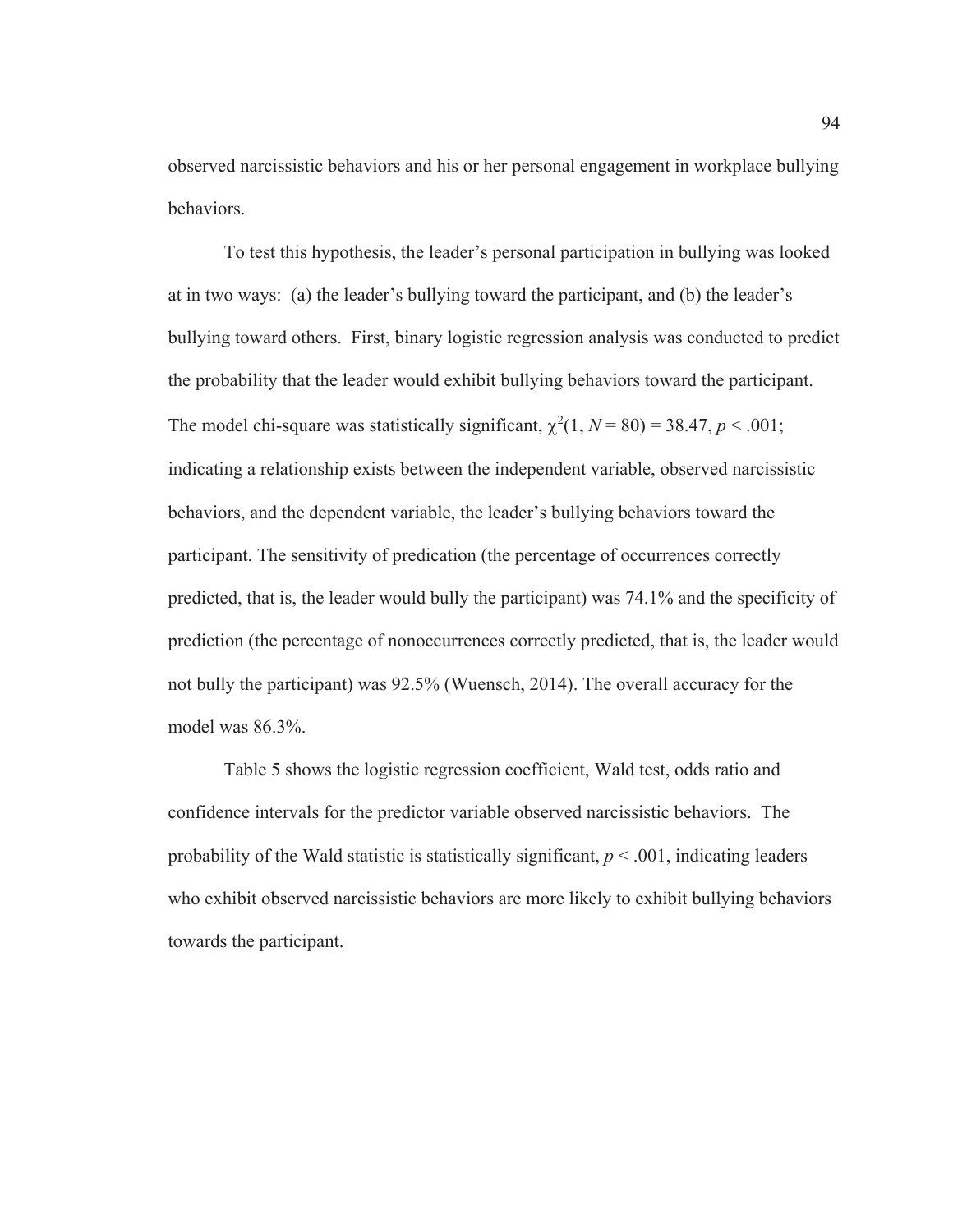# Table 5

*Logistic Regression: Observed Narcissistic Behaviors and Leader's Bullying Toward* 

*Participant* 

| Variable               |      | S.E | Wald df         | $\mathbf{D}$ |    | $Exp(B)$ 95% Confidence interval |       |
|------------------------|------|-----|-----------------|--------------|----|----------------------------------|-------|
|                        |      |     |                 |              |    | Lower                            | Upper |
| Narcissistic behaviors | 3.55 |     | 68 27 28        | -000         | 35 | 4 00                             | 42.11 |
| Constant               |      |     | $-195$ 40 23.19 | (000)        |    |                                  |       |

 To further support the findings above, results from a cross-tabulation analysis are presented in Table 6 and show 83.3% of the times narcissistic behaviors were reported in the top leader, the leader also exhibited bullying behaviors towards the participant. Additionally, the likelihood ratio chi-square for this analysis was statistically significant and consistent with the chi-square derived in the logistic analysis; both were  $\chi^2(1, N =$  $80$ ) = 38.47,  $p < .001$ .

Table 6

*Cross-tabulation: Observed Narcissistic Behaviors and Leader's Bullying Toward* 

*Participant* 

| Observed narcissistic |            | Leader to<br>participant bullying | Total   |      |
|-----------------------|------------|-----------------------------------|---------|------|
| behaviors             |            | Not present                       | Present |      |
| Not present           | Count      | 49                                | 7       | 56   |
|                       | Percentage | 87.5%                             | 12.5%   | 100% |
| Present               | Count      | 4                                 | 20      | 24   |
|                       | Percentage | 16.7%                             | 83.3%   | 100% |
| Total                 | Count      | 53                                | 27      | 80   |
|                       | Percentage | 66.3%                             | 33.8%   | 100% |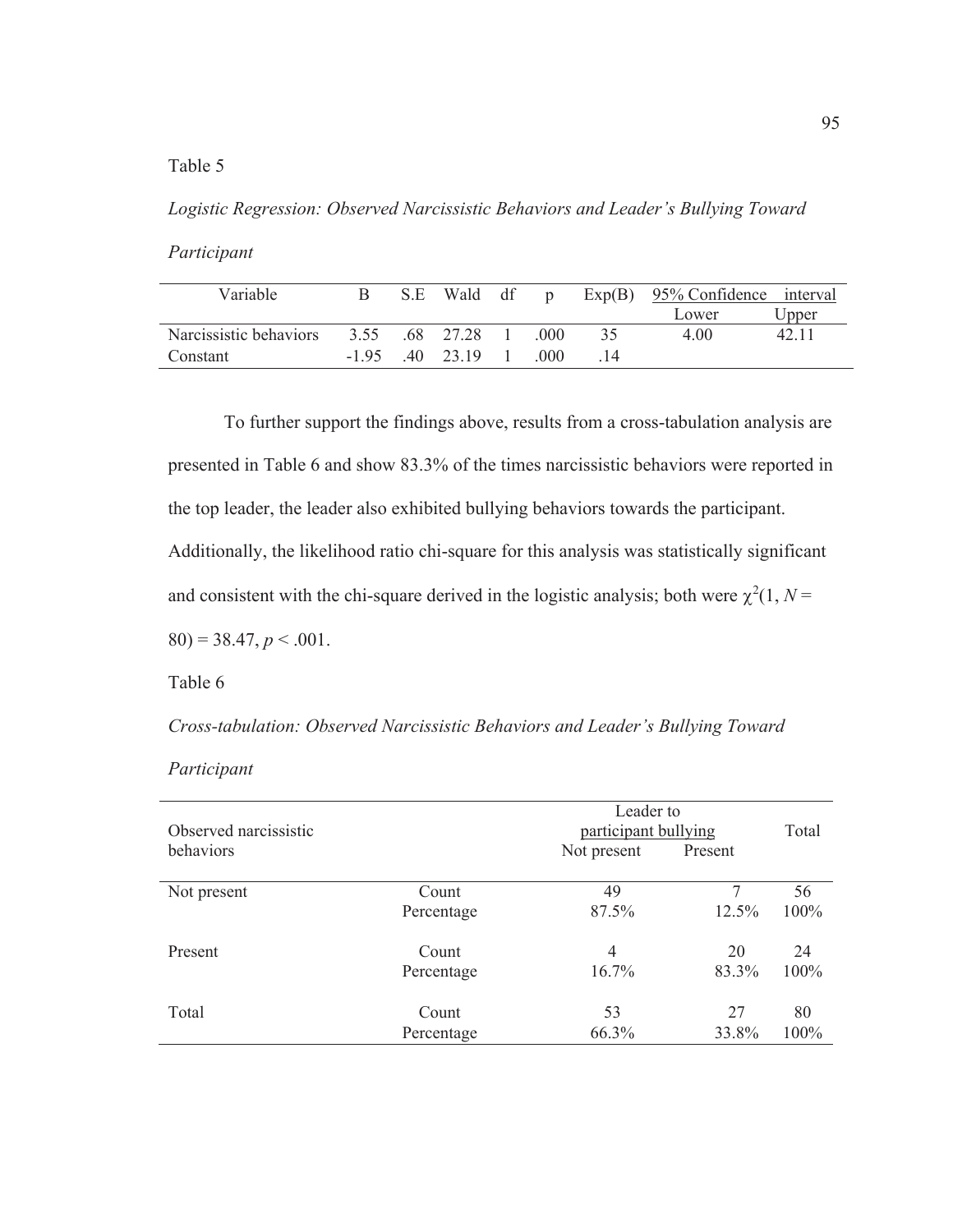Finally, a Pearson product-moment correlation coefficient was computed to further assess the size and direction of the relationship between the predictor and dependent variables. A positive correlation was found between the two variables,  $r =$ .686,  $N = 80$ ,  $p < 0.001$ ; resulting in the null hypothesis being rejected. Results showed a positive correlation between the leader's observed narcissistic behaviors and the leader exhibiting bullying behaviors toward the participant.

 Next, binary logistic regression analysis was conducted to predict the probability that the leader would exhibit bullying behaviors toward others. The model chi-square was statistically significant,  $\chi^2(1, N = 80) = 39.55, p < .001$ ; indicating a relationship exists between the independent variable, observed narcissistic behaviors, and the dependent variable, the leader's bullying behaviors towards others. The sensitivity of predication was 72.4% and the specificity of prediction was 93.9%. The overall accuracy for the model was 85.9%.

Table 7 shows the logistic regression coefficient, Wald test, odds ratio and confidence intervals for the predictor variable observed narcissistic behaviors. The probability of the Wald statistic is statistically significant,  $p < .001$ , indicating leaders who exhibit observed narcissistic behaviors are more likely to exhibit bullying behaviors towards others.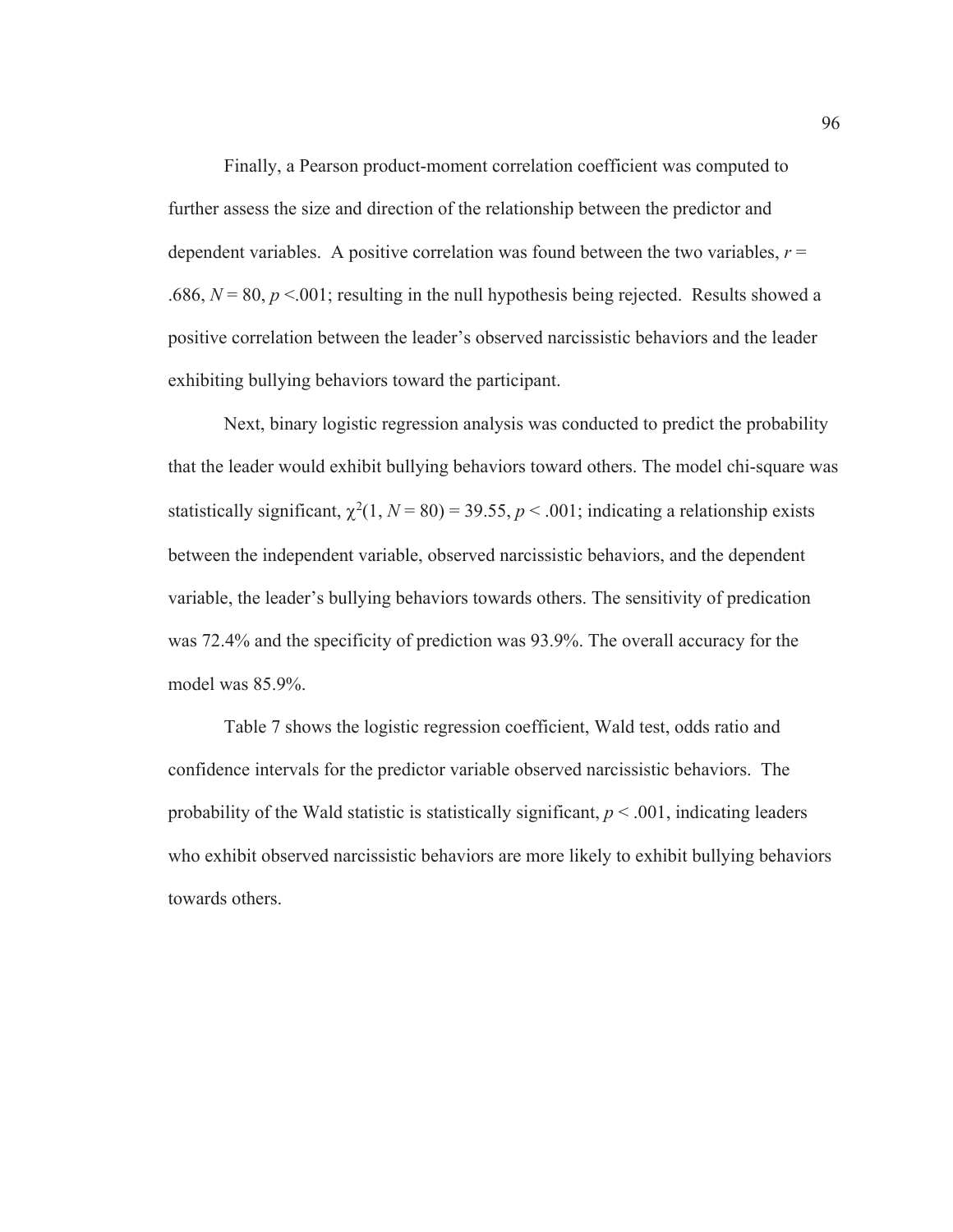Table 7

*Logistic Regression: Observed Narcissistic Behaviors and Leader's Bullying Toward* 

*Others* 

| <b>Variable</b>        |          | S.E | Wald df p |        |       | $Exp(B)$ 95% Confidence interval |        |
|------------------------|----------|-----|-----------|--------|-------|----------------------------------|--------|
|                        |          |     |           |        |       | Lower                            | Upper  |
| Narcissistic behaviors | 3.69     |     | 73 25.87  | -000-  | 40 25 | 9.69                             | 167 14 |
| Constant               | $-1, 74$ |     | 38 2085   | (1)(1) |       |                                  |        |

 To further support the findings above, results from a cross-tabulation analysis are presented in Table 8 and show 88.5% of the times narcissistic behaviors were reported in the top leader, the leader also exhibited bullying behaviors towards others. Additionally, the likelihood ratio chi-square for this analysis was statistically significant and consistent with the chi-square derived in the logistic analysis; both were  $\chi^2(1, N = 80) = 39.55, p <$ .001.

Table 8

*Cross-tabulation: Observed Narcissistic Behaviors and Leader's Bullying Toward Others* 

| Participant |  |
|-------------|--|
|             |  |

| Observed narcissistic |            | Leader to<br>others bullying |         | Total |
|-----------------------|------------|------------------------------|---------|-------|
| behaviors             |            | Not present                  | Present |       |
| Not present           | Count      | 46                           | 8       | 54    |
|                       | Percentage | 85.2%                        | 14.8%   | 100%  |
| Present               | Count      | 3                            | 23      | 26    |
|                       | Percentage | 11.5%                        | 88.5%   | 100%  |
| Total                 | Count      | 49                           | 31      | 80    |
|                       | Percentage | 61.2%                        | 38.8%   | 100%  |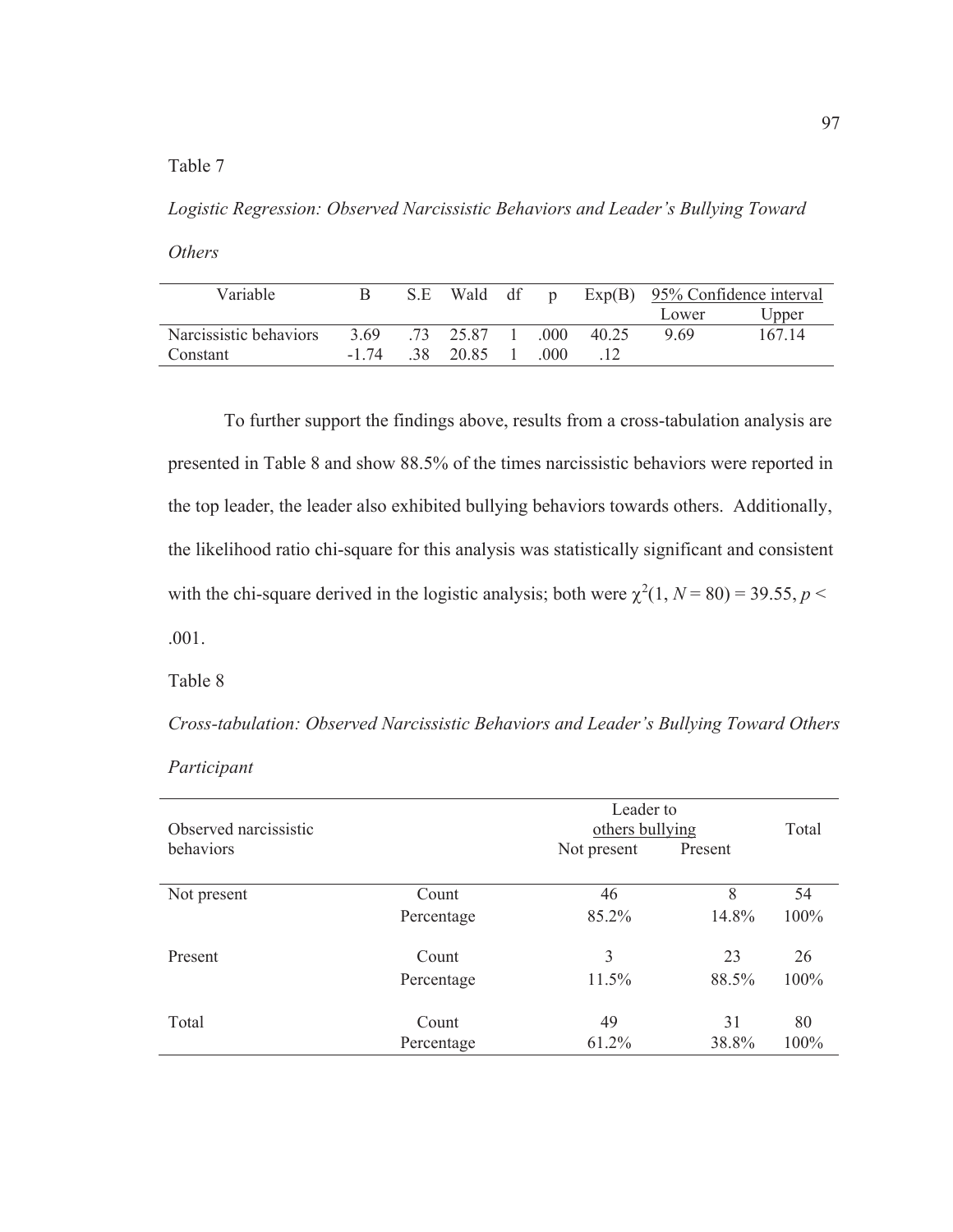A Pearson product-moment correlation coefficient was computed to further assess the size and direction of the relationship between the predictor and dependent variables. A positive correlation was found between the two variables,  $r = .694$ ,  $N = 80$ ,  $p < .001$ ; resulting in the null hypothesis being rejected. Results showed a positive correlation between the leader's observed narcissistic behaviors and the leader exhibiting bullying behaviors towards others in the organization.

**Research Question 2.** The second research question asked if there was a relationship between the leader's observed narcissistic behaviors and others participation in workplace bullying. The null hypotheses stated there was no statistically significant relationship between the leader's observed narcissistic behaviors and others exhibiting workplace bullying behaviors while the alternate hypotheses stated there was a statistically significant positive relationship between the leader's observed narcissistic behaviors and others' exhibiting bullying behaviors in the workplace. Binary logistic regression analysis was conducted to predict the probability that others within the organization would exhibit bullying behaviors toward each other. The model chi-square was statistically significant,  $\chi^2(1, N = 80) = 22.54$ ,  $p < .001$ ; indicating a relationship exists between the independent variable, observed narcissistic behaviors, and the dependent variable, others bullying behaviors towards each other. The sensitivity of predication was 61.3% and the specificity of prediction was 89.1%. The overall accuracy for the model was 77.9%.

Table 9 shows the logistic regression coefficient, Wald test, odds ratio and confidence intervals for the predictor variable observed narcissistic behaviors. The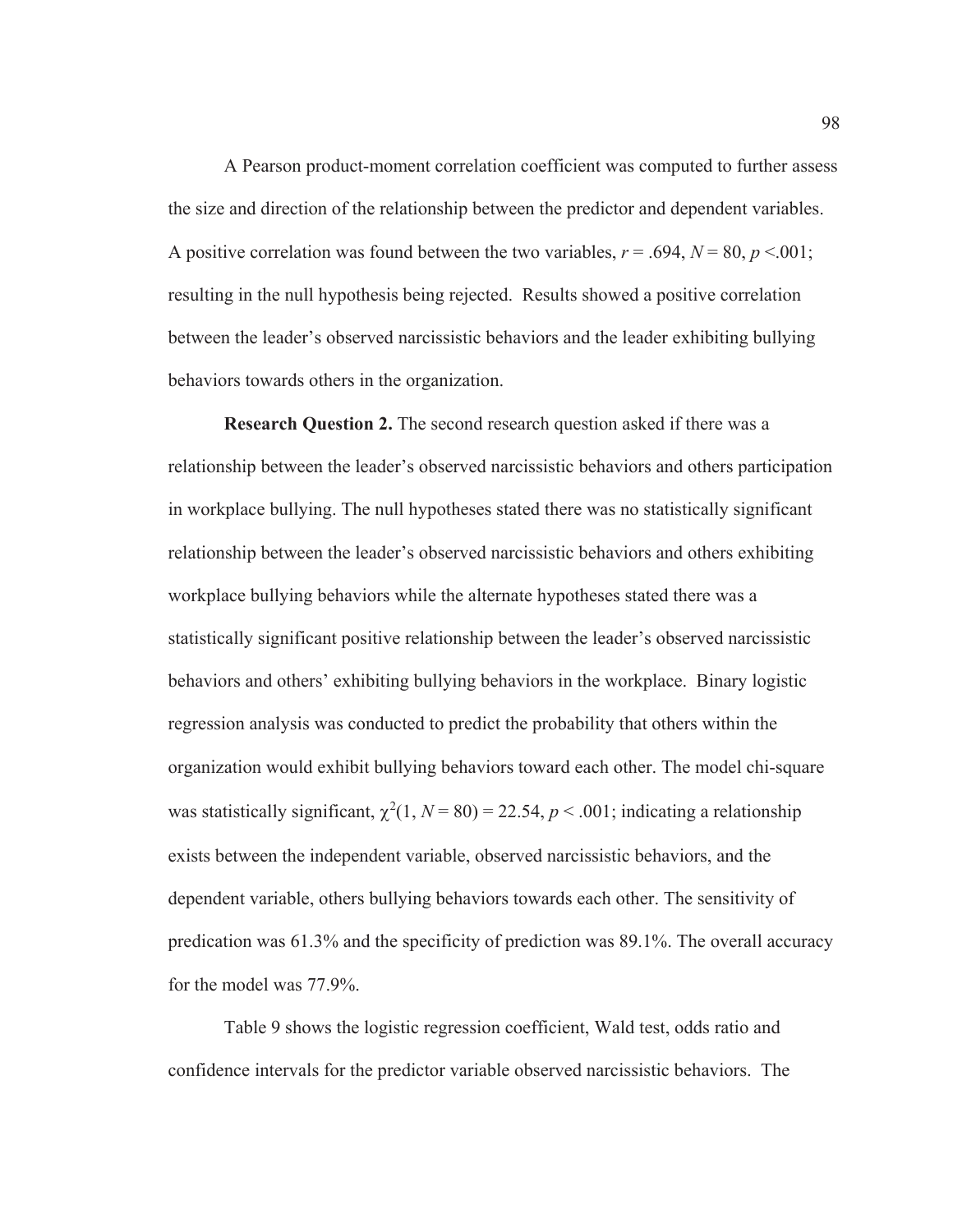probability of the Wald statistic is statistically significant,  $p < .001$ , indicating when leaders exhibit observed narcissistic behaviors others are more likely to exhibit bullying behaviors towards each other.

Table 9

*Logistic Regression: Observed Narcissistic Behaviors and Others Bullying Toward Each Other* 

| Variable               |        | S.E           | Wald    | df | $\mathbf{D}$ |       | $Exp(B)$ 95% Confidence interval |       |
|------------------------|--------|---------------|---------|----|--------------|-------|----------------------------------|-------|
|                        |        |               |         |    |              |       | Lower                            | Upper |
| Narcissistic behaviors | 2.56   | -60           | 18 24   |    | -000-        | 12.98 | 4.00                             | 42 12 |
| Constant               | $-122$ | $\mathcal{R}$ | - 14.01 |    | (1)(1)       | 29    |                                  |       |

 To further support the findings above, results from a cross-tabulation analysis are presented in Table 10 and show 81.5% of the times narcissistic behaviors were reported in the top leader, others also exhibited bullying behaviors towards each other.

Additionally, the likelihood ratio chi-square for this analysis was statistically significant and consistent with the chi-square derived in the logistic analysis;  $\chi^2(1, N = 80) = 22.54$ ,  $p < .001$ .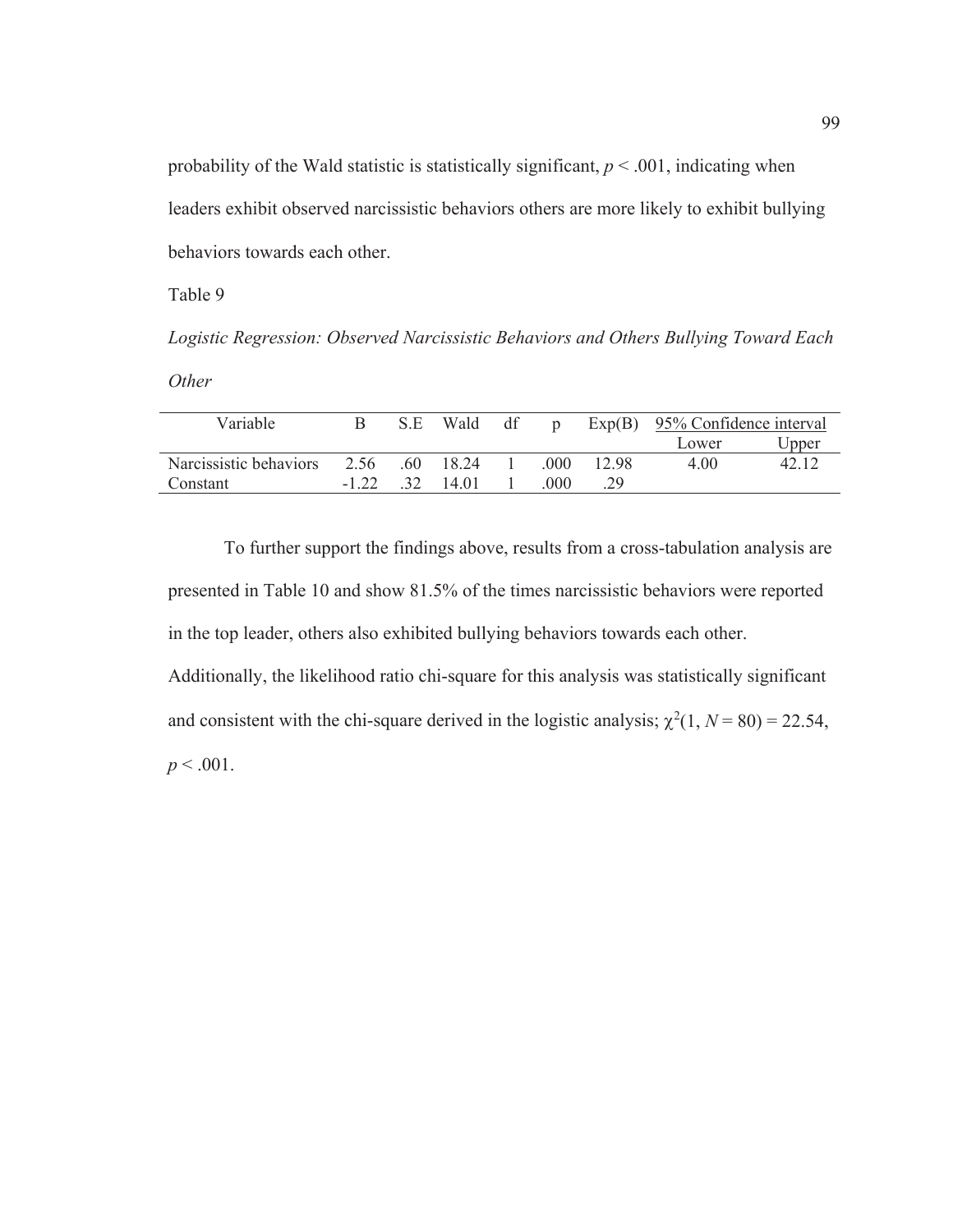## Table 10

*Cross-tabulation: Observed Narcissistic Behaviors and Others Bullying Toward Each* 

*Other* 

| Observed narcissistic |            | Others to<br>others bullying | Total   |         |
|-----------------------|------------|------------------------------|---------|---------|
| behaviors             |            | Not present                  | Present |         |
| Not present           | Count      | 41                           | 12      | 53      |
|                       | Percentage | 77.4%                        | 22.6%   | 100%    |
| Present               | Count      | 5                            | 22      | 27      |
|                       | Percentage | 18.5%                        | 81.5%   | 100%    |
| Total                 | Count      | 46                           | 34      | 80      |
|                       | Percentage | 57.5%                        | 42.5%   | $100\%$ |

A Pearson product-moment correlation coefficient was computed to further assess the size and direction of the relationship between the predictor and dependent variables. A positive correlation was found between the two variables,  $r = .534$ ,  $N = 80$ ,  $p < .001$ ; resulting in the null hypothesis being rejected. Results showed a positive correlation between the leader's observed narcissistic behaviors and others exhibiting bullying behaviors towards others.

An additional Pearson product-moment correlation coefficient was computed to determine the size and relationship of each observed narcissistic characteristic and the three dependent variables: the leader's bullying behaviors towards the participant, the leader's bullying behaviors towards others, and other's bullying behaviors towards others in the organization. Table 11 shows the results; all eight characteristics were positively correlated and statistically significant,  $p < .001$ .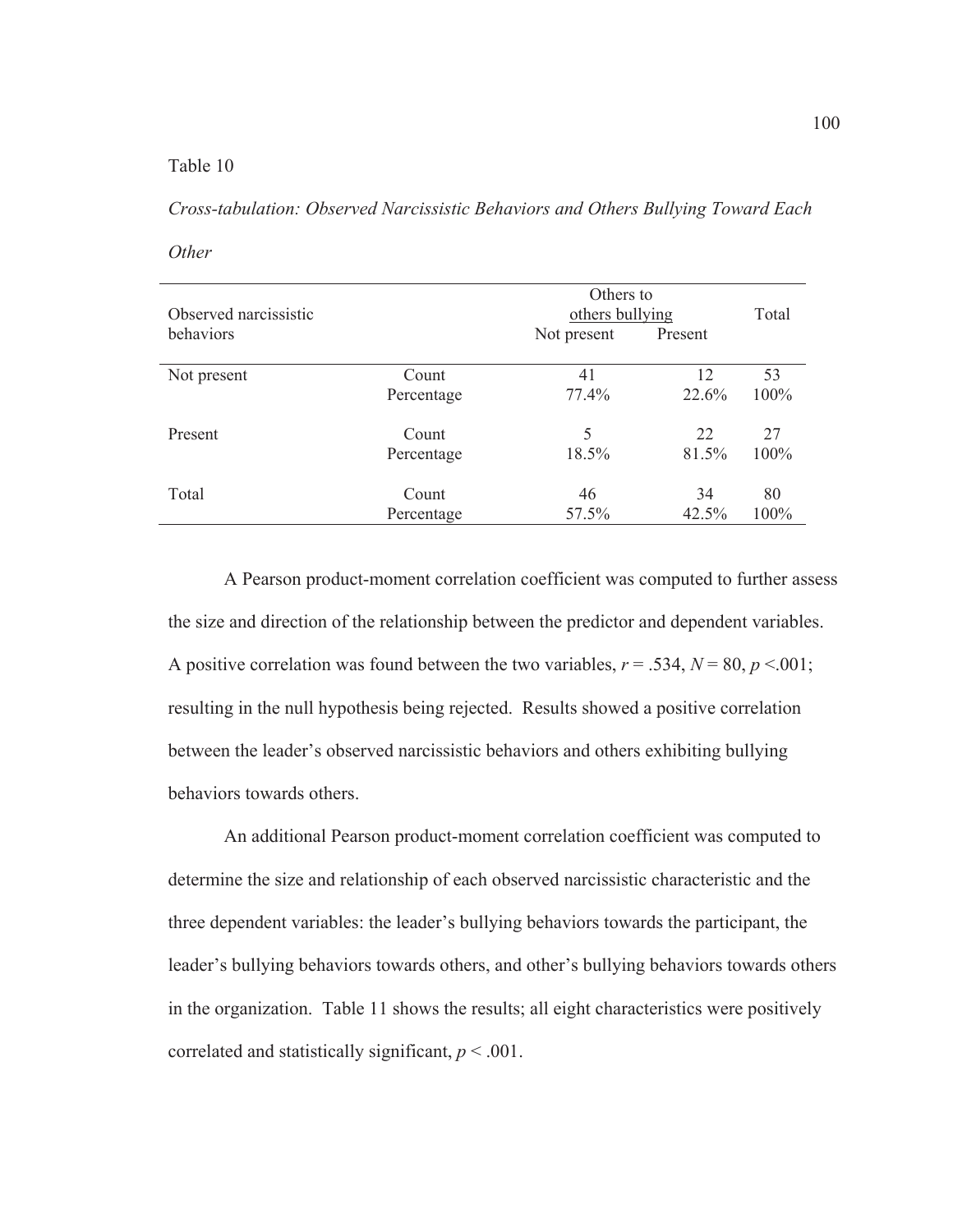## Table 11

| Observed<br>narcissistic<br>behavior |                            | Leader to<br>participant<br>bullying | Leader<br>to<br>others | Others to<br>others<br>bullying |
|--------------------------------------|----------------------------|--------------------------------------|------------------------|---------------------------------|
|                                      |                            |                                      | bullying               |                                 |
| Arrogant                             | <b>Pearson Correlation</b> | .681                                 | .707                   | .494                            |
|                                      | $Sig. (2-tailed)$          | .000                                 | .000                   | .000                            |
| Assertive                            | <b>Pearson Correlation</b> | .322                                 | .389                   | .315                            |
|                                      | $Sig. (2-tailed)$          | .000                                 | .000                   | .000                            |
| <b>Boastful</b>                      | Pearson Correlation        | .580                                 | .677                   | .462                            |
|                                      | $Sig. (2-tailed)$          | .000                                 | .000                   | .000                            |
| Conceited                            | <b>Pearson Correlation</b> | .724                                 | .726                   | .546                            |
|                                      | $Sig. (2-tailed)$          | .000                                 | .000                   | .000                            |
| Egotistical                          | Pearson Correlation        | .655                                 | .677                   | .470                            |
|                                      | $Sig. (2-tailed)$          | .000                                 | .000                   | .000                            |
| Self-centered                        | Pearson Correlation        | .665                                 | .706                   | .526                            |
|                                      | $Sig. (2-tailed)$          | .000                                 | .000                   | .000                            |
| Show-off                             | <b>Pearson Correlation</b> | .635                                 | .719                   | .448                            |
|                                      | $Sig. (2-tailed)$          | .000                                 | .000                   | .000                            |
| Temperamental                        | Pearson Correlation        | .578                                 | .675                   | .479                            |
|                                      | Sig. (2-tailed)            | .000                                 | .000                   | .000                            |

*Pearson Correlation: Observed Narcissistic Behaviors and Bullying* 

**Tenure.** The next two research questions pertained to the predictability of the leader's tenure and the presence of bullying within the workplace. Tenure was categorized as: *1 year or less*, *2 to 5 years*, *6 to 10 years*, *11 to 15 years*, *16 to 20 years*, *21 years or more*. Participants were asked to identify how long their current leader has been employed at the company.

**Research Question 3.** The third research question asked if there was a relationship the leader's tenure and his or her observed participation in workplace bullying. The null hypotheses stated there was no statistically significant relationship between the leader's tenure and his or her personal engagement in workplace bullying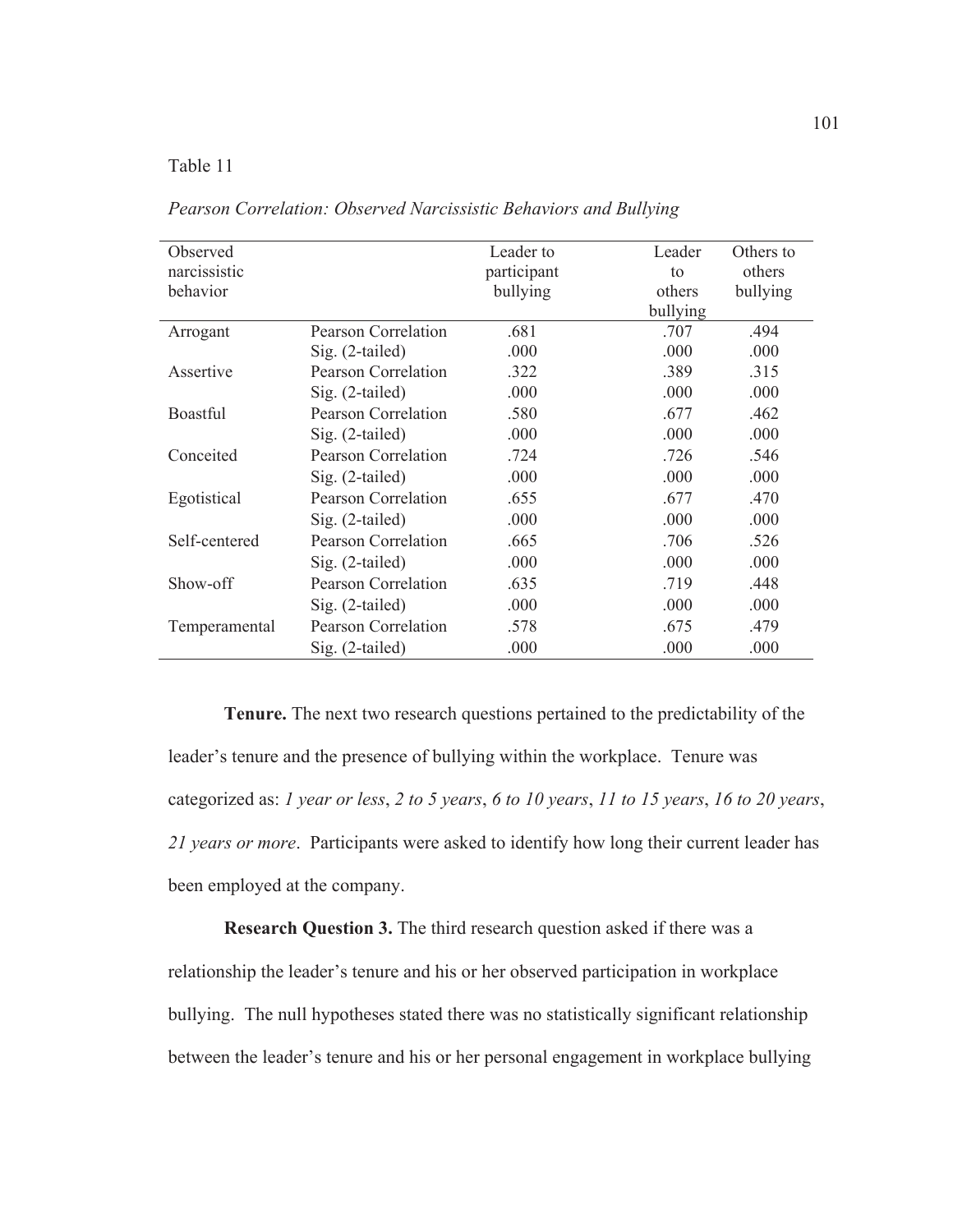behaviors while the alternate hypotheses stated there was a statistically significant positive relationship between the leader's tenure and his or her personal engagement in workplace bullying behaviors.

To test this hypothesis, the leader's personal participation in bullying was looked at in two ways: (a) the leader's bullying toward the participant, and (b) the leader's bullying toward others. First, binary logistic regression analysis was conducted to predict the probability that the leader would exhibit bullying behaviors toward the participant. The model chi-square was not statistically significant,  $\chi^2(1, N = 80) = 1.5, p = .221$ ; indicating a relationship does not exist between the independent variable, leader tenure, and the dependent variable, the leader's bullying behaviors toward the participant. The sensitivity of predication was 0.0% and the specificity of prediction was 100% (Wuensch, 2014). The overall accuracy for the model was 66.3%.

Table 12 shows the logistic regression coefficient, Wald test, odds ratio and confidence intervals for the predictor variable leader tenure. The probability of the Wald statistic is not statistically significant,  $p = 0.226$ , indicating leader tenure is not a predictor of the leader exhibiting bullying behaviors towards the participant. The null hypotheses was therefore accepted.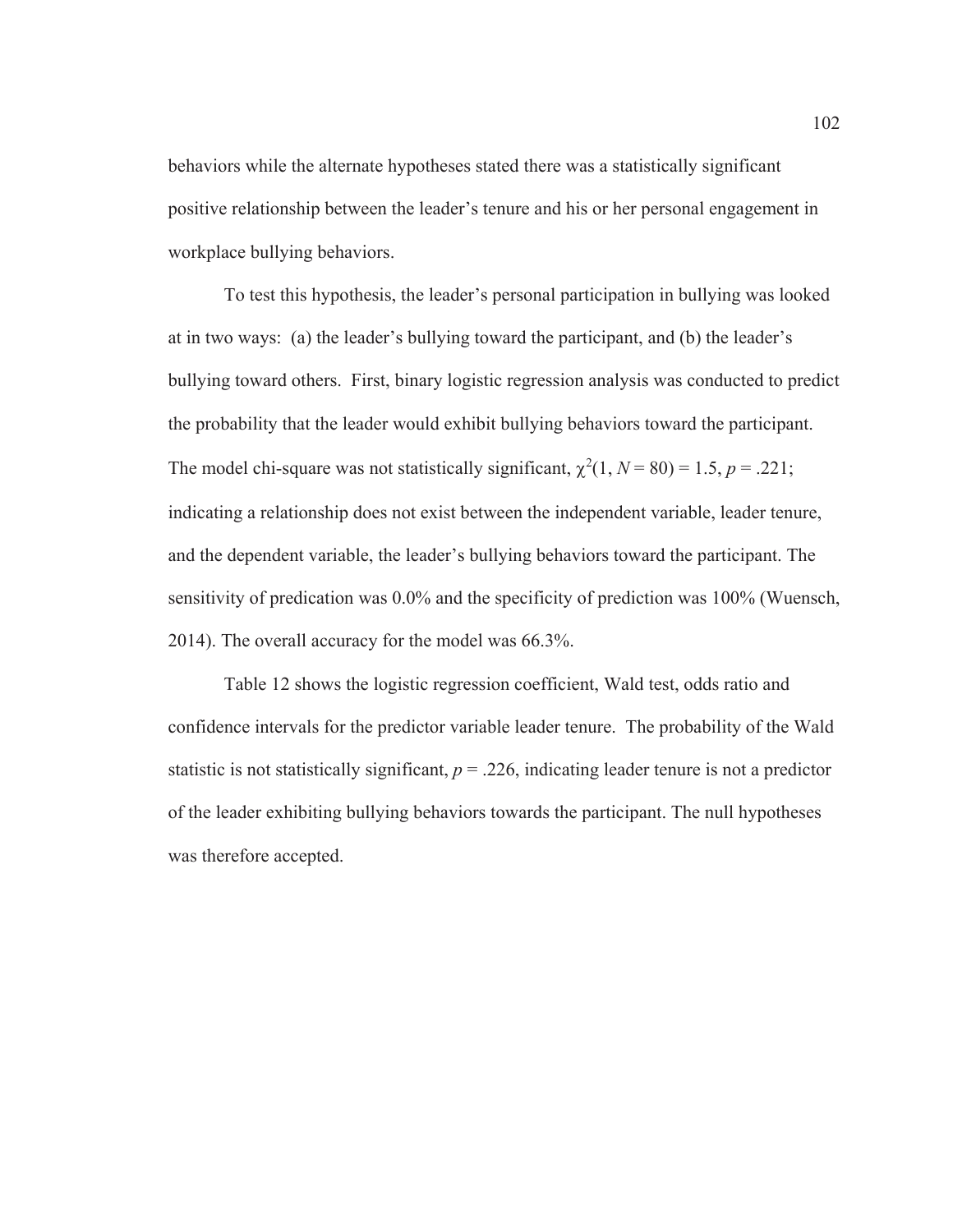Table 12

*Logistic Regression: Tenure and Leader's Bullying Toward Participant* 

| Variable | В      | S.E | Wald  | df | D    |    | $Exp(B)$ 95% Confidence interval |       |
|----------|--------|-----|-------|----|------|----|----------------------------------|-------|
|          |        |     |       |    |      |    | Lower                            | Upper |
| Tenure   | $-225$ | 18  | 1.46  |    | .226 | 79 | .55                              |       |
|          |        |     |       |    |      |    |                                  |       |
| Constant | .243   | 78  | 23.19 |    | .756 |    |                                  |       |

 Next, binary logistic regression analysis was conducted to predict the probability that the leader would exhibit bullying behaviors toward others. Again, the model chisquare was not statistically significant,  $\chi^2(1, N = 80) = 1.96$ ,  $p = .161$ ; indicating a relationship does not exist between the independent variable, the leader's tenure, and the dependent variable, the leader's bullying behaviors towards others. The sensitivity of predication was 6.9% and the specificity of prediction was 91.8%. The overall accuracy for the model was 60.3%.

Table 13 shows the logistic regression coefficient, Wald test, odds ratio and confidence intervals for the predictor variable leader tenure. The probability of the Wald statistic is not statistically significant,  $p = 0.168$ , indicating leader tenure is not a predictor of the leader exhibiting bullying behaviors towards others. The null hypotheses was therefore accepted.

Table 13

*Logistic Regression: Tenure and Leader's Bullying Toward Others* 

| Variable |        | S.E | Wald | df |     | Exp(B) | 95% Confidence interval |       |
|----------|--------|-----|------|----|-----|--------|-------------------------|-------|
|          |        |     |      |    |     |        | Lower                   | Upper |
| Tenure   | $-.26$ |     | .92  |    | 168 | 769    |                         |       |
| Constant |        |     | .48  |    | 489 |        |                         |       |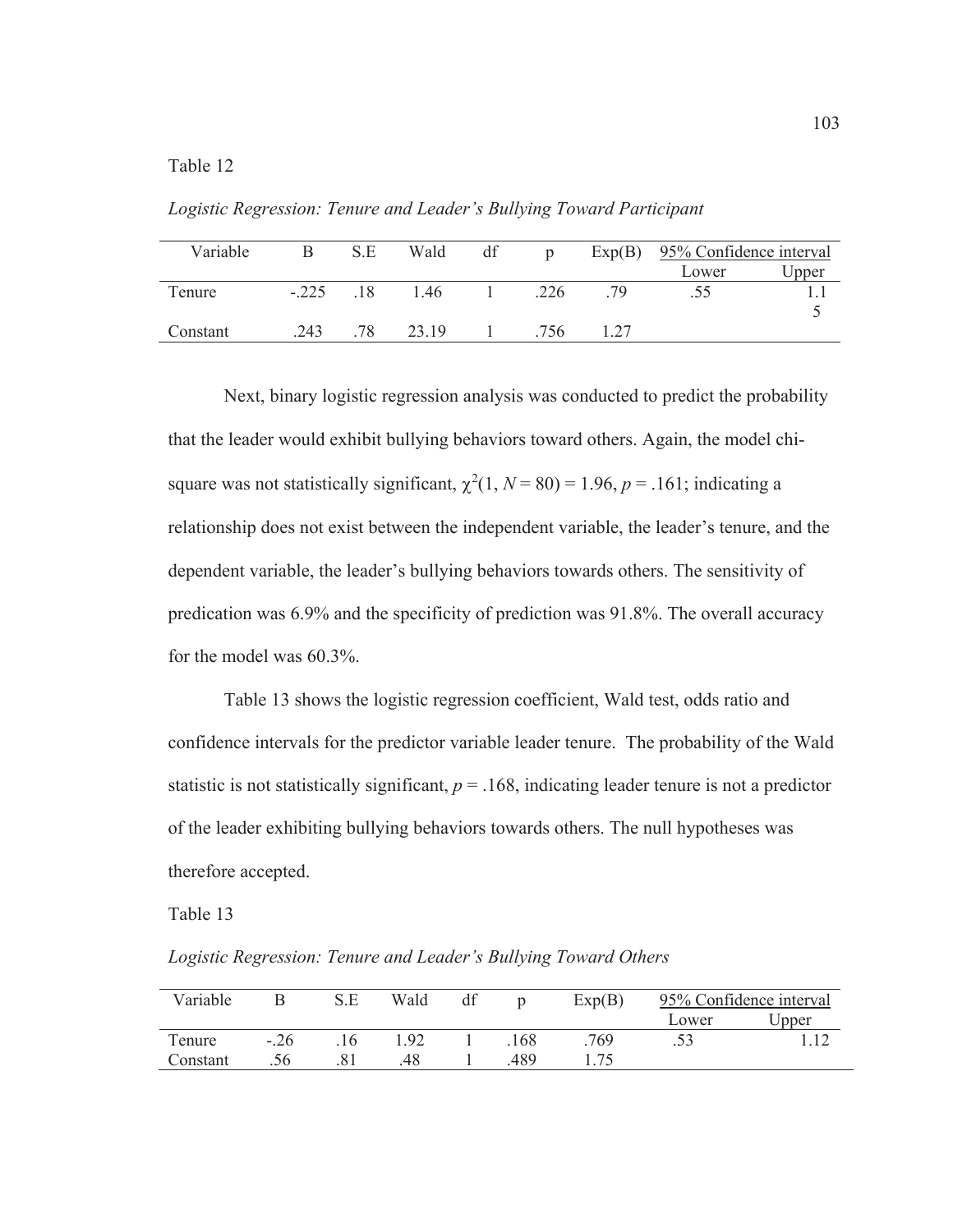**Research Question 4.** The fourth research question asked if there was a relationship between the leader's tenure and others participation in workplace bullying. The null hypotheses stated there was no statistically significant relationship between the leader's tenure and others' exhibiting workplace bullying behaviors while the alternate hypotheses stated there was a statistically significant negative relationship between the leader's tenure and others' exhibiting bullying behaviors in the workplace. Binary logistic regression analysis was conducted to predict the probability that others within the organization would exhibit bullying behaviors toward each other. The model chi-square was not statistically significant,  $\chi^2(1, N = 80) = 1.39$ ,  $p = .238$ ; indicating a relationship does not exist between the independent variable, leader tenure, and the dependent variable, others bullying behaviors towards each other. The sensitivity of predication was 6.5% and the specificity of prediction was 91.3%. The overall accuracy for the model was 57.1%.

Table 14 shows the logistic regression coefficient, Wald test, odds ratio and confidence intervals for the predictor variable observed narcissistic behaviors. The probability of the Wald statistic is not statistically significant,  $p = .242$ , indicating leader tenure is not a predictor of others exhibiting bullying behaviors towards others. The null hypotheses was therefore accepted.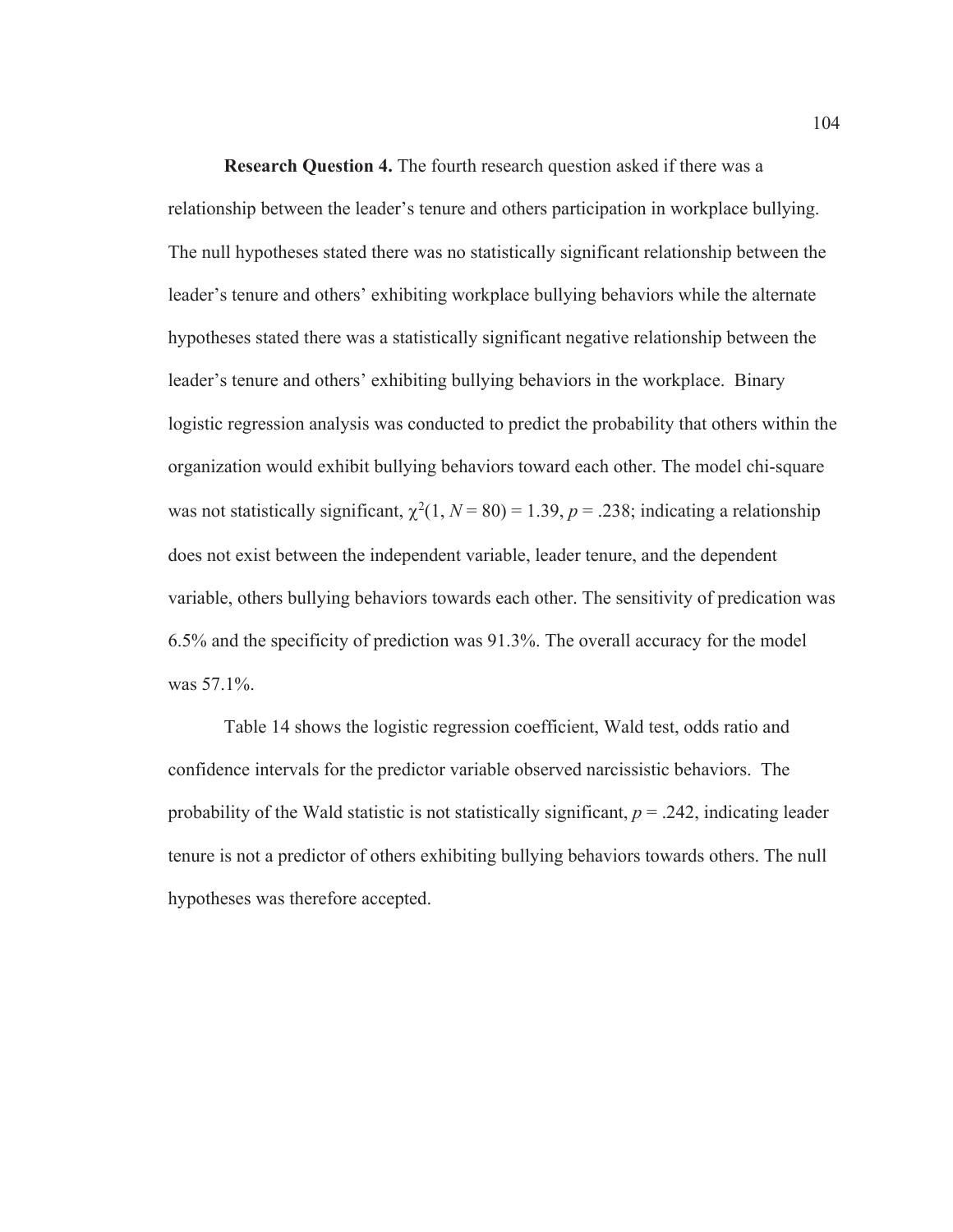## Table 14

*Logistic Regression: Tenure and Others' Bullying Toward Others* 

| Variable |        |    | S.E Wald df | $\mathbf{D}$ |      | $Exp(B)$ 95% Confidence interval |       |
|----------|--------|----|-------------|--------------|------|----------------------------------|-------|
|          |        |    |             |              |      | Lower                            | Upper |
| Tenure   | $-217$ | 18 | 137         | .242         | .81  | .56                              | 1.16  |
| Constant |        | 80 | 41          | -524         | l 67 |                                  |       |

**Antibullying Organizational Policies.** The last two research questions pertained to the predictability of the presence of antibullying organizational policies and the presence of bullying within the workplace. Organizational polices were categorized as either "present" or "not present." Participants were asked to identify if antibullying organizational policies were present within their organization.

**Research Question 5.** The fifth research question asked if there was a relationship the presence of antibullying organizational policies and the leader's observed participation in workplace bullying. The null hypotheses stated there was no statistically significant relationship between the presence of antibullying organizational policies and the leader's personal engagement in workplace bullying behaviors while the alternate hypotheses stated there was a statistically significant negative relationship between the presence of antibullying organizational policies and the leader's personal engagement in workplace bullying behaviors.

To test this hypothesis, the leader's personal participation in bullying was looked at in two ways: (a) the leader's bullying toward the participant, and (b) the leader's bullying toward others. First, binary logistic regression analysis was conducted to predict the probability that the leader would exhibit bullying behaviors toward the participant.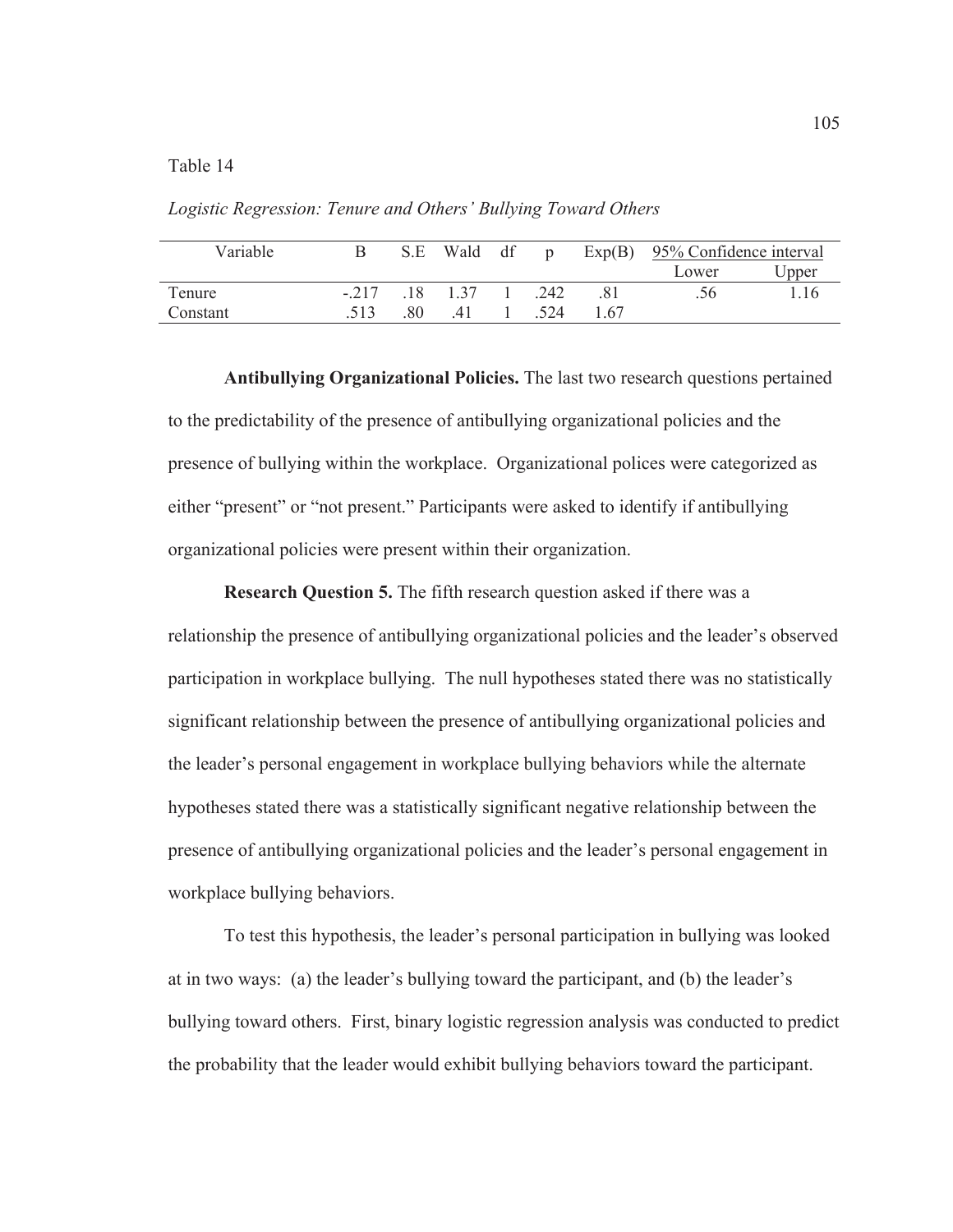The model chi-square was statistically significant,  $\chi^2(1, N = 80) = 8.35, p = .004$ ; indicating a relationship does exist between the independent variable, the presence of antibullying organizational policies, and the dependent variable, the leader's bullying behaviors toward the participant. The sensitivity of predication was 0.0% and the specificity of prediction was 100% (Wuensch, 2014). The overall accuracy for the model was 66.3%.

Table 15 shows the logistic regression coefficient, Wald test, odds ratio and confidence intervals for the predictor variable leader tenure. The probability of the Wald statistic is statistically significant,  $p = 0.029$ , indicating antibullying organizational policies is a predictor of the leader exhibiting bullying behaviors towards the participant. The null hypotheses was therefore rejected.

Table 15

*Logistic Regression: Antibullying Organizational Policies and Leader's Bullying Toward Participant* 

| Variable |         | S.E | Wald df p     |       |          | $Exp(B)$ 95% Confidence | interval |
|----------|---------|-----|---------------|-------|----------|-------------------------|----------|
|          |         |     |               |       |          | Lower                   | Upper    |
| Policies | 2.33    |     | 1 0 6 4 7 9 1 | -029  | $-10.26$ |                         | 82.54    |
| Constant | $-5.04$ |     | 208 586       | - 016 | 006      |                         |          |

To further support the findings above, results from a cross-tabulation analysis are presented in Table 16 and show 93.8% of the time antibullying organizational policies were present, the top leader did not exhibit bullying behaviors towards the participant. , others also exhibited bullying behaviors towards each other. Additionally, the likelihood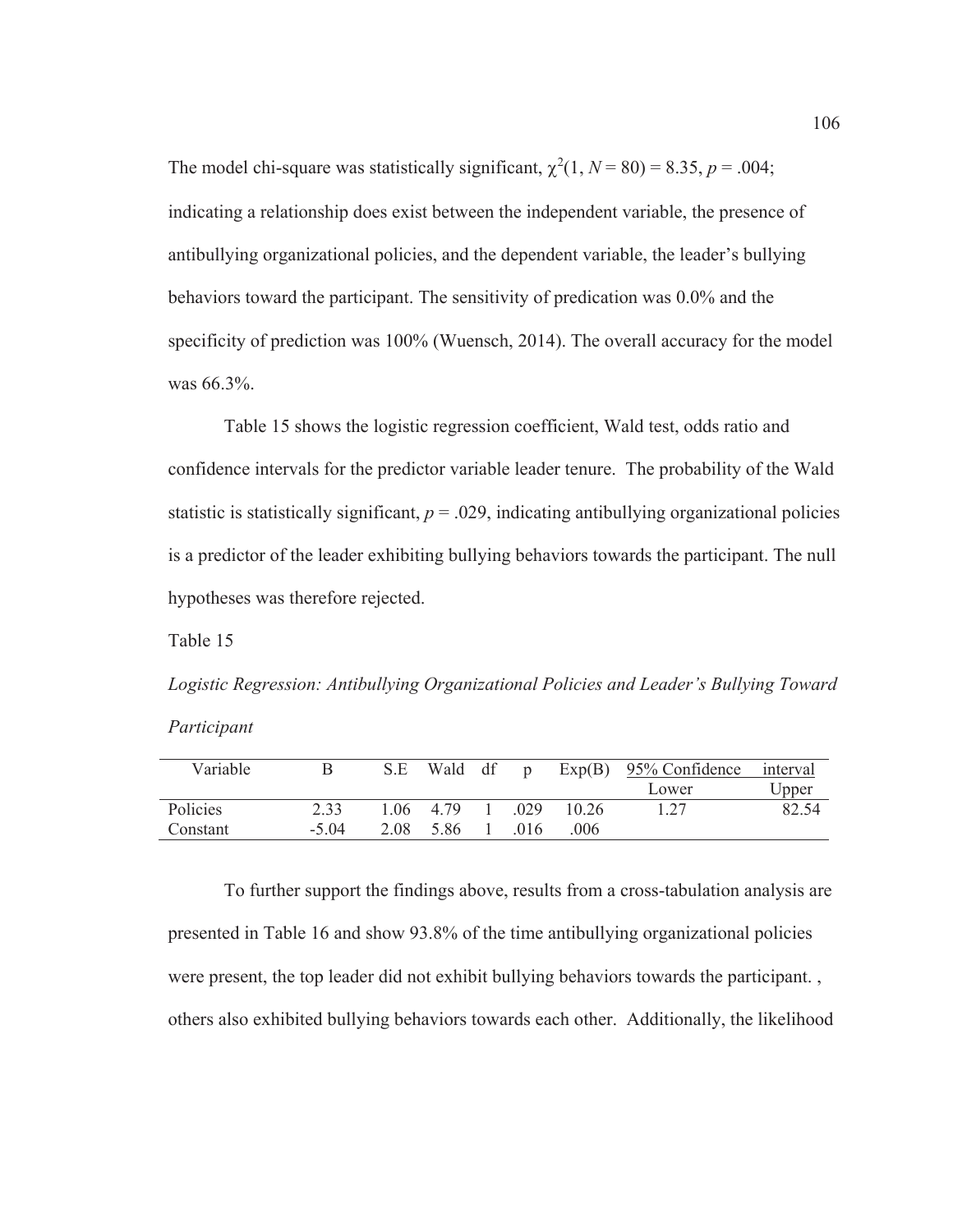ratio chi-square for this analysis was statistically significant and consistent with the chi-

square derived in the logistic analysis;  $\chi^2(1, N = 80) = 8.35, p = .004$ .

Table 16

*Cross-tabulation: Antibullying Organizational Policies and Leader's Bullying Toward* 

| Anti-organizational |            | Leader to participant<br>bullying | Total   |         |
|---------------------|------------|-----------------------------------|---------|---------|
| policies            |            | Not present                       | Present |         |
| Not present         | Count      | 38                                | 26      | 64      |
|                     | Percentage | 59.4%                             | 40.6%   | $100\%$ |
| Present             | Count      | 15                                |         | 16      |
|                     | Percentage | 93.8%                             | $6.3\%$ | $100\%$ |
| Total               | Count      | 53                                | 27      | 80      |
|                     | Percentage | 66.3%                             | 33.8%   | 100%    |

*Participant* 

A Pearson product-moment correlation coefficient was computed to further assess the size and direction of the relationship between the predictor and dependent variable. A negative correlation was found between the two variables,  $r = -.291$ ,  $N = 80$ ,  $p = .009$ ; resulting in the null hypothesis being rejected. Results show a negative correlation between the presence of antibullying organizational policies and the leader exhibiting bullying behaviors towards the participant.

Next, binary logistic regression analysis was conducted to predict the probability that the leader would exhibit bullying behaviors toward others. The model chi-square was not statistically significant,  $\chi^2(1, N = 80) = .91$ ,  $p = .339$ ; indicating a relationship does not exist between the independent variable, the presence of antibullying organizational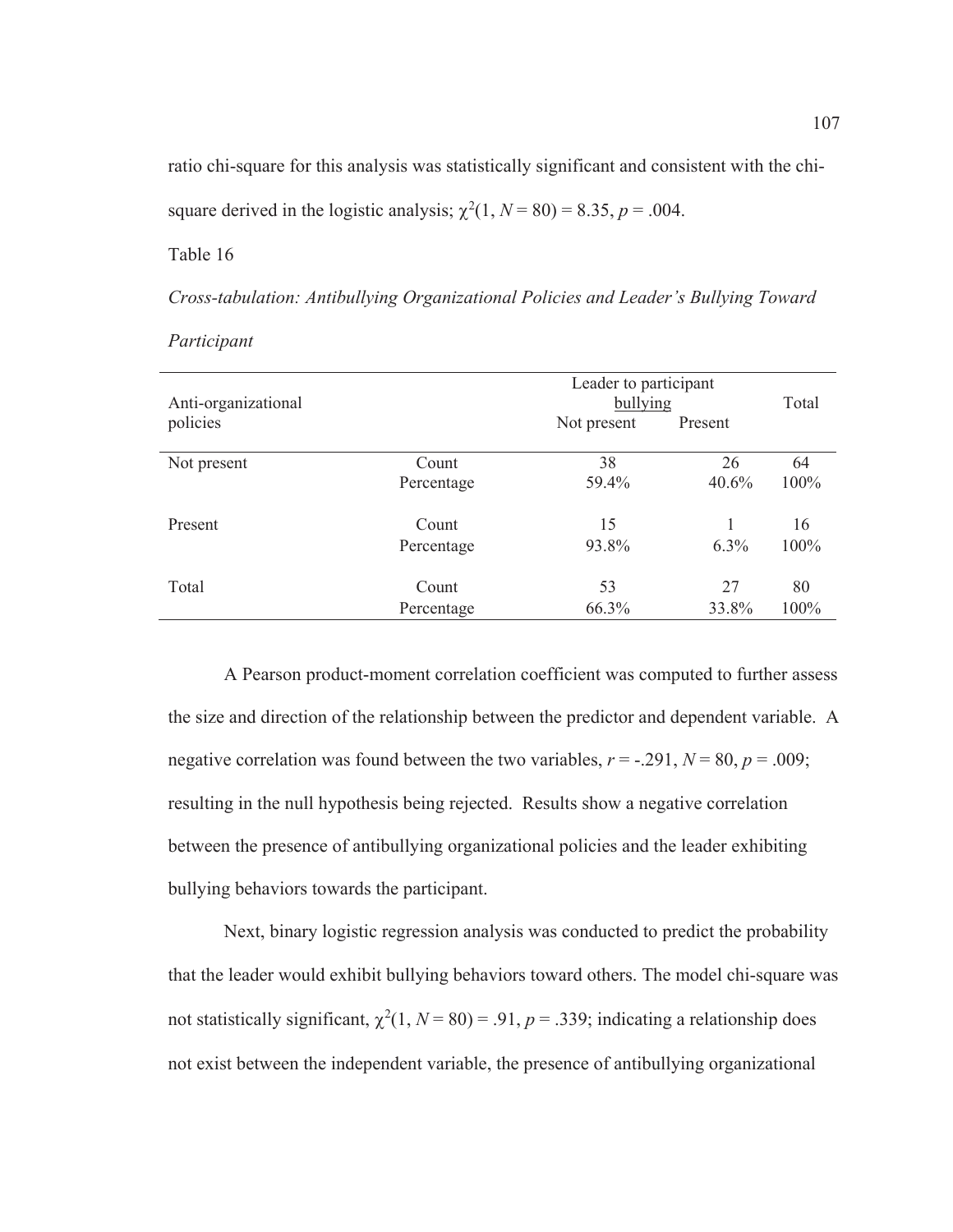policies, and the dependent variable, the leader's bullying behaviors towards others. The sensitivity of predication was 0.0% and the specificity of prediction was 100%. The overall accuracy for the model was 62.8%.

Table 17 shows the logistic regression coefficient, Wald test, odds ratio and confidence intervals for the predictor variable leader tenure. The probability of the Wald statistic is not statistically significant,  $p = 0.168$ , indicating leader tenure is not a predictor of the leader exhibiting bullying behaviors towards others. The null hypotheses was therefore accepted.

Table 17

*Logistic Regression: Antibullying Organizational Policies and Leaders' Bullying Toward Others* 

| Variable |         | S.E | Wald df | $\mathbf{D}$ | Exp(B) | 95% Confidence interval |       |  |
|----------|---------|-----|---------|--------------|--------|-------------------------|-------|--|
|          |         |     |         |              |        | Lower                   | Upper |  |
| Policies | -59     | .63 | .86     | -353         | 181    |                         | 6.31  |  |
| Constant | $-1.60$ | 119 | 1.80    | - 180        | 20     |                         |       |  |

**Research Question 6.** The sixth research question asked if there was a relationship between the presence of antibullying organizational policies and others participation in workplace bullying. The null hypotheses stated there was no statistically significant relationship between the presence of antibullying organizational policies and others' exhibiting workplace bullying behaviors while the alternate hypotheses stated there was a statistically significant negative relationship between the presence of antibullying organizational policies and others' exhibiting bullying behaviors in the workplace. Binary logistic regression analysis was conducted to predict the probability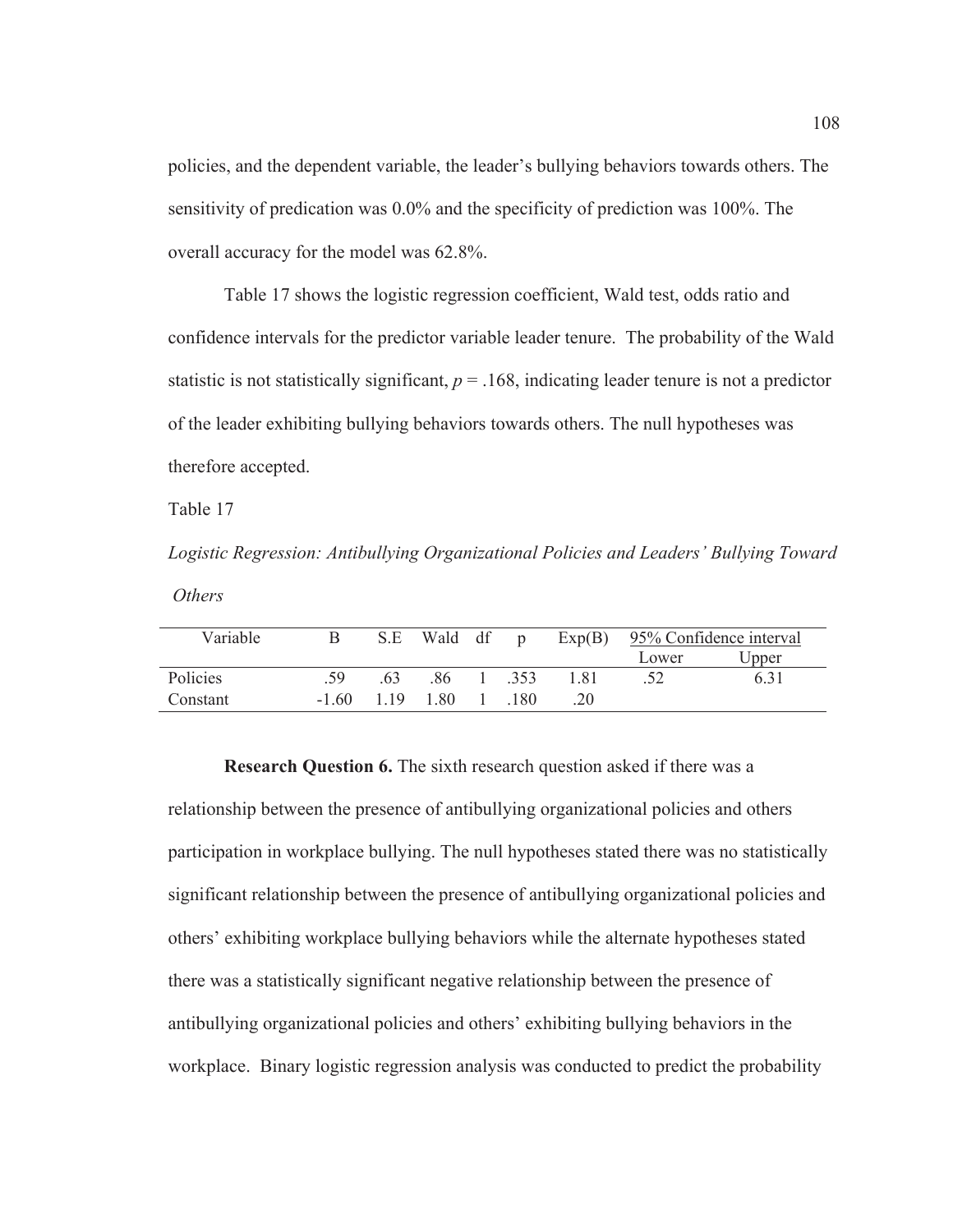that others within the organization would exhibit bullying behaviors toward each other. The model chi-square was not statistically significant,  $\chi^2(1, N = 80) = .37, p = .539;$ indicating a relationship does not exist between the independent variable, the presence of antibullying organizational policies, and the dependent variable, others bullying behaviors towards each other. The sensitivity of predication was 0.0% and the specificity of prediction was 100%. The overall accuracy for the model was 59.7%.

Table 18 shows the logistic regression coefficient, Wald test, odds ratio and confidence intervals for the predictor variable observed narcissistic behaviors. The probability of the Wald statistic is not statistically significant,  $p = .543$ , indicating the presence of antibullying organizational policies is not a predictor of others exhibiting bullying behaviors towards others. The null hypotheses was therefore accepted. Table 18

*Logistic Regression: Antibullying Organizational Policies and Others, Bullying Toward Others* 

| Variable |              | S.E | Wald | df |       |     | P $Exp(B)$ 95% Confidence interval |       |
|----------|--------------|-----|------|----|-------|-----|------------------------------------|-------|
|          |              |     |      |    |       |     | Lower                              | Upper |
| Policies | .36          | 60  | .36  |    | 543   | 144 | .44                                | 4.73  |
| Constant | $-1.06$ 1.12 |     | -88  |    | - 346 | -34 |                                    |       |

**Demographic Correlations.** Information was collected regarding company size, both in terms of number of employees and total revenue, along with industry and sector. While no specific research questions or hypotheses were addressed in this study related to these demographic variables, logistic regression was conducted to determine if a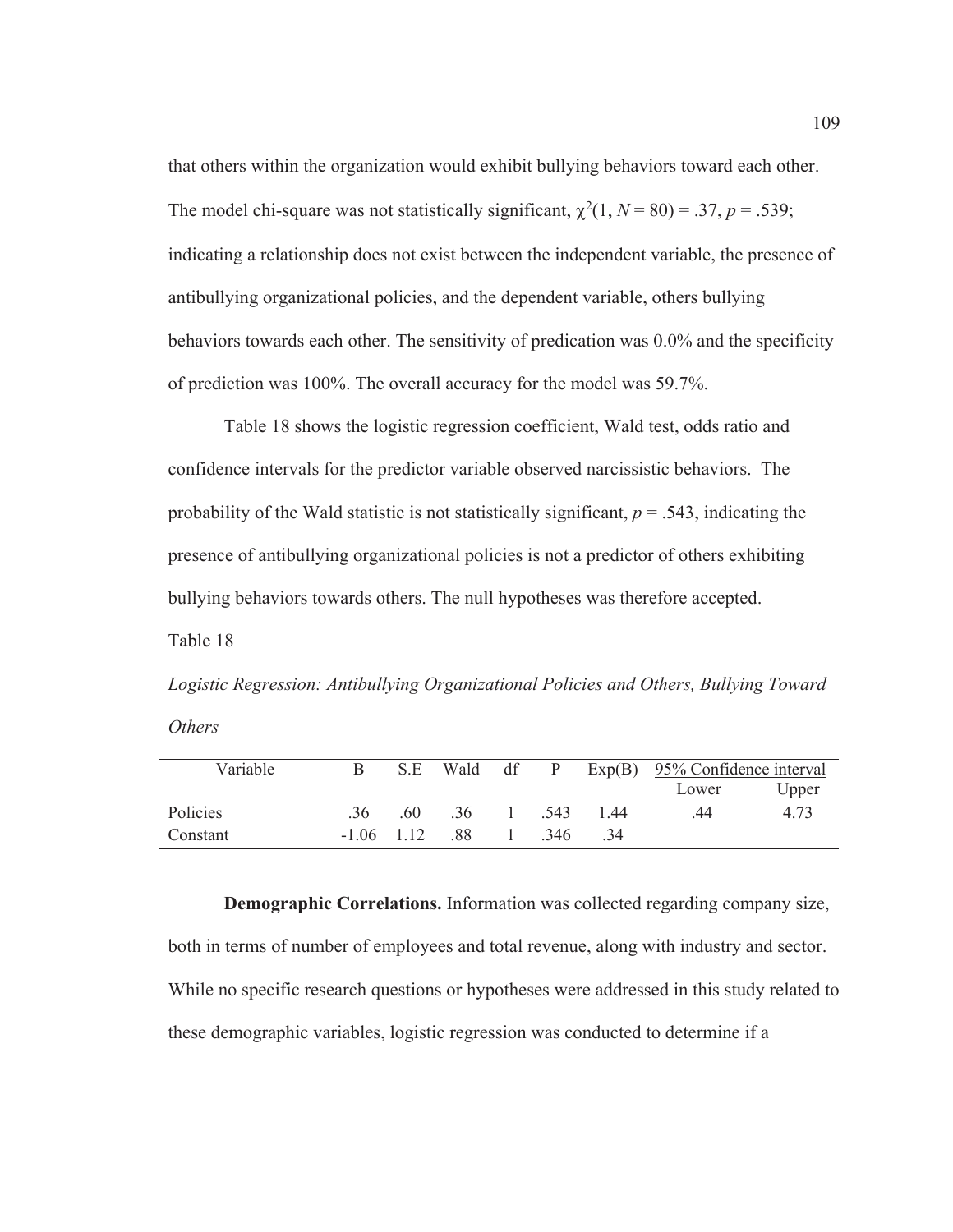correlation exists between any of these predictor variables and the three dependent variables.

**Revenue**. Company size, in terms of annual revenue was determined to be a predictor of the leader's bullying behaviors towards the participant but not the other two variables. The model chi-square was statistically significant,  $\chi^2(6, N = 80) = 13.24, p =$ .039; indicating a relationship exists between company revenue and the leader's bullying behavior towards the participant. Company revenue was not a predictor of the leader's bullying behaviors towards others,  $\chi^2(6, N = 80) = 8.95$ ,  $p = 176$  or other's bullying behaviors towards others,  $\chi^2(6, N = 80) = 11.28, p = .08$ .

**Number of employees**. Company size, in terms of number of employees showed similar results; it was determined to be a predictor of the leader's bullying behaviors towards the participant but not the other two variables. The model chi-square was statistically significant,  $\chi^2(3, N = 80) = 16.46$ ,  $p = .001$ ; indicating a relationship exists between number of employees and the leader's bullying behavior towards the participant. Number of employees was not a predictor of the leader's bullying behaviors towards others,  $\chi^2(3, N = 80) = 4.75$ ,  $p = .191$  or other's bullying behaviors towards others  $\chi^2(3, N)$  $= 80$ )  $= 3.44$ ,  $p = 0.328$ .

**Industry**. Industry was determined to be a predictor of the leader's bullying behaviors towards others but not the other two variables. The model chi-square was statistically significant,  $\chi^2(13, N = 80) = 0.029$ ; indicating a relationship exists between industry and the leader's bullying behavior towards others. Industry was not a predictor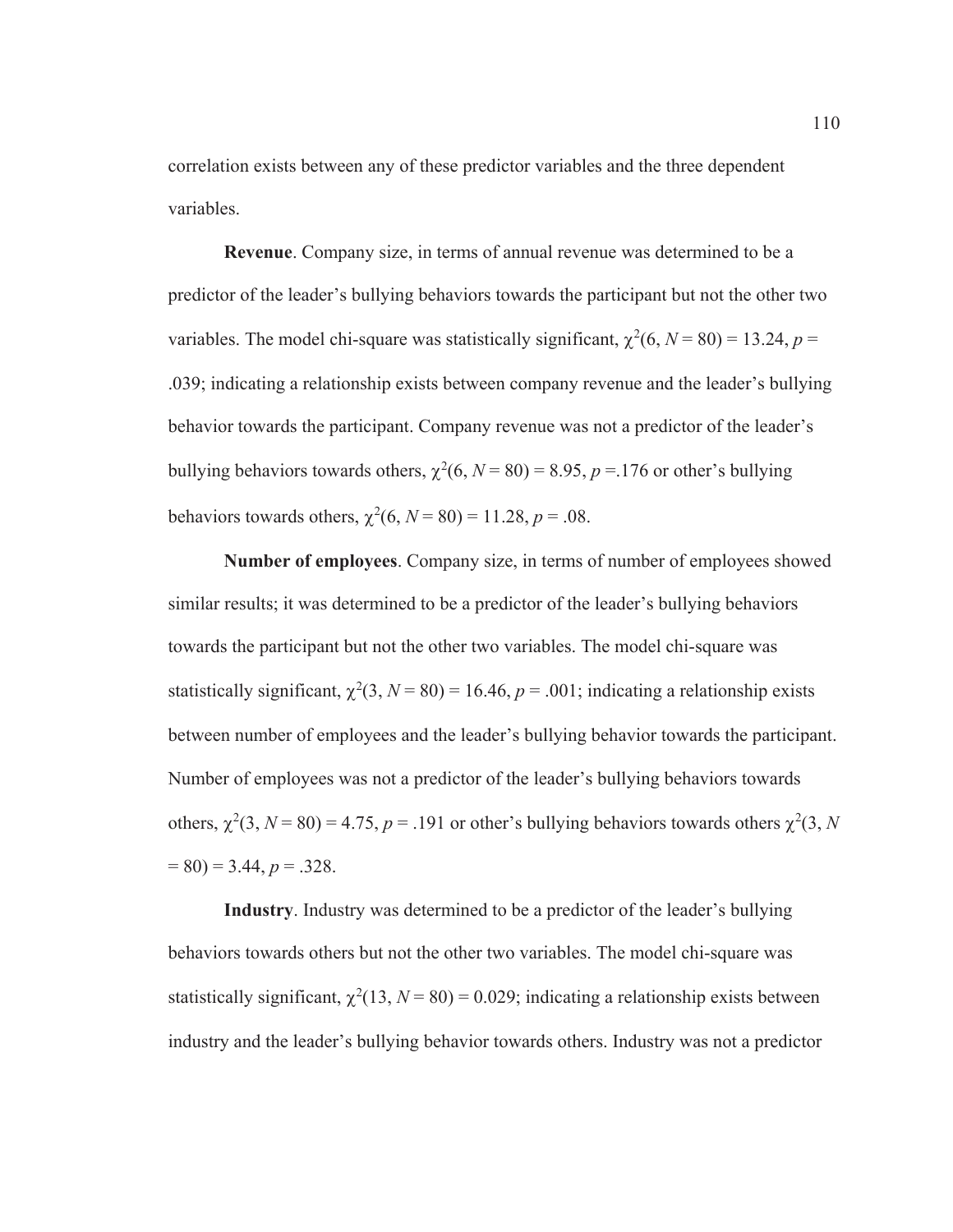of the leader's bullying behaviors towards the participant  $\chi^2(13, N = 80) = 15.86, p =$ .257 or other's bullying behaviors towards others,  $\chi^2(13, N = 80) = 17.62, p = .173$ .

**Sector**. Sector was not a predictor of any of the three dependent variables: leader's bullying behaviors towards the participant  $\chi^2(2, N = 80) = 0.55, p = .758;$ leader's bullying behaviors towards others,  $\chi^2(2, N = 80) = 2.45$ ,  $p = .293$ ; and other's bullying behaviors towards others  $\chi^2(2, N = 80) = 2.21, p = .331$ .

## **Summary**

The intent of this study was primarily to look at the relationship between top leaders' observed narcissistic behaviors and the presence of bullying within the workplace. The population selected was top HR representatives reporting directly to the top leader of U.S. organization. HR leaders were selected because they would be knowledgeable about the presence of bullying within the organization (Lewis & Rayner, 2003). All business sectors, industries, and company sizes were allowed in the study, the only restriction was the company needed to be headquartered in the United States. The diversity of companies represented included three different sectors, 19 industries, number of employees ranging from under 500 to 5,000 or more, and annual revenue from under \$5 million to over \$1 billion. Participants were secured by posting a summary and link to the survey in several LinkedIn groups servicing the HR field in addition to the author sending emails directly to personal contacts and LinkedIn contacts.

Binary logistic regression was used to determine if a relationship existed between the predictor variables and the dependent variables; significance was obtained when the *p* value was less than .05. When a relationship was discovered, a cross-tabulation analysis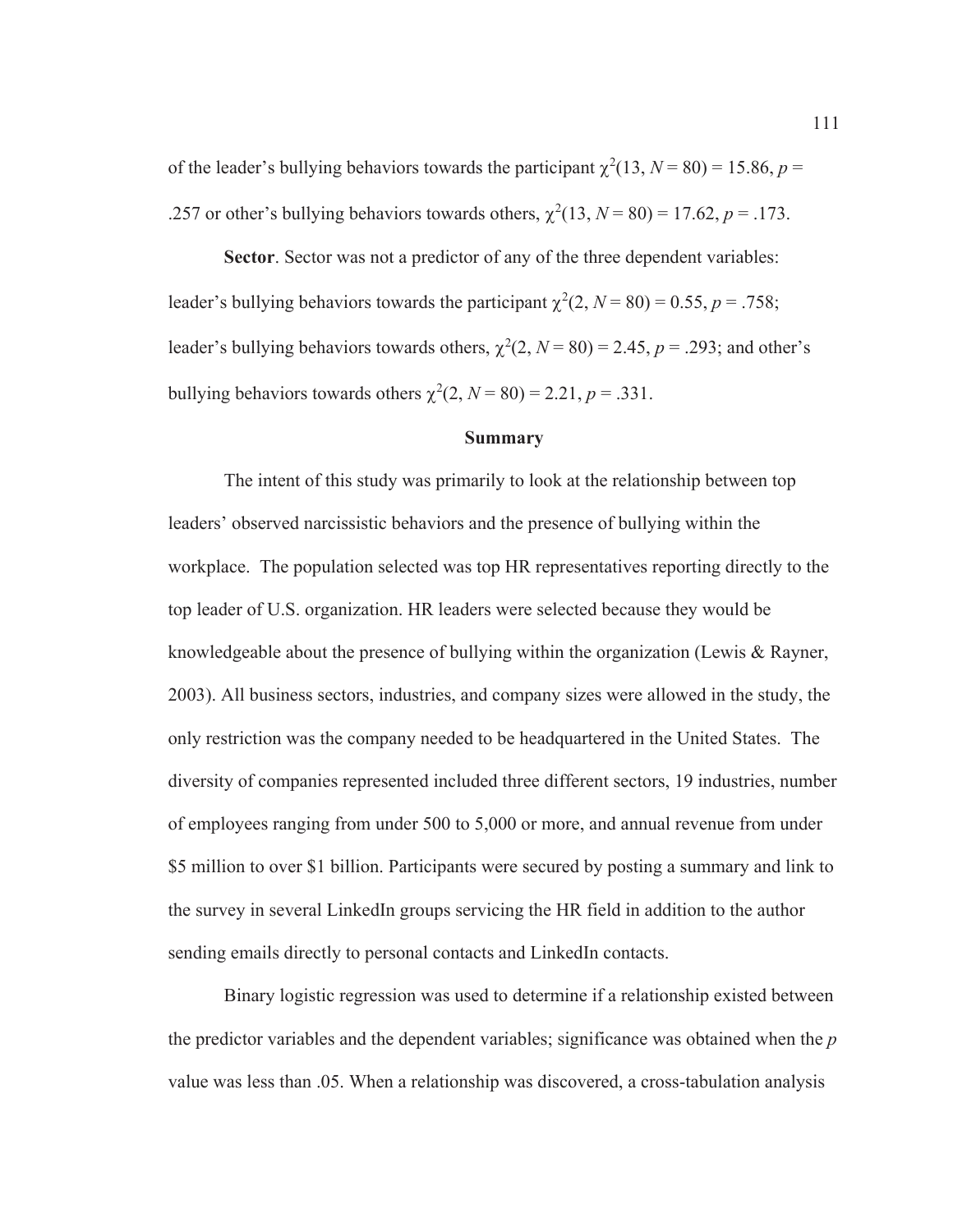was conducted to further support the findings and Pearson correlation coefficient was computed to determine the direction of the relationship.

Results for this study found a positive and statistically significant correlation between leaders' observed narcissistic behaviors and all three dependent variables: the leader's bullying behaviors towards the participant, the leader's bullying behaviors towards others, and others behaviors towards others; indicating there is a relationship between the top leader's behavior and the presence of bullying within the workplace. A correlation between tenure and the presence of bullying within the organization was not found. Partial support was found for a relationship between the presence of antibullying organizational policies and bullying within the organization; a correlation was found with the leader's bullying behaviors toward the participant, but not with the leader's bullying behaviors towards others or other's bullying behaviors towards each other. Additionally, company size (both in terms of revenue and number of employees) was found to be correlated with the leader's bullying behavior towards the participant; while industry was correlated with the leader's bullying behaviors toward others. Business sector was not a predictor of any of the three dependent variables.

The purpose of this chapter was to provide detailed information regarding the sampling procedure and data analysis, the next chapter will present interpretations of the findings. It will also evaluate limitations of the study, discuss implications for future research, and explain the impact this study can have on social change.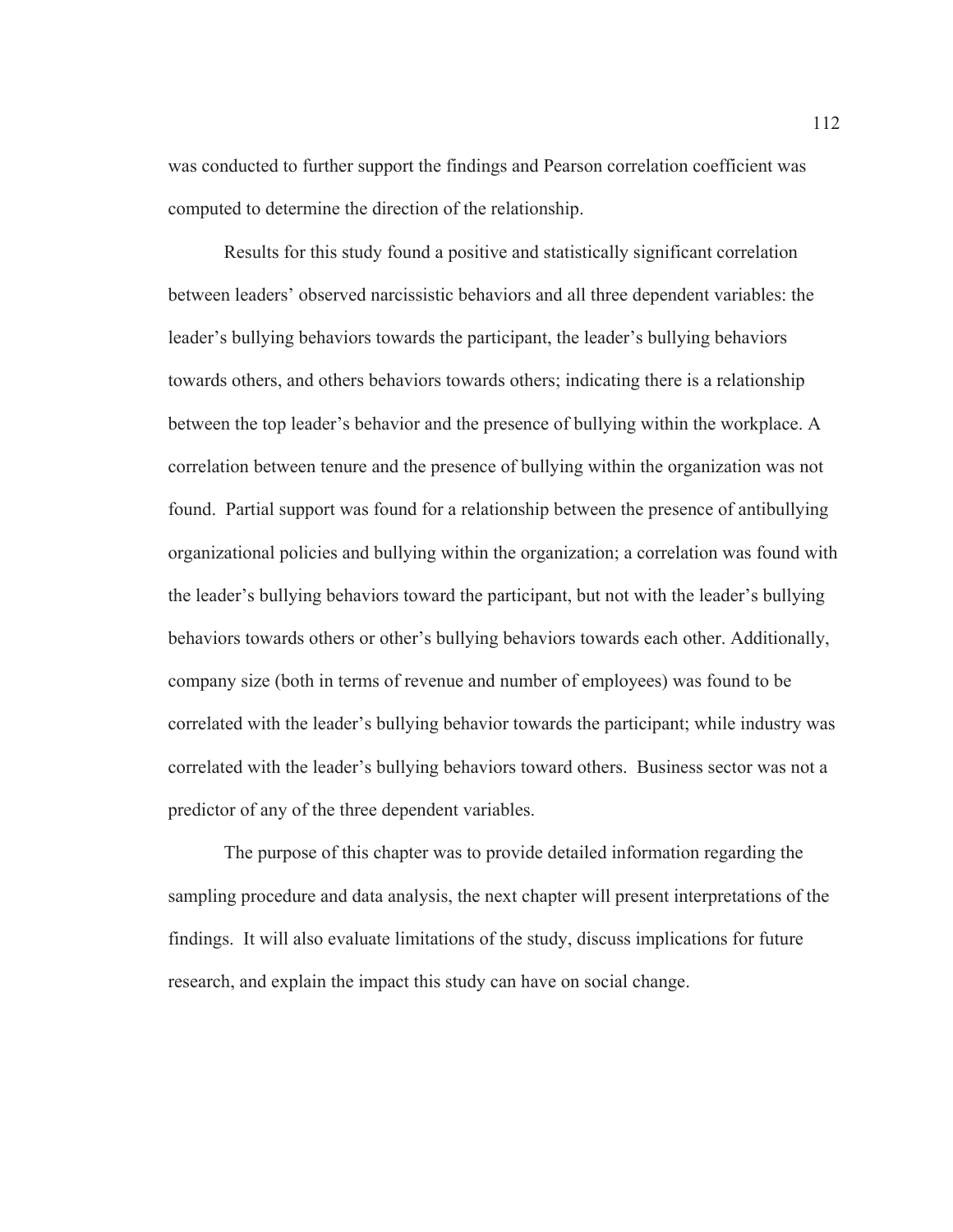Chapter 5: Discussion, Conclusions, and Recommendations

### **Introduction**

The purpose of this study was to further contribute to the existing body of knowledge regarding bullying within the workplace. It took a unique approach by looking at the relationship between the top leader's behaviors and the presence of bullying within the organization. The motivation behind this approach came from the fact that despite being aware of its existence, many employers fail to resolve bullying (Namie, 2007); instead, they allow it to continue and often condone it (Harvey et al., 2006). It was then posited that this willingness to accept bullying may be a result of the culture created by the top leader and the culture may be a result of the top leader's behavior.

The nature of the study was quantitative using modified versions of pre-existing assessments to measure the top leader's observed narcissistic behaviors along with the top leader's bullying behaviors towards the participant, the top leader's bullying behaviors toward others in the organization, and others' bullying behaviors towards others in the organization. Binary logistic regression was used to determine any relationships and Pearson product coefficient was used to determine the direction of any relationship.

The first two research questions addressed the relationship between the leader's observed narcissistic behaviors and the presence of bullying within the workplace, resulting in three null and alternate hypotheses. The alternate hypotheses will be the focus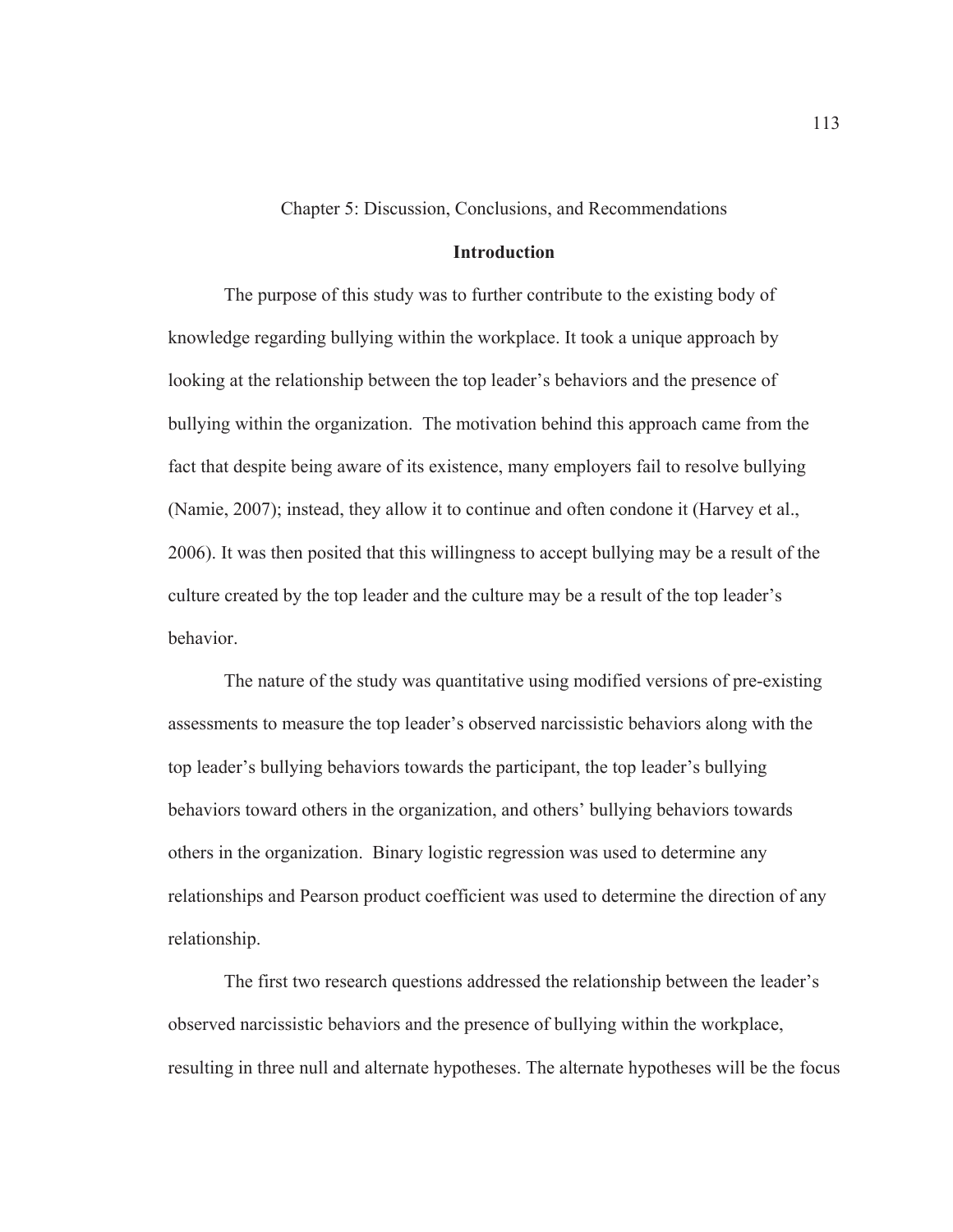of this section. H1a stated there would be a positive relationship between the leaders' observed narcissistic behaviors and his or her bullying behaviors toward the participant; this hypothesis was supported. H1b stated there would be a positive relationship between the leaders' observed narcissistic behaviors and his or her bullying behaviors toward others; this hypothesis was supported. H2 stated there would be a positive relationship between the leaders' observed narcissistic behaviors and others' behaviors toward each other; this hypothesis was also supported.

The second two research questions addressed the predictability of leader tenure and the presence of bullying within the organization, resulting in three null and alternate hypotheses. H3a stated there would be a positive relationship between the leader's tenure and his or her bullying behaviors toward the participant; this hypothesis was not supported. H3b stated there would be a positive relationship between the leader's tenure and his or her bullying behaviors toward others; this hypothesis was not supported. H4 stated there would be a positive relationship between the leader's tenure and others' bullying behaviors towards each other; this hypothesis was also not supported.

The last two research questions explored the relationship between the presence of antibullying organizational policies and the presence of bullying within the organization again, resulting in three null and alternate hypotheses. H5a stated there would be a negative correlation between the presence of antibullying organizational policies and the leader's bullying behaviors toward the participant; this hypothesis was supported. H5b stated there would be a negative correlation between the presence of antibullying organizational policies and the leader's bullying behaviors towards others; this hypothesis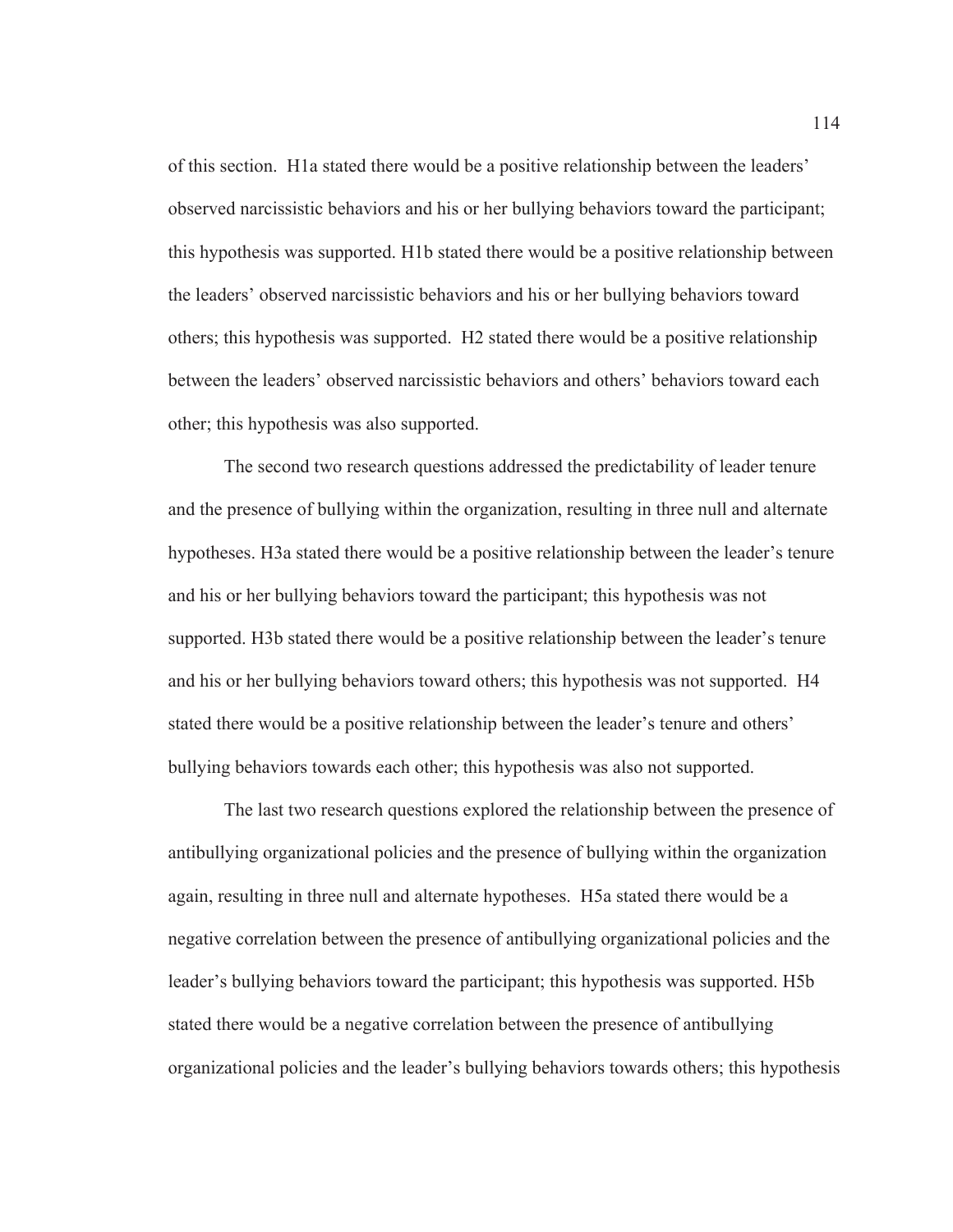was not supported. H6 stated there would be a negative correlation between the presence of antibullying organizational policies and others' bullying behaviors towards others; this hypothesis was also not supported.

Additionally, annual revenue was found to be positively correlated with the leader's bullying behavior towards the participant, but not the leader's bullying behavior towards others or others' bullying behaviors towards each other. Similarly, number of employees was found to be positively correlated with the leader's bullying behavior towards the participant, but not the leader's bullying behavior towards others or others' bullying behaviors towards each other. Also, a correlation was found between industry and the leader's bullying behaviors towards others, but not between the leader's bullying behaviors towards the participant, or others bullying behaviors towards each other. A relationship between business sector and the presence of bullying was not found. .

#### **Interpretation of Findings**

This study has contributed to what is known about workplace bullying and further confirmed previous research in the areas of organizational culture, destructive leadership, and narcissism as it pertains to bullying.

From an organizational culture perspective, it could be argued the findings from this study support the concept that the top leader's personality directly influences the culture of the organization. This study found a statistically significant positive correlation between the leader's observed behaviors and the presence of bullying within the organization. Similar studies have also shown a correlation between organizational culture and the top leader's behavior. A study conducted in 2006 by Tsui et al. looked at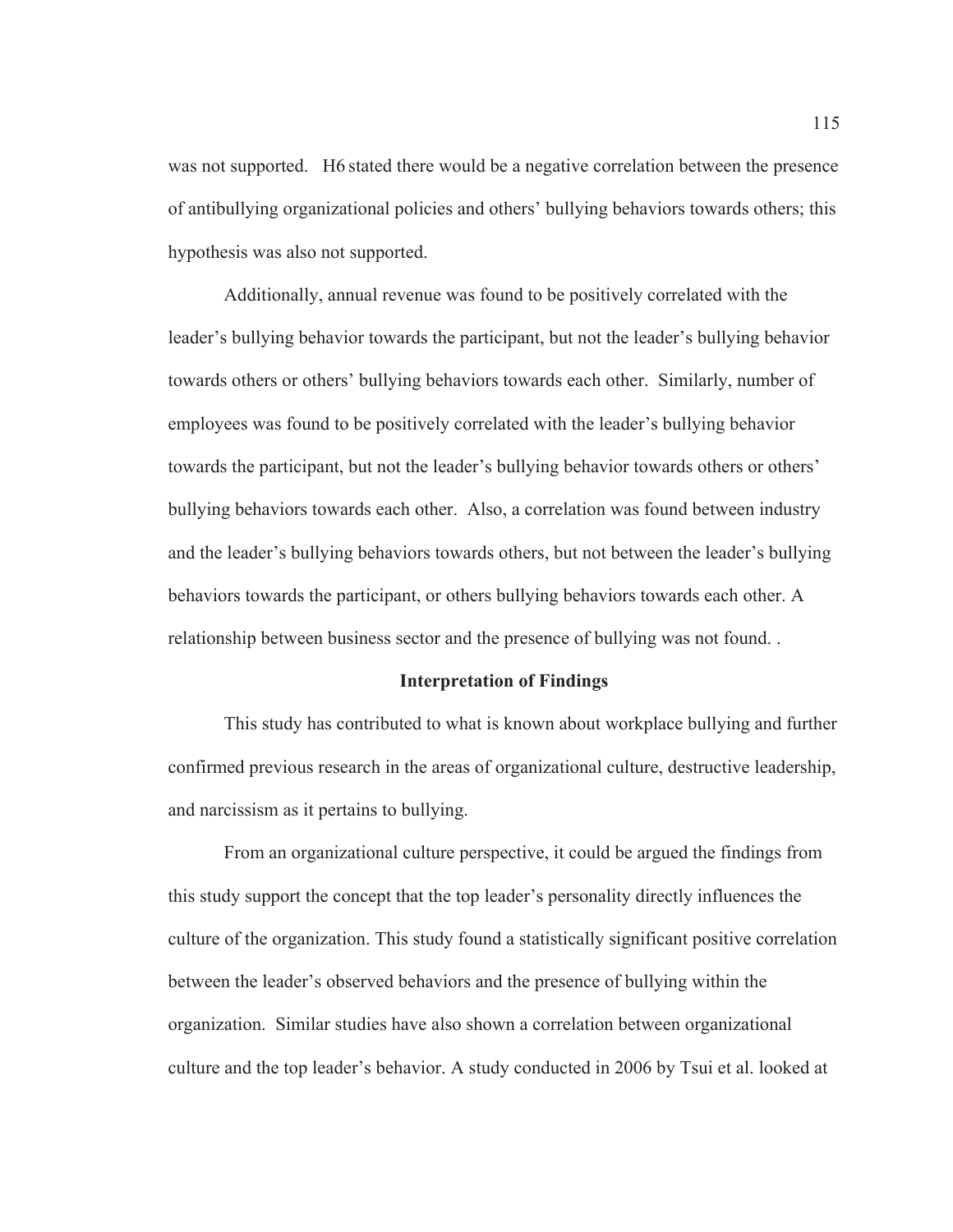the coupling of leadership behaviors (as described by employees) and organizational culture values; there was a 72% couple rate between leadership and organizational culture in the first sample and 60% in the second sample. A more recent study conducted by Giberson et al. (2009) focused on the relationship between top leader personality traits and organizational cultures. They found agreeableness and emotional stability had the strongest relationship with organizational culture; specifically, they discovered leader's scoring low in agreeableness or low in emotional stability created a culture of competitiveness and performance (Giberson et al., 2009). This study looked at bullying as an aspect of organizational culture and found a relationship between the presence of bullying and the leader's observed narcissistic behaviors.

From a leadership perspective, this study supports previous findings that destructive leadership has a negative influence on the organization. Destructive leadership occurs when a leader acts in a manner that not only negatively impacts the well-being of employees, but also negatively impacts the organization (Einarsen, Aasland, & Skogstad, 2007). This study showed that leaders who exhibited narcissistic behaviors on a regular basis were more likely to bully others within the organization (destructive leadership) which also resulted in others bullying each other. As indicated previously, workplace bullying negatively impacts both employees (Cleary et al., 2009) and organizations (Tepper et al., 2006). In line with this is a qualitative study that looked at the impact of negative leadership. Participants were asked to define negative leadership and explain any consequences associated with it; a number of consequences were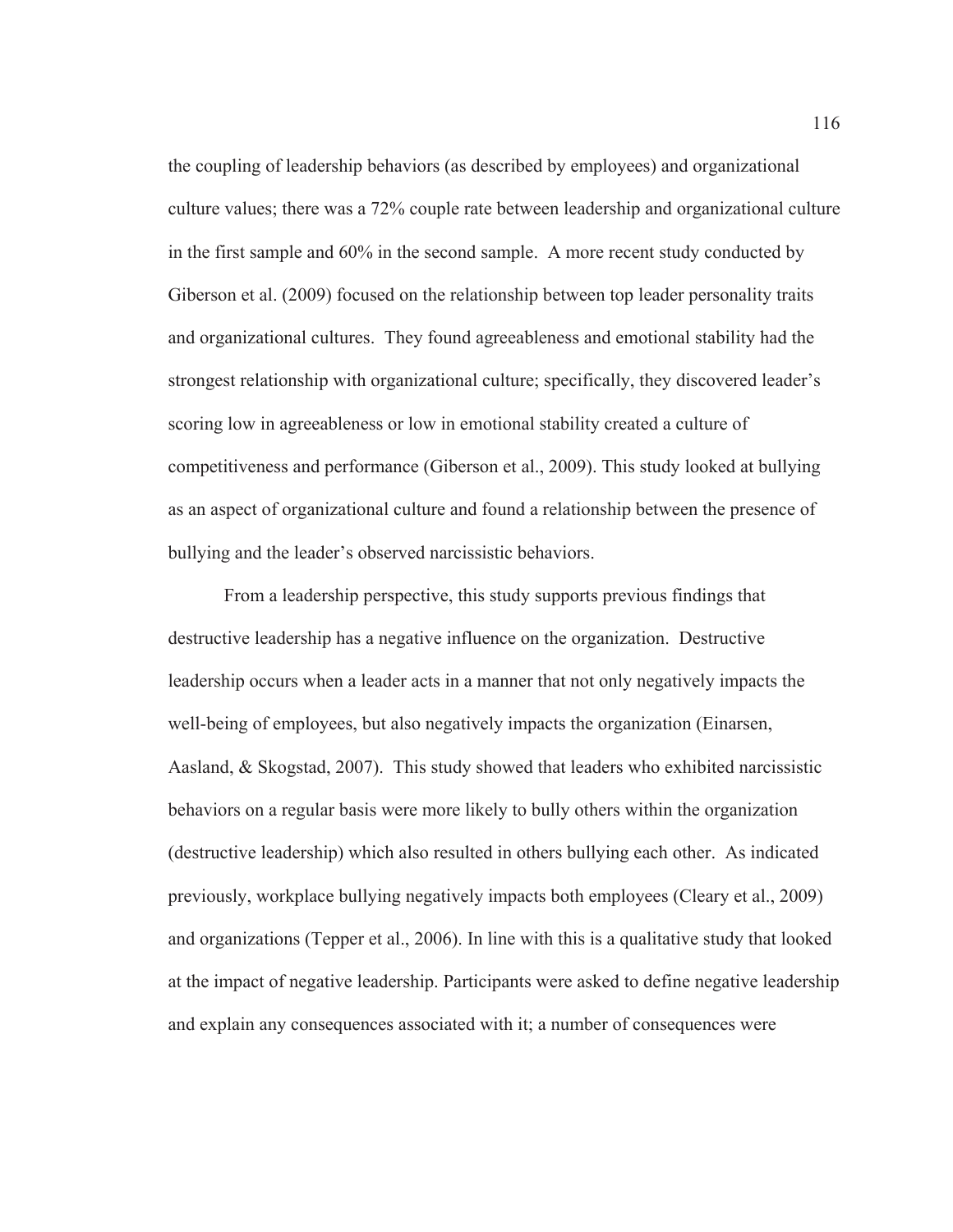revealed including demotivated employees, poor employee performance, high turnover, and high absenteeism (Schilling, 2009).

When looking at research focused on narcissism and bullying, findings from this study are in line with several previous studies; specifically when looking at the relationship between narcissism and bullying. This study revealed a positive relationship between the leader's observed narcissistic behaviors and the leader's bullying behaviors towards others. This is in line with a 2007 study conducted by Seigner et al.; when describing behaviors associated with bullies, participants listed behaviors also associated with narcissism. Additionally, a study conducted in Canada revealed a positive correlation between narcissism and bullying (Baughman et al., 2012).

Only two studies could be found that looked specifically at the relationship between the top leader and bullying within the workplace. The first was conducted by Thornton in 2004. She surveyed employees from a number of Australian universities and discovered when participants complained about bullying being present in the organization they also described the top leader as aggressive and a bully. The second study was conducted by Cemologlu in 2011; 500 teachers were asked to assess their school principal's leadership style along with their personal exposure to bullying in the workplace. Results revealed a negative correlation between transformational leadership style and bullying; as leaders were less transformational, bullying increased (Cemologu, 2011). Congruency exists between this study and the previous studies because it also shows a direct correlation between the top leader's behavior and the presence of bullying within the workplace.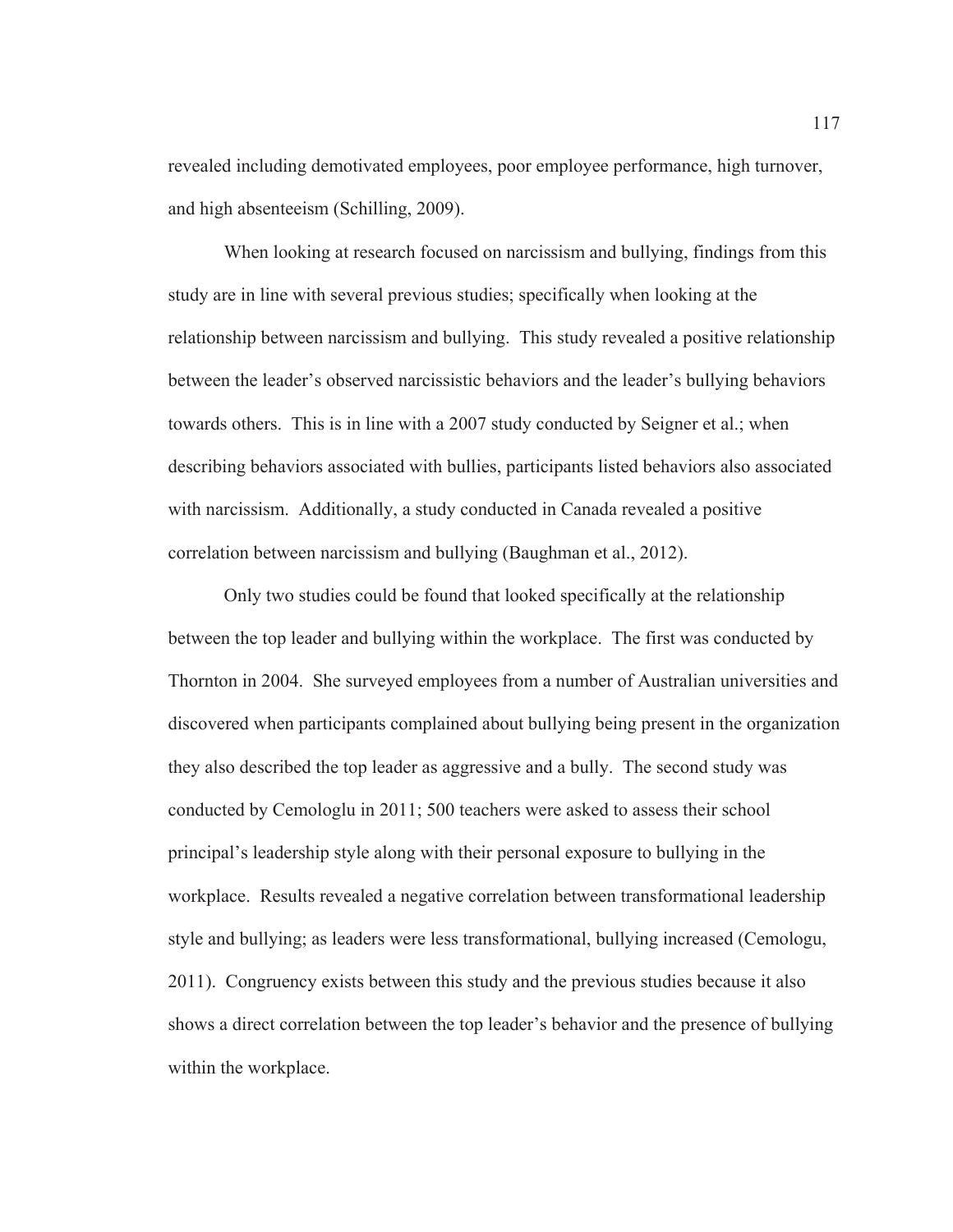Personality trait theory, specifically the trait of narcissism, provided the theoretical foundation for this study. This theory suggests people behave in predictable manners as a result of inherit personality traits (Miller & Campbell, 2008). Narcissism was selected because a relationship between this personality trait and bullying had been previously established (Baughman et al., 2012; Crick & Dodge, 1999; Seigner et al., 2007). Additionally, earlier research suggested top leaders often possess narcissistic traits (Kets de Vries, 2004; Lubit, 2002). While this study did not look at the prevalence of narcissistic behaviors among top leaders and therefore does not contribute to the hypothesis that narcissism is a trait commonly found in top leaders, it does provide further support for the connection between narcissistic traits (as exhibited through observable behaviors) and bullying. It also provides support for the theory that top leader behavior directly influences organizational outcomes, as proposed in Padilla, Hogan, and Kaiser's toxic triangle of destructive leadership model (2007).

### **Limitations of the Study**

As indicated in a previous chapter, there were a number of limitations to this study including assessment validity and reliability, observer-ratings versus self-ratings, participant pool, survey response rate, and relationship cause.

The first limitation was the two assessment tools used. The Bullying Behaviors Scale was used to assess the participant's perception of bullying behaviors within the workplace. It was used to measure the leader's bullying behaviors towards the participant, the leader's bullying behaviors towards others, and other's bullying behaviors towards each other. This tool consisted of a compilation of bullying behaviors derived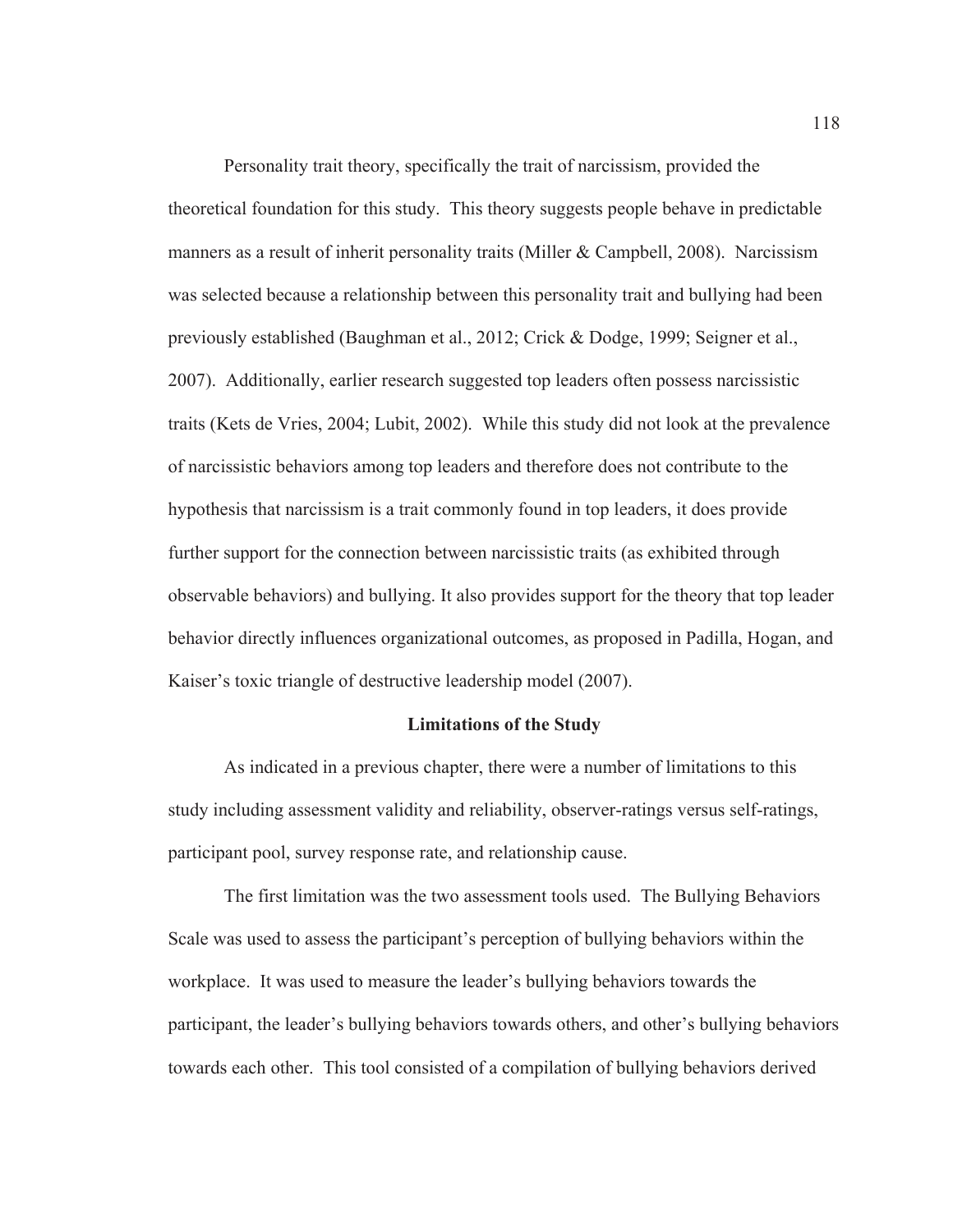from several assessments with strong validity and reliability however, it had only been used in two studies, both conducted by the same authors (Brotheridge & Lee, 2006b). The assessment used to measure the leader's observed narcissistic behaviors, the Narcissism Measure, was one of the first tools of its type and therefore did not have the proven reliability and validity that other self-rated assessments had; however, a comparison between two popular narcissism scales revealed both construct and convergent validity along with a strong internal reliability (Resick et al., 2009).

The second limitation was the decision to use observer-rated assessments versus self-rated assessments. Self-rated assessments have been the most commonly used type of measures for both narcissism and bullying but due to the nature of this study, it was necessary to rely on observer-ratings. While this could lead to bias in interpreting behaviors, there is support indicating observer-ratings are suitable replacements for selfratings when measuring both narcissism and bullying (Hogan & Hogan, 2001).

The third limitation was the participant pool selected. Because this study required collecting data on behaviors exhibited by top leaders of organizations, it was anticipated targeting the actual leader would result in poor response rates. This decision was based on previous research which revealed top leaders are reluctant to participate in studies of this type (Cycyota & Harrison, 2006). It was concluded the next best sampling would be HR professionals that reported directly to the top leader. It was assumed these individuals would have direct knowledge of both the leader's behavior and the prevalence of bullying within the workplace. The area of greatest concern was bias; because the participants were being asked to assess their direct boss's behavior, there was concern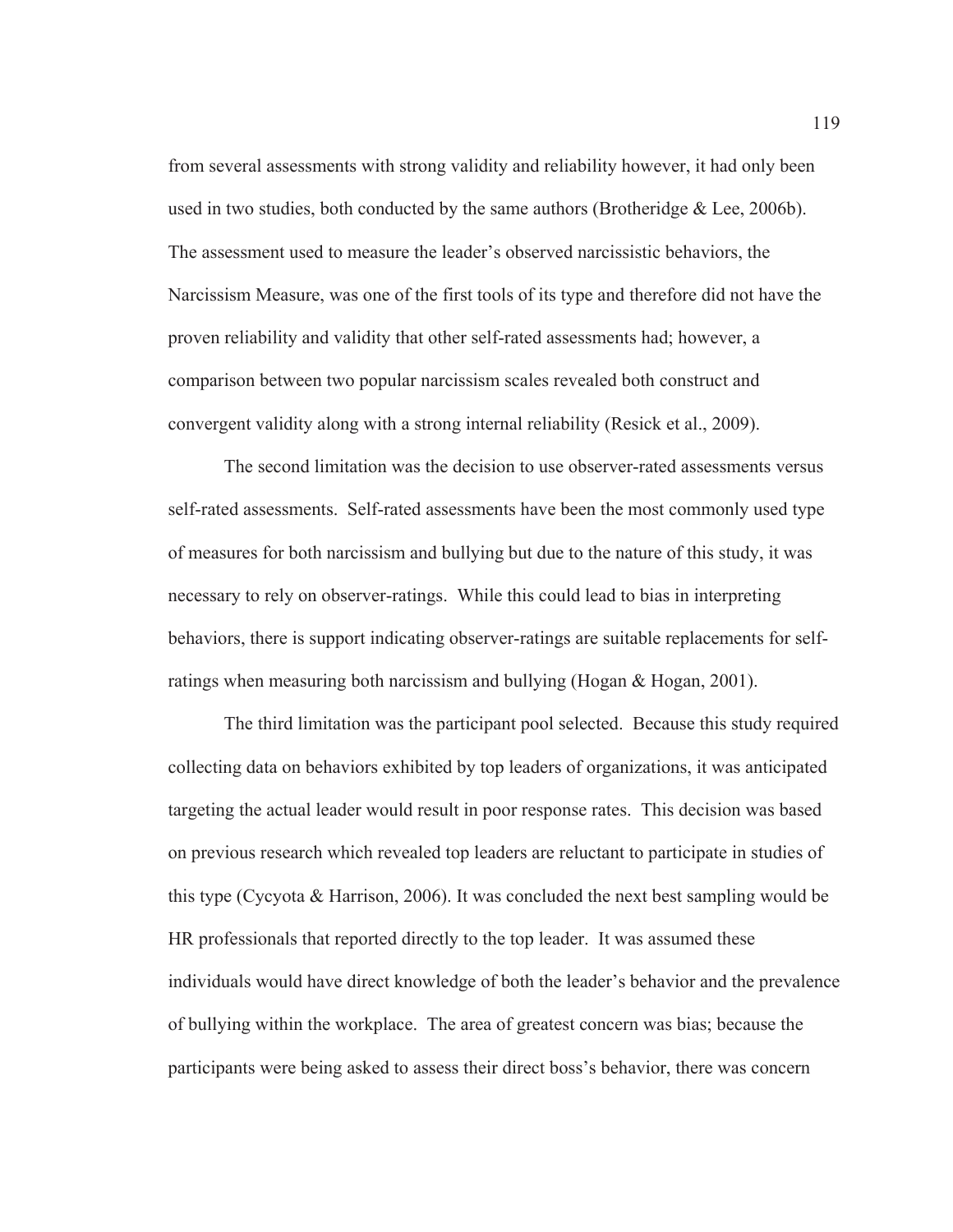participants would not be completely honest in their answers. Previous research has provided evidence that employees are capable of effectively rating their boss's behavior (McEvoy & Beatty, 1989).

The fourth limitation was the low response rate. It was concluded a sample size of 110 was required. The final number of people entering the survey was 113 but only 84 provided consent and met the eligibility requirements, resulting in a lower number of valid participants than desired. Additionally, the response rate was exceptionally low. Information about the survey was posted in five different LinkedIn HR groups with a combined membership of over 245,000. Additionally, over 7,000 emails were sent directly to individuals believed to be the top HR professional. While it is difficult to determine the actual response rate because it is not known how many individuals actually saw the link in LinkedIn or opened the email, it is believed the response rate is likely to be under 1%.

The fifth limitation was the response rate on the presence of antibullying organizational policies. Results from this study revealed 78% of participants reported their company did not have a published antibullying policy; leaving 21% with an antibullying policy in place. These results are higher than a study published by the Workplace Bullying Institute where only 61.9% of those surveyed reported their company as not having an antibullying policy, while 38% reported their company did have some type of antibullying policy (Namie, 2012a). A study conducted in Finland showed an even greater variance; only 34.1% of participants reported their company did not have an antibullying policy, 10.3% were not aware if a policy existed, and 55.6%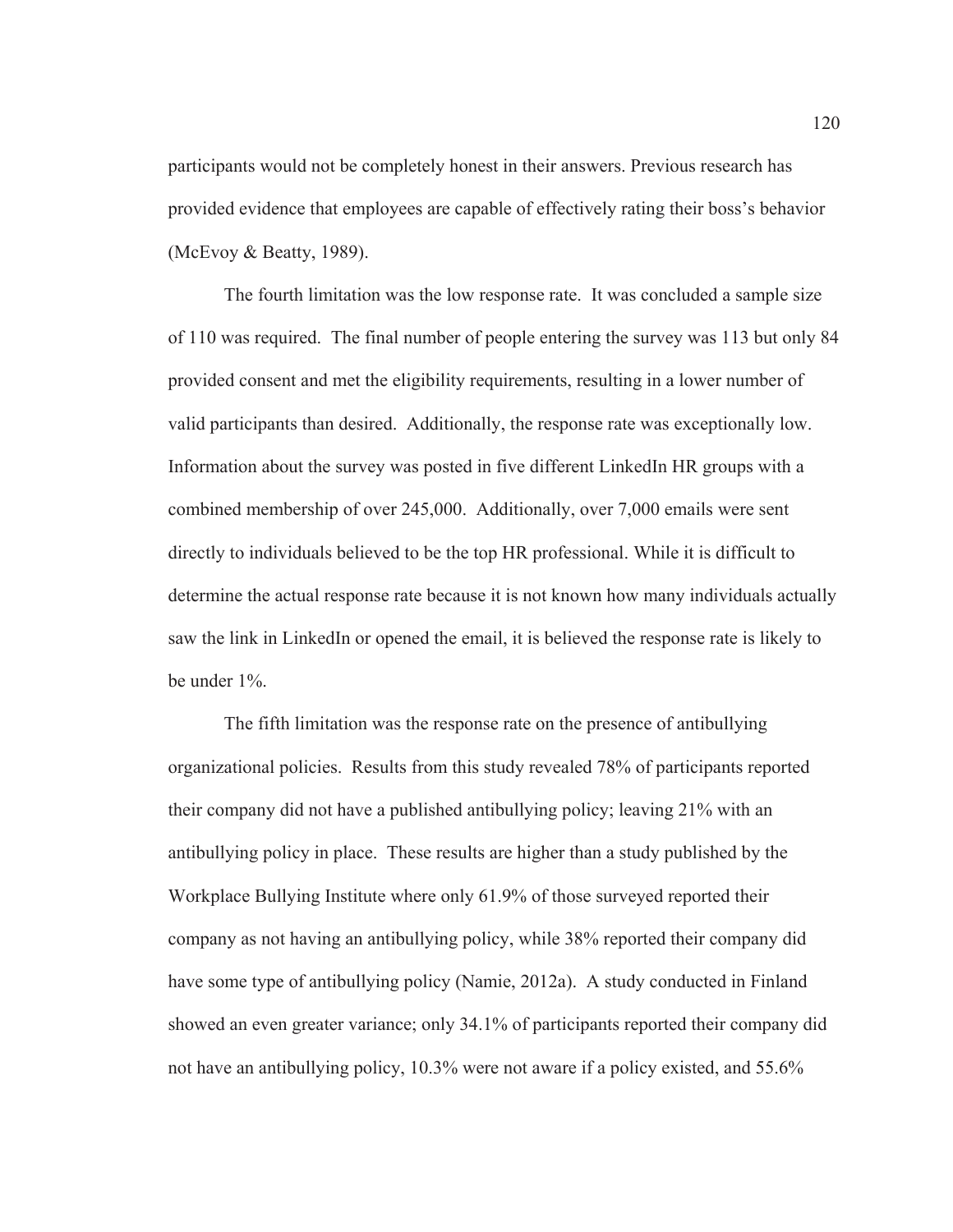reported an antibullying policy was in place (Salin, 2008). Because this study showed a higher response rate for companies not having an antibullying policy in place than previous studies, this may be an indication the participant pool selected was not an accurate representation of the population.

The final limitation is determining cause. This study only set out to determine if a relationship exists between narcissistic behaviors of top leaders and the prevalence of bullying within the workplace and if so, what is the direction of that relationship. It did not try to determine the cause of any relationships.

## **Recommendations for Future Research**

This is the first known study to look at the direct relationship between the top leader's behavior and the presence of bullying within the organization. The fact that support for several of the hypotheses was found is encouraging and provides a basis for further research in this field

Because the study was conducted using observer-rated assessments, an interesting extension to this study would be targeting organizations as participants so the top leader could assess his or her own level of narcissism and all employees could directly assess the level of bullying within the workplace. While observer-rated assessments of leader behavior and bullying are acceptable (Mount et al., 1994; Agervold, 2007), the majority of studies have used self-rated assessments so this would be more in line with previous studies. Additionally, by having the top leader assess his or her own level of narcissism rather than relying on a third party's observation of behaviors, the personality trait narcissism will be the actual construct being measured and may be more meaningful.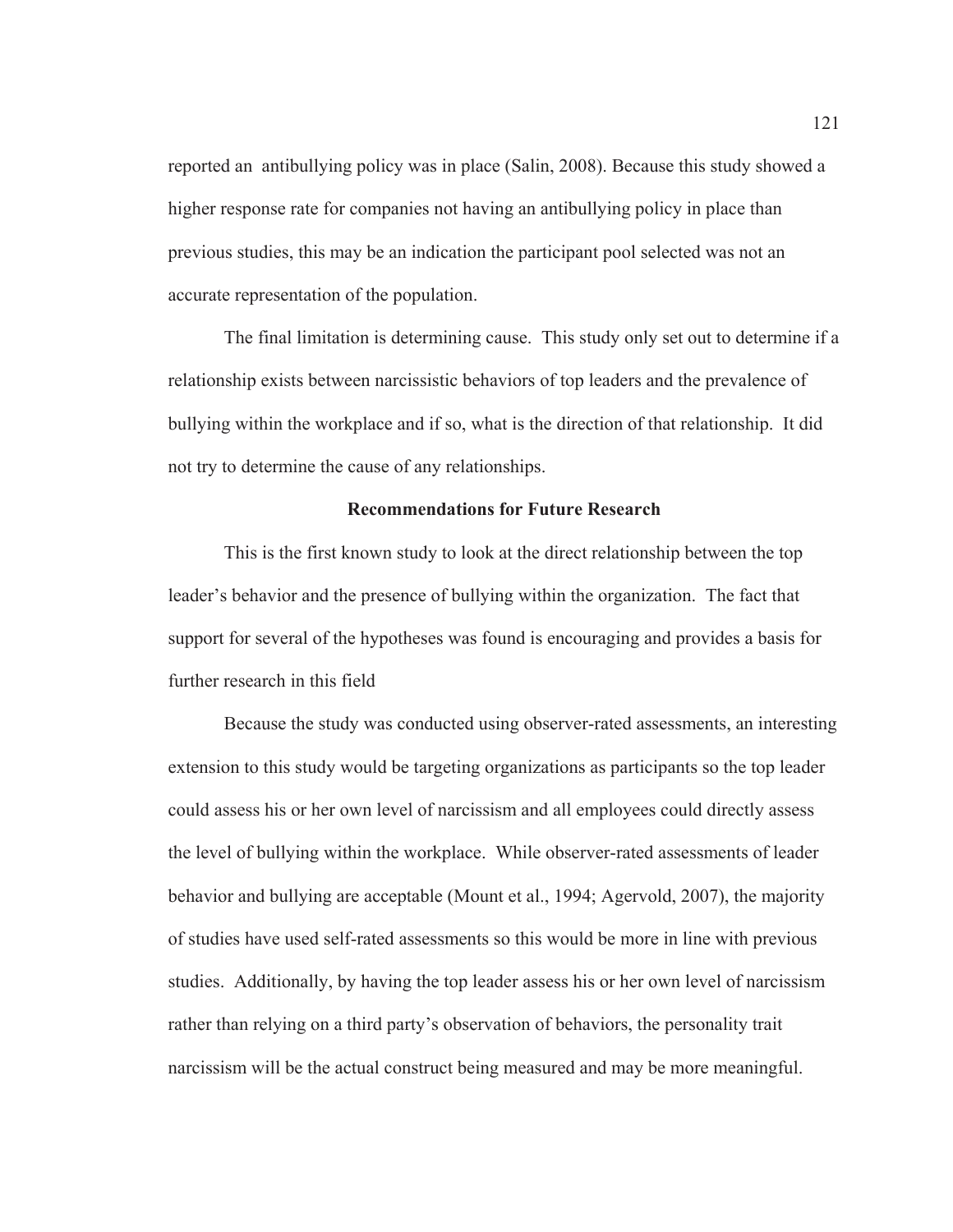Also, by including all employees within the organization versus just one person (the HR professional), a more accurate measure of bullying will be obtained.

Researchers may also look at the relationship between leader personality and other organizational factors known to be related to workplace bullying such as workload (Agervold & Mikkelsen, 2004), job autonomy (O'Moore et al., 2003), task assignments (Einarsen & Raknes, 1997), or job demands (Baillien et al., 2011). While a number of studies have shown these factors are associated with bullying, the cause of why these conditions exist has not been established and therefore needs further exploration. A possible cause could be the personality or behaviors of the top leader.

Future research may also look at correlations between other personality traits within the top leader and the prevalence of bullying. This study only looked at the personality trait narcissism (through observed behaviors). It may be beneficial to use a tool such as the five factor model to assess leader personality since this is a popular and established tool used in leadership research (Johnson & Hill, 2009). This tool measures five personality dimensions (neuroticism, extraversion, openness to experience, agreeableness, conscientiousness) and each one is further divided into six facets (Costa  $\&$ McCrae, 2000); creating a more dynamic and comprehensive evaluation of the leader's personality than was represented in this study.

Finally, additional research should be conducted on some of the elements which showed mixed results in this study. The presence of antibullying organizational policies was a predictor of the leader exhibiting bullying behaviors towards the participant, but not towards others within the organization, or others towards each other. This somewhat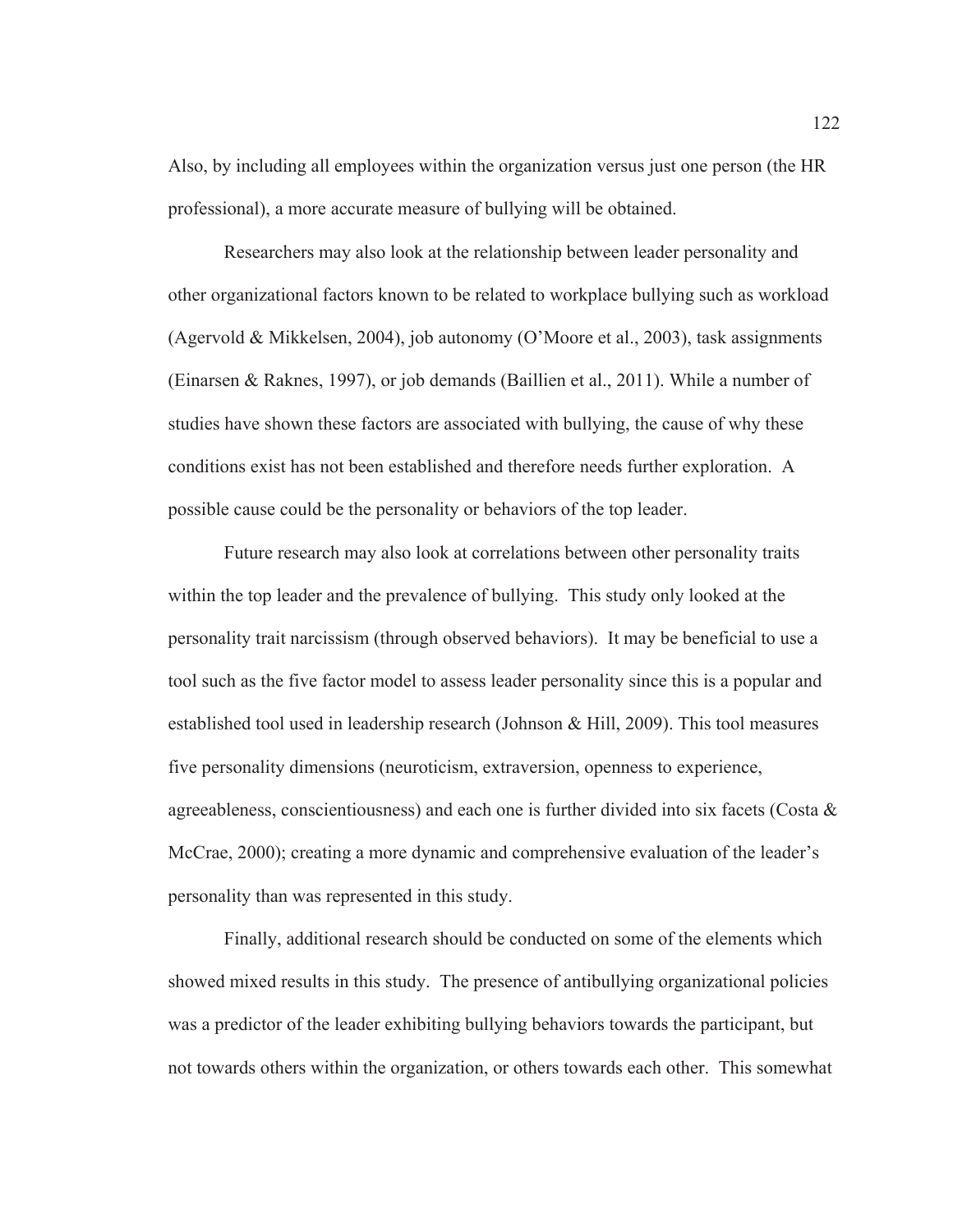conflicts with other studies which have shown a higher prevalence rate of bullying within organizations void of antibullying organizational policies (Einarsen, 1999; Salin, 2003). Also, the relationship between company size (looked at separately as number of employees and total annual revenue) and the prevalence of bullying showed mixed results. Company size was a predictor of the leader exhibiting bullying behaviors towards the participant but was not a predictor of the leader exhibiting bullying behaviors towards others, or others bullying each other. This relationships should be explored further. Similarly, industry was a predictor of the leader's bullying behaviors towards others but was not a predictor of the leader's bullying behaviors towards the participant or others bullying each other. This relationship should also be looked at in a more comprehensive study.

### **Implications**

There are several implications that can be taken from this study. First, the strong and consistent correlation found between observed leader narcissistic behaviors and observed bullying behaviors in the workplace indicate observer-rated assessments are a viable tool that can be effectively used in workplace bullying research. It would be beneficial to conduct a similar study using self-rated assessments to determine congruity among results, but the fact the relationships for each narcissistic behavior were statistically significant at  $p < .001$ , suggests this is a valid approach to use. Additionally, this study provides support for the need to focus on the top leader as a significant contributor to bullying within the workplace. While there are a number of studies that look at the manager's role in bullying, none have gone right to the top to see if he or she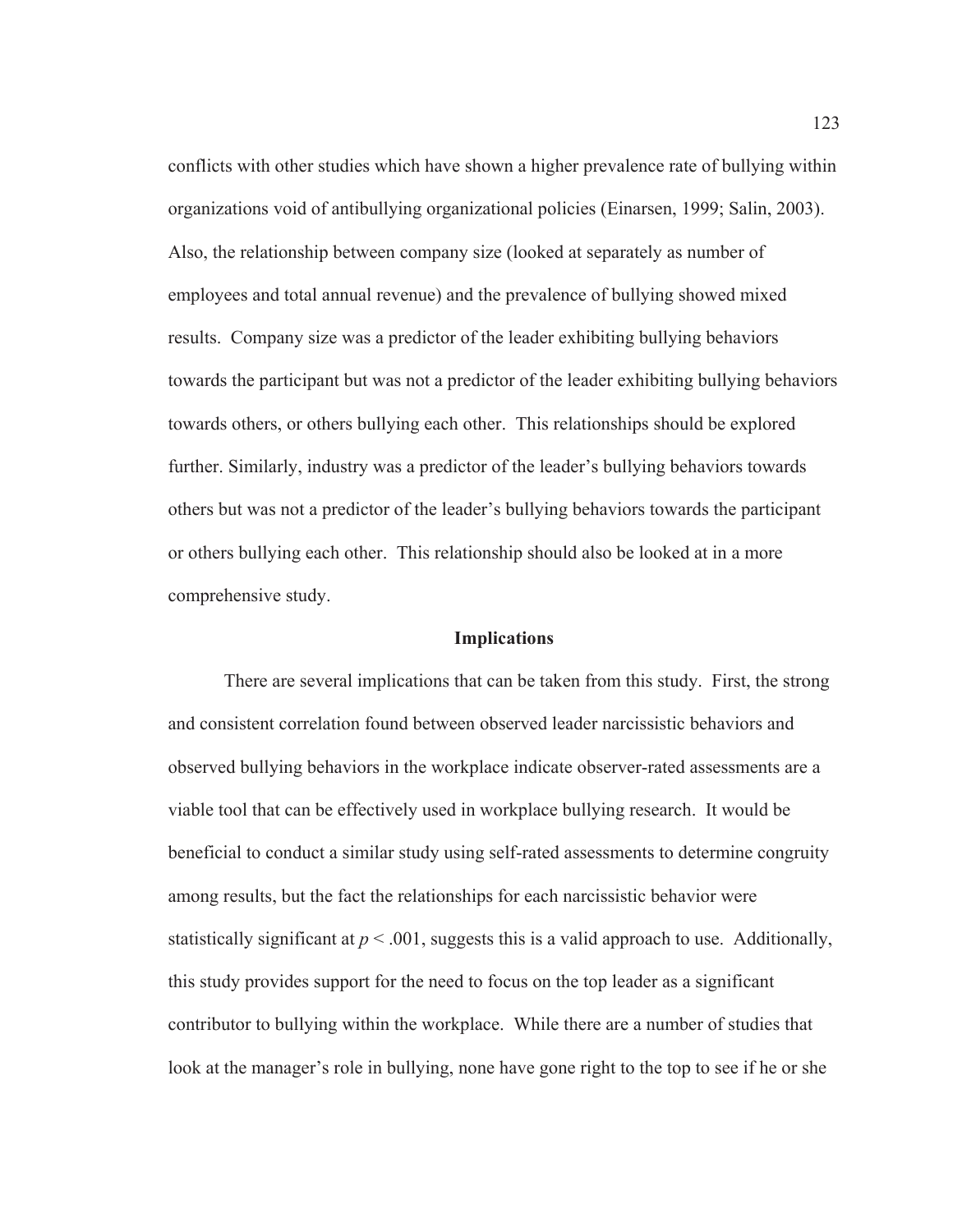has an impact. This study provides empirical evidence that the top leader does influence bullying within the workplace and most likely impact other factors of organizational culture.

Finally, the impact this study has on positive social change is significant and includes both improved employee well-being and enhanced organizational performance. For employees, bullying has a negative impact on both psychological and physical health (Cleary et al., 2009), impacting both victims and witnesses (Namie & Namie, 2009). The negative impacts range from increased stress (Keashly & Harvey, 2005), depression (Tepper, 2000), and thoughts of suicide (Yilderim & Yilderim, 2007); to high blood pressure (Hallberg & Strandmark, 2006), digestive problems (D'Cruz & Noronha, 2010b), and heart disease (De Vogli et al., 2007). The problems experienced by employees in turn negatively impact the performance of the business, particularly financial performance. In the United States alone, it has been estimated workplace bullying costs businesses over \$23 billion each year (Tepper et al., 2006). This number is created through a variety of factors including loss of productivity (Peneberg, 2008), increased turnover (Keashly et al., 1994), and increased insurance costs (Bassman, as cited in Lutgen-Sandvik & Sypher, 2009).

 Now that we know there is a relationship between narcissistic behaviors exhibited by the top leader and the prevalence of bullying within the workplace, HR professionals and managers can begin including personality assessments when hiring or promoting new top leaders. Candidates scoring high in narcissism can either be excluded from the candidate pool, or at a minimum if the company is aware narcissistic traits are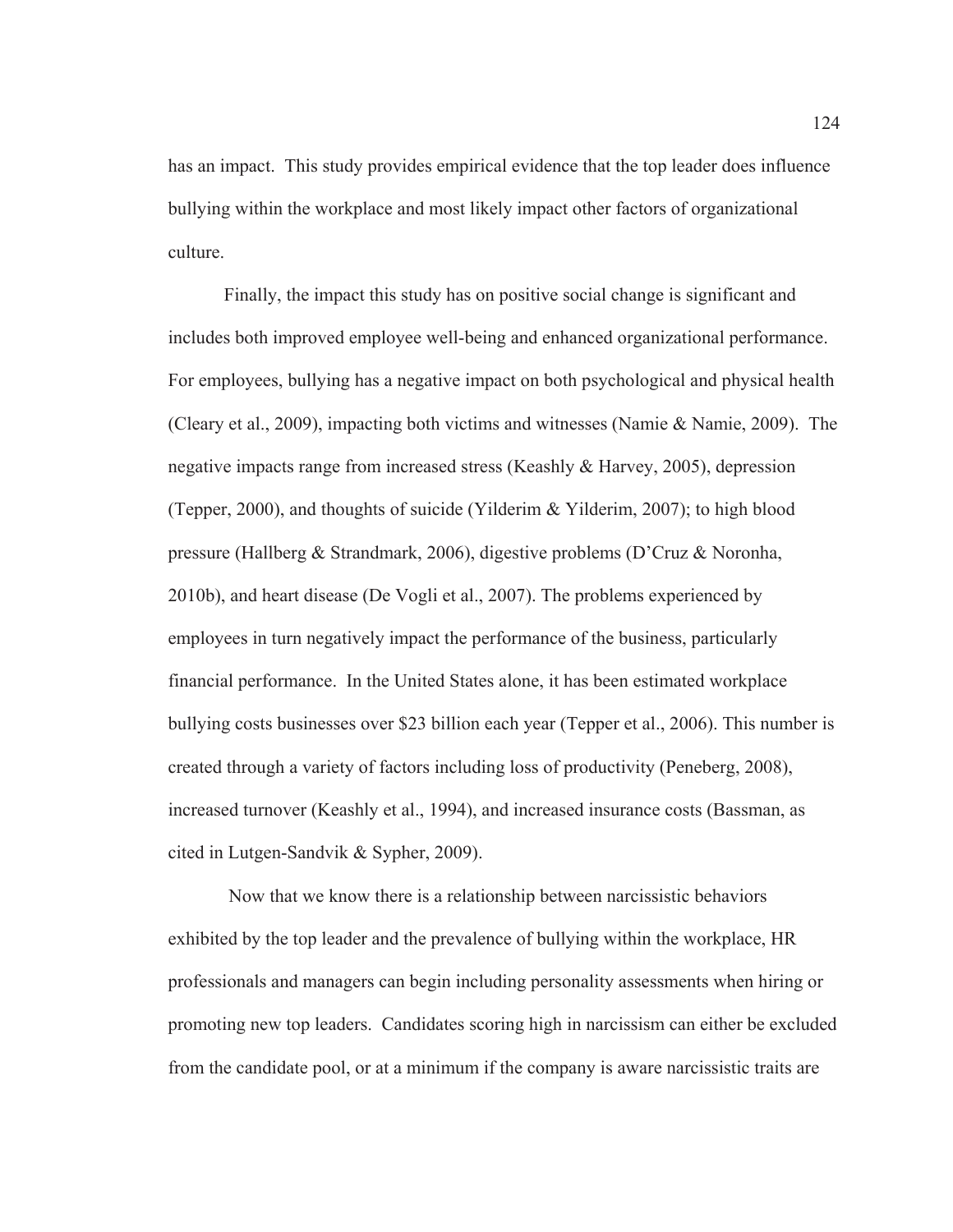present, intervention strategies can be implemented up front in order to ensure bullying does not become a cultural norm. The one issue this research cannot impact is the top leader's willingness to take actions to prevent bulling within the organization. As indicated previously, a significant number of businesses fail to adequately address bullying when made aware of its existence (Harvey et al., 2006). This could be because the current top leader is high in narcissistic traits and does not see bullying as a problem. In smaller organizations, there may be nothing HR can do but in larger organizations, particularly public firms, the board of directors and shareholders of the company should be made aware of this study and the high costs associated with bullying. Shareholders have become more focused on chief executive officer (CEO) performance than in the past (Lucier, Wheeler, & Habbel, 2007). Information such as results from this study, may help shareholders and board of directors make better decisions when placing someone in the role of CEO; the ultimate result being improved employee well-being and better organizational performance.

### **Conclusion**

Bullying in the workplace remains a serious issue for employees and businesses around the world (International Labour Organzation, 2006). It is estimated in the United States alone 50% of the workforce either has been or currently is exposed to workplace bullying in some fashion, either as a victim or a witness (Namie, 2007). Bullying encompasses a variety of tactics including verbal, nonverbal, and physical (Tracy et al., 2006). The consequences of bullying are startling and begin with the impact on victims in terms of both psychological and physical harm (Cleary et al., 2009); moves on to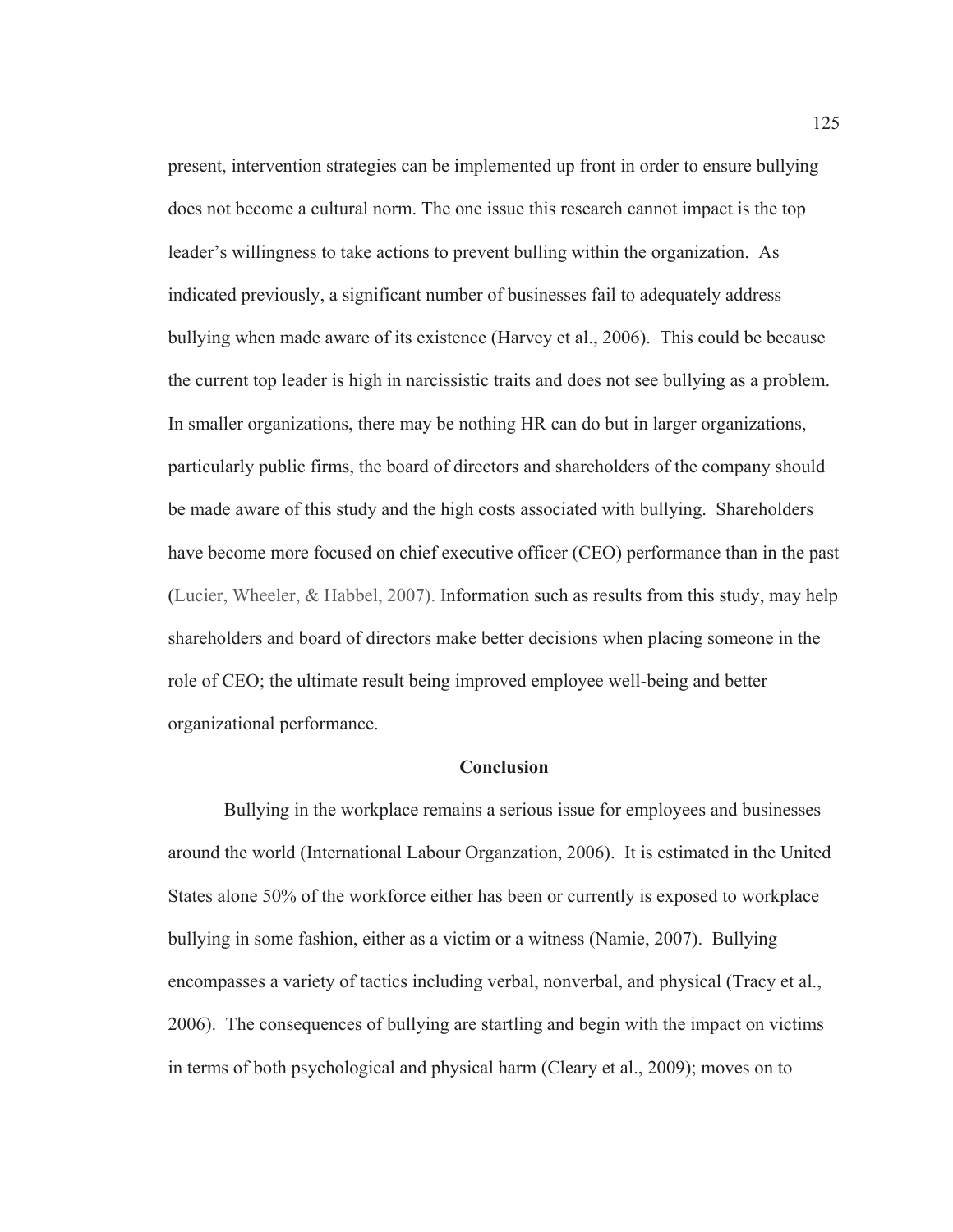witnesses, also including psychological and physical harm (Hoel & Cooper, 2000); and ends with the organization in terms of poor performance and high financial costs (Peneberg, 2008; Tepper et al., 2006).

 Understanding the conditions which not only create bullying but contribute to its sustainability is crucial to minimizing this social problem. Although there has been a constant flow of research on the topic of workplace bullying over the past several decades, none have focused on understanding why so many top leaders fail to address the problem when they are made aware it exists within their organization (Harvey et al., 2006). This study was based on the idea that top leaders may in fact be the reason so many companies appear to condone bullying as an organizational norm. Specifically, it was hypothesized a leader's personality may be instrumental in the sustainability of bullying. This research study set out to determine if there was a relationship between the top leader's personality (in the form of observed narcissistic behaviors) and the prevalence of bullying within the organization. Results confirmed a strong and positive relationship exists between leaders' exhibiting narcissistic behaviors and their personal participation in bullying along with others within the organization bullying each other. These results confirm the importance of continuing research focused on the top leader's role in the sustainability of bullying. Regardless of how much we understand why bullies bully and why victims become victims, and what organizational factors are likely to result in bullying, the problem will not be solved until we can get top business leaders to make a stand and refuse to tolerate bullying within their organization. The solution would be much simpler if all business leaders believed bullying was an undesirable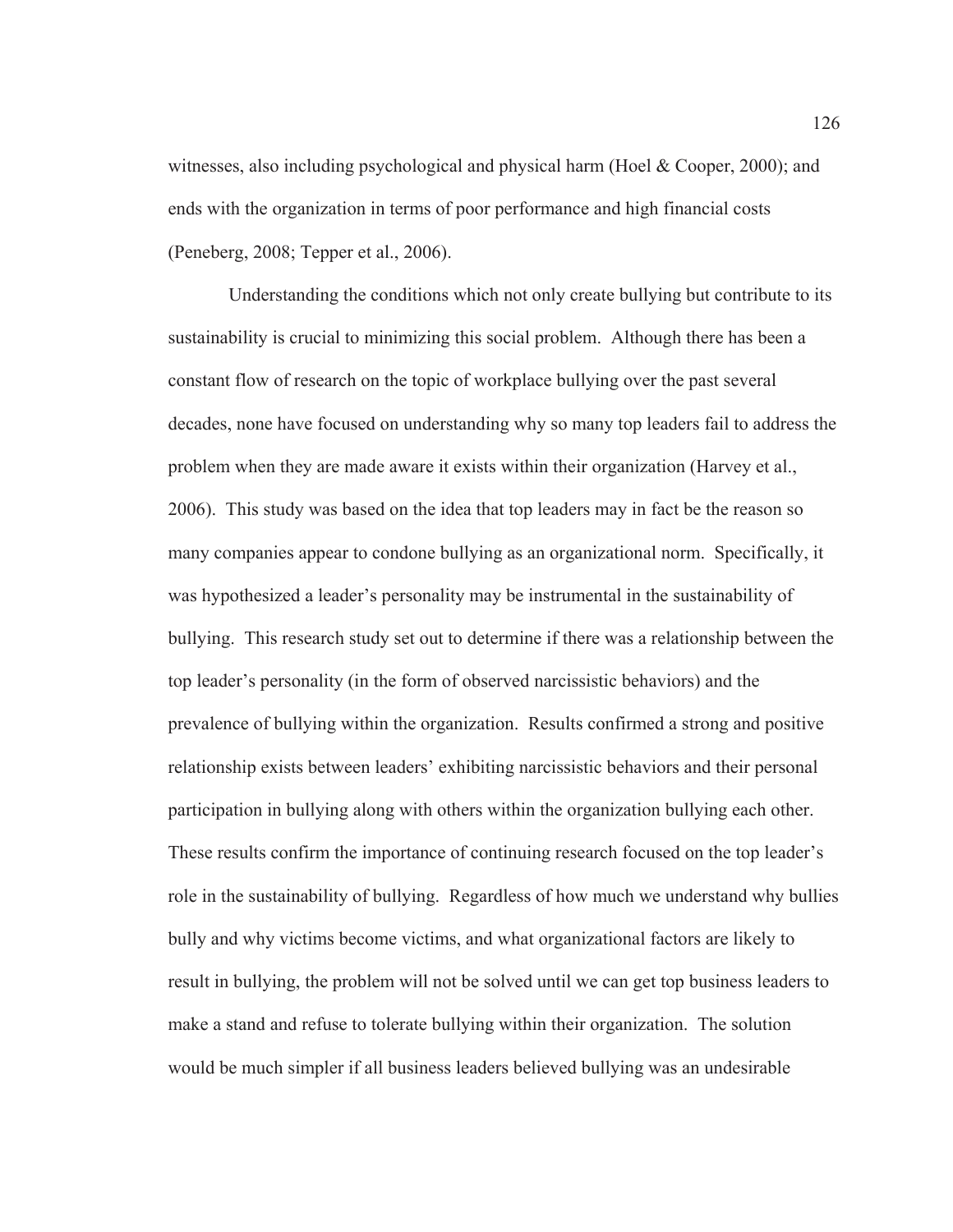behavior but this study revealed that some leaders' innate personality may drive them to exhibit bullying behaviors themselves which in turn results in bullying being an acceptable norm within the rest of the organization. This study has confirmed the resolution of bullying within the workplace must start with the top leader of the organization; it is his or her influence and behaviors that allow bullying to exist and it is his or her behaviors which can stop it.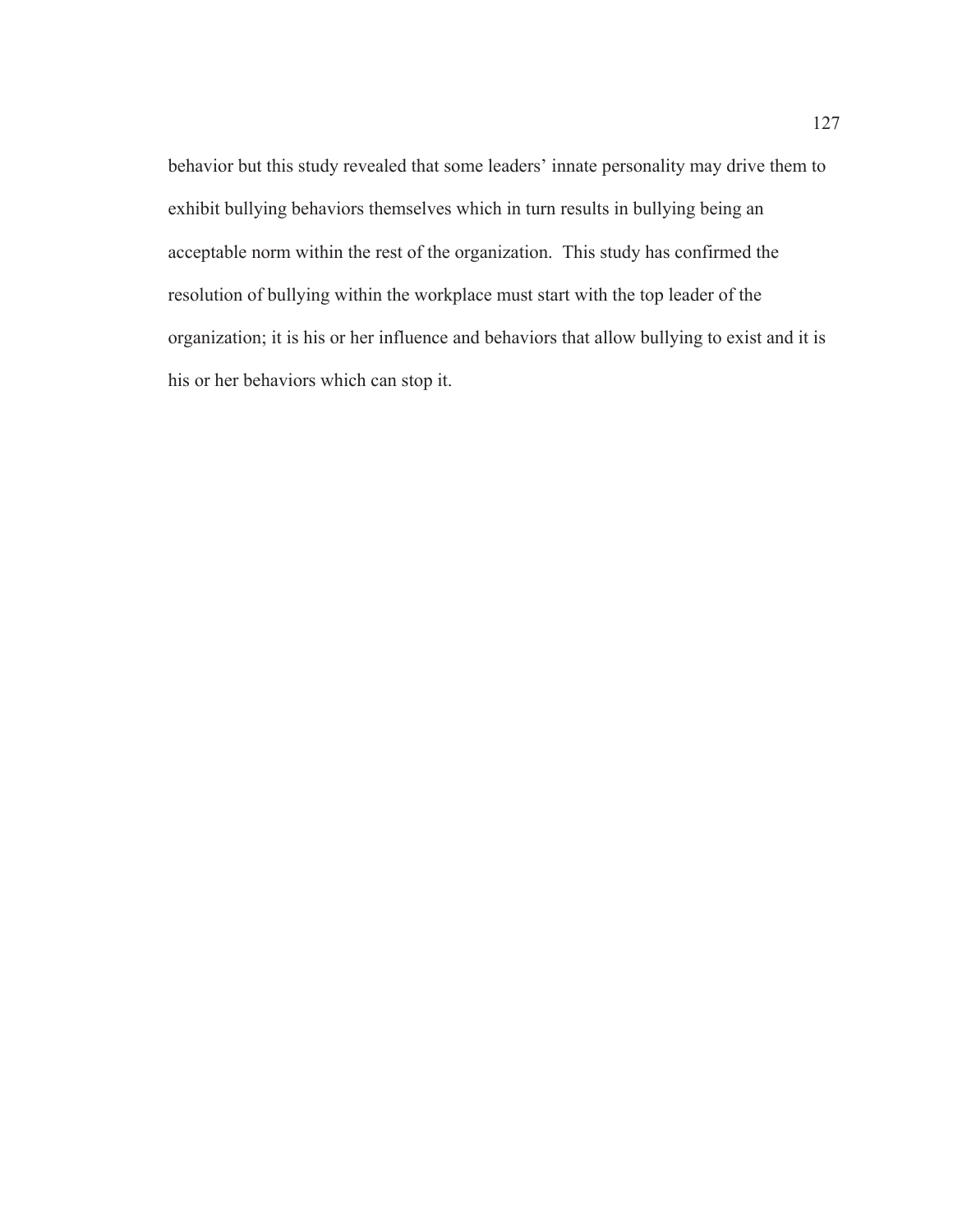### References

- Aasland, M., Skogstad, A., Notelaers, G., Nielsen, M., & Einarsen, S. (2010). The prevalence of destructive leadership behaviour. *British Journal of Management, 21*(2), 438-452. doi:10.1111/j.1467-8551.2009.00672.x
- Acock, A. C. (2005). Working with missing values. *Journal of Marriage and Family, 67*(4), 1012-1028. doi:10.111 l/j.1741-3737.2005.00191.x
- Agervold, M. (2007). Bullying at work: a discussion of definitions and prevalence, based on an empirical study. *Scandinavian Journal of Psychology, 48*(2), 161-172. doi: 10.1111/j.1467-9450.2007.00585.x
- Agervold, M., & Mikkelsen, E. G. (2004). Relationships between bullying, psychosocial work environment and individual stress reactions. *Work & Stress, 18*(4), 336-351. doi:10.1080/02678370412331319794
- Ali, Z., Nisar, N., & Raza, A. (2011). Impact of personality traits on leadership styles of secondary school teachers. *Interdisciplinary Journal of Contemporary Research in Business, 3*(3), 610-617.
- Allen, R. W., Madison, D. L., Porter, L., Renwick, P. A., & Mayes, B. (1979). Organizational politics. *California Management Review, 22*(1), 77-83
- Allport, G. W. (1961). *Pattern and growth in personality*. New York, NY: Holt, Rinehart, & Winsten.
- American Psychiatric Association (APA, 2000). *Diagnostic and statistical manual of mental disorders: Text revision.* (Rev. 4<sup>th</sup> ed.). Washington, DC: Author

Ames, D. R., & Flynn, F. J. (2007). What breaks a leader? The curvilinear relation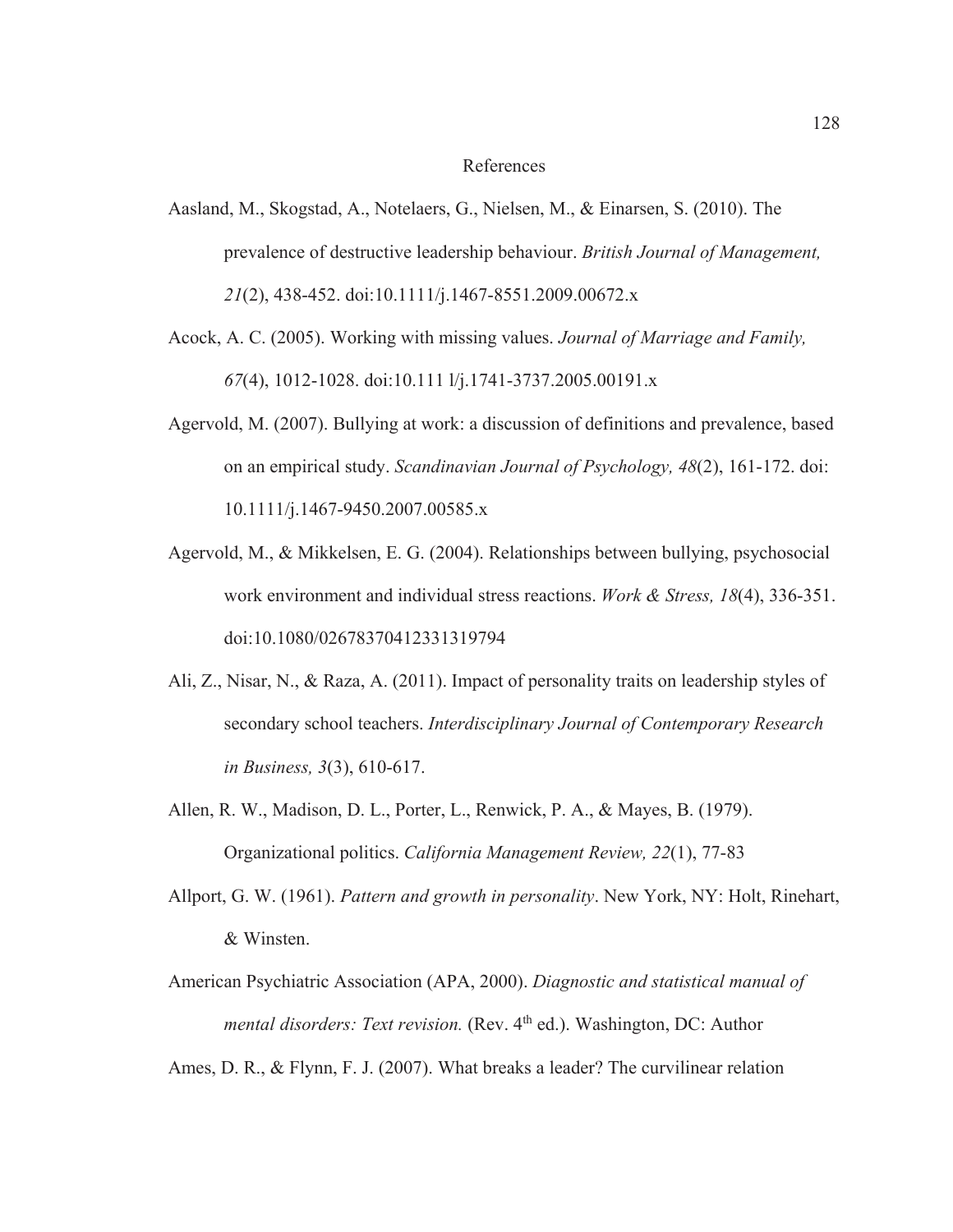between assertiveness and leadership. *Journal of Personality and Social Psychology, 92*(2), 307–324. doi:10.1037/0022-3514.92.2.307

- Amernic, J. H., & Craig, R. J. (2010). Accounting as a facilitator of extreme narcissism. *Journal of Business Ethics, 96*(1), 79-93. doi:10.1007/s10551-010-0450-0
- Andersson, L., & Pearson, C. (1999). Tit for tat? The spiraling effect of incivility in the workplace. *Academy of Management Review, 24*(3), 452-471. doi: 10.1037/1076- 8998.6.1.64
- Andreassen, C., Ursin, H., Eriksen, H. R., & Pallesen, S. (2012). The relationship of narcissism with workaholism, work engagement, and professional position. *Social Behavior & Personality: An International Journal, 40*(6), 881-890. doi.org/10.2224/sbp.2012.40.6.88
- Ang, R. P., Ong, E. L., Lim, J. Y., & Lim, E. W. (2010). From narcissistic exploitativeness to bullying behavior: The mediating role of approval-ofaggression beliefs. *Social Development, 19*(4), 721-735. doi:10.1111/j.1467- 9507.2009.00557.x
- Appelberg, K., Romanov, K., Honkasalo, M. L., & Koskenvuo, M. (1991). Interpersonal conflicts at work and psychosocial characteristics of employees. *Social Science & Medicine, 32*(9), 1051-1056. doi.10.1016/0277-9536(91)90162-6,
- Aquino, K., & Lamertz, K. (2004). A relational model of workplace victimization: Social roles and patterns of victimization in dyadic relationships. *Journal of Applied Psychology, 89*(6), 1023-1034. doi:10.1037/0021-9010.89.6.1023

Archer, D. (1999). Exploring "bullying" culture in the para-military organization.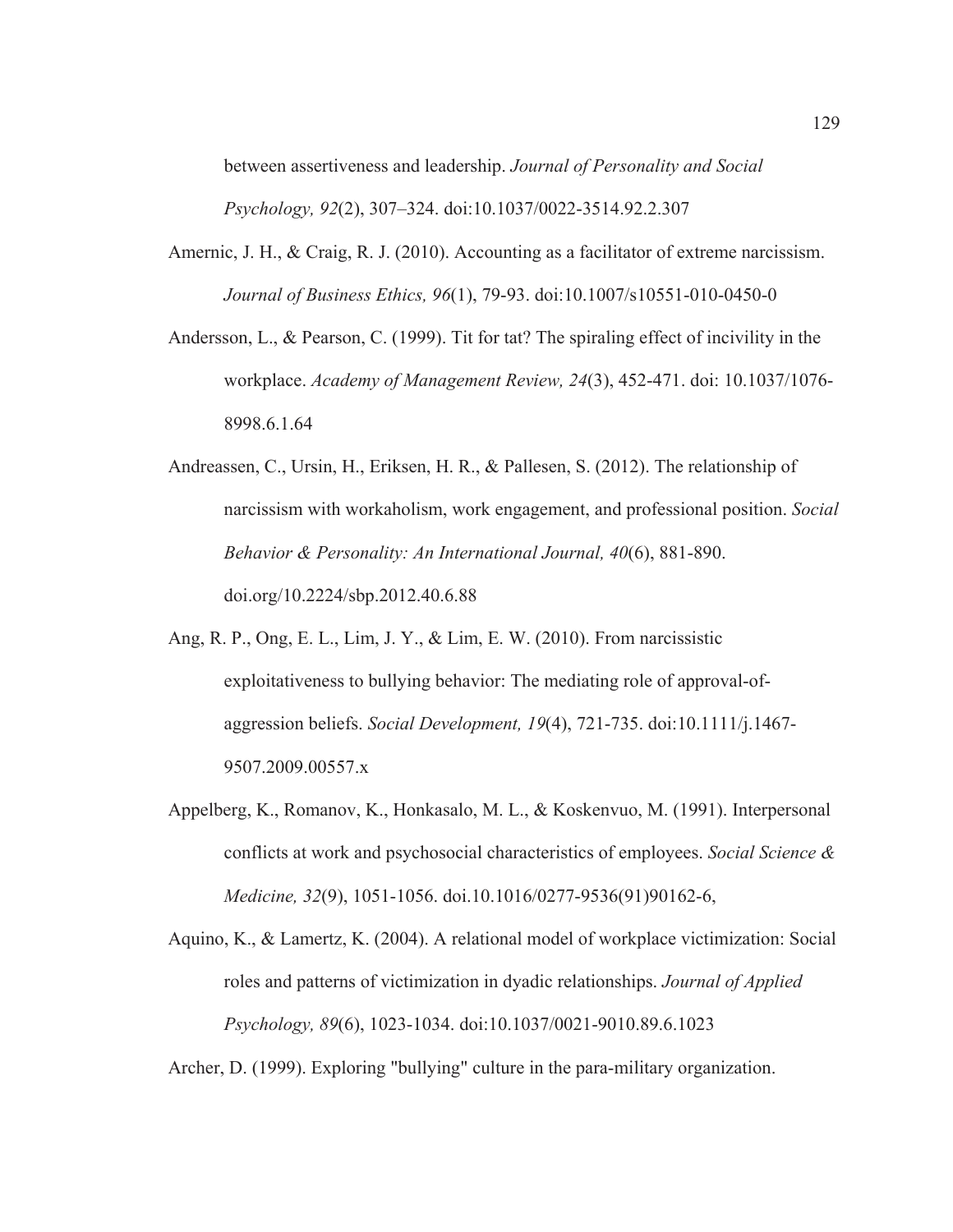*International Journal of Manpower, 20*(1), 94-105. doi:

10.1108/01437729910268687

- Ashforth, B. (1997). Petty tyranny in organizations: A preliminary examination of antecedents and consequences. *Canadian Journal of Administrative Sciences, 14*(2), 126-140. doi: 10.1111/j.1936-4490.1997.tb00124.x
- Ayoko, O. B., Callan, V. J. & Hartel, C. E. J. (2003). Workplace conflict, bullying, and counter-productive behaviors*. International Journal of Organizational Analysis, 11*(4), 283-301.
- Babiak, P., & Hare, R. D. (2006). *Snakes in suits: When psychopaths go to work*. New York, NY: Regan Books/Harper Collins Publishers.
- Bahreinian, M., Ahi, M., & Soltani, F. (2012). The relationship between personality type and leadership style of managers: A case study. *Mustang Journal of Business & Ethics, 3*, 94-111.
- Baillien, E., & De Witte, H. (2009). Why is organizational change related to workplace bullying? Role conflict and job insecurity as mediators. *Economic and Industrial Democracy, 30*(3), 348-371.doi: 10.1177/0143831X09336557
- Baillien, E. Neyens, I., De Witte, H. (2011). Organizational correlates of workplace bullying in small and medium sized enterprises. *International Small Business Journal, 29*(6), 610-625. doi: 10.1177/0266242610375774
- Baillien, E., Neyens, I., De Witte, H., & De Cuyper, N. (2009). A qualitative study on the development of workplace bullying: Towards a three way model. *Journal of Community & Applied Social Psychology, 19*(1), 1-16. doi:10.1002/casp.977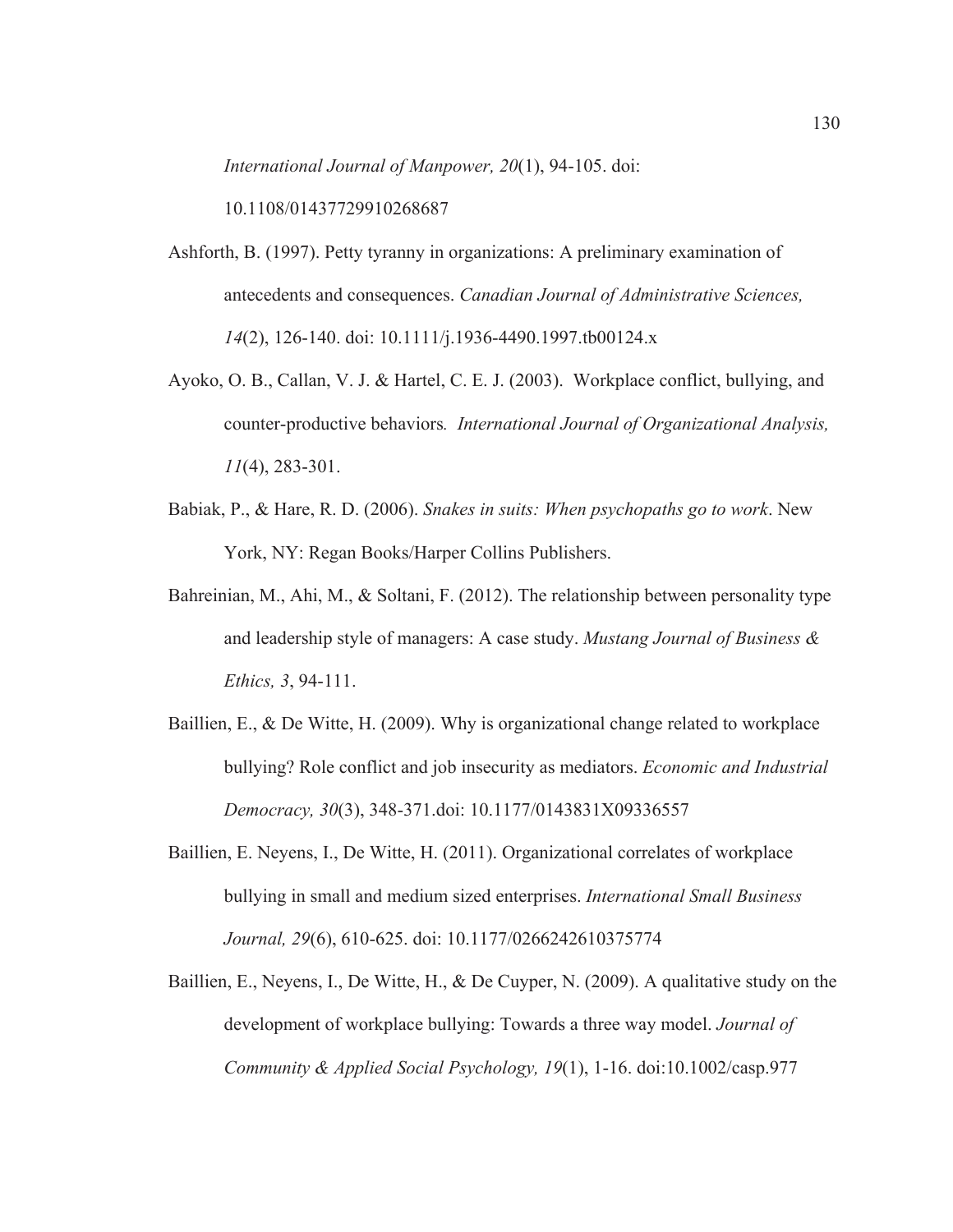Baillien, E., Rodriguez-Muñoz, A., Van den Broeck, A., & De Witte, H. (2011). Do demands and resources affect target's and perpetrators' reports of workplace bullying? A two-wave cross-lagged study. *Work & Stress, 25*(2), 128-146. doi:10.1080/02678373.2011.591600

Bakker, A. B., & Demerouti, E. (2007). The job demands-resources model: State of the art. *Journal of Managerial Psychology, 22*(3), 309-328. doi: 10.1108/02683940710733115

- Barry, C. T., Pickard, J. D., & Ansel, L. L. (2009). The associations of adolescent invulnerability and narcissism with problem behaviors. *Personality & Individual Differences, 47*(6), 577-582. doi: 10.10161/j.paid.2099.05.0222
- Bartlett, J. E., & Bartlett, M. E. (2011). Workplace bullying: An integrative literature review. *Advances in Developing Human Resources, 13*(1), 69-84. doi: 10.1177/1523422311410651
- Bartlett, J. E., Kotrlik, J. W., & Higgins, C. C. (2001). Organizational research: Determining appropriate sample size in survey research. *Information Technology, Learning, and Performance Journal, 19*(1), 43-50
- Bass, B. M. (2007). Concepts of leadership. In R.P. Vecchio (Ed), *Leadership: Understanding the dynamics of power and influence in organizations (pp.3-22).* Notre Dame, IN: University of Notre Dame Press.
- Bass, B. M. & Bass, R. (2008). *The Bass handbook of leadership: Theory, research, & managerial applications.* New York, NY: The Free Press.

Baughman, H. M., Dearing, S., Giammarco, E., Vernon, P. A. (2012). Relationships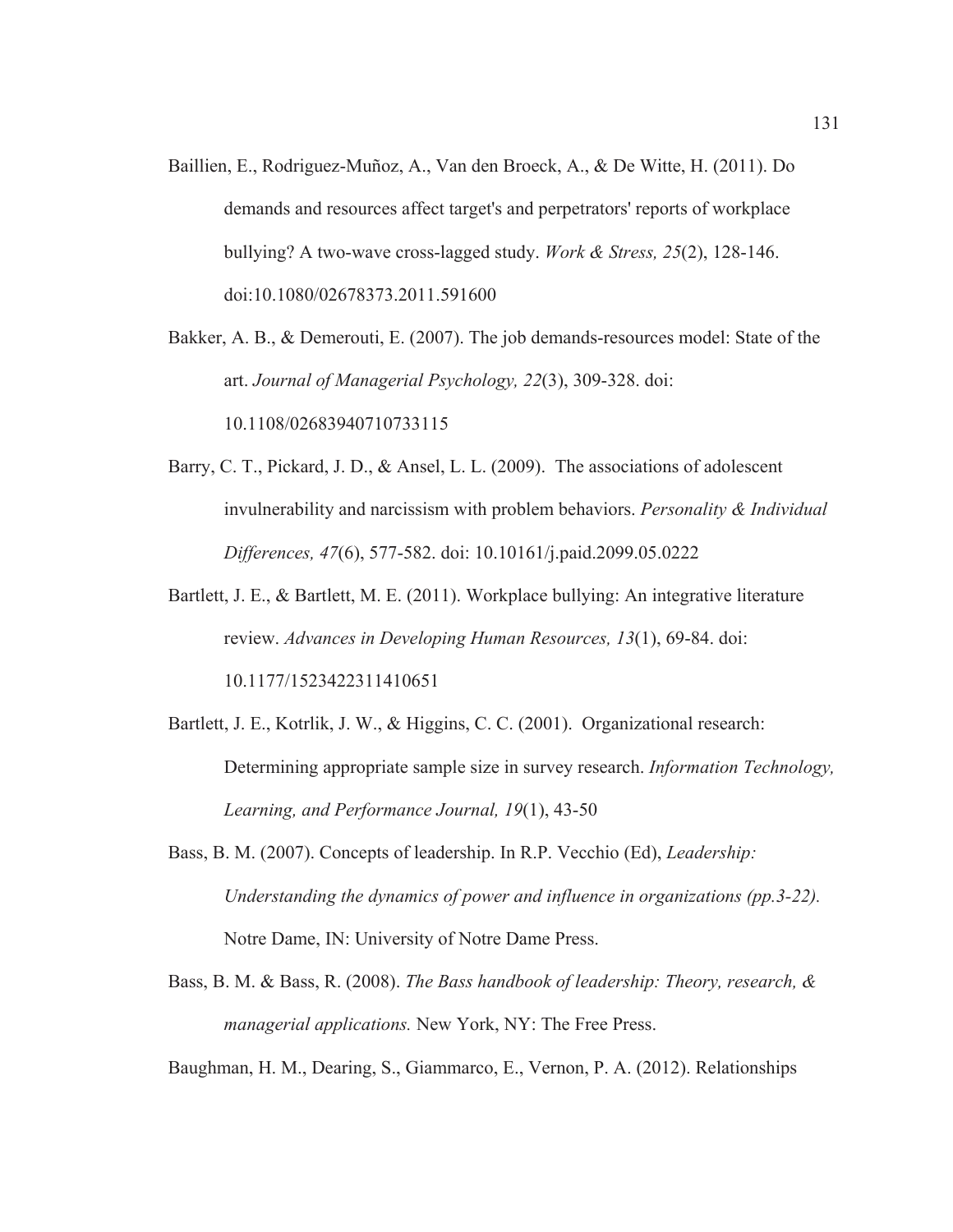between bullying behaviors and the dark triad: A study with adults. *Personality and Individual Differences, 52*(5), 571-575. doi:10.1016/j.paid.2011.11.020

- Benson, M. J., & Campbell, J. P. (2007). To be, or not to be, linear: An expanded representation of personality and its relationship to leadership performance. *International Journal of Selection & Assessment, 15*(2), 232-249. doi:10.1111/j.1468-2389.2007.00384.x
- Beswick, J., Gore, J., & Palferman, D. (2006). Bullying at work: A review of the literature. *Health & Safety Laboratory*. Retrieved from http://www.hse.gov.uk/research/hsl\_pdf/2006/hsl0630.pdf
- Blair, C. A., Hoffman, B. J., & Helland, K. R. (2008). Narcissism in organizations: A multisource appraisal reflects different perspectives. *Human Performance, 21*(3), 254-276. doi:10.1080/08959280802137705
- Blais, M. A., & Little, J. A. (2010). Toward an integrative study of narcissism. *Personality Disorders: Theory, Research, and Treatment, 1*(3), 197-199. doi: 10.1037/a0020573
- Blickle, G., Schlegel, A., Fassbender, P., & Klein, U. (2006). Some personality correlates of business white-collar crime. *Applied Psychology-An International Review-Psychologie Appliquee-Revue Internationale, 55*(2), 220-233.
- Bloisi, W., & Hoel, H. (2008). Abusive work practices and bullying among chefs: A review of the literature. *International Journal of Hospitality Management, 27*(4), 649-656. doi:10.1016/j.ijhm.2007.09.001

Boddy, C. (2006). The dark side of management decisions: Organizational psychopaths.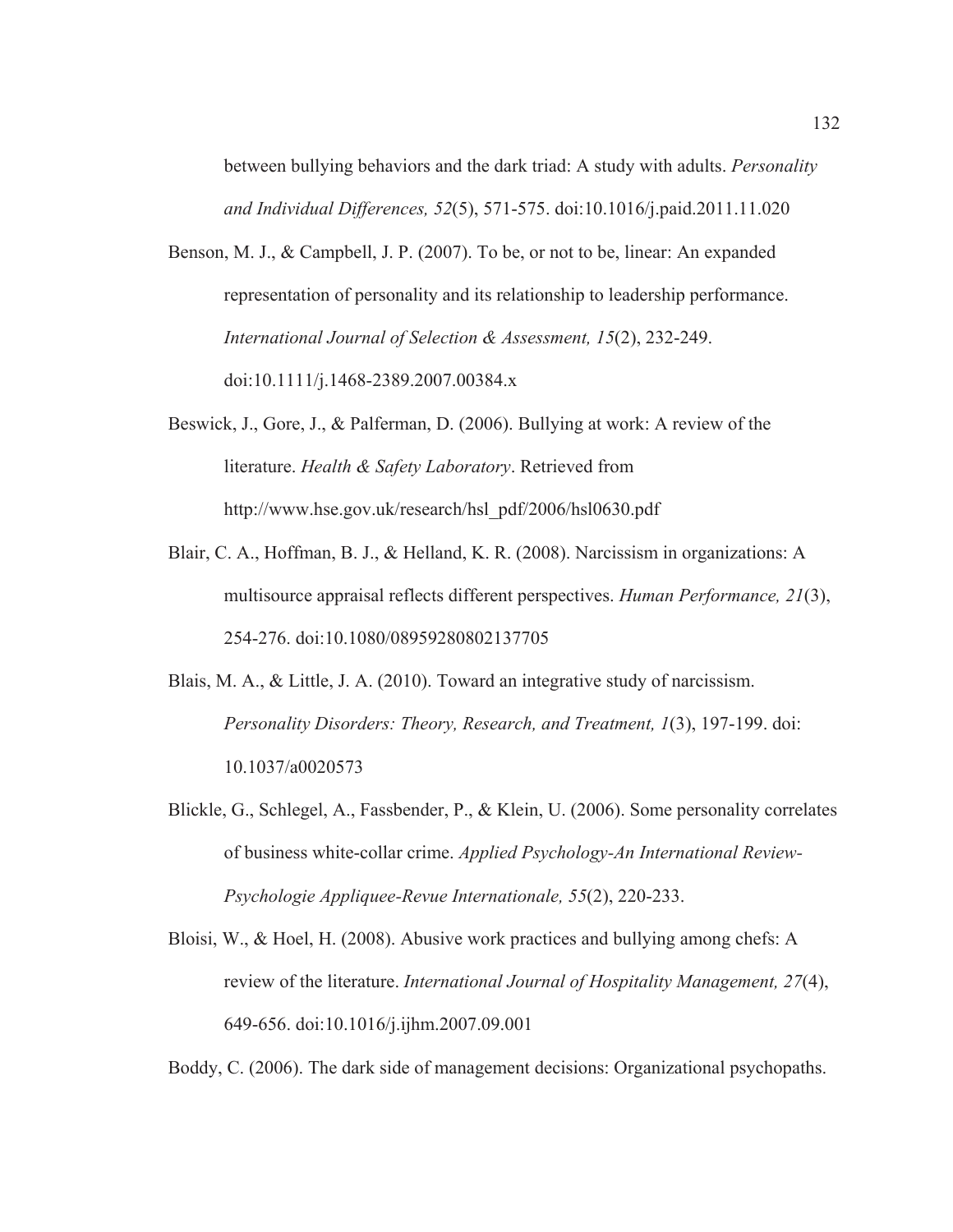*Management Decision, 44*(10), 1461-1475. doi: 10.1108/00251740610715759

- Boddy, C. (2011). Corporate psychopaths, bullying and unfair supervision in the workplace. *Journal of Business Ethics, 100*(3), 367-379. doi: 10/1077/s10551- 010-0689-5
- Boddy, C., Ladyshewsky, R. K., Galvin, P. (2010). The influence of corporate psychopaths on corporate social responsibility and organizational commitment to employees. *Journal of Business Ethics, 97*(1), doi: 10.1007/s10550-010-0492-3
- Bond, M. (2004). Culture and aggression--from context to coercion. *Personality & Social Psychology Review, 8*(1), 62-78. doi: 10.1207/s15327957pspr0801\_3
- Bowling, N., & Beehr, T. (2006). Workplace harassment from the victim's perspective: A theoretical model and meta-analysis. *Journal of Applied Psychology, 91*(5), 998- 1012. doi: 10.1037/0021-9010.91.5.998
- Brotheridge, C., & Lee, R. T. (2006a). Bullying Behaviors Scale. doi:10.1037/t00356- 000
- Brotheridge, C. M,  $\&$  Lee, R. T. (2006b). Examining the relationship between the perceived work environment and workplace bullying. *Canadian Journal of Community Mental Helath: Special Issue on Work and Mental Health, 25*(2), 31- 44.
- Brown, F. W., & Reilly, M. D. (2009). The Myers-Briggs type indicator and transformational leadership*. Journal of Management Development, 28*(10), 916- 932. doi 10.1108/02621710911000677

Brown, M. E., Trevino, L. K., & Harrison, D. A. (2005). Ethical leadership: A social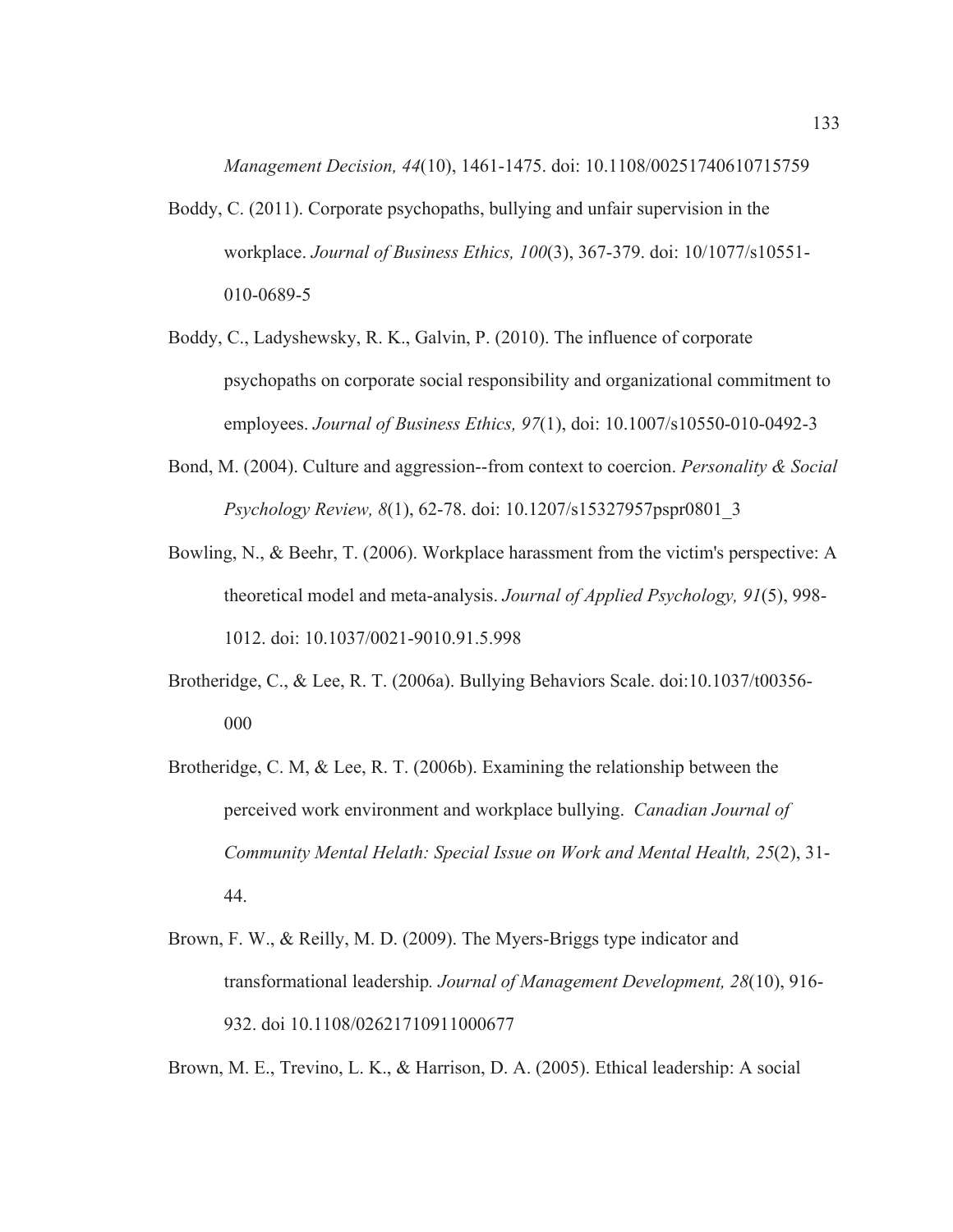learning perspective for construct development and testing. *Organizational Behavior and Human Decision Processes, 97*(2), 117-134. doi:10.1016/j.obhdp.2005.03.002

Brunell, A. B., Gentry, W. A., Campbell, W. K., Hoffman, B. J., Kuhnert, K. W., & Demarree, K. G. (2008). Leader emergence: The case of the narcissistic leader. *Personality and Social Psychology Bulletin, 34*(12), 1663-1676. doi: 10.1177/014616720832410

- Burton, J., & Hoobler, J. (2006). Subordinate self-esteem and abusive supervision. *Journal of Managerial Issues, 18*(3), 340-355.
- Bushman, B. J., & Baumeister, R. F. (1998). Threatened egotism, narcissism, self-esteem, and direct and displaced aggression: Does self-love or self-hate lead to violence?. *Journal of Personality and Social Psychology, 75*(1), 219-229. doi:10.1037/0022- 3514.75.1.219
- Campbell, W., & Campbell, S. (2009). On the self-regulatory dynamics created by the peculiar benefits and costs of narcissism: A contextual reinforcement model and examination of leadership. *Self and Identity, 8*(2-3), 214-232. doi: 10.1080/15298860802505129
- Campbell, W., Goodie, A. S., & Foster, J. D. (2004). Narcissism, confidence, and risk attitude. *Journal of Behavioral Decision Making, 17*(4), 297-311. doi:10.1002/bdm.475
- Campbell, W. K., Hoffman, B. J., Campbell, S. M., & Marchisio, G. (2011). Narcissism in organizational contexts. *Human Resource Management Review, 21*(4), 268-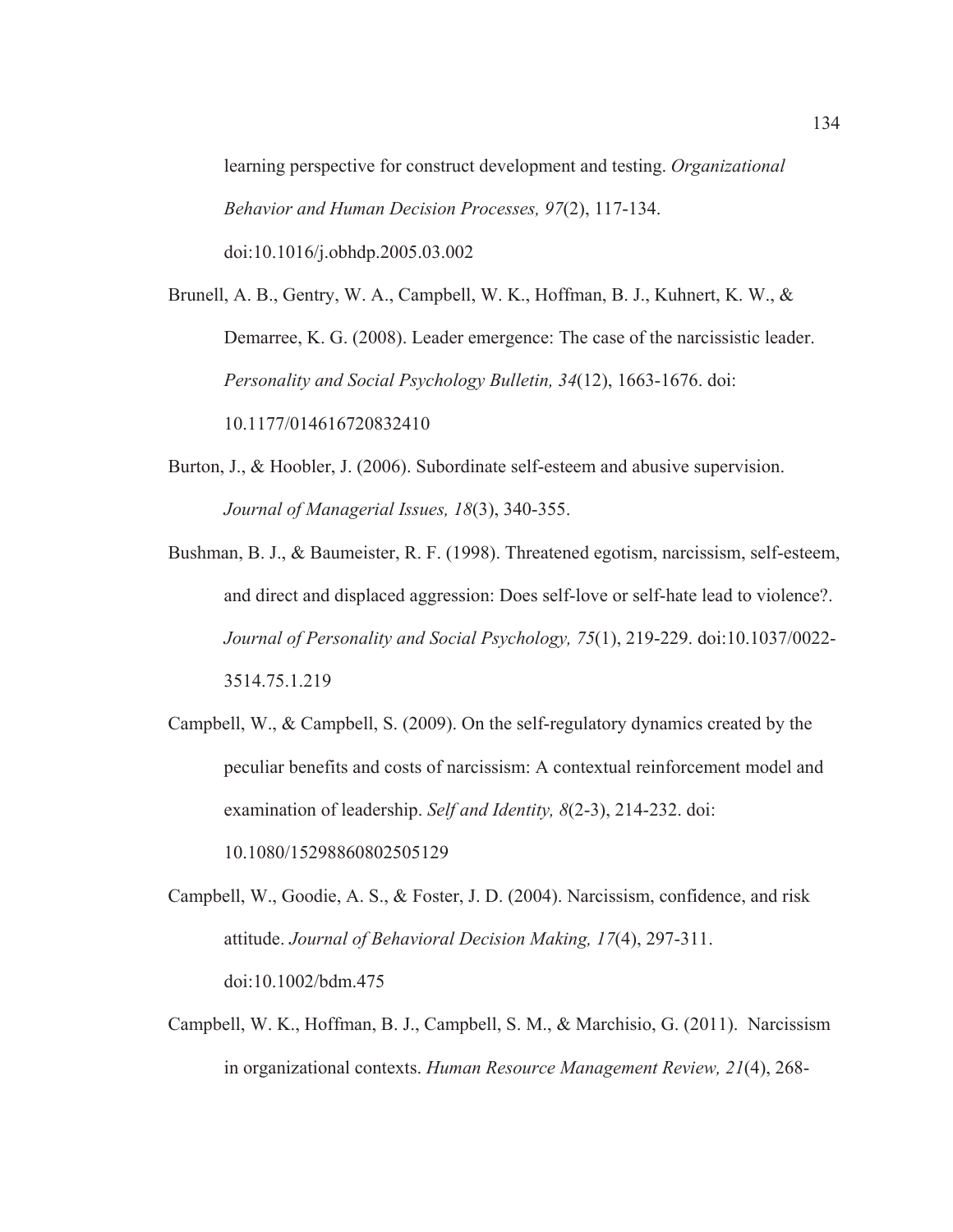284. doi:10.1016/j.hrmr.2010.10.007

- Campbell, W. K., Reeder, G. D., Sedikides, C., & Elliot, A. J. (2000). Narcissism and comparative self-enhancement strategies. *Journal of Research in Personality, 34*(3), 329-347. doi:10.1006/jrpe.2000.2282
- Caponecchia, C., Sun, A. Z., & Wyatt, A. (2012). 'Psychopaths' at work? Implications of lay persons' use of labels and behavioural criteria for psychopathy. *Journal of Business Ethics, 107*(4), 399-408. doi:10.1007/s10551-011-1049-9
- Carpenter, M. A., Geletkanycz, M. A., & Sanders, W. G. (2004). Upper echelons research revisited: Antecedents, elements, and consequences of top management team composition. *Journal of Management, 30*(6), 749-778. doi: 10.1016/j.jm.2004.06.001
- Cemaloglu, N. (2011). Primary principals' leadership styles, school organizational health and workplace bullying. *Journal of Educational Administration, 49*(5), 495-512. doi:10.1108/09578231111159511
- Chatman, J. A., & Cha, S. E. (2003). Leading by leveraging culture. *California Management Review, 45*(4), 20-34.
- Chatterjee, A., & Hambrick, D. C. (2007). It's all about me: Narcissistic chief executive officers and their effects on company strategy and performance. *Administrative Science Quarterly, 52*(3), 351-386. doi:10.2307/20109929
- Chatterjee, A., & Hambrick, D. C. (2011). Executive personality, capability cues, and risk taking: How narcissistic CEOs react to their successes and stumbles. *Administrative Science Quarterly, 56*(2), 202-237.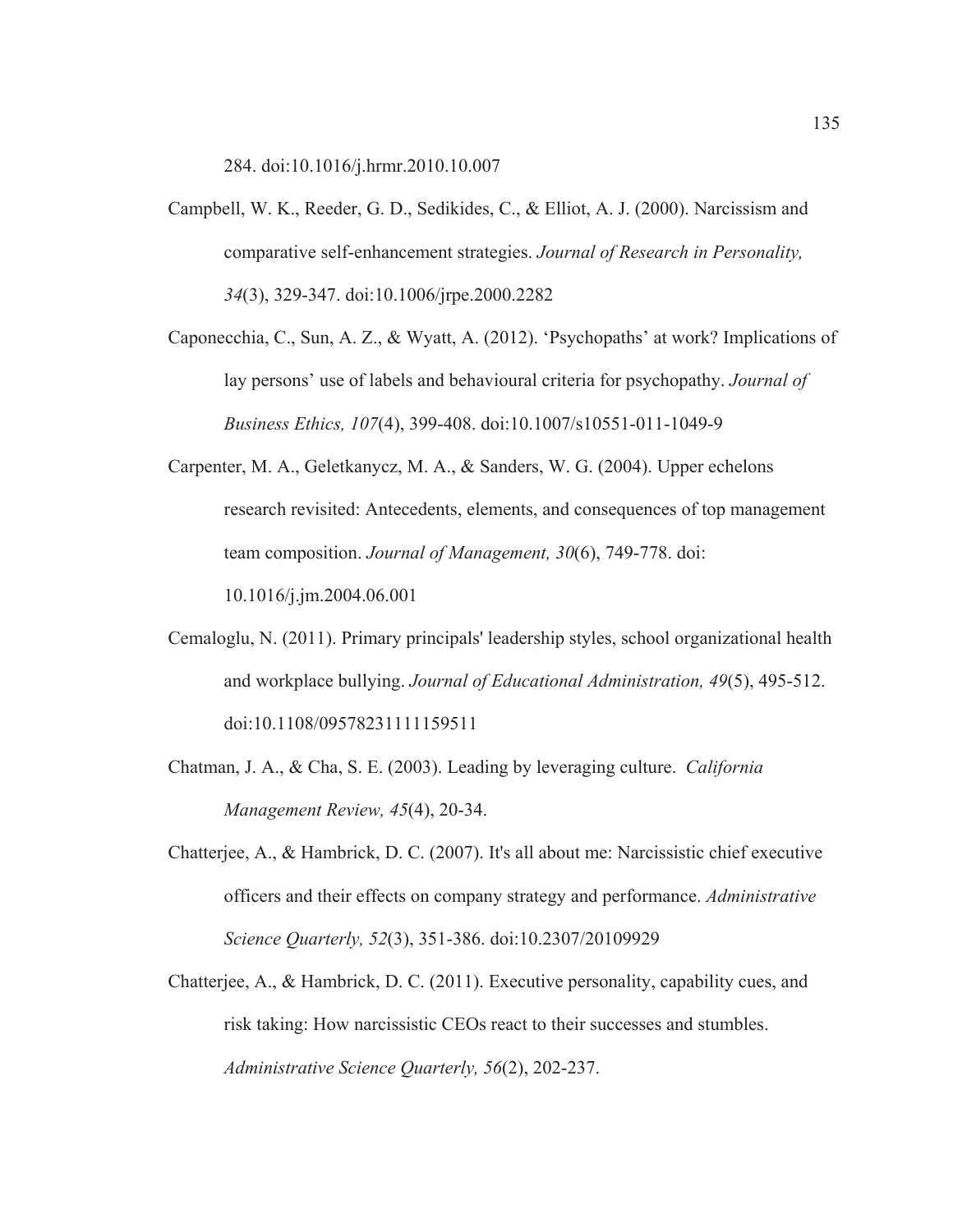doi:10.1177/0001839211427534

- Cilliers, F. (2012). A systems psychodynamic description of organisational bullying experiences. *South African Journal of Industrial Psychology, 38*(2), 1-11. doi:10.4102/sajip.v38i2.994
- Cleary, M., Hunt, G. E., Walter, G., & Robertson, M. (2009). Dealing with bullying in the workplace: Toward zero tolerance. *Journal of Psychosocial Nursing and Mental Health Services, 47*(12), 34-41. doi:10.3928/02793695-20091103-03
- Clements, C., & Washbush, J. B. (1999). The two faces of leadership: considering the dark side of leader-follower dynamics. *Journal of Workplace Learning, 11*(5), 170-176. doi: 10.1108/13665629910279509
- Cohen, J. (1992). Statistical power analysis. *Current Directions in Psychological Science, 1*(3), 98-101
- Conger, J. A. (2007). The dark side of leadership. In R.P. Vecchio (Ed), *Leadership: Understanding the dynamics of power and influence in organizations (pp.199- 215).* Notre Dame, IN: University of Notre Dame Press.
- Costa, P. & McCrae, R. (2000). Overview: Innovations in assessment using the revised NEO Personality Inventory. *Assessment, 7*(4), 325-327. doi:10.1177/107319110000700402
- Cowan, R. (2005). Rocking the boat and continuing to fight: Un/productive justice episodes and the problem of workplace bullying. *Human Communication, 12*(3), 283-302.

Cowan, R. (2009). Human resource professionals, power, and policy: New directions in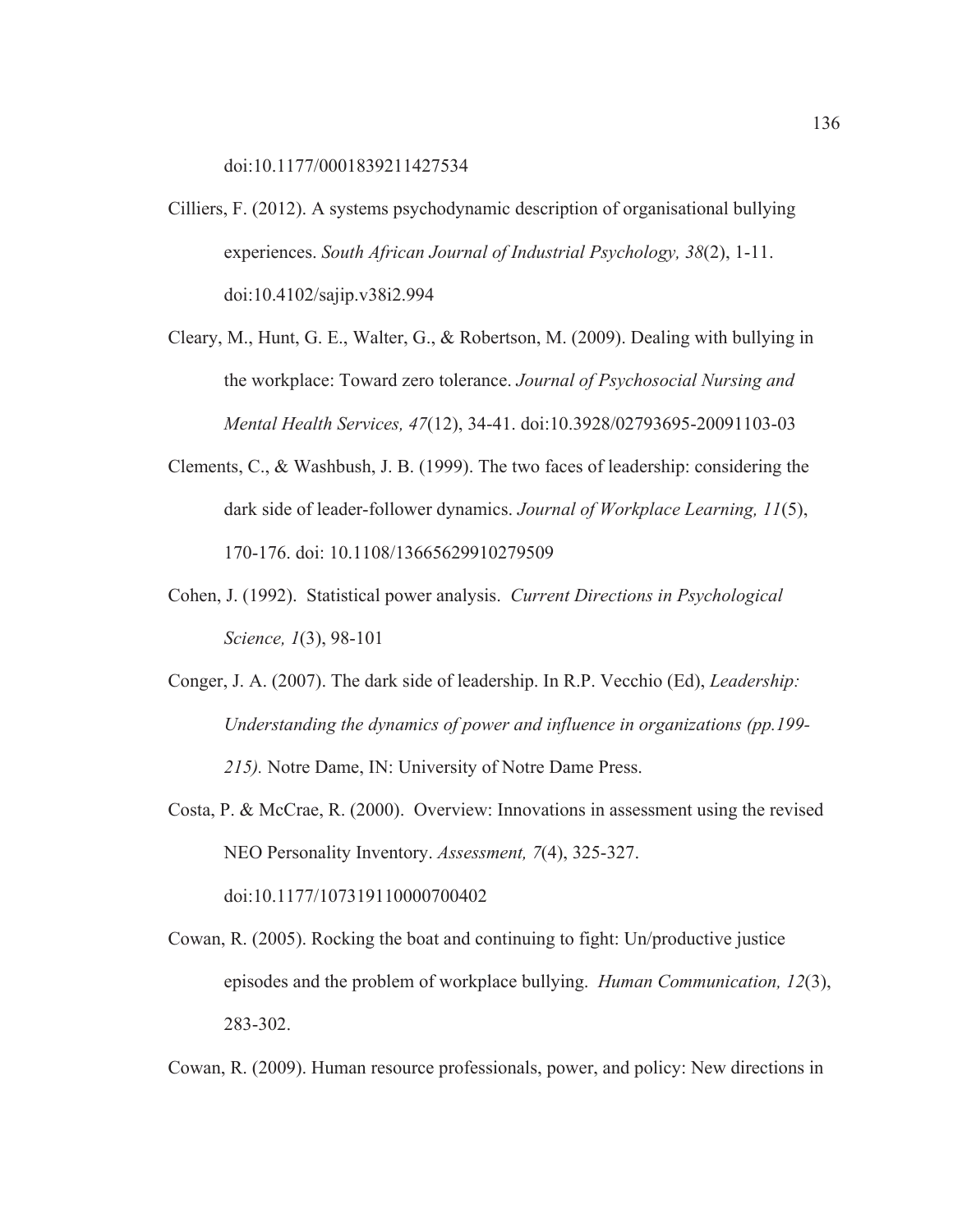workplace bullying research. *Paper presented at the annual meeting of the NCA 95th Annual Convention*, 1-41

- Cowan, R. L. (2011). "Yes, we have an anti-bullying policy, but…:" HR professionals' understandings and experiences with workplace bullying policy." *Communication Studies, 62*(3) 307-327. doi: 10.1080/10510974.2011.553763
- Cowan, R. L. (2012). It's complicated: Defining workplace bullying from the human resources professional's perspective. *Management Communication Quarterly, 26*(3), 377-403. doi: 10.1177/0893318912439474
- Crick, N. R., & Dodge, K. A. (1999). 'Superiority'is in the Eye of the Beholder: A Comment on Sutton, Smith, and Swettenham. *Social Development, 8*(1), 128-131. doi: 10.1111/1467-9507.00084
- Cycyota, C. S., & Harrison, D. A. (2002). Enhancing survey response rates at the executive level: are employee-or consumer-level techniques effective? *Journal of Management, 28*(2), 151-176. doi: 10.1177/014920630202800202
- Cycyota, C. S., & Harrison, D. A. (2006). What (not) to expect when surveying executives: A meta-analysis of top manager response rates and techniques over time. *Organizational Research Methods, 9*(2), 133-160. doi: 10.1177/1094428105280770
- D'Cruz, P., & Noronha, E. (2010a). Protecting my interests: HRM and targets' coping with workplace bullying. *The Qualitative Report 15*(3), 507-534. Retrieved from http://www.nova.edu/ssss/QR/QR15-3/dcruz.pdf

D'Cruz, P., & Noronha, E. (2010b). The exit coping response to workplace bullying: The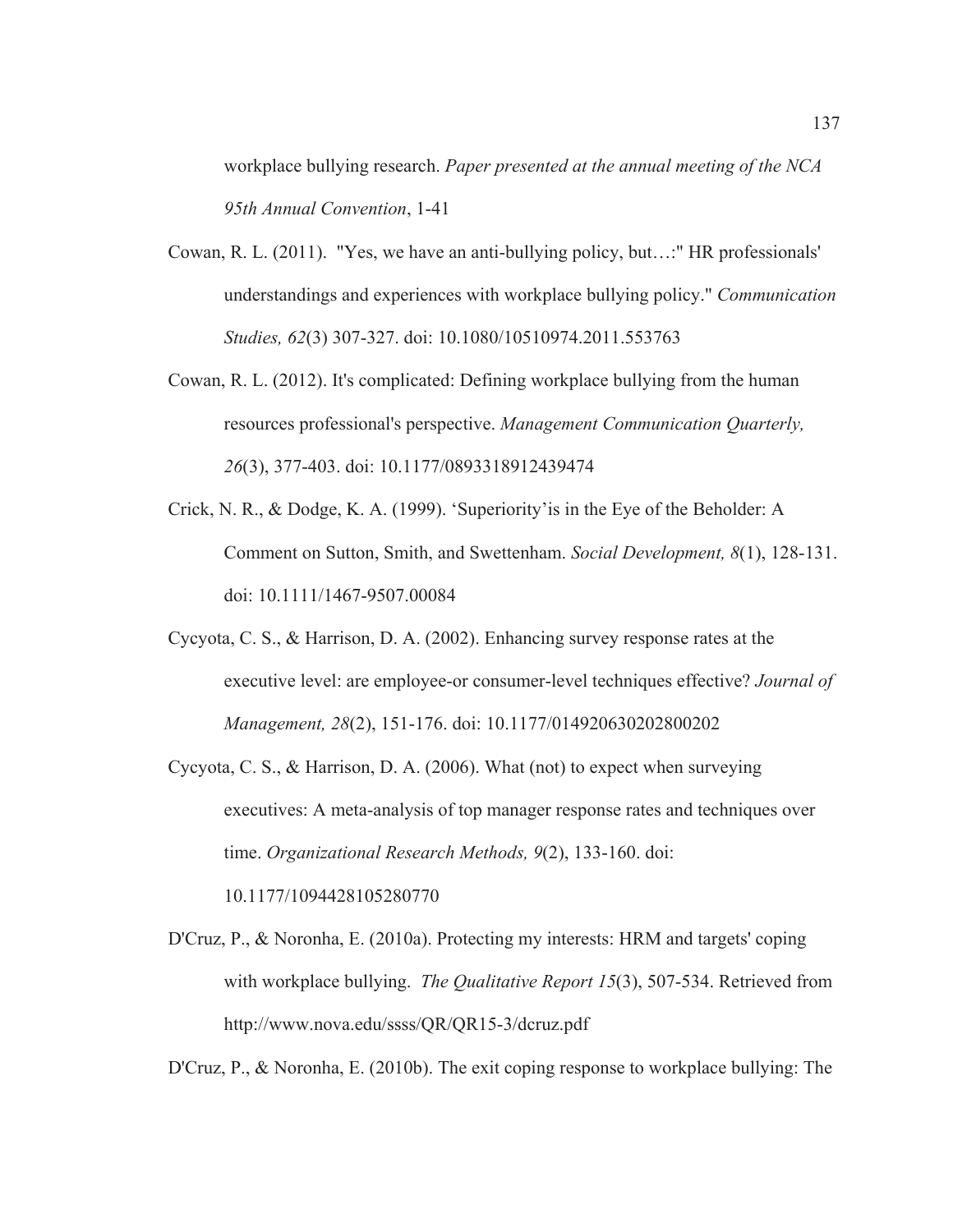contribution of inclusivist and exclusivist HRM strategies. *Employee Relations, 32*(2), 102-120. doi 10.1108/0142545101101007

- De Vogli, R., Ferrie, J., Chandola, T., Kivimäki, M., & Marmot, M. (2007). Unfairness and health: Evidence from the Whitehall II study. *Journal of Epidemiology and Community Health, 61*(6), 513-518. doi:10.1136/jech.2006.052563
- Denison, D. R., & Mishra, A. K. (1995). Toward a theory of organizational culture and effectiveness. *Organization Science, 6*(2), 204-223. doi.org/10.1287/orsc.6.2.204
- DeRue, D. S., Nahrgang, J. D., Wellman, N., & Humphrey, S. E. (2011). Trait and behavioral theories of leadership: An integration and meta-analytic test of their relative validity. *Personnel Psychology, 64*(1), 7-52. doi: 10.1111/j.1744- 6570.2010.01201.x
- Dickenson, K. A., & Pincus, A. L. (2003). Interpersonal analysis of grandiose and vulnerable narcissism. *Journal of Personality Disorders, 17*(3), 188-207. doi: 10.1521/pedi.17.3.188.22146
- Duffy, M. (2009). Preventing workplace mobbing and bullying with effective organizational consultation, policies, and legislation. *Consulting Psychology Journal: Practice and Research, 61*(3), 242-262. doi:10.1037/a0016578
- Duffy, M., Ganster, D., & Pagon, M. (2002). Social undermining in the workplace. *Academy of Management Journal, 45*(2), 331-351. doi:10.2307/3069350
- Einarsen, S. (1999). The nature and causes of bullying at work. *International Journal of Manpower, 20*(1), 16-27. doi: 10.11008.01437729910268588

Einarsen, S. (2000). Harassment and bullying at work: A review of the Scandinavian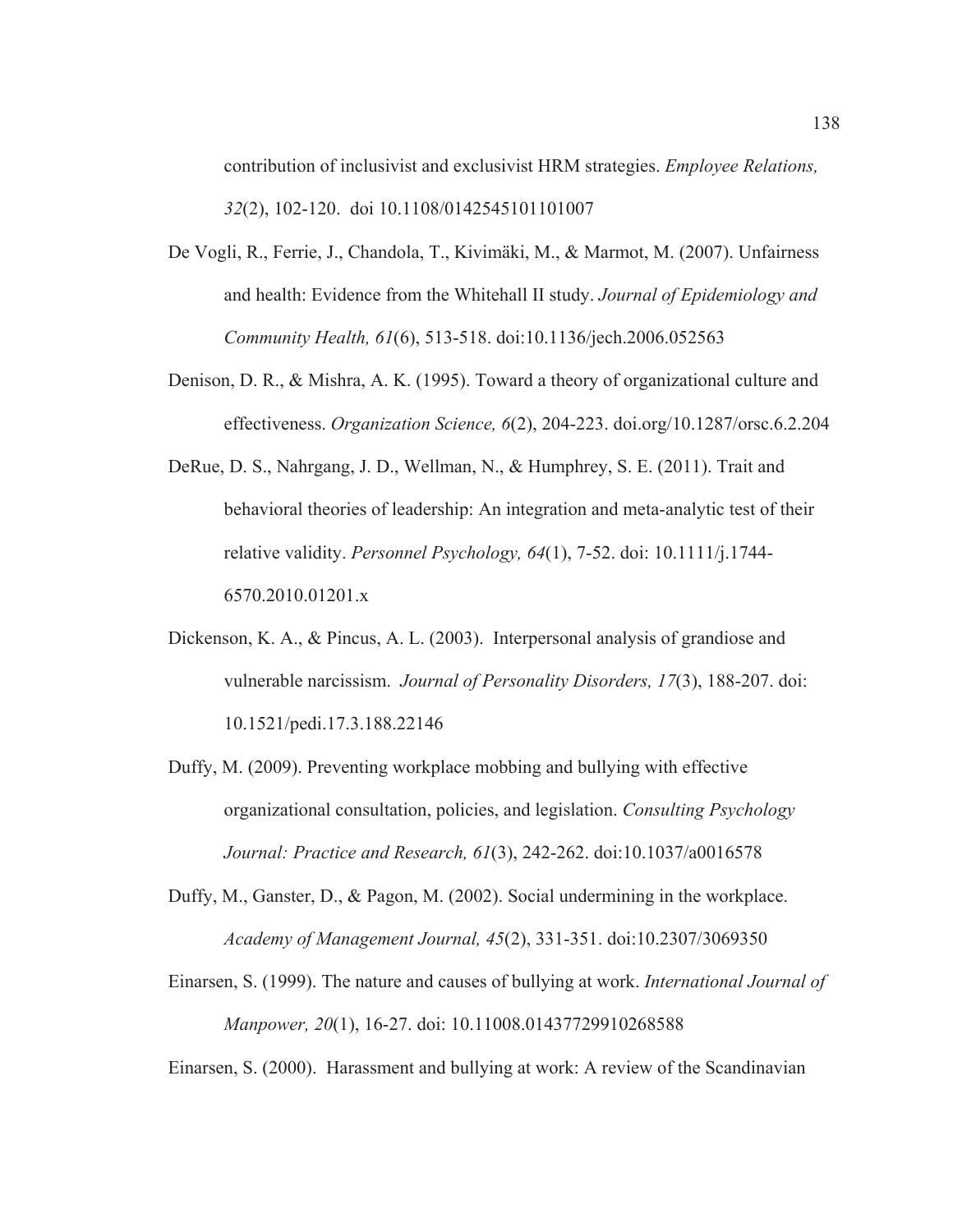approach. *Aggression and Violent Behavior, 5*(4), 379-401. doi: 10.1016/S1359- 1789(98)00043-3

- Einarsen, S., Aasland, M. S., & Skogstad, A. (2007). Destructive leadership behaviour: A definition and conceptual model. *The Leadership Quarterly, 18*(3), 207-216. doi: 10.1016/j.leaqua.2007.03.002
- Einarsen, S., Matthiesen, S., & Skogstad, A. (1998). Bullying, burnout and well-being among assistant nurses. *Journal of Occupational Health and Safety Australia and New Zealand*, *14*, 563-568.
- Einarsen, S., & Raknes, B. I. (1997). Harassment in the workplace and the victimization of men. *Violence and Victims, 12*(3), 247-263.
- Einarsen, S., Raknes, B. I., & Matthiesen, S. B. (1994). Bullying and harassment at work and their relationships to work environment quality: An exploratory study. *European Work and Organizational Psychologist, 4*(4), 381-401.
- Ferris, P. (2004). A preliminary typology of organisational response to allegations of workplace bullying: see no evil, hear no evil, speak no evil. *British Journal of Guidance & Counselling, 32*(3), 389-395. doi: 10.1080/03069880410001723576
- Ferris, P. (2009). The role of the consulting psychologist in the prevention, detection, and correction of bullying and mobbing in the workplace. *Consulting Psychology Journal: Practice and Research, 61*(3), 169-189. doi:10.1037/a0016783
- Ferris, G. R., Zinko, R., Brouer, R. L., Buckley, M. R., & Harvey, M. G. (2007). Strategic bullying as a supplementary, balanced perspective on destructive leadership. *The Leadership Quarterly, 18*(3), 195-206. doi: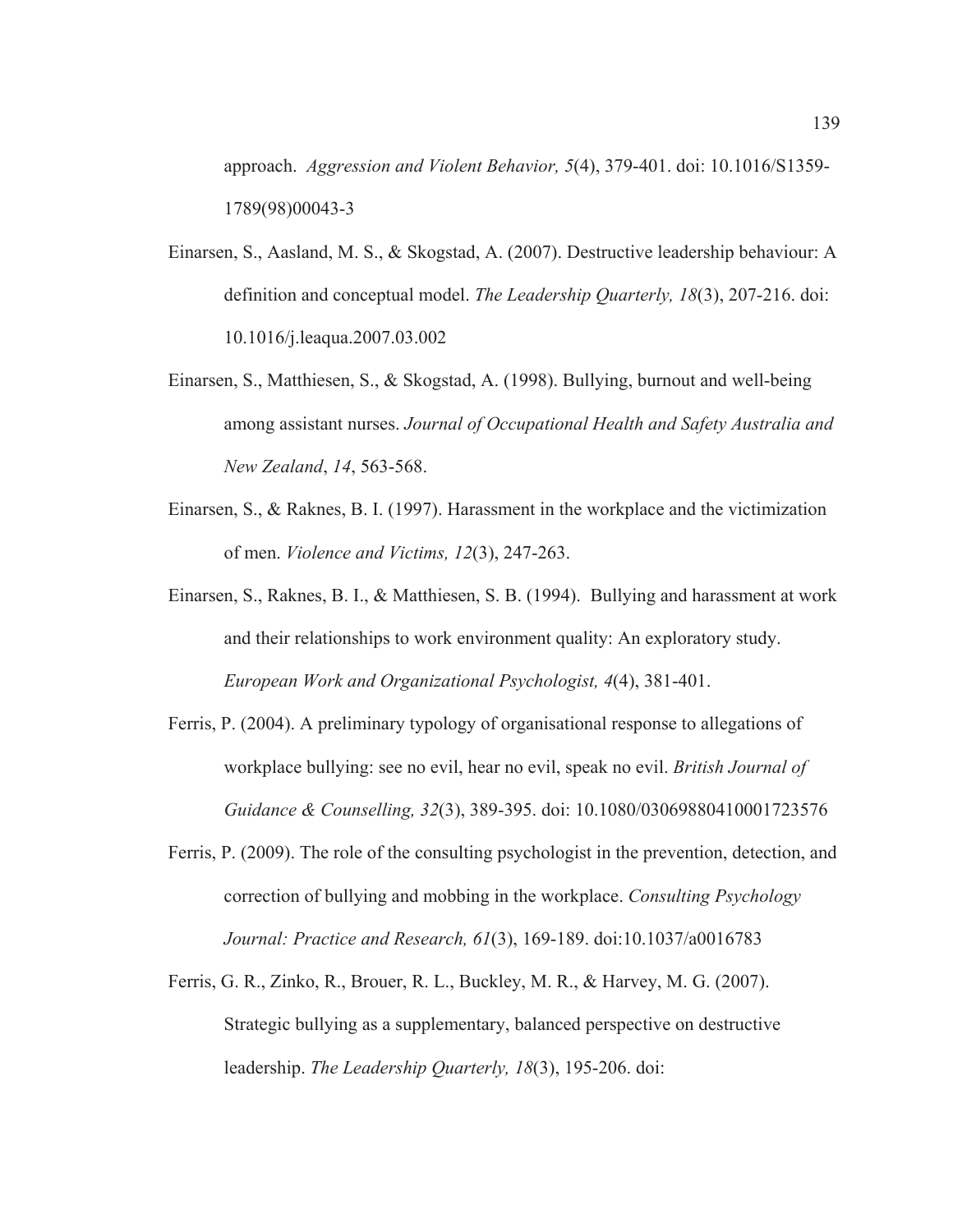10.1016/j.leaqua.2007.03.004

- Fevre, R., Robinson, A., Jones, T., & Lewis, D. (2010). Researching workplace bullying: The benefits of taking an integrated approach. *International Journal of Social Research Methodology: Theory & Practice, 13*(1), 71-85. doi:10.1080/13645570802648671
- Fossati, A., Beauchaine, T. P., Grazioli, F., Carretta, I., Cortinovis, F., & Maffei, C. (2005). A latent structure analysis of Diagnostic and Statistical Manual of Mental Disorders, Fourth Edition, narcissistic personality disorder criteria. *Comprehensive Psychiatry, 46*(5), 361- 367. doi:10.1016/j.comppsych.2004. 11.006
- Foster, J. D., Campbell, W. K. & Twenge, J. M. (2003). Individual differences in narcissism: Inflated self-views across the lifespan and around the world. *Journal of Research in Personality, 37*(6), 469-486. doi: 10.1016/S0092-6566(03)0026-6
- Fox, S., & Stallworth, L. E., (2009). Building a framework for two internal organizational approaches to resolving and preventing workplace bullying: Alternate dispute resolution and training. *Consulting Psychology Journal, 61*(3), 220-241. doi: 10.1037/a0016637
- Furtner, M. R., Rauthmann, J. F., & Sachse, P. (2011). The self-loving self-leader: An examination of the relationship between self-leadership and the dark triad. *Social Behavior and Personality, 39*(3), 369-380. doi:10.2224/sbp.2011.39.3.369
- Gabriel, M. T., Critelli, J. W., & Ee, J. S. (1994). Narcissistic illusions in self-evaluations of intelligence and attractiveness. *Journal of Personality, 62*(1), 143-155.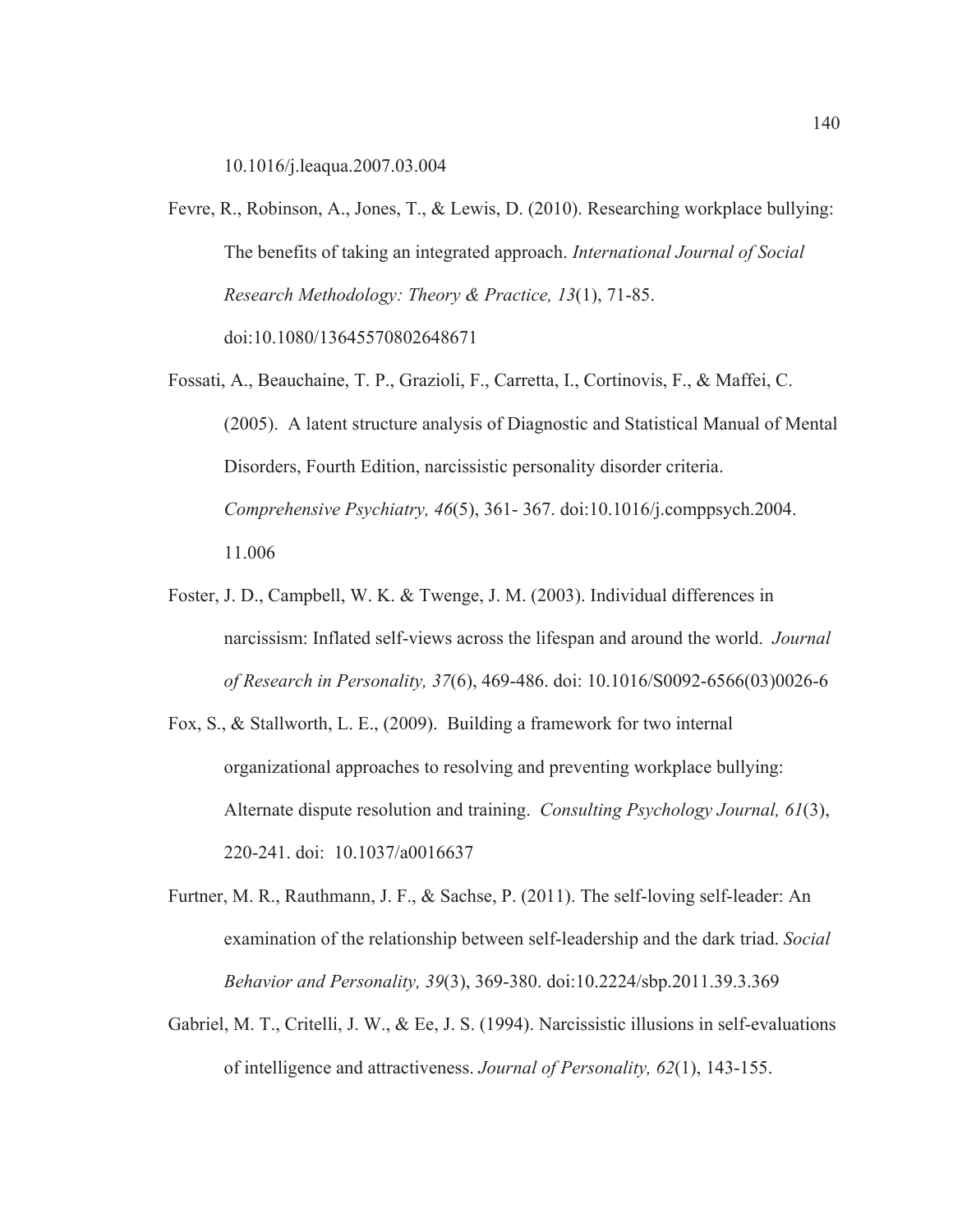doi:10.1111/1467-6494.ep9406221282

- Gardner, S., & Johnson, P. R. (2001). The leaner, meaner workplace: strategies for handling bullies at work. *Employment Relations Today, 28*(2), 23-36. doi: 10.1002/ert.1012
- George, D, & Mallery, P. (2010). *SPSS for windows step by step: A simple study guide and reference 17.0 update* (10<sup>th</sup> ed.). Boson, MA: Allyn & Bacon
- Gholamzadeh, D., & Khazaneh, A. T. (2012). Surveying the relationship between leadership styles, organizational health and workplace bullying. *Journal of Global Strategic Management, 12*, 5-22.
- Giberson, T. R., Resick, C. J., & Dickson, M. W. (2005). Embedding leader characteristics: An examination of homogeneity of personality and values in organizations. *Journal of Applied Psychology, 90*(5), 1002–1010. doi:10.1037/0021-9010.90.5. 1002
- Giberson, T. R., Resick, C. J., Dickson, M. W., Mitchelson, J. K., Randall, K. R., & Clark, M. A. (2009). Leadership and organizational culture: Linking CEO characteristics to cultural values. *Journal of Business and Psychology, 24*(2), 123- 137. doi:10.1007/s10869-009-9109-1
- Giga, S. I., Hoel, H., & Lewis, D. (2008). The costs of workplace bullying. *A Partnership Project Funded Jointly by Unite the Union and the Department for Business, Enterprise and Regulatory Reform.* Retrieved from http://ww.unitetheunion.org /Docs/Research%20-%20cost%20of%20bullying.doc.

Glad, B. (2002). Why tyrants go too far: Malignant narcissism and absolute power.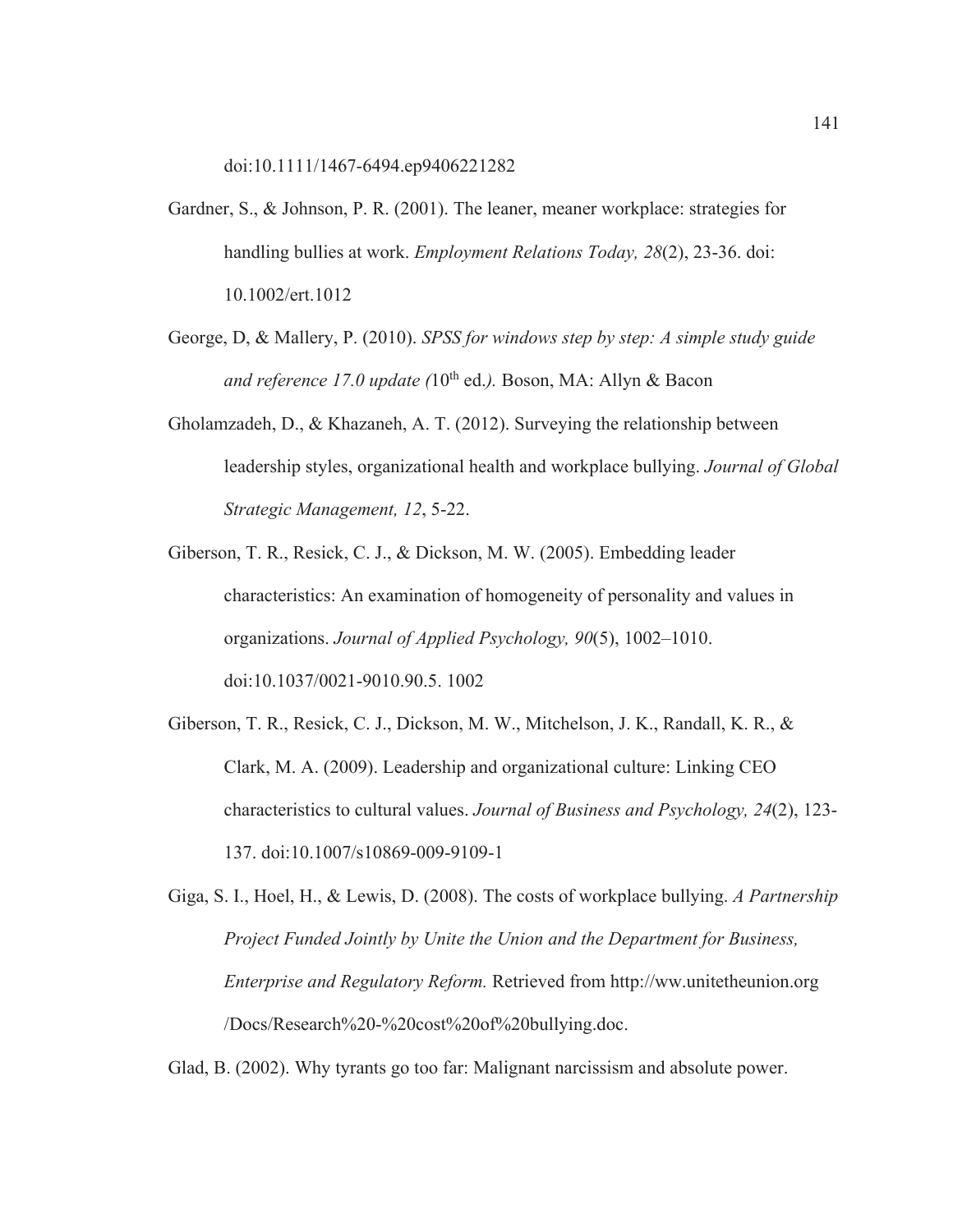*Political Psychology, 23*(1), 1-37

- Glendinning, P. (2001). Workplace bullying: Curing the cancer of the American workplace. *Public Personnel Management, 30*(3), 269-286.
- Glisson, C., & James, L. R. (2002). The cross-level effects of culture and climate in human service teams. *Journal of Organizational Behavior, 23*(6), 767–794. doi: 10.1002/job.162
- Glover, D., Cartwright, N., Gough, G., & Johnson, M. (1998). The introduction of antibullying policies: do policies help in the management of change?. *School Leadership and Managment, 18*(1), 89-105. doi:10.1080/1363243986979
- Goldman, A. (2006). Personality disorders in leaders: Implications of the DSMIV-TR in assessing dysfunctional organizations. *Journal of Managerial Psychology, 21*(5), 392-414. doi: 10.1108/02683940610673942
- Gravetter, F. J., & Wallnau, L. B. (2010). *Statistics for the behavioral sciences* (8<sup>th</sup> ed.). Stamford, CT: Wadsworth
- Gruber, J. E. (1998). The impact of male work environments and organizational policies on women's experiences of sexual harassment. *Gender & Society, 12*(3), 301-320. doi: 10.1177/0891243298012003004
- Gustafson, S. B., & Ritzer, D. R. (1995). The dark side of normal: a psychopathy-linked pattern called aberrant self-promotion. *European Journal of Personality*, 9(3), 147-183.
- Hallberg, L., & Strandmark, M. (2006). Health consequences of workplace bullying: experiences from the perspective of employees in the public service sector.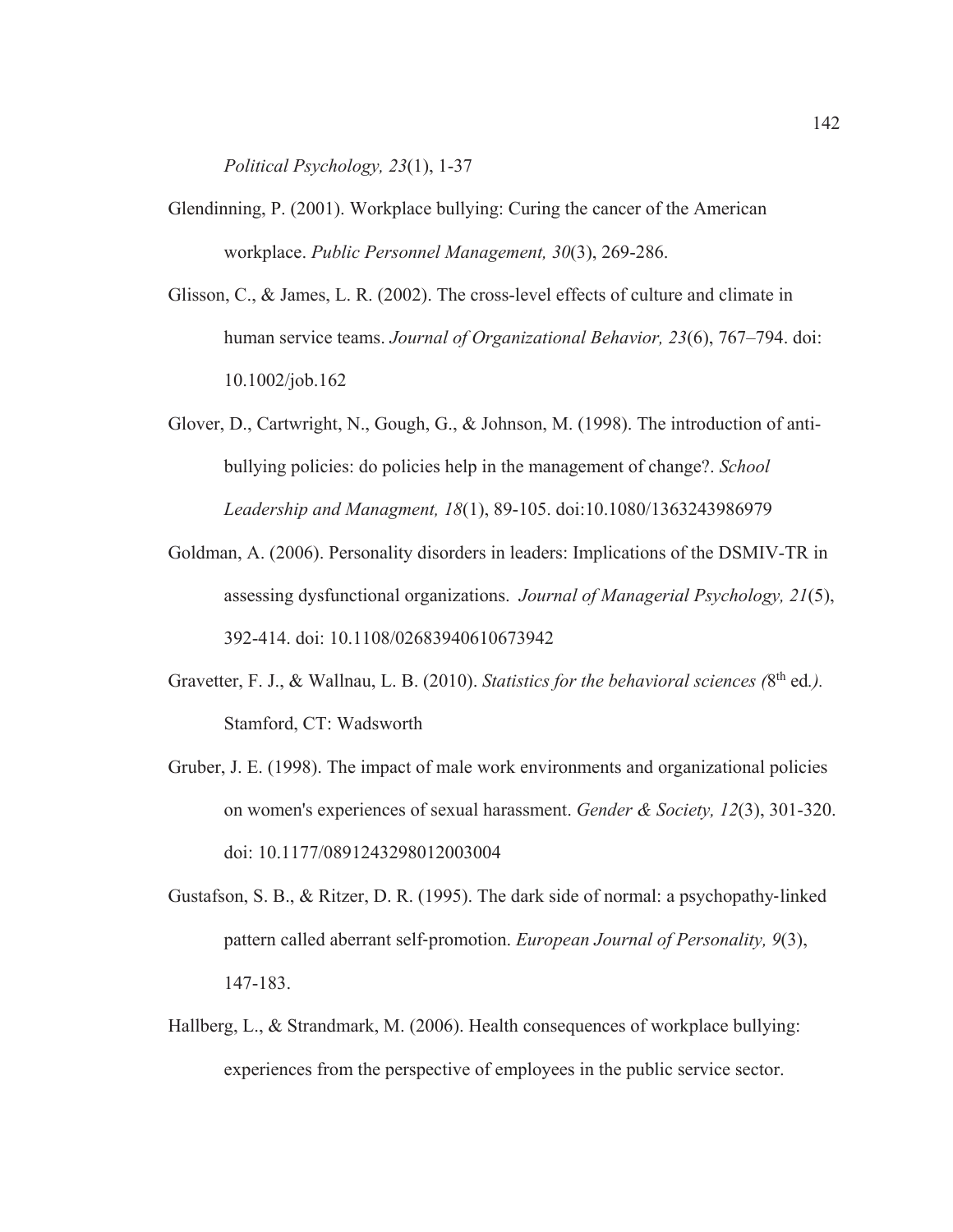*International Journal of Qualitative Studies on Health & Well-Being, 1*(2), 109- 119. doi:10.1080/17482620600555664

- Halinski, R. S., & Feldt, L. S. (1970). The selection of variables in multiple regression analysis. *Journal of Educational Measurement, 7*(3), 151-157. doi: 10.1111/j.1745-3984.1970.tb00709.x
- Hambrick, D. C., & Mason, P. A. (1984). Upper echelons: The organization as a reflection of its top managers. *Academy of Management Review, 9*(2) 193-206.
- Hambrick, D. C. (2007). Upper echelons theory: An update. *Academy of Management Review, 32*(2), 334-343. doi:10.5465/AMR.2007.24345254
- Hartman, P. (2006). The Five Factor Model: A psychometric, biological, and practical perspectives. *Nordic Psychology, 58*(2), 150-170. doi:10.1027/1901- 2276.58.2.150
- Hartnell, C. A., Ou, A., & Kinicki, A. (2011). Organizational culture and organizational effectiveness: A meta-analytic investigation of the competing values framework's theoretical suppositions. *Journal of Applied Psychology, 96*(4), 677-694. doi:10.1037/a0021987
- Harvey, M. G., Buckley, M. R., Heames, J. T., Zinko, R., Brouer, R. L., & Ferris, G. R. (2007). A bully as an archetypal destructive leader. *Journal of Leadership & Organizational Studies. 14*(2), 117-129. doi: 10.1177/1071791907308217
- Harvey, M. G., Heames, J. T., Richey, R. G., & Leonard, N. (2006). Bullying: From the playground to the boardroom. *Journal of Leadership & Organizational Studies, 12*(4), 1-11. doi: 10.1177/107179190601200401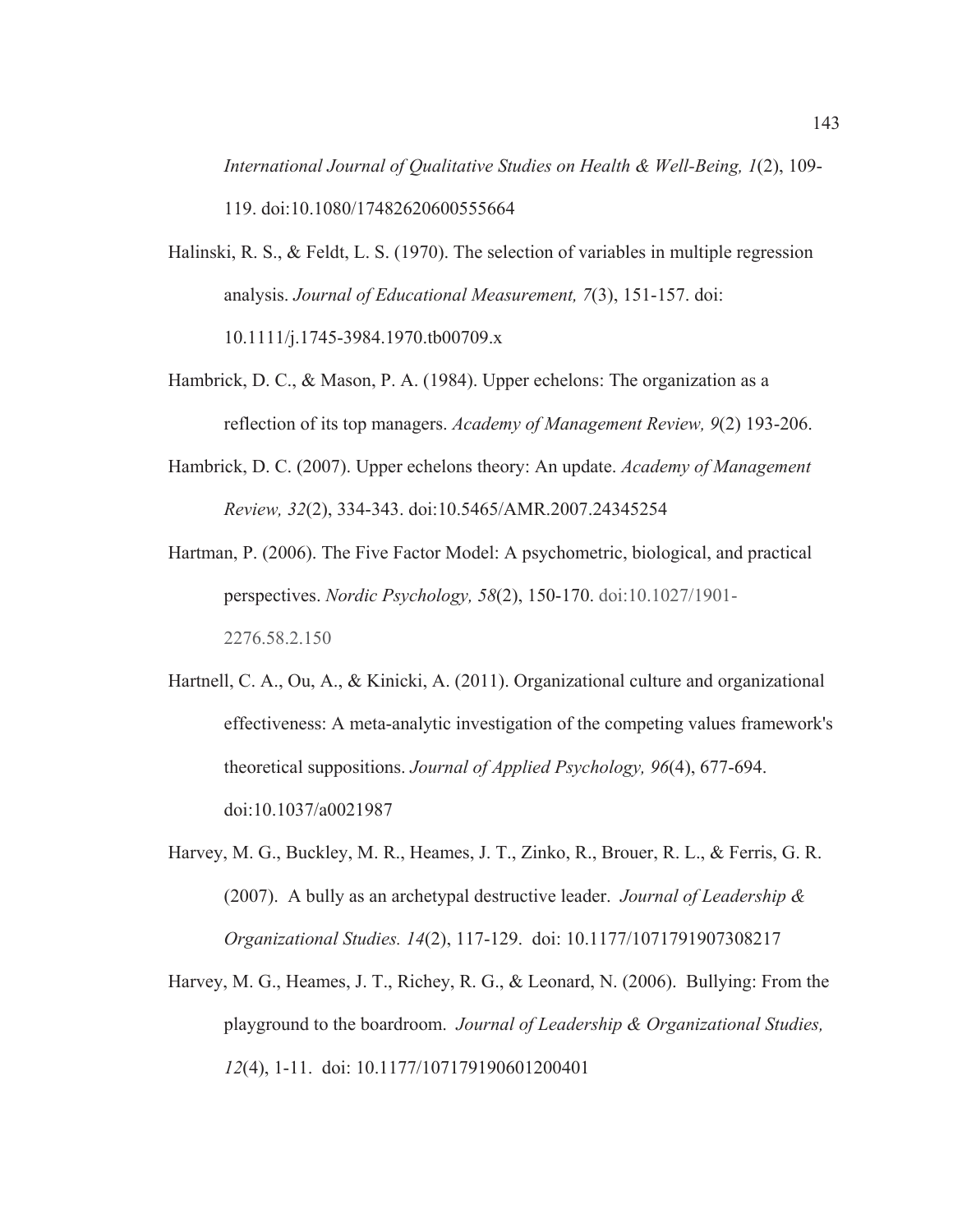- Hauge, L., Einarsen, S., Knardahl, S., Lau, B., Notelaers, G., & Skogstad, A. (2011). Leadership and role stressors as departmental level predictors of workplace bullying. *International Journal of Stress Management, 18*(4), 305-323. doi:10.1037/a0025396
- Hauge, L., Skogstad, A., & Einarsen, S. (2007). Relationships between stressful work environments and bullying: Results of a large representative study. *Work & Stress, 21*(3), 220-242. doi:10.1080/02678370701705810
- Hauge, L., Skogstad, A., & Einarsen, S. (2009). Individual and situational predictors of workplace bullying: Why do perpetrators engage in the bullying of others?. *Work & Stress, 23*(4), 349-358. doi:10.1080/02678370903395568
- Hautala, T. M. (2006). The relationship between personality and transformational leadership. *Journal of Management Development, 25*(8), 777-794. doi 10.1108/02621710610684259
- Heames, J., & Harvey, M. (2006). Workplace bullying: A cross-level assessment. *Management Decision, 44*(9), 1214-1230. doi: 10.11008/00251740610707695
- Higgs, M. (2009). The good, the bad and the ugly: Leadership and narcissism. *Journal of Change Management, 9*(2), 165-178. doi:10.1080/14697010902879111

Hochwarter, W. A., & Thompson, K. W. (2012). Mirror, mirror on my boss's wall: Engaged enactment's moderating role on the relationship between perceived narcissistic supervision and work outcomes. *Human Relations, 65*(3), 335-366. doi: 10.1177/0018726711430003

Hodson, R., Roscigno, V. J., Lopez, S. H. (2006). Chaos and the abuse of power: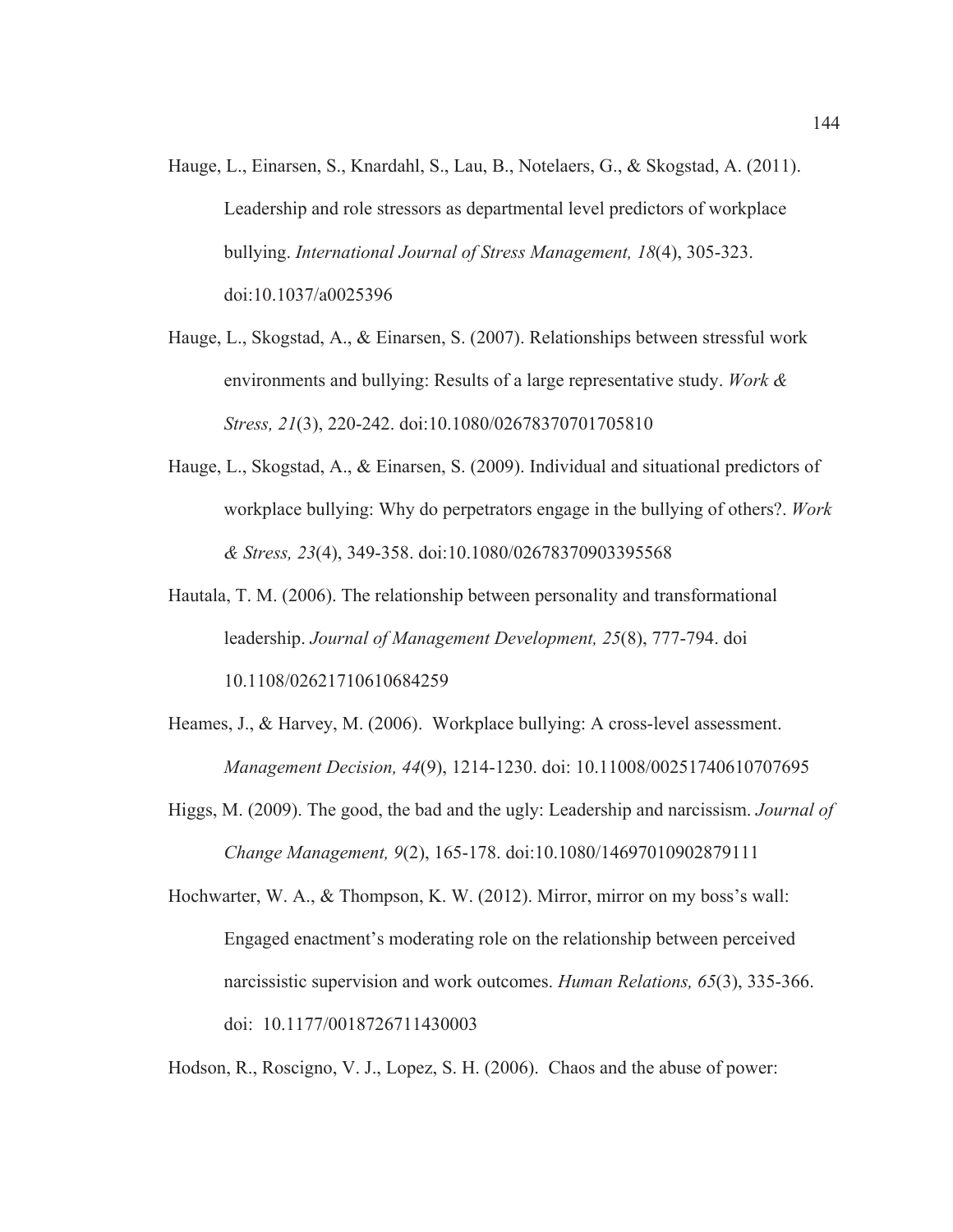Workplace bullying in organizational and interactional context. *Work & Occupations, 33*(4), 382-416. doi: 10.1177/0730888406292885

- Hoel, H., & Beale, D. (2006). Workplace bullying, psychological perspectives and industrial relations: Towards a contextualized and interdisciplinary approach. *British Journal of Industrial Relations, 44*(2), 239-262. doi:10.1111/j.1467- 8543.2006.00496.x
- Hoel, H., & Cooper, C. L. (2000). Destructive conflict and bullying at work. Retrieved from http://www.rowleyassoc.com/wp-content/uploads/Conflict-Bullying-at-Work.pdf
- Hoel, H., Glasø, L., Hetland, J., Cooper, C. L., & Einarsen, S. (2010). Leadership styles as predictors of self-reported and observed workplace bullying. *British Journal of Management, 21*(2), 453-468. doi: 10.1111/j.1467-8551.2009.00664.x
- Hoel, H., & Salin, D. (2003). Organizational antecedents of workplace bullying. In S Einarsen, H. Hoel, D. Zapf, and C. L Cooper (Eds), *Bullying and emotional abuse in the workplace: International perspectives in research and practice* (pp. 154- 162). London, England: Taylor and Francis.
- Hofstede, G., Neuijen, B., Ohayv, D. D., & Sanders, G. (1990). Measuring organizational cultures: A qualitative and quantitative study across twenty cases. *Administrative Science Quarterly, 35*(2), 286–316.
- Hogan, R. (1991). Personality and personality measurement. In M. D. Dunnette & L. M. Hough (Ed). *Handbook of Industrial and Organizational Psychology, (*Vol 2, 2nd ed*.*; pp. 873 -919). Palo Alto, CA: Consulting Psycholigists Press.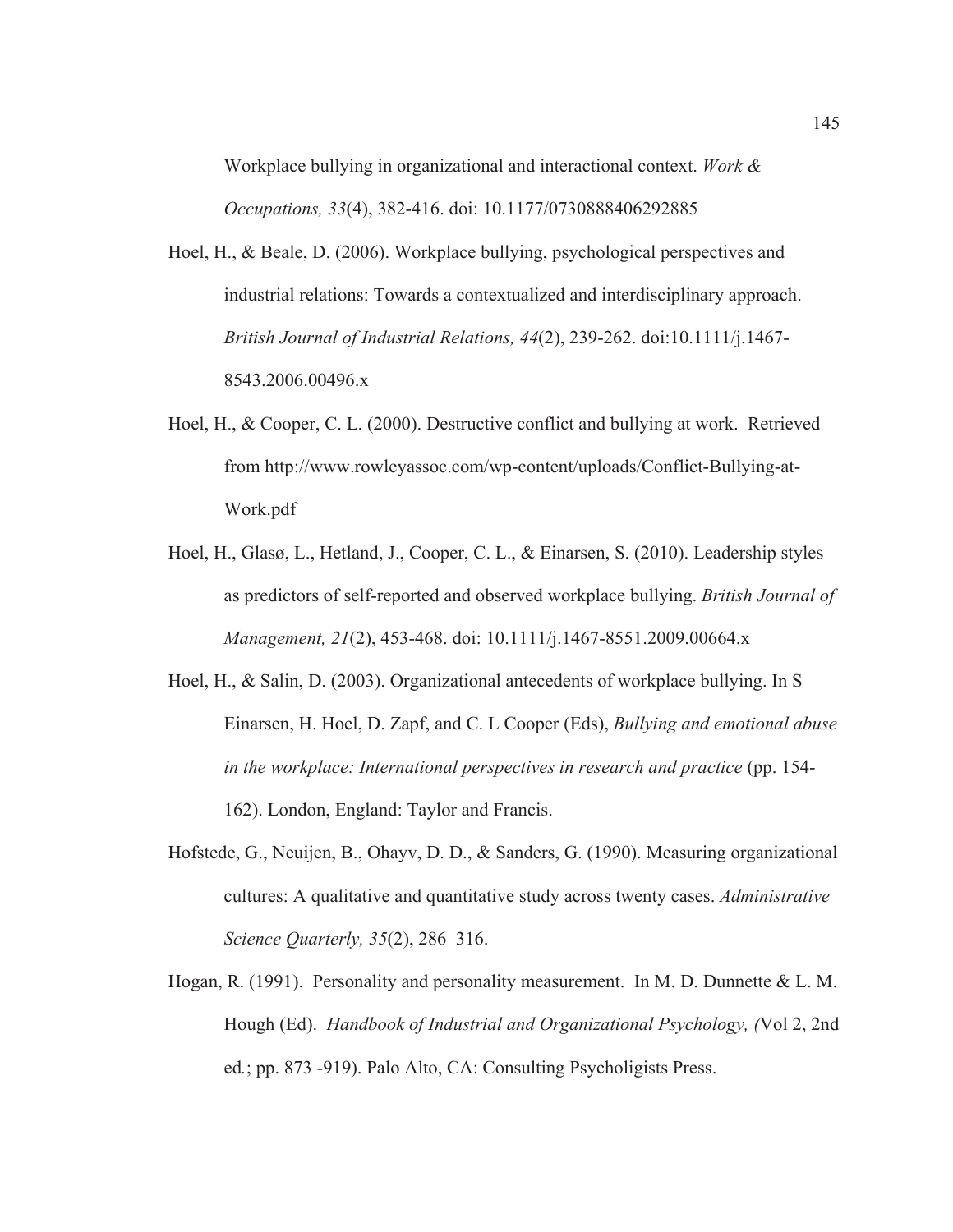- Hogan, R., & Hogan, J. (2001). Assessing leadership: A view from the dark side. *International Journal of Selection & Assessment, 9*(1/2), 40
- Hogan, R., & Kaiser, R. (2005). What we know about leadership. *Review of General Psychology, 9*(2), 169-180. doi:10.1037/1089-2680.9.2.169.
- Holtzman, N. S., Vazire, S., & Mehl, M. R. (2010). Sounds like a narcissist: Behavioral manifestations of narcissism in everyday life. *Journal of Research in Personality, 44*(4), 478-484. doi: 10.1016/j.jrp.2010.06.001
- Horowitz, M. J., & Arthur, R. J. (1988). Narcissistic rage in leaders: The intersection of individual dynamics and group process. *International Journal of Social Psychiatry, 34*(2), 135-141. doi: 10.1177/002076408803400208
- Hubert, A. B. (2003). To prevent and overcome undesirable interaction. In S. Einarsen, H. Hoel, D. Zapf, & C. L. Cooper (Eds), *Bullying and emotional abuse in the workplace: International perspectives in research and practice* (pp. 299-311). London, England: Taylor & Francis.
- Hutchinson, M., Jackson, D., Wilkes, L., & Vickers, M. H. (2008). A new model of bullying in the nursing workplace: Organizational characteristics as critical antecedents. *Advances in Nursing Science, 31*(2), E60-E71. doi:

10.1097/01.ANS.0000319572.37373.0c

International Labour Organization. (2006, June 14). *New forms of violence at work on the rise worldwide.* Retrieved from http://www.ilo.org/global/about-theilo/newsroom/news/WCMS\_070505/lang--en/index.htm.

Jaskyte, K. (2010). An exploratory examination of correlates of organizational culture.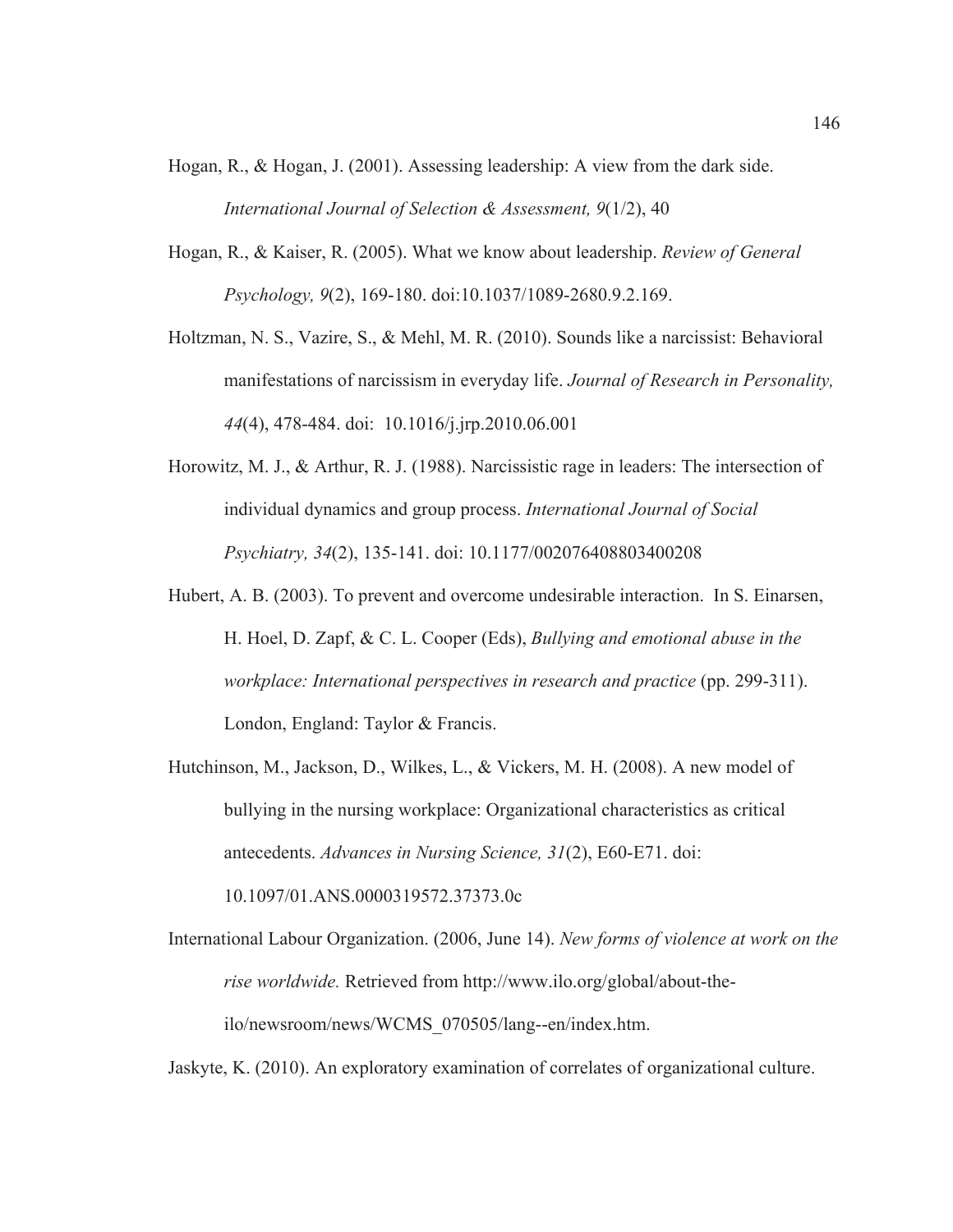*Administration in Social Work, 34*(5), 423-441. doi:10.1080/03643107.010. 518518

- Jóhannsdóttir, H. L., & Ólafsson, R. F. (2004). Coping with bullying in the workplace: the effect of gender, age and type of bullying. *British Journal of Guidance & Counseling, 32*(3), 319-333.
- John, O. P., & Robins, R. W. (1994). Accuracy and bias in self-perception: Individual differences in self-enhancement and the role of narcissism. *Journal of Personality and Social Psychology, 66*(1), 206-219. doi:10.1037/0022-3514.66.1.206
- Johnson, S. (2009). International perspectives on workplace bullying among nurses: a review. *International Nursing Review, 56*(1), 34-40.

doi:http://dx.doi.org.ezp.waldenulibrary.org/10.1111/j.1466-7657.2008.00679.x

- Johnson, J. L., & Hill, W. R. (2009). Personality traits and military leadership. *Individual Differences Research, 7*(1), 1-13.
- Jones, D. N., & Paulhus, D. L. (2010). Different provocations trigger aggression in narcissists and psychopaths. *Social Psychological and Personality Science, 1*(1), 12-18. doi: 10.1177/1948550609347591
- Judge, T. A., & Bono, J. E. (2000). Five-factor model of personality and transformational leadership. *Journal of Applied Psychology, 85*(5), 751-765. doi: I0.1037t/0021- 9010.85.5.751
- Judge, T., Bono, J., Ilies, R., & Gerhardt, M. (2002). Personality and leadership: A qualitative and quantitative review*. Journal of Applied Psychology, 87*(4), 765- 780. doi:10.1037/0021-9010.87.4.765.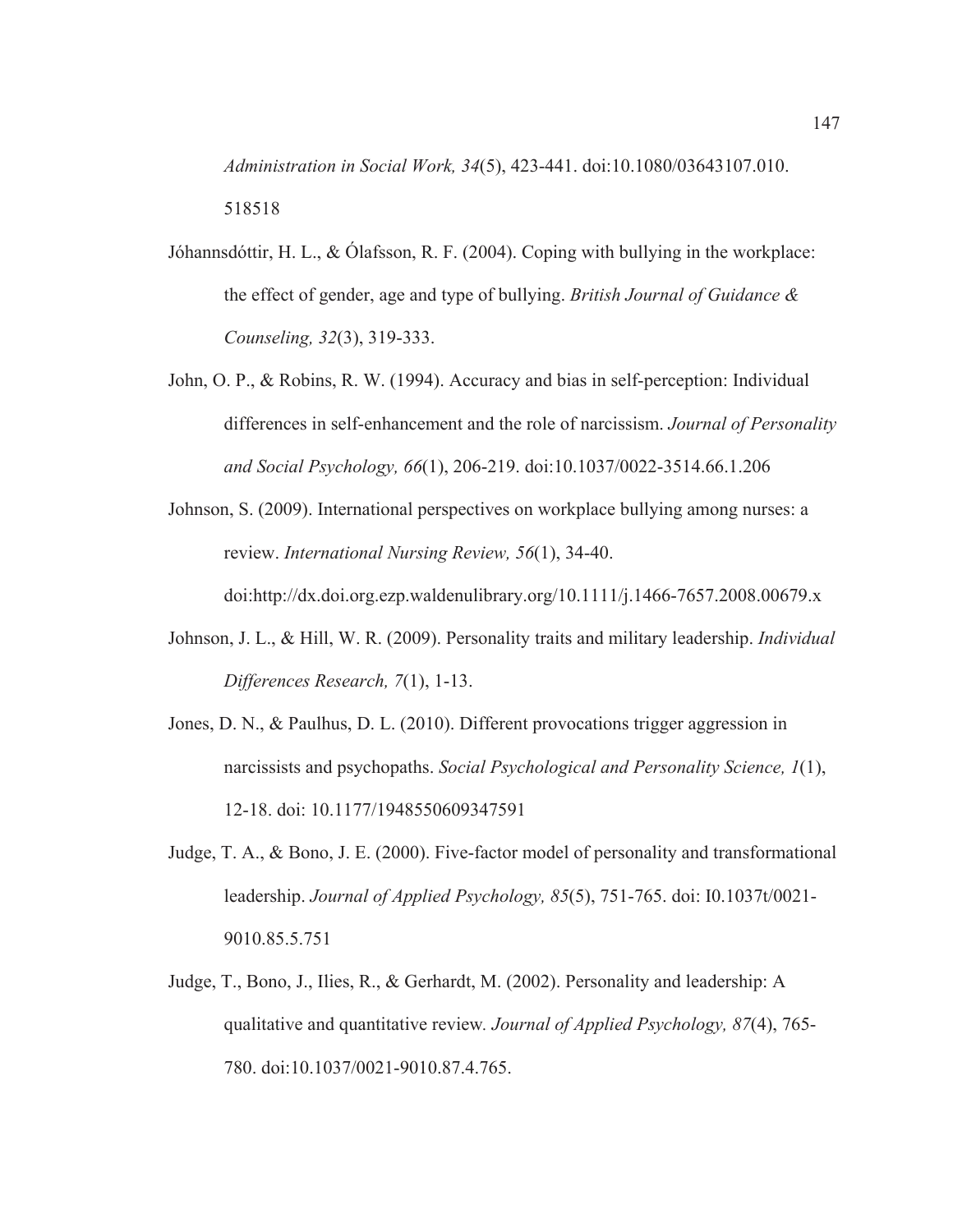- Kaiser, R. B., & Hogan, J. (2011). Personality, leader behavior, and overdoing it. *Consulting Psychology Journal: Practice and Research, 63*(4), 219-242. doi:10.1037/a0026795
- Keashly, L. (1998). Emotional abuse in the workplace: Conceptual and empirical issues. *Journal of Emotional Abuse, 1*(1), 85-117. doi:10.1300/J135v01n01\_05
- Keashly, L., & Harvey, S. (2005). Emotional Abuse in the Workplace. In S. Fox, P. E. Spector (Eds.), *Counterproductive work behavior: Investigations of actors and targets* (pp. 201-235). American Psychological Association. doi:10.1037/10893- 009.
- Keashly, L., Trott, V., & MacLean, L. M. (1994). Abusive behavior in the workplace: A preliminary investigation. *Violence and Victims, 9*(4), 341-357. Retrieved from http://www.workplacebullying.org/res/articles/LK1994.pdf

Keelan, E. (2000). Bully for you. *Accountancy*, *125*(1281), 56.

Kelly, S. &Waddington, I. (2006). Abuse, intimidation and violence as aspects of managerial control in professional soccer in Britain and Ireland. *International Review for the Sociology of Sport, 41*(2) 147-164. doi: 10.1177/1012690206075417

Kets de Vries, M. (2004). Organizations on the couch: A clinical perspective on organizational dynamics. *European Management Journal, 22*(2), 183-200. doi: 10.1016/j.emj.2004.01.008

Kets de Vries, M. & Miller, D. (1997). Narcissism and leadership: An object relations perspective. *Human Relations, 38*(4), 583-601.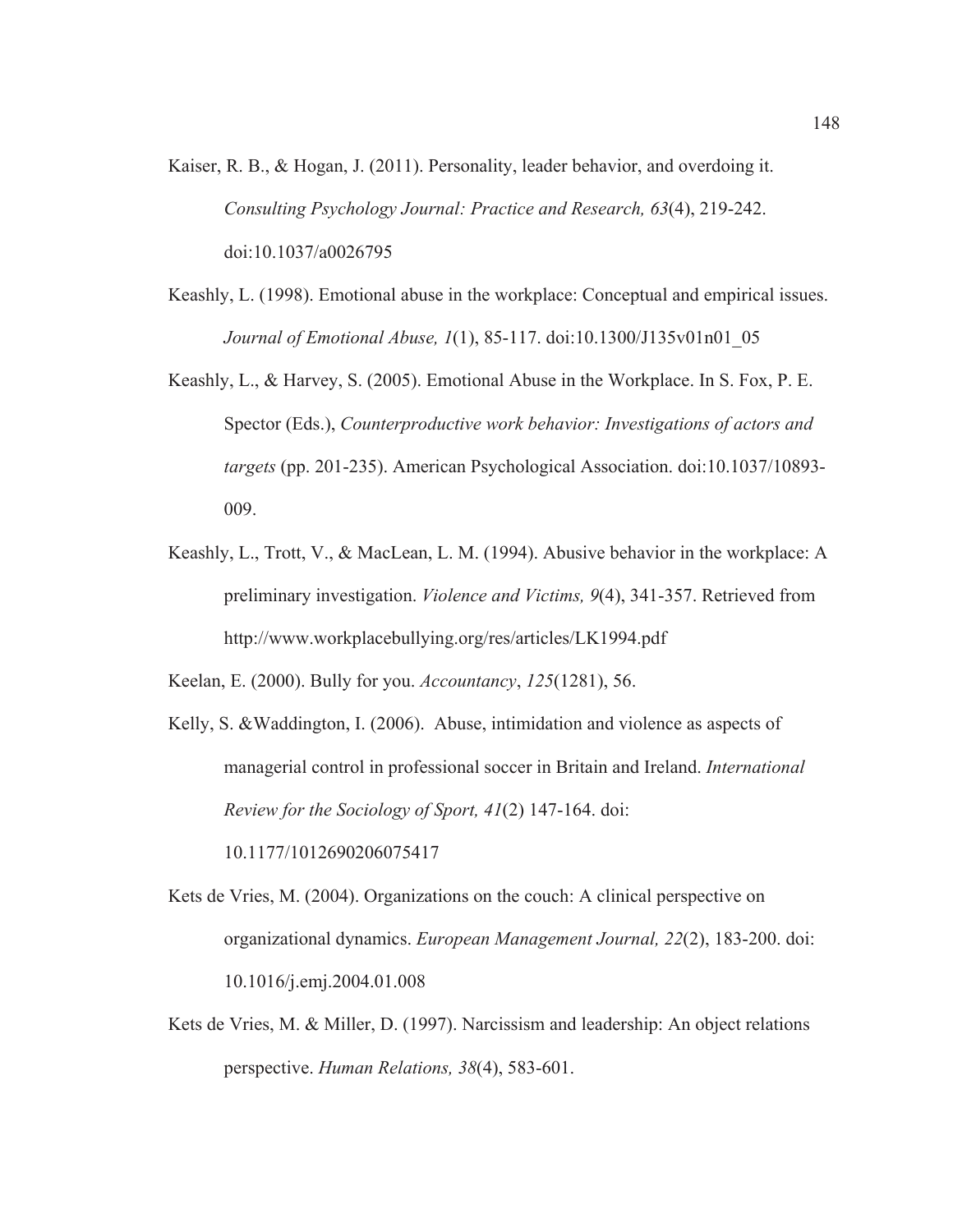- Kilburg, R. R., & Donohue, M. D. (2011). Toward a "grand unifying theory" of leadership: Implications for consulting psychology. *Consulting Psychology Journal: Practice and Research, 63*(1), 6-25. doi:10.1037/a0023053
- Kivimäki, M., Elovainio, M., & Vahtera, J. (2000). Workplace bullying and sickness absence in hospital staff. *Occupational and Environmental Medicine, 57*(10), 656- 660. doi:10.1136/oem.57.10.656
- Kotter, J.P. (2007). What leaders really do. In R.P. Vecchio (Ed), *Leadership: Understanding the dynamics of power and influence in organizations (pp.23-32).* Notre Dame, IN: University of Notre Dame Press.
- Krasikova, D. V., Green, S. G., & LeBreton, J. M. (2013). Destructive leadership a theoretical review, integration, and future research agenda. *Journal of Management, 39*(5), 1308-1338. doi: 10.1177/0149206312471388
- Le, H., Oh, I.-S., Robbins, S. B., Ilies, R., Holland, E., & Westrick, P. (2011). Too much of a good thing? The curvilinear relationships between personality traits and job performance. *Journal of Applied Psychology, 96*(1) 113-133. doi:10.1037/a0021016
- Lee, R. T., & Brotheridge, C. M. (2006). When prey turns predatory: Workplace bullying as a predictor of counteraggression/bullying, coping, and well-being. *European Journal of Work and Organizational Psychology, 15*(3), 352-377. doi: 10.1080/13594320600636531
- Leonard, B. (2011). Job market improving for HR professionals. Retrieved from www.shrm.org/hrdisciplines/technology/articles/pages/hrjobmarket.aspx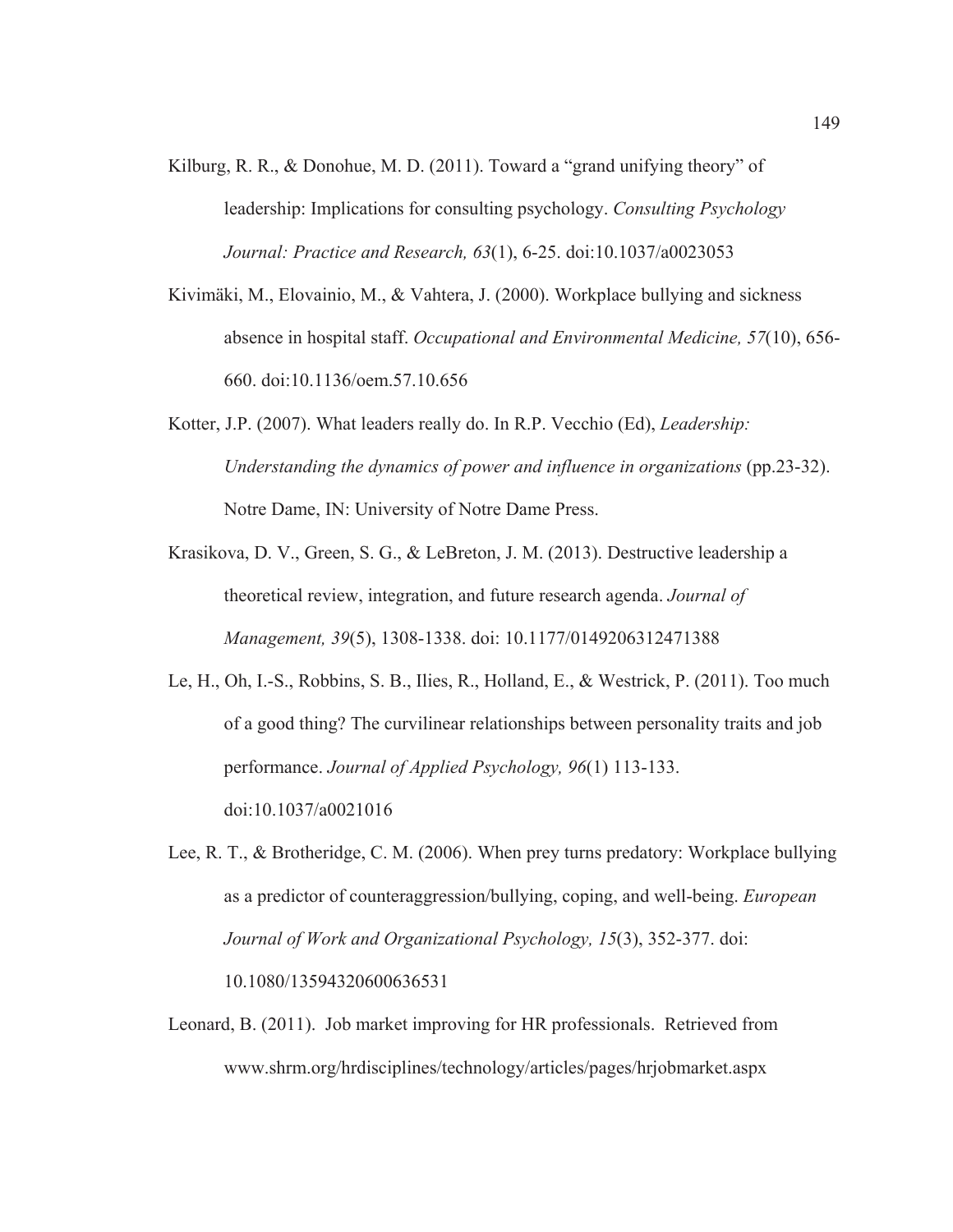- Lewis, D & Rayner, C. (2003). Bullying and human resource management: A wolf in sheep's clothing? In S. Einarsen, H. Hoel, D. Zapf, & C. L. Cooper (Eds), *Bullying and emotional abuse in the workplace: International perspective in research and practice* (pp. 370-382). London, England: Taylor & Francis.
- Leymann, H. (1990). Mobbing and psychological terror at workplaces. *Violence and Victims, 5*(2), 119-126.
- Leymann, H. (1996). The content and development of mobbing at work. *European Journal of Work and Organizational Psychology, 5*(2), 165-184. doi:10.1080/13594329608414853
- Liefooghe, A., & Davey, K. (2001). Accounts of workplace bullying: The role of the organization. *European Journal of Work and Organizational Psychology, 10*(4), 375-392. doi:10.1080/13594320143000762.
- LinkedIn (2012). Linkedin demographics  $\&$  statistics Jan 2012. Retrieved from 222.slideshare.net/josephsquire/linkedin-demographics-statistics-jan2012.
- Loh, J., Restubog, S., & Zagenczyk, T. (2010). Consequences of workplace bullying on employee identification and satisfaction among Australians and Singaporeans. *Journal of Cross-Cultural Psychology, 41*(2), 236-252. doi:10.1177/0022022109354641
- Lord, R., de Vader, C., & Alliger, G. (1986). A meta-analysis of the relation between personality traits and leadership perceptions: An application of validity generalization procedures. *Journal of Applied Psychology, 71*(3), 402-410. doi:10.1037/0021-9010.71.3.402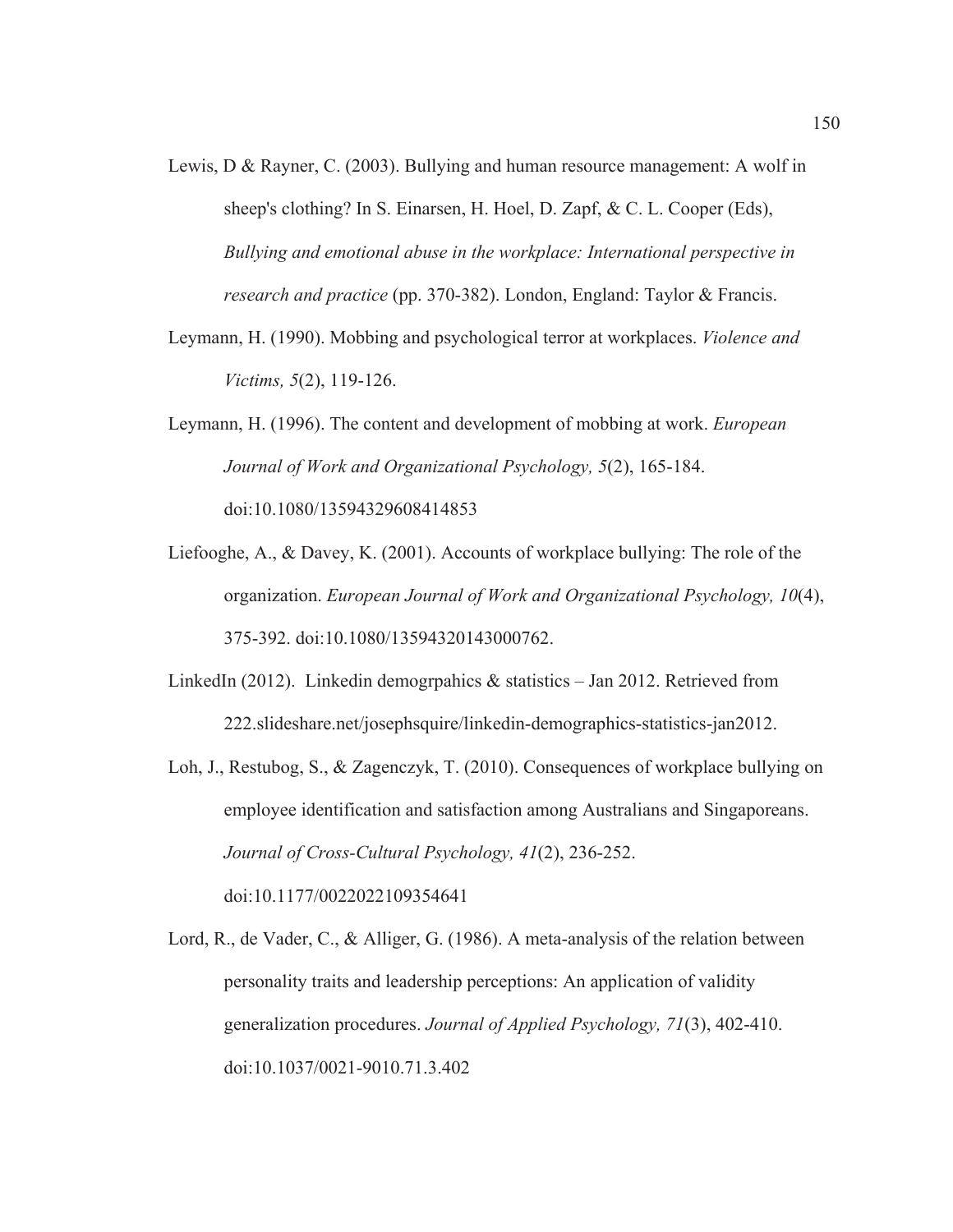- Lubit, R. (2002). The long-term organizational impact of destructively narcissistic managers. *Academy of Management Executive, 16*(1), 127-138. doi:10.2307/4165819
- Lucier, C., Wheeler, S., & Habbel, R. (2007). The era of the inclusive leader. *Corporate Board*, *28*(166), 1-5.
- Lutgen-Sandvik, P., & McDermott, V. (2008). The constitution of employee-abusive organizations: A communication flows theory. *Communication Theory, 18*(2), 304-333. doi:10.1111/j.1468-2885.2008.00324.
- Lutgen-Sandvik, P. & Sypher, B. D. (2009). Workplace bullying: Causes, consequences, and corrections. *Destructive Organizational Communication.* New York, NY: Routledge Press. Retrieved from http://www.wikiway.net/ images/1/1c/Lutgen\_Workplace\_Bullying.pdf
- Lutgen-Sandvik, P., Tracy, S. J., Alberts, J. K. (2006). Burned by bullying in the American workplace. *Journal of Management Studies, 44*(6), 837-862. doi: 10.1111/j.1467-6486.2007.00715.x
- Maccoby, M. (2000). Narcissistic leaders: The incredible pros, the inevitable cons. *Harvard Business Review, 78*(1), 69-77.
- Maccoby, M. (2004). *The productive narcissist: The promise and peril of visionary leadership.* New York, NY: Broadway Books.
- MacIntosh, J. (2005). Experiences of workplace bullying in a rural area. *Issues in Mental Health Nursing, 26*(9), 893-910.doi:10.1080/01612840500248189

Matthews, G., Deary, I. J., & Whiteman, M. C. (2003). *Personality traits.* Cambridge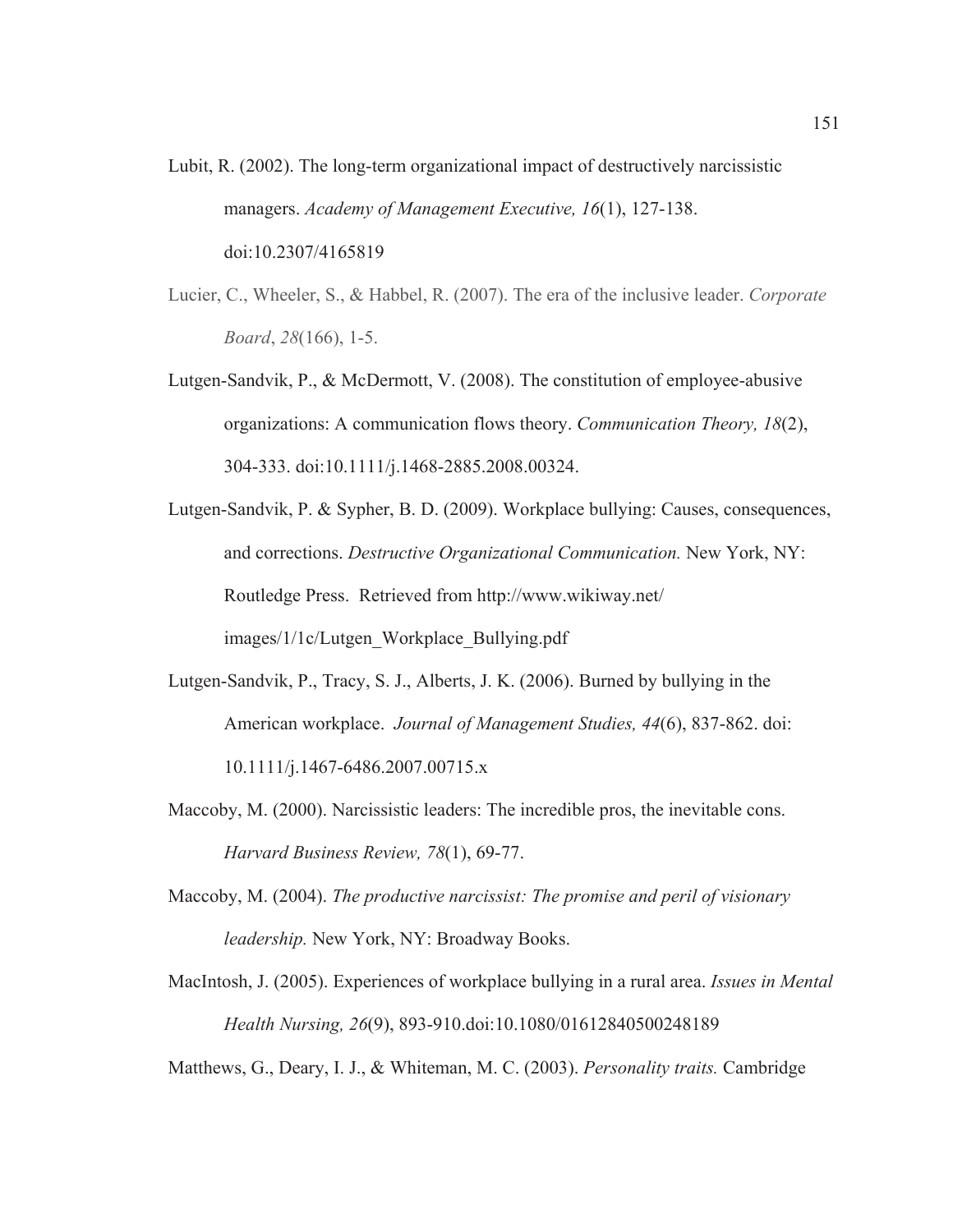University Press. Retrieved from

http://catdir.loc.gov/catdir/samples/cam041/2003046259.pdf

- Mathisen, G., Einarsen, S., & Mykletun, R. (2011). The relationship between supervisor personality, supervisors' perceived stress and workplace bullying. *Journal of Business Ethics, 99*(4), 637-651. doi:10.1007/s10551-010-0674-z
- Maxwell, S. E. (2000). Sample size and multiple regression analysis. *Psychological Methods, 5*(4), 434-458. doi: IO.I037//I082-989X.5.4.434
- McEvoy, G. M., & Beatty, R. W. (1989). Assessment centers and subordinate appraisals of managers: A seven-year examination of predictive validity. *Personnel Psychology, 42*(1), 37-52. doi: 10.1111/j.1744-6570.1989.tb01550.x
- McHoskey, J. (1995). Narcissism and machiavellianism. *Psychological Reports, 77*(3), 755-759. doi: 10.2466/pr0.1995.77.3.755
- McNeal, S. (2007). Healthy narcissism and ego state therapy. *International. Journal of Clinical and Experimental Hypnosis, 56*(1), 19-36.

doi:10.1080/00207140701672987

- Meissner, W. (2008). Narcissism and the self: psychoanalytic considerations. *Journal of the American Academy of Psychoanalysis and Dynamic Psychiatry, 36*(3), 461- 494. doi: 10.1521/jaap.2008.36.3.461
- Miller, D., & Dröge, C. (1986). Psychological and traditional determinants of structure. *Administrative Science Quarterly, 31*(4), 539-560
- Miller, J., & Campbell, W. (2008). Comparing clinical and social-personality conceptualizations of narcissism. *Journal of Personality, 76*(3), 449-476. doi: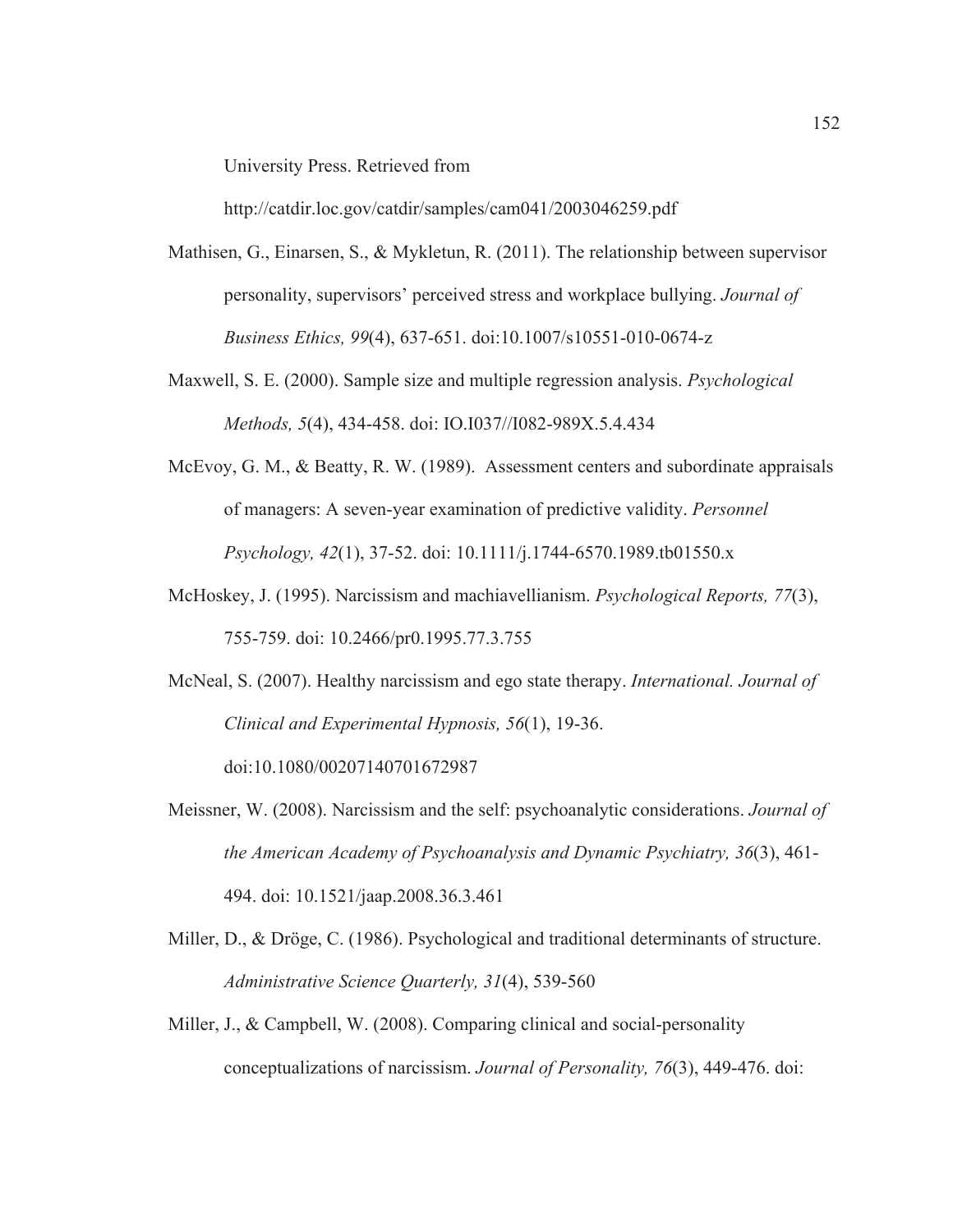10.1111/j.1467-6494.2008.00492.x

- Miller, J., Dir, A., Gentile, B., Wilson, L., Pryor, L., & Campbell, W. (2010). Searching for a vulnerable dark triad: comparing Factor 2 psychopathy, vulnerable narcissism, and borderline personality disorder. *Journal of Personality, 78*(5), 1529-1564. doi:10.1111/j.1467-6494.2010.00660.x
- Miller, D. E., & Kunce, J. T. (1973). Prediction and statistical overkill revisited. *Measurement and Evaluation in Guidance, 6*(3), 157-163.
- Mitchell, M., & Ambrose, M. (2007). Abusive supervision and workplace deviance and the moderating effects of negative reciprocity beliefs. *Journal of Applied Psychology, 92*(4), 1159-1168. doi:10.1037/0021-9010.92.4.1159
- Moayed, F. A., Daraiseh, N., Shell, R., & Salem, S. (2006). Workplace bullying: a systematic review of risk factors and outcomes. *Theoretical Issues in Ergonomics Science, 7*(3), 311-327. doi.10.1080/14639220500090604
- Moreno-Jiménez, B., Rodríguez-Muñoz, A., Salin, D., & Morante, M. (2008). Workplace bullying in southern Europe: Prevalence, forms and risk groups in a Spanish sample. *International Journal of Organizational Behaviour, 13*(2), 95-10. Retrieved from http://www.uam.es/gruposinv/esalud/Articulos /Salud%20Laboral/WORKPLACE%20BULLYING.pdf
- Morf, C. C., Wier, C., & Davidov, M. (2000). Narcissism and intrinsic motivation: The role of goal congruence. *Journal of Experimental Social Psychology, 36*(4), 556- 563. doi:10.1006/jesp.1999.1421

Mount, M. K., Barrick, M. R., & Strauss, J. P. (1994). Validity of observer ratings of the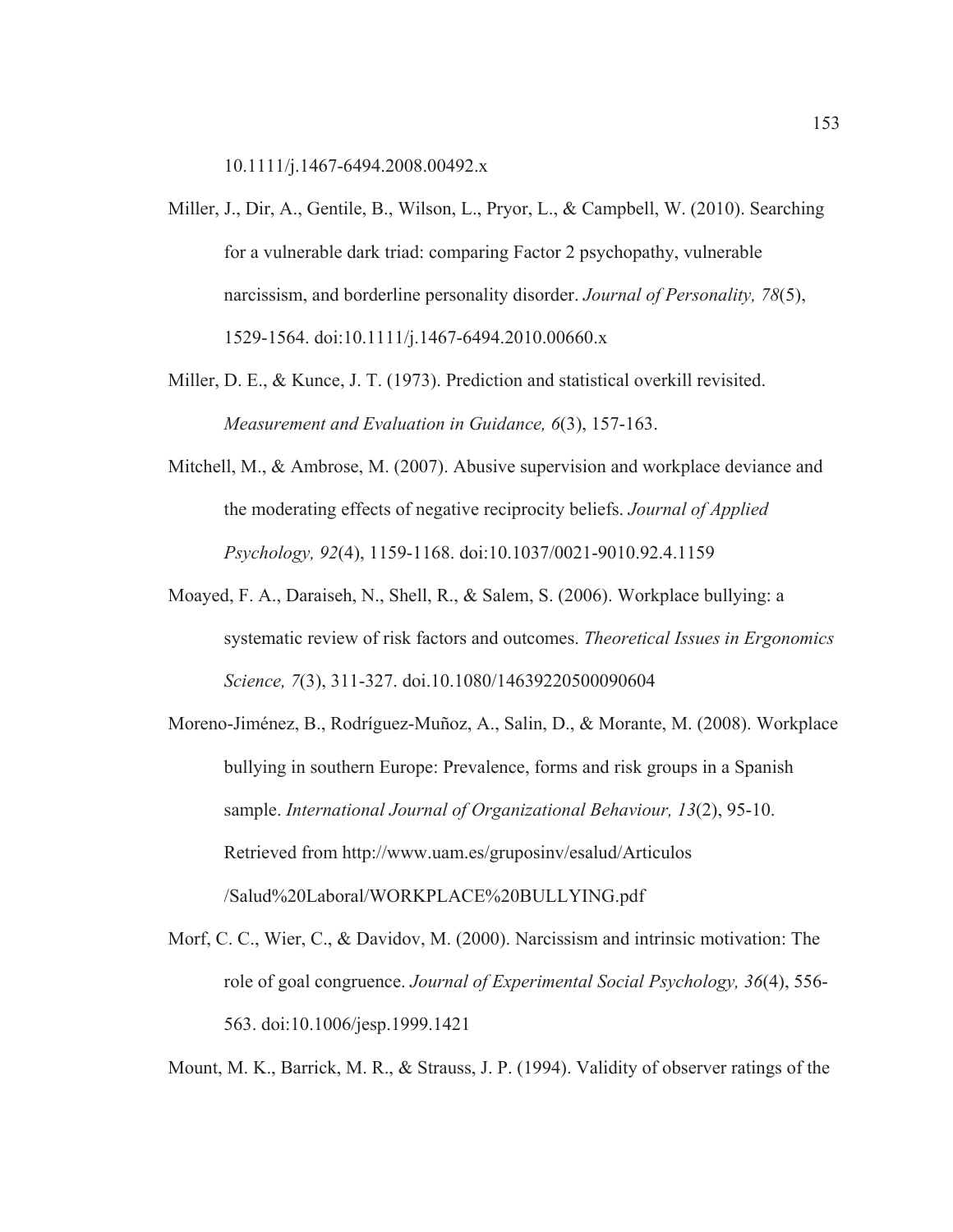big five personality factors. *Journal of Applied Psychology, 79*(2), 272-280. doi: 10.1037/0021-9010.79.2.272

- Namie, G. (2003a). *The WBI 2003 report on abusive workplaces*. Retrieved from http://www.workplacebullying.org/multi/pdf/N-N-2003C.pdf
- Namie, G. (2003b). Workplace bullying: Escalated incivility. *Ivey Business Journal, 68*(2), 1-6. Retrieved from http://www.workplacebullying.org/multi/pdf/N-N-2003A.pdf
- Namie, G. (2007). *The Workplace Bullying Institute 2007 U.S. workplace bullying survey.* Retrieved from http://www.workplacebullying.org/docs /WBIsurvey2007.pdf
- Namie, G. (2008). *Employer's response study*. Workplace Bullying Institute. Retrieved from http://www.workplacebullying.org/res/N-N-2008A.pdf

Namie, G. (2010). *The WBI U.S. Workplace Bullying Survey*. Workplace Bullying Institute. Retrieved from http://workplacebullying.org/multi/pdf/ WBI\_2010\_Natl\_Survey.pdf

Namie, G. (2012a). T*he WBI website 2012 instant poll B - Employer workplace bullying policies.* The Workplace Bullying Institute. Retrieved from http://www.workplacebullying.org/multi/pdf/WBI-2012-IP-B.pdf

Namie, G. (2012b). *The WBI website 2012 instant poll C - Aftermath from requesting help from human resources*. The Workplace Bullying Institute. Retrieved from http://www.workplacebullying.org/multi/pdf/WBI-2012-IP-C.pdf

Namie, G., & Namie, R. (2004). Workplace bullying: How to address America's silent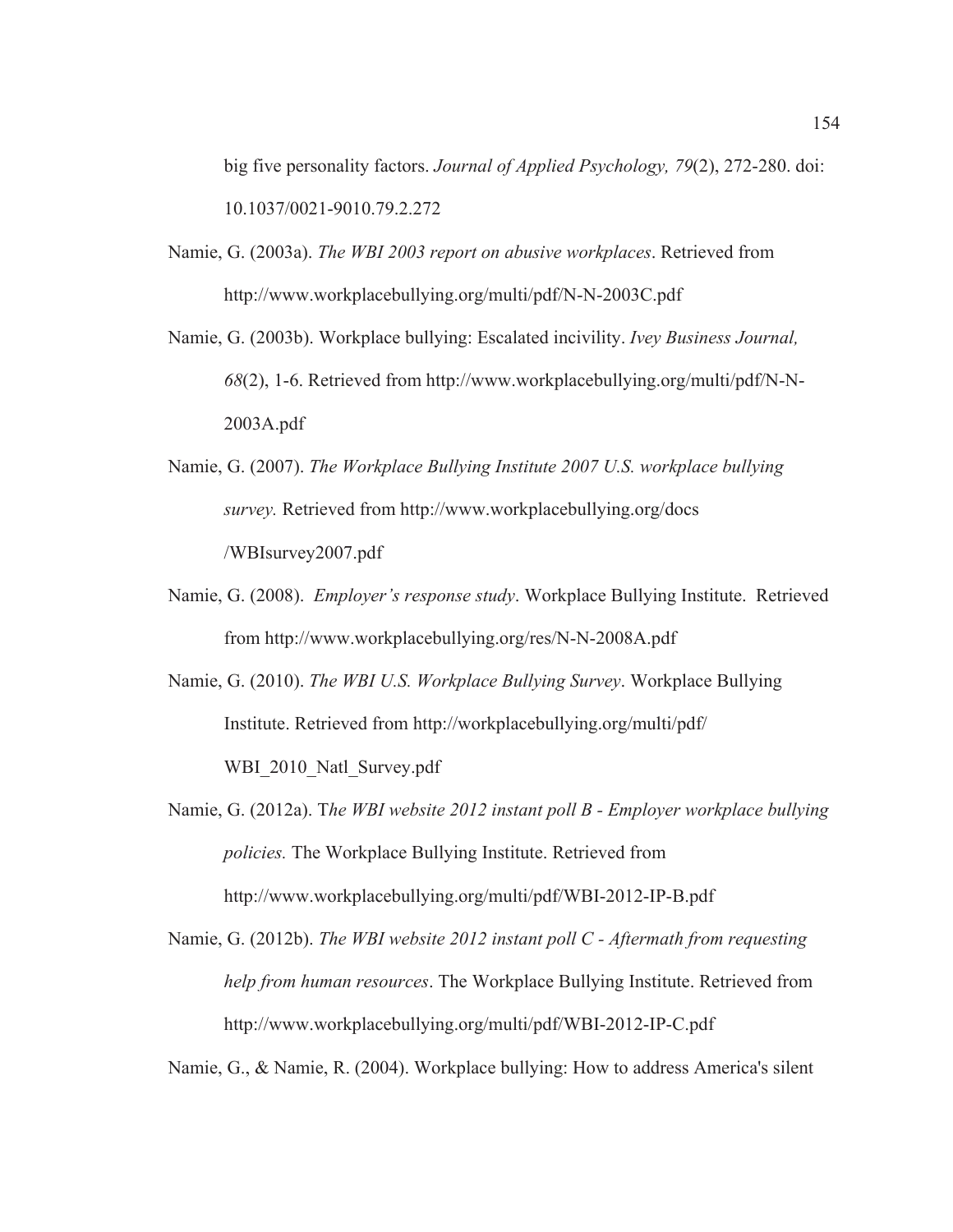epidemic. *Employee Rights and Employment Policy Journal, 8*(2), 315–333.

- Namie, G., & Namie, R. (2009). U.S. Workplace bullying: Some basic considerations and consultation interventions. *Consulting Psychology Journal: Practice and Research, 61*(3), 202-219. doi:10.1037/a0016670
- Nevicka, B., Ten Velden, F. S., De Hoogh, A. H. B., & Van Vianen, A. E. M. (2011). Reality at odds with perceptions: Narcissistic leaders and group performance. *Psychological Science, 22*(10), 1259-1264. doi: 10.1177/0956797611417259
- Nilesen, D., & Campbell, D. P. (1993). Self-observer rating discrepancies: Once an overrater, always an overrater? *Human Resource Management, 32*(2/3), 265-282
- Nimon, K. (2011). Improving the quality of quantitative research reports: A call for action. *Human Resource Development Quarterly*, *22*(4), 387-394. doi:10.1002/hrdq.20091
- Notelaers, G., De Witte, H., & Einarsen, S. (2010). A job characteristics approach to explain workplace bullying. *European Journal of Work and Organizational Psychology, 19*(4), 487-501. doi:10.1080/13594320903007620
- Notelaers, G., Einarsen, S., De Witte, H., & Vermunt, J. K. (2006). Measuring exposure to bullying at work: The validity and advantages of the latent class cluster approach. *Work & Stress, 20*(4), 289-302. doi:10.1080/02678370601071594
- O'Boyle, E. R., Forsyth, D. R., Banks, G. C., & McDaniel, M. A. (2012). A meta-analysis of the Dark Triad and work behavior: A social exchange perspective. *Journal of Applied Psychology, 97*(3), 557-579. doi:10.1037/a0025679

O'Moore, M., Lynch, J., & Daeid, N. N. (2003). The rates and relative risks of workplace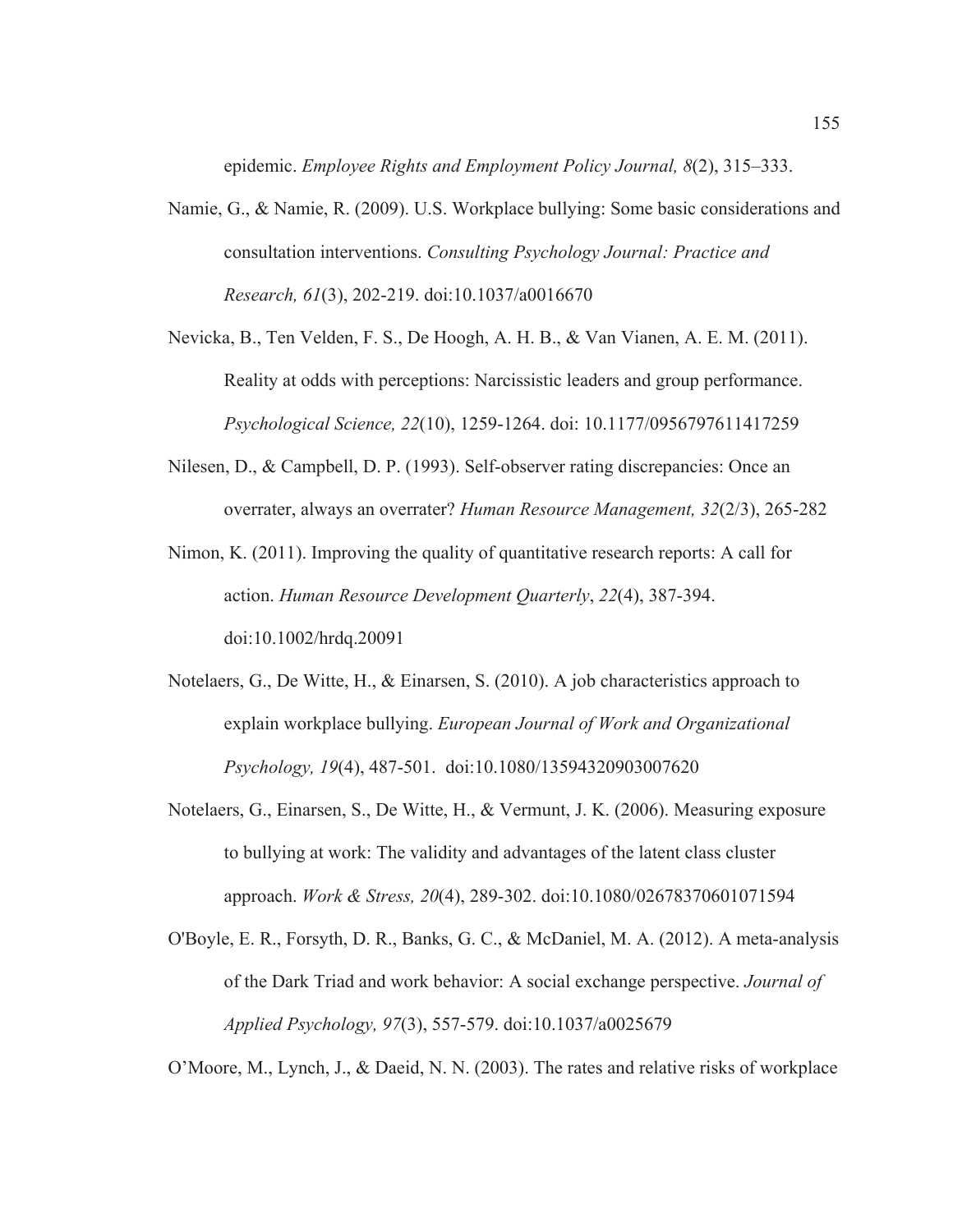bullying in Ireland, a country of high economic growth. *International Journal of Management and Decision Making, 4*(1), 82-95.

- O'Moore, M., Lynch, J. (2007). Leadership, working environment, and workplace bullying. *International Journal of Organizational Theory and Behavior, 10*(1), 95-117
- O'Reilly, C. J., Chatman, J., & Caldwell, D. (1991). People and organizational culture: A profile comparison approach to assessing person-organization fit. *Academy of Management Journal, 34*(3), 487–516. doi: 10.2307/256404
- Ouimet, G. (2010). Dynamics of narcissistic leadership in organizations: Towards an integrated research model. *Journal of Managerial Psychology, 25*(1), 13 - 726. doi: 10.1108/02683941011075265
- Padilla, A., Hogan, R., Kaiser, R. B. (2007). The toxic triangle: Destructive leaders, susceptible followers, and conducive environments. *The Leadership Quarterly, 18*(3), 176-194. doi: :10.1016/j.leaqua.2007.03.001
- Paice, E., & Smith, D. (2009). Bullying of trainee doctors is a patient safety issue. *Clinical Teacher, 6*(1), 13-17. doi:10.1111/j.1743-498X.2008.00251.x
- Parkins, I., Fishbein, H. D., & Ritchey, P. (2006). The influence of personality on workplace bullying and discrimination. *Journal of Applied Social Psychology, 36*(10), 2554-2577. doi:10.1111/j.0021-9029.2006.00117.x
- Parzefall, M., & Salin, D. (2010). Perceptions of and reactions to workplace bullying: A social exchange perspective. *Human Relations, 63*(6), 761-780. doi:10.1177/0018726709345043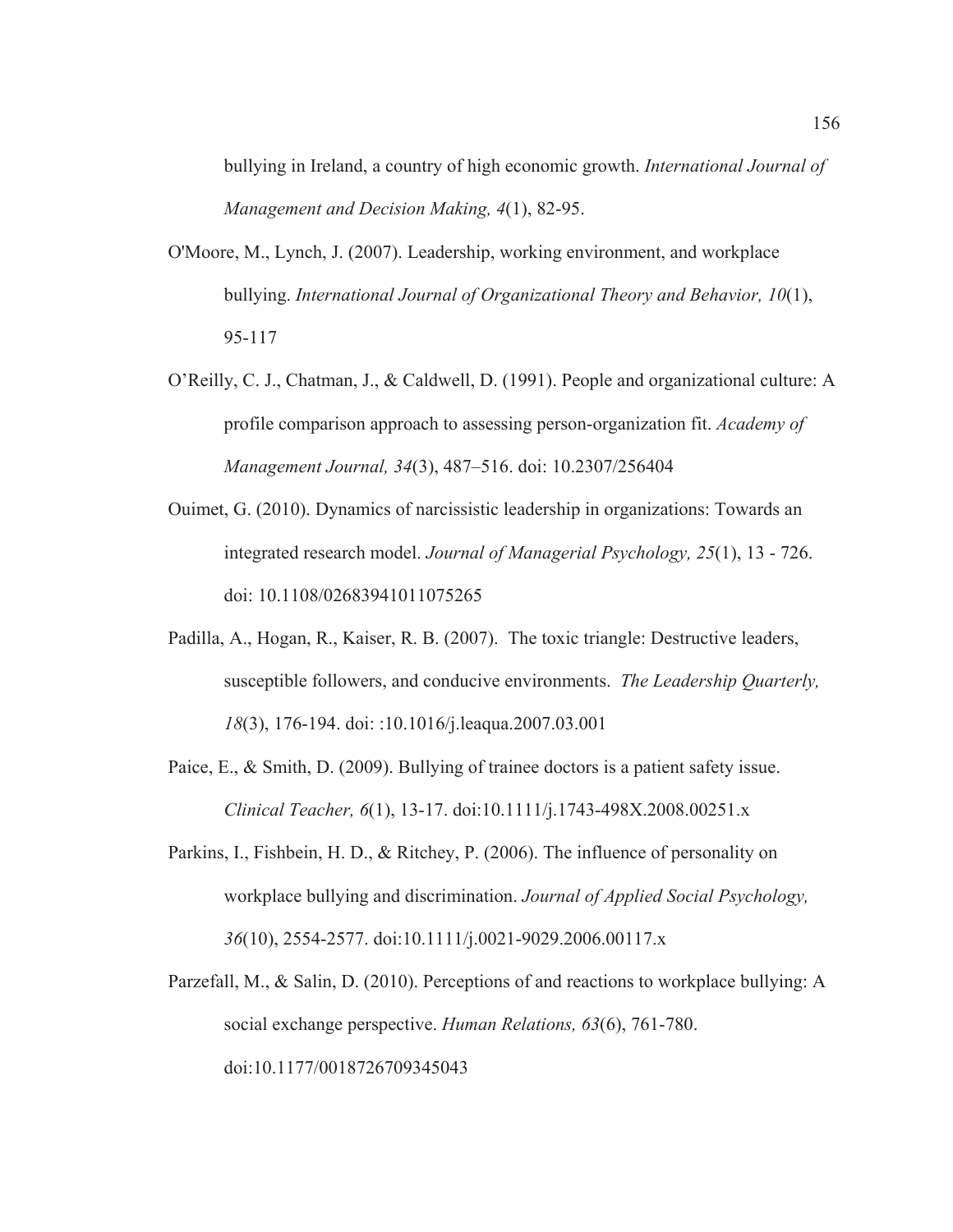- Paulhus, D. L. (1998). Interpersonal and intrapsychic adaptiveness of trait selfenhancement: A mixed blessing? *Journal of Personality and Social Psychology, 74*(5), 1197–1208. doi:10.1037/0022-3514.74.5.1197.
- Paulhus, D. L. (2001). Normal narcissism: Two minimalist accounts. *Psychological Inquiry, 12*(4), 228-230.
- Paulhus, D. L., & Williams, K. M. (2002). The dark triad of personality: Narcissism, Machiavellianism, and psychopathy. *Journal of Research in Personality, 36*(6), 556-563. doi.10.1016/S0092-6566(02)00505-6
- Paunonen, S. V., Lönnqvist, J. E., Verkasalo, M., Leikas, S., & Nissinen, V. (2006). Narcissism and emergent leadership in military cadets. *Leadership Quarterly, 17*(5), 475-486. doi:10.1016/j.leaqua.2006.06.003
- Peeters, M., Cillessen, A. H., & Scholte, R. H. (2010). Clueless or powerful? Identifying subtypes of bullies in adolescence. *Journal of Youth and Adolescence, 39*(9), 1041-1052. doi: 10.1007/s10964-009-9478-9
- Pelletier, K. L. (2010). Leader toxicity: An empirical investigation of toxic behavior and rhetoric. *Leadership, 6*(4), 373-389.doi: 10.1177/1742715010379308
- Peneberg, A. L. (2008). Workplace bullying: A management primer. Retrieved from http://www.workplacebullying.org/press/bnet-penenberg102008.pdf
- Peng, C. Y. J., Lee, K. L., & Ingersoll, G. M. (2002). An introduction to logistic regression analysis and reporting. *Journal of Educational Research*, *96*(1), 3-14. doi: 10.1080/00220670209598786

Penney, L. M., & Spector, P. E. (2002). Narcissism and counterproductive work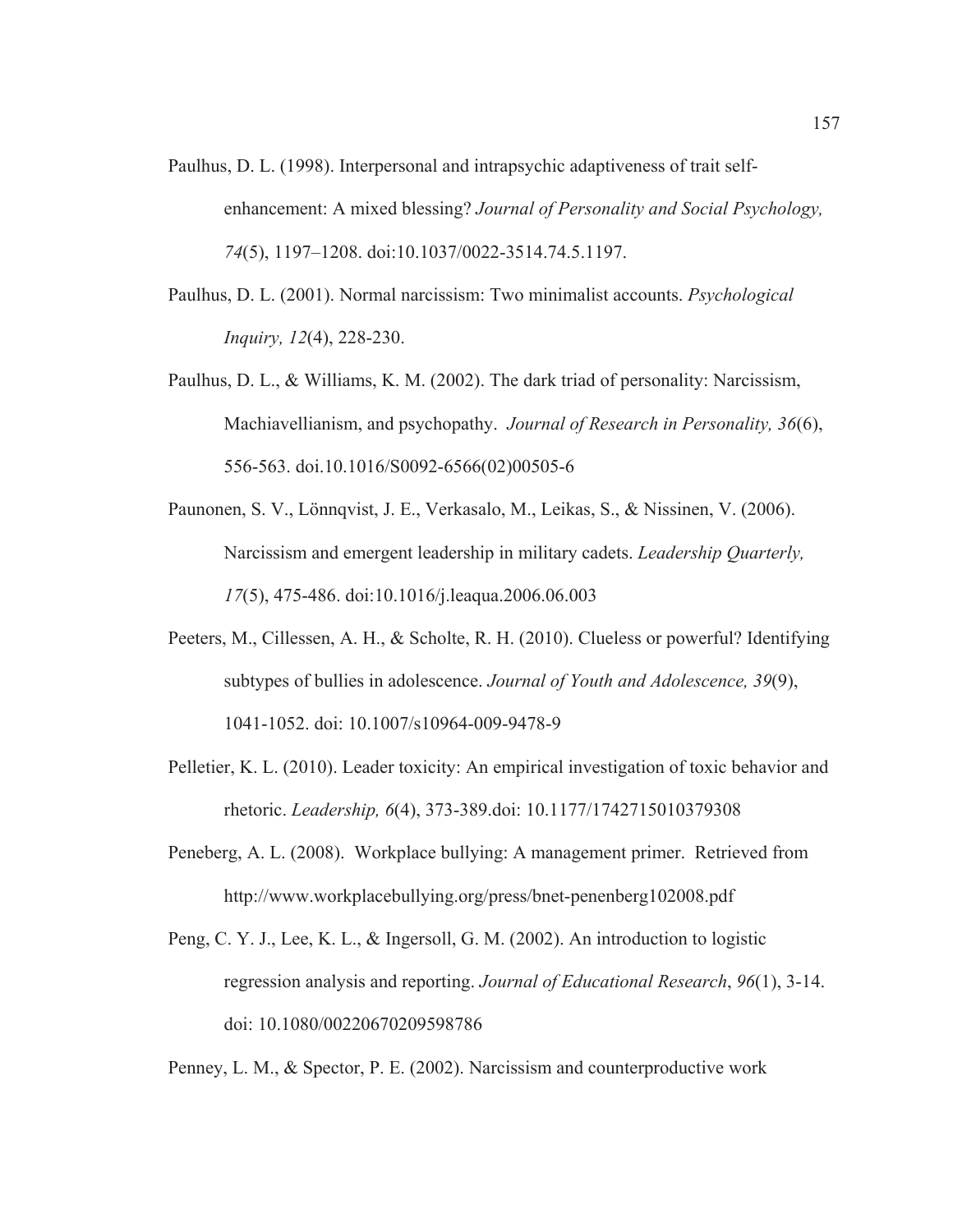behavior: Do bigger egos mean bigger problems? *International Journal of selection and Assessment, 10*(1-2), 126-134

- Peterson, R. S., Smith, D. B., Martorana, P. V., & Owens, P. D. (2003). The impact of chief executive officer personality on top management team dynamics: One mechanism by which leadership affects organizational performance. *Journal of Applied Psychology, 88*(5), 795-808. doi: 10.1037/0021-9010.88.5.795
- Quine, L. (1999). Workplace bullying in NHS community trust: staff questionnaire survey. *BMJ, 318*(7178), 228-232. Retrieved from http://www.ncbi.nlm.nih.gov/ pmc/articles/pmc27703/
- Quine, L. (2001). Workplace bullying in nurses. *Journal of Health Psychology, 6*(10), 73-84. doi: 10.1177/0018726712445100
- Raskin, R., & Terry, H. (1988). A principal-components analysis of the Narcissistic Personality Inventory and further evidence of its construct validity. *Journal of Personality and Social Psychology, 54*(5), 890–902.
- Rayner, C. (1997). The Incidence of Workplace Bullying. *Journal of Community & Applied Social Psychology, 7*(3), 199-208.
- Rayner, C., & Keashly, L. (2005). Bullying at Work: A Perspective From Britain and North America. In S. Fox, P. E. Spector (Eds.), *Counterproductive work behavior: Investigations of actors and targets* (pp. 271-296). American Psychological Association. doi:10.1037/10893-011
- Reidy, D. E., Zeichner, A., Foster, J. D. and Martinez, M. A. (2008), Effects of narcissistic entitlement and exploitativeness on human physical aggression.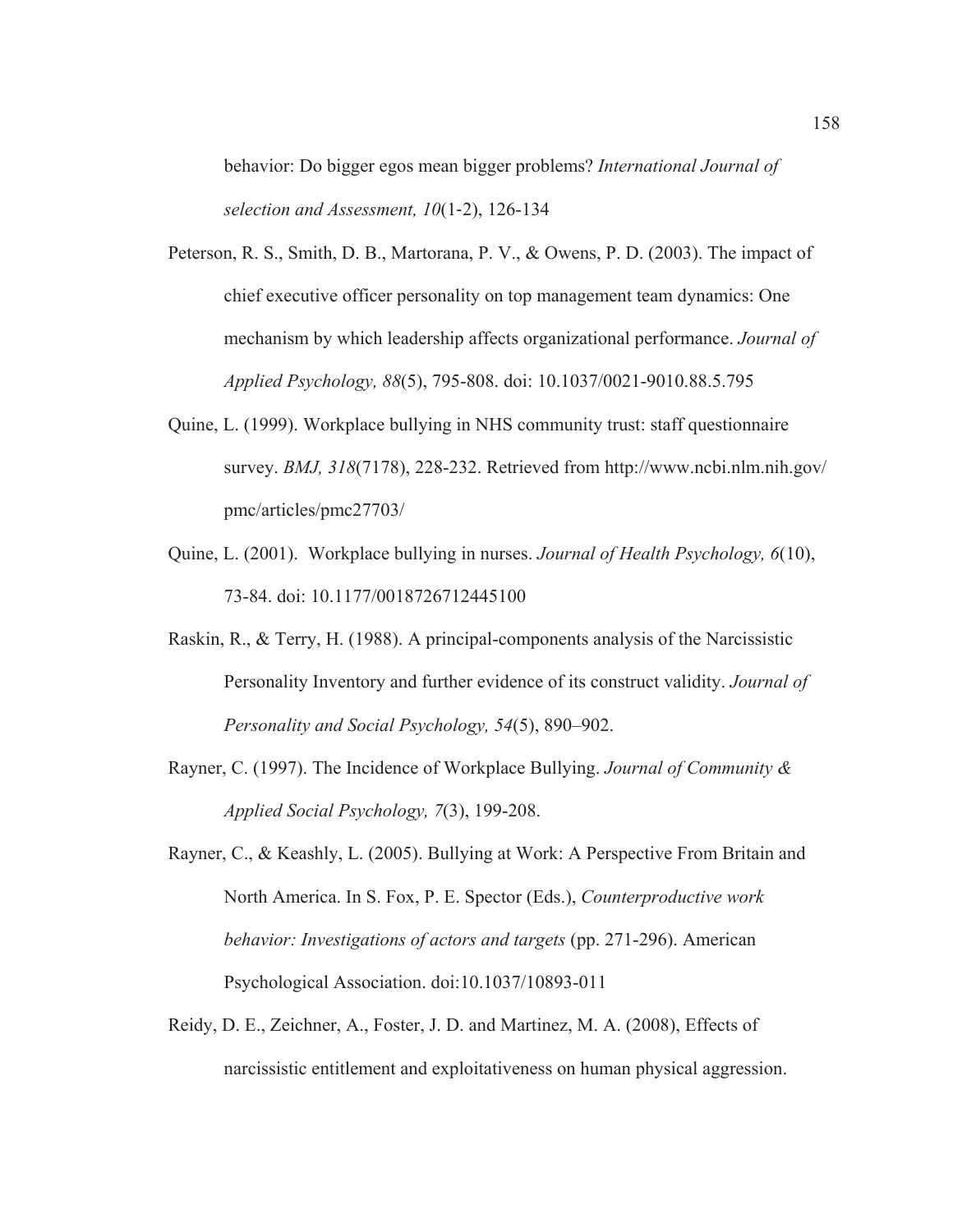*Personality and Individual Differences, 44*(4), 865-875.

doi:10.1016/j.paid.2007.10.015

- Resick, C. J., Whitman, D. S., Weingarden, S. M., & Hiller, N. J. (2009). The bright-side and the dark-side of CEO personality: Examining core self-evaluations, narcissism, transformational leadership, and strategic influence. *Journal of Applied Psychology, 94*(6), 1365-1381. doi:10.1037/a0016238
- Richard, J. & Daley, H. (2003). Bullying Policy. In S. Einarsen, H. Hoel, D. Zapf, & C. L. Cooper (Eds), *Bullying and emotional abuse in the workplace: International perspectives in research and practice* (pp. 247-258). London, England: Taylor & Francis.
- Ronningstam, E. (2005*). Identifying and understanding the narcissistic personality.* New York, NY: Oxford University Press.
- Rosenthal, S.A., & Pittinsky, T.L. (2006). Narcissistic leadership. *The Leadership Quarterly, 17*(6), 617-633. doi: 10.1016/j.leaqua.2006.10.005
- Salin, D. (2001). Prevalence and forms of bullying among business professionals: A comparison of two different strategies for measuring bullying. *European Journal of Work and Organizational Psychology, 10*(4), 425-441. doi:10.1080/13594320143000771.
- Salin, D. (2003). Bullying and organisational politics in competitive and rapidly changing work environments. *International Journal of Management and Decision Making, 4*(1), 35-46. Retrieved from https://helda.helsinki.fi/bitstream/handle/10227/281/ salin IJMDM2003 final.pdf?sequence=3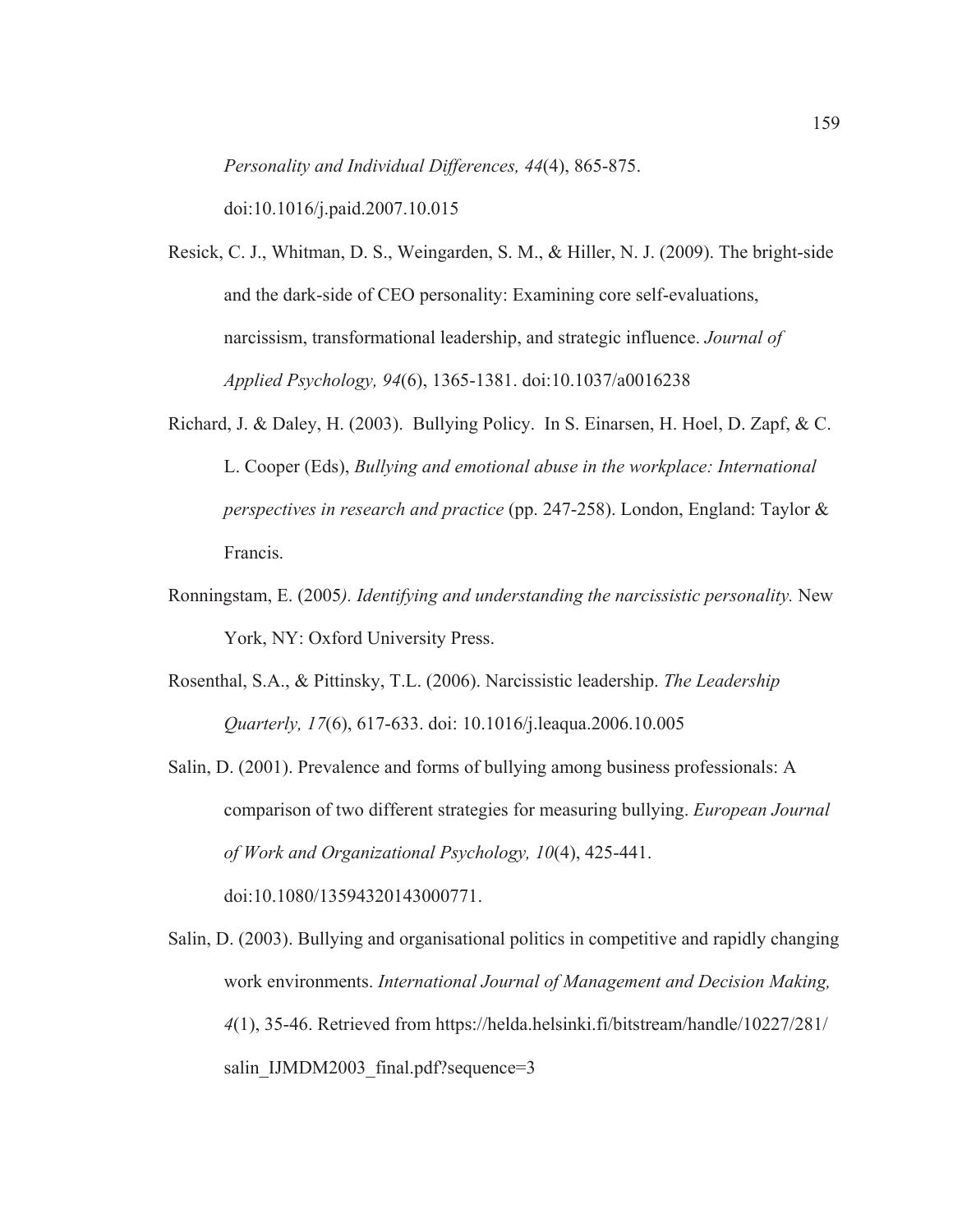- Salin, D. (2008). The prevention of workplace bullying as a question of human resource management: Measures adopted and underlying organizational factors. *Scandinavian Journal of Management, 24*(3), 221-231. doi:10.1016/j.scaman.2008.04.004
- Sautter, J. A., Brown, T. A., Littvay, L., Sautter, A. C., & Bearnes, B. (2008). Attitude and divergence in business students: An examination of personality differences in business and non-business students. *Electronic Journal of Business Ethics and Organization Studies, 13*, 70-78.
- Schein, E. H. (2010). *Organizational culture and leadership*. San Francisco, CA: Josey-Bass.
- Schilling, J. (2009). From ineffectiveness to destruction: A qualitative study on the meaning of negative leadership. *Leadership, 5*(1), 102- 128.10.1177/1742715008098312
- Schmidt, A. A. (2008). *Development and validation of the Toxic Leadership Scale* (Doctoral dissertation). Retrieved from ProQuest Dissertation and Theses database. (UMI No. 1453699)
- Schneider, B. (1987). The people make the place. *Personnel Psychology, 40*(3), 437-453.
- Schneider, B., Goldstein, H. W., & Smith, D. B. (1995). The ASA framework: An update. *Personnel Psychology, 48*(4), 747-773. doi: 10.1111/j.1744- 6570.1995.tb01780.x
- Schneider, B., & Smith, D. B. (2004). Personality and organizational culture. In B. Schneider & D.B. Smith (Eds), *Personality and organization* (pp. 347-369).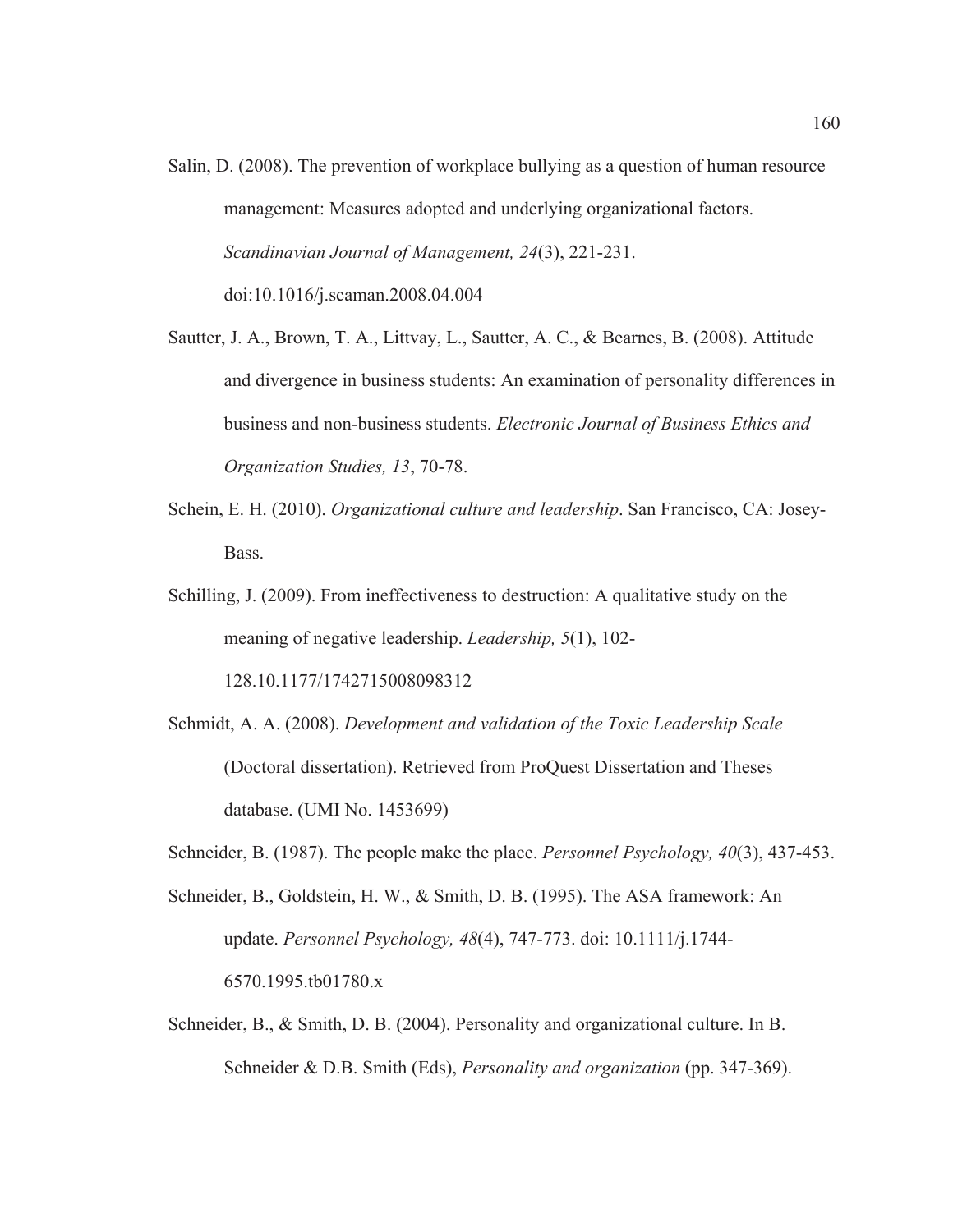Mahwah, NJ: Lawrence Erlbaum Associates.

Schyns, B., & Schilling, J. (2012). How bad are the effects of bad leaders? A metaanalysis of destructive leadership and its outcomes. *Leadership Quarterly, 24*(1), 138-158. doi.10.1016/j.leaqua.2012.09.001

Sedikides, C., Campbell, W. K., Reeder, G., & Elliot, A. J. (2002). The self in relationships: Whether, how, and when close others put the self "in its place." *European Review of Social Psychology, 12*(1), 237–265. doi:10.1080/14792772143000076

- Sedikides, C., Rudich, E., Gregg, A., Kumashiro, M., & Rusbult, C. (2004). Are normal narcissists psychologically healthy? Self-esteem matters. *Journal of Personality and Social Psychology, 87*(3), 400–416. doi:10.1037/0022-3514.87.3.400
- Seigner, E., Coyne, I., Randall, P., & Parker, J. (2007). Personality traits of bullies as a countributory factor in workplace bullying: An exploratory study. *International Journal of Organization Theory & Behavior, 10*(1), 118-132.
- Shipper, F., & Wilson, C. L. (1991). *The impact of managerial behaviors on group performance, stress, and commitment.* Presented at Impact of Leadership Conference, Center for Creative Leadership, Colorado Springs, CO.

Skogstad, A., Torsheim, T., Einarsen, S., & Hauge, L. (2011). Testing the work environment hypothesis of bullying on a group level of analysis: Psychosocial factors as precursors of observed workplace bullying. *Applied Psychology: An International Review, 60*(3), 475-495. doi:10.1111/j.1464-0597.2011.00444.x

Society for Human Resources Management (SHRM; n.d.). *HR terms*. Retrieved from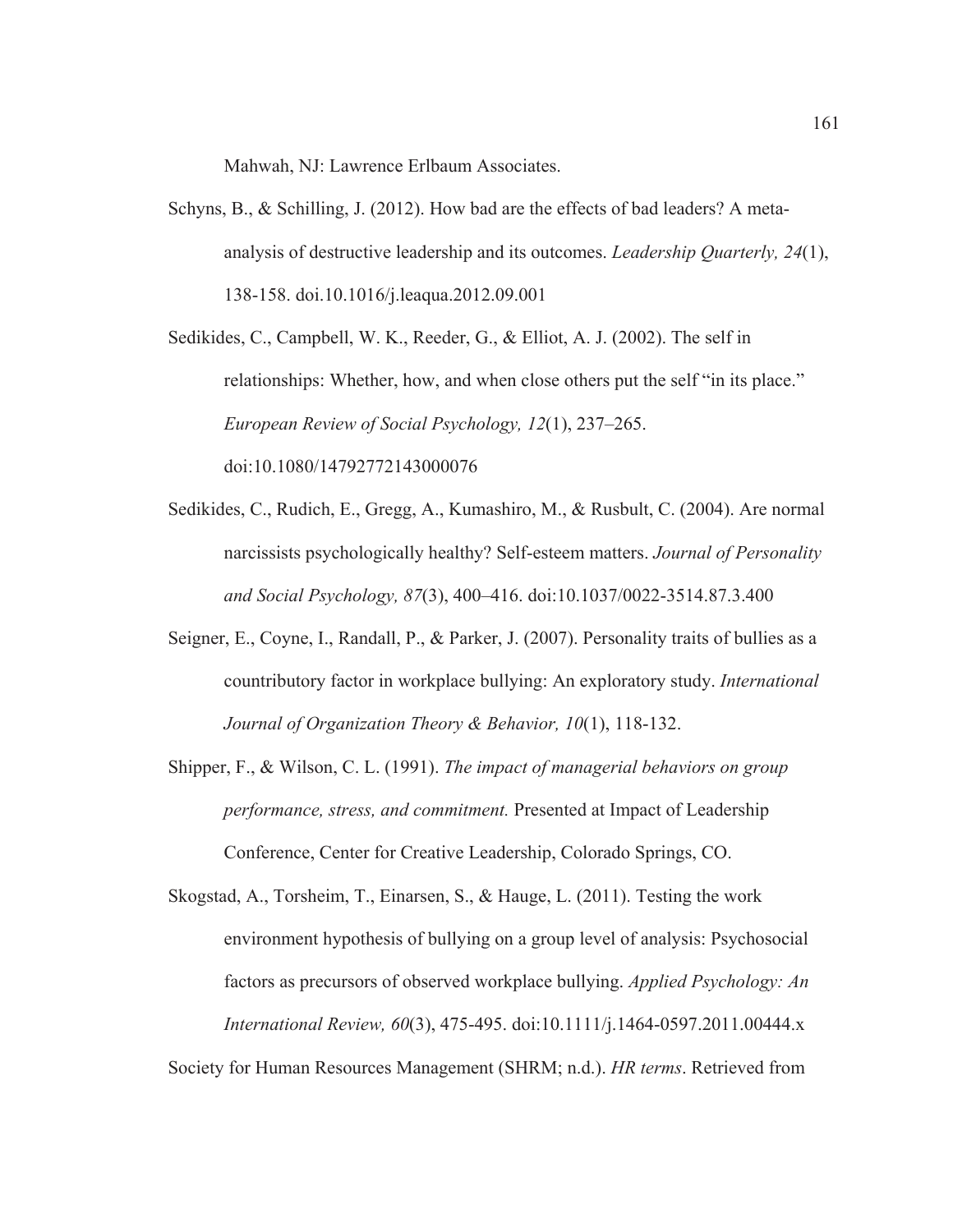http://www.shrm.org/TemplatesTools/Glossaries/HRTerms/Pages/p.aspx

- Sperry, L. (2009). Mobbing and bullying: The influence of individual, work group, and organizational dynamics on abusive workplace behavior. *Consulting Psychology Journal: Practice and Research, 61*(3), 190-201. doi:10.1037/a0016938
- Sperry, L., & Sperry, J. J. (2011). Healthy narcissism and narcissistic personality disorder. *Human Development, 32*(4), 5-11
- Statistic Solutions (n.d.). Assumptions of logistic regression. Retrieved from https://www.statisticssolutions.com/academic-solutions/resources/directory-ofstatistical-analyses/assumptions-of-logistic-regression/
- Statistics Calculators *a* (n.d.). Effect size: Effect size calculator for multiple regression. Retrieved from http://www.danielsoper.com/statcalc3
- Statistics Calculators *b* (n.d.). Multiple regression: A-priori sample size calculator for multiple regression. Retrieved from http://www.danielsoper.com/statcalc3
- Sterner, W.R., (2011). What is missing in counseling research? Reporting missing data. *Journal of Counseling & Development, 89*(1), 56-62. doi: 10.1002/j.1556- 6678.2011.tb00060.x
- Strandmark, M. M., & Hallberg, L. M. (2007). Being rejected and expelled from the workplace: Experiences of bullying in the public service sector. *Qualitative Research in Psychology, 4*(1-2), 1-14. doi:10.1080/14780880701473359
- Stucke, T.S., & Sporer, S.L. (2002). When a grandiose self-image is threatened: Narcissism and self-concept clarity as predictors of negative emotions and aggression following ego threat. *Journal of Personality, 70*(4), 509-532. doi: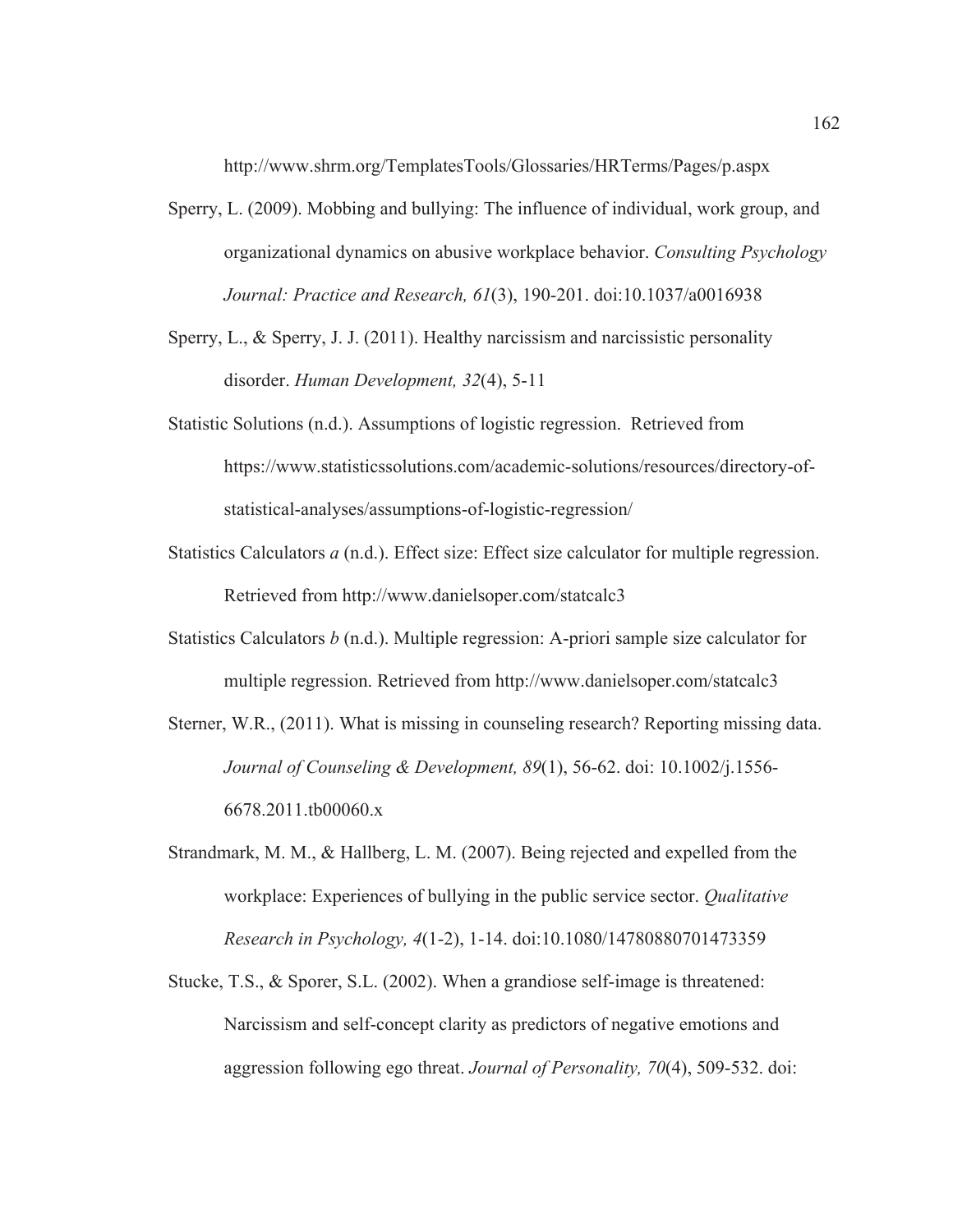10.1111/1467-6494.05015

- Taborsky, M. (2010). Sample size in the study of behavior. *Ethology, 116*(3), 185-202. doi: 10.111/j.1439-0310.2010.01751.x
- Tepper, B. (2000). Consequences of abusive supervision. *Academy of Management Journal, 43*(2), 178-190. doi:10.2307/1556375
- Tepper, B., Duffy, M. K., Henle, C. A., & Lambert, L. S. (2006). Procedural injustice, victim precipitation, and abusive supervision. *Personnel Psychology, 59*(1): 101- 123.
- Tett, R.P. & Guterman, H.A. (2000). Situation trait relevance, trait expression, and crosssituational consistency: Testing a principle of trait activation. *Journal of Research in Personality 34*(4), 397-423/ doi: 10.1006/jrpe.2000.2292
- Thoroughgood, C. N., Tate, B. W., Sawyer, K. B., & Jacobs, R. (2012). Bad to the bone empirically defining and measuring destructive leader behavior. *Journal of Leadership & Organizational Studies, 19*(2), 230-255.doi:

10.1177/1548051811436327

- Thornton, M. (2004). Corrosive leadership.(or bullying by another name): A corollary of the corporatised academy. *Australian Journal of Labour Law, 17*(2), 161-184
- Tracy, S. J., Lutgen-Sandvik, P., Alberts, J. K. (2006). Nightmares, demons, and slaves: Exploring the painful metaphors of workplace bullying. *Management Communication Quarterly, 20*(2), 148-185. doi: 10.1177/0893318906291980
- Tsai, Y. (2011). Relationship between organizational culture, leadership behavior and job satisfaction. *BMC Health Services Research, 11*(1), 1-9. doi: 10.1186/1472-6963-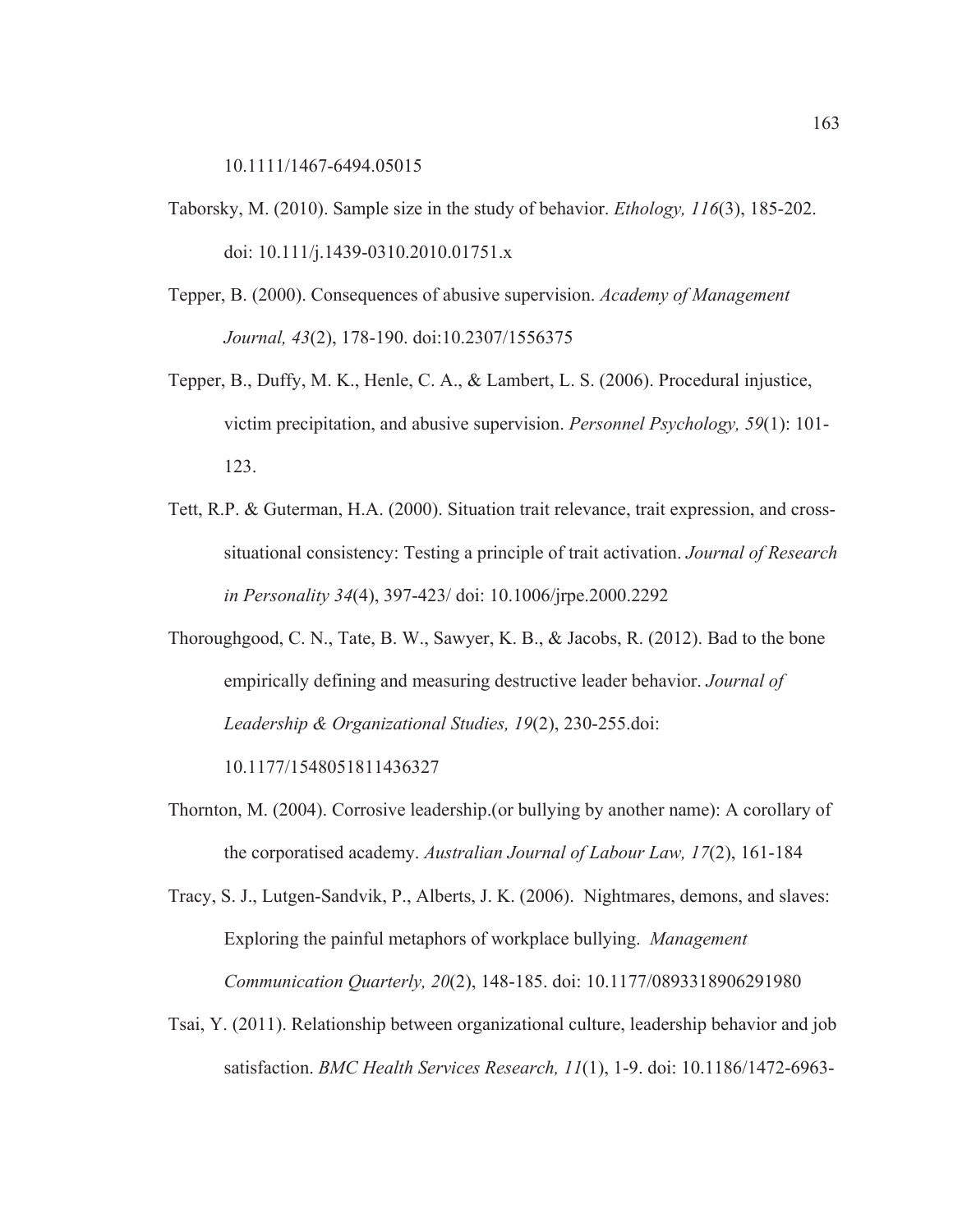- Tsui, A. S., Zhang, Z.-X., Want, H., Xin, K. R., & Wu, J. B. (2006). Unpacking the relationship between CEO leadership behavior and organizational culture. *Leadership Quarterly, 17*(2), 113–137. doi:10.1016/j.leaqua.2005.12.001
- Tuckey, M. R., Dollard, M. F., Hosking, P. J., & Winefield, A. H. (2009). Workplace bullying: The role of psychosocial work environment factors. *International Journal of Stress Management, 16*(3), 215-232. doi:10.1037/a0016841
- United States Census Bureau. (2012) Statistics of U.S. Businesses. Retrieved from http://www.census.gov/econ/susb/
- van Eeden, R., Cilliers, F., & van Deventer, V. (2008). Leadership styles and associated personality traits: Support for the conceptualisation of transactional and transformational leadership. *South African Journal of Psychology, 38*(2), 253-267.
- Vartia, M. (1996). The sources of bullying–psychological work environment and organizational climate. *European Journal of Work and Organizational Psychology, 5*(2), 203-214.10.1080/13594329608414855
- Vartia, M. A. (2001). Consequences of workplace bullying with respect to the well-being of its targets and the observers of bullying. *Scandinavian Journal of Work, Environment & Health, 27*(1), 63-69. doi:10.5271/sjweh.588
- Vazire, S., & Funder, D. C. (2006). Impulsivity and the self-defeating behavior of narcissists. *Personality and Social Psychology Review, 10*(2), 154-165. doi: 10.1207/s15327957pspr1002\_4

Vega, G., & Comer, D. R. (2005). Sticks and stones may break your bones, but words can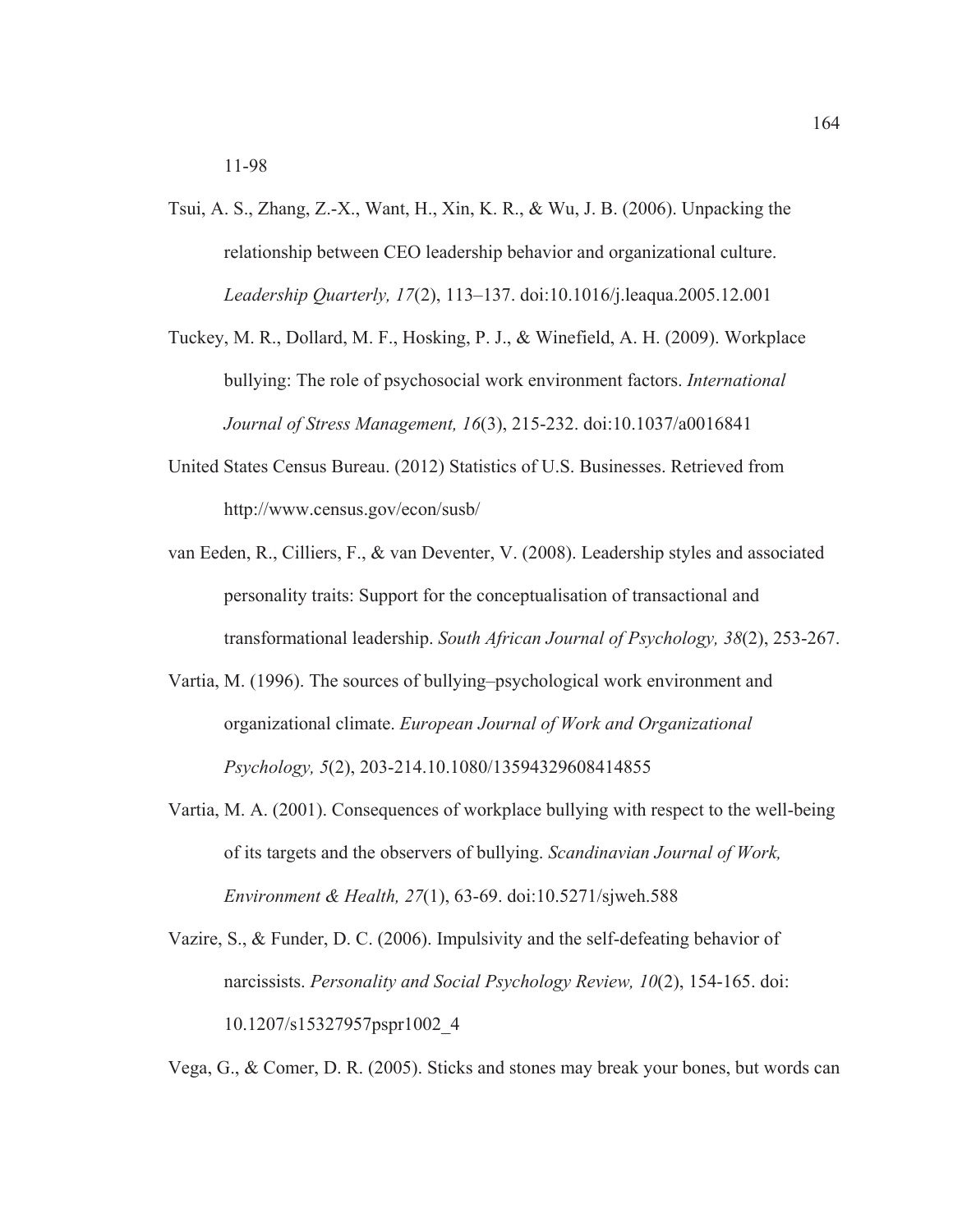break your spirit: Bullying in the workplace. *Journal of Business Ethics, 58*(1-3), 101-109. doi:10.1007/s10551-005-1422-7

- Viding, E., Simmonds, E., Petrides, K. V., & Frederickson, N. (2009). The contribution of callous-unemotional traits and conduct problems to bullying in early adolescence. *Journal of Child Psychology and Psychiatry, 50*(4), 471-481. doi:10.1111/j.1469-7610.2008.02012.x
- Walumbwa, F. O., Avolio, B. J., Gardner, W. L., Wernsing, T. S., & Peterson, S. J. (2008). Authentic Leadership: Development and Validation of a Theory-Based Measure. *Journal of Management, 34*(1), 89-126. .doi 10.1177/0149206307308913
- Whetstone, J. (2005). A framework for organizational virtue: The interrelationship of mission, culture and leadership. *Business Ethics: A European Review, 14*(4), 367- 378. doi:10.1111/j.1467-8608.2005.00418.x
- Widiger, T. A. (2010). In defense of narcissistic personality traits. *Personality Disorders: Theory, Research, and Treatment, 1*(3), 192-194. doi:10.1037/a0020199
- Wink, P. (1991). Two faces of narcissism. *Journal of Personality and Social Psychology, 61*(4), 590-597. doi:10.1037/0022-3514.61.4.590

Wuensch, K. L. (2014). *Binary logistic regression with SPSS*. Retrieved from http://core.ecu.edu/psyc/wuenschk/MV/Multreg/Logistic-SPSS.PDF

Yamada, D. C. (2008). Workplace bullying and ethical leadership. *Journal of Values-Based Leadership. 1*(2) 49-62. Retrieved from http://papers.ssrn.com /sol3/cf\_dev/AbsByAuth.cfm?per\_id=506047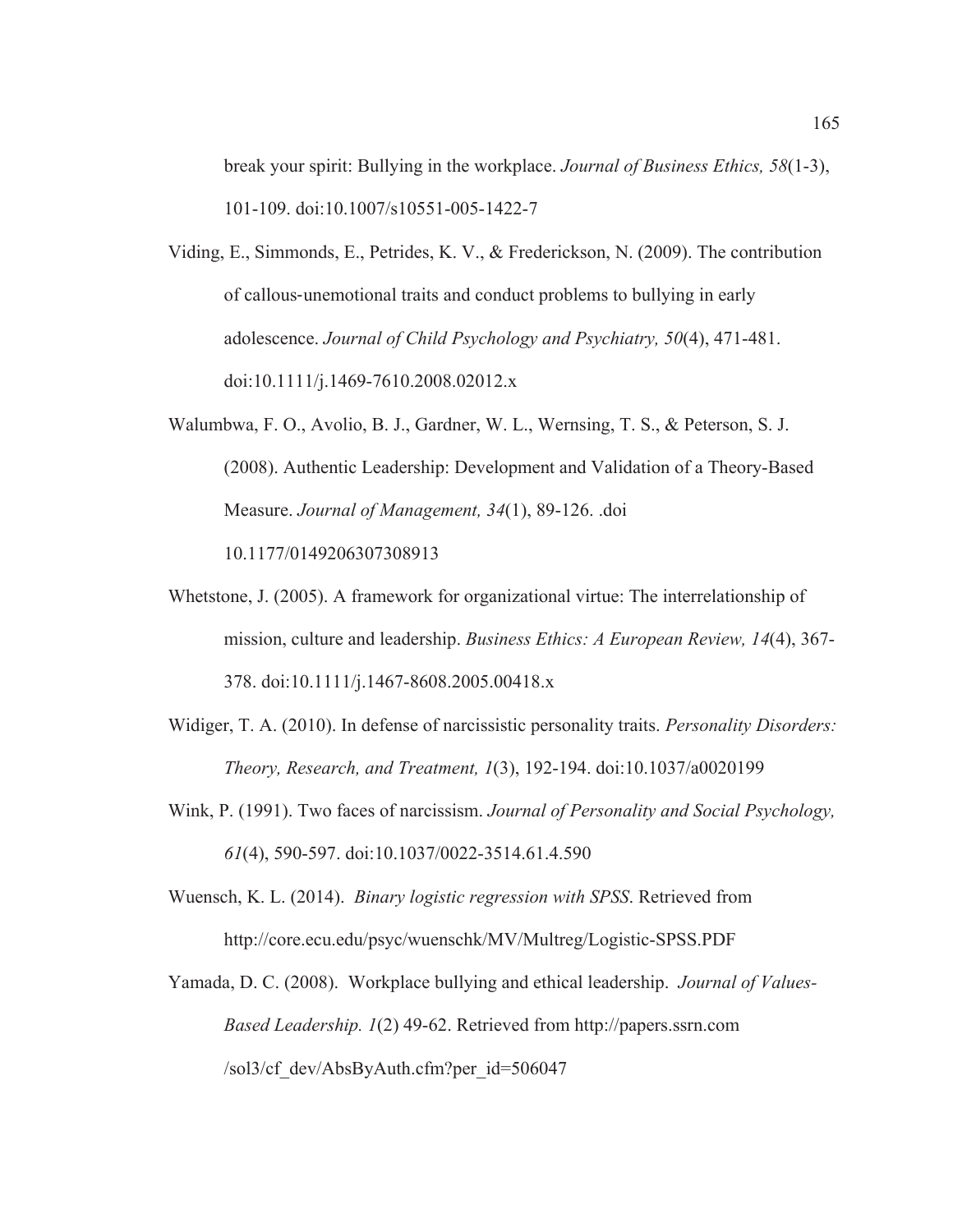Yildirim, D. (2009). Bullying among nurses and its effects. *International Nursing Review, 56*(4), 504-511. doi:10.1111/j.1466-7657.2009.00745.x.

Yildirim, A., & Yildirim, D. (2007). Mobbing in the workplace by peers and managers: mobbing experienced by nurses working in healthcare facilities in Turkey and its effect on nurses. *Journal of Clinical Nursing, 16*(8), 1444-1453. doi:

10.1111/j.1365-2702.2006.01814.x

- Yukl, G. (2006). *Leadership in organizations* (6<sup>th</sup> ed.). Upper River, NJ: Prentice Hall Inc.
- Zaccaro, S. J. (2007). Trait-based perspectives of leadership. *American Psychologist, 62*(1), 6-16. doi:10.1037/0003-066X.62.1.6
- Zaccaro, S. J., Kemp, C., & Bader, P. (2004). Leader traits and attributes. In J. Antonakis, A. T. Cianciolo, and R. J. Sternberg (Eds.), *The nature of leadership* (pp. 101– 124). Thousand Oaks, CA: Sage.
- Zapf, D. (1999). Organizational, work group related and personal causes of mobbing/bullying at work. *International Journal of Manpower, 20*(1/2), 70-85. doi.org/10.1108/01437729910268669
- Zellars, K., Tepper, B., & Duffy, M. (2002). Abusive supervision and subordinates' organizational citizenship behavior. *Journal of Applied Psychology, 87*(6), 1068- 1076. doi:10.1037/0021-9010.87.6.1068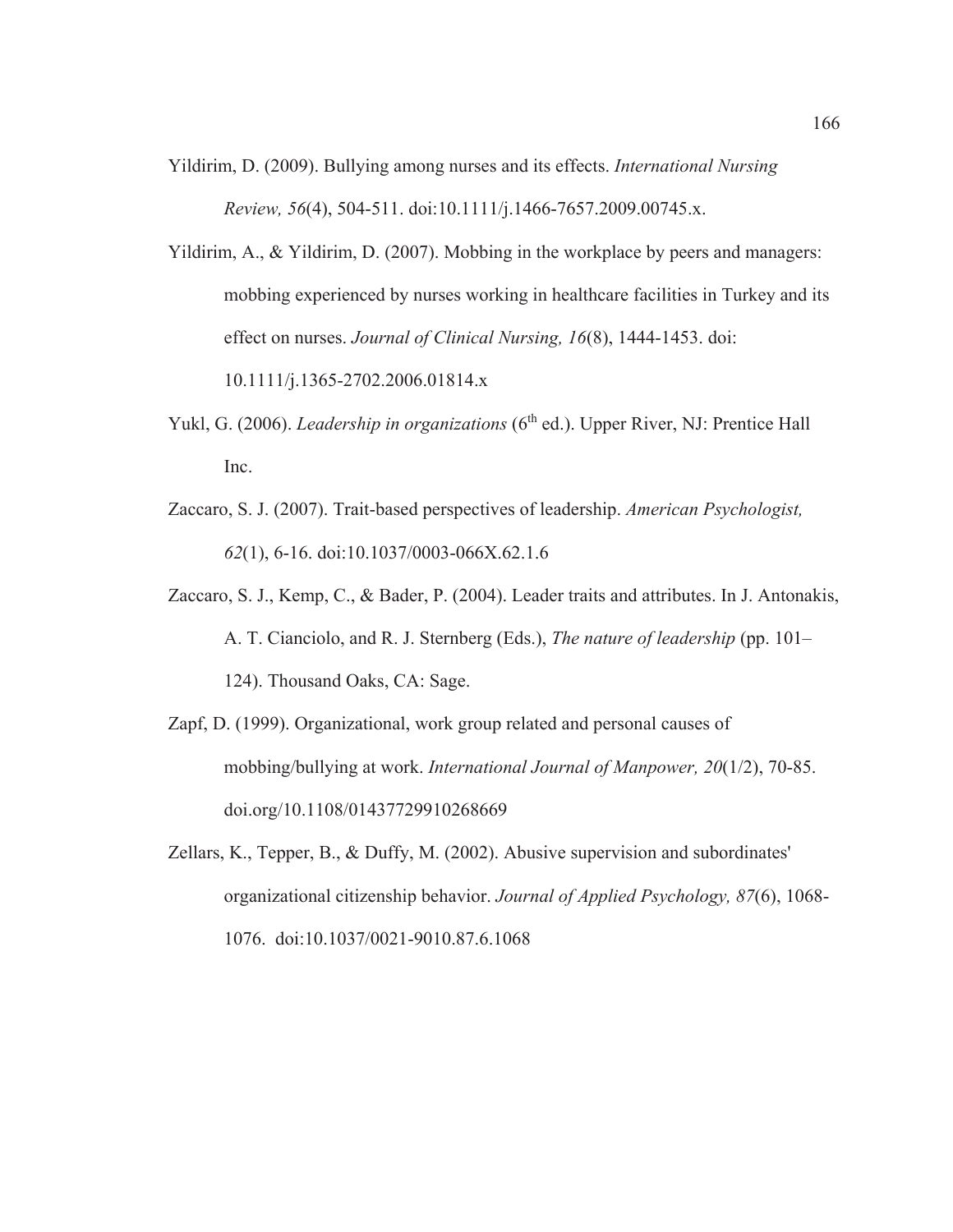# **Curriculum Vitae**

### **Deborah A. Regnaud, SPHR, MBA**

| <b>Key Skills</b>                                                                                                                                                                                                    |                                                                                                                                                                                                                              |
|----------------------------------------------------------------------------------------------------------------------------------------------------------------------------------------------------------------------|------------------------------------------------------------------------------------------------------------------------------------------------------------------------------------------------------------------------------|
| • Strong background in training and development<br>• Experienced with Blackboard<br>• Proficient in APA formatting<br>• Exceptional organizer<br>• Experienced business leader<br>• Familiar with SPSS<br>Articulate | • Excellent communicator<br>• Strong presentation skills<br>• Analytical and strategic thinker<br>• Able to manage simultaneous tasks<br>• Strong background in human resources<br>• Familiar with e-learning authoring tool |
| <b>Education</b>                                                                                                                                                                                                     |                                                                                                                                                                                                                              |
| Ph.D in Organizational Psychology (GPA: 4.0)<br>Walden University, Washington DC<br>2014                                                                                                                             |                                                                                                                                                                                                                              |
| MBA with minor in Finance (GPA: 4.0)<br>Lindenwood University, St. Charles, MO<br>1999                                                                                                                               |                                                                                                                                                                                                                              |
| BS in Business Administration with minor in Human Resources Management (GPA: 3.8)<br>Lindenwood University, St. Charles, MO                                                                                          |                                                                                                                                                                                                                              |

1996

#### **Selected Accomplishments**

**Conducted research on workplace bullying.** Dissertation project included conducting a quantitative research study on the relationship between observed narcissistic behaviors exhibited by top leaders and the presence of bullying within the workplace. Findings revealed a significant and positive relationship.

**Created training and development department.** Conceptualized, designed, and implemented a full training and development department supporting a staff of over 600 employees. The project began with training for the sales staff which encompassed both selling and technical skills and evolved to include job related training for all departments, employee on-boarding, and key management and supervisor skills.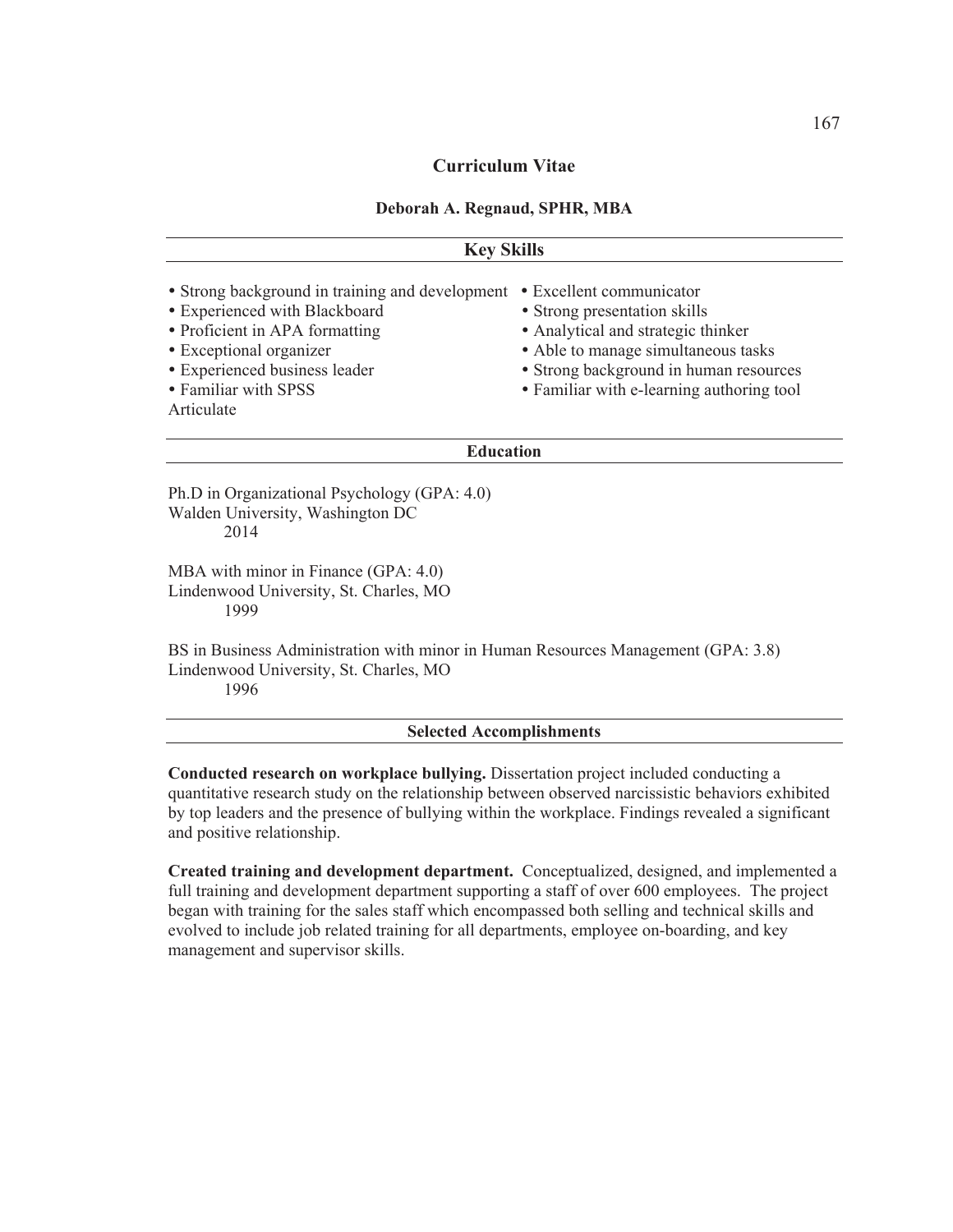**Implemented learning management system.** Successfully implemented a learning management system which involved determining catalog categories, identifying and training administrators, creating course content, designing learning assessments, and managing enrollment. The system encompassed both classroom and e-learning opportunities for employees at all levels of the organization including: administrators, clerical staff, management, and executives.

**Designed customized management training program.** Designed and facilitated a customized management program for new managers and supervisors covering eleven core competencies: management, leadership, employee motivation, human behavior, team building, conflict resolution, communication, problem solving, safety, coaching, and performance management.

| <b>Memberships</b>                                                                                        |                        |
|-----------------------------------------------------------------------------------------------------------|------------------------|
| Society for Human Resource Management<br>Association                                                      | American Management    |
| Society of Industrial Organizational Psychologists<br>Association                                         | American Psychological |
| <b>Work Experience</b>                                                                                    |                        |
| <b>Carboline Company</b><br><b>St. Louis, MO</b>                                                          | <b>2000 - Present</b>  |
| Vice President of Employee and Customer Relations                                                         | $3/2014$ – Present     |
| Provide guidance and leadership to the customer service and distribution staff by evaluating<br>$\bullet$ |                        |

- work processes and implementing improvements. This is done primarily through regular staff meetings designed to engage employees and solicit ideas for job enhancement and workflow improvements.
- Meet with key customers to identify unique service requirements and ensure internal systems are in place to meet those needs.
- Provide guidance and leadership to the inventory management team by assisting in identifying effective performance metrics and ensuring open communication takes place with other departments that directly influence inventory levels. Responsible for meeting corporate inventory goals equating to over \$40 million.
- Manage customer service and distribution budgets which equate to over \$20 million annually combined. This is accomplished through managing labor costs, travel expenses, inventory levels, and general operating expenses.
- Provide guidance and leadership to the human resources, training and development, and facilities department (see below).

Vice President of Human Resources and Corporate Services 4/2000 – 3/2014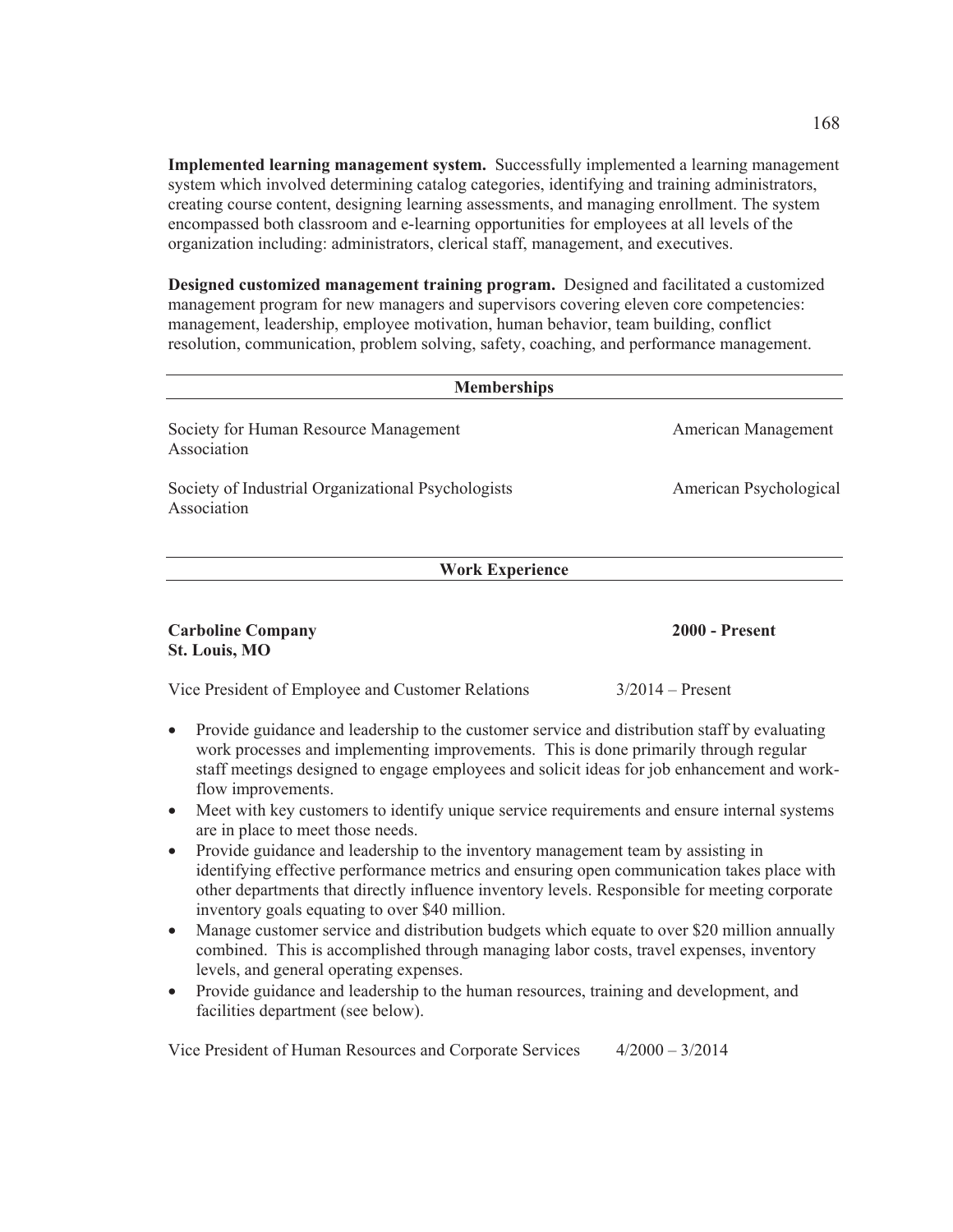- Directly manage the human resources function by ensuring the department is adequately staffed with qualified individuals, holding regular staff meetings to engage the team while discussing and resolving problems, and providing guidance on personnel, legal, benefits, payroll, and other human resources related issues such as compensation, job descriptions, performance problems, organizational policies, and employee engagement.
- Work with the executive team to support corporate strategic initiatives through proper alignment of staffing, providing input on global operations, conducting workforce analyses, ensuring an effective organizational structure, developing succession plans for key positions, and providing guidance on performance goals and incentives for all positions.
- Manage human resources, training and development, recruiting, and facilities, budgets in excess of \$10 million annually.
- Lead negotiator for union negotiations with manufacturing unions in Lake Charles, LA and Toronto, Canada. Work with management team of non-union plants in union avoidance techniques to minimize the likelihood of those sites becoming unionized. This is done primarily through management approaches which reward and motivate employees along with implementing structures which mirror union approaches.
- Consult with all departments to identify training needs then work with the training group in the development of training programs including e-learning module content and face-to-face training. Personally create training programs on higher level topics such as leadership, recruiting, employee engagement, and human behavior. Oversee the structure of the company learning management system to ensure the catalog is structured effectively and adequately provide technical support for each department along with soft-skills for managers and employee self-improvement.
- Work with department managers, the finance group, and the recruiting team to ensure all open positions are filled in a timely manner with qualified individuals. This is done through constant reviews of job descriptions and qualifications, consultation with hiring managers, and review of compensation policies. The social media site LinkedIn is used as the primary recruiting method for skilled positions along with industry related websites while the company web-site and job posting sites such as Indeed, Monster, and Careerbuilder are used for non-skilled positions.
- Manage, investigate, and resolve all complaints coming through the corporate hot-line in compliance with Sarbane-Oxley.

## **Franklin Electronics 1999 – 3/2000 St. Charles, MO**

Human Resources Manager

- Recruited for all positions in the organization by identifying key competencies, skills, and educational requirements, converting those competencies to a thorough summary of the position which was then used as a basis for an employment advertisement.
- Worked with vendors to negotiate content and price of various insurance policies (such as health, dental and life). Managed the administration of all policies, ensured employees were enrolled, and worked with employees when problems occurred.
- Wrote and implemented all employee policies.